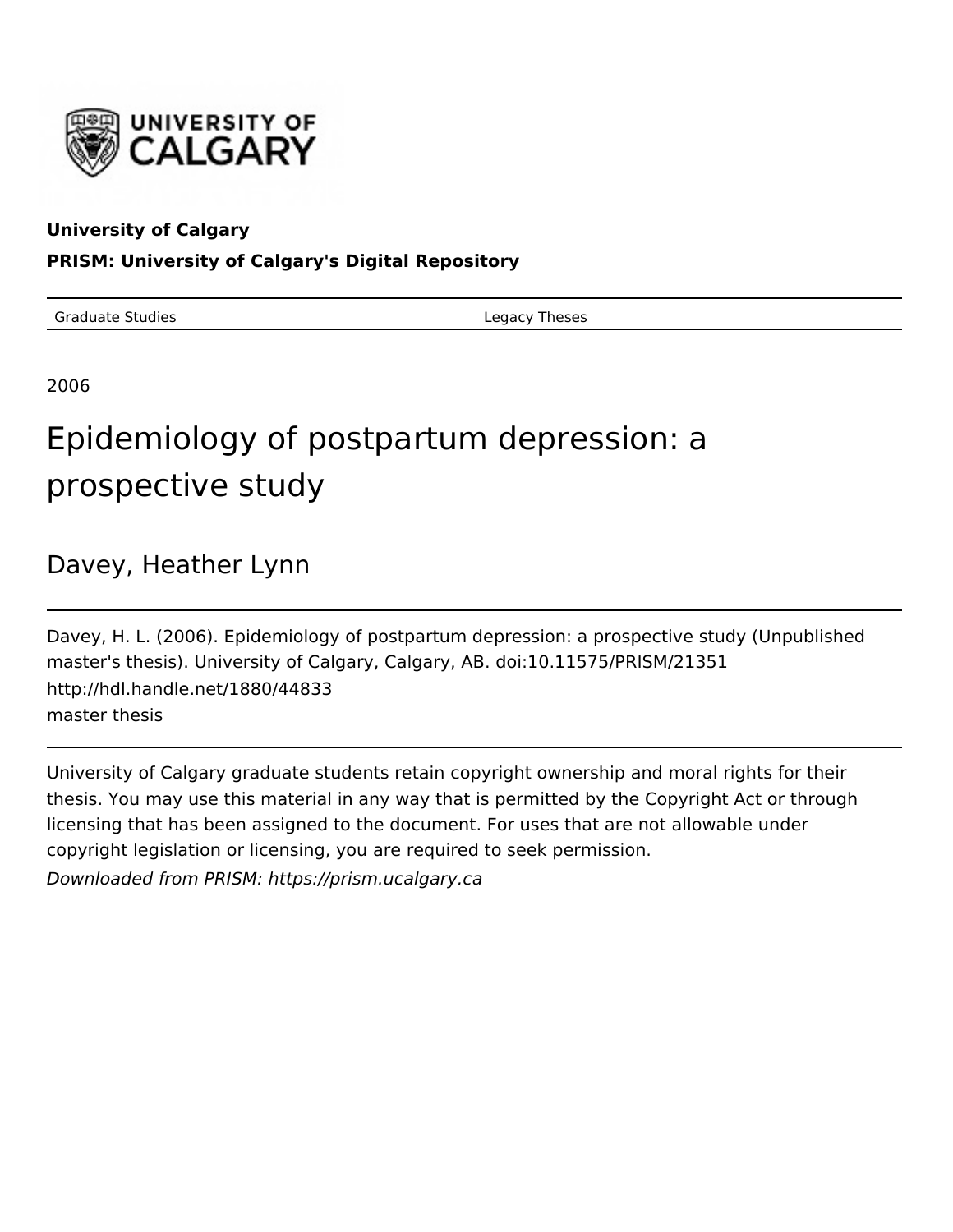#### UNIVERSITY OF CALGARY

Epidemiology of Postpartum Depression: A prospective study

by

Heather Lynn Davey

A THESIS

## SUBMITTED TO THE FACULTY OF GRADUATE STUDIES IN PARTIAL FULFILMENT OF THE REQUIREMENTS FOR THE DEGREE OF MASTER OF SCIENCE

### DEPARTMENT OF COMMUNITY HEALTH SCIENCES

CALGARY, ALBERTA

JULY, 2006

© Heather Lynn Davey 2006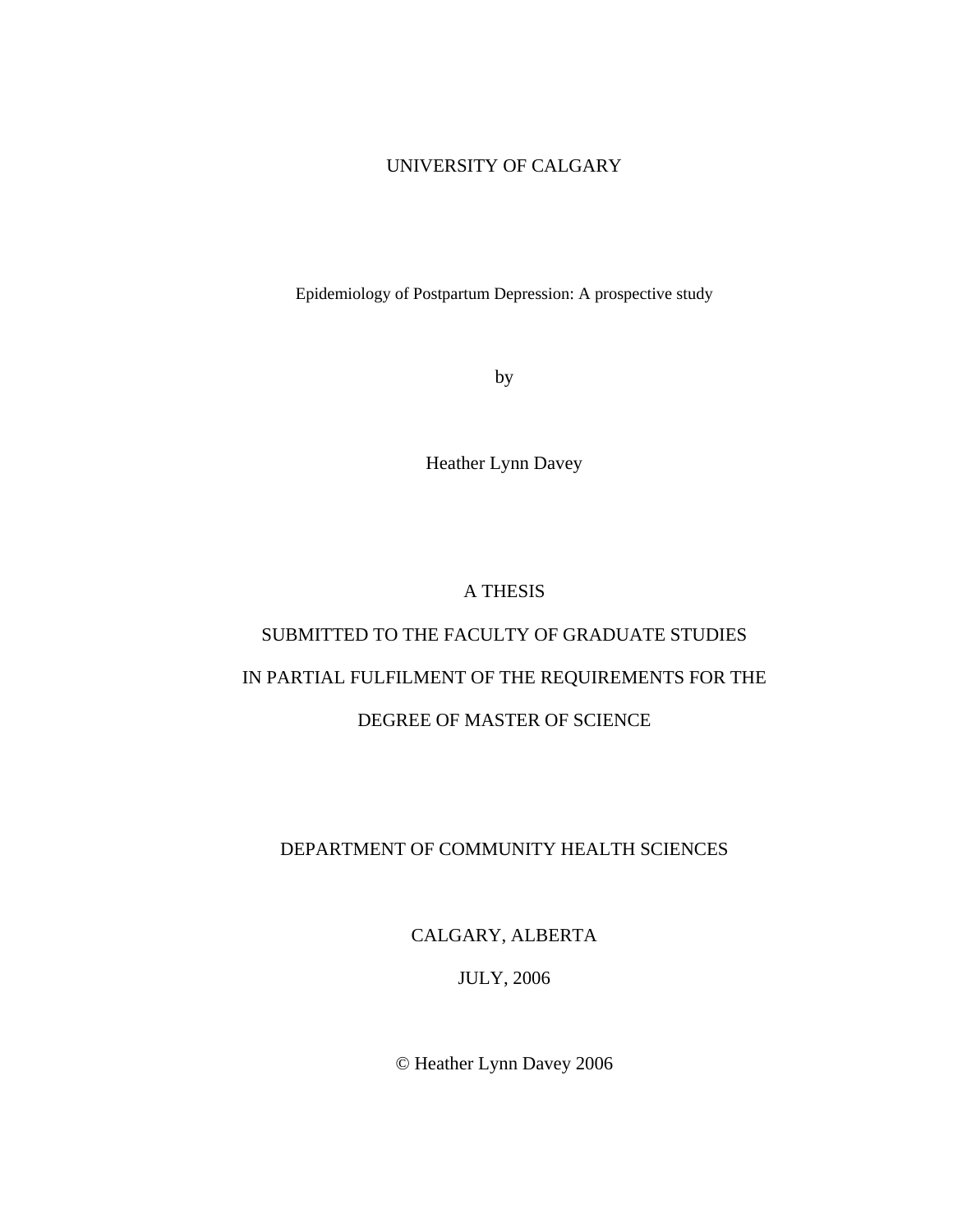

The author of this thesis has granted the University of Calgary a non-exclusive license to reproduce and distribute copies of this thesis to users of the University of Calgary Archives.

Copyright remains with the author.

Theses and dissertations available in the University of Calgary Institutional Repository are solely for the purpose of private study and research. They may not be copied or reproduced, except as permitted by copyright laws, without written authority of the copyright owner. Any commercial use or publication is strictly prohibited.

The original Partial Copyright License attesting to these terms and signed by the author of this thesis may be found in the original print version of the thesis, held by the University of Calgary Archives.

The thesis approval page signed by the examining committee may also be found in the original print version of the thesis held in the University of Calgary Archives.

Please contact the University of Calgary Archives for further information, E-mail: uarc@ucalgary.ca Telephone: (403) 220-7271 Website: http://www.ucalgary.ca/archives/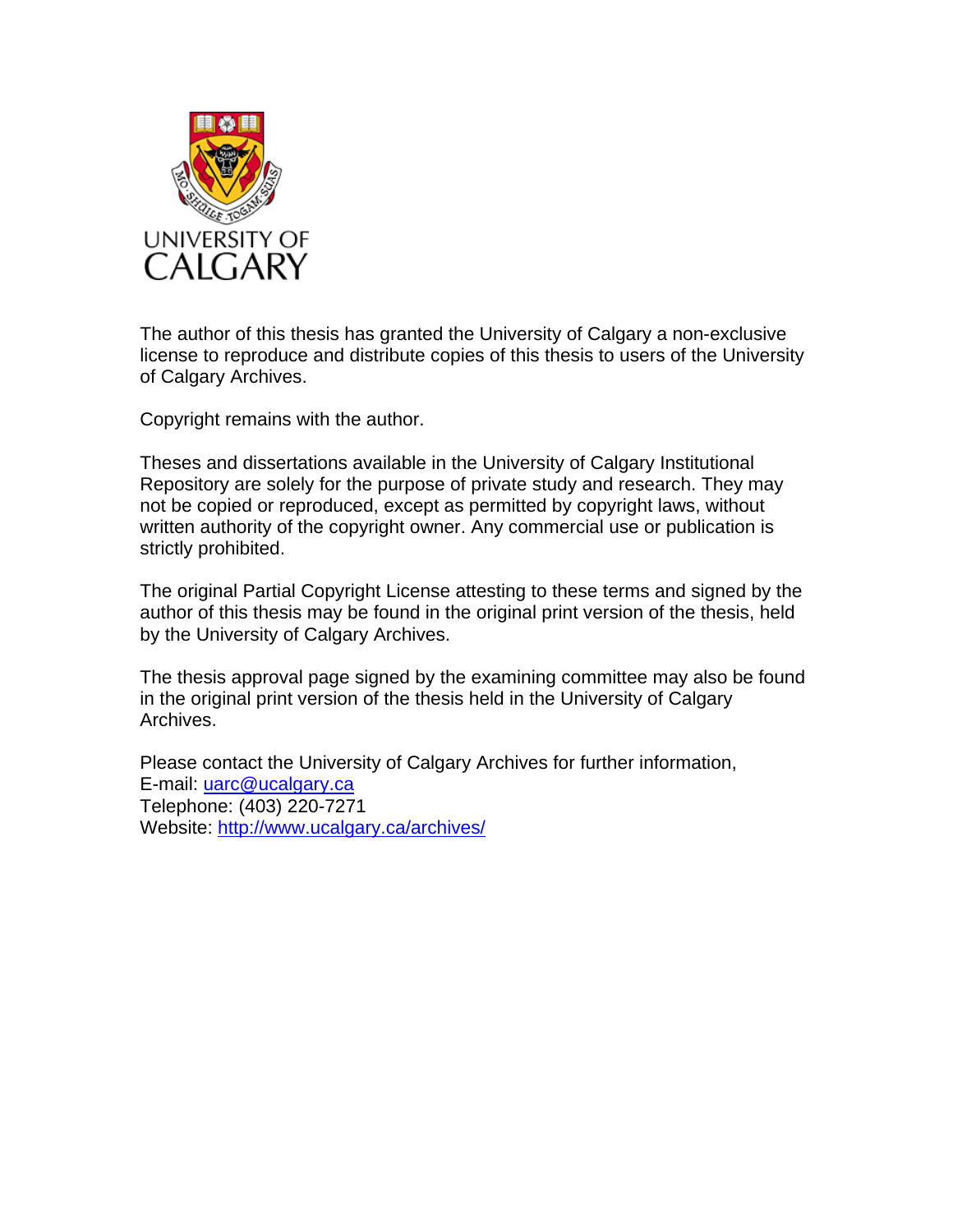#### **Abstract**

**Objective:** To develop a model of the association between a history of depression and postpartum depression after adjustment for demographic, obstetric, behavioural risk, mental health and psychosocial risk factors using prospective data.

**Design:** Secondary analysis of data from a randomized controlled trial of prenatal care. **Participants:** 1403 pregnant women attending low risk maternity clinics in Calgary, Alberta.

**Main Outcome Measure:** Postpartum depression data were collected using the Edinburgh Postnatal Depression Scale (EPDS).

**Main Results:** The risk factors retained in the final model for women with postpartum depression (prevalence 4.5%) included a history of depression (OR 2.25, 95%CI 1.15- 4.43), not breastfeeding at three months postpartum (2.00, 1.16-3.46), at-risk T-ACE classification (modified) (2.66, 1.29-5.48) and low postnatal parenting self-efficacy (4.37, 2.16-8.87).

**Conclusions:** Women who developed postpartum depression were characterized by a history of depression, not breastfeeding after three months, at-risk T-ACE (modified) and low postnatal parenting self-efficacy.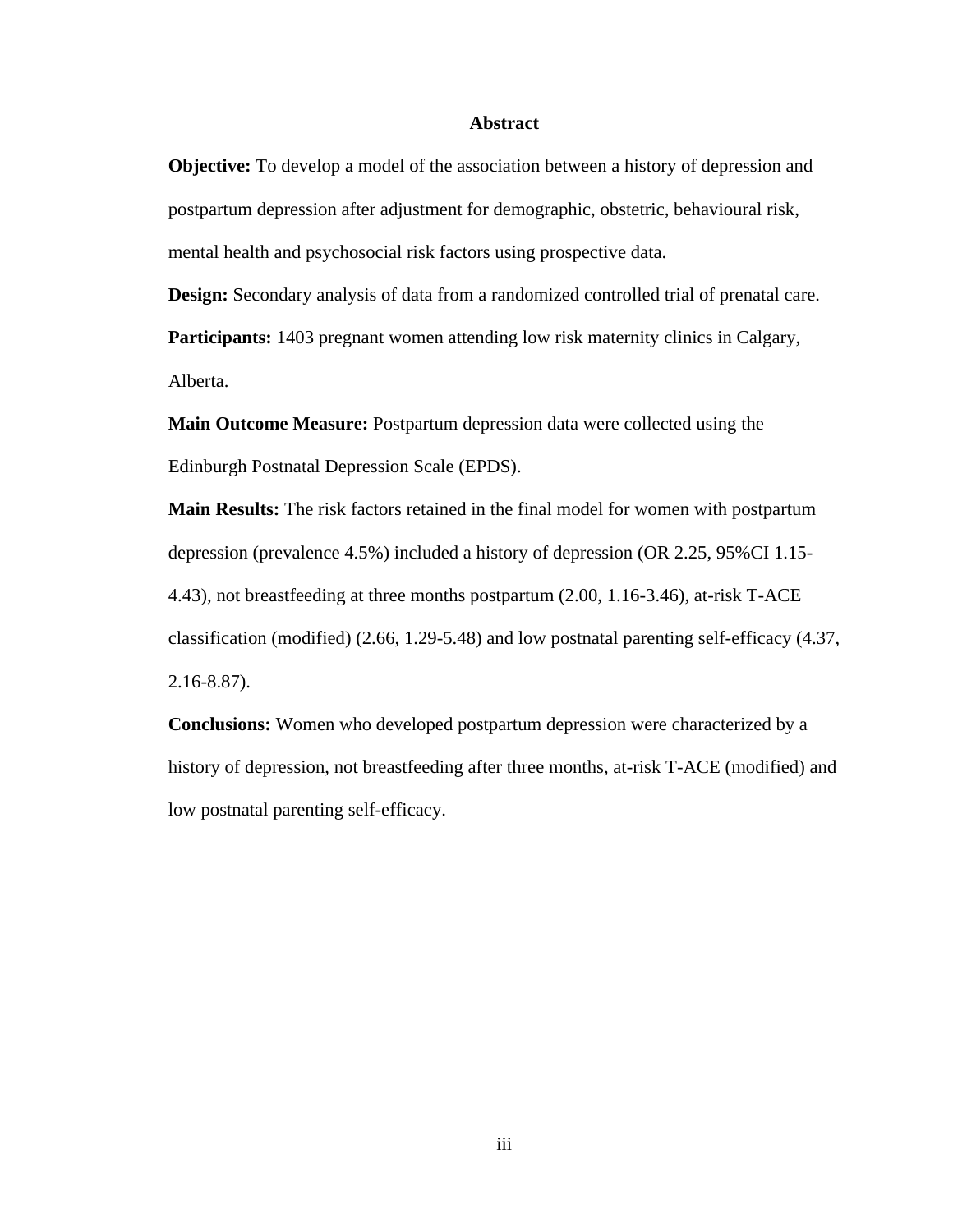#### **Acknowledgements**

I would like to extend my sincere thanks to everyone who has helped me along the way:

My supervisor, Dr. Suzanne Tough for guiding me through this project. Thank you for your thorough reading, meticulous editing and insightful comments. You challenged me to think critically about my ideas and words and to take that one extra step. Thank-you for providing me an opportunity to grow as a student and epidemiologist and to be part of such a collaborative research environment.

My committee members, Dr. Carol Adair and Dr. Sue Ross for your interest and enthusiasm in the project. Your suggestions have helped me to create a piece of work I am truly proud of.

The Child Health Research Group at the Calgary Health Region and the CIHR Training Program in Genetics, Child Development & Health at the University of Calgary for scholarship support of this project.

My parents, Pat and Eric Davey for your interest in my project and for being a constant source of encouragement through all decisions I've made.

And to Drew Kehler, both for your confidence and support during this process and for keeping my life balanced through time spent away from this project.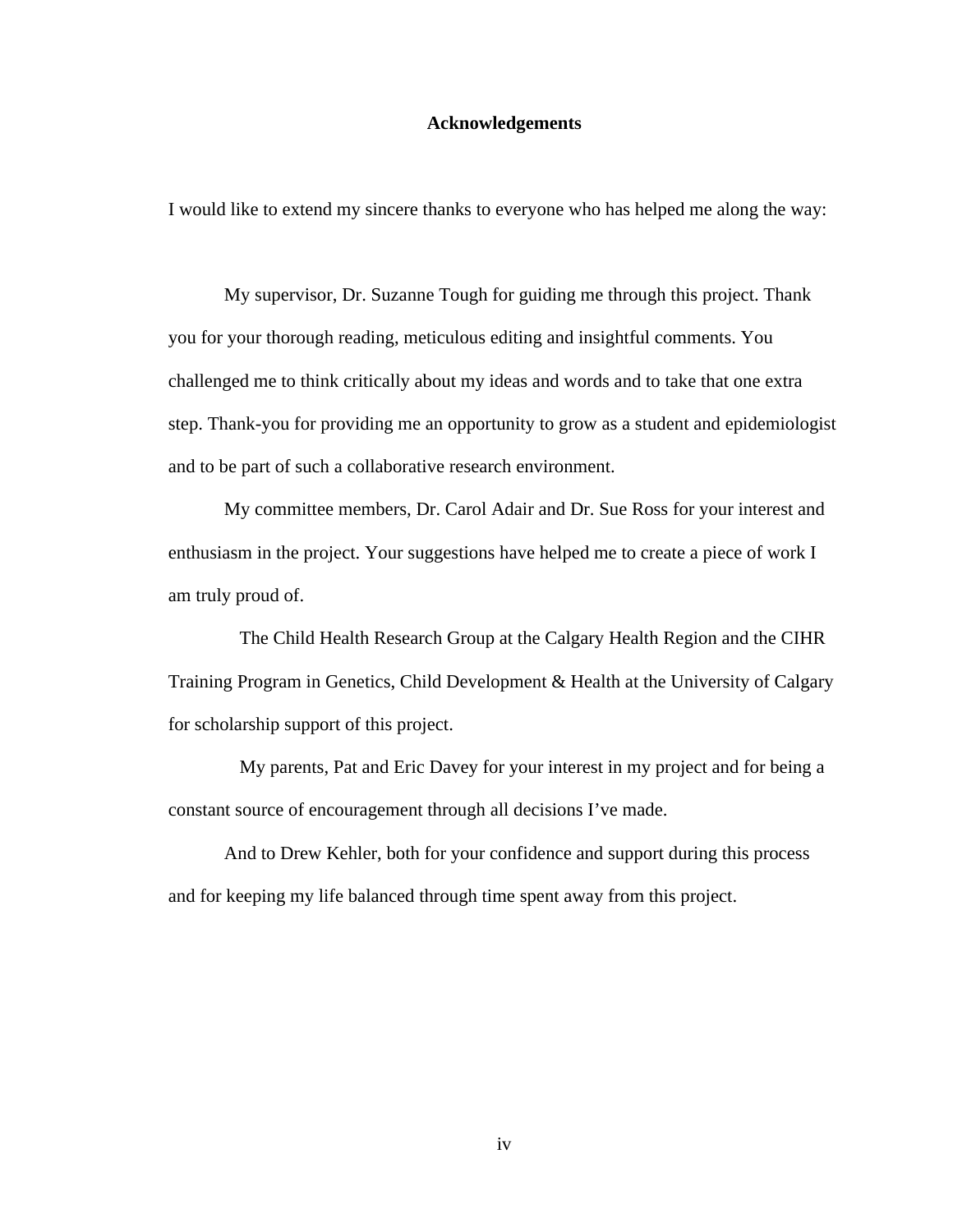## **Dedication**

For my grandfather, Roland Davey who believed in the importance of education.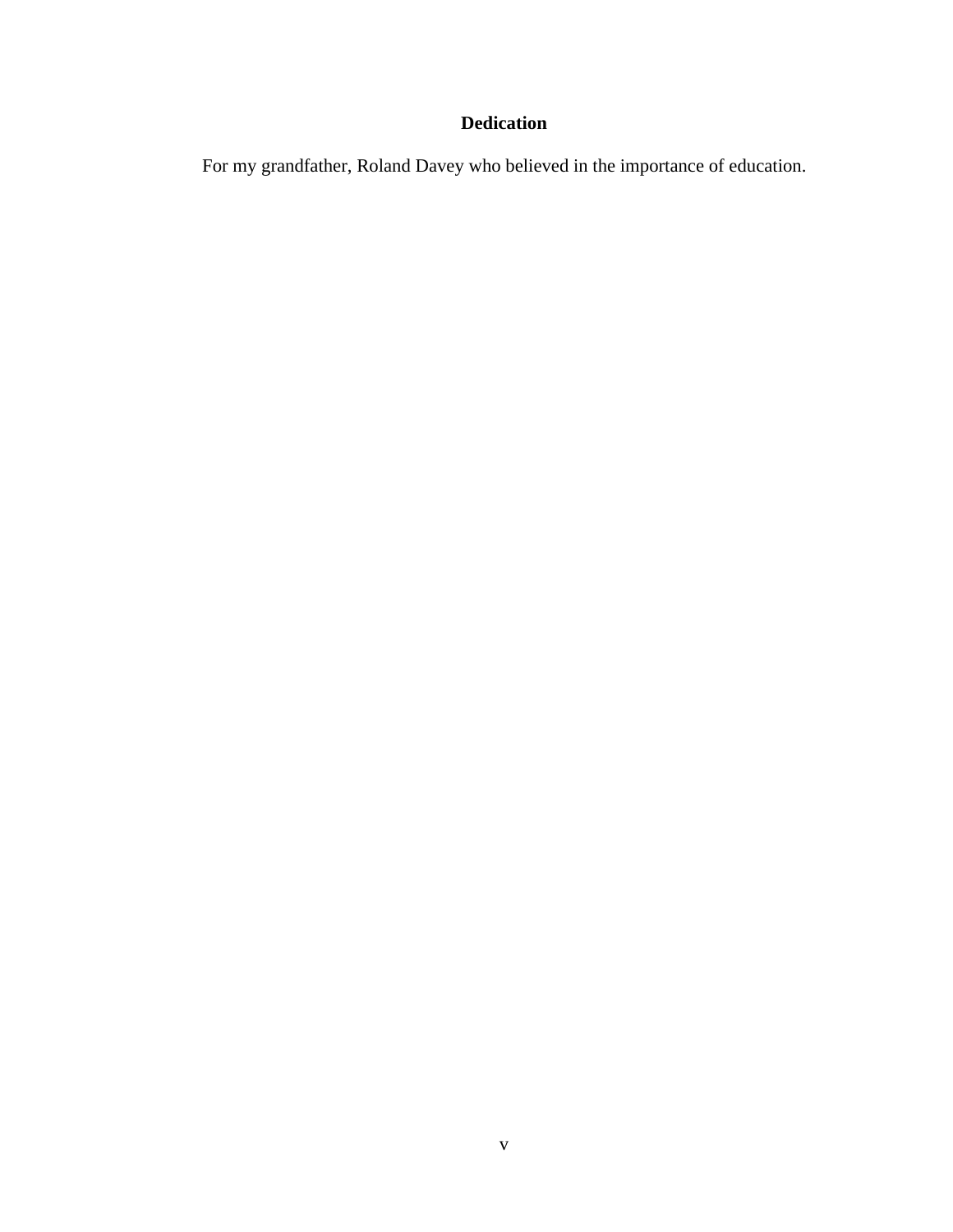## **Table of Contents**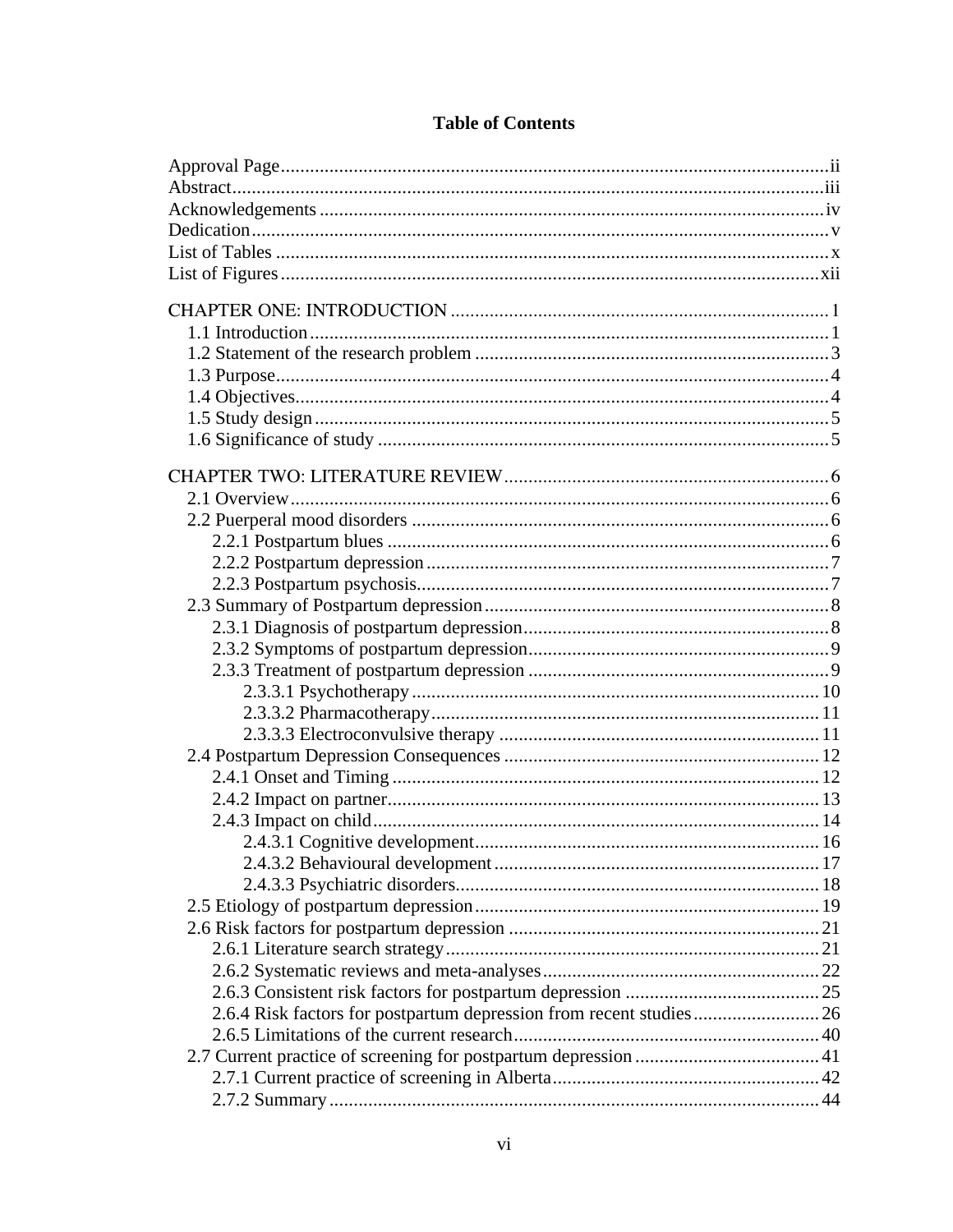| 4.5 Pre and perinatal risk factors and major postpartum depression (EPDS $\geq$ 13)79 |  |  |  |  |
|---------------------------------------------------------------------------------------|--|--|--|--|
|                                                                                       |  |  |  |  |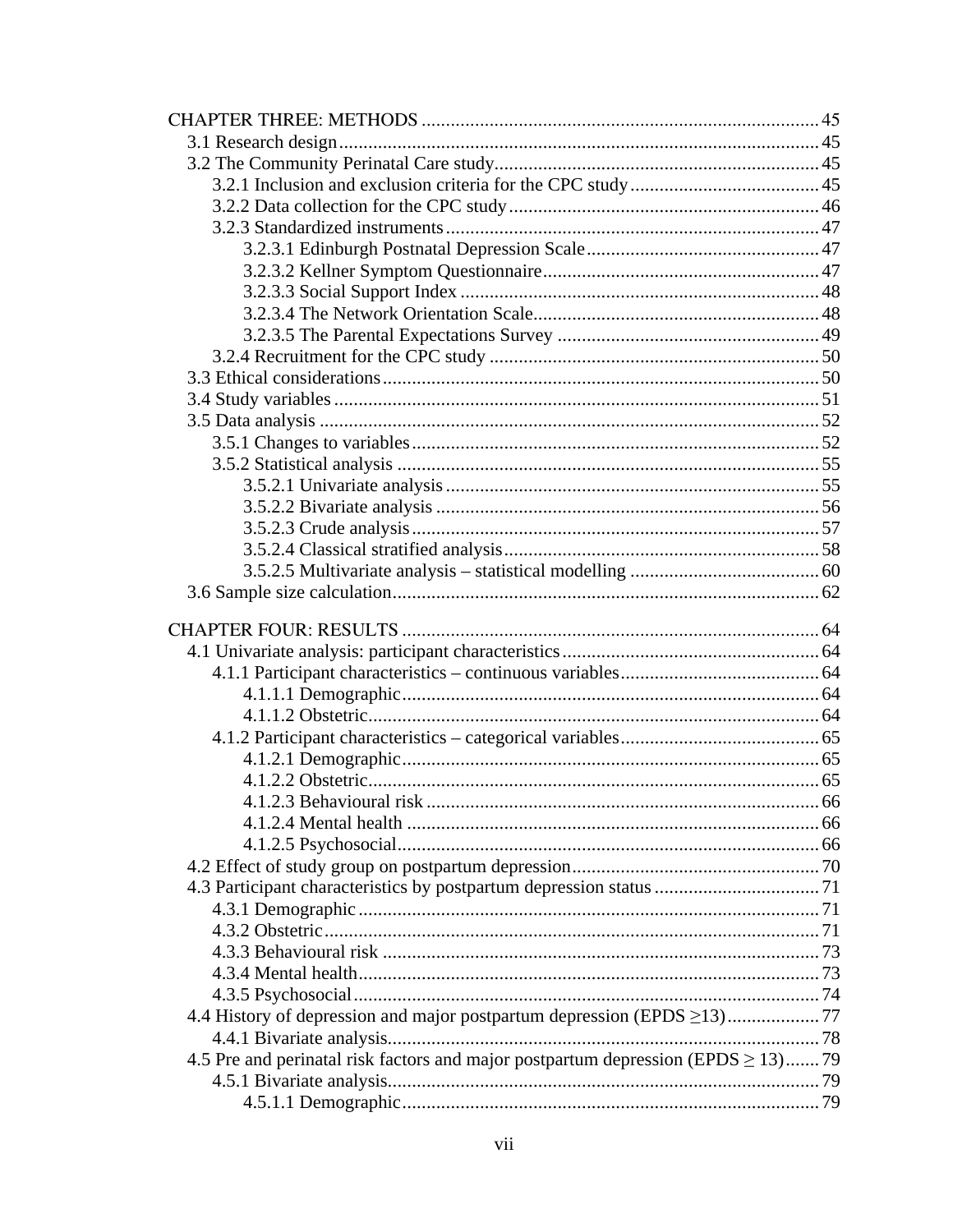| 4.6 Pre and perinatal risk factors that distinguish women with major postpartum   |  |
|-----------------------------------------------------------------------------------|--|
| depression (EPDS $\geq$ 13) from women without postpartum depression (EPDS        |  |
|                                                                                   |  |
| 4.6.1 Classical stratified analysis: assessment of potential effect modifiers and |  |
| confounders of relationship between a history of depression and major             |  |
|                                                                                   |  |
| 4.6.2 Multivariate analysis: development of logistic regression model of pre and  |  |
| perinatal risk factors that distinguish women with major postpartum               |  |
|                                                                                   |  |
| 4.7 Pre and perinatal risk factors that distinguish women with minor postpartum   |  |
| depression (EPDS 10-12) from women without postpartum depression (EPDS            |  |
|                                                                                   |  |
| 4.7.1 Bivariate analysis: pre and perinatal risk factors and minor postpartum     |  |
|                                                                                   |  |
|                                                                                   |  |
|                                                                                   |  |
|                                                                                   |  |
|                                                                                   |  |
|                                                                                   |  |
| 4.7.2 Multivariate analysis: development of regression model of pre and           |  |
| perinatal risk factors that distinguish women with minor postpartum               |  |
|                                                                                   |  |
| 4.8 Pre and perinatal risk factors that distinguish women with major postpartum   |  |
| depression (EPDS $>=$ 13) from women with minor postpartum depression             |  |
|                                                                                   |  |
| 4.8.1 Bivariate analysis: pre and perinatal risk factors and major postpartum     |  |
|                                                                                   |  |
|                                                                                   |  |
|                                                                                   |  |
| 4.8.2 Multivariate Analysis: development of regression model of pre and           |  |
| perinatal risk factors that distinguish women with major postpartum               |  |
| depression from women with minor postpartum depression 104                        |  |
|                                                                                   |  |
|                                                                                   |  |
|                                                                                   |  |
|                                                                                   |  |
| 5.3 Comparing women with major postpartum depression to women without             |  |
|                                                                                   |  |
| 5.4 Comparing women with minor postpartum depression to women without             |  |
|                                                                                   |  |
| 5.5 Comparing women with major postpartum depression to women with minor          |  |
|                                                                                   |  |
|                                                                                   |  |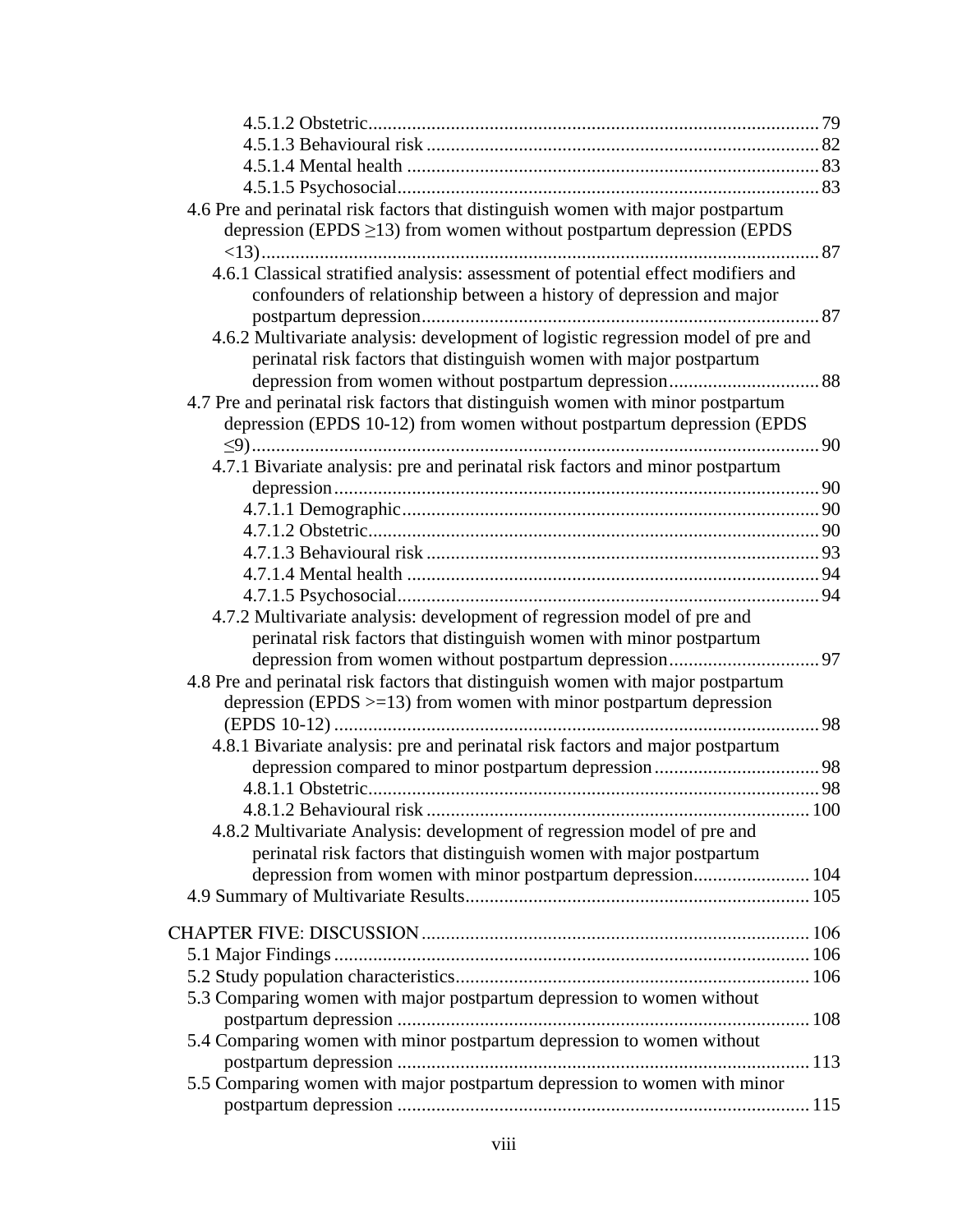| APPENDIX A: DSM-IV CRITERIA FOR MAJOR DEPRESSION 140 |  |
|------------------------------------------------------|--|
| APPENDIX B: IMPACT OF POSTPARTUM DEPRESSION ON CHILD |  |
| APPENDIX C: IMPACT OF POSTPARTUM DEPRESSION ON CHILD |  |
|                                                      |  |
|                                                      |  |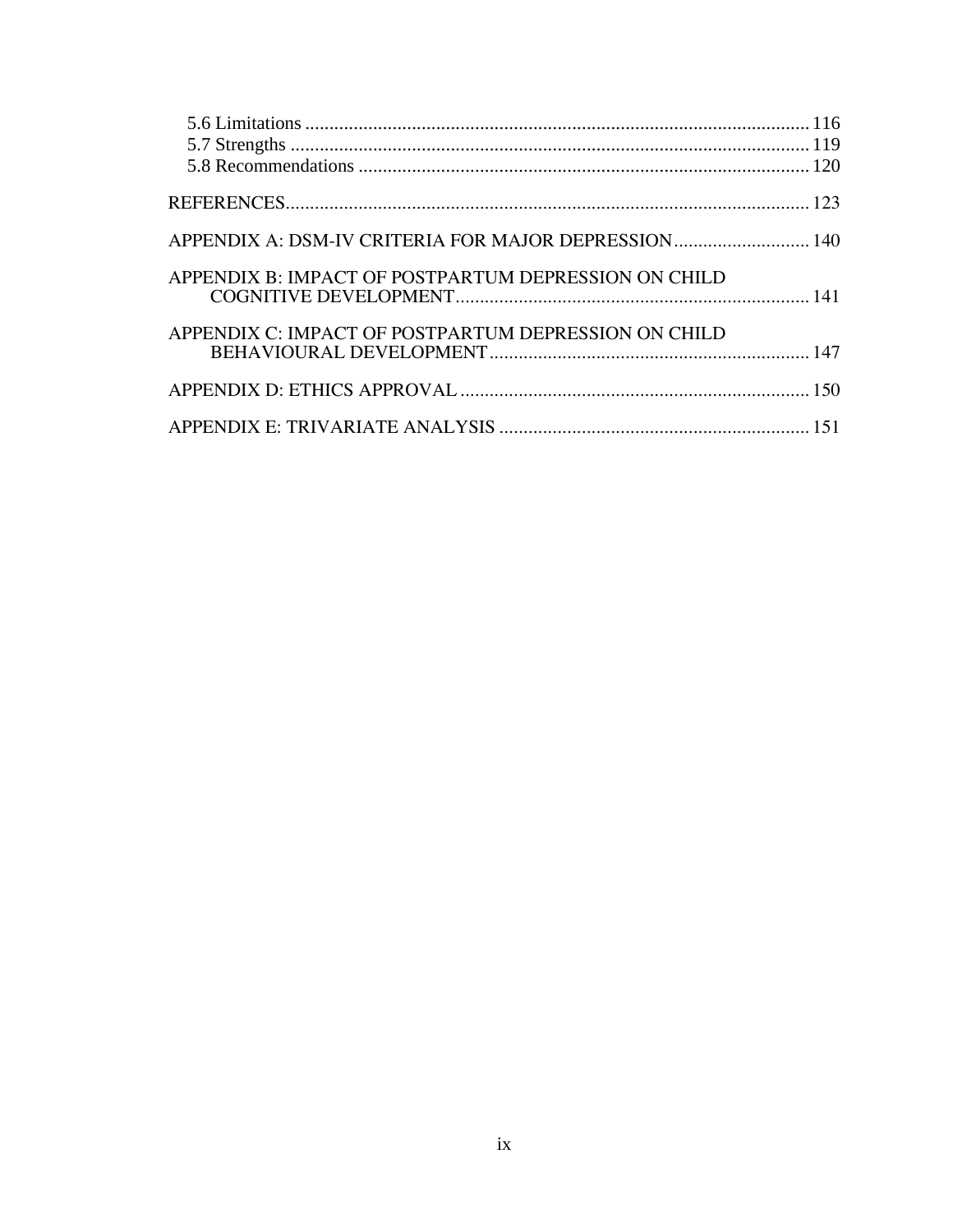## **List of Tables**

| Table 2.2 Summary of risk factors for postpartum depression from review articles24                                                                                   |  |
|----------------------------------------------------------------------------------------------------------------------------------------------------------------------|--|
| Table 2.3 Risk factors for postpartum depression from recently published studies                                                                                     |  |
| Table 3.1 Standardized tools from the CPC study used in the present study50                                                                                          |  |
|                                                                                                                                                                      |  |
|                                                                                                                                                                      |  |
|                                                                                                                                                                      |  |
|                                                                                                                                                                      |  |
| Table 4.3 Demographic and obstetric characteristics by postpartum depression status 72                                                                               |  |
| Table 4.4 Behavioural risk, mental health and psychosocial characteristics by                                                                                        |  |
|                                                                                                                                                                      |  |
| Table 4.6 Demographic and obstetric risk factors and major postpartum depression 81                                                                                  |  |
| Table 4.7 Behavioural risk, mental health and psychosocial risk factors and major                                                                                    |  |
| Table 4.8 Multivariate model of pre and perinatal risk factors that distinguish women<br>with major postpartum depression from women without postpartum depression88 |  |
| Table 4.9 Alternate multivariate model of pre and perinatal risk factors that<br>distinguish women with major postpartum depression from women without               |  |
| Table 4.10 Demographic and obstetric risk factors and minor postpartum depression  92                                                                                |  |
| Table 4.11 Behavioural risk, mental health and psychosocial factors and minor                                                                                        |  |
| Table 4.12 Multivariate model of pre and perinatal risk factors that distinguish<br>women with minor postpartum depression from women without postpartum             |  |
| Table 4.13 Demographic and obstetric risk factors and major postpartum depression                                                                                    |  |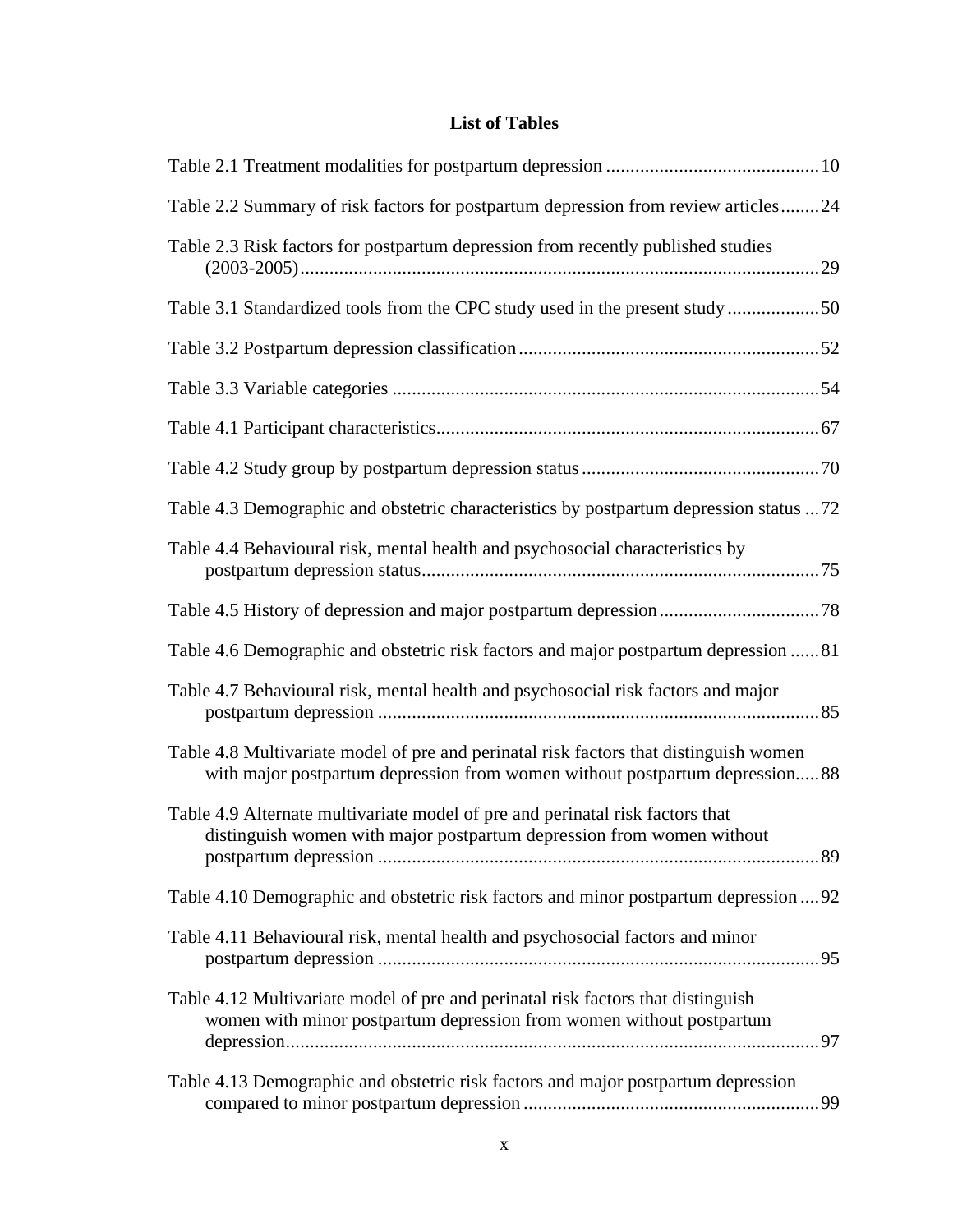| Table 4.14 Behavioural risk, mental health and psychosocial risk factors and major                                                                          |  |
|-------------------------------------------------------------------------------------------------------------------------------------------------------------|--|
| Table 4.15 Multivariate model of pre and perinatal risk factors that distinguish<br>women with major postpartum depression from women with minor postpartum |  |
|                                                                                                                                                             |  |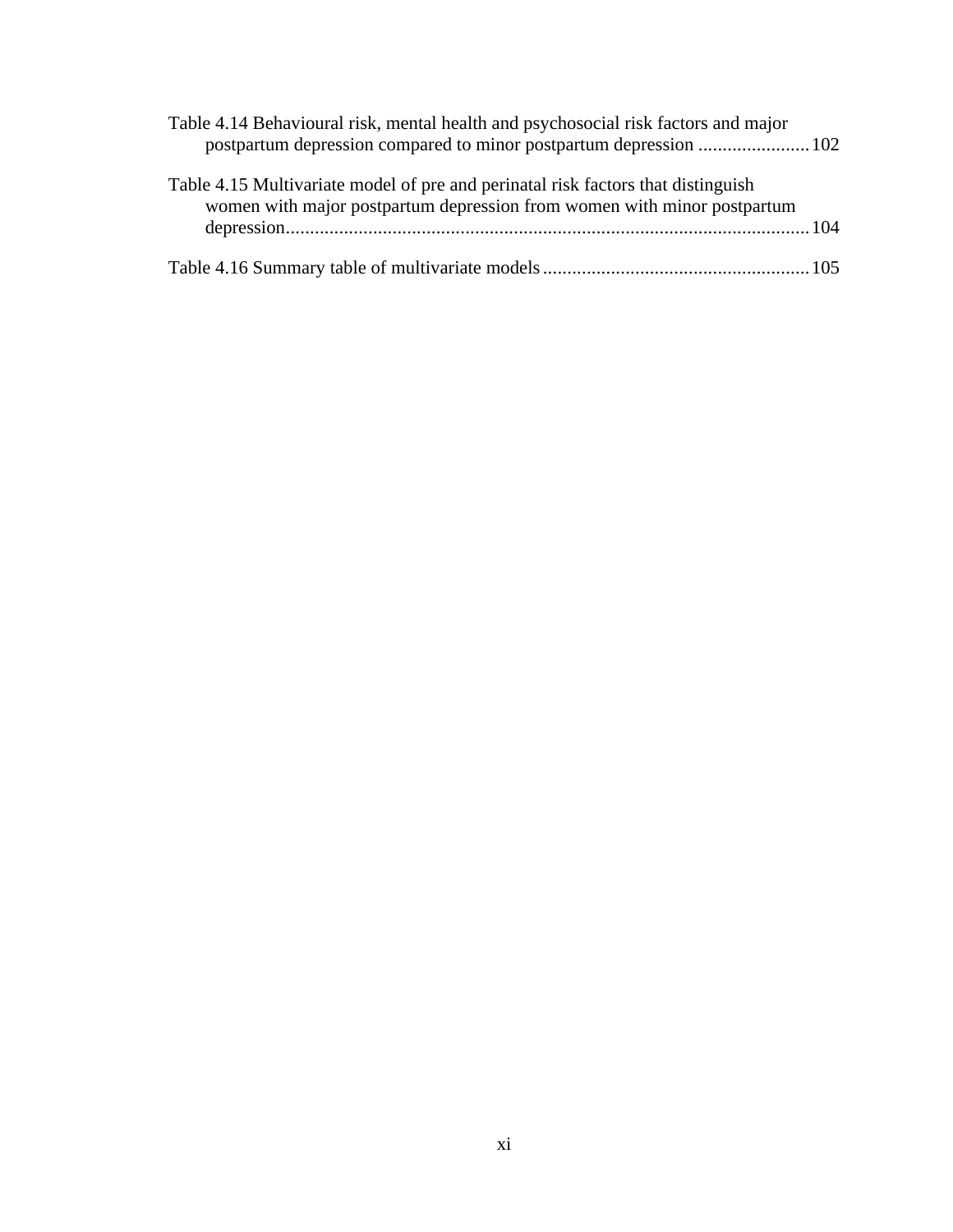## **List of Figures**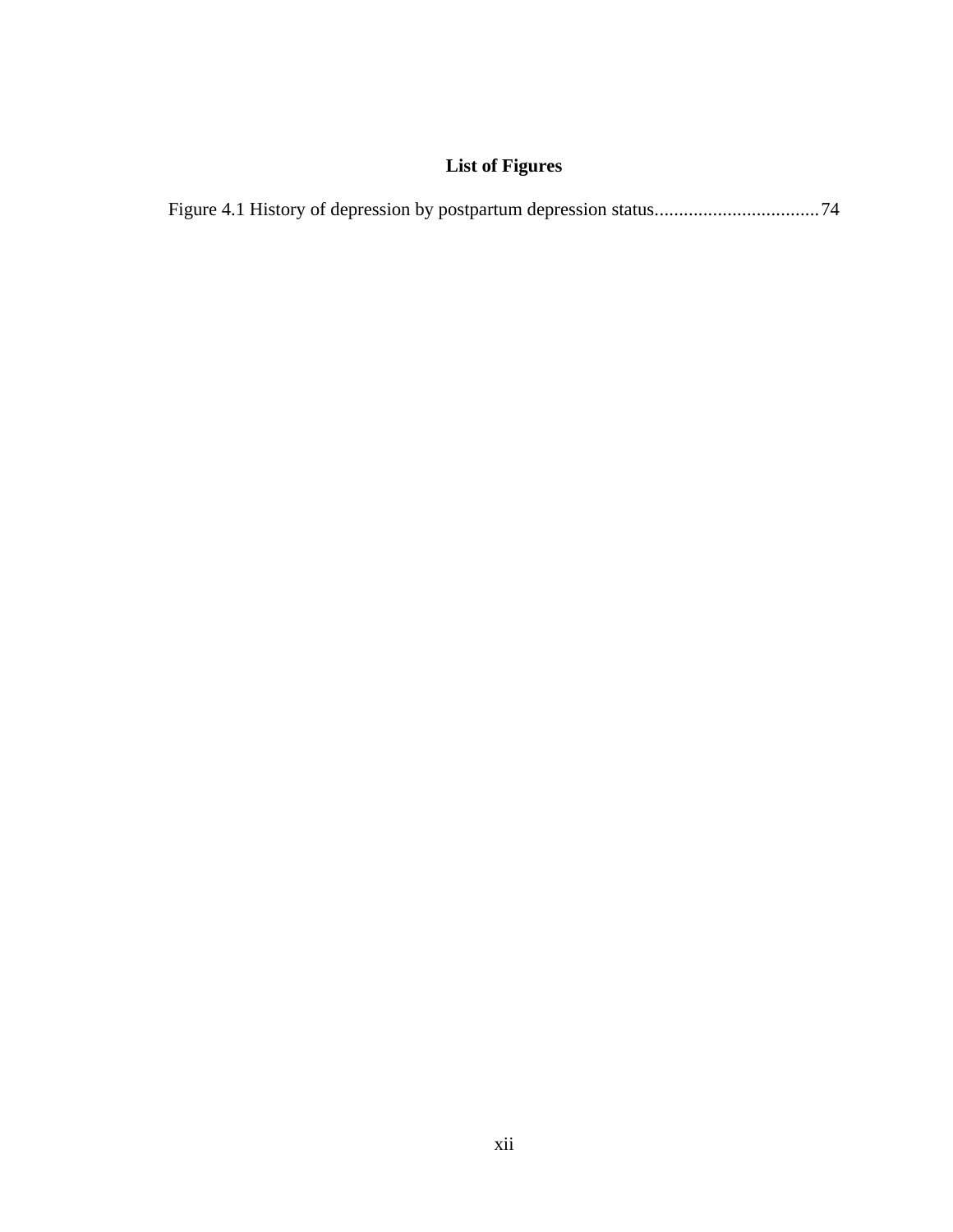#### **Chapter One:Introduction**

#### **1.1 Introduction**

Postpartum depression affects 10-15% of all new mothers and consequently is the most common complication of pregnancy in developed countries (1). Adverse health impacts on the mother, child and family due to the occurrence of the disorder during such a vulnerable life stage are well documented. Specifically, postpartum depression has implications for the mother's mental health and well-being including an increased risk of future depressive episodes (2), low self esteem, stress and negative maternal attitudes (3, 4). Postpartum depression is also an important child health issue as it adversely affects the establishment of a secure mother-infant relationship which can increase the risk for developmental problems such as delayed cognitive development and child behaviour problems (5). As well, postpartum depression can interfere with parenting (6) and marital relationship satisfaction for both partners (7, 8).

Consequently, women suffering from postpartum depression need to be identified and provided with timely treatment and support to minimize the impact of the illness on child and family outcomes. Further, the ability to identify women who are at highest risk for postpartum depression in the prenatal or early postpartum periods could allow for the implementation of screening and preventative interventions to reduce the number of cases of postpartum depression prior to its development. The ongoing contact most women have with their health care providers during pregnancy and the early postpartum period provides an excellent opportunity for antenatal screening and intervention when necessary.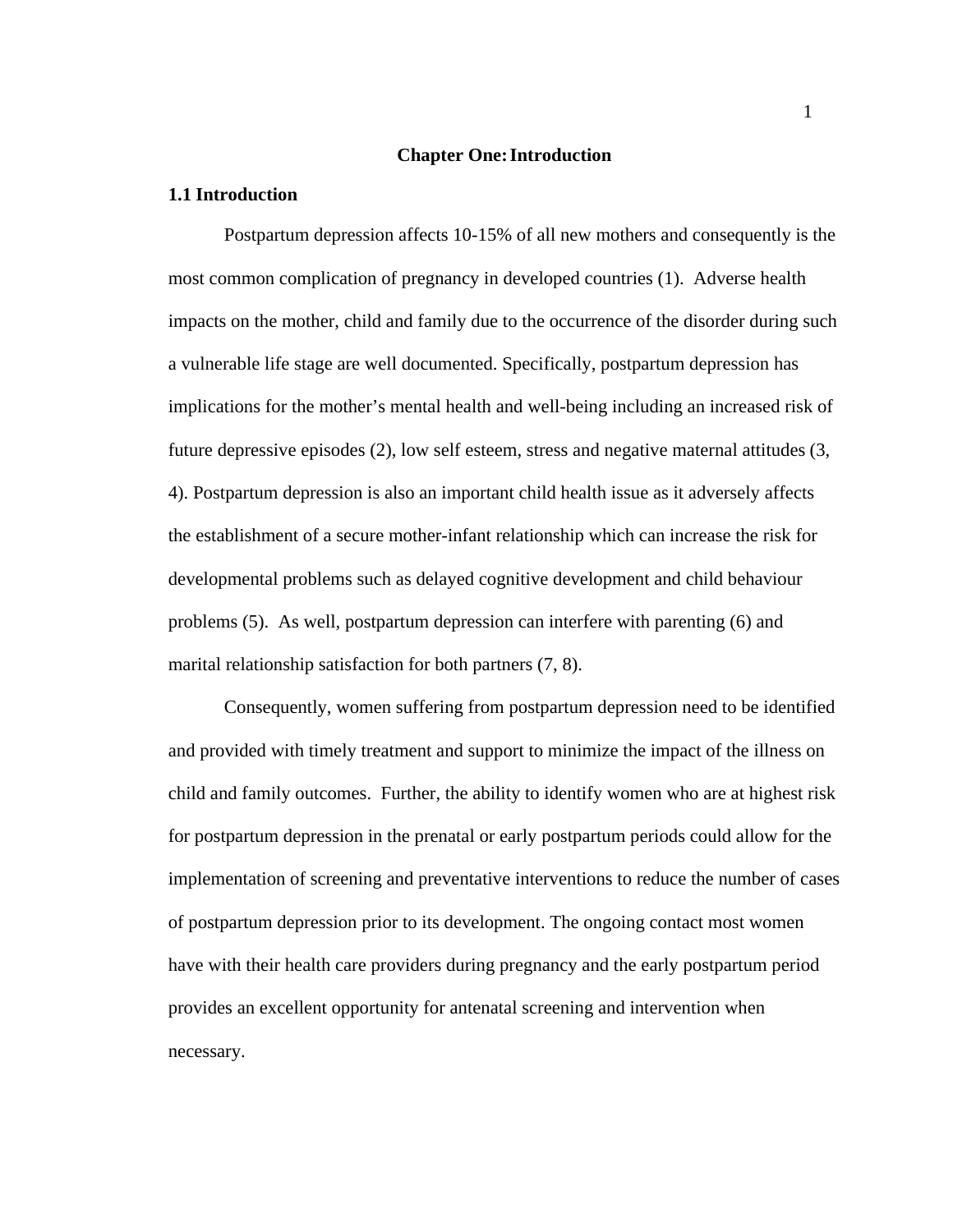Unfortunately, the etiology of postpartum depression is not well known. While researchers have looked at the role that reproductive hormones play in the development of postpartum depression, no consistent differences in hormone levels either in pregnancy or the postpartum distinguish women who experience postpartum depression from those who do not (9) suggesting that postpartum depression is not the result of a simple endocrine excess or deficiency.

Currently, postpartum depression is hypothesized to be the result of an interaction between genetic vulnerability, hormonal changes and psychosocial factors (10) and many studies have focused on identifying risk factors that increase a women's probability of developing the disorder (11).

Risk factors that have shown consistent and strong relationships with postpartum depression include a history of depression, depression during pregnancy, anxiety during pregnancy, insufficient social support and stressful life events during pregnancy or the early puerperium (2), with depression during pregnancy proving most predictive (1, 2, 12). However, a history of depression is also a risk factor for depression during pregnancy (13) and therefore many newly pregnant women will have a past history of depression.

While many studies have examined risk factors that increase the likelihood of developing postpartum depression, the majority of these studies have examined these associations in isolation and the application of that knowledge to the development of screening mechanisms to identify those at risk remains limited.

Screening for postpartum depression in current clinical practice has focused on identifying women with current postpartum depression, primarily using self-report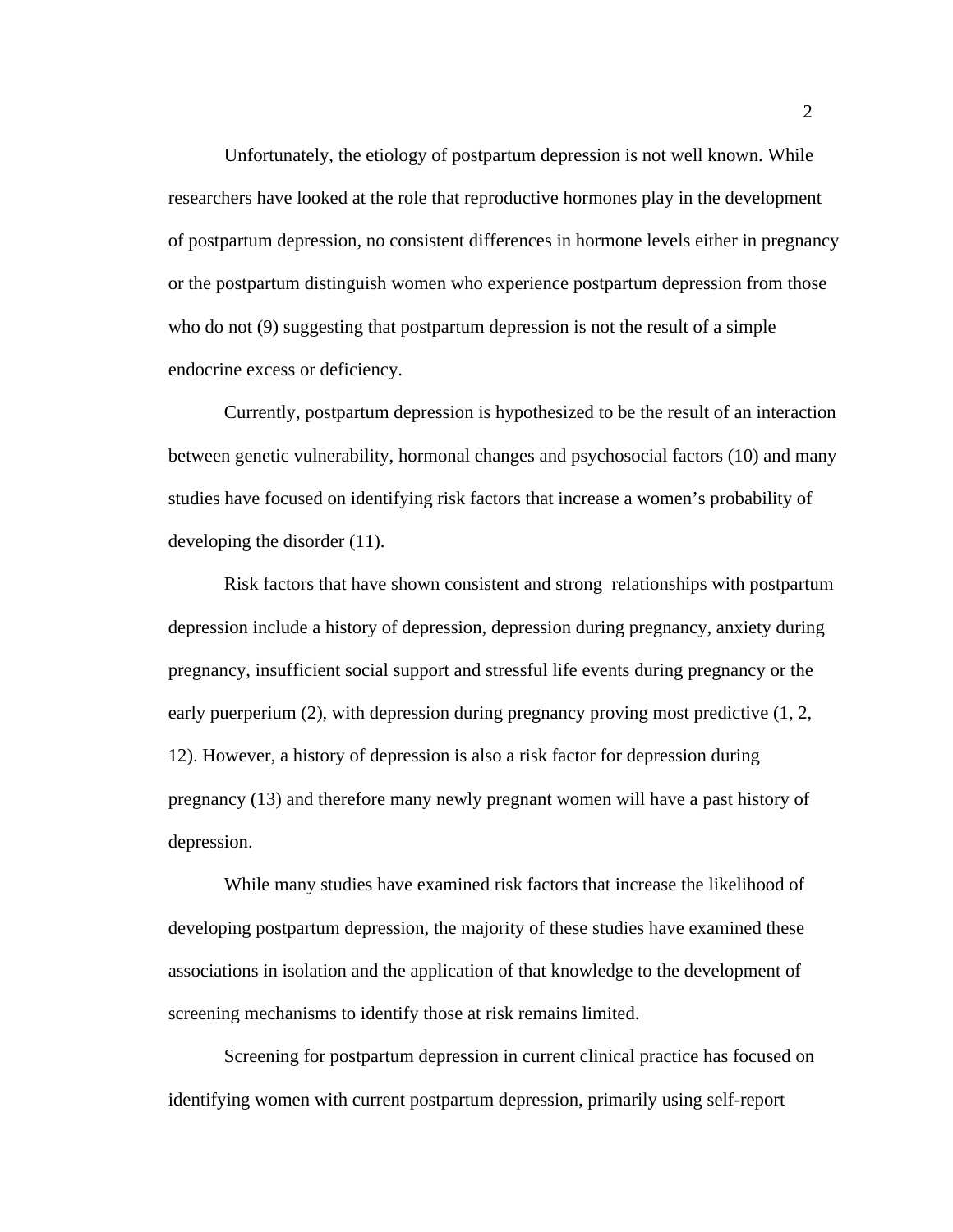instruments at various time points during the 12 months after delivery (14). The most commonly used instrument has been the Edinburgh Postnatal Depression Scale (EPDS) (15). The EPDS is a self-report instrument designed to identify symptoms of depression in new mothers during the postpartum period. Women respond to 10 questions about their mood in the past seven days and each response is scored from 0 to 3. A score of 13 or greater identifies women with symptoms consistent with major depression (14). The EPDS is an effective and well validated screening tool to quantify the likelihood that a women is suffering from postpartum depression (15).

There is the potential for improving identification and early intervention by including a screening component that focuses on prenatal and early postpartum prediction of postpartum depression. Screening would allow for the identification of women at risk, at sub-clinical stages or with diagnosable depression who would benefit from monitoring and or individualized intervention in both the antenatal and postpartum periods.

#### **1.2 Statement of the research problem**

Although the relationship between a history of depression and postpartum depression has been explored the effect of this relationship in consideration of other risk factors has not been well studied. Understanding the synergistic effect of risk factors would provide the opportunity to identify women at the greatest risk of developing postpartum depression and therefore allow for interventions to be focused on those most in need. In addition, with an improved understanding of women at risk, the current practice of screening in the prenatal period could be improved through the development of a perinatal predictive model for postpartum depression. Specifically, by identifying women at risk during pregnancy instead of waiting until postpartum depression occurs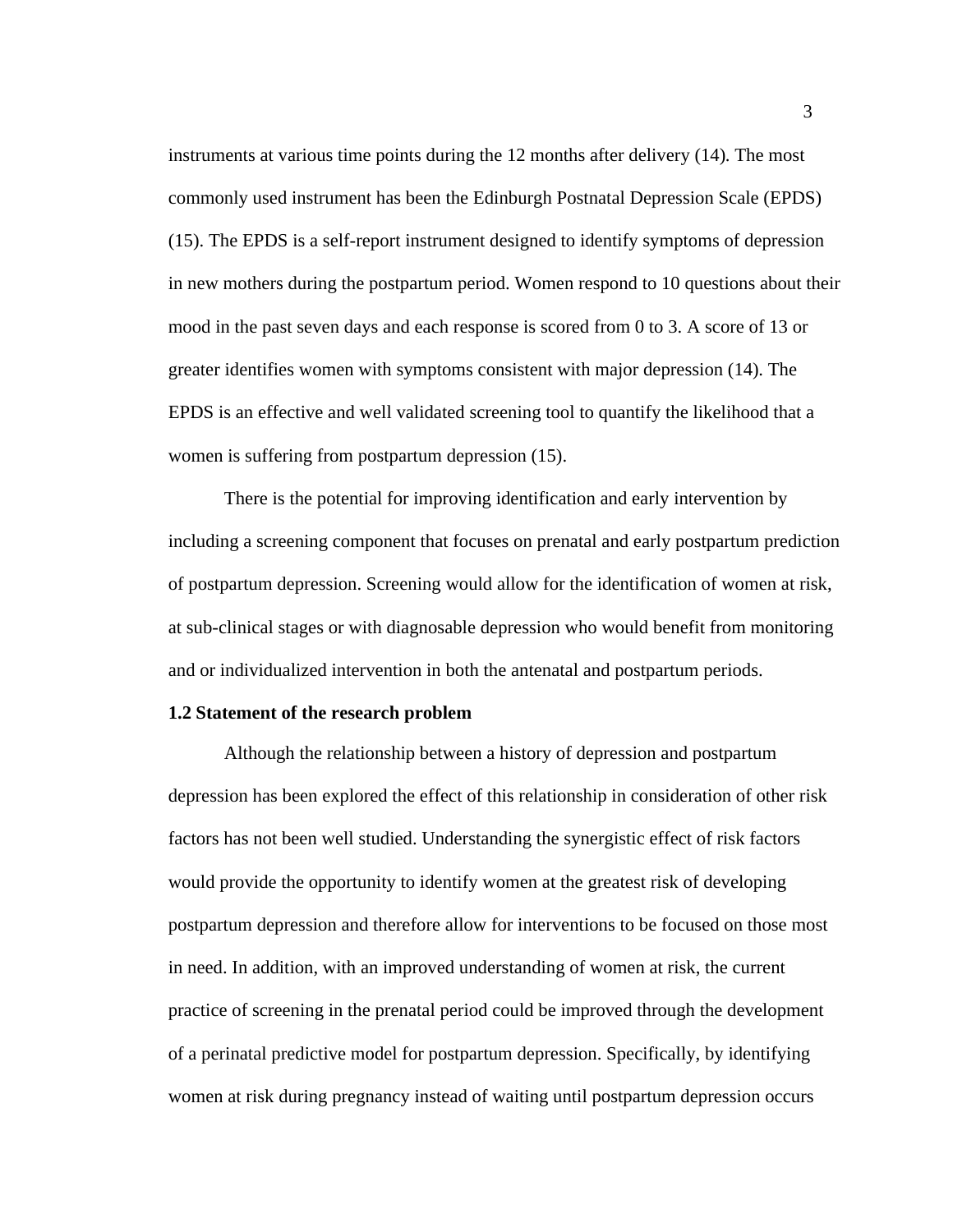could potentially reduce the number of women who develop postpartum depression and the consequent adverse health outcomes of the mother, family and child.

#### **1.3 Purpose**

The purpose of this study was to identify the pre and perinatal risk factors that in combination with a history of depression predict women most at risk of postpartum depression.

#### **1.4 Objectives**

- 1. To quantify the risk a history of depression poses for major postpartum depression as defined by a score of 13 or greater on the Edinburgh Postnatal Depression Scale (EPDS) (15) in a prospective community sample of medically low risk pregnant women.
- 2. To quantify the risk of major postpartum depression associated with pre and perinatal risk factors.
- 3. To develop a model of the association between a history of depression and postpartum depression after adjustment for demographic, obstetric, behavioural risk, mental health and psychosocial risk factors that distinguishes women with major postpartum depression (EPDS  $\geq$ 13) from those without postpartum depression (EPDS  $<$ 13).
- 4. To develop a model of the association between pre and perinatal risk factors and postpartum depression that distinguishes women with minor postpartum depression (EPDS 10-12) from those without postpartum depression (EPDS  $\leq$  9).
- 5. To develop a model of the association between pre and perinatal risk factors and postpartum depression that distinguishes women with major postpartum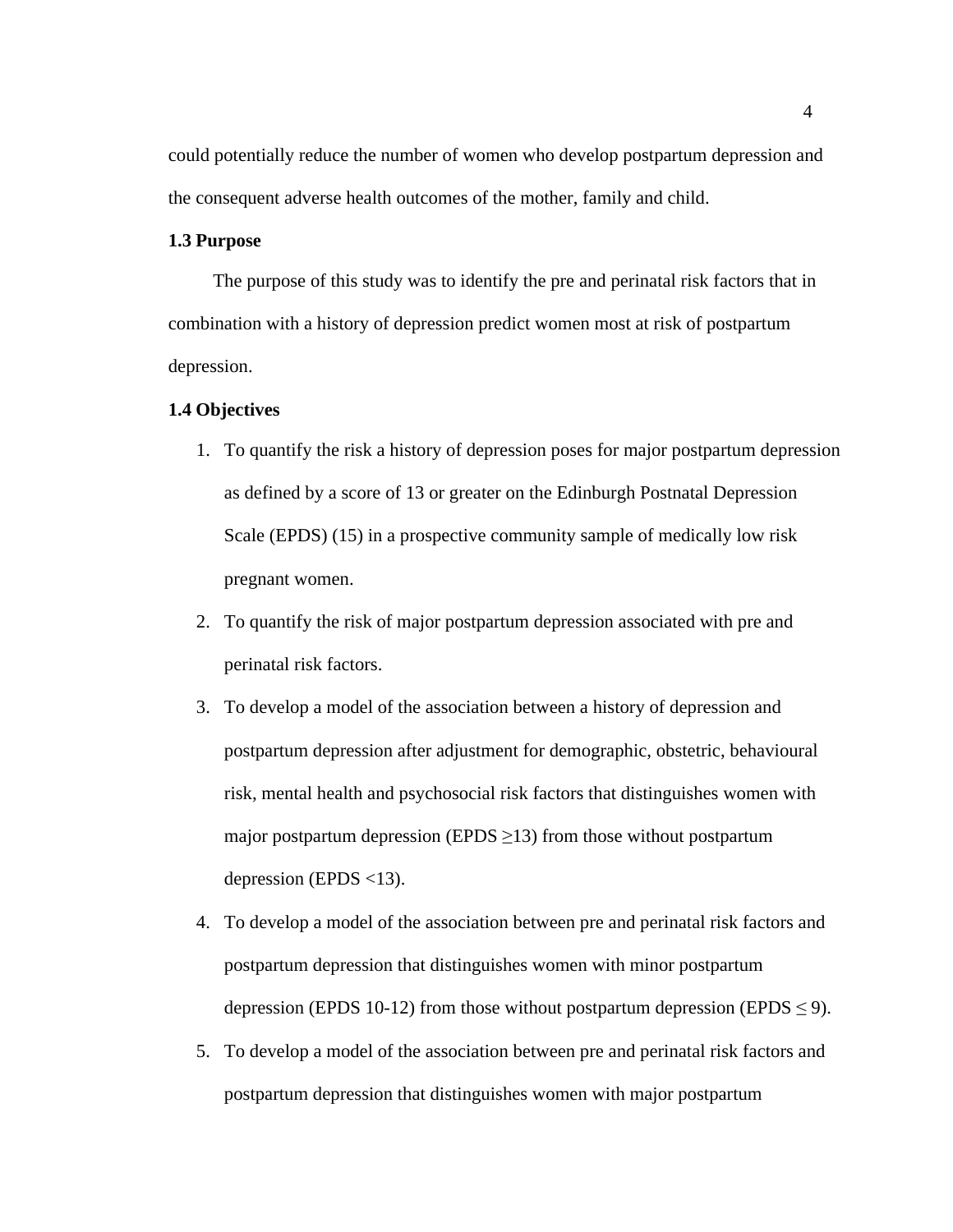depression (EPDS  $\geq$ 13) from those with minor postpartum depression (EPDS 10-12).

#### **1.5 Study design**

A secondary analysis of the Community Perinatal Care Study was undertaken to address the research objectives. The Community Perinatal Care study was a prospective randomized controlled clinical trial involving 2015 medically low risk pregnant women in the Calgary Health Region, (Alberta, Canada). The women completed telephone questionnaires at study intake (prior to first clinic appointment), at mid-pregnancy and at three months postpartum, providing information on demographics, lifestyle, physical and emotional health, social supports, social isolation, parental expectations, and thoughts and feelings on their pregnancy experience. Data collection for the Community Perinatal Care study took place from April 2001 to July 2004. 1403 (70% completion rate) women completed the EPDS in the third interview.

#### **1.6 Significance of study**

The Community Perinatal Care study, with its prospective design, large sample size and rigorous research methods provided an opportunity for an analysis yielding high quality, novel insights into the covariates and predictors of postpartum depression. Prospective longitudinal research designs offer considerable advantages in that they allow for the identification of risk factors measured before outcomes and also may help describe the relative contributions of different risk factors to outcomes. The sets of risk factors identified from this study could be used to develop a perinatal screening instrument that could be administered at prenatal appointments and well child visits to identify women with characteristics that place them at risk for postpartum depression.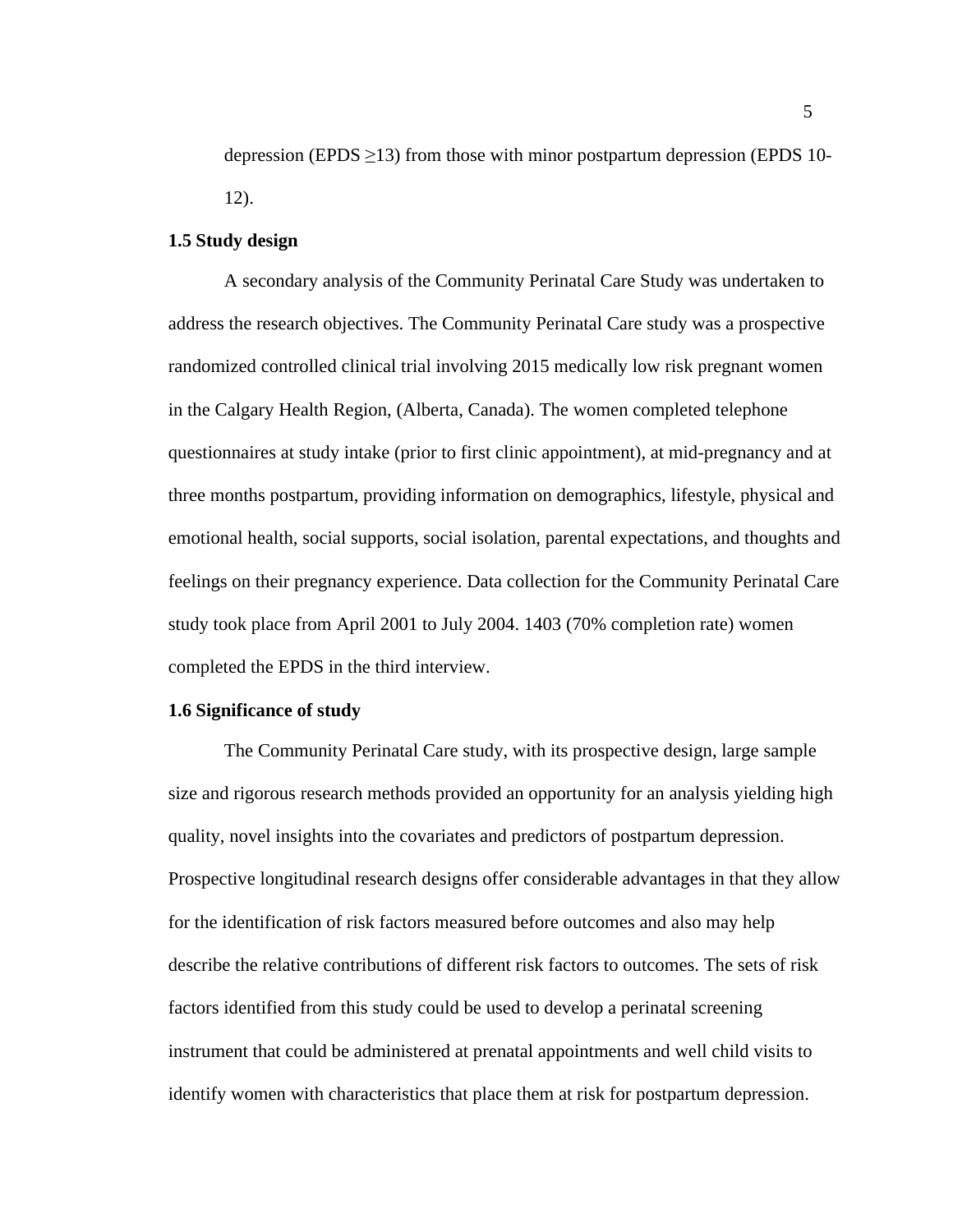#### **Chapter Two:Literature Review**

#### **2.1 Overview**

This chapter reviews the literature on postpartum depression. In the first section puerperal mood disorders will be defined followed by a more detailed summary of the diagnosis, symptoms and treatment of postpartum depression. The next section will describe the impact of postpartum depression on the mother, her partner and her child. The etiology of postpartum depression and a detailed summary of current knowledge of risk factors for postpartum depression are included. Finally, practice patterns related to screening for postpartum depression are described.

#### **2.2 Puerperal mood disorders**

Postpartum depression, postpartum blues and postpartum psychosis comprise the spectrum of mood disorders that occur following childbirth. These three disorders are known as postpartum affective disorders (2). Postpartum affective disorders are differentiated from each other by their prevalence, timing of onset and symptom severity.

#### *2.2.1 Postpartum blues*

The most common and mildest of the postpartum affective disorders is postpartum or "baby" blues which is estimated to affect between 50-85 % of all new mothers (16). Onset of postpartum blues occurs within a few days of childbirth, with symptoms peaking between four or five days and typically resolving by day ten (16). Typical symptoms include mood swings, irritability, tearfulness, generalized anxiety, increased sensitivity and sleep and appetite disturbance (2). Although the symptoms may be upsetting for the mother and her family, they do not reflect psychopathology and do not typically interfere with her ability to care for the baby (17). Most cases of postpartum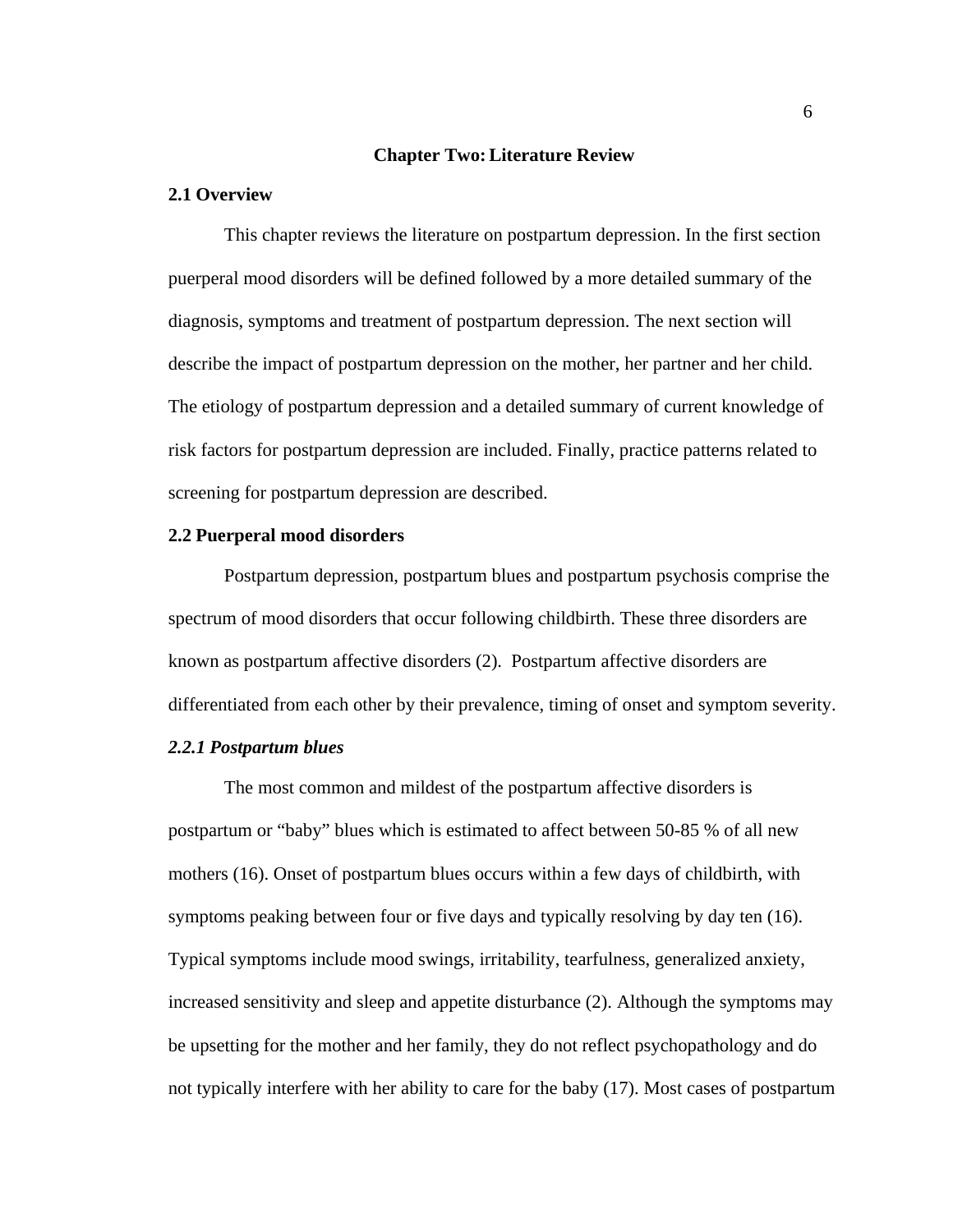blues are not formally treated and either resolve spontaneously or with reassurance and increased support from professionals, family and friends within two weeks (18). More severe postpartum blues can progress to postpartum depression (19).

#### *2.2.2 Postpartum depression*

In terms of prevalence and symptom severity, postpartum depression falls in between postpartum blues and postpartum psychosis. The prevalence of postpartum depression is estimated to be 10-15%. While the DSM-IV specifies onset of postpartum depression to be within four weeks of childbirth, clinicians and researchers typically classify any episode of depression within the first year of birth as postpartum depression (1). The symptoms of postpartum depression are characterized by the symptoms of a major affective disorder although they are often focused on the infant or the women's role as a mother (6, 20). Treatment for postpartum depression is similar to the treatment of major depression and typically includes psychotherapy, pharmacotherapy and/or electroconvulsive therapy (17). Untreated postpartum depression may persist for several months to years and can have implications for maternal well being, her ability to parent and relationship with her partner as well as affecting the child's cognitive and behavioural development (5). A more comprehensive review of postpartum depression and its impact on the family are presented in later sections 2.2 - 2.4.

#### *2.2.3 Postpartum psychosis*

Postpartum (or puerperal) psychosis (occurring in 0.2% of all new mothers) is the most severe and least common of the postpartum affective disorders. The onset of postpartum psychosis is typically within two weeks of childbirth (21). Symptoms include depressed or elevated mood (that can fluctuate rapidly) disorganized behaviour, mood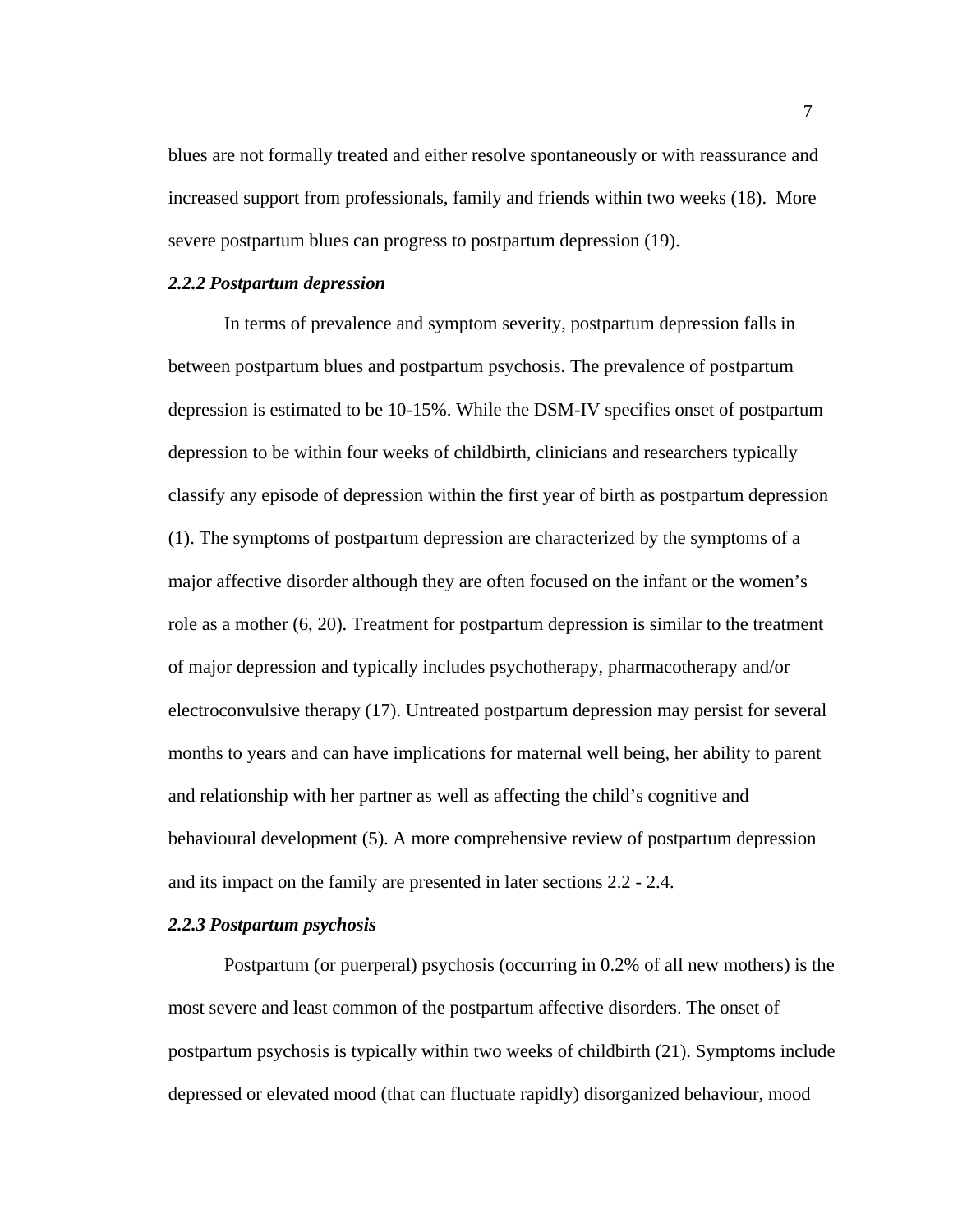lability and delusions or hallucinations (22) which are often focused on the infant (17). Mothers with postpartum psychosis are at risk of harming themselves or their baby and should be managed as emergency patients with appropriate psychiatric services as they will require admission to hospital (19). Typical treatment includes a combination of antipsychotic medication, antidepressants or mood stabilizers (17). Electroconvulsive therapy has also been found to be a rapid and effective treatment (19). Treatment also includes supervised support of the mother with her baby.

#### **2.3 Summary of Postpartum depression**

Postpartum depression was initially thought to be a unique type of depression caused by fluctuations in reproductive hormones at childbirth (23). Currently, it is accepted among clinicians and researchers that postpartum depression differs from major depression only by timing of onset and that depressive symptoms may be specific to the delivery or the baby (2).

#### *2.3.1 Diagnosis of postpartum depression*

The Diagnostics and Statistical Manual  $4<sup>th</sup>$  edition (DSM-IV) classifies depression as postpartum depression if the onset of symptoms is within four weeks of delivery (24), if symptoms are present for at least two weeks and if they interfere with everyday functioning (24). The DSM-IV criteria used to diagnose depression including postpartum depression are presented in Appendix A. Postpartum depression is particularly difficult to diagnose because many of the typical symptoms of depression also coincide with the normal changes that occur during the postnatal period such as changes in weight, sleep and energy (25). Therefore, while it is usually quite easy to diagnose more severe cases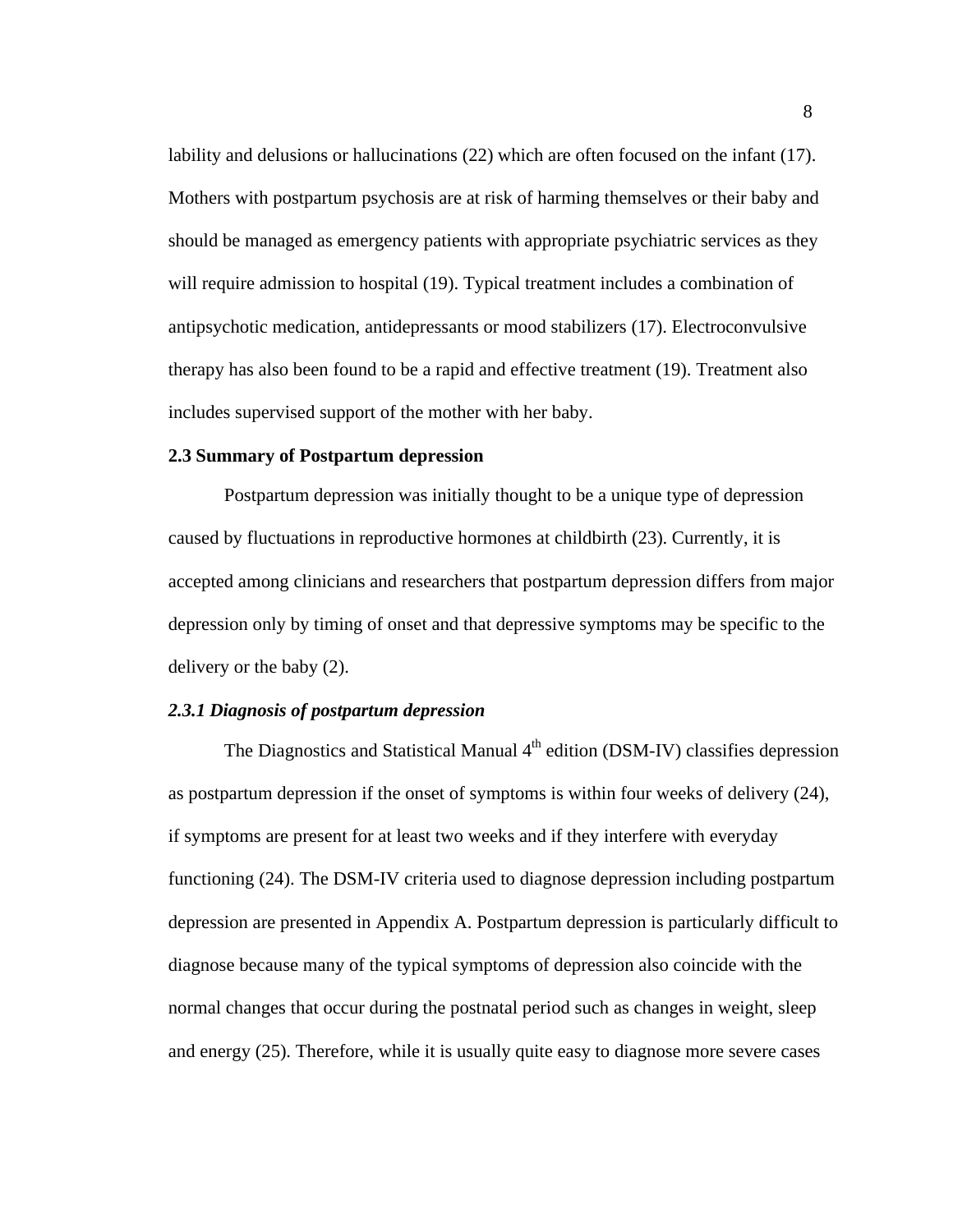of depression, often less severe cases are dismissed as normal for women who have just given birth (2).

#### *2.3.2 Symptoms of postpartum depression*

Symptoms of postpartum depression include feelings of inadequacy and inability to cope with the infant, excessive worry about the baby's health or feeding habits and feelings related to being a "bad" or unloving mother. Other symptoms which are common to all forms of depression include tearfulness, despondency, emotional lability, feelings of guilt, loss of appetite, suicidal ideation and sleep disturbances (26).

#### *2.3.3 Treatment of postpartum depression*

Treatment of postpartum depression is similar to treatment of major depression although caution is taken to minimize the impact on the infant. Treatment includes one or a combination of psychotherapy, pharmacotherapy and/or electroconvulsive therapy (17). Choice of treatment should be individualized and appropriate to symptom severity as shown in Table 2.1.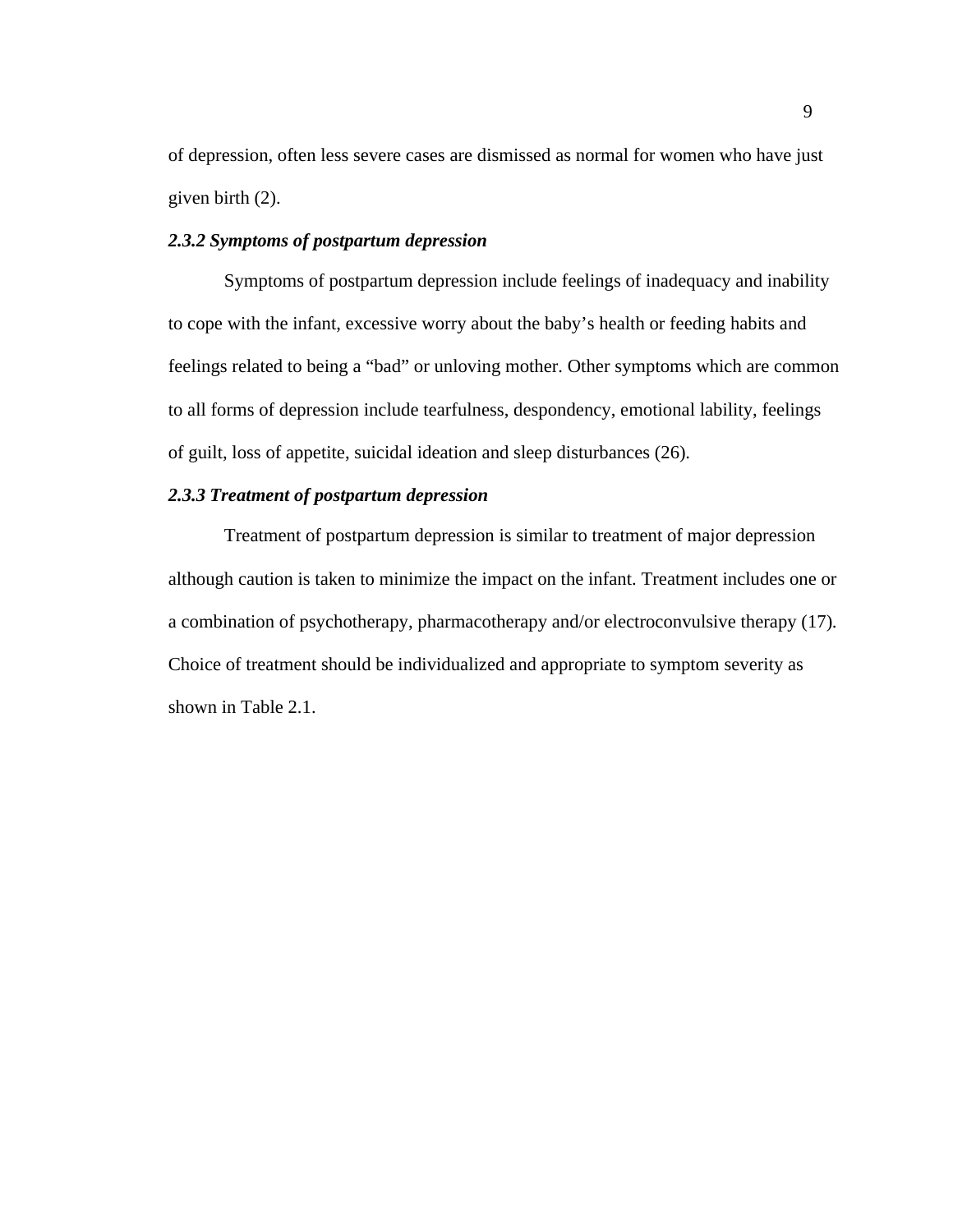| <b>Symptoms</b>                   | <b>Treatment</b>                             |
|-----------------------------------|----------------------------------------------|
| Mild to moderate                  | 1. Psychotherapy                             |
|                                   | a) Cognitive Behaviour Therapy (CBT)         |
|                                   | b) Interpersonal Psychotherapy               |
|                                   | c) Group Psychotherapy                       |
|                                   | d) Family and Marital Therapy                |
|                                   | e) Supportive Psychotherapy                  |
| Moderate to severe or             | 2. Pharmacotherapy (used with psychotherapy) |
| At a high risk of relapse         |                                              |
| Suicide risk or Cannot tolerate / | 3. Electroconvulsive Therapy (ECT)           |
| does not respond to medication    |                                              |

**Table 2.1 Treatment modalities for postpartum depression**

This information has been adapted from the British Columbia Reproductive Mental Health Program Website (27).

#### 2.3.3.1 Psychotherapy

Psychotherapy is used to treat mild to moderate depression or in combination with other treatments for patients with more severe depression. There are several models of psychotherapy including cognitive behaviour therapy (CBT), interpersonal psychotherapy (ITP), group psychotherapy, family/marital therapy and supportive psychotherapy.

 Cognitive behavioural therapy (CBT) combines education, thought pattern analysis and behaviour change components (27). CBT focuses on the interrelationships between thoughts, feelings, behaviour, physical reactions and the environment (28). Interpersonal psychotherapy (ITP) focuses on one or more problem areas: role transitions, interpersonal disputes, interpersonal deficits and grief (29). For pregnant and postpartum women, ITP focuses on role transition and learning new skills for becoming a mother. Group psychotherapy involves educating group members about the disorder in a supportive environment that permits relationship building (27). Group sessions for women with postpartum depression may involve education about the disorder, stress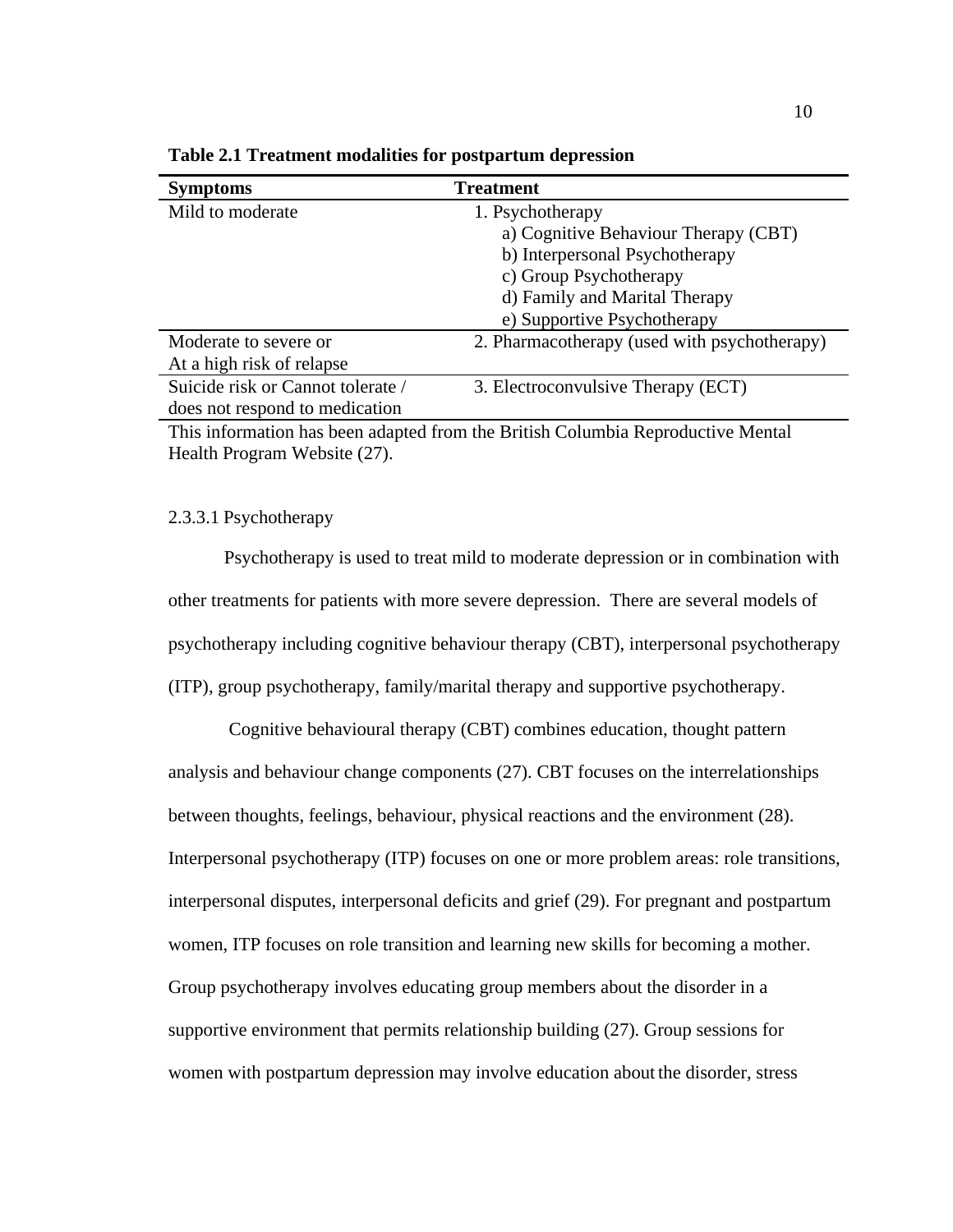management, communication skills, and life planning (30, 31). Marital or family psychotherapy targets the relationship if it is identified as the source of stress (27). Supportive psychotherapy involves support, reassurance, and psycho-education to patients and their families and is often used in conjunction with other therapies (27). Supportive psychotherapy may be the only treatment option available when a women is not functioning at a high enough level to engage in CBT or ITP or refuses pharmacotherapy (27).

#### 2.3.3.2 Pharmacotherapy

Pharmacotherapy (predominantly antidepressant drugs) has to be considered in the context of breastfeeding as detectable levels of antidepressants and their metabolites have been identified in the serum of breastfeed infants (32). However, the need to relieve depressive symptoms when causing significant distress and disability may outweigh these risks. Before prescribing antidepressants, health care providers should establish a clear indication for the drug with no effective alternative treatment, prescribe the lowest effective dose for the shortest time necessary and select drugs with evidence of an absence of harm (19). Finally, each patient should be treated on an individual basis with full consideration of benefits and risks specific to the patient and baby (19).

#### 2.3.3.3 Electroconvulsive therapy

Electroconvulsive therapy, a treatment used for major depression, is also thought to be effective and safe for postpartum women (33). In contrast to some antidepressant drugs, the anesthetic agents used with electroconvulsive therapy pose little risk to a nursing infant (34). Electroconvulsive treatment is only used for treating severe cases of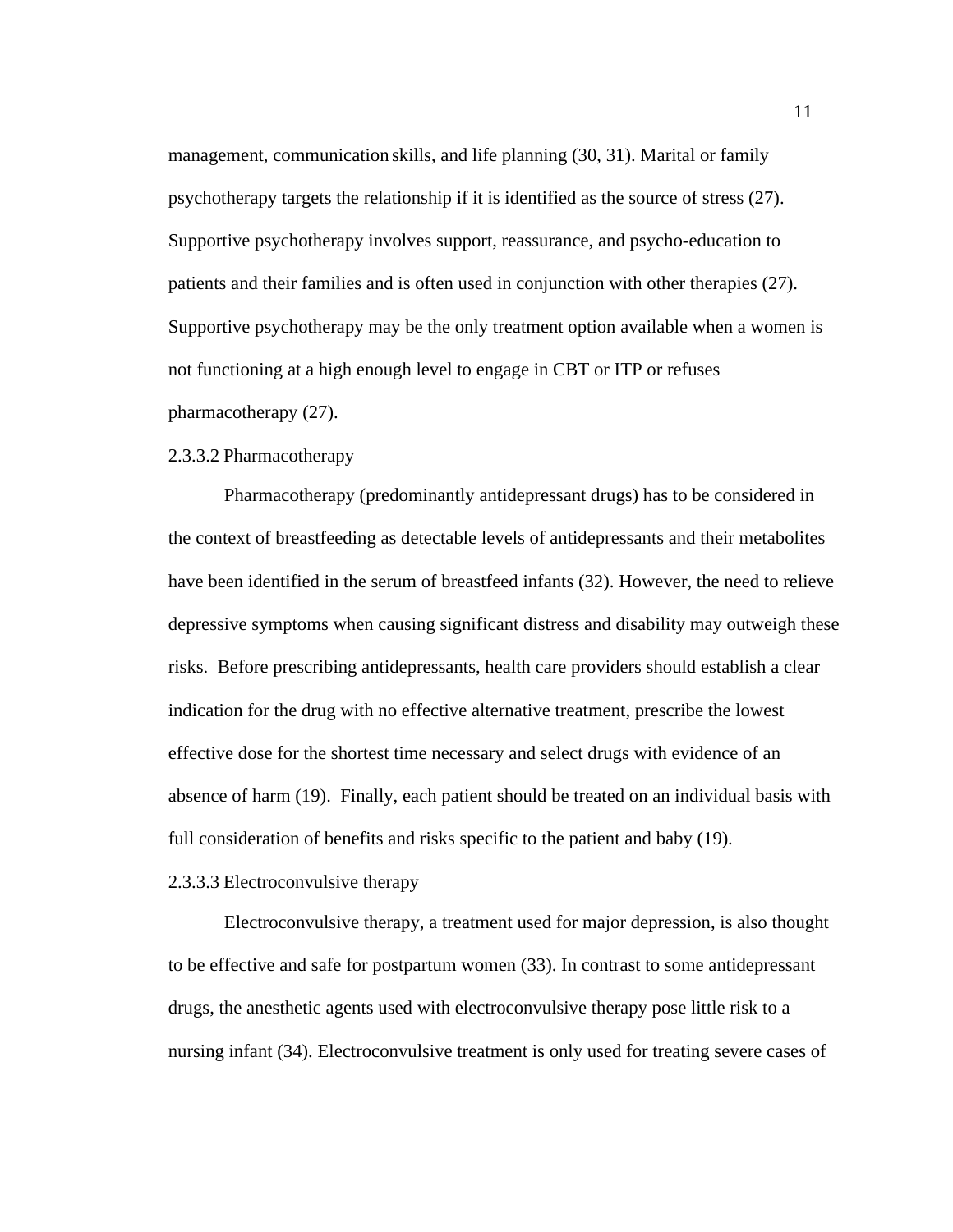postpartum depression such as life threatening situations including suicide or having thoughts of infanticide or when other treatments are not effective (18).

#### **2.4 Postpartum Depression Consequences**

Postpartum depression has adverse consequences for the mother, her relationship with her partner, her interactions with her infant and her child's development (35).

#### *2.4.1 Onset and Timing*

The postpartum period may increase a woman's incidence of depression (9). This is supported by a prospective study by Cox et al. (20) comparing the incidence of depression in 232 women six months postpartum to a group of non-pregnant control women matched for age, martial status and number of children. Depression status was assessed using the Edinburgh Postnatal Depression Scale (15) and was confirmed by a standardized interview. A three times increased risk of the rate of onset of major or minor depression during the first five weeks postpartum was found for the new mothers (16 women) as compared to the non-pregnant control women  $(5 \text{ women})$  (p=0.014) (20).

While most cases of postpartum depression resolve within months of onset, for some women childbirth becomes the stressor that triggers the start of recurrent or chronic depressive disorders (2). In a prospective study, Nott (36) examined the extent and timing of psychiatric disorders occurring up to 15 months after childbirth and noted that the prevalence of depression cases defined by a score of two or greater on the overall severity rating (OSR) of the Standardized Psychiatric Interview (37) increased over time. Specifically, the proportion of women scoring in the depressed range was 18.5% at three months, 28% at nine months and 31% at 15 months (36). Of the 13.3% of subjects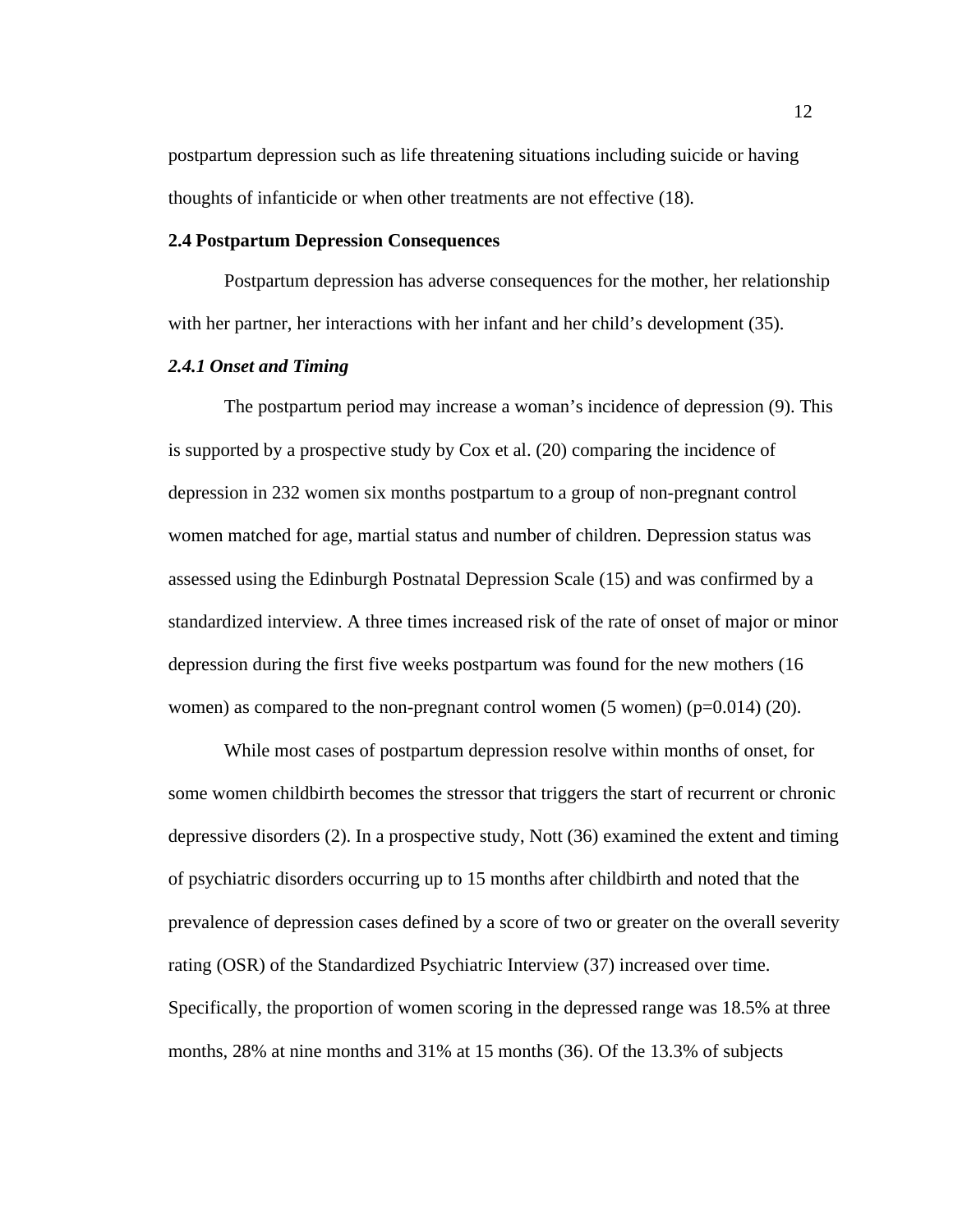experiencing depressions for the first time in their life, 45% remained depressed at nine months and 40% at 15 months (36).

In addition to the well-described individual suffering resulting from symptoms of depression, mothers with postpartum depression also find parenting more difficult and/or stressful than those without depression (6). A prospective study comparing 25 women with postpartum depression to 25 women without noted that depressed mothers reported significantly more difficulties with infant care  $(p<0.01)$  and more feelings of bother p<0.05) (38). However, depressed mothers did not rate their infants as more temperamentally difficult than non-depressed mothers (38). This study is one of a few that have attempted to assess the relationship between child temperament, postpartum depression and child developmental outcomes. Further prospective longitudinal studies are needed to assess causality among these factors, specifically whether infant differences in temperament are the result of a biological disposition or occur as a consequence of exposure to a depressed mother.

#### *2.4.2 Impact on partner*

Postpartum depression is associated with lower marital satisfaction (7). A crosssectional study of 774 couples found that depression of one partner has detrimental effects on a relationship for both the depressed and non-depressed partners. Furthermore, the more depressed either partner was, the more dissatisfied he or she was with the relationship  $(p<0.05)$  (8). As well, and as noted by others, the more depressed one partner was, the more dissatisfied the non-depressed partner was with the relationship  $(p<0.05)$ (39, 40). While these studies provide support for an association between depression and martial satisfaction, they are not able to address whether depression causes marital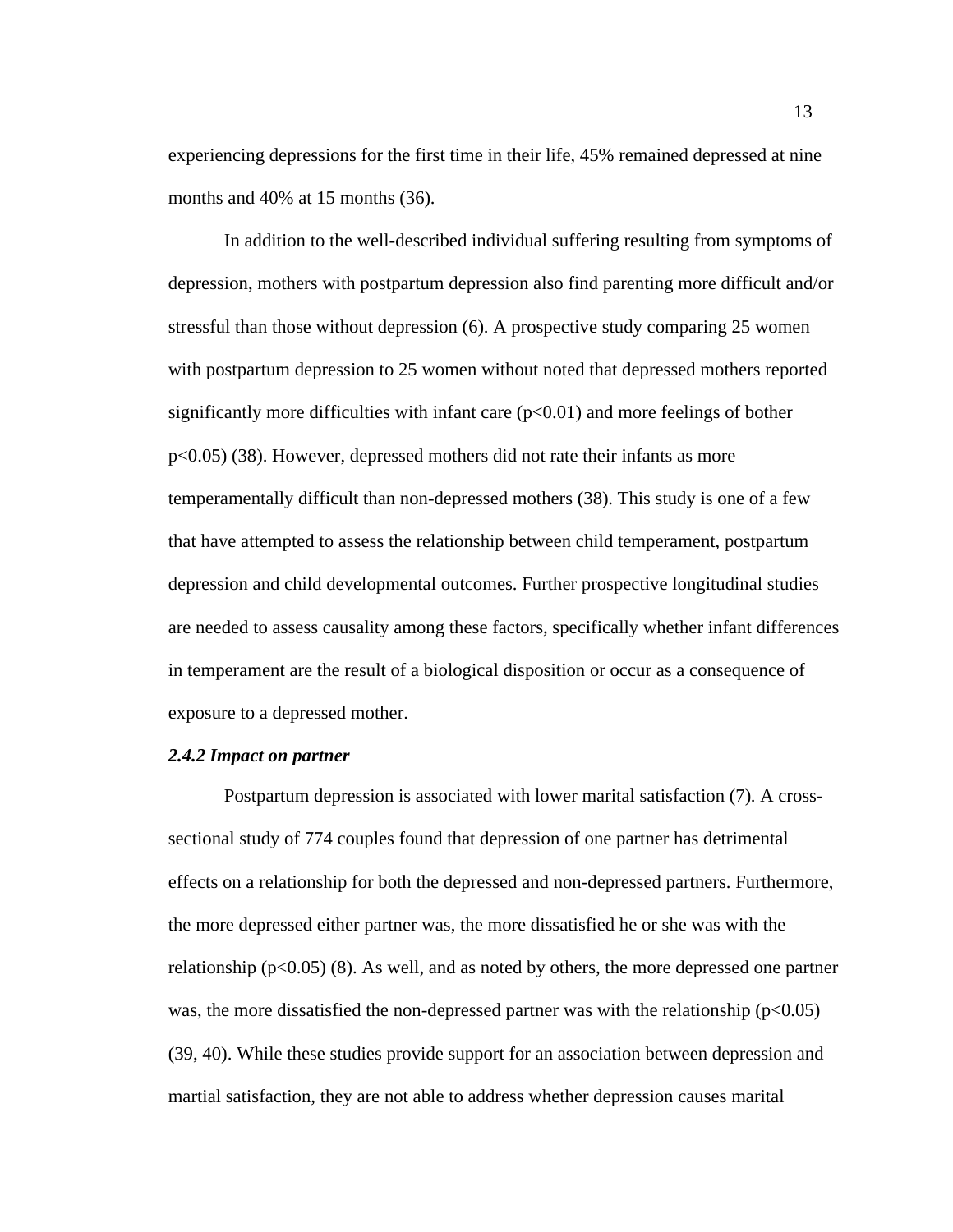dissatisfaction or whether it is marital dissatisfaction that causes depression and research using prospective designs is needed to address the issue of causality.

Having a wife with postpartum depression also increases a husband/partner's risk of depression. In a recent study, the husbands of women with postpartum depression were depressed 50% more often than men who were married to women who were not depressed (41).

#### *2.4.3 Impact on child*

Postpartum depression is an important child health issue as it adversely affects the mother-infant relationship which may lead to developmental problems such as delayed cognitive development, specifically language and intelligence quotient (IQ), and child behaviour problems such as distractibility and antisocial behaviour (5).

There is substantial evidence correlating postpartum depression with increased risk for developmental problems in children (5, 42, 43), which some investigators have suggested is a consequence of a reduced capacity to relate to the child (44). A prospective study of 570 women, of which 10% were depressed, examined the effects of postpartum depression on the mother-infant relationship at three months of age (45). Infants of depressed mothers were significantly more likely to suffer from eating problems (29.3% vs.  $9.0\%$ ,  $p<0.001$ ), constipation (27.6% vs. 13.2%,  $p<0.01$ ) and sleeping problems  $(32.8\%$  vs.  $17.6\%, p<0.01)$  compared to infants of non-depressed mothers (45). As well, depressed mothers described increased frequency of crying  $(25.9\% \text{ vs. } 10.9\%, \text{ p} < 0.01)$ and rated their infants as more demanding  $(58.6\% \text{ vs. } 39.1, \text{ p} < 0.01)$  than infants of nondepressed mothers (45).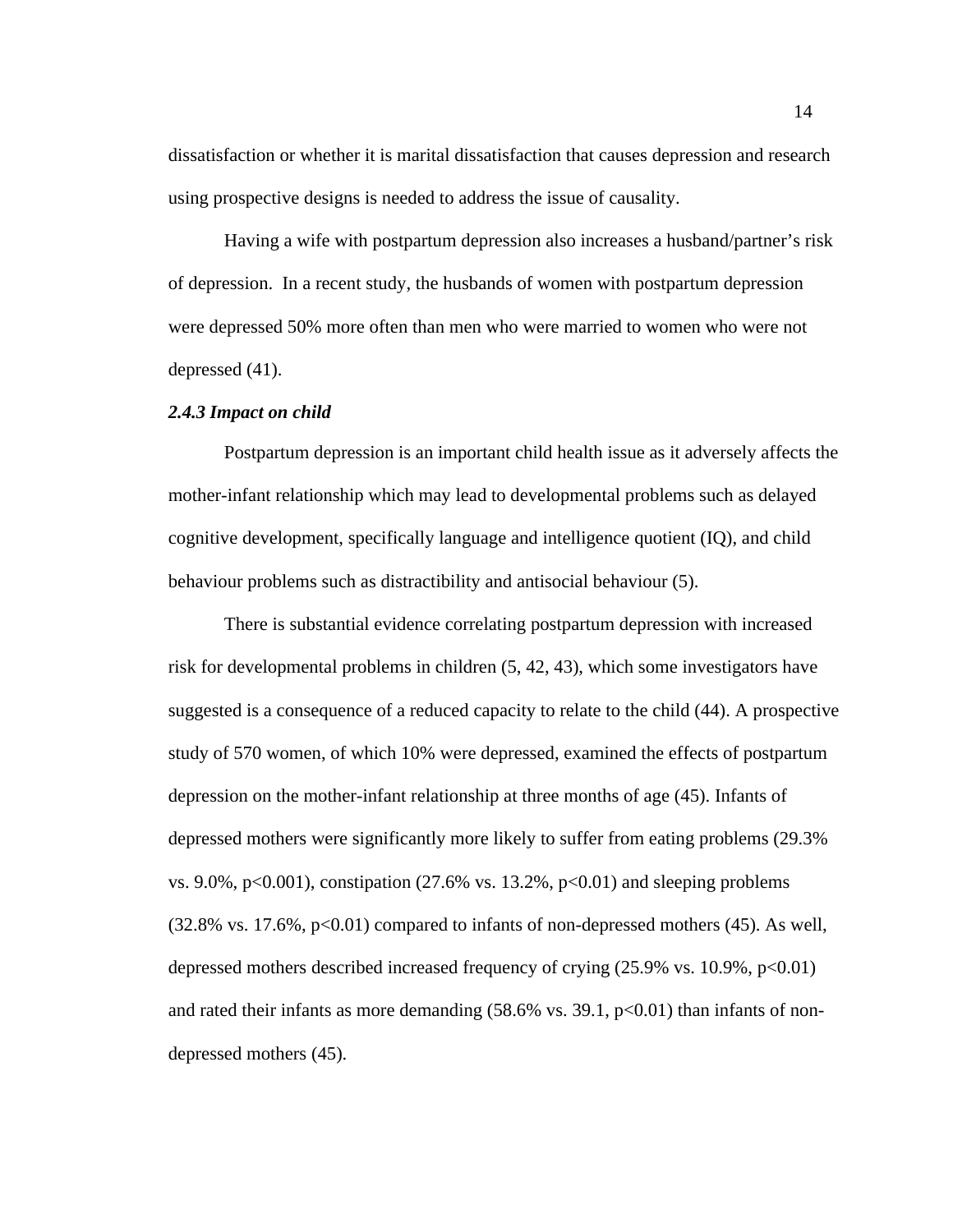Differences in mother-child interaction have also been observed in children up to 19 months of age. In a case-control study of 98 mother-child pairs of which 50% had a mother suffering from post partum depression, Stein et al. reported that on standardized measures the children of postpartum depressed mothers showed more anger  $(p<0.01)$ , less affective sharing ( $p<0.001$ ), a lower rate of interactive behaviour ( $p<0.01$ ) and more negative responses ( $p<0.05$ ) during play than children of non-depressed mothers (46). Case children also showed less sociability to a stranger  $(p<0.01)$  (46). The postpartum depressed mothers showed significantly less facilitation during structured play  $(p<0.01)$ , and were rated as having less rapport  $(p<0.05)$  (46). Overall, postpartum depressed mother-child pairs showed significantly less interaction than control mother-child pairs  $(p<0.01)$  (46).

At least six studies have retrospectively assessed the long term impact of postpartum depression through interviewing the mother some years later about the child's current state or behaviour (47-52). Unfortunately, these studies had inconsistent findings that may in part be due to their retrospective design that leaves them vulnerable to recall bias. Led by Murray and colleagues in the 1990s, prospective studies looking at postpartum depression and child development began to be published (43, 53-61). The most recent review article summarizing the impact of postpartum depression on the child from high quality studies including the studies using the Murray cohort, was completed by Grace, Evindar and Stewart in 2003 (5). Grace et al (5) identified 13 studies, seven of which looked at cognitive development and six that focused on behavioural development. A summary of these articles as well as other high quality articles conducted or published since follows.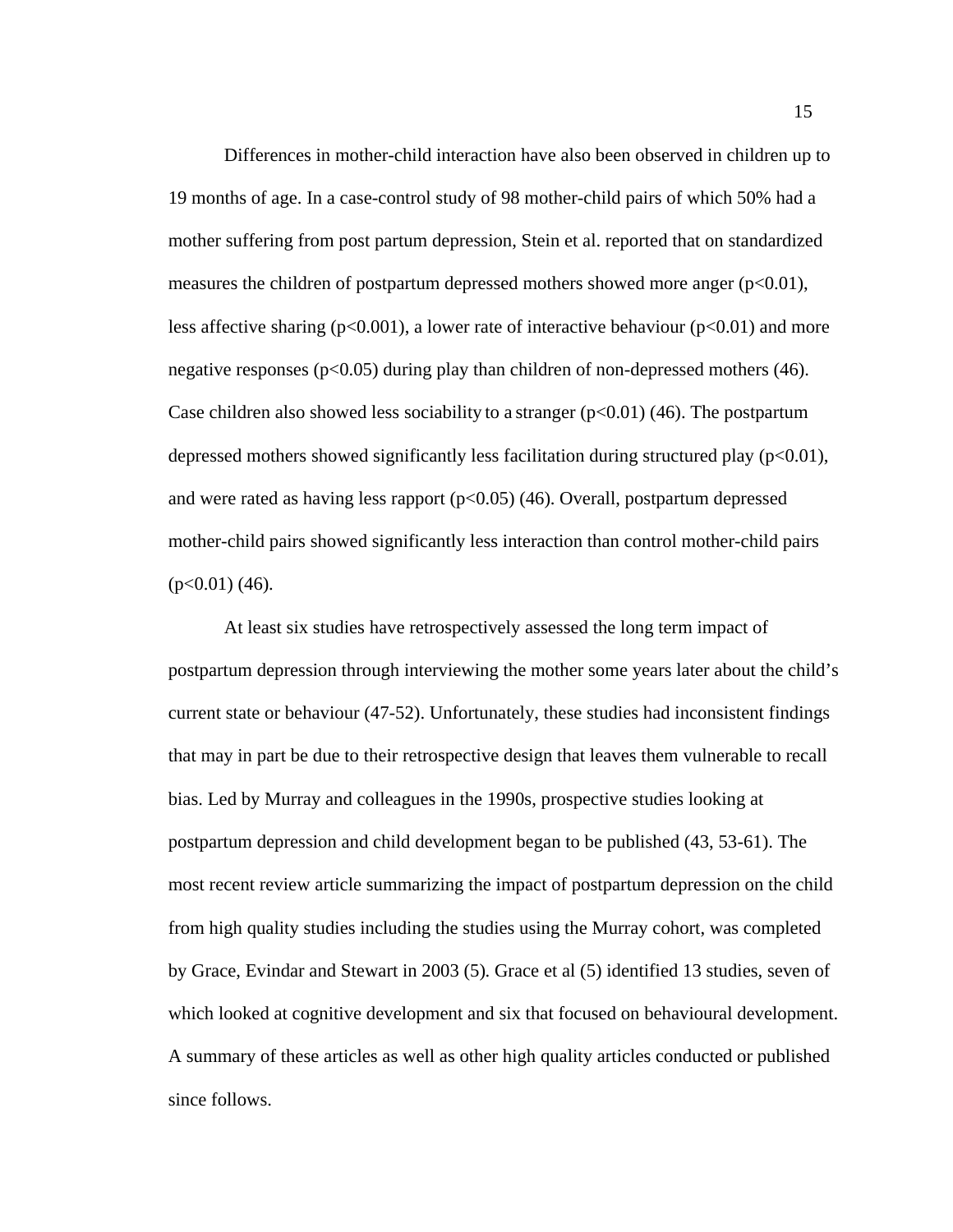#### 2.4.3.1 Cognitive development

The major findings of studies assessing the relationship between child cognitive development and postpartum depression are described in Appendix B. The first four studies completed by Murray and colleagues (43, 53, 56, 57) all pertain to the same cohort of women recruited from maternity hospitals in Cambridge, England between 1986–1988. Following the Murray studies, four other longitudinal studies looking at the relationship between maternal depression status and child cognitive development are included (54, 59-61).

In summary, there is evidence of a relationship between postpartum depression and poorer child cognitive outcomes, particularly up to the age of 18 months (43, 53, 61). The impact of postpartum depression on later child cognitive development is not as clear. While some studies have not revealed a negative effect of postpartum depression on child cognitive development (57, 60) others suggest an effect on child cognitive development up to five years postpartum (54, 59).

The effect of postpartum depression may have particular impact on boys (43, 53) or when there is marital friction among the parents (43). Whether lower socioeconomic status makes a child more vulnerable to the effects of postpartum depression on their cognitive development remains unclear as one study found that children of lower socioeconomic status families scored lower on the Bayley's scales of mental development and the Reynell Scales of language development than children of higher socioeconomic families (43) while another study found that children of lower socioeconomic status families had greater success at the object concept task than children of higher socioeconomic status families (53). Given that these studies were both using the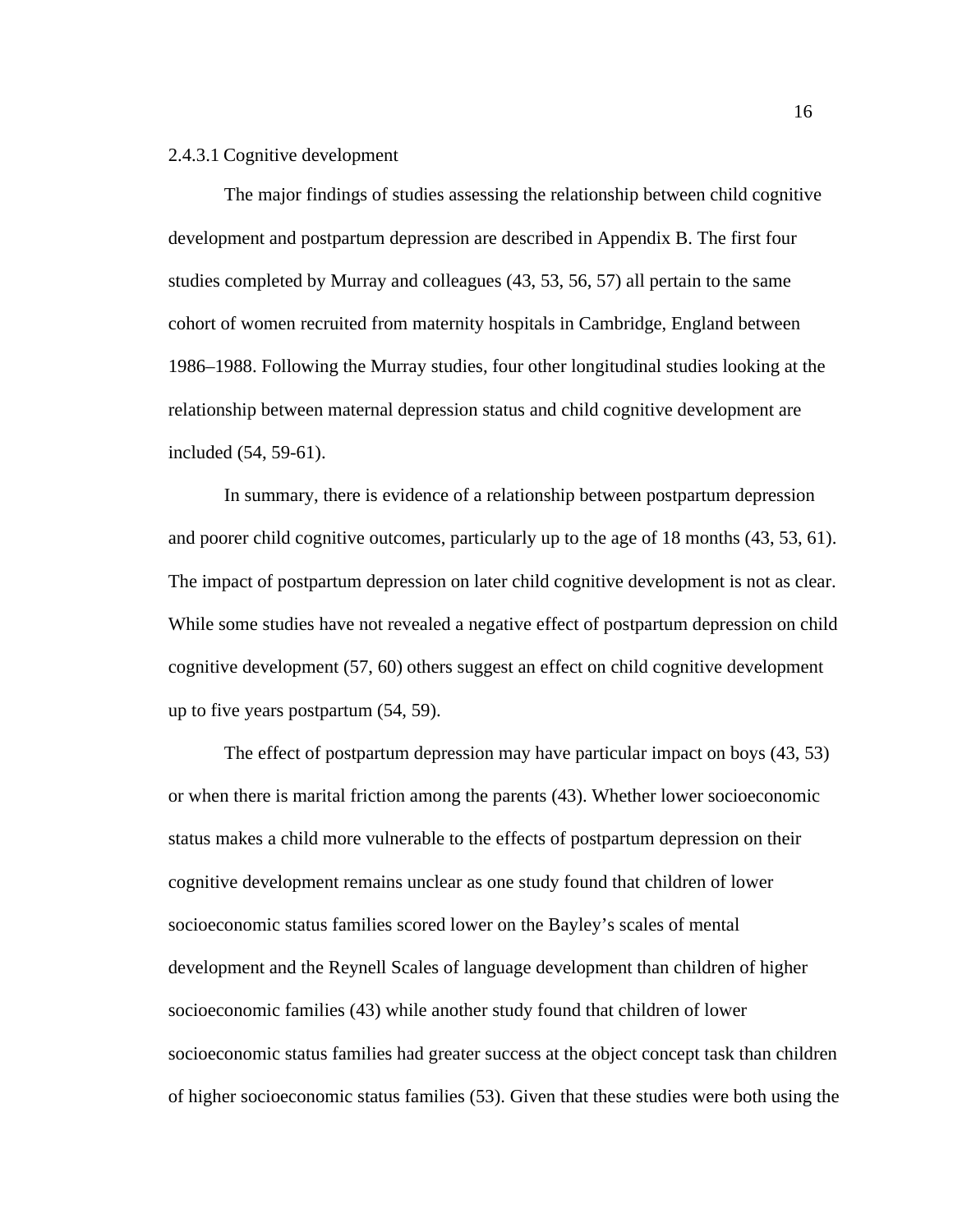same cohort of women it is likely that the Bayley and Reynell scales are measuring different aspects of cognitive development than the object concept task and therefore the role that socioeconomic status plays in each is different.

A major limitation of these studies is that four of the key studies are based on the Murray cohort which greatly reduces the variability among the sample. This is a particular limitation in this case since the sample was drawn from Cambridge, England which has a higher education level and socioeconomic status than a general population. 2.4.3.2 Behavioural development

Many studies have focused on the role that postpartum depression plays in a child's behaviour development (42). The major findings of studies that assess this relationship are displayed (58, 59, 62-64) in Appendix C.

In summary, one study found an association between postpartum depression and child behaviour problems, specifically behaviour disturbances at home and at school including more low-level physical play, less creative play and more negative responses during social interactions (62). However, only three studies found an association between later maternal depression and child behavioural problems including an increased risk of child behavioural problems on the internalizing scale, the externalizing scale and total behaviour problems of the Child Behaviour Checklist (CBCL) (59, 63, 64).

It has been hypothesized that postpartum depression may be associated with child behaviour problems among certain vulnerable populations including low socioeconomic status and male gender (58) and those of greater contextual risk made up of stress, parenting hassles, social support, marital satisfaction and family conflict (64). It has also been suggested that while postpartum depression may not directly influence child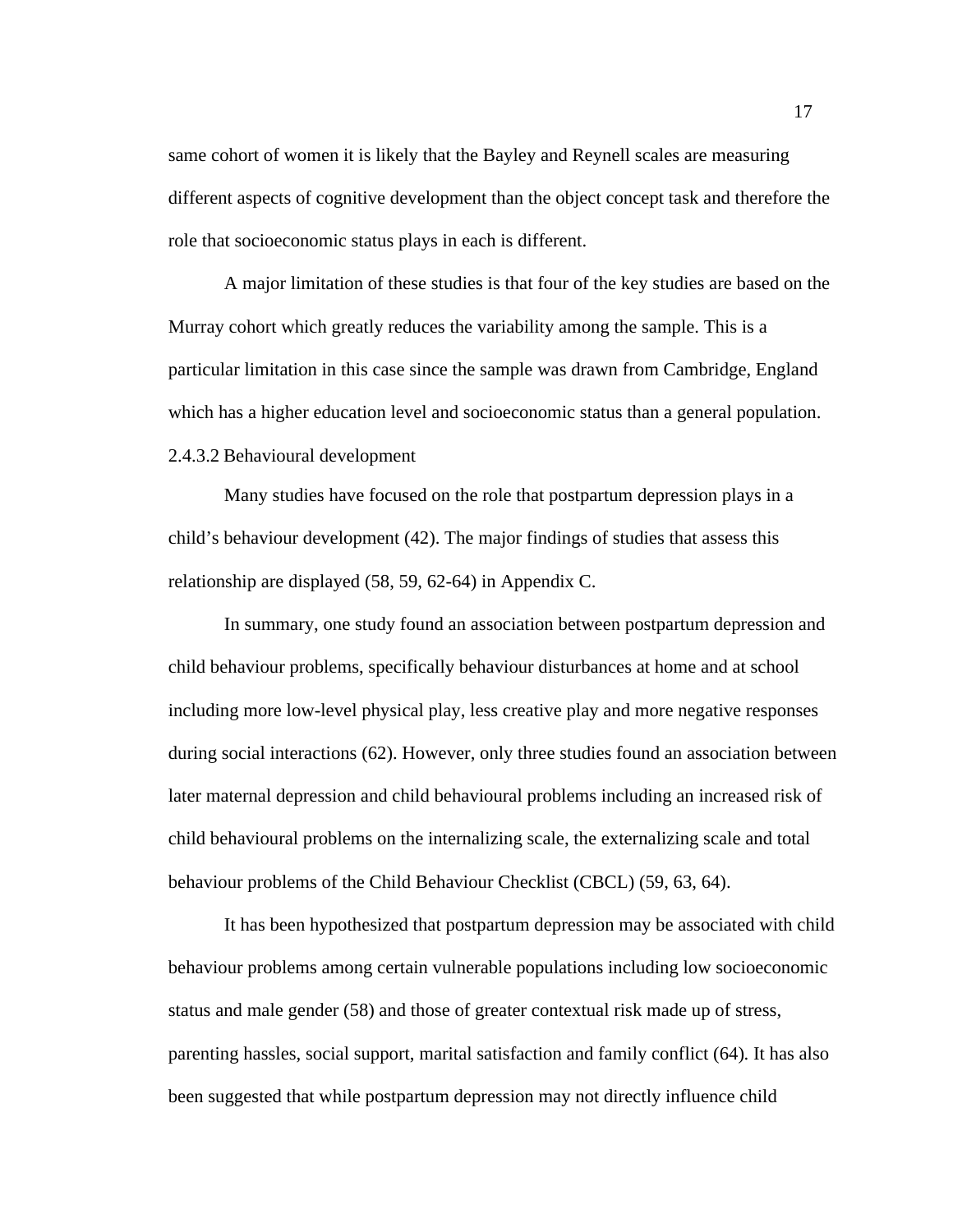behaviour problems, it may exert an indirect effect by significantly increasing a mothers' risk for developing later maternal depression which increases the risk of child behaviour problems (63).

A major limitation of these studies is that child behaviour was assessed based on maternal report and is therefore subject to information bias. For example, mothers who were depressed during the child behaviour assessment were more likely to rate their child as having more or greater behaviour problems than non-depressed mothers. Future studies should attempt to validate maternal report of child behaviour through videotaped sessions and/or through assessments with trained professionals.

#### 2.4.3.3 Psychiatric disorders

Children of depressed parents are at an increased risk of developing mood disorders (42, 65). Beardslee et al. (66) assessed 139 adolescents (average age 14 years) and their parents using structured diagnostic instruments and scored them according to the Diagnostic and Statistical Manual (DSM-III) criteria (67) at study intake and four years later. Using a stepwise logistic approach to modeling, three predictor variables were found to be significant at  $p<0.05$ . Of these predictor variables, two were related to parental psychiatric disorder (duration of parents major depressive disorder and the number of parental non-affective disorders) while the third predictor variable was the number of child diagnoses (66). Based on this model, if none of the three predictor variables were present, only 7% of the children were diagnosed with a psychiatric illness, while if all three of the variables were present, 50% of the children were diagnosed  $(p<0.001)$  (66).

These findings are consistent with a study by Orvaschel, Walsh-Allis and Ye (68)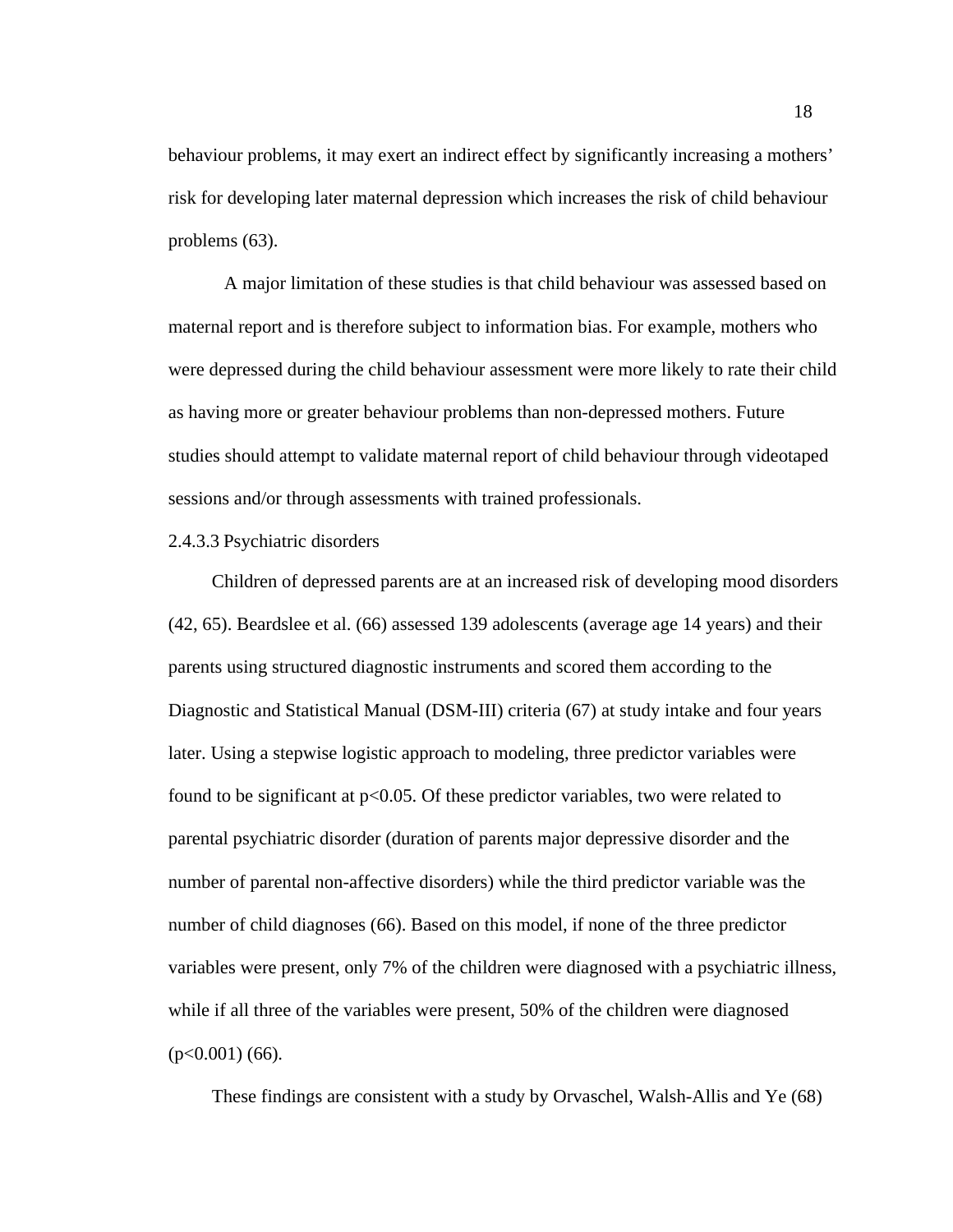who examined the prevalence of psychiatric disorders in 61 children of parents with recurrent major depression and 45 children of normal control parents. Depression status of parents and children were determined based on clinical interviews. The rate of psychiatric disorder among the children with depressed parents was significantly higher than among children of non-depressed parents (68). Specifically, 41% of the children with depressed parents met criteria for at least one psychiatric disorder compared to 15% of children with non-depressed parents (68).

Similarly, in a longitudinal study by Weissman, Fendrich, Warner and Wickramaratne (69), 174 adolescents were followed for incidence of suicide attempts and DSM-III psychiatric disorders, including major depression, any anxiety disorder, conduct disorder, or substance abuse. During the two-year follow-up period, all first onsets of major depression and anxiety disorders and all suicide attempts were among adolescents with depressed parents. Weissman et al.  $(69)$  reported an overall suicide rate of 7.8% among children of depressed parents versus 1.4% among adolescents. By age 20, over 50% of the offspring of depressed patients reported major depression.

#### **2.5 Etiology of postpartum depression**

During the postpartum period, all women experience fluctuating reproductive hormones and therefore many studies have focused on the role reproductive hormones play in causing postpartum depression.

The function of hormones in triggering postpartum depression remains controversial (70). To date, no consistent differences in hormone levels either in pregnancy or the postpartum distinguish women who experience postpartum depression from those who do not, suggesting that the condition does not reflect a simple endocrine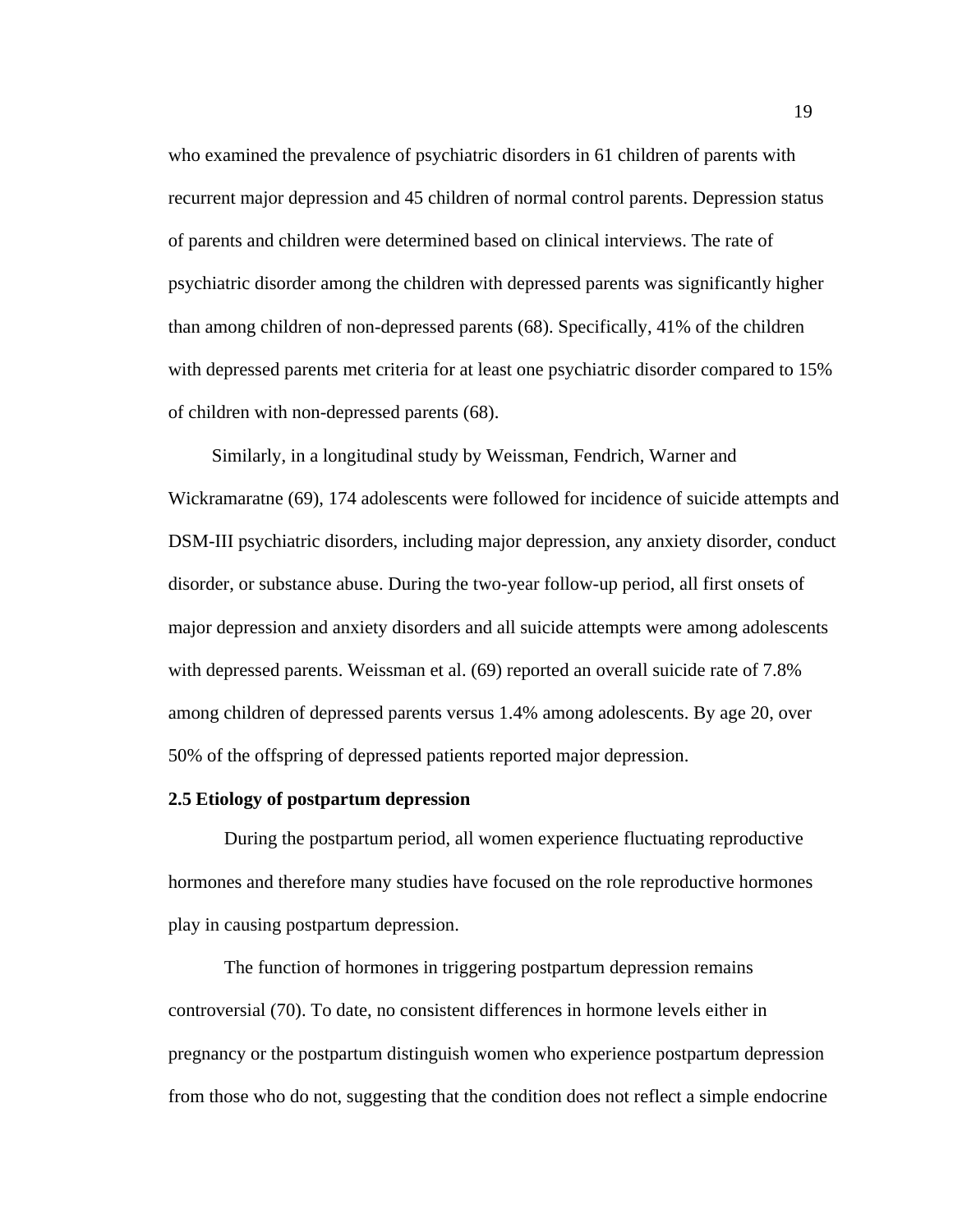excess or deficiency state (9). However, Studd and Panay (70) note that the incidence of depression is greatest at times of hormonal fluctuations including the premenstrual phase, the postpartum phase and the climacteric perimenopausal phase (the period of transition from fertility to sterility) suggesting that the role of hormones in mood disorders among women deserves further research. Glover (71) suggests that individuals may vary in their biochemical response to the fluctuations in these hormones rather than to the absolute level of the hormones. This differential sensitivity to a rapid decline in estrogen and progesterone for some women has been supported in a study by Bloch et al. (72) which simulated the withdrawal of hormones in 16 women of normal mood. Among women with a previous history of postpartum depression, five of the eight subjects displayed depressive symptoms while none of the women without a previous history of depression developed symptoms of depression  $(p=0.03)$  (72).

Researchers have also looked for an association between postpartum depression and thyroid dysfunction (73, 74) or the presence of anti-thyroid antibodies during pregnancy (75-77). While there is some support that thyroid dysfunction may contribute to postpartum depression in a small group of women, no clear relationship exists between thyroid dysfunction and postpartum depression in most women (9).

While various models have been proposed for the etiology of postpartum depression, it is likely a result of an interaction between genetic vulnerability, hormonal changes, and psychosocial factors (10). With the biological mechanisms yet to be elucidated, much of the postpartum depression research has focused on identifying the psychosocial risk factors that leave women most susceptible to developing the disorder (11).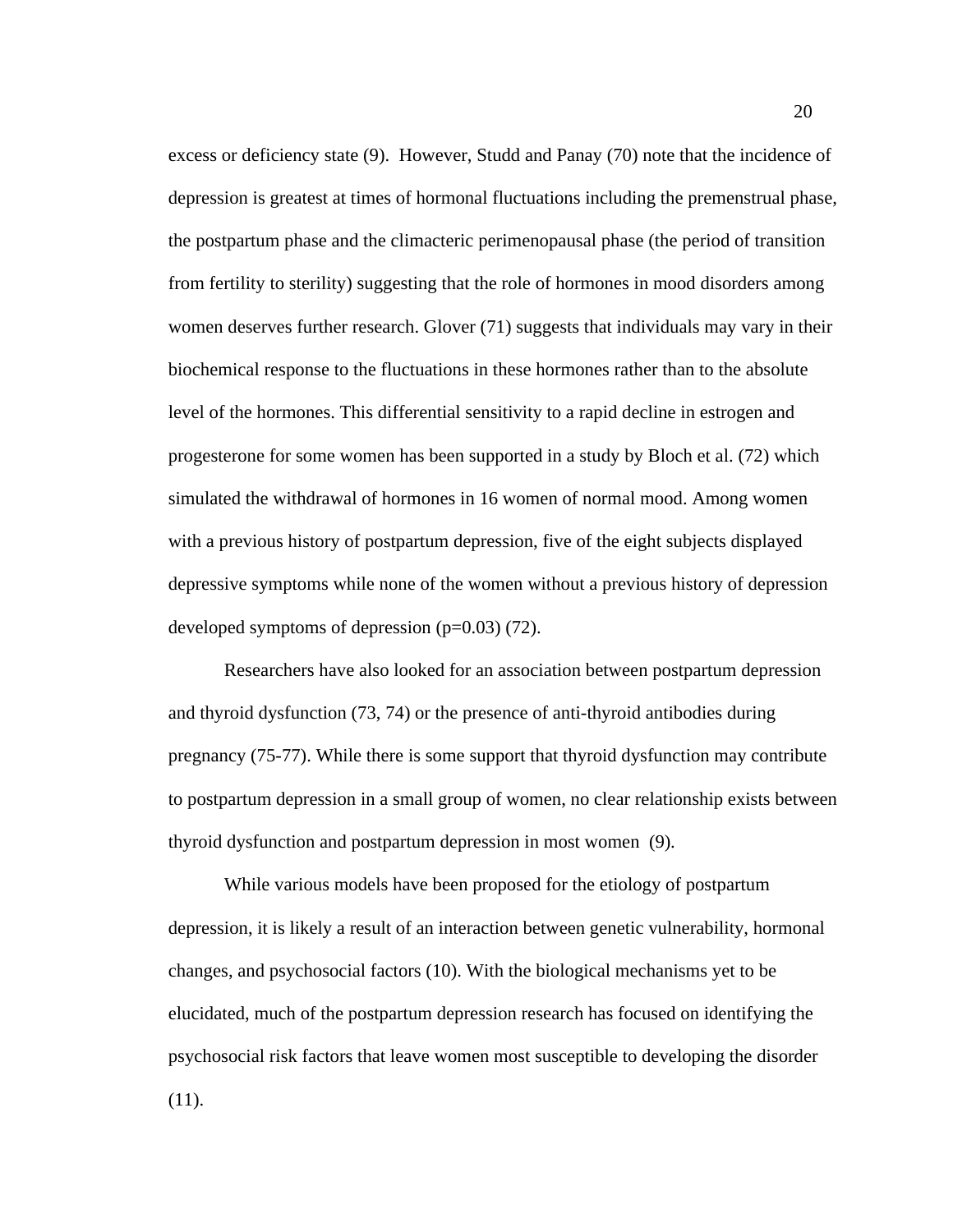#### **2.6 Risk factors for postpartum depression**

#### *2.6.1 Literature search strategy*

A systematic literature search was conducted to find those studies most directly related to the research objectives of this study. That is, studies that examined risk factors or predictors of postpartum depression. The research databases Embase (1980 to present) and Medline (1966 to present) were searched for studies up to March 14, 2005. Studies were limited to English language studies as the researcher was not fluent in any other languages. The MeSH search terms used for the Embase search included "exp puerperal depression", "exp risk factor" and "exp prediction" or "predictor.mp". After limiting to English language studies, 245 studies were retrieved. More search terms had to be used for the Medline search as the version being used did not map to subject headings. The search terms included in the Medline search were "postpartum depression.mp", "post partum depression.mp", "postpartum mood disorder.mp", "post partum mood disorder.mp", "postnatal depression.mp", "post natal depression.mp", "postnatal mood disorder.mp", "puerperal depression.mp", "puerperal mood disorder.mp", "risk factor.mp" and "predictor.mp". After limiting this search to English language studies, 60 studies were found.

In total, the search identified 275 potential studies after removing duplicate studies between the two databases. Each study's title and abstract were reviewed to identify studies that directly examined risk factors for postpartum depression.

The studies also had to meet the following criteria to ensure methodological rigor. The diagnostic and temporal criteria of postpartum depression used had to be stated and only cases of non-psychotic depression measured between two weeks and one year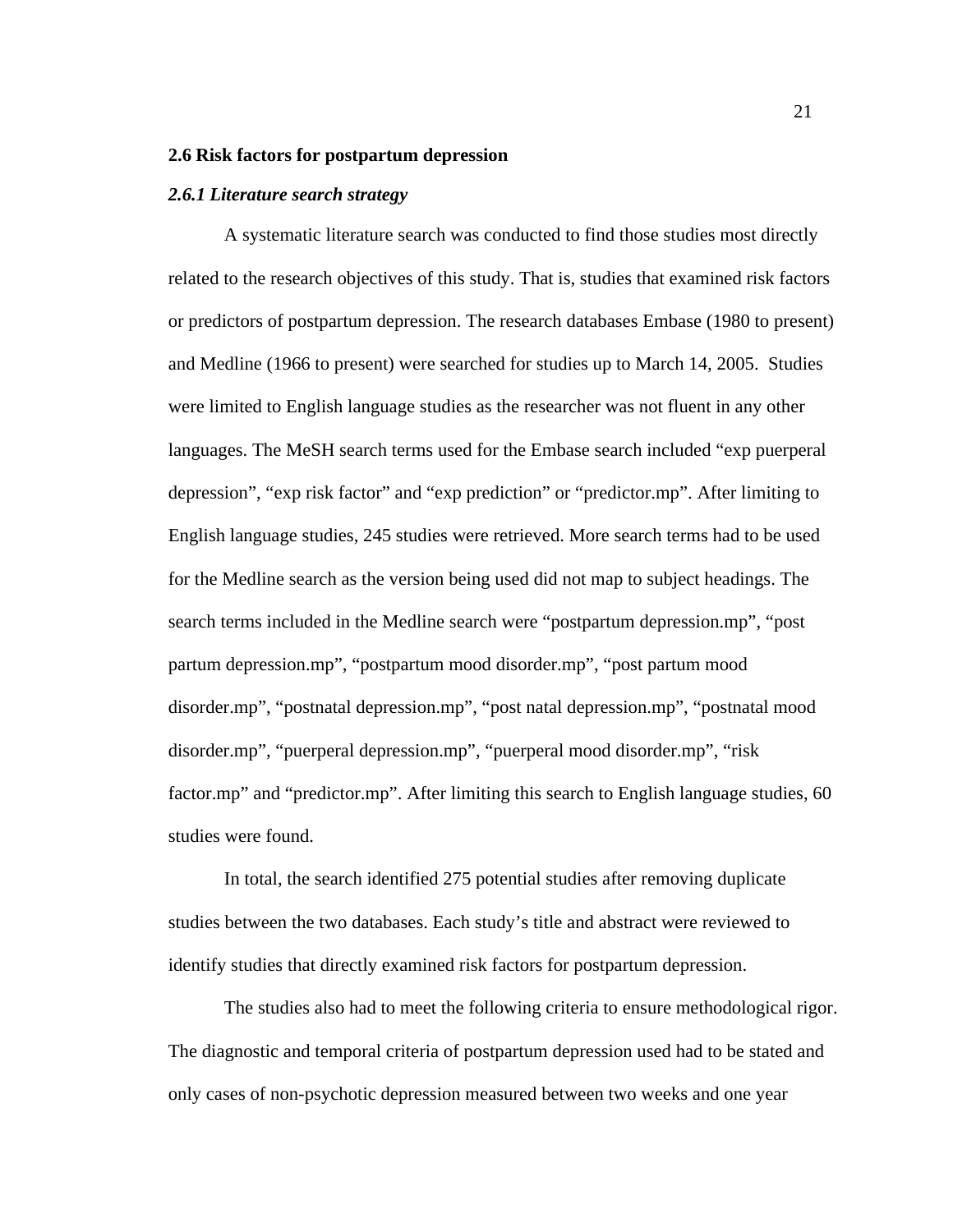postpartum were included. As well, the method of assessment (self report or clinical interview) had to be clearly stated with proven reliability. Finally, risk factors had to be explicitly defined and measured, and the statistical relationship between the variable and postpartum depression clearly stated. Of the 275 studies identified from the database search, 92 studies that met these criteria were found. Following closer examination two comprehensive meta-analyses (1, 12) and a systematic review article (2) that summarized the results of earlier studies directly examining risk factors for postpartum depression were identified.

#### *2.6.2 Systematic reviews and meta-analyses*

The systematic review was completed by Robertson et al., in 2004. It included 19 database searches of the medical, psychological and social sciences literature (2). The literature search completed by Robertson et al. (2) identified the two major meta-analyses by Beck (12) and O'Hara and Swain (1) which included results from over 70 studies on over 12 000 subjects. The search was also able to identify studies that had been completed or published subsequent to these meta-analyses up to and including studies published in 2002 which resulted in inclusion of an additional 10, 000 subjects.

Both of the meta-analyses completed by O'Hara and Swain (1) and Beck (12) as well as the review article by Robertson et al. (2) calculated effect sizes for each risk factor for postpartum depression. O'Hara and Swain (1) and Robertson et al. (2) calculated Cohen's *d* while Beck (12) converted Cohen's *d* to r as their measure of effect size. The significant risk factors identified from each of these studies is presented in Table 2.2. For ease of comparison, the r effect sizes presented by Beck (12) have been converted back to Cohen's d effect sizes using Friedman's formula #6 (78):  $d = [2 (r)] /$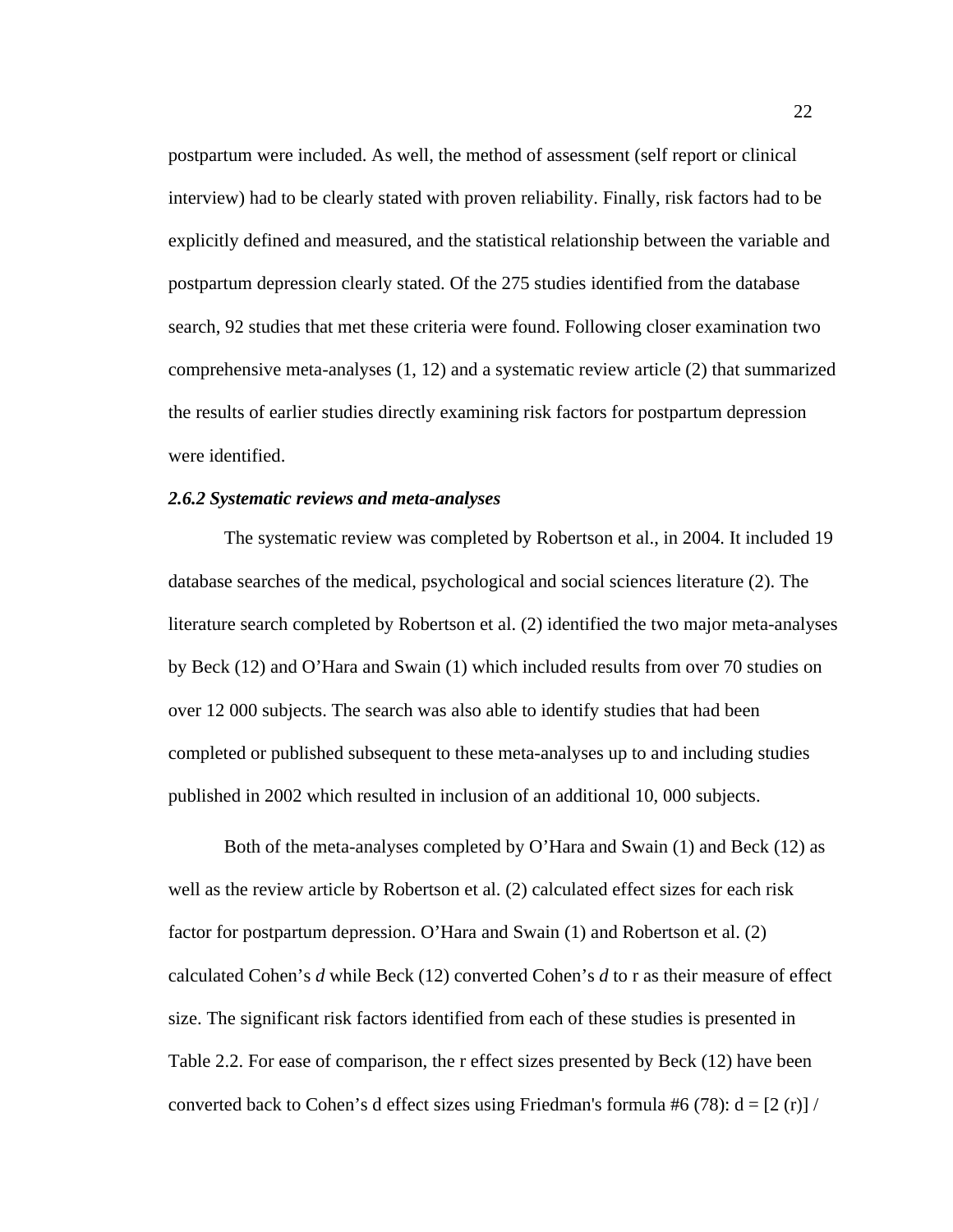$[(1 - r^2)^{0.5}]$ . The conventional interpretations of Cohen's d values were used with 0.2 indicating a weak relationship, 0.4 indicating a moderate relationship and 0.8 or more indicating a strong relationship (79).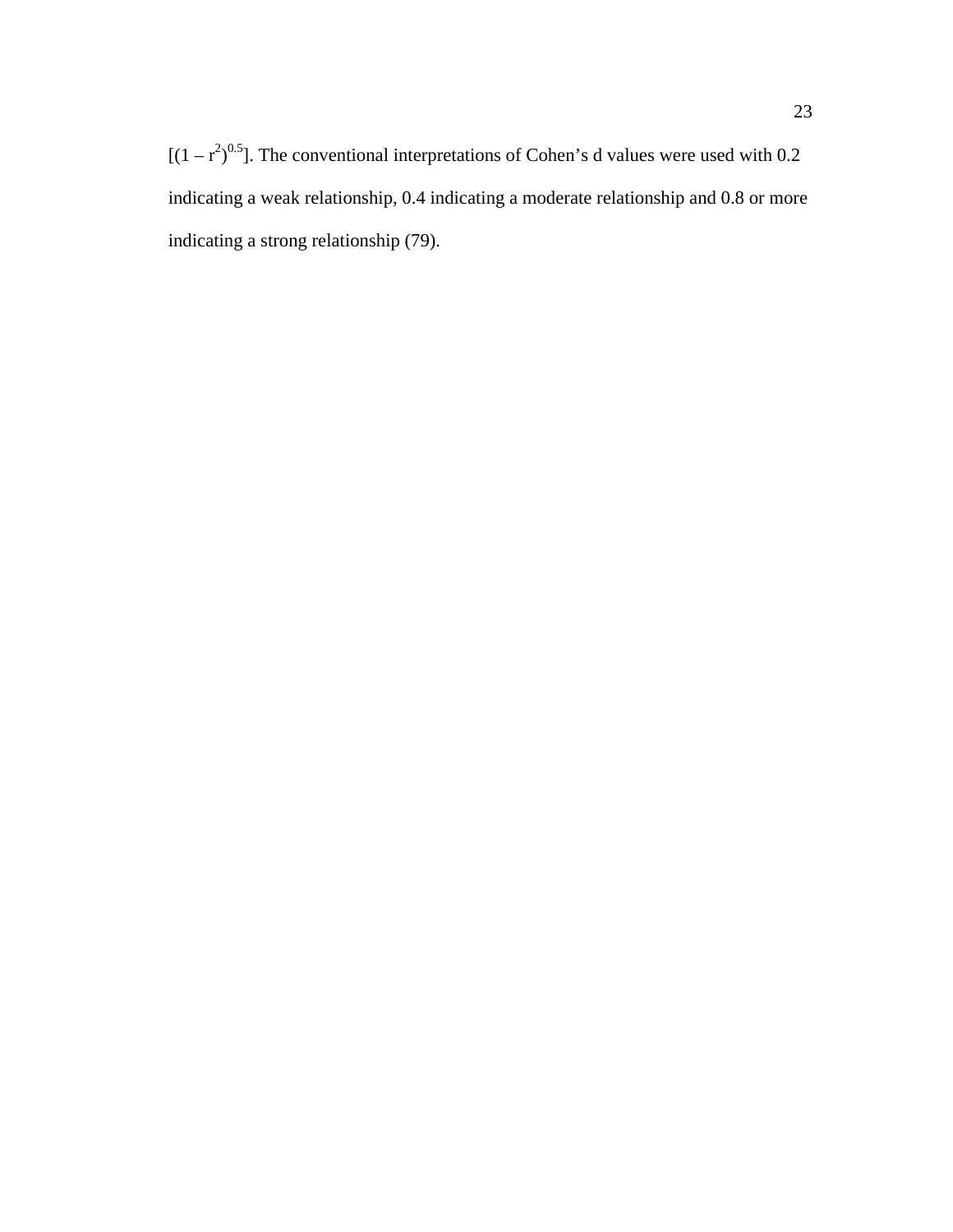|                         | O'Hara and Swain<br>1996                    | <b>Beck</b><br>2001          | Robertson et al.<br>2004        |
|-------------------------|---------------------------------------------|------------------------------|---------------------------------|
| <b>Risk Factor</b>      | <b>Cohen's d (95% CI)</b><br>(# of studies) | Cohen's d*<br>(# of studies) | Cohen's d<br>(total # subjects) |
| Depression during       | $0.75(0.67 - 0.83)$                         | 1.01                         | 0.75                            |
| Pregnancy               | $(n=12)$                                    | $(n=21)$                     | ( > 3000)                       |
| Anxiety during          | $0.68(0.55-0.81)$                           | 1.01                         | 0.68                            |
| Pregnancy               | $(n=5)$                                     | $(n=4)$                      | (>1100)                         |
| Social Support          | $-0.63$ $(-0.75 - 0.51)$                    | 0.90                         | $-0.64$                         |
|                         | $(n=4)$                                     | $(n=27)$                     | ( > 3100)                       |
| <b>Stressful Life</b>   | $0.60(0.54 - 0.67)$                         | 0.87                         | 0.61                            |
| Events                  | $(n=14)$                                    | $(n = 16)$                   | (>2500)                         |
| Previous history of     | $0.57(0.49-0.65)$                           | 0.85                         | 0.58                            |
| Depression              | $(n=13)$                                    | $(n=11)$                     | ( > 3700)                       |
| Marital                 | n/a                                         | 0.85                         | 0.39                            |
| Relationship            |                                             | $(n=14)$                     | (>1700)                         |
| Neuroticism             | $0.39(0.21-0.57)$                           | n/a                          | 0.39                            |
|                         | $(n=4)$                                     |                              | $($ >600)                       |
| Obstetric and           | $0.26(0.19-0.34)$                           | n/a                          | 0.26                            |
| Pregnancy               | $(n=12)$                                    |                              | ( > 9500)                       |
| Complications           |                                             |                              |                                 |
| Socioeconomic           | n/a                                         | 0.45                         | $-0.14$                         |
| <b>Status</b>           |                                             | $(n=8)$                      | (>1700)                         |
| <b>Self Esteem</b>      | n/a                                         | 1.06                         | n/a                             |
|                         |                                             | $(n=6)$                      |                                 |
| <b>Childcare Stress</b> | n/a                                         | 1.04                         | n/a                             |
|                         |                                             | $(n=7)$                      |                                 |
| Infant                  | n/a                                         | 0.72                         | n/a                             |
| Temperament             |                                             | $(n=10)$                     |                                 |
| <b>Maternity Blues</b>  | n/a                                         | 0.65                         | n/a                             |
|                         |                                             | $(n=5)$                      |                                 |
| <b>Marital Status</b>   | n/a                                         | 0.52                         | n/a                             |
|                         |                                             | $(n=3)$                      |                                 |
| Negative                | $0.24(0.18 - 0.31)$                         | n/a                          | n/a                             |
| Cognitive               | $(n=8)$                                     |                              |                                 |
| attributional style     |                                             |                              |                                 |
| Unplanned or            | n/a                                         | 0.32                         | n/a                             |
| Unwanted                |                                             | $(n=6)$                      |                                 |
| Pregnancy               |                                             |                              |                                 |

**Table 2.2 Summary of risk factors for postpartum depression from review articles**

\* Cohen's d values calculated from un-weighted r values (since no different when rated by sample size or quality of study) presented in Beck (12).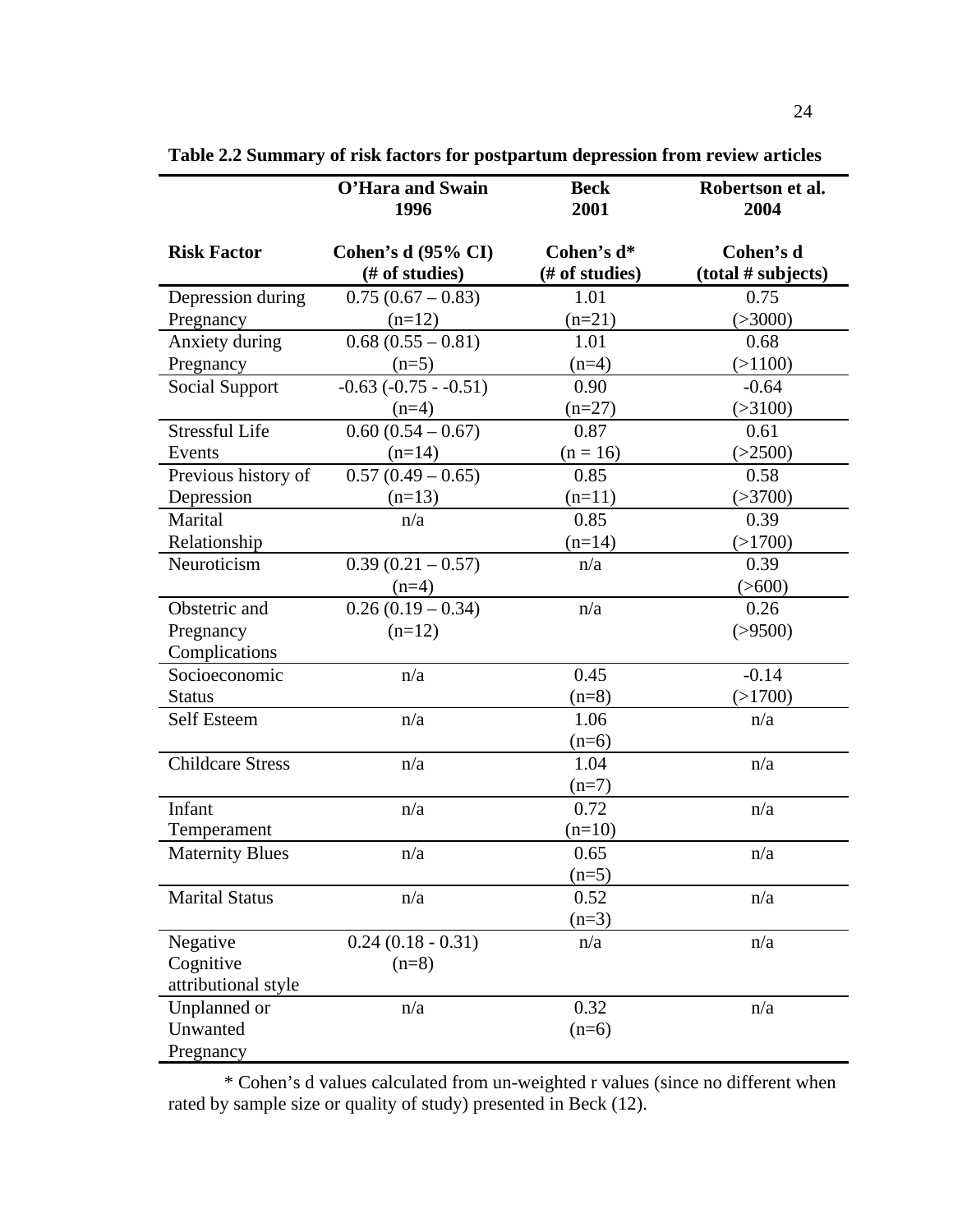# *2.6.3 Consistent risk factors for postpartum depression*

Consistent risk factors for postpartum depression identified by both meta-analyses by O'Hara & Swain (1) and Beck (12) and the review article by Robertson et al. (2) as presented in Table 2.2 are:

- depression during pregnancy
- anxiety during pregnancy
- experiencing stressful life events during pregnancy or the early puerperium,
- insufficient social support
- history of depression

Depression during pregnancy is consistently the strongest predictor of postpartum depression (1, 2, 12). Anxiety during pregnancy is a very strong predictor of postpartum depression, with higher levels of anxiety during pregnancy predicting the severity of postpartum depression symptoms (1, 12, 80-82).

There is a strong relationship between the recent occurrence of stressful life events and depression (66). Stressful life events may include death of a loved one, relationship trauma or divorce, losing a job and moving (2). Pregnancy and childbirth are significant life events for women and therefore the stress associated with either may induce depression (11).

Adequate social support is a protective factor against developing postpartum depression (2, 83). Social support refers to the physical and emotional comfort provided via close relationships (84). Social support can be provided by a spouse or partner, relatives, friends or coworkers. There are three types of social support; 1) informational support which involves providing knowledge, advice or guidance, 2) instrumental support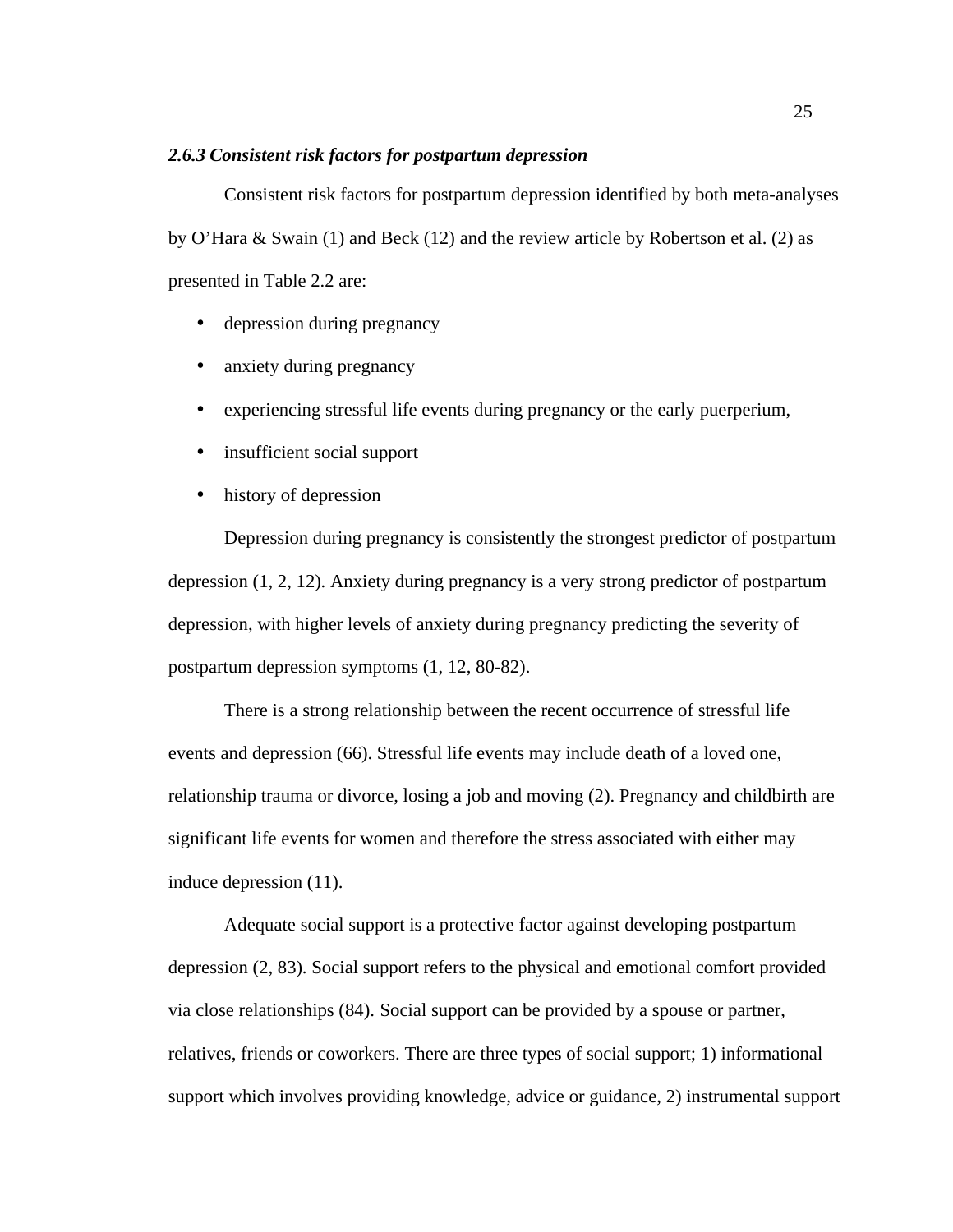which includes practical help such as maternal aid or help with tasks and 3) emotional support which is expressions of caring or esteem (2). Social isolation (or lack of social support) during pregnancy was found to be a strong risk factor for postpartum depression (85).

A history of depression is a risk factor for both depression during pregnancy and postpartum depression (13). Therefore screening for a history of depression may-be an easy way to identify women at risk of depression in both periods.

While not all of these risk factors are modifiable, they are important factors to consider when attempting to identify women at the greatest risk of postpartum depression. According to Robertson et al. (2), the two strongest risk factors of postpartum depression, depression and anxiety during pregnancy, highlight the need to begin screening programs prenatally. Likewise, pregnant women with a previous history of depression can be identified, monitored and provided with support as required in the prenatal period. Social support and response to stressful life events are potentially modifiable states and consequently provide important areas of focus for future support programs.

# *2.6.4 Risk factors for postpartum depression from recent studies*

The results of eight studies published subsequent to the review article by Robertson et al. (2) were examined to determine the current state of knowledge for risk factors of postpartum depression. The unadjusted odds ratios or relative risks resulting from bivariate analyses of significant and insignificant risk factors (where presented) and postpartum depression from recent studies that examined multiple risk factors (11, 86-91) are presented in table 2.3. Studies using regression modelling to present adjusted odds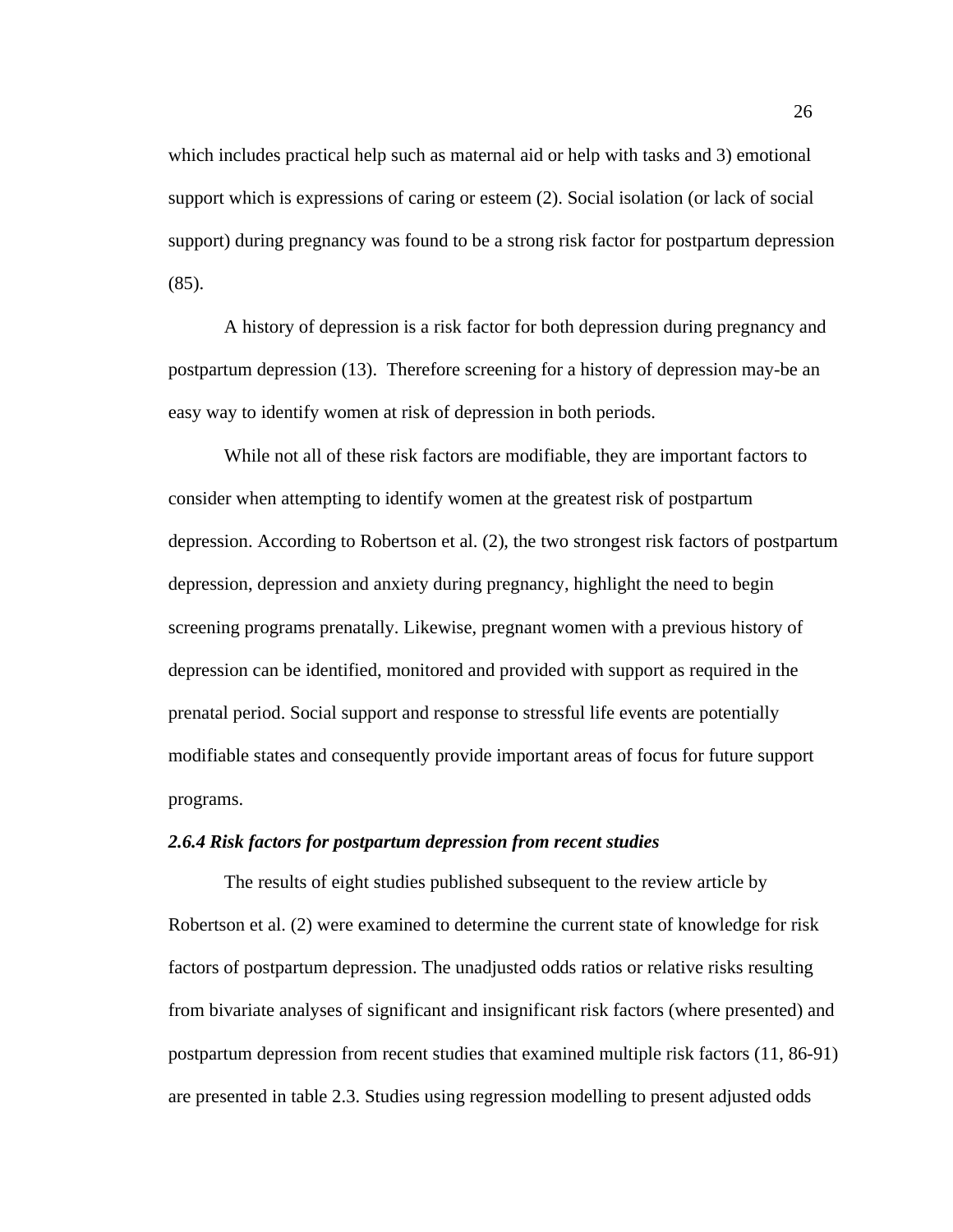ratios or relative risks significant and insignificant predictors of postpartum depression were not summarized due to difficulty in comparing studies that adjusted for different predictors in their models.

Risk factors found to be significant in these recent studies, in addition to the consistently reported risk factors from the meta-analyses (1, 12) and systematic review (2) are summarized below.

The demographic variables younger age (86), in particular 16 years or younger (11, 87), low socioeconomic status (88) and primiparous (86, 88) increased the risk of postpartum depression.

Variables related to the mother's health including experiencing body pain in the previous four weeks (86) and low physical functioning (86) were found to increase the risk of postpartum depression in one study. While having a baby with colic or reflux (87) also increased the risk of postpartum depression.

Increased risk was also observed for several obstetric and several utilization variables including instrumental delivery (88), not the desired sex of the baby (87) and attending three or more non-routine child visits to doctors (89).

While marital dissatisfaction had already been identified as a risk factor for postpartum depression(1, 2, 12, 66), three more recent studies may provide clarity around what aspects of marital dissatisfaction are most associated with postpartum depression. Specifically, communication problems (11, 87), low instrumental support (89), deficient emotional support (11, 87) and deficient psychological crisis support (11, 87) have also been found to increase the risk of postpartum depression. An increased risk of postpartum depression was also found for women with poor relationships with their in-laws (90).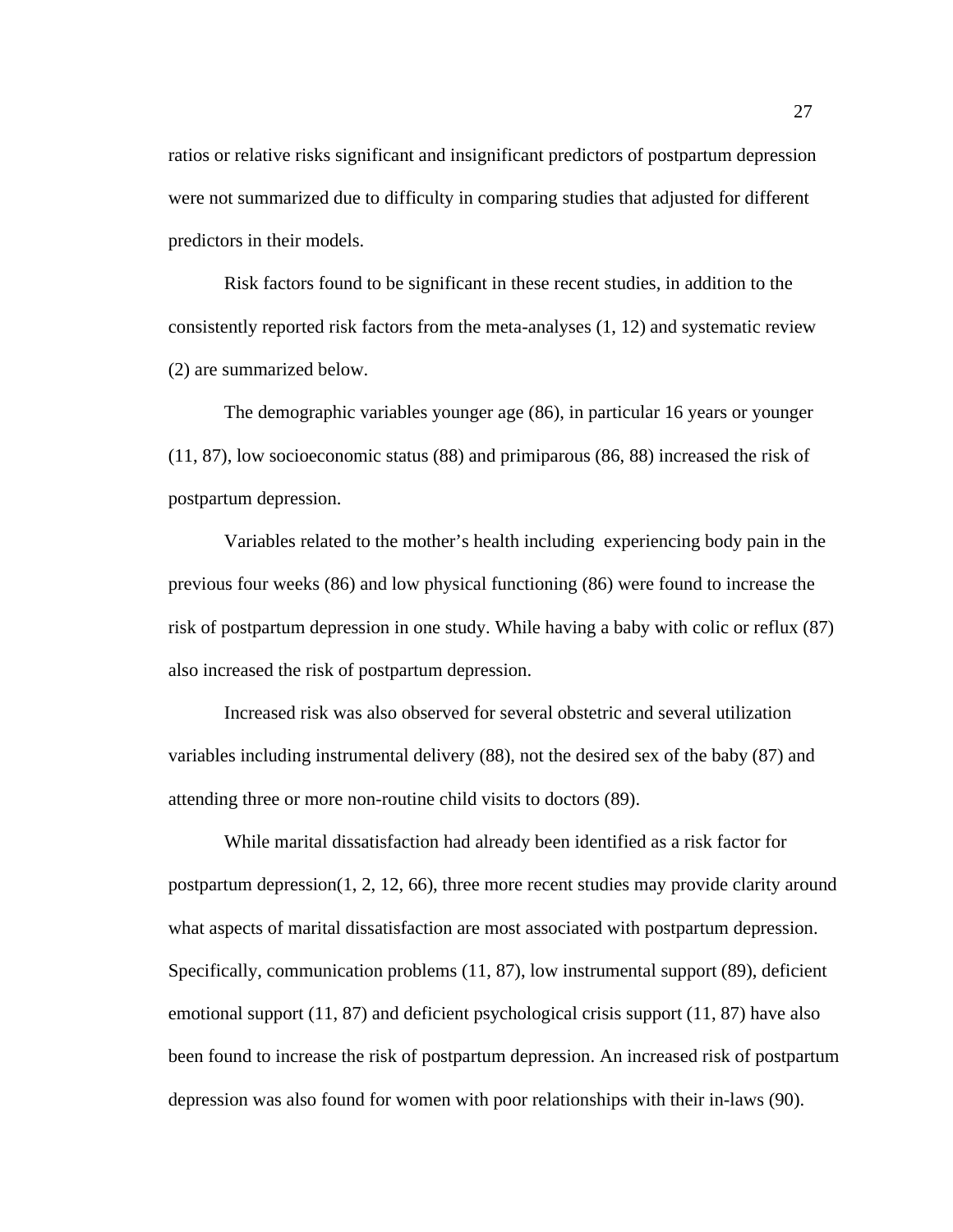Three studies examined risk factors relating to the women's personality. The risk of postpartum depression was increased by having a vulnerable personality (11, 87), neurotocism (91) and introversion (91).

One study found low social support, specifically not having any relatives in the city where they lived, no close friends to talk to and finding it hard to find someone to talk to increased the risk of postpartum depression (86).

As well, this same study examined factors related to immigration (86). Immigration within the last three years, language barriers, and migrating for marriage were all associated with an increased risk of postpartum depression (86).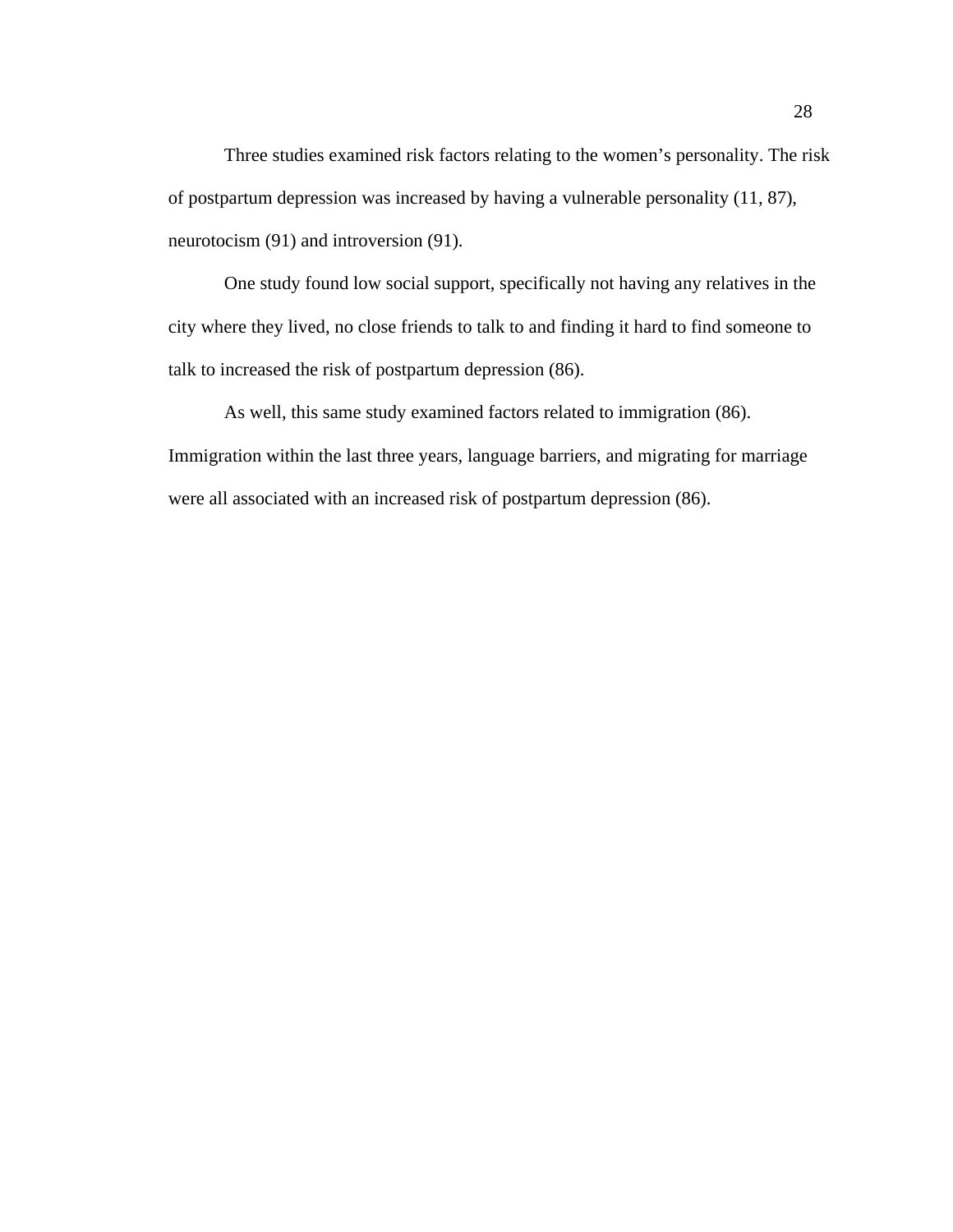| <b>Authors</b><br>(year)                               | Design and<br><b>Sample Size</b>   | Postpartum<br><b>Depression</b><br>assessment<br>instrument                                                                      | <b>Potential Risk Factors</b>                                                                                                                                                                                                                                                                                                                                                                                    |                                                                                                                                                                                                                                                                                                 |                                                                                                                   | <b>Limitations</b>                                                                                                                                                                                                                                                                                                                    |
|--------------------------------------------------------|------------------------------------|----------------------------------------------------------------------------------------------------------------------------------|------------------------------------------------------------------------------------------------------------------------------------------------------------------------------------------------------------------------------------------------------------------------------------------------------------------------------------------------------------------------------------------------------------------|-------------------------------------------------------------------------------------------------------------------------------------------------------------------------------------------------------------------------------------------------------------------------------------------------|-------------------------------------------------------------------------------------------------------------------|---------------------------------------------------------------------------------------------------------------------------------------------------------------------------------------------------------------------------------------------------------------------------------------------------------------------------------------|
| Chee, Lee,<br>Chong,<br>Tan, Ng $&$<br>Fones<br>(2005) | Prospective<br>Cohort<br>278 women | and timing<br>Structured<br>Clinical<br>Interview for<br>DSM-IV, non-<br>patient version<br>$(SCID-IV)$<br>6 weeks<br>postpartum | <b>Risk Factor</b><br>Male infant<br>Age $\leq$ 20 and $\geq$ 35 y<br>Chinese ethnicity<br>High educational level<br>Unemployed<br>High household income<br>$\overline{2}$ or more living children<br>Living with husband and in-<br>laws<br>Living with husband and own<br>parents<br>Unplanned pregnancy<br>Spouse unhappy with the<br>gender of baby<br>Marital dissatisfaction*<br>Low instrumental support* | OR (95% CI)<br>$1.06(0.42-2.69)$<br>$1.47(0.54-4.02)$<br>$1.58(0.60-4.13)$<br>$2.04(0.57-7.25)$<br>$1.33(0.48-3.65)$<br>$1.84(0.64-5.26)$<br>$1.50(0.55-4.08)$<br>$0.36(0.05-2.78)$<br>$2.31(0.70-7.59)$<br>$1.77(0.67-4.66)$<br>$1.54(0.18-12.81)$<br>$6.22(2.30-16.82)$<br>$5.12(1.88-13.97)$ | p-value<br>0.90<br>0.46<br>0.36<br>0.27<br>0.58<br>0.26<br>0.43<br>0.32<br>0.17<br>0.25<br>0.69<br>0.001<br>0.001 | This study had a<br>very high drop-<br>out rate $(\sim 50\%)$<br>and the women<br>who dropped<br>out had higher<br><b>EPDS</b> scores<br>than women<br>who remained in<br>the study<br>$(8.13 \pm 4.45 \text{ vs.}$<br>$7.21 \pm 4.58$ ,<br>$p=0.018$ ) and<br>therefore this<br>may have<br>affected the<br>odds ratio<br>estimates. |
|                                                        |                                    |                                                                                                                                  | Low emotional support<br>No relative/friend having baby<br>at the same time<br>Conflicts with relatives<br>foreseen                                                                                                                                                                                                                                                                                              | $2.44(0.96-6.24)$<br>$1.01(0.39-2.60)$<br>$3.53(0.91-13.68)$                                                                                                                                                                                                                                    | 0.062<br>0.98<br>0.068                                                                                            |                                                                                                                                                                                                                                                                                                                                       |

**Table 2.3 Risk factors for postpartum depression from recently published studies (2003-2005)**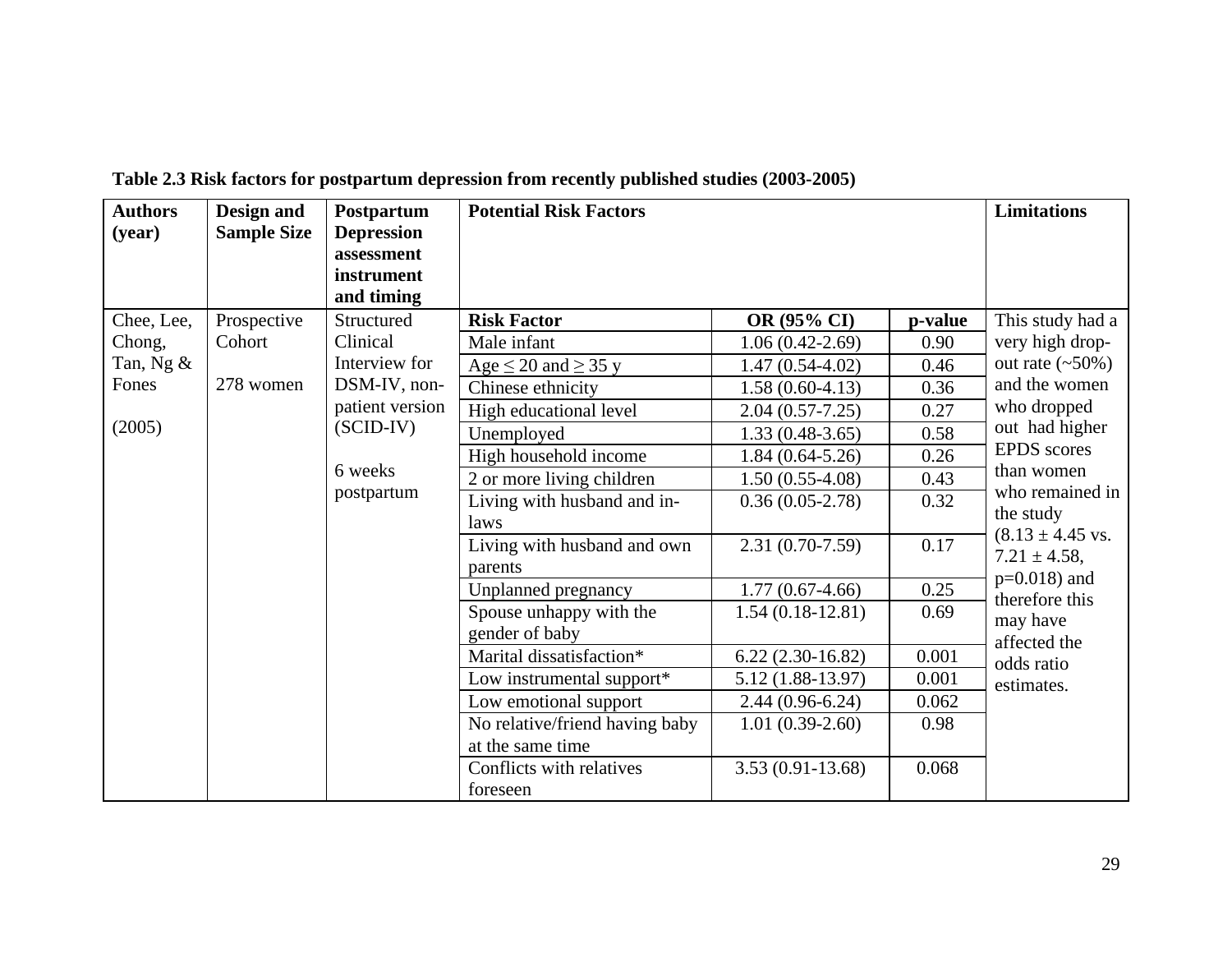| <b>Authors</b><br>(year) | Design and<br><b>Sample Size</b> | Postpartum<br><b>Depression</b><br>assessment<br>instrument<br>and timing | <b>Potential Risk Factors</b>                                                    |                                            |                         | <b>Limitations</b>                               |
|--------------------------|----------------------------------|---------------------------------------------------------------------------|----------------------------------------------------------------------------------|--------------------------------------------|-------------------------|--------------------------------------------------|
|                          |                                  |                                                                           | Non-routine child visits to<br>doctors - 3 and above*<br>Currently breastfeeding | $3.28(1.16-9.30)$<br>$1.53(0.49-4.76)$     | 0.026<br>0.4            |                                                  |
|                          |                                  |                                                                           | History of abortion<br>History of miscarriage                                    | $2.02(0.63-6.51)$<br>$1.31(0.41-4.14)$     | 0.24<br>0.65            |                                                  |
|                          |                                  |                                                                           | Depression during previous<br>pregnancy                                          | $2.38(0.87 - 6.48)$                        | 0.091                   |                                                  |
|                          |                                  |                                                                           | Past history of depression*<br>Family history of mental<br>disorder              | $3.81(1.45-10.06)$<br>$2.82(0.31 - 25.46)$ | 0.007<br>0.36           |                                                  |
| Boyce $\&$               | Prospective                      | Structured                                                                | <b>Risk Factor</b>                                                               | OR (95% CI)                                | p-value                 | While the study                                  |
| Hickey                   | Cohort                           | clinical<br>interview for                                                 | Age $\leq 16$ years*<br>Education $\leq$ 9 years                                 | 14.65 (2.38-90.38)<br>$1.22(0.49-3.06)$    | <b>Not</b><br>presented | was prospective,<br>the risk factor a            |
| (2005)                   | 425 women                        | DSM-III-R                                                                 | Education $\geq$ 14 years<br>Unemployed                                          | $1.01(0.34-3.0)$<br>$2.74(0.92 - 7.81)$    |                         | previous history<br>of depression                |
|                          |                                  | 6, 12, 18 and<br>24 weeks                                                 | Partner unemployed<br>No partner                                                 | $1.23(0.27 - 5.56)$<br>$2.33(0.83 - 6.54)$ |                         | was measured<br>retrospectively<br>and therefore |
|                          |                                  | postpartum                                                                | Single/separated<br>Past personal psychotic<br>history*                          | $2.07(0.98-4.36)$<br>$5.40(2.15-13.52)$    |                         | may be under or<br>overestimated.                |
|                          |                                  |                                                                           | Family psychotic history<br>One or more life events*                             | $1.65(0.87-3.13)$<br>$3.14(1.35-7.30)$     |                         |                                                  |
|                          |                                  |                                                                           | Global dissatisfaction with<br>intimate relationship                             | $3.25(1.00-10.55)$                         |                         |                                                  |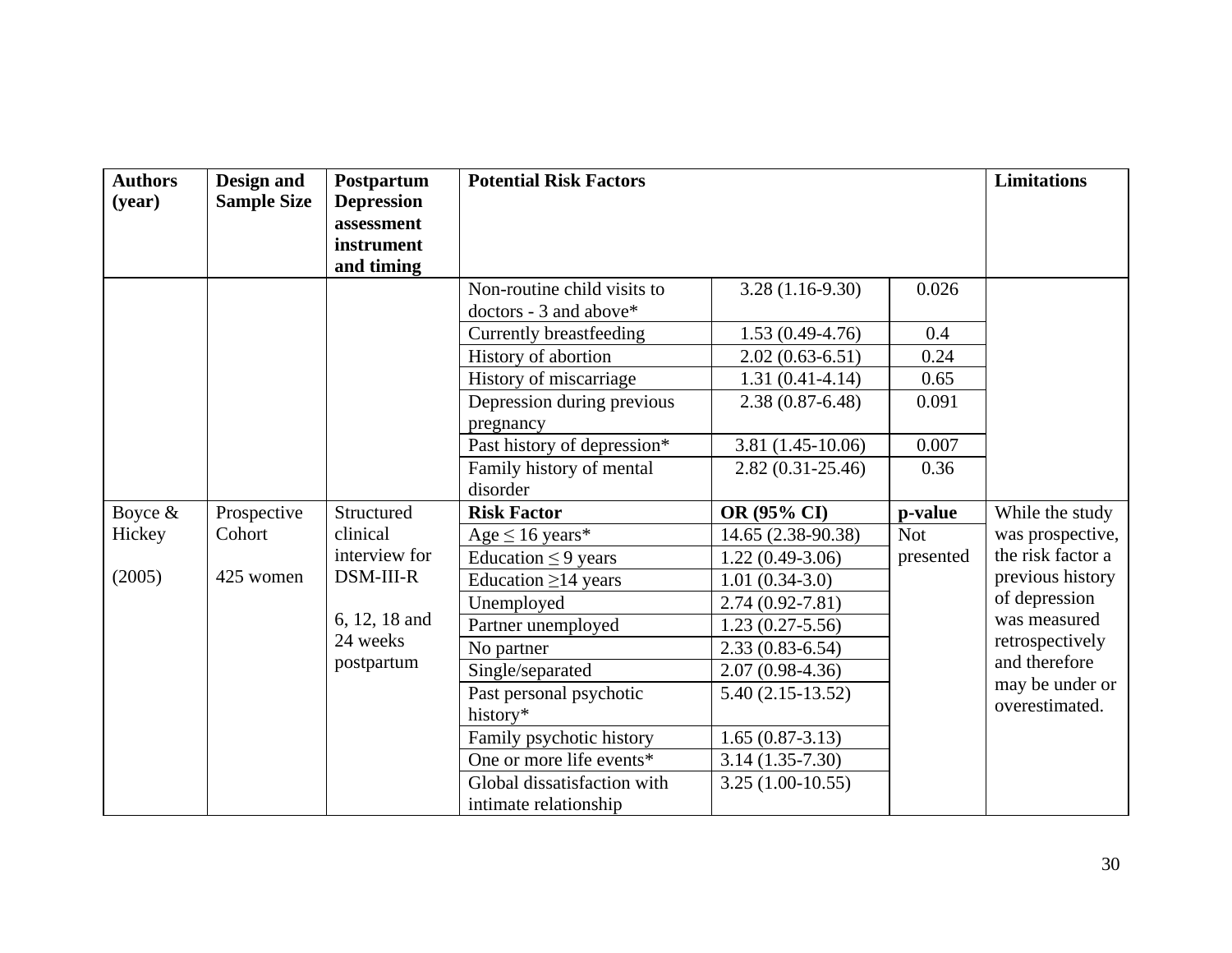| <b>Authors</b><br>(year) | Design and<br><b>Sample Size</b> | Postpartum<br><b>Depression</b><br>assessment<br>instrument<br>and timing | <b>Potential Risk Factors</b>                            |                     |         | <b>Limitations</b>            |
|--------------------------|----------------------------------|---------------------------------------------------------------------------|----------------------------------------------------------|---------------------|---------|-------------------------------|
|                          |                                  |                                                                           | Problems communicating in<br>intimate relationship*      | $5.34(1.53-18.71)$  |         |                               |
|                          |                                  |                                                                           | Deficient emotional support in<br>intimate relationship* | $11.62(1.57-85.55)$ |         |                               |
|                          |                                  |                                                                           | Worsening relationship                                   | $4.16(0.99-17.3)$   |         |                               |
|                          |                                  |                                                                           | Unsatisfactory social support*                           | $2.23(1.15-4.32)$   |         |                               |
|                          |                                  |                                                                           | Everyday instrumental social<br>support                  | $1.31(0.63 - 2.73)$ |         |                               |
|                          |                                  |                                                                           | Dissatisfaction with<br>instrumental crisis              | $1.73(0.87-3.44)$   |         |                               |
|                          |                                  |                                                                           | Dissatisfaction with<br>psychological crisis support*    | $2.51(1.29-4.86)$   |         |                               |
|                          |                                  |                                                                           | Low organized / responsive<br>personality*               | $3.53(1.67-7.45)$   |         |                               |
|                          |                                  |                                                                           | Vulnerable personality style*                            | $5.63(2.79-11.36)$  |         |                               |
|                          |                                  |                                                                           | Not the desired sex of baby*                             | $3.07(1.56-6.04)$   |         |                               |
|                          |                                  |                                                                           | Colic or reflux*                                         | $2.05(1.05-3.99)$   |         |                               |
| Verkerk                  | Prospective                      | Clinical                                                                  | <b>Risk Factor</b>                                       | OR (95% CI)         | p-value | Study focused                 |
| Denollet,<br>Van Heck,   | Cohort                           | interview<br>according to                                                 | Neurotocism (predicting<br>depression at 1 or more       | $4.53(2.39-8.60)$   | < 0.001 | on relationship<br>between    |
| Van Son,<br>& Pop        | 277 women                        | <b>RDC</b>                                                                | assessment points during 1 <sup>st</sup><br>$yr)^*$      |                     |         | personality and<br>postpartum |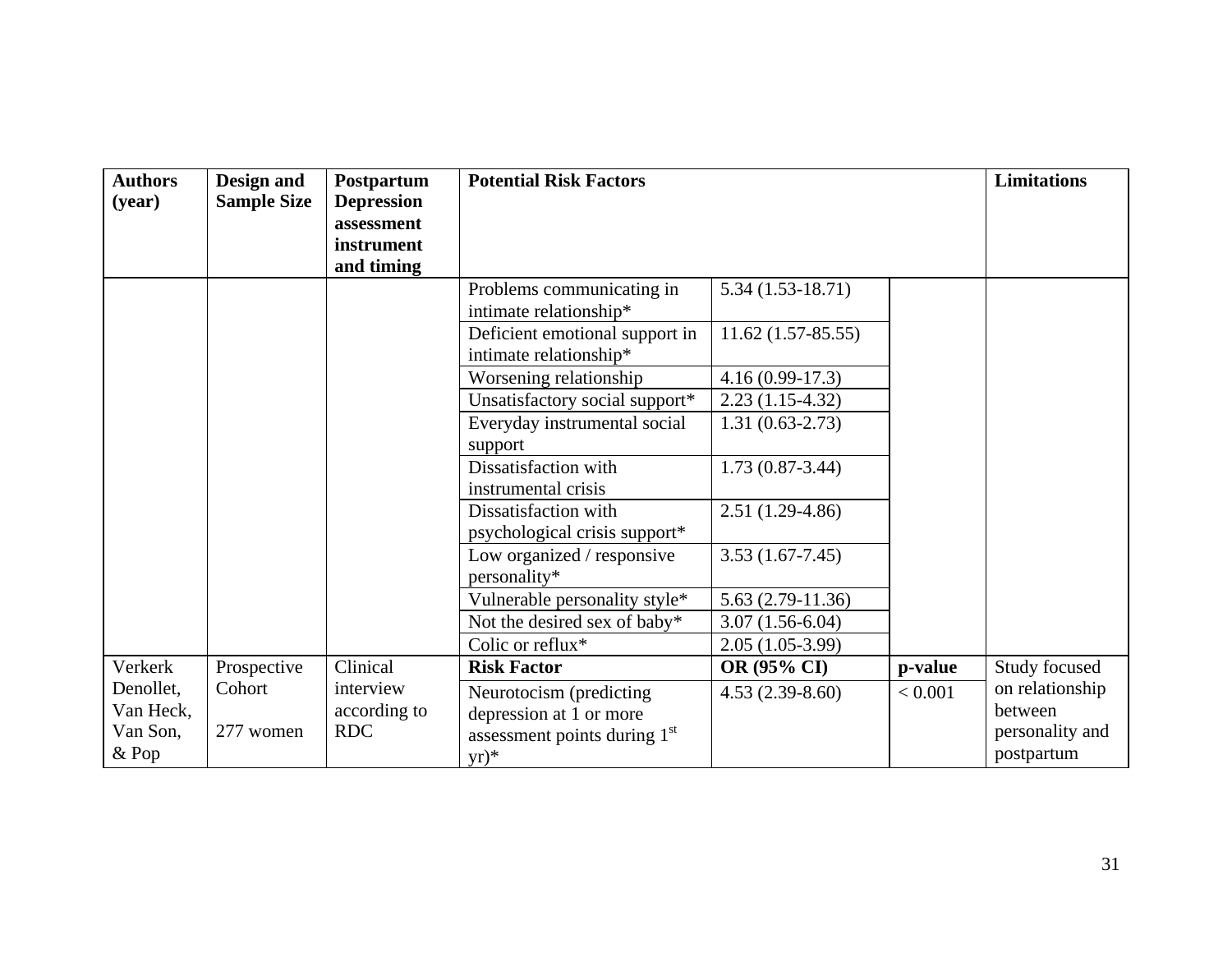| <b>Authors</b><br>(year)                     | Design and<br><b>Sample Size</b> | Postpartum<br><b>Depression</b><br>assessment<br>instrument<br>and timing | <b>Potential Risk Factors</b>                                                                                                                                       |                                                                                                                                                                                             |                                                             | <b>Limitations</b>                                                                                                                                                           |
|----------------------------------------------|----------------------------------|---------------------------------------------------------------------------|---------------------------------------------------------------------------------------------------------------------------------------------------------------------|---------------------------------------------------------------------------------------------------------------------------------------------------------------------------------------------|-------------------------------------------------------------|------------------------------------------------------------------------------------------------------------------------------------------------------------------------------|
| (2005)                                       | postpartum                       | 3, 6, 12 months                                                           | Introversion (predicting<br>depression at 1 or more<br>assessment points during 1 <sup>st</sup><br>$yr)^*$                                                          | $1.95(1.05-3.64)$                                                                                                                                                                           | 0.034                                                       | depression and<br>therefore may<br>be confounded<br>by other known                                                                                                           |
|                                              |                                  |                                                                           | Personal history of depression<br>(predicting depression at 3)<br>$mo)*$                                                                                            | $3.67(1.31-10.28)$                                                                                                                                                                          | 0.013                                                       | risk factors such<br>as concurrent<br>life events,                                                                                                                           |
|                                              |                                  |                                                                           | Family history of depression                                                                                                                                        | Not presented                                                                                                                                                                               | n.s.                                                        | social support,                                                                                                                                                              |
|                                              |                                  |                                                                           | Severe depressive<br>symptomatology during the<br>second trimester of pregnancy                                                                                     | Not presented                                                                                                                                                                               | n.s.                                                        | and quality of<br>the marital<br>relationship<br>which were not<br>measured.                                                                                                 |
| Ozdemir,                                     | Prospective                      | Zung's Self-                                                              | <b>Risk Factor</b>                                                                                                                                                  | OR (95% CI)                                                                                                                                                                                 | p-value                                                     | Postpartum                                                                                                                                                                   |
| Ergin,<br>Selimoglu,<br>$&$ Bilgel<br>(2004) | Cohort<br>912 women              | Rating<br>Depression<br>Scale<br>1 month<br>postpartum                    | Age in years:<br>< 20<br>$20 - 24$<br>$25 - 29$<br>$30 - 34$<br>$\geq$ 35<br>Education:<br>Illiterate<br>Primary education<br>Secondary education<br>Post Secondary | $0.30(0.04-2.08)$<br>$1.74(0.46-6.50)$<br>$2.08(0.57 - 7.63)$<br>$1.48(0.38 - 5.68)$<br>$1.0$ (referent)<br>$2.09(0.50-8.65)$<br>$1.47(0.47-4.55)$<br>$1.17(0.36-3.74)$<br>$1.0$ (referent) | 0.224<br>0.412<br>0.268<br>0.572<br>0.310<br>0.507<br>0.795 | depression<br>status was based<br>on the Zung's<br>which is a self-<br>report<br>questionnaire<br>and therefore a<br>clinical<br>interview to<br>confirm cases<br>would have |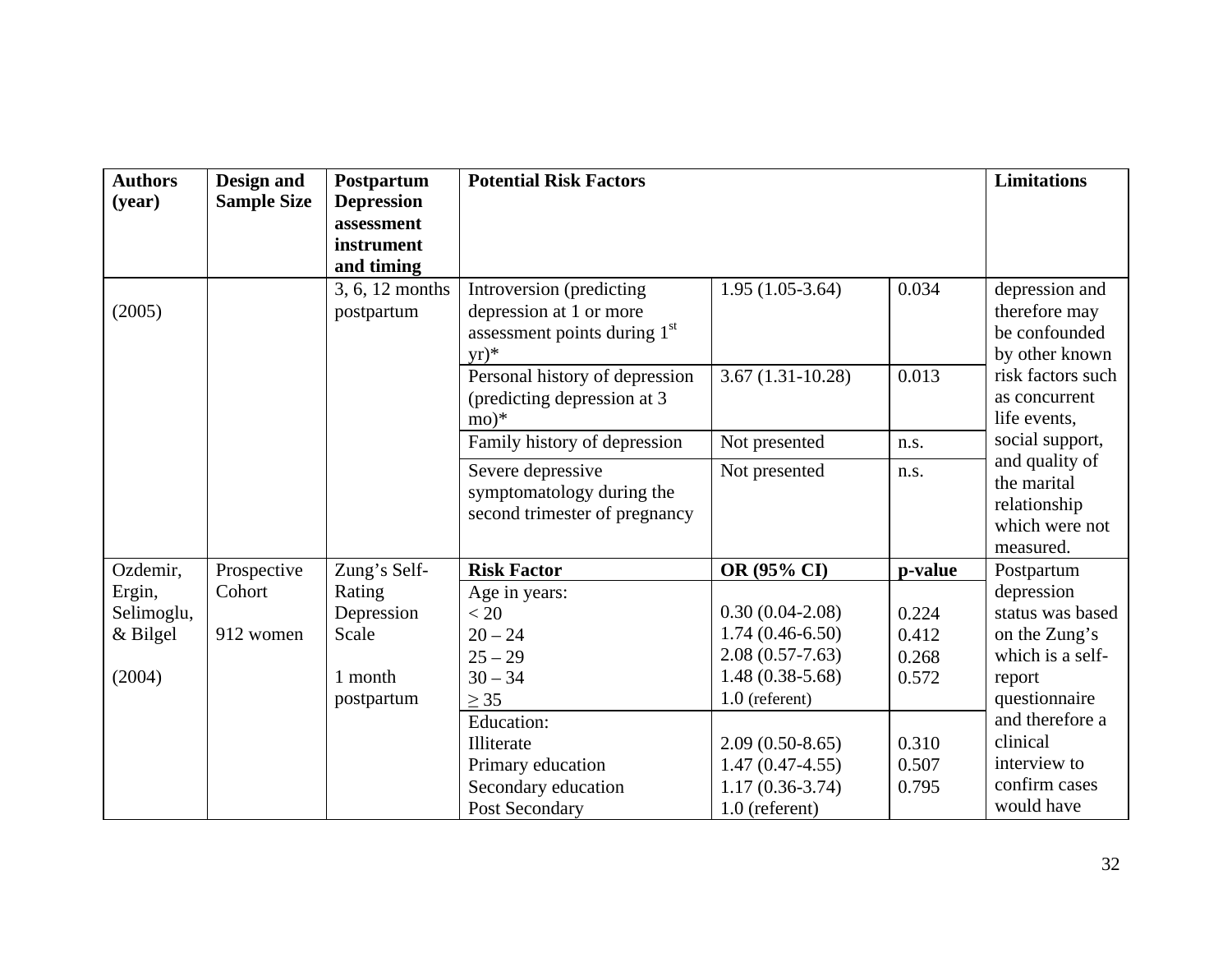| <b>Authors</b><br>(year) | Design and<br><b>Sample Size</b> | Postpartum<br><b>Depression</b><br>assessment<br>instrument<br>and timing | <b>Potential Risk Factors</b>                                                                                                                              |                                                                                                       |                         | <b>Limitations</b>                                                                                 |
|--------------------------|----------------------------------|---------------------------------------------------------------------------|------------------------------------------------------------------------------------------------------------------------------------------------------------|-------------------------------------------------------------------------------------------------------|-------------------------|----------------------------------------------------------------------------------------------------|
|                          |                                  |                                                                           | Socioeconomic status:<br>Bad*<br>Middle<br>Good                                                                                                            | $2.69(1.20-6.02)$<br>$1.28(0.72-2.30)$<br>$1.0$ (referent)                                            | 0.017<br>0.403          | increased the<br>validity of their<br>results. As well,<br>the reference                           |
|                          |                                  |                                                                           | Previous pregnancies<br>None*<br>One<br>Two                                                                                                                | $5.02(1.22-20.61)$<br>$1.64(0.58-4.63)$<br>$0.85(0.30-2.42)$                                          | 0.025<br>0.353<br>0.765 | categories used<br>to calculate the<br>associations<br>between the                                 |
|                          |                                  |                                                                           | Three or more<br>Previous pregnancy:<br>Live birth<br>Stillbirth<br>Abortion                                                                               | $1.0$ (referent)<br>$0.85(0.53-1.39)$<br>$0.34(0.47 - 2.57)$<br>$1.77(0.94 - 3.32)$                   | 0.522<br>0.298<br>0.075 | potential risk<br>factors and<br>postpartum<br>depression may<br>have influenced<br>the estimates. |
|                          |                                  |                                                                           | No previous pregnancies<br><b>Current Delivery:</b><br>Difficult vaginal delivery<br>C-section delivery<br>Instrumental delivery*<br>Easy vaginal delivery | $1.0$ (referent)<br>$1.41(0.76-2.64)$<br>$1.34(0.72 - 2.47)$<br>$3.13(1.51-6.50)$<br>$1.0$ (referent) | 0.279<br>0.353<br>0.002 | For example, for<br>$age \geq 35$ was<br>used as the<br>reference<br>category even                 |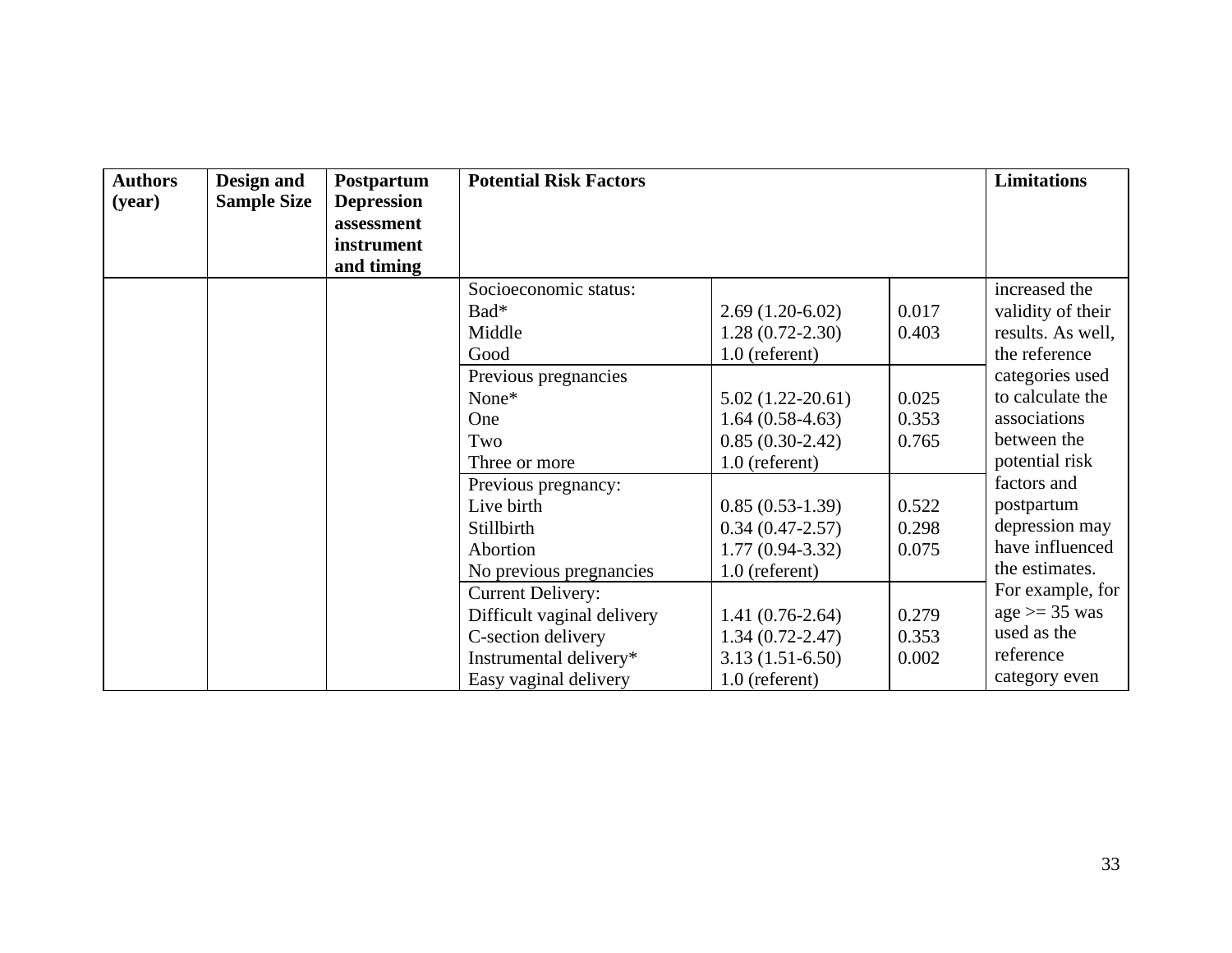| <b>Authors</b><br>(year) | Design and<br><b>Sample Size</b> | Postpartum<br><b>Depression</b><br>assessment<br>instrument<br>and timing | <b>Potential Risk Factors</b> |                                           |         | <b>Limitations</b>                                                                                                                                   |
|--------------------------|----------------------------------|---------------------------------------------------------------------------|-------------------------------|-------------------------------------------|---------|------------------------------------------------------------------------------------------------------------------------------------------------------|
|                          |                                  |                                                                           | Planned pregnancy             | $1.049(0.511 - 2.151)$                    | 0.897   | though there<br>isn't any<br>evidence to<br>support that this<br>age group has a<br>lesser risk than<br>women in some<br>of the other<br>categories. |
| Lee, Yip,                | Prospective                      | <b>EPDS</b>                                                               | <b>Risk Factor</b>            | OR (95% CI)                               | p-value | Postpartum                                                                                                                                           |
| Leung $&$                | Cohort                           |                                                                           | Past depression*              | $2.80(1.51-5.17)$                         | 0.01    | depression                                                                                                                                           |
| Chung                    |                                  | 3 months                                                                  | Marital dissatisfaction*      | $2.83(1.89-4.26)$                         | 0.01    | status based on                                                                                                                                      |
|                          | 959 women                        | postpartum                                                                | Poor in-law relationship*     | $2.90(1.62 - 5.17)$                       | 0.01    | self report using                                                                                                                                    |
| (2004)                   |                                  |                                                                           | Depression during third       |                                           |         | the EPDS and<br>not a clinical                                                                                                                       |
|                          |                                  |                                                                           | trimester:                    |                                           |         | interview. Also                                                                                                                                      |
|                          |                                  |                                                                           | Mild to moderate*<br>Severe*  | $3.71(2.28-6.02)$<br>$9.07(4.99 - 16.50)$ | < 0.001 | while the study                                                                                                                                      |
|                          |                                  |                                                                           | Nil or insignificant          | $1.00$ (referent)                         |         | was designed as                                                                                                                                      |
|                          |                                  |                                                                           | Age                           | Not presented                             | n.s.    | a prospective                                                                                                                                        |
|                          |                                  |                                                                           | <b>Marital</b> status         |                                           |         | study, some of                                                                                                                                       |
|                          |                                  |                                                                           | Number of children            |                                           |         | the potential risk                                                                                                                                   |
|                          |                                  |                                                                           | Recent immigration            |                                           |         | factors were not                                                                                                                                     |
|                          |                                  |                                                                           | Education                     |                                           |         | measured until                                                                                                                                       |
|                          |                                  |                                                                           | Unemployment                  |                                           |         | the 3-month                                                                                                                                          |
|                          |                                  |                                                                           | Being a "house-wife"          |                                           |         | postpartum<br>accaccmant and                                                                                                                         |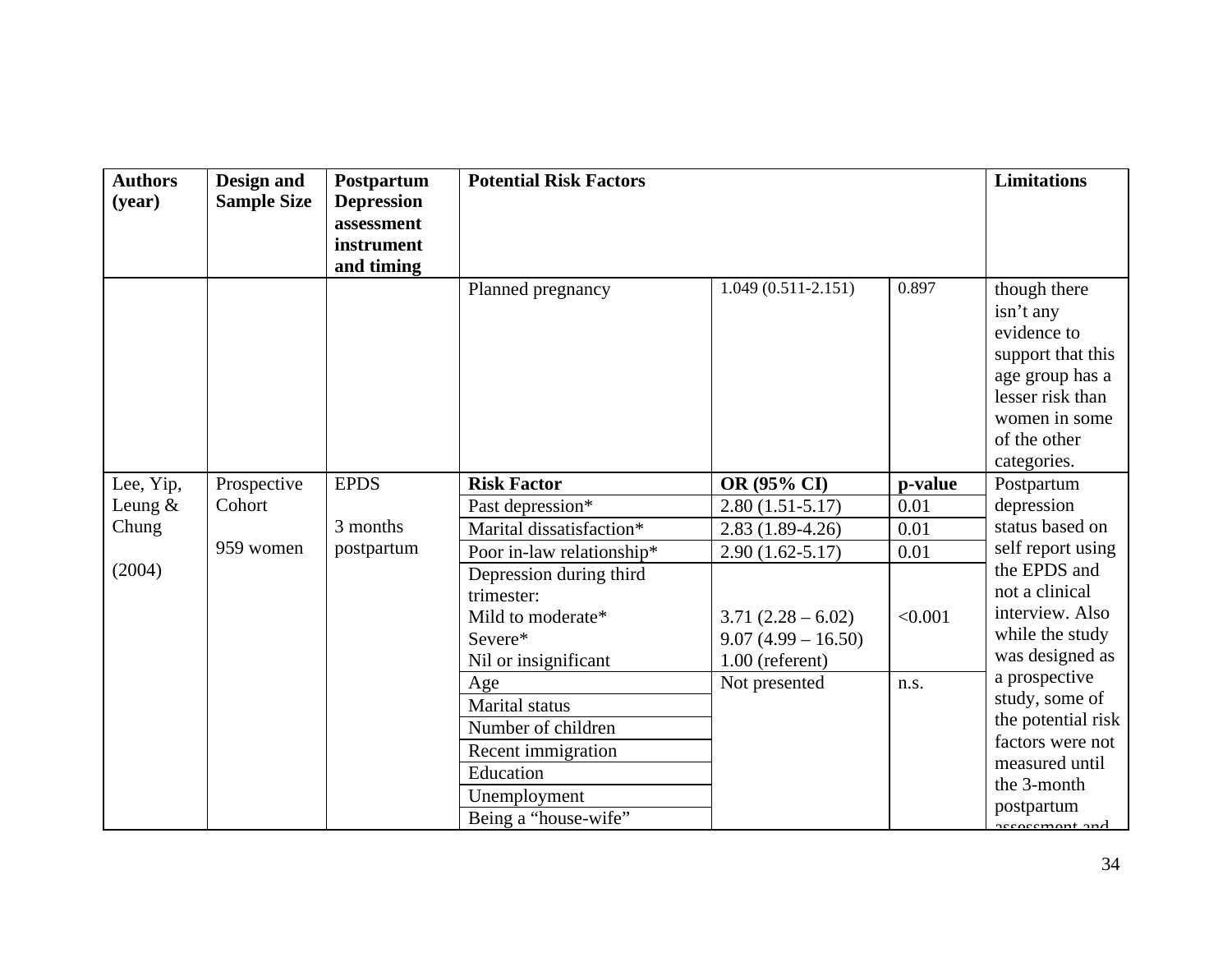| <b>Authors</b><br>(year) | Design and<br><b>Sample Size</b> | Postpartum<br><b>Depression</b><br>assessment<br>instrument<br>and timing | <b>Potential Risk Factors</b>                                                                                                                                                                                                                                                                                                                                                                                                                                                                                                                                                                                  |             |         | <b>Limitations</b>                                                         |
|--------------------------|----------------------------------|---------------------------------------------------------------------------|----------------------------------------------------------------------------------------------------------------------------------------------------------------------------------------------------------------------------------------------------------------------------------------------------------------------------------------------------------------------------------------------------------------------------------------------------------------------------------------------------------------------------------------------------------------------------------------------------------------|-------------|---------|----------------------------------------------------------------------------|
|                          |                                  |                                                                           | Household income<br>Financial difficulty<br>Social class<br>Past deliberate self harm<br>History of prolonged hypnotic<br>use<br>Family psychiatric history<br>Previous miscarriage<br>Previous induced abortion<br>Past infertility<br>History of major medical<br>illness<br><b>Emergency C-section delivery</b><br>Failed breastfeeding<br>Neonatal admission<br>Poor social support<br>Partner non-participation in<br>baby care<br>Peiyue support (designated<br>female family member or<br>friend who helps out >4 hours<br>per day in first month)<br>Mother-in-law relationship<br>Small accommodation |             |         | assessment and<br>therefore this<br>may have<br>influenced the<br>results. |
|                          |                                  | <b>EPDS</b>                                                               | <b>Risk Factor</b>                                                                                                                                                                                                                                                                                                                                                                                                                                                                                                                                                                                             | OR (95% CI) | p-value |                                                                            |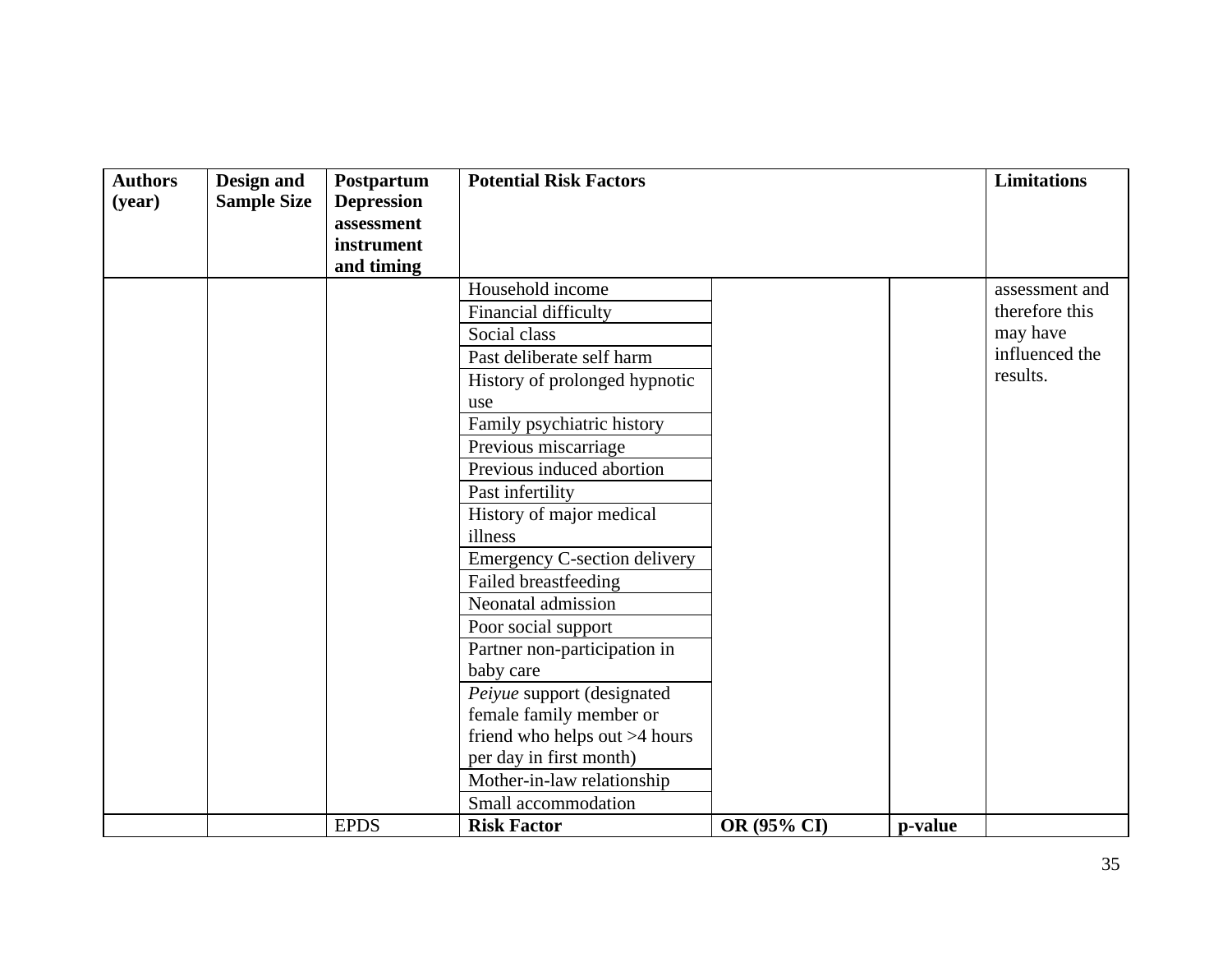| <b>Authors</b><br>(year) | Design and<br><b>Sample Size</b> | Postpartum<br><b>Depression</b><br>assessment<br>instrument<br>and timing | <b>Potential Risk Factors</b>                                   |                     |         | <b>Limitations</b> |
|--------------------------|----------------------------------|---------------------------------------------------------------------------|-----------------------------------------------------------------|---------------------|---------|--------------------|
|                          |                                  |                                                                           | <b>Risk Factor</b>                                              | OR (95% CI)         | p-value |                    |
| Small,                   |                                  |                                                                           | Maritta (patintip anous) rarried)                               | $0.68(0.10-3.28)$   |         |                    |
| Lumley, $&$              |                                  |                                                                           | Partner not born in same                                        | $1.79(0.60-5.57)$   |         |                    |
| Yelland                  |                                  |                                                                           | country                                                         |                     |         |                    |
| (2003)                   |                                  |                                                                           | Age: $<$ 25 (ref 25-34)*                                        | $3.14(1.58-7.15)$   |         |                    |
|                          |                                  |                                                                           | Age: $>34$ (ref 25-34)                                          | $0.69(0.15-2.76)$   |         |                    |
|                          |                                  |                                                                           | Income $(<$ \$20,000)                                           | $1.91(0.88-4.17)$   |         |                    |
|                          |                                  |                                                                           | Pension (yes)                                                   | $1.88(0.93-3.98)$   |         |                    |
|                          |                                  |                                                                           | School $(<$ year 12)                                            | $1.99(0.98-4.39)$   |         |                    |
|                          |                                  |                                                                           | Further education                                               | $1.55(0.59-4.32)$   |         |                    |
|                          |                                  |                                                                           | (None/ <diploma)< td=""><td></td><td></td><td></td></diploma)<> |                     |         |                    |
|                          |                                  |                                                                           | Migration history, time in                                      | $3.41(1.41-7.01)$   |         |                    |
|                          |                                  |                                                                           | Australia: $<$ 3 years*                                         |                     |         |                    |
|                          |                                  |                                                                           | Migration history, time in                                      | $1.96(0.98-3.95)$   |         |                    |
|                          |                                  |                                                                           | Australia: $\leq$ 5 years                                       |                     |         |                    |
|                          |                                  |                                                                           | English-speaking ability                                        | $2.77(1.35-6.75)$   |         |                    |
|                          |                                  |                                                                           | $(no/little English)*$                                          |                     |         |                    |
|                          |                                  |                                                                           | Migrating for marriage*                                         | $2.97(1.52-6.74)$   |         |                    |
|                          |                                  |                                                                           | Experience of life in Australia                                 | $2.03(0.87-4.75)$   |         |                    |
|                          |                                  |                                                                           | (harder than expected)                                          |                     |         |                    |
|                          |                                  |                                                                           | Birth with forceps or vacuum                                    | $2.15(0.75-5.79)$   |         |                    |
|                          |                                  |                                                                           | extraction                                                      |                     |         |                    |
|                          |                                  |                                                                           | Caesarean birth                                                 | $1.21(0.52 - 2.82)$ |         |                    |
|                          |                                  |                                                                           | Operative delivery                                              | $1.50(0.74-3.11)$   |         |                    |
|                          |                                  |                                                                           | Labour: 12 hours or more                                        | $0.98(0.46-2.08)$   |         |                    |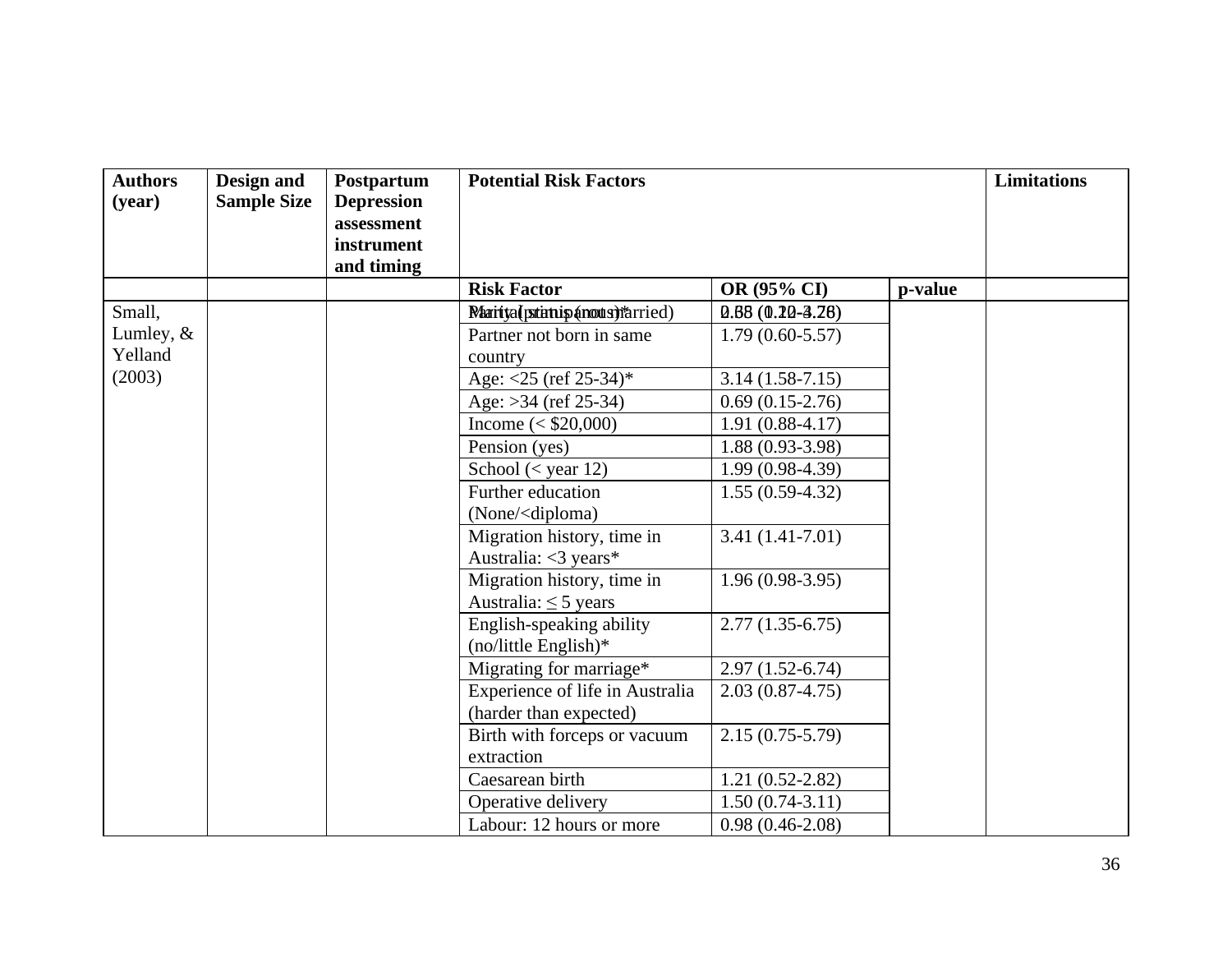| <b>Authors</b><br>(year) | Design and<br><b>Sample Size</b> | Postpartum<br><b>Depression</b><br>assessment<br>instrument<br>and timing | <b>Potential Risk Factors</b>                                                                  |                     | <b>Limitations</b> |  |
|--------------------------|----------------------------------|---------------------------------------------------------------------------|------------------------------------------------------------------------------------------------|---------------------|--------------------|--|
|                          |                                  |                                                                           | Used pharmacological pain<br>relief                                                            | $2.55(0.96 - 7.34)$ |                    |  |
|                          |                                  |                                                                           | Pain worse than expected                                                                       | $2.10(0.98-4.60)$   |                    |  |
|                          |                                  |                                                                           | Unable to hold baby soon after<br>birth                                                        | $1.23(0.46-3.17)$   |                    |  |
|                          |                                  |                                                                           | Did not talk afterwards with<br>caregivers about the birth                                     | $0.53(0.07-2.45)$   |                    |  |
|                          |                                  |                                                                           | Less than happy with antenatal<br>care                                                         | $0.96(0.42 - 2.26)$ |                    |  |
|                          |                                  |                                                                           | Less than very happy with<br>antenatal care                                                    | $1.23(0.59-2.56)$   |                    |  |
|                          |                                  |                                                                           | Did not have active say in<br>decision making about care in<br>labour, all or most of the time | $1.69(0.78-3.74)$   |                    |  |
|                          |                                  |                                                                           | Less than very happy with pain<br>relief                                                       | $1.69(0.77-3.82)$   |                    |  |
|                          |                                  |                                                                           | Unwanted people present<br>during labour and birth                                             | $2.45(0.84 - 7.44)$ |                    |  |
|                          |                                  |                                                                           | Less than very happy with<br>postnatal care                                                    | $0.95(0.59-2.56)$   |                    |  |
|                          |                                  |                                                                           | No relatives in Melbourne*                                                                     | $2.76(1.26-6.24)$   |                    |  |
|                          |                                  |                                                                           | Parents not in Australia                                                                       | $1.17(0.53 - 2.59)$ |                    |  |
|                          |                                  |                                                                           | No close friends to talk to*                                                                   | $2.91(1.37-6.24)$   |                    |  |
|                          |                                  |                                                                           | Hard to find someone to talk<br>$to^*$                                                         | $3.81(1.74-9.10)$   |                    |  |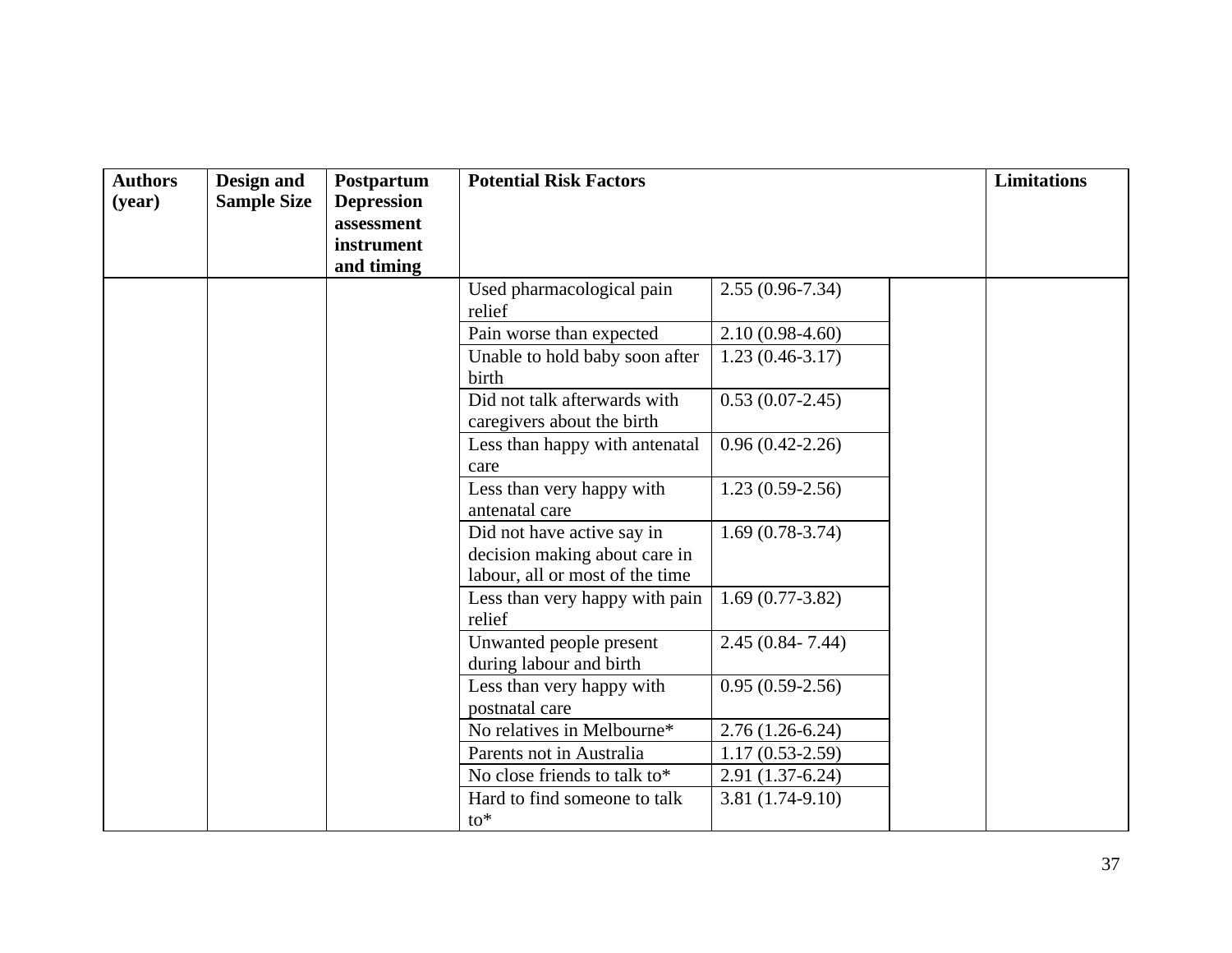| <b>Authors</b><br>(year) | Design and<br><b>Sample Size</b> | Postpartum<br><b>Depression</b><br>assessment<br>instrument<br>and timing | <b>Potential Risk Factors</b>                                          |                     |            | <b>Limitations</b>        |
|--------------------------|----------------------------------|---------------------------------------------------------------------------|------------------------------------------------------------------------|---------------------|------------|---------------------------|
|                          |                                  |                                                                           | Wanted more help in early<br>postnatal period                          | $1.49(0.72 - 3.07)$ |            |                           |
|                          |                                  |                                                                           | Reported problems $(3+)$ in<br>postnatal period                        | $3.71(1.63 - 8.48)$ |            |                           |
|                          |                                  |                                                                           | Body pain in previous 4<br>weeks*                                      | $4.74(1.83-12.60)$  |            |                           |
|                          |                                  |                                                                           | SF-36 physical functioning<br>sub-scale (score in lowest<br>quartile)* | $3.99(2.12-9.24)$   |            |                           |
|                          |                                  |                                                                           | Bottle/mixed feeding from<br>birth                                     | $0.95(0.28-3.06)$   |            |                           |
|                          |                                  |                                                                           | Feeding problems                                                       | $1.81(0.83-3.91)$   |            |                           |
|                          |                                  |                                                                           | Crying baby                                                            | $2.01(1.00-4.04)$   |            |                           |
|                          |                                  |                                                                           | Sleeping problems                                                      | $1.36(0.68-2.75)$   |            |                           |
|                          |                                  |                                                                           | Health problems                                                        | $1.68(0.70-3.89)$   |            |                           |
| <b>Boyce</b>             | Prospective                      | <b>EPDS</b>                                                               | <b>Risk Factor</b>                                                     | OR (95% CI)         | p-value    | Again, small              |
| (2003)                   | longitudinal                     |                                                                           | Aged 16 or younger*                                                    | 14.65 (2.38-90.38)  | <b>Not</b> | sample size               |
|                          |                                  | 6, 12, 18, 24                                                             | Past history of psychiatric                                            | $5.40(2.1-13.5)$    | presented  | especially for            |
|                          | 42 PPD                           | weeks                                                                     | illness*                                                               |                     |            | case women                |
|                          | women                            |                                                                           | 1 or more life events*                                                 | $3.14(1.45-7.30)$   |            | resulted in wide          |
|                          | 382 control                      | SCID to                                                                   | Partner not easy to talk to*                                           | $5.34(1.53-18.71)$  |            | confidence                |
|                          | women                            | confirm cases                                                             | Lack of emotional support<br>from partner*                             | $11.62(1.57-85.55)$ |            | intervals<br>limiting the |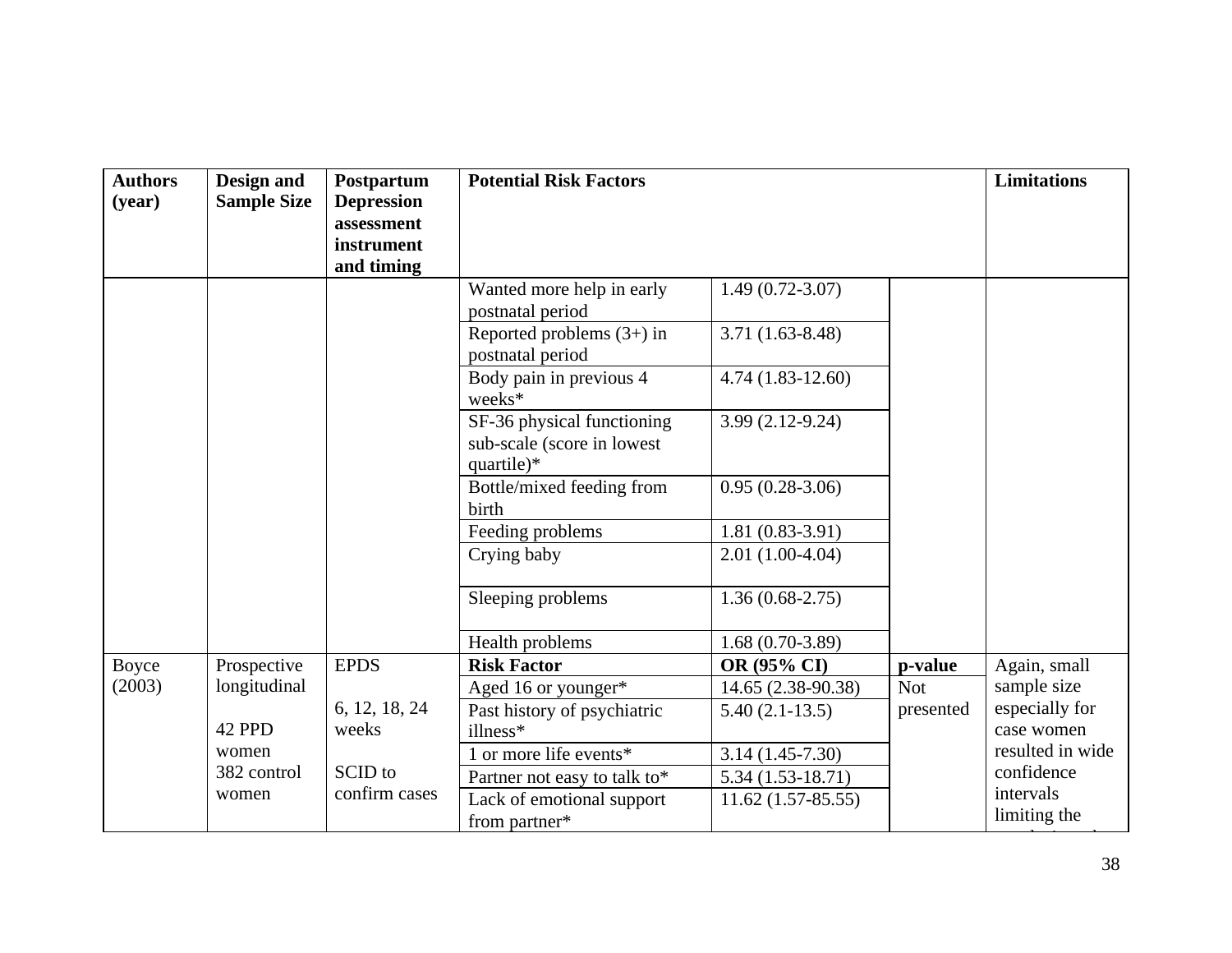| <b>Authors</b><br>(year) | Design and<br><b>Sample Size</b> | <b>Postpartum</b><br><b>Depression</b><br>assessment<br>instrument<br>and timing | <b>Potential Risk Factors</b>                             |                    | <b>Limitations</b> |                                  |
|--------------------------|----------------------------------|----------------------------------------------------------------------------------|-----------------------------------------------------------|--------------------|--------------------|----------------------------------|
|                          |                                  |                                                                                  | Unsatisfied with social support<br>following a crisis $*$ | $2.51(1.29-4.86)$  |                    | conclusions that<br>can be drawn |
|                          |                                  |                                                                                  | Vulnerable personality score*                             | $5.63(2.80-11.36)$ |                    | from the results.                |

OR= odds ratio, CI = confidence interval, n.s.= non significant, \* significant risk factor at  $p<0.05$  or the 95% confidence interval does not include 1.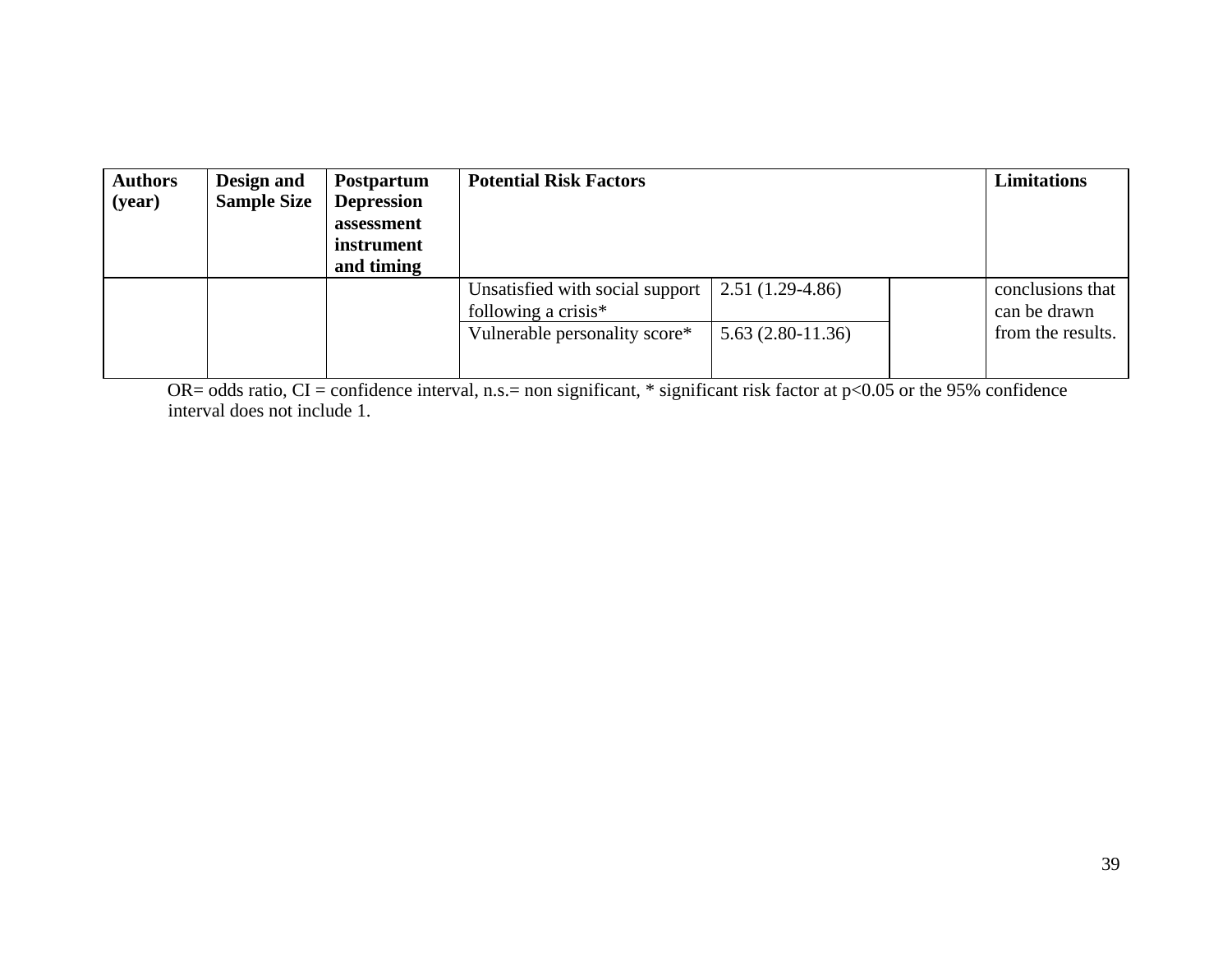In addition to the consistently reported risk factors from the meta-analyses (1, 2, 12), these recent studies provide support for the existence of additional risk factors and therefore future studies should continue to examine these and other unstudied risk factors.

## *2.6.5 Limitations of the current research*

While the research to date has provided insight to specific components that make a woman particularly susceptible to developing postpartum depression, the relative contribution of these risk factors, and the synergistic effect of multiple risk factors, have not been examined comprehensively. Given that the etiology of postpartum depression is thought to be multifactorial, implying that it is caused by a combination of biological, genetic and psychosocial factors (92), improved knowledge of the impact of risk factors *in combination* is vital to understanding which women are at risk.

The methods used in previous studies also limit the state of the current research. For example, studies using small sample sizes were limited by their power to detect associations, while failure to measure and therefore adjust for known risk factors in some studies may have resulted in their findings being confounded by other variables. While many of the recent studies use prospective designs, eliminating the opportunity for recall bias, there are still vulnerable to losing participants to follow up and therefore selection bias if their final sample is not representative of the population who should have been theoretically eligible to participate.

Evidence on the effects of multiple risk factors from this large prospective study with rigorous research methods may improve current screening practices and ultimately health outcomes of the mother, family and child.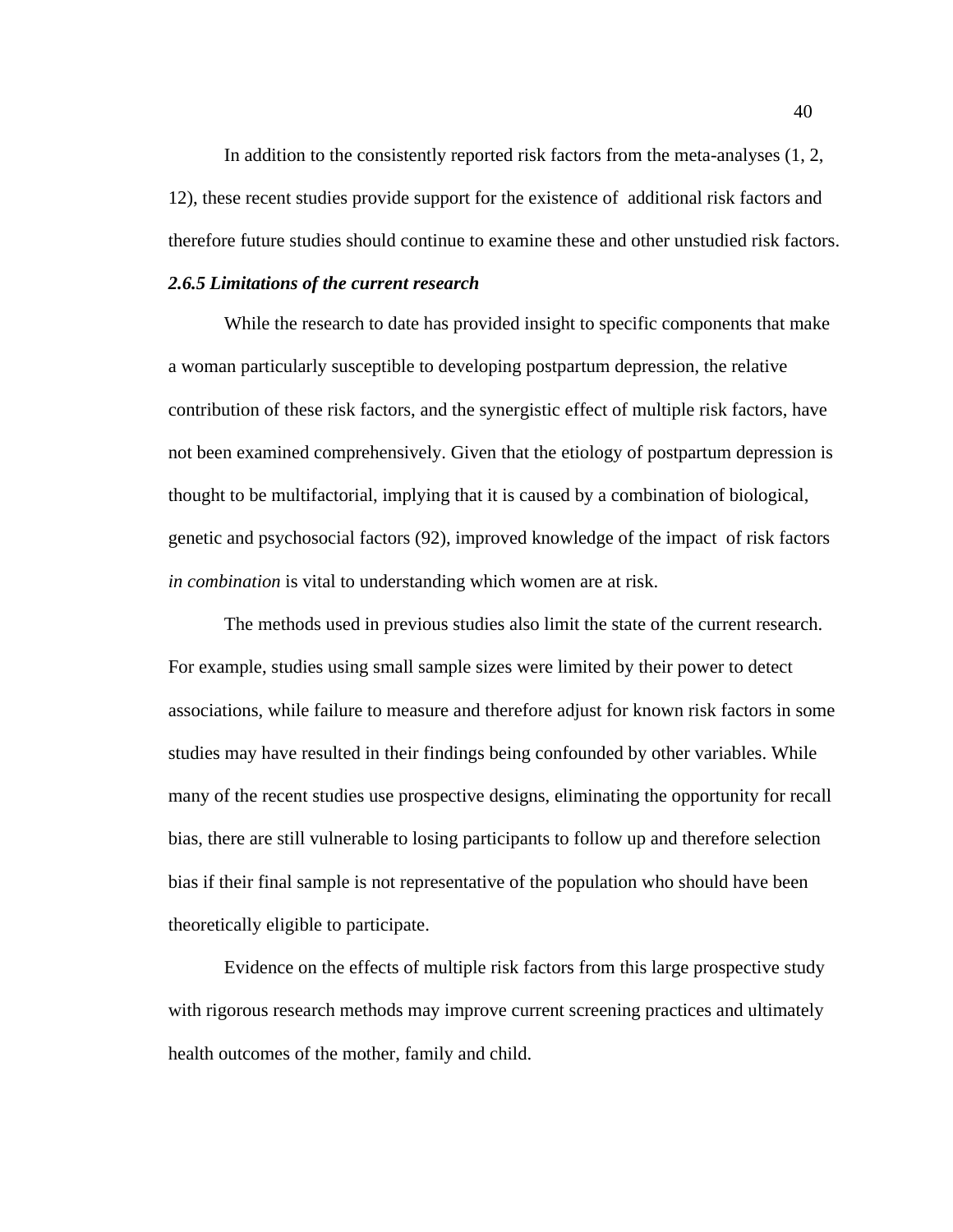#### **2.7 Current practice of screening for postpartum depression**

Currently, screening efforts for postpartum depression used in clinical practice have focused on identifying women *once they have developed the disorder* using self report instruments during the first postpartum year, most commonly the Edinburgh Postnatal Depression Scale (EPDS) (14).

According to the Postpartum Adjustment Support Services of Canada (PASS-CAN, 2005), few physicians in Canada are screening for postpartum depression at the 6 week postpartum visit. The lack of postpartum depression screening may be related to a lack of national clinical guidelines for physicians in Canada. For example, the Society of Obstetricians and Gynecologists of Canada (SOGC) do not provide any clinical practice guidelines for screening for postpartum depression.

Reproductive mental health Best Practice Guidelines were developed by the British Columbia Reproductive Care Program and a working group of experts within the field of Reproductive and Community Medicine across British Columbia (93). These guidelines are fairly comprehensive and cover early identification, assessment, treatment and follow-up of women with mental illness during pregnancy, postpartum and lactation. However, these guidelines have only been distributed in British Colombia.

Best practice guidelines specifically for nursing practice were recently published in Ontario (94). These guidelines cover the postpartum period focusing on identification using the EPDS and treatment involving supportive interactions targeting individual mental health needs.

Clinical practice guidelines are also provided by the Scotish Intercollegiate Guidelines Network titled *Guideline 60: Postnatal Depression and Puerperal Psychosis*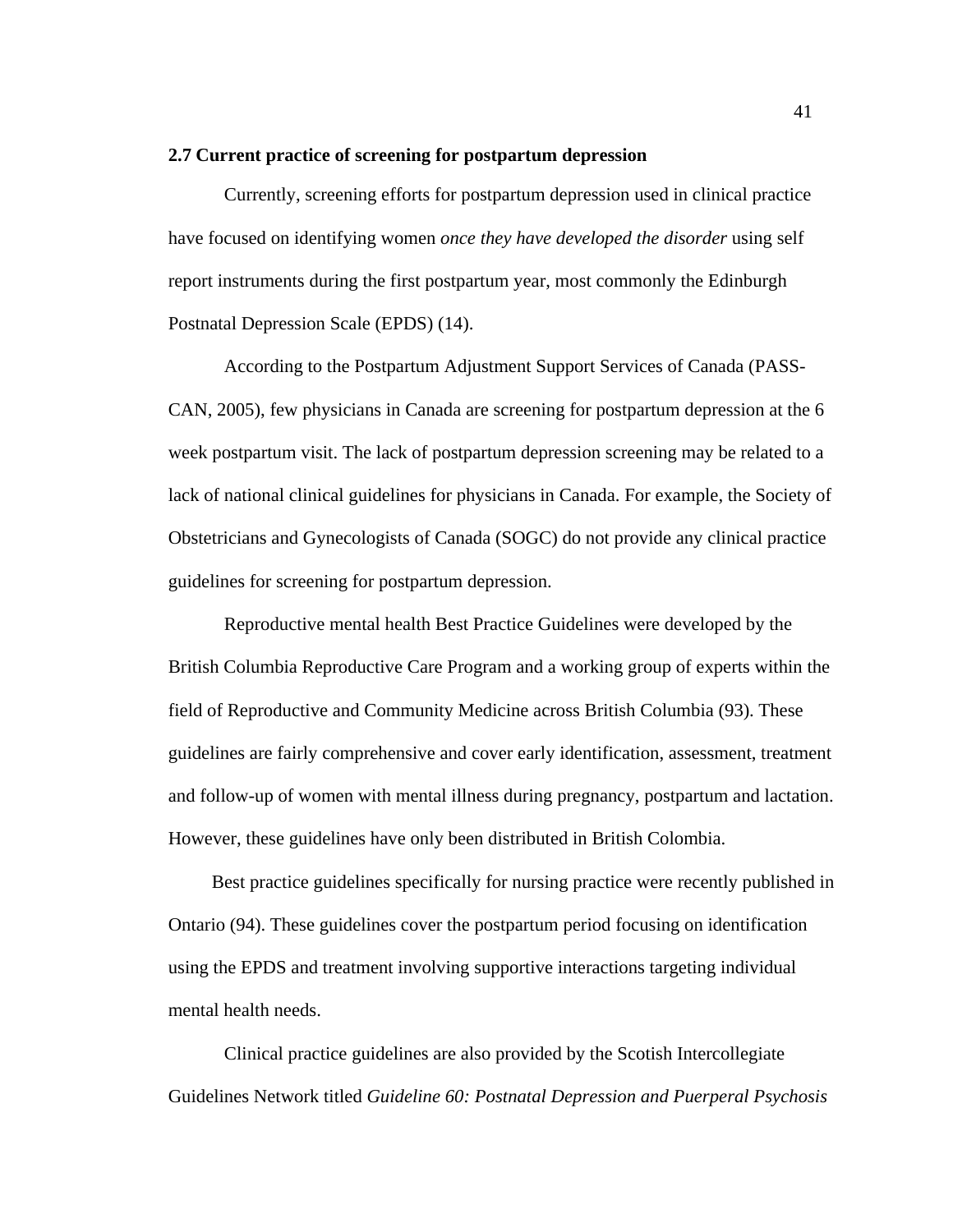(95). The guideline includes screening, diagnosis, prevention and management involving both primary and secondary care. This guideline supports administering the EPDS at six weeks and three months postpartum as part of a screening program using a cut-point of 10 or greater.

Routine screening in the antenatal period for prediction of postpartum depression is not supported as to date no adequate screening instrument had been identified or tested (95).

While the guidelines previously mentioned are available, national adoption of these guidelines by health care providers in Canada has not taken place.

# *2.7.1 Current practice of screening in Alberta*

Recently, a cross sectional survey assessed the current knowledge and practice of postpartum depression among physicians in Alberta (May 2002 – January 2003) (96). 717 physicians (33.7% response rate) returned a questionnaire that assessed their estimated postpartum depression prevalence among patients, risk factor recognition, current screening practices, use of medication and other therapies and referral practices (96).

The results from the physician survey revealed that 56.7% of respondents reported screening all postpartum patients, while 25.8% screen those patients at an elevated risk. Female physicians were more likely than male physicians to screen all postpartum patients (p<0.0001). Among the 17% who never screen, the most common reasons given were "not aware of screening methods" (43%), "postpartum depression is not a significant problem in my practice" (34.4%), and "there are no clear guidelines for screening for postpartum depression" (24%). The methods of screening used by the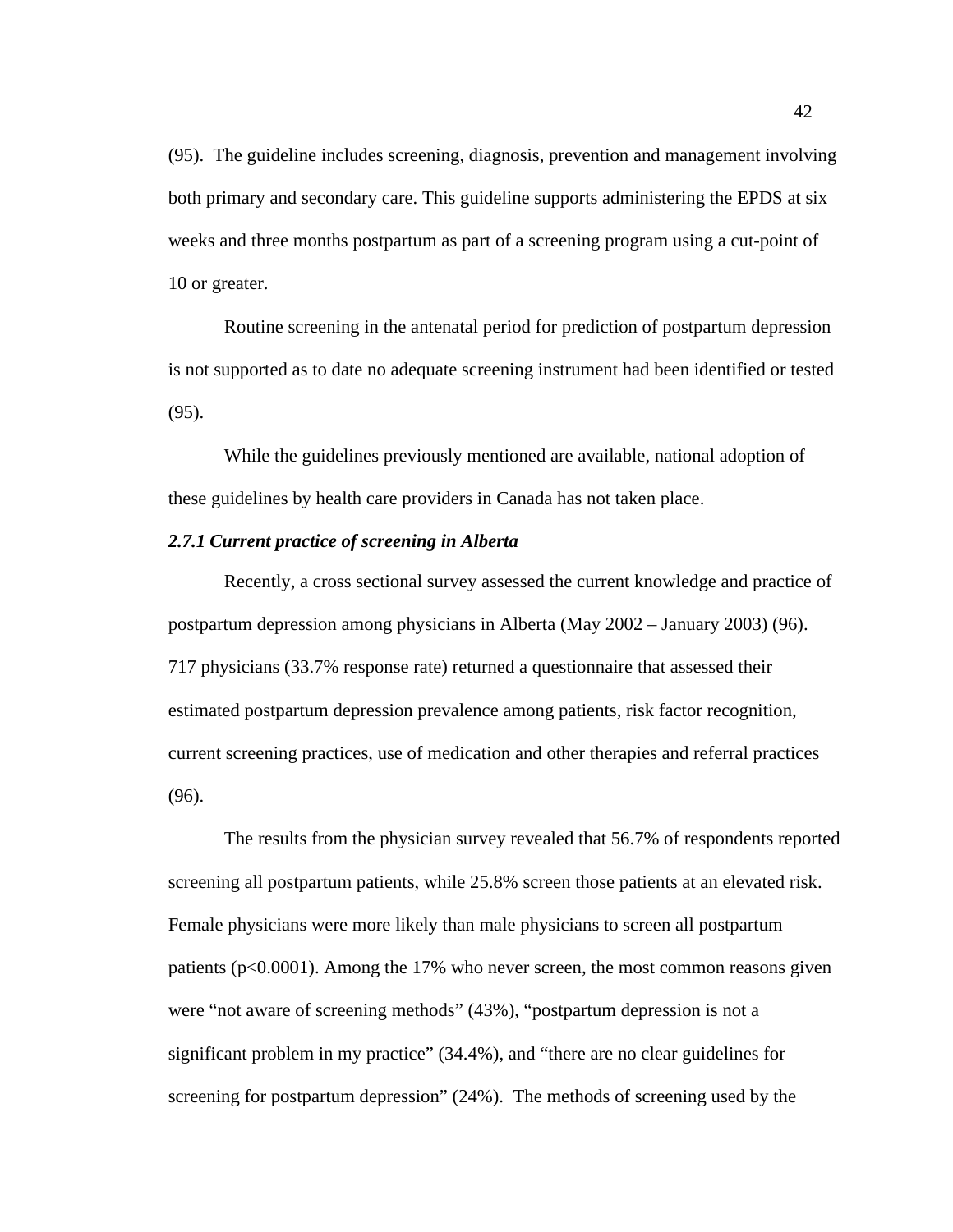physicians included clinical interview (70.8%) and intuition/experience (61.7%). Less than 5% used standard instruments with 3.1% using self-report questionnaires and 1.3% using structured interviews. Overall, only 30 (4%) physicians reported using either selfreport questionnaires or structured interviews with standardized instruments for screening for postpartum depression. Eighty-two percent reported screening at 4-8 weeks postpartum while 70.5% reported screening at 0-4 weeks postpartum. Only 34% reported screening after 8 weeks postpartum. The topic of prenatal screening was not addressed in this survey.

Of note, 91.5% of responding physicians believed that management of postpartum depression could be improved. Suggestions offered by the physicians include; physicians should be better trained to recognize the signs of postpartum depression, the treatment and screening methods should be improved and standardized post-natal tests provided by the government to screen for postpartum depression should be implemented.

Public health nurses in Alberta routinely screen for postpartum depression by administering the Edinburgh Postnatal Depression Scale (15). The first administration of the EPDS occurs in the immediate postpartum period (~48 hours postpartum) at the time of the first postnatal home visit which likely identifies women suffering from the postpartum blues. While this practice may aid in identifying women at risk of developing postpartum depression, as the postpartum blues have been shown to be a risk factor for postpartum depression (35), the timing of this screening is not the most appropriate for identifying postpartum depression. Only those women who screen in the "at-risk" category are followed up at 16 and 32 weeks, therefore some women who do not initially have depressive symptoms but later go on to develop the disorder will not be identified.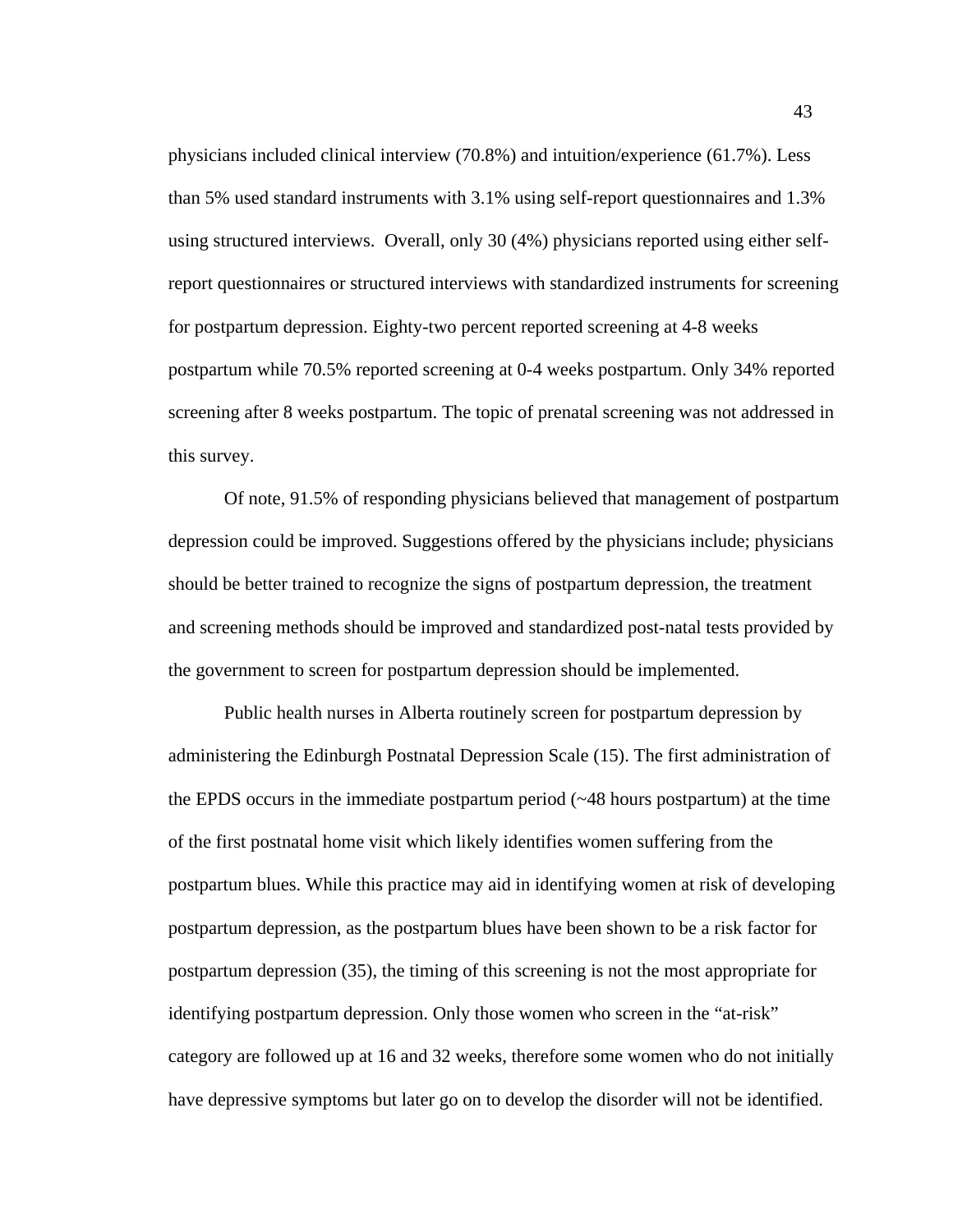# *2.7.2 Summary*

In summary, there is the opportunity to improve detection and treatment of women with postpartum depression through the further development of national clinical practice guidelines related to screening to improve current detection of women at risk of postpartum depression by screening for risk factors in both the antenatal and early postnatal periods.

This study was designed to improve on our knowledge of women at risk of postpartum depression by identifying and examining the independent effects and interactions among potential risk factors especially those present in the antenatal period. A better understanding of the combination of risk factors that place women at the greatest risk could lead to the development of a new predictive index/screening tool for postpartum depression.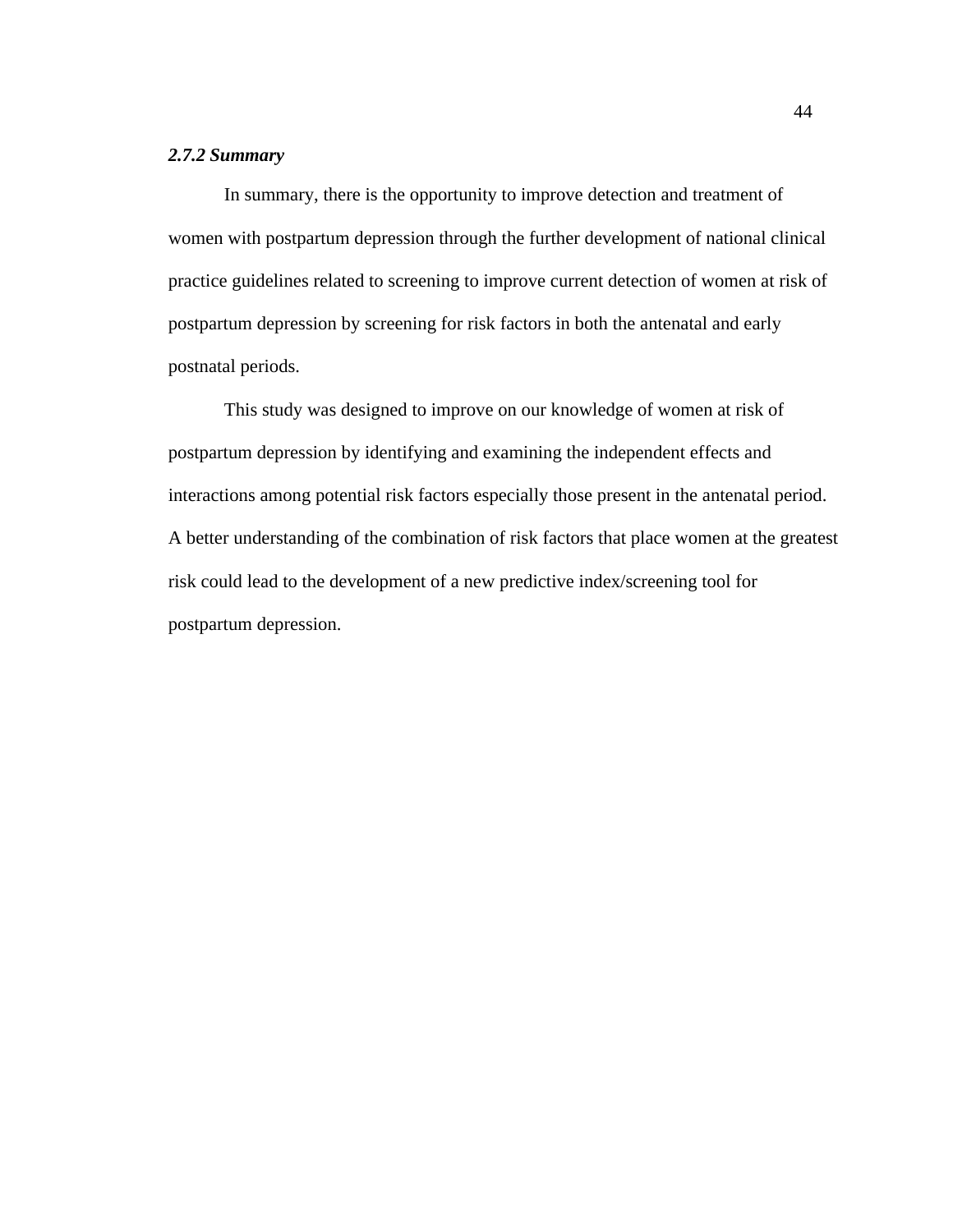## **Chapter Three:Methods**

#### **3.1 Research design**

The research objectives were addressed through a secondary analysis of an existing data set developed through the Community Perinatal Care Study (CPC) and described below.

#### **3.2 The Community Perinatal Care study**

The Community Perinatal Care (CPC) study was a prospective randomized controlled trial of prenatal conducted in the Calgary Health Region in April 2001 – July 2004. The CPC study involved approximately 2000 medically low risk pregnant women recruited from two clinics in Northwest Calgary (the Low Risk Maternity Clinic and the Grace Maternal Child Clinic) and one in Northeast Calgary (the Maternity Care Clinic). Women agreeing to participate were randomized to one of three groups involving increasing levels of prenatal support as follows: 1) standard of care at the prenatal clinics (control); 2) standard of care plus consultation with a nurse; or 3) standard of care plus consultation with a nurse and a home visitor. The CPC study was funded by the Physician Partnership Steering Committee, The Calgary Children's Initiative and the Calgary Health Region.

## *3.2.1 Inclusion and exclusion criteria for the CPC study*

All women who booked their first prenatal appointment at one of the three low risk maternity clinics were invited to participate. Participation in the study was voluntary and those declining to participate received the standard of care. Women were excluded from the study if they:

1) were under 18 years of age (due to ethical issues related to informed consent)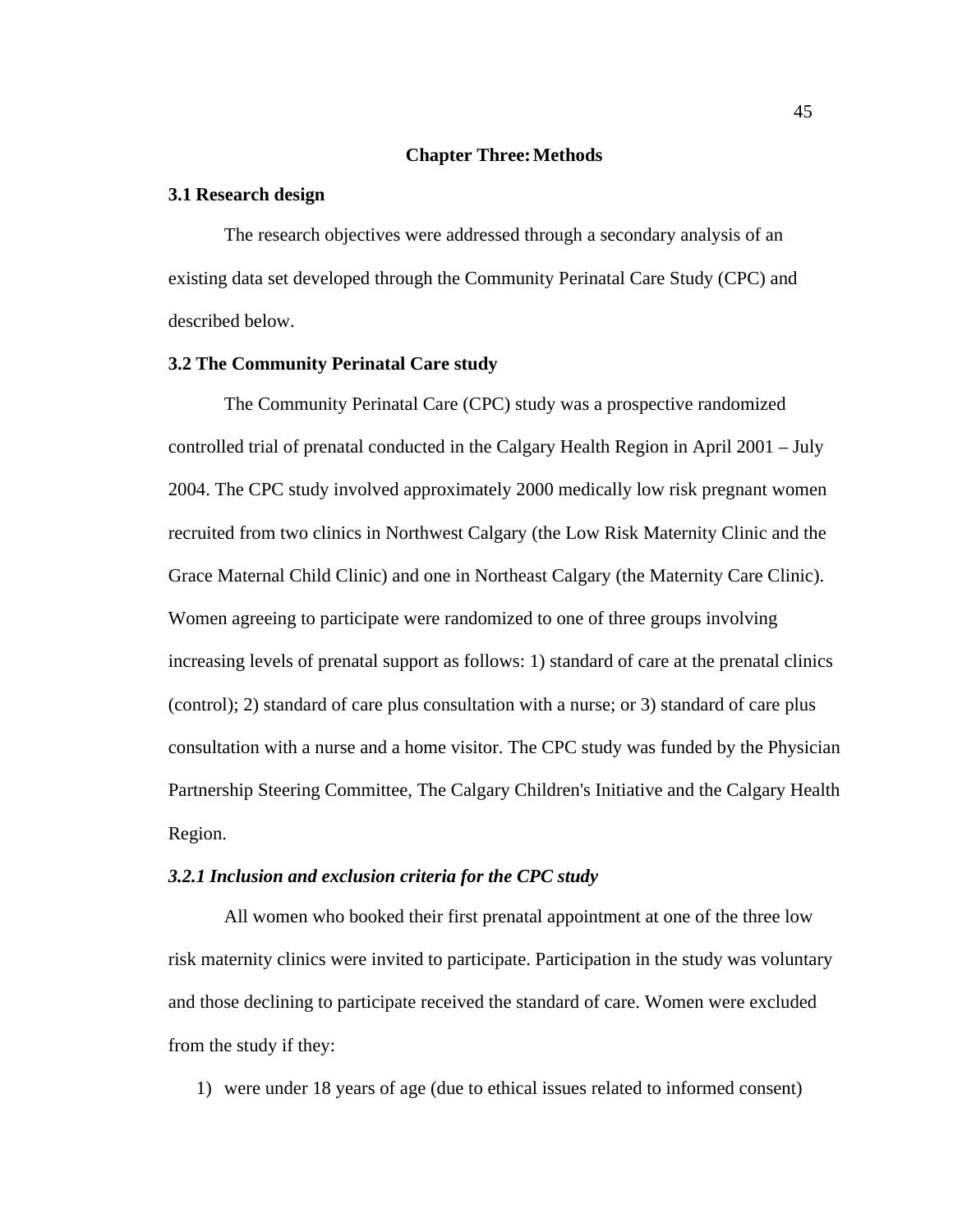- 2) had their first appointment with the prenatal clinic prior to completing the baseline study questionnaire
- 3) did not plan to attend the clinic at the time of the first recruitment call
- 4) lived outside the Calgary Health Region
- 5) were not pregnant (e.g. abortion, miscarriage) at time of contact for recruitment
- 6) could not communicate to study interviewers or translators in any of English, French, Cantonese, Mandarin, Punjubi/Urdu/Hindi or Arabic languages.

# *3.2.2 Data collection for the CPC study*

All subjects completed self-report questionnaires at study intake during the first trimester (prior to first clinic appointment), at mid-pregnancy and at three months postpartum. Women provided information on demographics, lifestyle, physical and emotional health, social supports, social isolation, parental expectations, and thoughts and feelings on their pregnancy experience. To collect information on the various constructs, standardized tools were included as part of the questionnaires when one was available and questions were created specifically for the CPC study when standardized items were not available. Standardized tools included in one of the three questionnaires that provided variables for the present study include the Edinburgh Postnatal Depression Scale (15), the Kellner Symptom Questionnaire (97), the Social Support Index (98), the Network Orientation Scale (99) and the Parental Expectations Survey (100). The psychometric properties of each instrument are described below.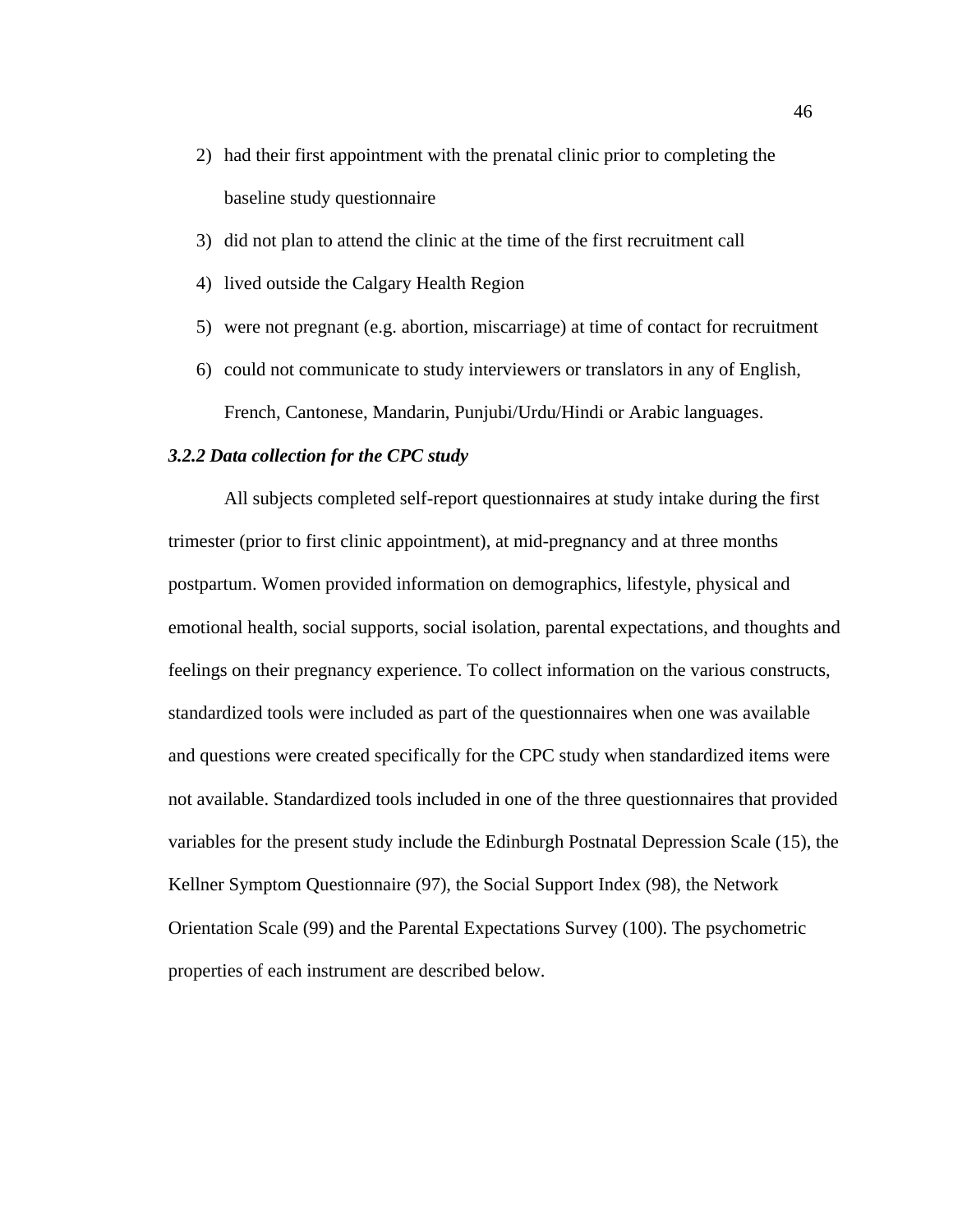### *3.2.3 Standardized instruments*

#### 3.2.3.1 Edinburgh Postnatal Depression Scale

Postpartum depression was measured by the Edinburgh Postnatal Depression Scale (EPDS) (15). The EPDS is a ten item self-report questionnaire. Responses are scored from zero to three, for a maximum score of 30. A score of greater than or equal to 13 has been recommended for identifying women with symptoms of major depression (14). The EPDS was designed specifically for postpartum women and therefore does not include questions about changes in sleep and energy, which are normal symptoms of the postpartum period. The EPDS has been shown to have good reliability and validity. In a community sample of 60 postpartum women with major or minor depression, the internal consistency of the EPDS was 0.87 (15). The validity of the EPDS was determined in a cohort of 84 new mothers, including women with depressive illness and controls, using a cut point of 12 or greater. The sensitivity of the EPDS for identifying women with major or minor depression as diagnosed according to the Research Diagnostic Criteria (RDC) was found to be 86% while the specificity was 78% (15). The positive predictive value for identifying women who met RDC criteria was 73% (15).

#### 3.2.3.2 Kellner Symptom Questionnaire

The depression and anxiety subscales of the Kellner Symptom Questionnaire (SQ) were used to measure the women's depression and anxiety during pregnancy. The SQ is a self-rated scale that measures distress and well-being (97). The patient is instructed to read quickly through a list of 92 psychiatric and somatic conditions and choose the response (yes or no, true or false) that best describes how she has been feeling during the past week and on the day of the interview. Respondents are given a rating of one for each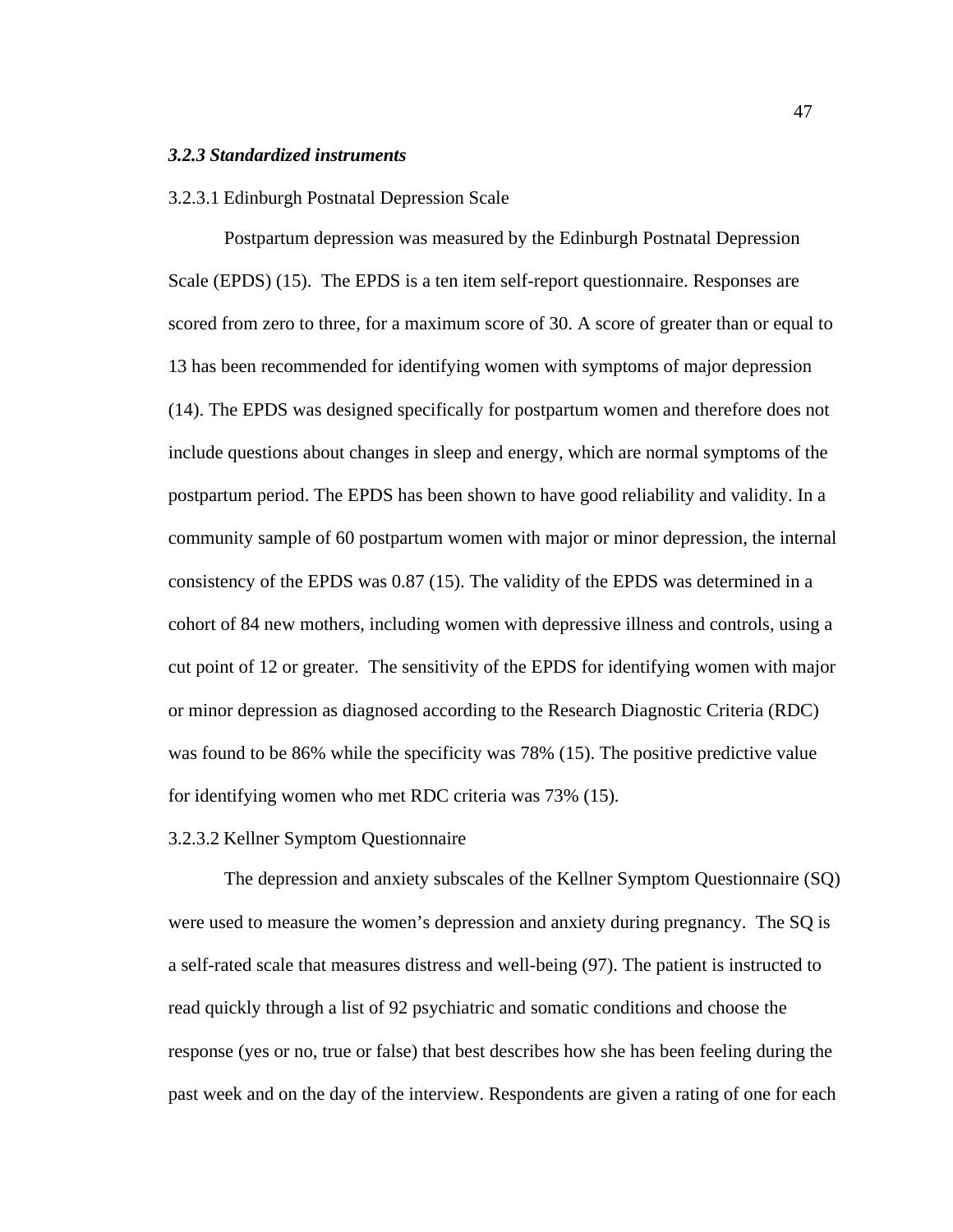symptom that is checked "yes" or "true" and for each statement of well-being that is checked "no" or "false." A higher score indicates more distress than a lower score (97). The SQ has good reliability and validity. Specifically, the test-retest reliability of the SQ was determined in a study of 18 anxious outpatients at four weeks. The test-retest correlations for the subscales were; anxiety 0.71; depression 0.95; somatic 0.77; hostility 0.82 (97). The SQ has been validated against the Hamilton Depression and Anxiety Rating Scales. The correlation of the SQ depression scale with the Hamilton Rating Scale for Depression was 0.66 in a depressed population and 0.65 in a matched normal control group (97). The correlation of the SQ anxiety scale with the Hamilton Anxiety Rating Scale was 0.69 (97).

# 3.2.3.3 Social Support Index

The Social Support Index (SSI) is a 17 question self-report questionnaire designed to assess how the family views the community as a source of support (98). Each question is rated on a five point scale of agreement ranging from zero "strongly disagree" to four "strongly agree". A total score is obtained by summing up all scores. A minimum of 0 and a maximum of 68 are possible (98). The internal consistency of the SSI, measured by Cronbach's alpha is 0.82 (98). The test-retest correlation is 0.83 (98).

# 3.2.3.4 The Network Orientation Scale

Social isolation or lack of help seeking was measured by the Network Orientation Scale (NOS). The NOS is a 20-item self report scale used to assess negative network orientation which is the perspective that it is inadvisable, useless, or risky to seek help from others (99). The NOS does not measure whether a person has adequate social support, but instead is used to determine if the individual is willing to utilize, maintain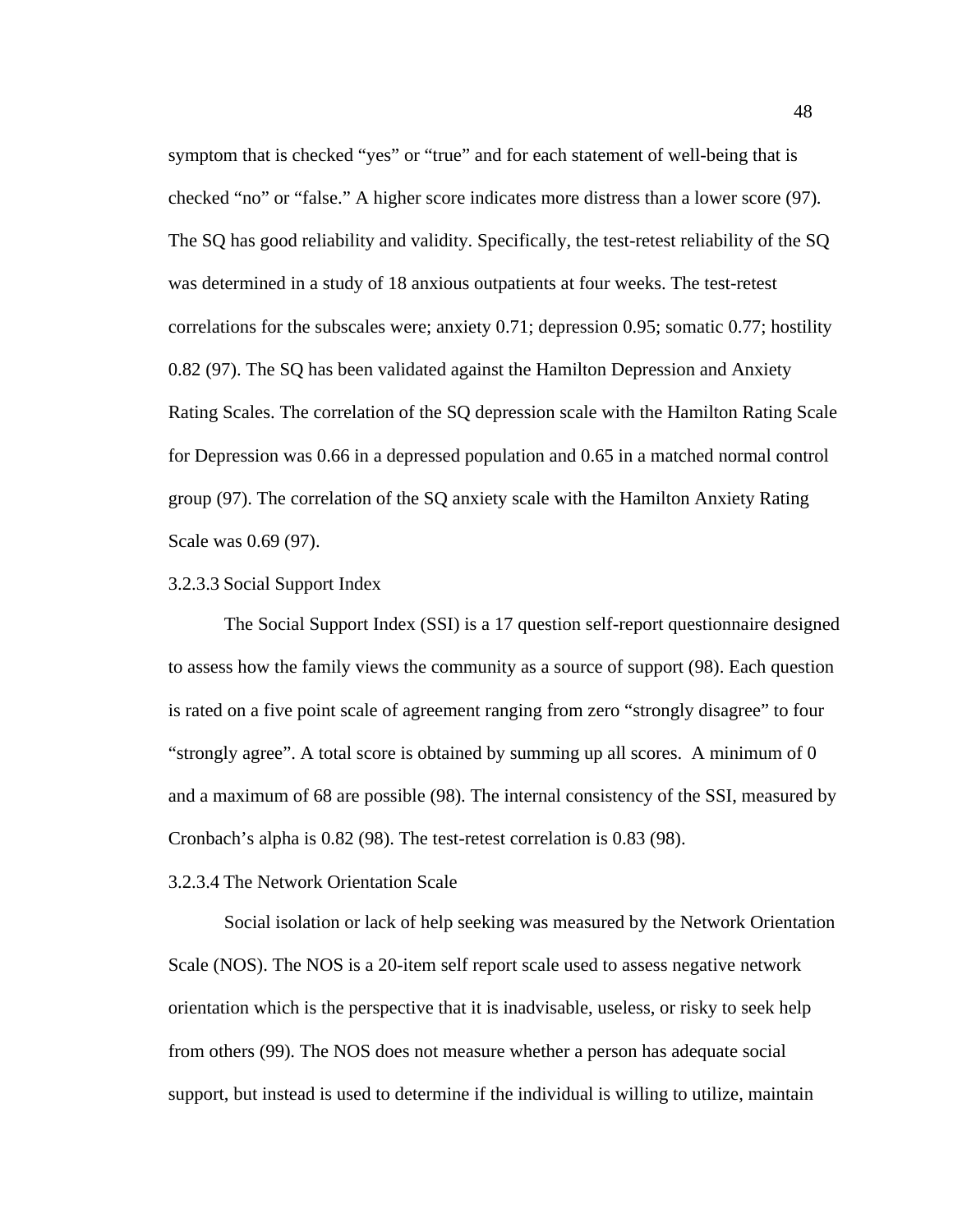and nurture their supports. Each question is rated on a scale of agreement from one "strongly agree" to four "strongly disagree". A total score ranging from 20 to 160 is obtained, with higher scores indicating more negative network orientation (99). The Cronbach's alphas, measuring interval consistency of the NOS range from 0.60 to 0.88 (99). Test-retest correlations were 0.85 and 0.87 over one and two week intervals respectively (99).

#### 3.2.3.5 The Parental Expectations Survey

Parenting self-efficacy was measured by the Parental Expectations Survey (PES). The PES is used to assess new parents perceptions about their abilities to take care of their new infants (100). The PES was also modified to create a prenatal version after permission was granted from the author specifically for the CPC study. Both instruments have 25 self report items. Each question is rated on a Likert-type scale scored from zero (cannot do) to ten (certain can do). The average score from the questionnaire is obtained by summing all scores and dividing by the total number of scores (100). The psychometric testing of the PES was completed on a sample of 82 first-time mothers. The Cronbach's alpha was 0.91 at one month postpartum and 0.86 at three months postpartum (100). Concurrent validity was determined by comparing the women's scores on the PES to the women's scores from Self-Evaluation subscale of the "What Being the Parent of a Baby is Like" Questionnaire (WPL-R). Correlations of 0.75 at one month postpartum and 0.64 at three months postpartum were found between the two scales (100).

The timing of the administration of each standardized tool as well as a description of the construct it was used to measure is summarized in Table 3.1. Data collection for the CPC study commenced in April 2001 and was completed in July 2004.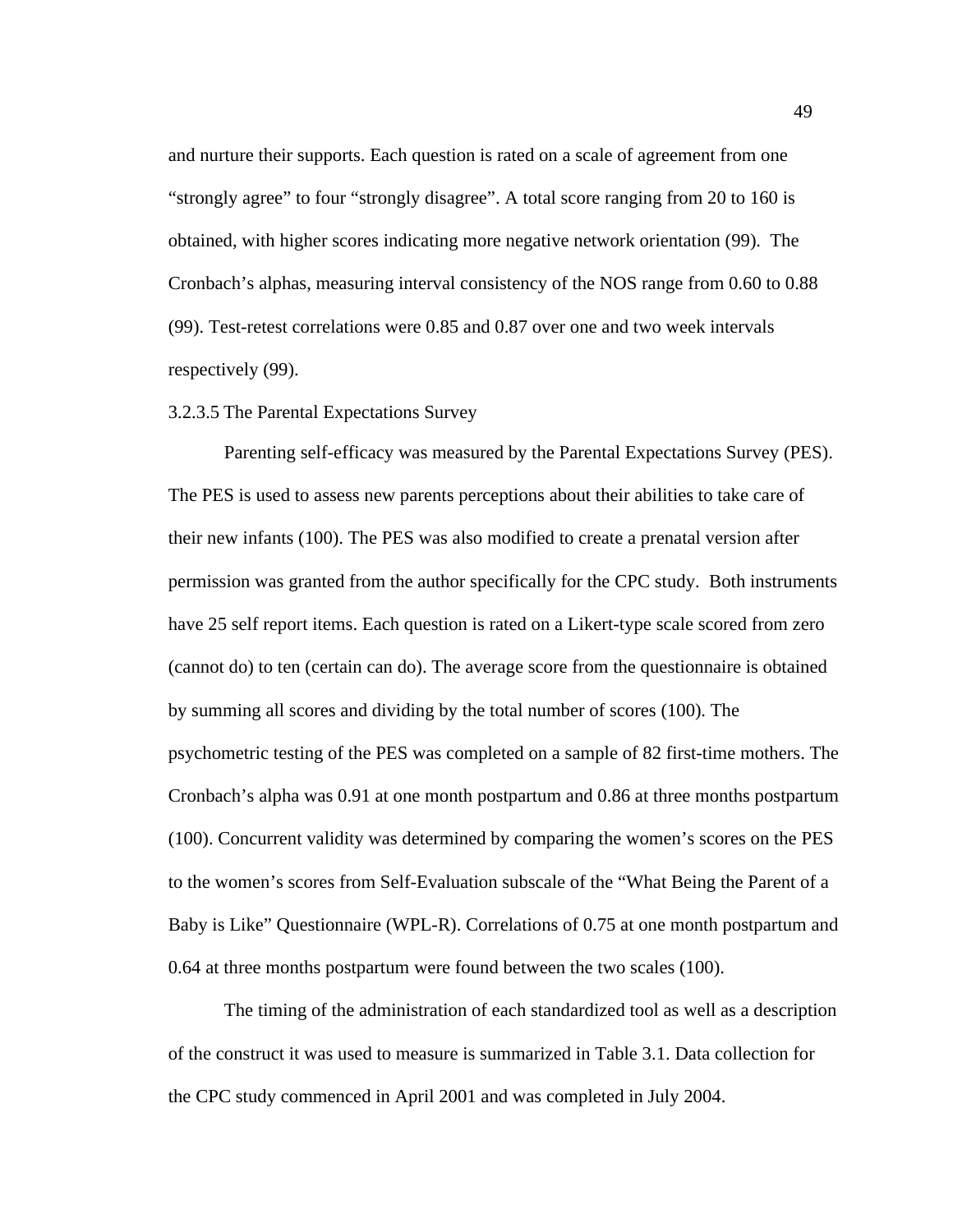| <b>Tool</b>                                                          | <b>When administered</b>                 | <b>Description</b>                                                                                       |
|----------------------------------------------------------------------|------------------------------------------|----------------------------------------------------------------------------------------------------------|
| Symptom<br>Questionnaire (SQ)<br>(97)                                | First trimester                          | Assesses the mother's depression and<br>anxiety during pregnancy                                         |
| Social Support<br>Index $(SSI)$ (98)                                 | First trimester                          | Assesses the degree to which the mother<br>finds support in her community                                |
| <b>Network Orientation</b><br>Scale (NOS) (99)                       | First trimester                          | Measures the mother's unwillingness to<br>maintain, nurture or use those social<br>supports that she has |
| Parental<br><b>Expectations Survey</b><br>(PES) (100)                | Mid-pregnancy and<br>3 months postpartum | Assesses the mother's perception of her<br>future ability or current ability as a parent                 |
| <b>Edinburgh Postnatal</b><br><b>Depression Scale</b><br>(EPDS) (15) | 3 months postpartum                      | Screens for indications of postpartum<br>depression                                                      |

**Table 3.1 Standardized tools from the CPC study used in the present study**

# *3.2.4 Recruitment for the CPC study*

A total of 2015 women participated in the CPC study. Of the original participants, 1403 (70%) women completed the EPDS during the third interview and the data from these subjects comprise the sample used for the current study.

## **3.3 Ethical considerations**

All women provided informed consent for the original CPC study. It received ethics approval from the Conjoint Health Research Ethics Board (CHREB), Faculty of Medicine, University of Calgary. The present study also received ethics approval from the Conjoint Health Research Ethics Board, Faculty of Medicine, University of Calgary in March 2006 (Appendix D). To ensure confidentiality, all identifying information was removed from the electronic dataset prior to being used in this study. The CHREB waived consent for the present study to use the CPC dataset as the objectives were consistent with the original study objectives.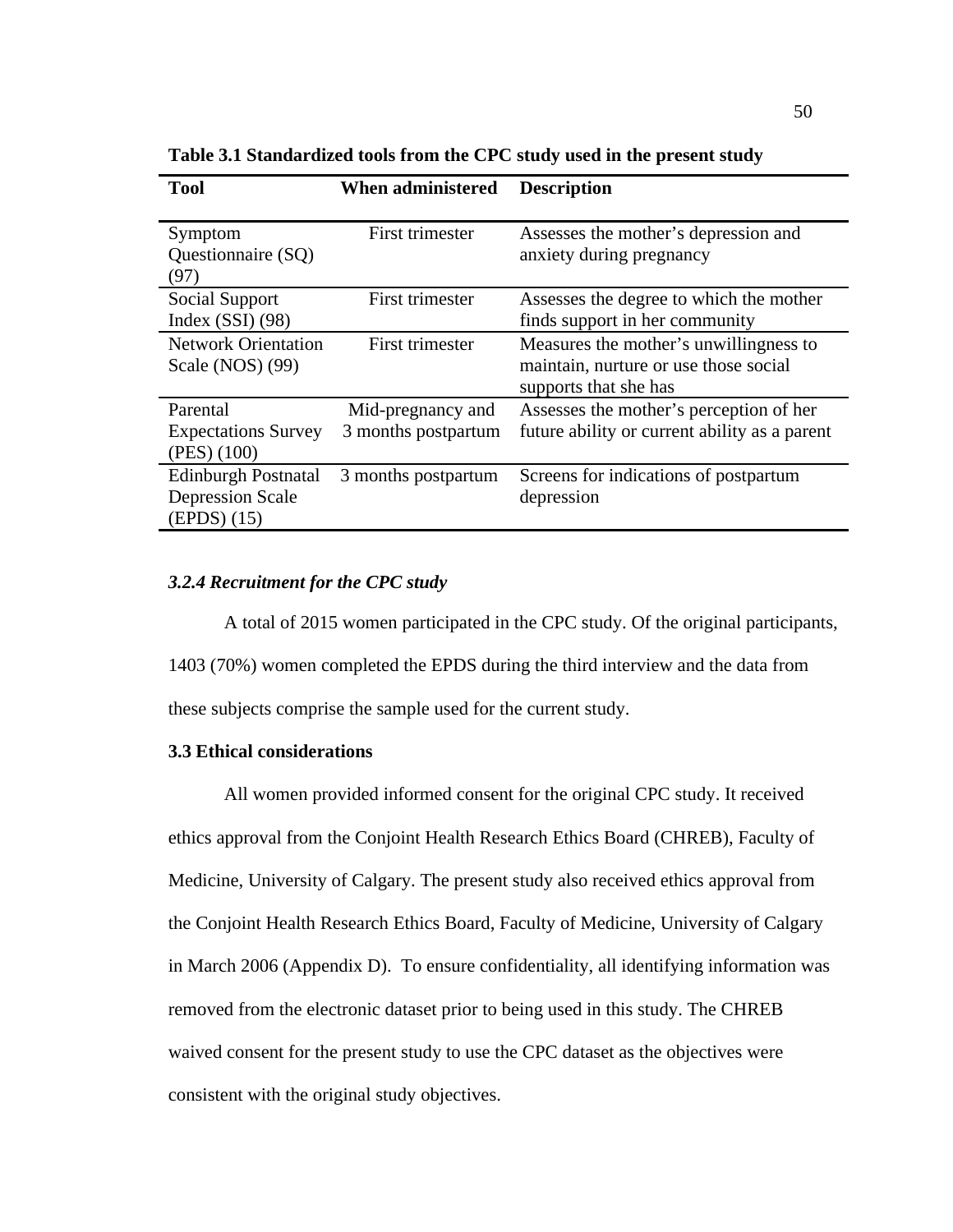### **3.4 Study variables**

The dependent variable was *postpartum depression* as measured by the Edinburgh Postnatal Depression Scale (EPDS) (15), while the primary independent variable was a *history of depression.*

Other variables included in the analysis were based on the literature and addressed potential demographic, obstetric, behavioural risk, mental health and psychosocial risk factors.

The demographic variables included *study group, maternal age, marital status, parity, maternal education level, total household income, country mother was born,* and *maternal ethnicity*.

Obstetric variables included whether the index pregnancy was *planned, induction of labour, mode of delivery, baby's length of hospital stay, baby's sex, number of babies, gestational age, birth weight* and *breastfeeding status at three months.*

The behavioural risk variables included *alcohol consumption during the index pregnancy, binge drinking during the index pregnancy, modified T-ACE classification* (a quick screen for prenatal alcohol use classified as "at risk" if answered yes to any of; 1) being annoyed by someone commenting on their drinking, 2) attempting to cut down on their drinking, 3) having a drink first thing in the morning, *smoking during the index pregnancy* and *illicit drug use during the index pregnancy*. Variables relating to being abused or witnessing abuse to someone close to them including *ever being abused, ever witnessed abuse, abuse during the index pregnancy, witness to abuse during the index pregnancy* and *postpartum abuse*. These variables are referring to all forms of abuse included physical, emotional, sexual, financial or neglect.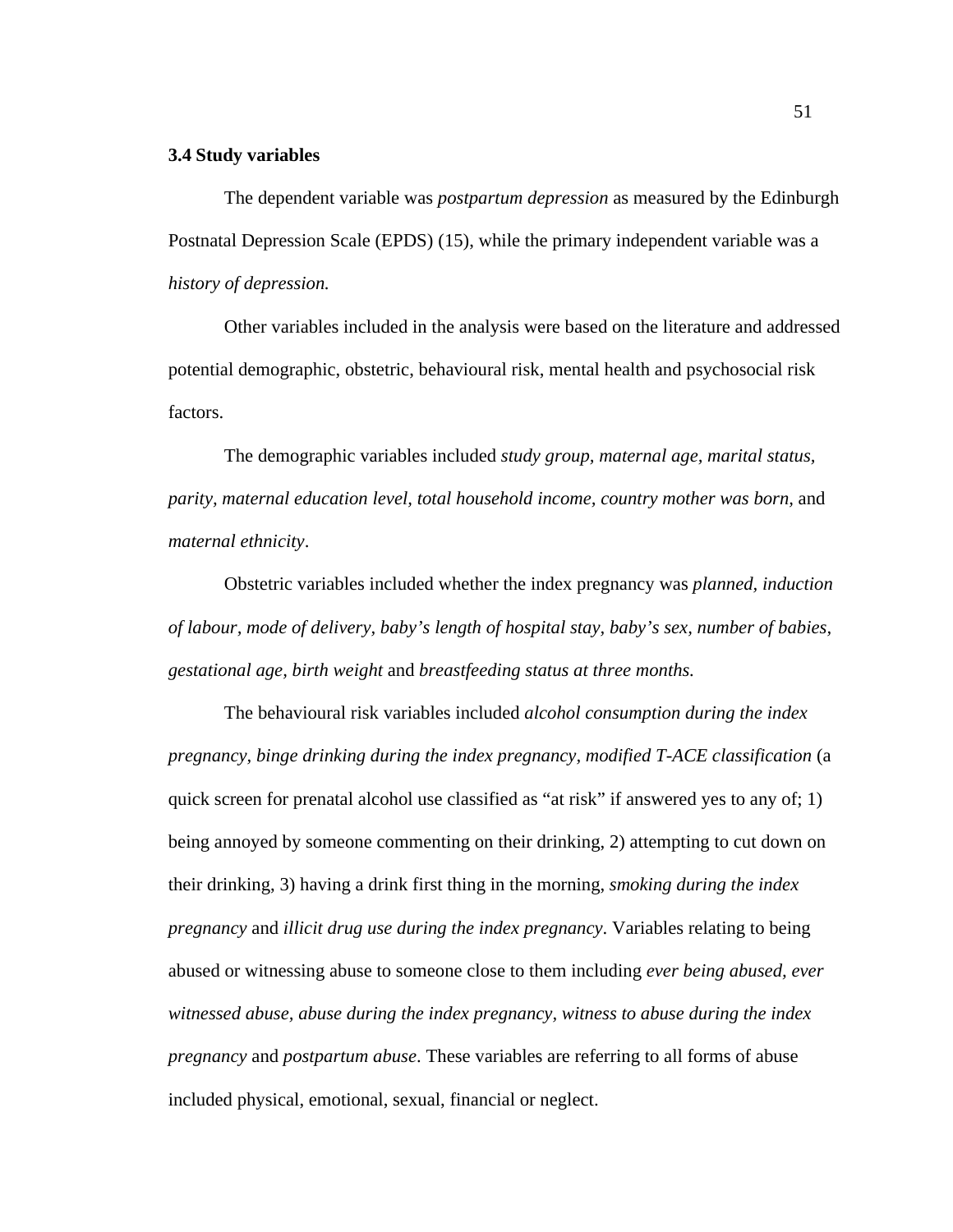The mental health variables included *family history of depression, depression during the index pregnancy* as measured by the depression subscale of the Kellner Symptom Questionnaire (SQ) (97), and *anxiety during the index pregnancy* as measured by the anxiety subscale of the SQ (97).

The psychosocial variables included *social support during the index pregnancy* as measured by the Social Support Index (SSI) (98), *social isolation during the index pregnancy* as measured by the Network Orientation Scale (NOS) (99), and *prenatal and postnatal parenting self-efficacy* as measured by the Parenting Expectations Scale (PES)  $(100).$ 

# **3.5 Data analysis**

Women were divided into three groups based on their EPDS score obtained during the postnatal period as described in Table 3.2.

| Table 3.2 Postpartum depression classification |  |  |  |  |  |  |  |  |
|------------------------------------------------|--|--|--|--|--|--|--|--|
|------------------------------------------------|--|--|--|--|--|--|--|--|

|           | <b>EPDS Score Classification</b> |
|-----------|----------------------------------|
| $\lt Q$   | No postpartum depression         |
| $10 - 12$ | Minor postpartum depression      |
| >13       | Major postpartum depression      |
|           | $FDDQ = F11.$                    |

EPDS = Edinburgh Postnatal Depression Scale (15).

## *3.5.1 Changes to variables*

For the statistical analysis, the continuous variables were categorized to make their values more interpretable and to allow for the calculation of relative risks. As well, many of the categorical variables were collapsed into fewer categories to increase cell size or to allow for a meaningful comparisons between strata. Finally, a few variables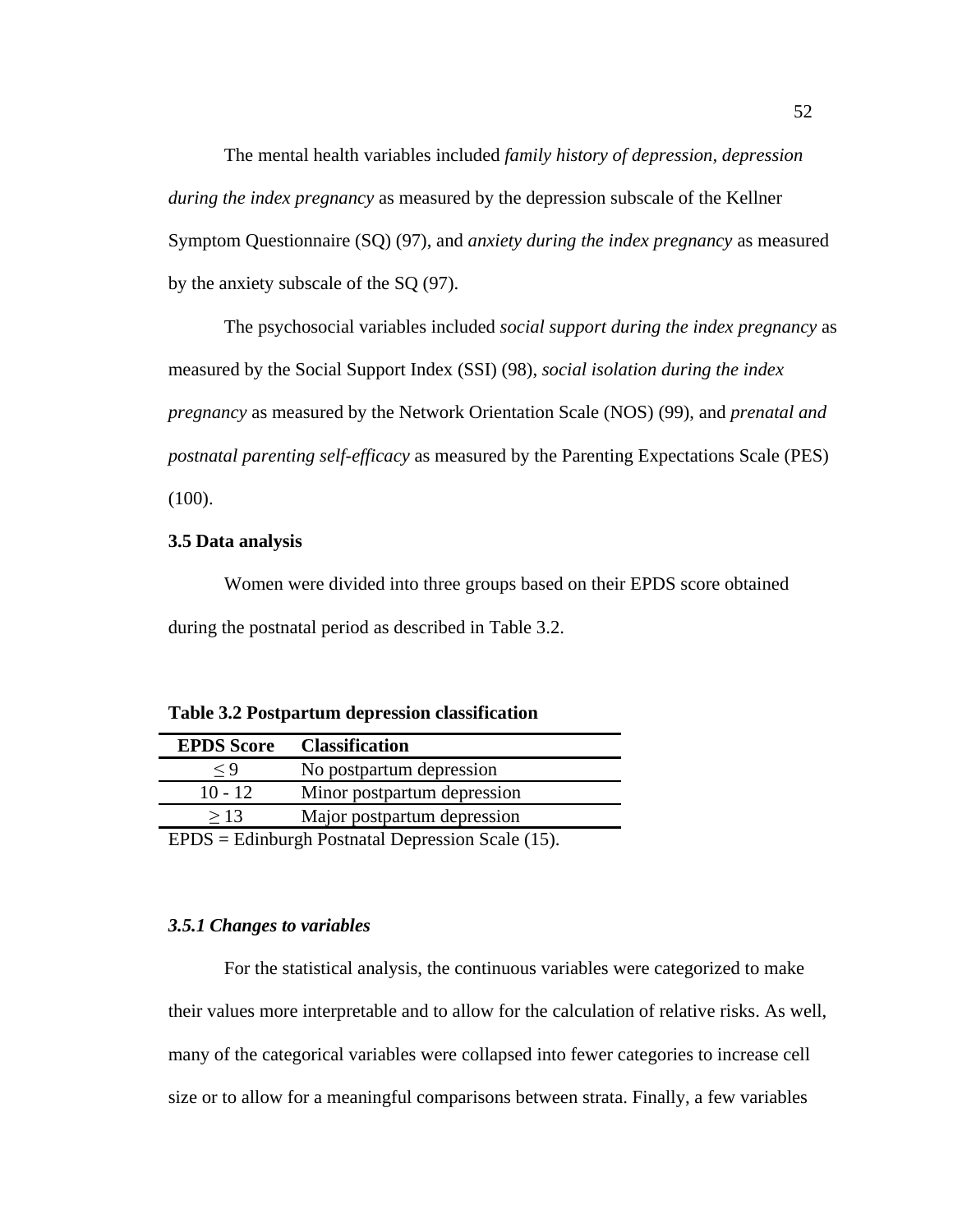were created based on participants' responses to questions in the CPC questionnaires. The final versions of variables used in the analysis, as well as specification of the risk and referent categories are described in Table 3.3.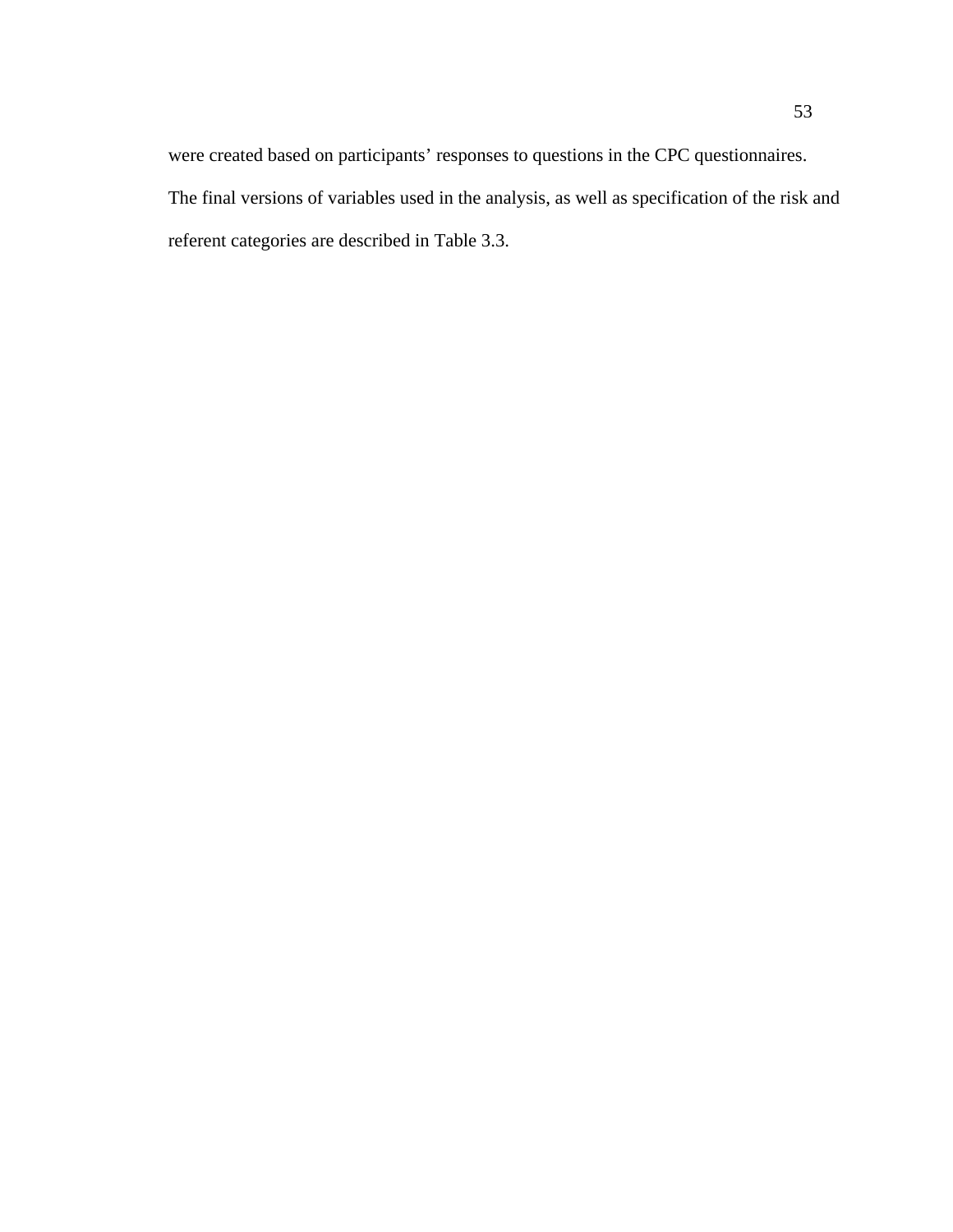**Table 3.3 Variable categories**

| <b>Variable</b>                           | <b>Risk Categories</b>       | <b>Referent Category</b>              |
|-------------------------------------------|------------------------------|---------------------------------------|
| <b>Demographic Variables:</b>             |                              |                                       |
| Study group                               | <b>Nurse</b>                 | <b>Standard of Care</b>               |
|                                           | $Nurse + Home Visitor$       |                                       |
| Maternal age                              | $<$ 25 years                 | $\geq$ 25 years                       |
| Stable partner                            | No partner                   | Stable partner                        |
| Parity                                    | No live births               | $\geq$ 1 other live birth             |
| <b>Maternal Education</b>                 | Less than high school        | Some post secondary                   |
|                                           | Graduated high school        |                                       |
| Total household income                    | < \$40,000 / year            | $\geq$ \$40,000 / year                |
| Maternal country born                     | Other                        | Canada                                |
| Ethnicity                                 | Other                        | Caucasian                             |
| <b>Obstetric Variables:</b>               |                              |                                       |
| Planned pregnancy                         | Unplanned                    | Planned                               |
| Induction of labour                       | Induced                      | Not induced                           |
| Mode of delivery                          | Cesarean section             | Vaginal                               |
| Length of hospital stay                   | $>$ 2 days                   | $\leq$ 2 days                         |
| Gestational age                           | Premature $(< 37$ wks)       | Not premature $(\geq 37 \text{ wks})$ |
| Birth weight                              | LBW $(< 2500 \text{ grams})$ | Not LBW $(\geq 2500 \text{ grams})$   |
| Sex of baby                               | Male                         | Female                                |
| Breastfeeding status at 3 months          | Not breastfeeding            | Still breastfeeding                   |
| Number of babies                          | Multiple birth               | Singleton                             |
| <b>Behavioural Risk:</b>                  |                              |                                       |
| Alcohol consumption during                | Yes                          | N <sub>o</sub>                        |
| pregnancy <sup>1</sup>                    |                              |                                       |
| Binge drank during pregnancy <sup>1</sup> | Yes                          | N <sub>0</sub>                        |
| T-ACE classification (modified)           | At risk                      | Low risk                              |
| Smoking during pregnancy <sup>1</sup>     | Yes                          | N <sub>o</sub>                        |
| Illicit drug use during                   | Yes                          | N <sub>o</sub>                        |
| pregnancy <sup>1</sup>                    |                              |                                       |
| Ever $\overline{\text{abused}^2}$         | Abused                       | Not abused                            |
| Ever witnessed abuse <sup>2</sup>         | Witness to abuse             | Have not witnessed abuse              |
| Abuse <sup>2</sup> during pregnancy       | Abused                       | Not abused                            |
| Witnessed abuse <sup>2</sup> during       | Witness to abuse             | Have not witnessed abuse              |
| pregnancy <sup>1</sup>                    |                              |                                       |
| Postnatal abuse <sup>2</sup>              | Abused                       | Not abused                            |
| <b>Mental Health:</b>                     |                              |                                       |
| History of depression                     | History of depression        | No history of depression              |
| Family history of depression              | Family history               | No family history                     |
| Depression during pregnancy               | Depressed (SQ>8.30)          | Not depressed $(SQ \leq 8.30)$        |
| from SQ                                   |                              |                                       |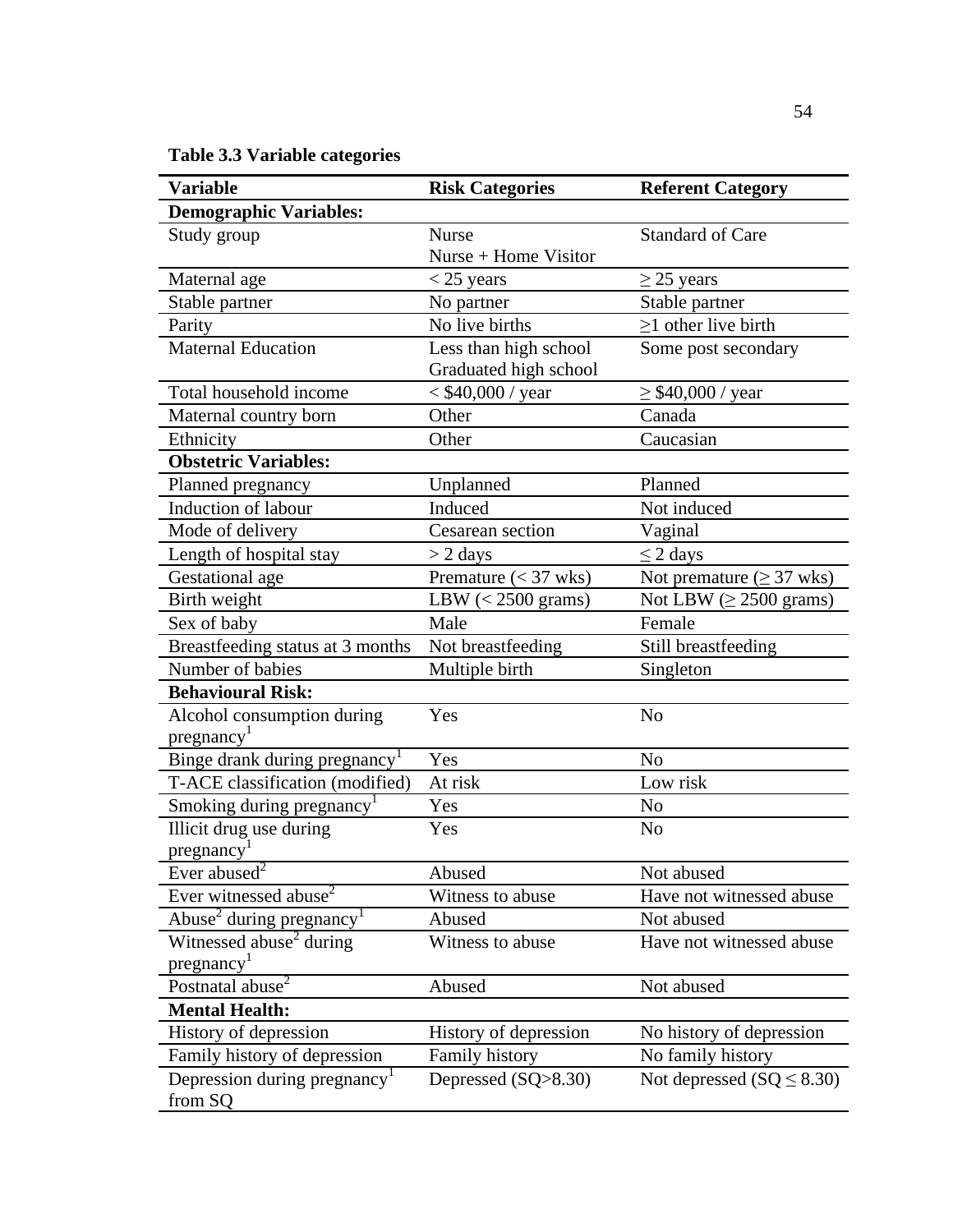| <b>Variable</b>                                                                   | <b>Risk Categories</b>    | <b>Referent Category</b>     |  |
|-----------------------------------------------------------------------------------|---------------------------|------------------------------|--|
| Anxiety during pregnancy from Anxious $(SQ>11.58)$                                |                           | Not anxious $(SQ \le 11.58)$ |  |
| SQ                                                                                |                           |                              |  |
| <b>Psychosocial:</b>                                                              |                           |                              |  |
| Social support during                                                             | Low                       | High                         |  |
| $pregnancy1$ from SSI                                                             | (Lower $33\%$ : SSI<48)   | (Upper 67%: $SSI \ge 48$ )   |  |
| Social isolation during                                                           | <b>Yes</b>                | No                           |  |
| pregnancy <sup>1</sup> from NOS                                                   | (Upper 33%: NOS>44)       | (Lower 67%: NOS $\leq$ 44)   |  |
| Prenatal parenting self-efficacy                                                  | Low                       | High                         |  |
| from prenatal PES                                                                 | (Lower $33\%$ : PES<8.00) | (Upper 67%: PES $\geq$ 8.00) |  |
| Postnatal parenting self-efficacy                                                 | Low                       | High                         |  |
| from postnatal PES                                                                | (Lower 33%: PES<8.48)     | (Upper 67%: PES $\geq$ 8.48) |  |
| $LBW = low$ birth weight, PPD = postpartum depression, EPDS = Edinburgh Postnatal |                           |                              |  |

Depression Scale (15), SQ = Kellner Symptom Questionnaire (97), SSI = Social Support Index (98), NOS = Network Orientation Scale (99), PES= Parental Expectations Survey (100), <sup>1</sup> refers to index pregnancy, <sup>2</sup> refers to all forms of abuse including physical, emotional, sexual, financial and neglect.

# *3.5.2 Statistical analysis*

All statistical analyses were performed with Intercooled Stata Version 8.2 for MacIntosh (101) except for the initial bivariate analysis between all study variables and the three category version of postpartum depression which was performed in SPSS version 12 for Windows since the chi-square test for a linear trend was not available in Stata. All tests were two-tailed, with p-values of less than 0.05 considered statistically significant. All confidence intervals presented are exact 95% confidence intervals calculated by Stata according to the methods of Clopper-Pearson (101). Associations were considered significant if the confidence interval did not include 1.00.

## 3.5.2.1 Univariate analysis

Univariate analyses were completed for all continuous and categorical variables to describe the characteristics of the study sample. The number, minimum, maximum, mean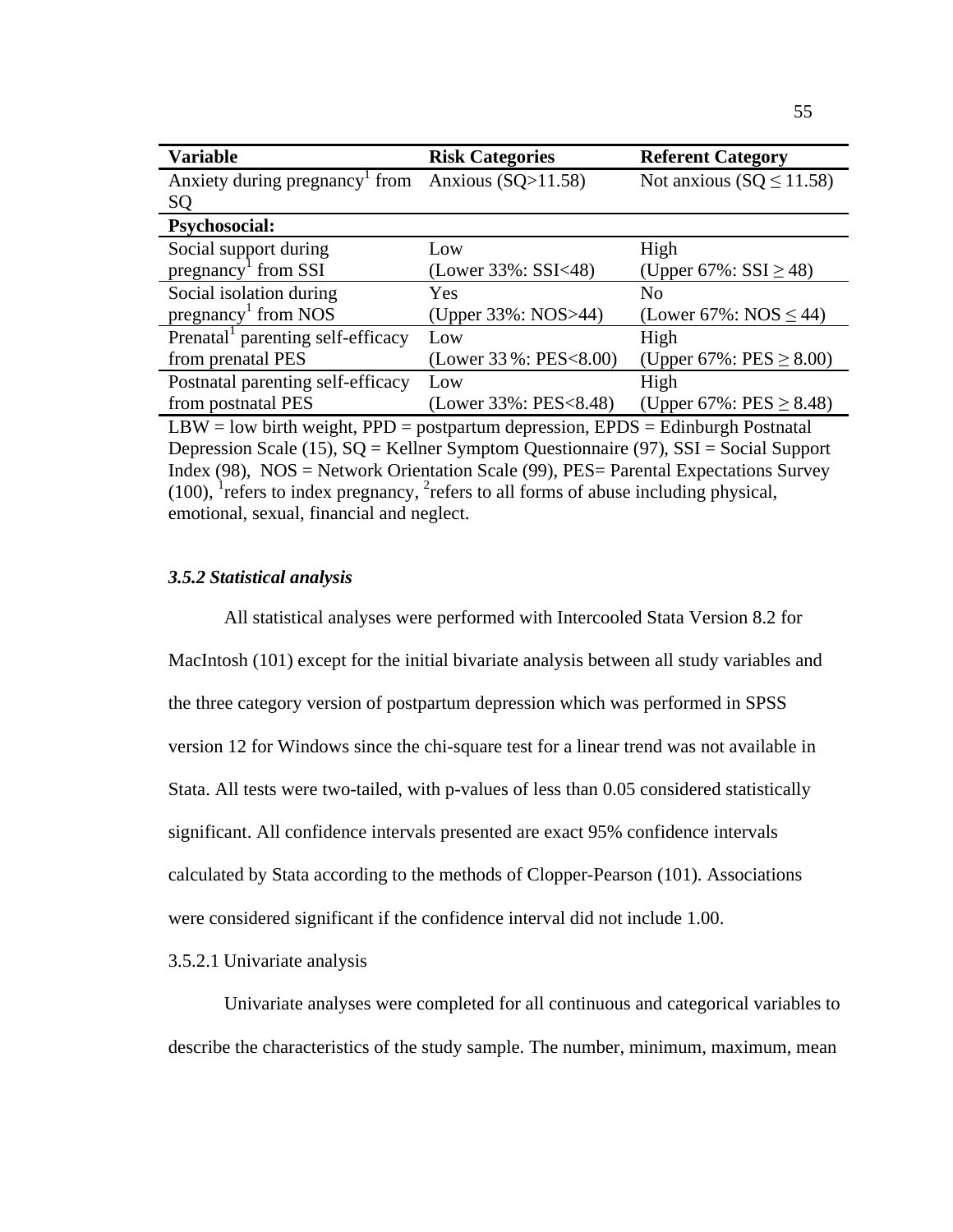and standard deviation are presented for continuous variables while the frequency and percent are presented for categorical variables.

# 3.5.2.2 Bivariate analysis

Initially, a bivariate analysis using Pearson's chi-square test (or Fisher's Exact test when expected cell counts were five or less) were carried out to determine if the distribution of postpartum depression differed for each stratum of all pre and perinatal risk factors. The Chi-square trend test was used to examine the relationship between postpartum depression (using the three category version as described previously in Table 3.2) and all other predictors. The frequency and percentage of women in each postpartum depression category for each stratum of the risk factors as well as p-values for Pearson's chi-square test or Fisher's Exact test (where appropriate) and the linear-by-linear association chi-square test were calculated.

The bivariate analysis provided the opportunity to determine which EPDS score was a good cut-point for classifying women as having postpartum depression. Specifically, we wanted to determine if women who fell into the minor postpartum depression category (EPDS 10-12), were more like those women without symptoms of postpartum depression, those with major postpartum depression, or if they constituted a distinct middle risk group of women.

The bivariate analysis was also repeated for all pre and perinatal risk factors comparing the following pairs of postpartum depression categories:

> a) women with major postpartum depression (EPDS  $\geq$ 13) to women without postpartum depression (EPDS <13)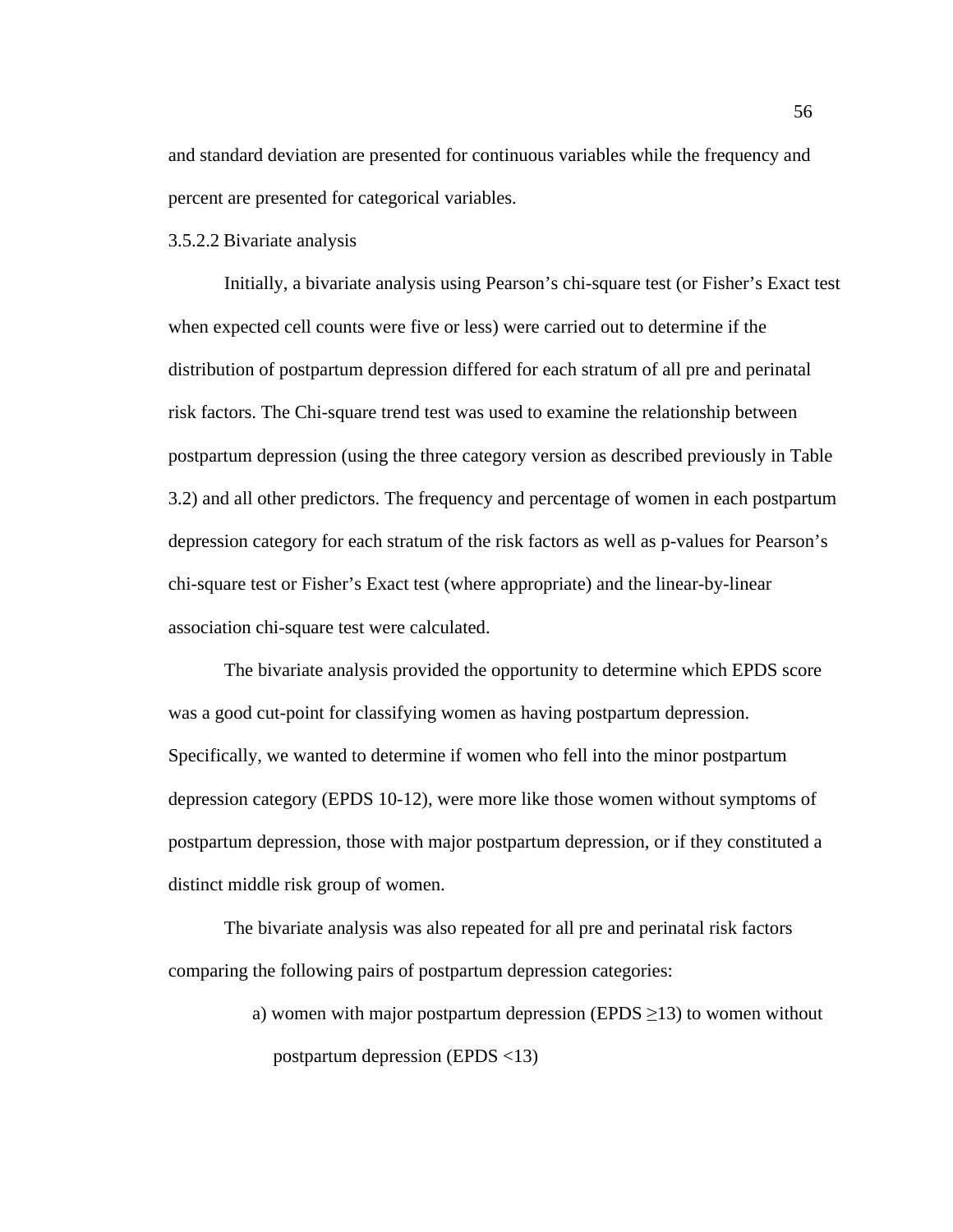- b) women with minor postpartum depression (EPDS 10-12) to women without postpartum depression (EPDS  $\leq$  9) and
- c) women with major postpartum depression (EPDS  $\geq$  13) to women with minor postpartum depression (EPDS  $10 - 12$ ).

These bivariate analyses used Pearson's chi-square test (or Fisher's Exact test when expected cell counts were five or less) to determine if the distribution of postpartum depression differed for each strata of all pre and perinatal risk factors. The frequency and percentage of women in each postpartum depression category for each strata of the risk factors as well as p-values for Pearson's chi-square test or Fisher's Exact test (where appropriate) were calculated.

### 3.5.2.3 Crude analysis

A crude analysis calculating the relative risk of postpartum depression associated with each variable was also completed. A relative risk is the ratio of disease among the exposed divided by the risk among the unexposed (102). Relative risks are the measure of association used in prospective studies since data is collected to assess the incidence of disease. A point estimate and exact 95% confidence interval for the relative risk of postpartum depression associated with each variable was calculated comparing the following pairs of postpartum depression categories:

- a) women with major postpartum depression (EPDS  $\geq$ 13) to women without postpartum depression (EPDS <13)
- b) women with minor postpartum depression (EPDS 10-12) to women without postpartum depression (EPDS  $\leq$  9) and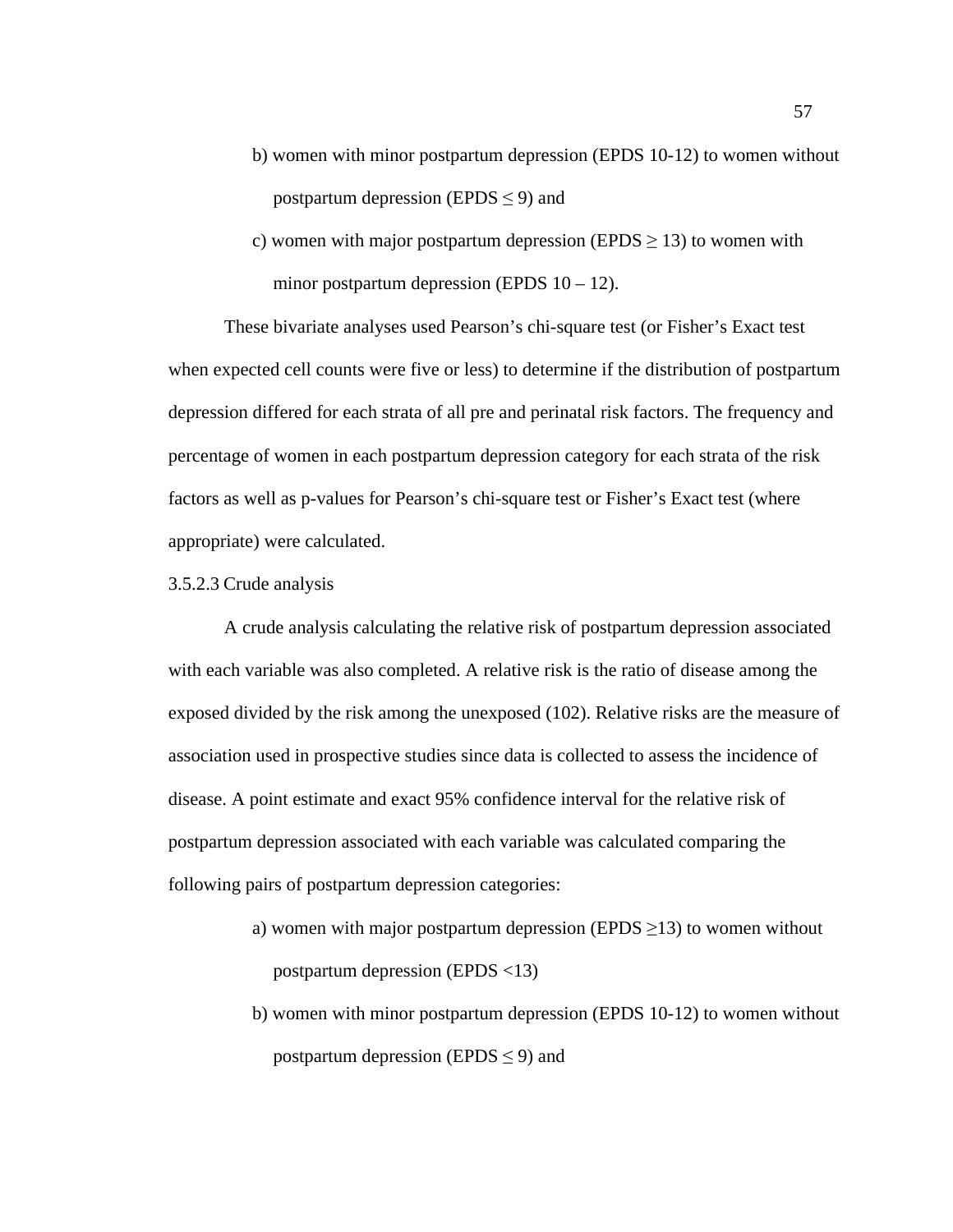c) women with major postpartum depression (EPDS  $\geq$  13) to women with minor postpartum depression (EPDS  $10 - 12$ ).

This analysis allowed for measurement of the crude association between a history of depression and postpartum depression which was the first analytic objective. As well, it provided a measure of the association between each variable and the outcome variable major postpartum depression, the second analytic objective. This analysis also facilitated assessment of confounding, as a variable must be associated with both the predictor and the outcome variable in order to be considered as a confounder.

### 3.5.2.4 Classical stratified analysis

A classical stratified analysis (trivariate analysis) was conducted to assess if any of the other variables were confounding or modifying the relationship between a history of depression and major postpartum depression. This analysis involved taking the primary bivariate relationship of interest (history of depression and major postpartum depression) and stratifying by all other variables.

A confounder is a third variable that distorts the association between the exposure and outcome variables of interest because of a strong relationship with both the exposure and outcome variables (102). For example, age could confound the relationship between inactivity and heart disease. By definition, a confounder must be associated with the exposure variable, associated with the outcome variable and cannot lie on the causal pathway of exposure causing outcome. In this case, age is associated with inactivity (with increasing age, inactivity increases), age is associated with the outcome (with increasing age, more heart disease) and age does not lie on the causal pathway of inactivity‡heart disease. Therefore a strategy to control for age either in the design or analysis stage of the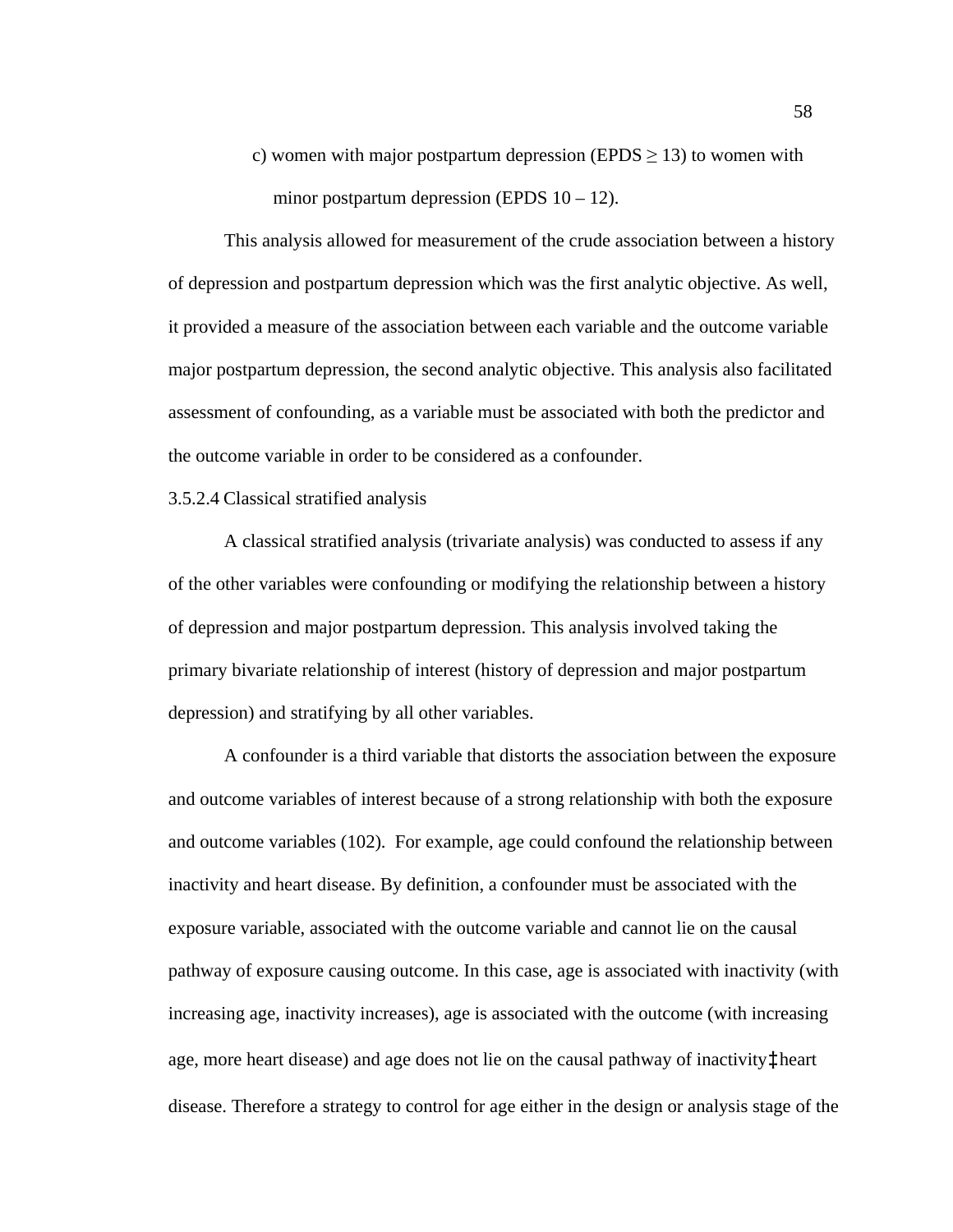study is important to ensure that the risk of heart disease is attributable to inactivity and not mixed with the effect of age.

An effect modifier is a factor that modifies the effect of a presumed causal factor under study (102). For example, gender is an effect modifier of the relationship between death of a loved one and depression since women are more likely to suffer from depression than men (19). In this case, gender modifies the relationship between death of a loved one and depression and therefore, gender specific risks need to be presented.

In this study, a variable was considered an effect modifier of the relationship between history of depression and major postpartum depression if the stratum specific relative risks were different. A p-value of less than 0.05 from the Mantel-Haenszel test for homogeneity indicated evidence of effect modification.

If stratum specific estimates were similar, (no evidence of effect modification), the variable was assessed as a confounder. Specifically, the crude relative risk and exact 95% confidence interval for history of depression and major postpartum depression was compared to the Mantel-Haenszel combined relative risk and 95% confidence interval for the potential confounding variable to determine if they were different. This decision was made based on visual inspection and therefore an absolute difference of 0.7 was set as a meaningful difference *a-priori*. If an absolute difference of 0.7 or greater was found between the crude and Mantel-Haenszel combined relative risks, this provided evidence of confounding.

Variables found to show evidence of effect modification or confounding of the relationship between history of depression and major postpartum depression were then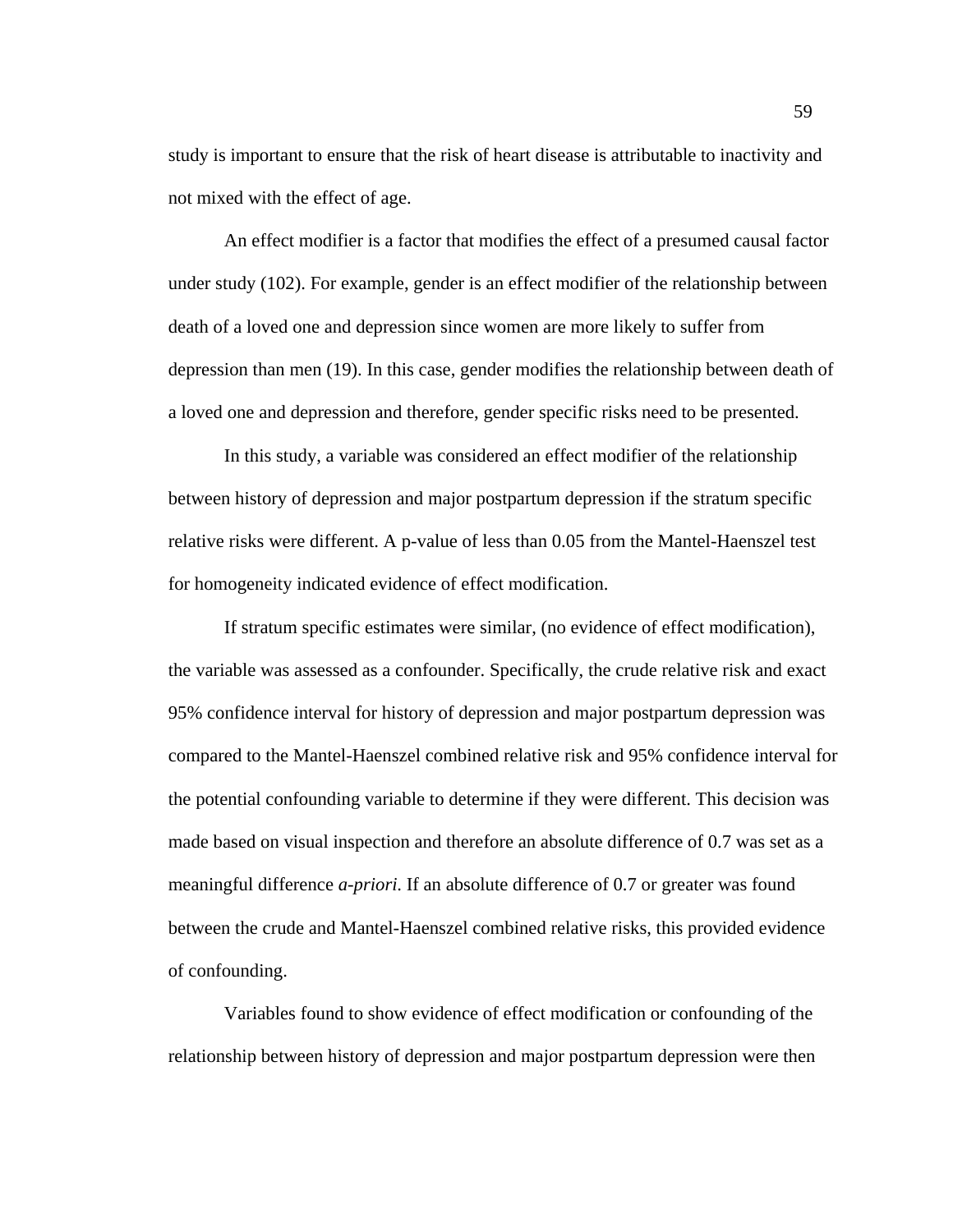selected for the multivariate model according to their relationship with the independent and dependent variables.

3.5.2.5 Multivariate analysis – statistical modelling

Finally, a multivariate strategy (logistic regression models) was used to identify the risk factors most predictive of major postpartum depression. A multiple logistic regression model was chosen since the outcome of interest, major postpartum depression, was defined as a discrete outcome (no PPD: EPDS  $\langle 13, \text{major PPD } \geq 13 \rangle$ ). Logistic regression is used to model an individual's risk (probability of disease y) as a function of a risk factor x:  $P(y|x) = 1 / 1 + e^{-\alpha \beta x}$  where e is the natural exponential function (102). In this case, the model is describing the probability of major postpartum depression as a function of a history of depression and other risk factors. The logistic model provides estimates of the odds ratio associated with each risk factor adjusted for the other variables in the model (102). Specifically, since the data were collected prospectively, the odds ratio is the ratio of the odds of disease (major postpartum depression) among those exposed (with a history of depression) divided by the odds of disease (major postpartum depression) among the unexposed (without a history of depression) after adjustment for other variables in the model.

There was no evidence of confounding or effect modification by any of the variables from the classical stratified analysis and this, consequently, suggests that a history of depression is a risk factor for major postpartum depression independent of all other studied risk factors. Therefore, variables were selected for the multivariate model based on significant association with major postpartum depression from the bivariate analysis.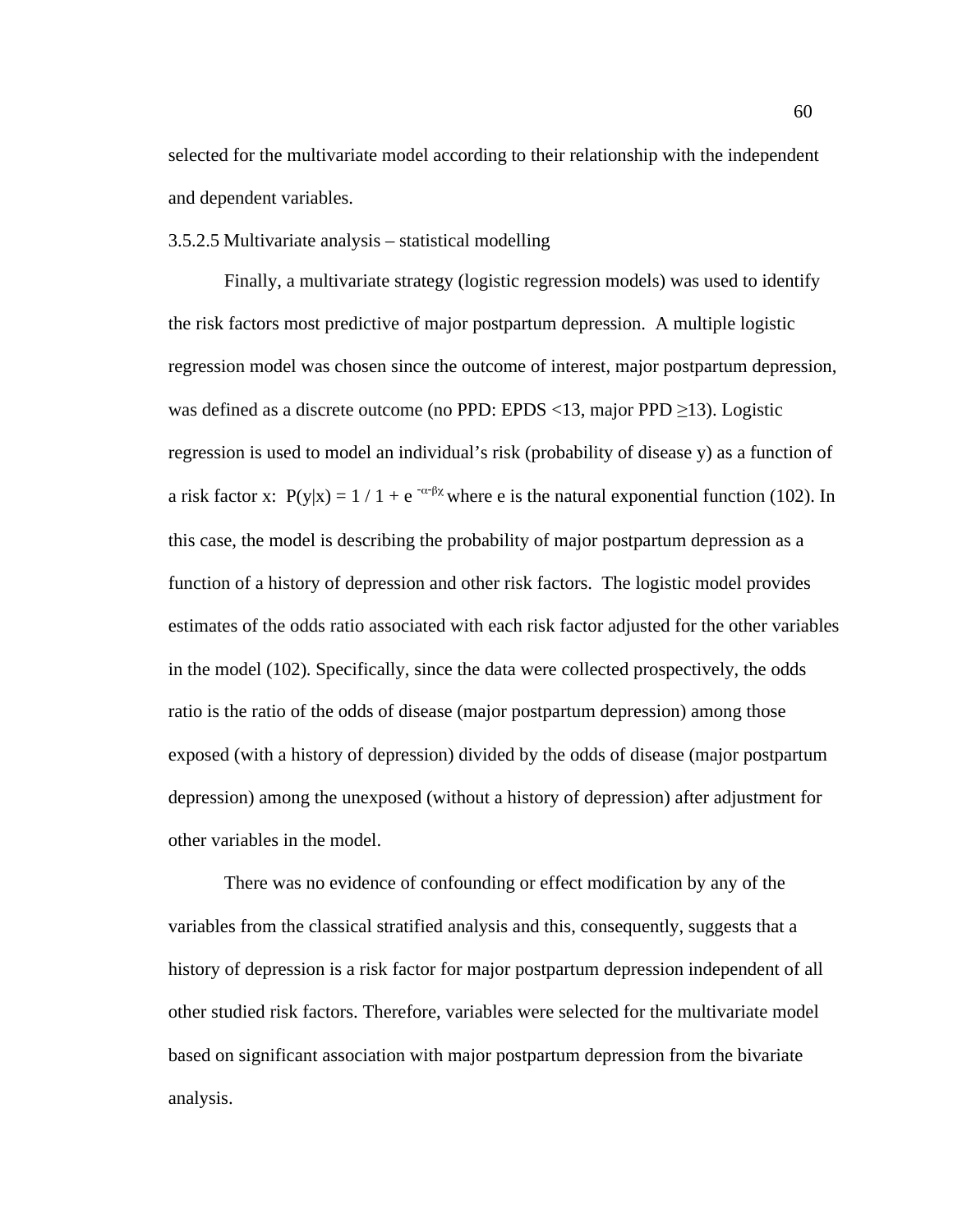As well, multicollinearity among related variables was considered initially by looking at the distribution of cross tabulations between variables. When two variables were highly related, the variable that best represented the construct of interest was chosen. Multicollinearity was also considered during the modelling process by observing how including a variable in the model changed the coefficients and standard errors of the first variable in the model. If a second variable was added into the model and the odds ratio of the first variable became non-significant, a decision was made as to which variable to include based on statistical strength and clinical relevance of each predictor variable.

The primary independent variable of interest, a *history of depression* was entered first into the model followed by significant demographic, obstetric, behavioural risk, mental health and psychosocial variables using the "enter" method. As well, effect modification by significant variables was assessed by testing interaction terms. Given the large number of potential predictors, one could test many interaction terms for many combinations of variables. However, only those interactions which had been reported in the literature or which had a theoretical relationship in a biological or sociologic sense were examined. The final model included all statistically significant independent variables and interaction terms. Adjusted odds ratios and exact 95% confidence intervals were calculated from the regression coefficients and standard errors of the variables retained in the model.

Logistic regression models were also created to identify the risk factors that most distinguished: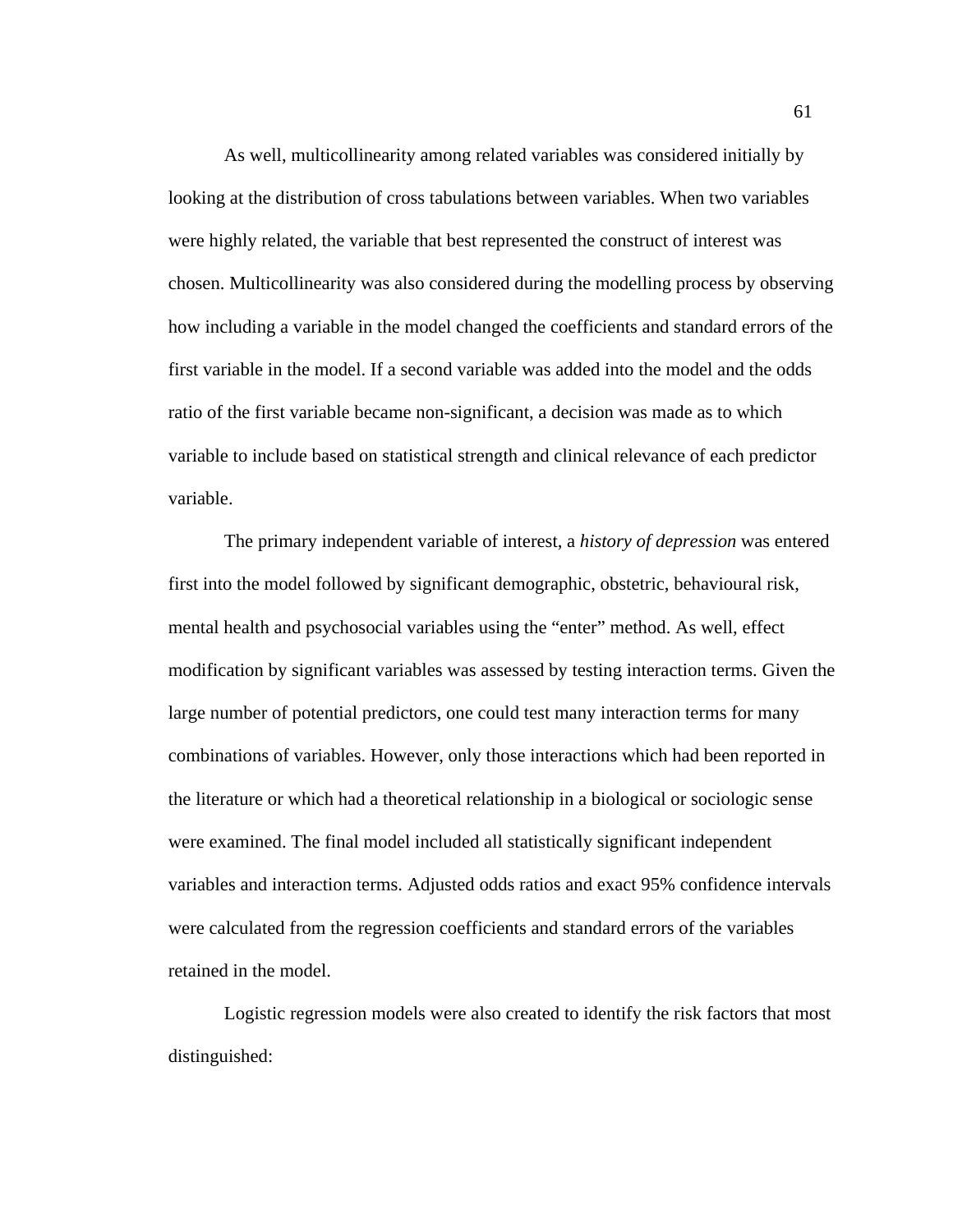a) women with minor postpartum depression (EPDS 10-12) from women without postpartum depression (EPDS  $\leq$  9) and

b) women with major postpartum depression (EPDS  $\geq$  13) from women with minor postpartum depression (EPDS 10-12).

Again, multicollinearity of variables was considered according to the methods described above. Variables were entered into the model in the same order; a history of depression (if significant), demographic variables, obstetric variables, behavioural risk variables, mental health variables and finally psychosocial variables again one at a time. As above, only those interaction terms between significant variables reported in the literature or which had a theoretical relationship in a biological or sociologic sense were tested for significance. Significant independent variables and interaction terms were retained in the model and again adjusted odds ratios and exact 95% confidence intervals were calculated.

### **3.6 Sample size calculation**

The prevalence of a previous history of depression, a known risk factor for postpartum depression was compared for those with postpartum depression and those without from a recent study by Boyce and Hickey (87). A history of depression was present in 4% of the non-depressed population and 24% of the postpartum depressed population (20% difference) (87). Sample size calculations were undertaken to determine 1) if our sample size was sufficient to obtain an odds ratio of 2 or greater based on the estimates for Boyce and Hickey and 2) given our sample size, what difference are we able to detect while maintaining 80% power, significance of  $p<0.05$  and an odds ratio of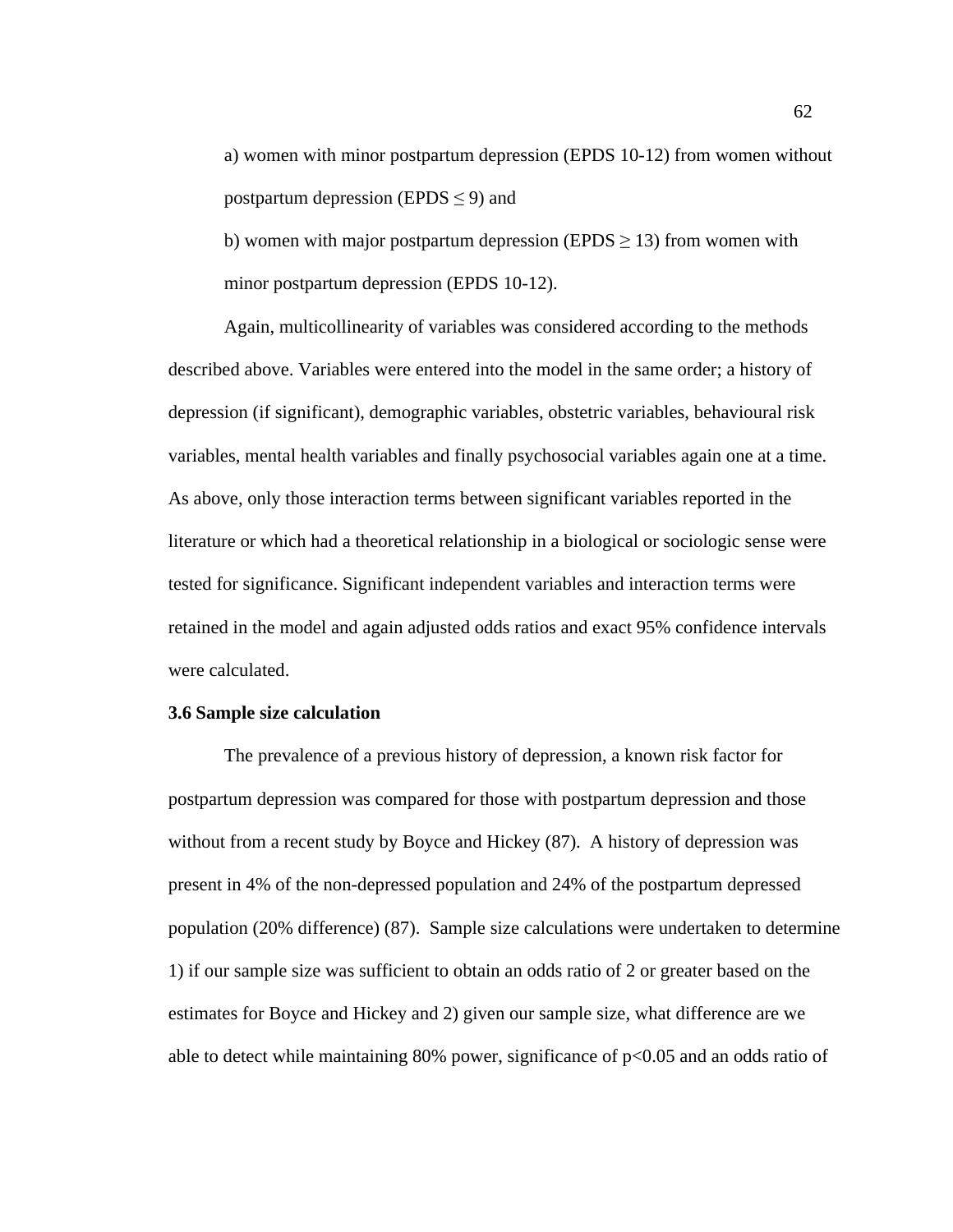2 or greater. An odds ratio of 2.0 or greater was considered to be clinically meaningful (103).

At 80% power and a significance level of  $p<0.05$ , we would have required 186 study participants to observe a 20% difference in the prevalence of a history of depression as significant and would have obtained an odds ratio of 7.58.

Given our sample size of approximately 1500 women, using a 4 to 1 case control ratio and maintaining 80% power, we are able to detect a 6% difference in the history of depression as significant ( $p<0.05$ ) and an odds ratio of 2.05.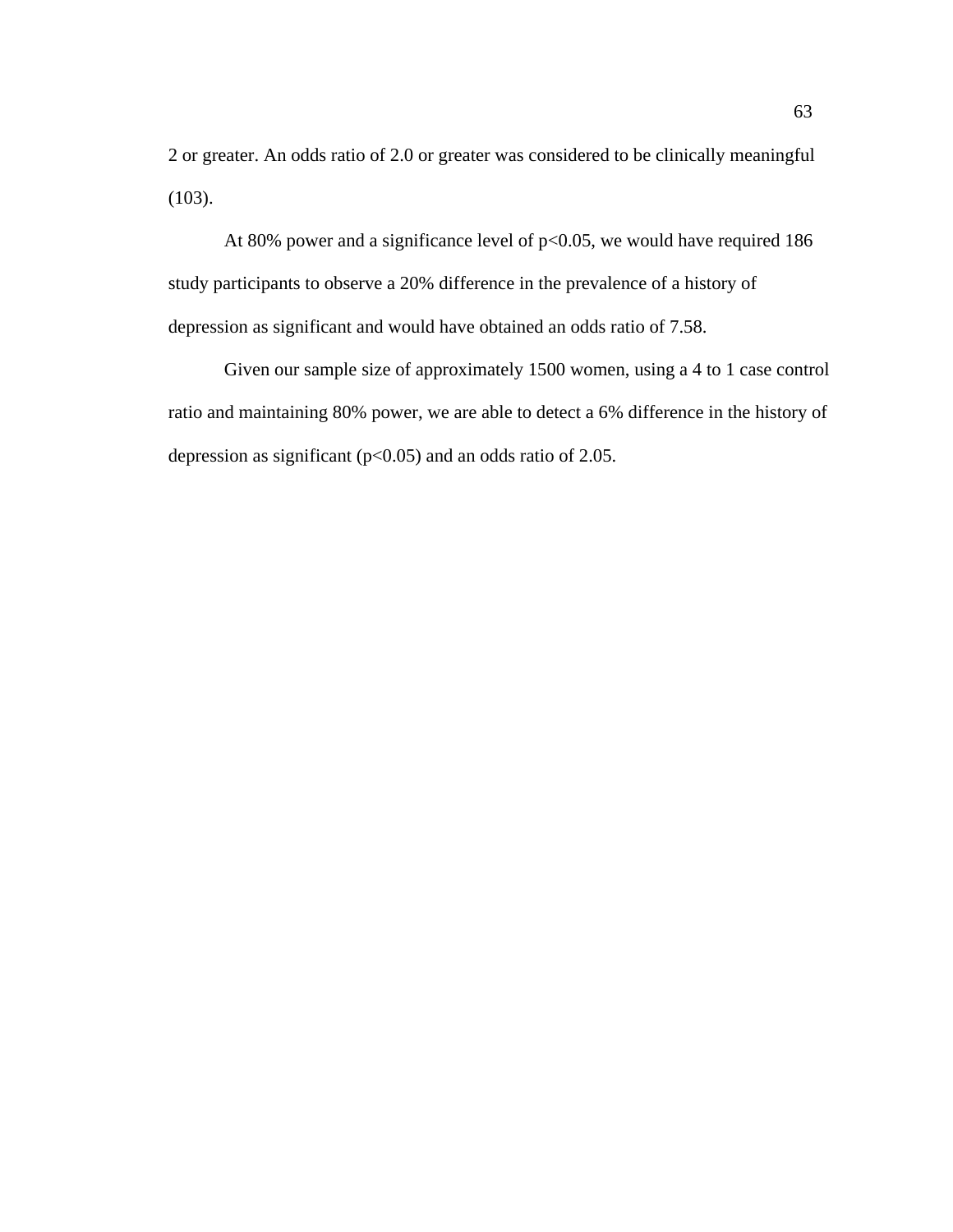### **Chapter Four:Results**

### **4.1 Univariate analysis: participant characteristics**

The characteristics of the participants have been grouped in the following categories; demographic, obstetric, behavioural risk, mental health and psychosocial variables and described as continuous or categorical variables.

### *4.1.1 Participant characteristics – continuous variables*

Table 4.1 provides the mean, standard deviation and range for the continuous variables.

### 4.1.1.1 Demographic

The mothers in the study ranged in *age* from 18.5 to 47.1 years with a mean age of 29.4 years.

## 4.1.1.2 Obstetric

The babies mean *length of stay* in the hospital was 3.0 days, with participants staying between 1 and 125 days. Child *gestational age*, the number of weeks from conception to birth, ranged from 25 to 43 weeks with the mean being 39.2 weeks. The mean *birth weight* of babies born in the study was 3373.6 grams with a range of 710 grams to 5072 grams.

All continuous variables were normally distributed based on visual inspection of box plots except for the variable measuring the baby's length of hospital stay. The variable for length of hospital stay was positively skewed with many outliers. Transformations did not greatly improve the normality of babies length of hospital stay, so instead it was dichotomized at two days or less and greater than two days since the average length of hospital stay in Alberta for new babies is two days (104). The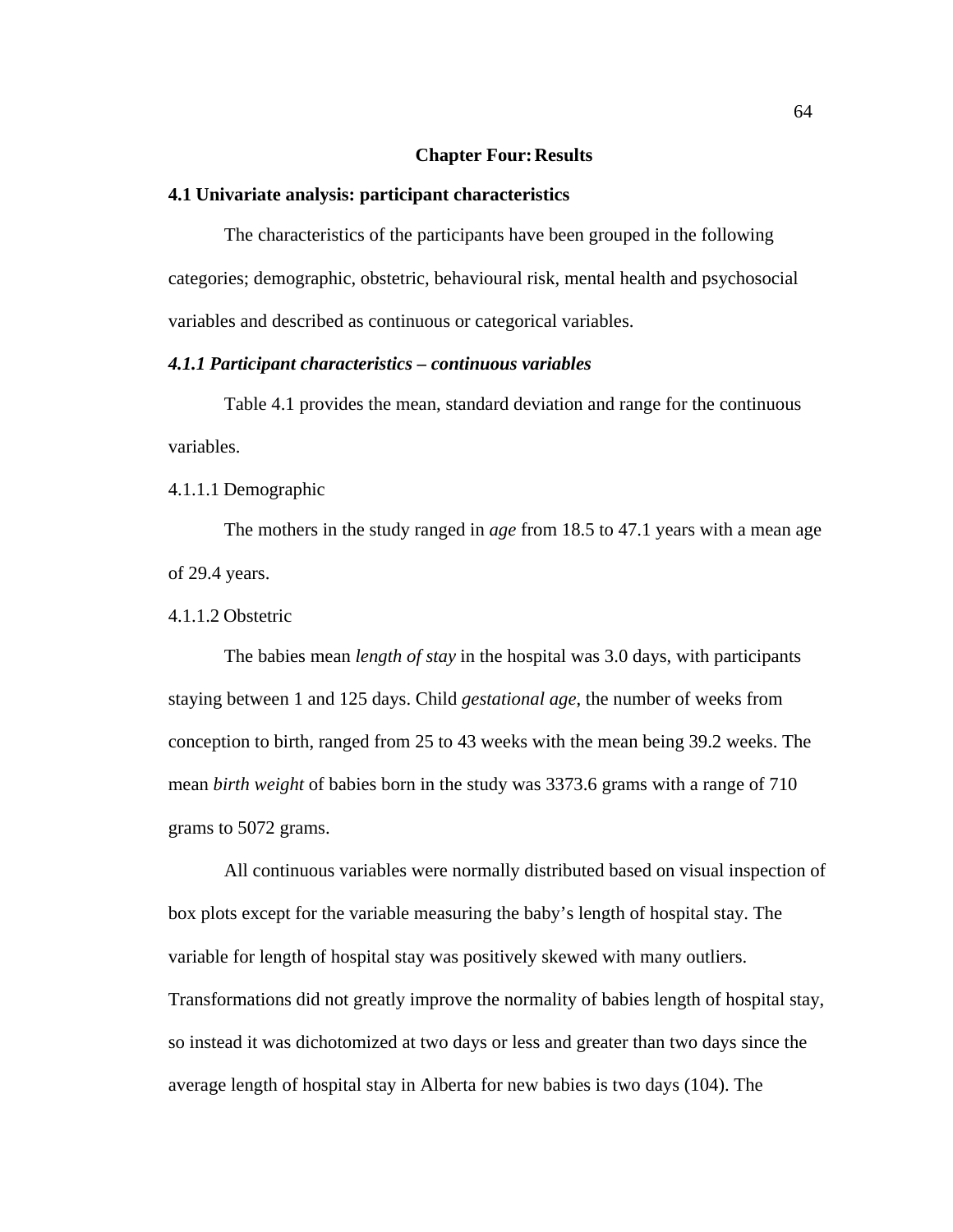categorized versions of all continuous variables as previously described in Table 3.2 were used in all subsequent analyses to permit the calculation of relative risks.

### *4.1.2 Participant characteristics – categorical variables*

Table 4.1 also provides the frequency and percent for each category of the categorical variables.

### 4.1.2.1 Demographic

The number of women was relatively equal across all three *study groups*, although there was a slightly greater percentage of women in the standard of care group (36.8%) as compared to both the nurse (31.8%) and nurse + home visitor groups (31.4%). Overall, the study sample represented a low risk population. The typical participant was 25 years of *age* or older (81.7%), had a stable *partner* (92.9%), had completed at least some post secondary *education* (74.5%), had a total household *income* of \$40,000 per year or greater, was *born in Canada* (75.8%), was of Caucasian *ethnicity* (76.2%) and about half of the women were *having their first child* (54.3%).

### 4.1.2.2 Obstetric

The majority of the women in the study reported having *planned the index pregnancy* (70.2%). Most women *entered labour* spontaneously (62.4%) and *delivered* vaginally (78.7%). Almost all women had singleton *births*, as only seven women in the study population had twins. Most babies' *hospital stay length was* two days or less (66.3%) and 49.8% of the babies were *female*. At three months postpartum, 75.6% of the women were still *breastfeeding* their babies.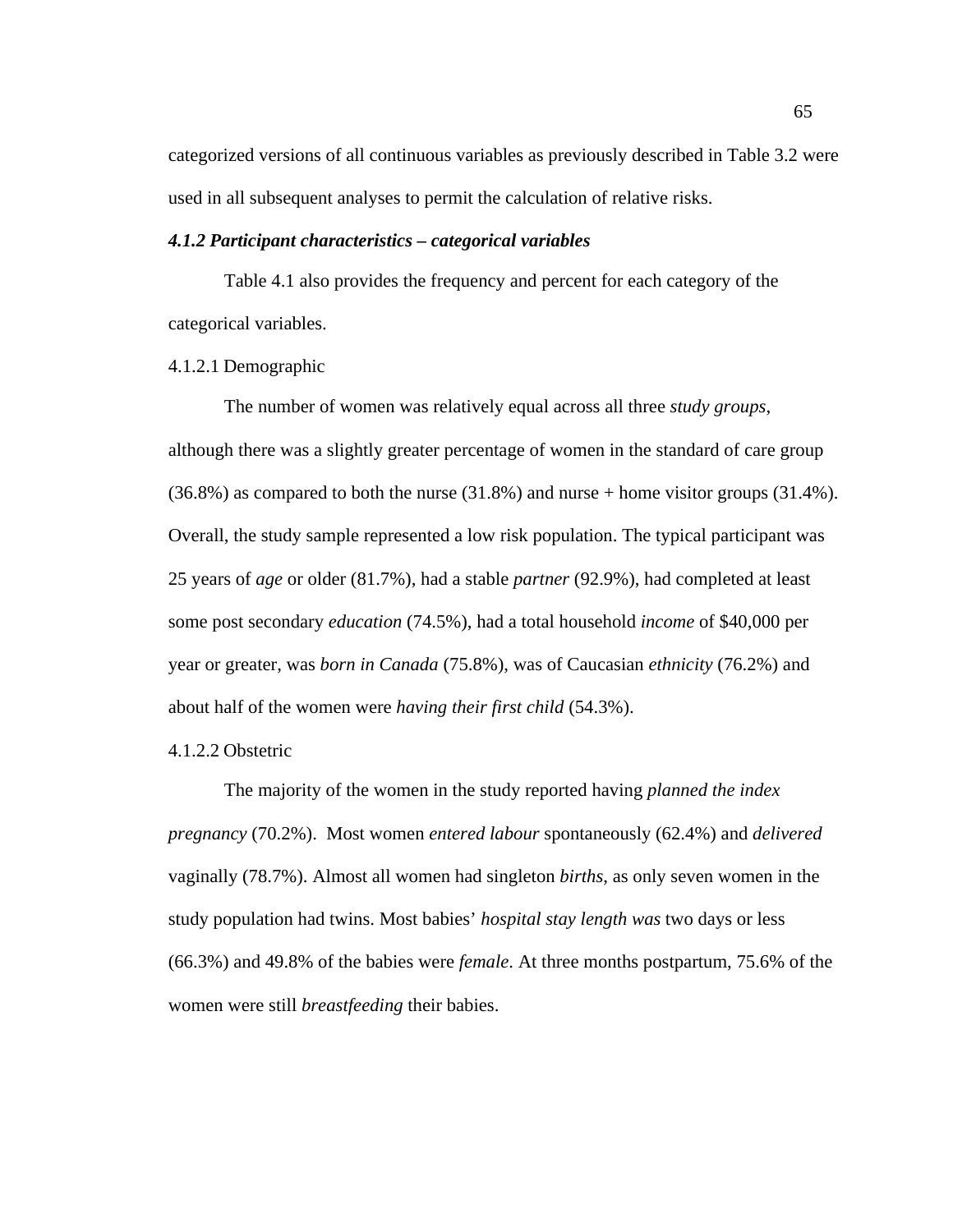## 4.1.2.3 Behavioural risk

Approximately, one quarter (26.9%) of women admitted to *drinking alcohol* at some point in their pregnancy, with 6.2% admitting to *binge drinking* (drinking five or more alcoholic beverages on at least one occasion) during their pregnancy. According to the *T-ACE (modified),* 13.9% of the women had drinking habits classifying them as "at risk". One fifth (20.0%) of the study sample admitted to *smoking during pregnancy* while the rate of self-reported *drug use* was 2.6%.

One third (33.0%) of the women reported a *past history of abuse* and had *witnessed abuse during their lifetime* (38.9%). Rates of *abuse during pregnancy* (4.5%), *witnessing abuse during pregnancy* (8.9%) and *abuse postpartum* (4.3%) were much lower.

### 4.1.2.4 Mental health

Eleven percent of women had *postpartum depression* based on their Edinburgh Postnatal Depression Scale score (EPDS) (15), with 4.5% of the women having symptoms of major postpartum depression while 6.5% were found to display symptoms of minor postpartum depression. Almost 40% reported a *family history of depression* (39.9%) while only a small percentage of the women reported being *depressed* (6.1%) and *anxious* (6.7%) *during pregnancy* as measured by the Kellner Symptom Questionnaire (SQ) depression and anxiety subscales (97).

#### 4.1.2.5 Psychosocial

Since the cut-points for psychosocial variables were set arbitrarily based on the distribution of their scores, the percentages for each category of a variable do not provide any descriptive information about the sample.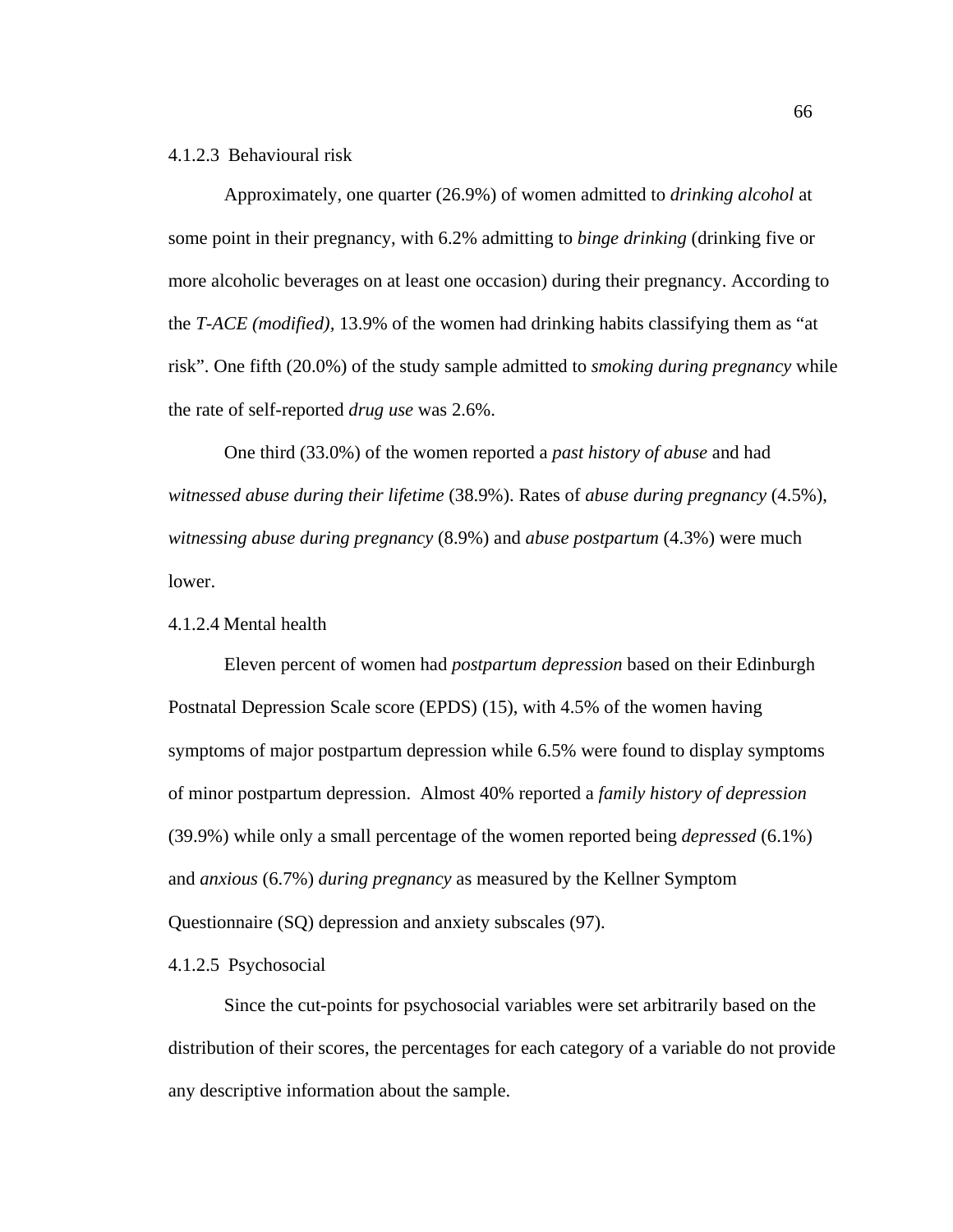| <b>Domain</b>           | <b>Variable</b>             | $\mathbf n$ | <b>Mean</b>      | <b>SD</b> | Min          | <b>Max</b>     |  |
|-------------------------|-----------------------------|-------------|------------------|-----------|--------------|----------------|--|
| Demographic             | <b>Maternal age</b>         | 1401        | 29.4             | 4.8       | 18.5         | 47.1           |  |
|                         | (years)                     |             |                  |           |              |                |  |
| <i><b>Obstetric</b></i> | <b>Length of hospital</b>   | 1396        | 3.0              | 5.7       | $\mathbf{1}$ | 125            |  |
|                         | stay (days)                 |             |                  |           |              |                |  |
|                         | Infants'                    | 1397        | 39.2             | 1.8       | 25           | 43             |  |
|                         | gestational age             |             |                  |           |              |                |  |
|                         | (weeks)                     |             |                  |           |              |                |  |
|                         | Infants' birth              | 1401        | 3373.6           | 519.7     | 710          | 5072           |  |
|                         | weight (grams)              |             |                  |           |              |                |  |
|                         |                             |             |                  |           |              |                |  |
| <b>Domain</b>           | <b>Variable</b>             |             | <b>Frequency</b> |           |              | <b>Percent</b> |  |
| Demographic             | <b>Study group</b>          |             |                  |           |              |                |  |
|                         | Standard of care            |             |                  | 516       |              | 36.8           |  |
|                         | <b>Nurse</b>                |             | 446              |           |              | 31.8           |  |
|                         | $Nurse + Home visitor$      |             | 441              |           |              | 31.4           |  |
|                         | <b>Maternal age</b>         |             |                  |           |              |                |  |
|                         | Younger than 25             |             | 257              |           |              | 18.3           |  |
|                         | 25 or older                 |             |                  | 1144      |              | 81.7           |  |
|                         | Marital status <sup>1</sup> |             |                  |           |              |                |  |
|                         | No stable partner           |             | 100              |           |              | 7.1            |  |
|                         | Stable partner              |             | 1302             |           | 92.9         |                |  |
|                         | <b>Parity</b>               |             | 762<br>641       |           |              |                |  |
|                         | No live births              |             |                  |           |              | 54.3           |  |
|                         | $\geq$ 1 other live birth   |             |                  |           | 45.7         |                |  |
|                         | <b>Maternal education</b>   |             |                  |           |              |                |  |
|                         | Some high school or less    |             | 107              |           | 7.8<br>17.7  |                |  |
|                         | Completed high school       |             | 244              |           |              |                |  |
|                         | Some post secondary         |             | 1027             |           | 74.5         |                |  |
|                         | <b>Total household</b>      |             |                  |           |              |                |  |
|                         | income                      |             |                  |           |              |                |  |
|                         | Less than \$40,000/year     |             | 283              |           | 22.1         |                |  |
|                         | At least \$40,000/year      |             | 1000             |           |              | 77.9           |  |
|                         | <b>Country born</b>         |             |                  |           |              |                |  |
|                         | Canada                      |             | 1062             |           | 75.8         |                |  |
|                         | Other                       |             | 340              |           |              | 24.2           |  |
|                         | <b>Ethnicity</b>            |             |                  |           |              |                |  |
|                         | Caucasian                   |             | 1062             |           |              | 76.2           |  |
|                         | Other                       |             | 332              |           |              | 23.8           |  |
| <i><b>Obstetric</b></i> | <b>Planned pregnancy</b>    |             |                  |           |              |                |  |
|                         | Not planned                 |             | 417              |           |              | 29.8           |  |
|                         | Planned                     |             | 982              |           |              | 70.2           |  |

**Table 4.1 Participant characteristics**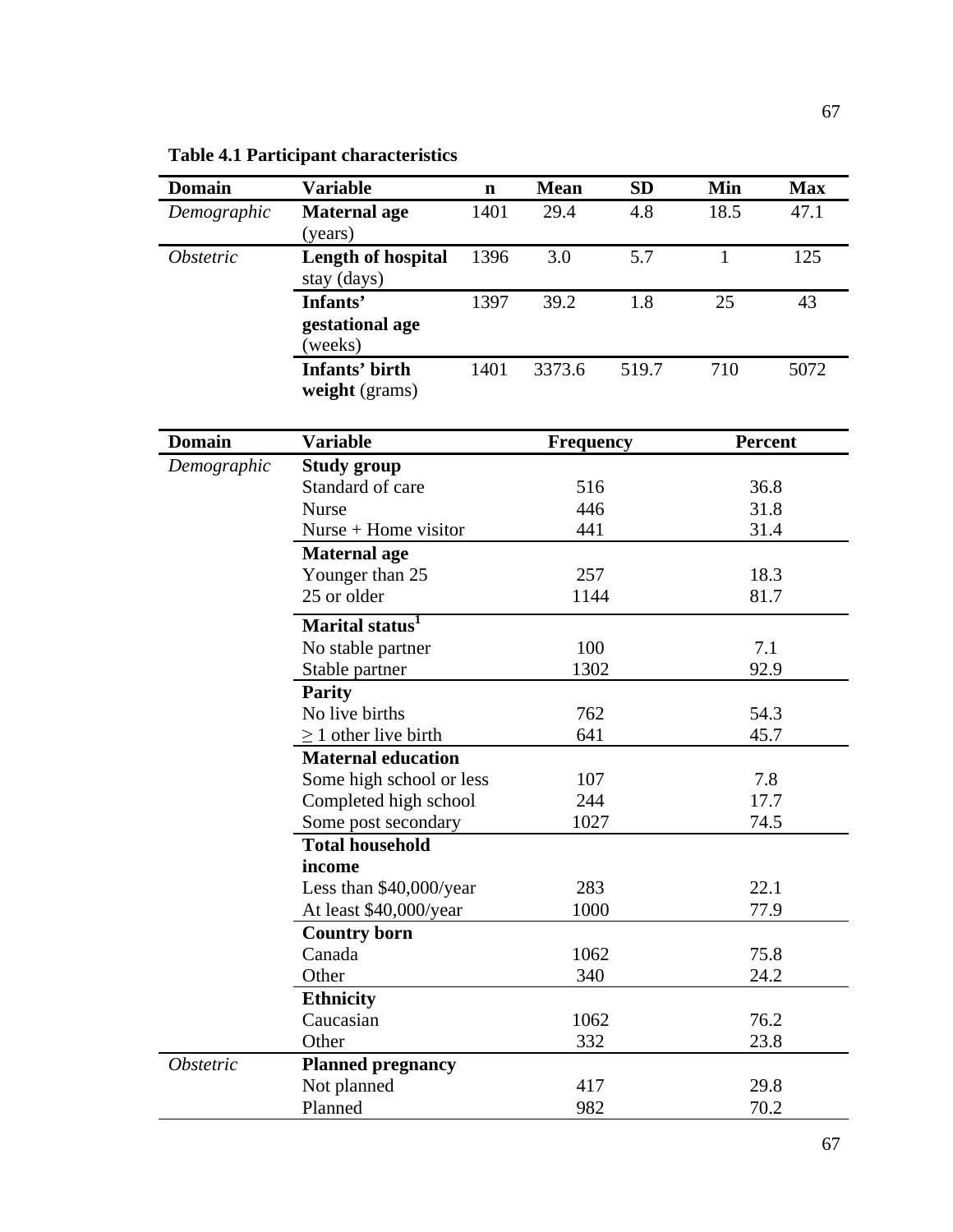| <b>Domain</b> | <b>Variable</b>                | <b>Frequency</b> | <b>Percent</b> |
|---------------|--------------------------------|------------------|----------------|
|               | <b>Induction of labour</b>     |                  |                |
|               | Not induced                    | 827              | 62.4           |
|               | Induced                        | 498              | 37.6           |
|               | <b>Mode of delivery</b>        |                  |                |
|               | Vaginal                        | 1103             | 78.7           |
|               | Cesarean section               | 299              | 21.3           |
|               | <b>Hospital stay length</b>    |                  |                |
|               | 2 days or less                 | 925              | 66.3           |
|               | Longer than 2 days             | 478              | 33.7           |
|               | Sex of baby                    |                  |                |
|               | Male                           | 705              | 50.3           |
|               | Female                         | 698              | 49.7           |
|               | <b>Number of babies</b>        |                  |                |
|               | Singleton                      | 1396             | 99.5           |
|               | Multiple Birth                 | 7                | 0.5            |
|               | <b>Breastfeeding status at</b> |                  |                |
|               | 3 months                       |                  |                |
|               | Still breastfeeding            | 1060             | 75.6           |
|               | No longer breastfeeding        | 342              | 24.4           |
| Behavioural   | <b>Drank alcohol during</b>    |                  |                |
| risk          | pregnancy <sup>2</sup>         |                  |                |
|               | N <sub>o</sub>                 | 1019             | 73.2           |
|               | Yes                            | 374              | 26.8           |
|               | <b>Binge drank during</b>      |                  |                |
|               | pregnancy <sup>2</sup>         |                  |                |
|               | N <sub>o</sub>                 | 1308             | 93.8           |
|               | Yes                            | 87               | 6.2            |
|               | <b>T-ACE</b> classification    |                  |                |
|               | (modified)                     |                  |                |
|               | Low risk                       | 905              | 86.1           |
|               | At risk                        | 146              | 13.9           |
|               | <b>Smoking during</b>          |                  |                |
|               | pregnancy <sup>2</sup>         |                  |                |
|               | N <sub>o</sub>                 | 1122             | 80.0           |
|               | Yes                            | 281              | 20.0           |
|               | <b>Illicit drug use during</b> |                  |                |
|               | pregnancy <sup>2</sup>         |                  |                |
|               | N <sub>o</sub>                 | 1363             | 97.4           |
|               | Yes                            | 37               | 2.6            |
|               | History of abuse <sup>3</sup>  |                  |                |
|               | Abused                         | 939              | 67.0           |
|               | Never abused                   | 463              | 33.0           |
|               |                                |                  |                |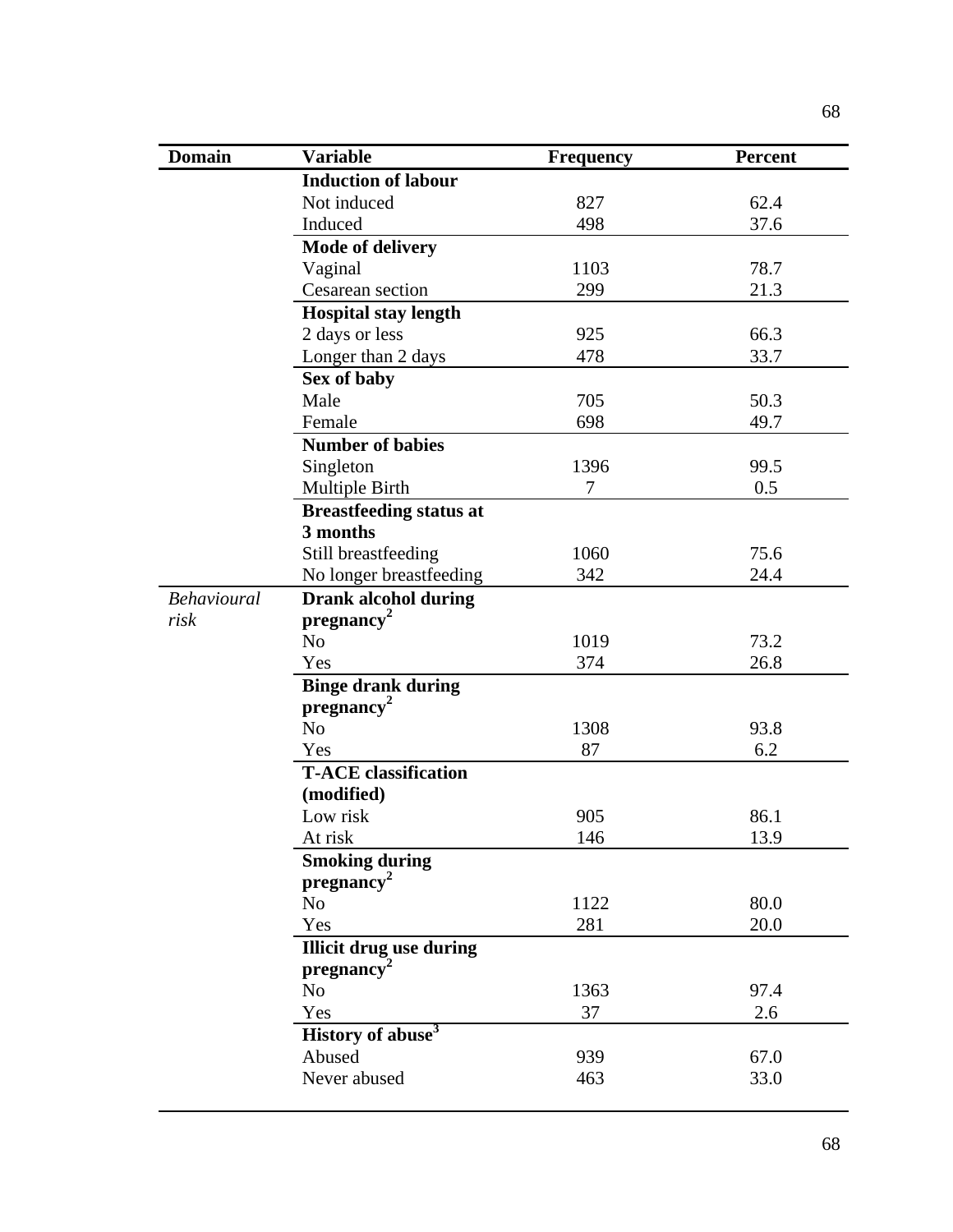| <b>Domain</b> | <b>Variable</b>                   | <b>Frequency</b> | <b>Percent</b> |
|---------------|-----------------------------------|------------------|----------------|
|               | Ever witnessed abuse <sup>3</sup> |                  |                |
|               | Has not witnessed abuse           | 857              | 61.1           |
|               | Witnessed abuse                   | 545              | 38.9           |
|               | Abuse <sup>3</sup> during         |                  |                |
|               | pregnancy <sup>2</sup>            |                  |                |
|               | Not abused                        | 1339             | 95.5           |
|               | Abused                            | 63               | 4.5            |
|               | Witness to abuse <sup>3</sup>     |                  |                |
|               | during pregnancy <sup>2</sup>     |                  |                |
|               | Has not witnessed abuse           | 1276             | 91.1           |
|               | Witnessed abuse                   | 124              | 8.9            |
|               | Postnatal abuse <sup>3</sup>      |                  |                |
|               | Not abused                        | 1343             | 95.7           |
|               | Abused                            | 60               | 4.3            |
| Mental health | <b>Postpartum depression</b>      |                  |                |
|               | from EPDS                         |                  |                |
|               | No PPD                            | 1248             | 89.0           |
|               | <b>Minor PPD</b>                  | 91               | 6.5            |
|               | Major PPD                         | 64               | 4.5            |
|               | <b>History of depression</b>      |                  |                |
|               | No history of depression          | 1085             | 77.4           |
|               | History of depression             | 316              | 22.6           |
|               | Family history of                 |                  |                |
|               | depression                        |                  |                |
|               | No family history                 | 836              | 60.1           |
|               | Family history                    | 554              | 39.9           |
|               | <b>Depression during</b>          |                  |                |
|               | pregnancy <sup>2</sup> from SQ    |                  |                |
|               | No depression                     | 1318             | 93.9           |
|               | Depression                        | 85               | 6.1            |
|               | <b>Anxiety during</b>             |                  |                |
|               | pregnancy <sup>2</sup> from $SQ$  |                  |                |
|               | No anxiety                        | 1309             | 93.3           |
|               | Anxiety                           | 94               | 6.7            |
| Psychosocial  | <b>Social support during</b>      |                  |                |
|               | pregnancy <sup>2</sup> from SSI   |                  |                |
|               | High (upper 66%)                  | 980              | 70.0           |
|               | Low (lower 33%)                   | 421              | 30.0           |
|               | <b>Social isolation during</b>    |                  |                |
|               | pregnancy <sup>2</sup> from NOS   |                  |                |
|               | No (lower 66%)                    | 1051             | 75.6           |
|               | Yes (upper 33%)                   | 339              | 25.4           |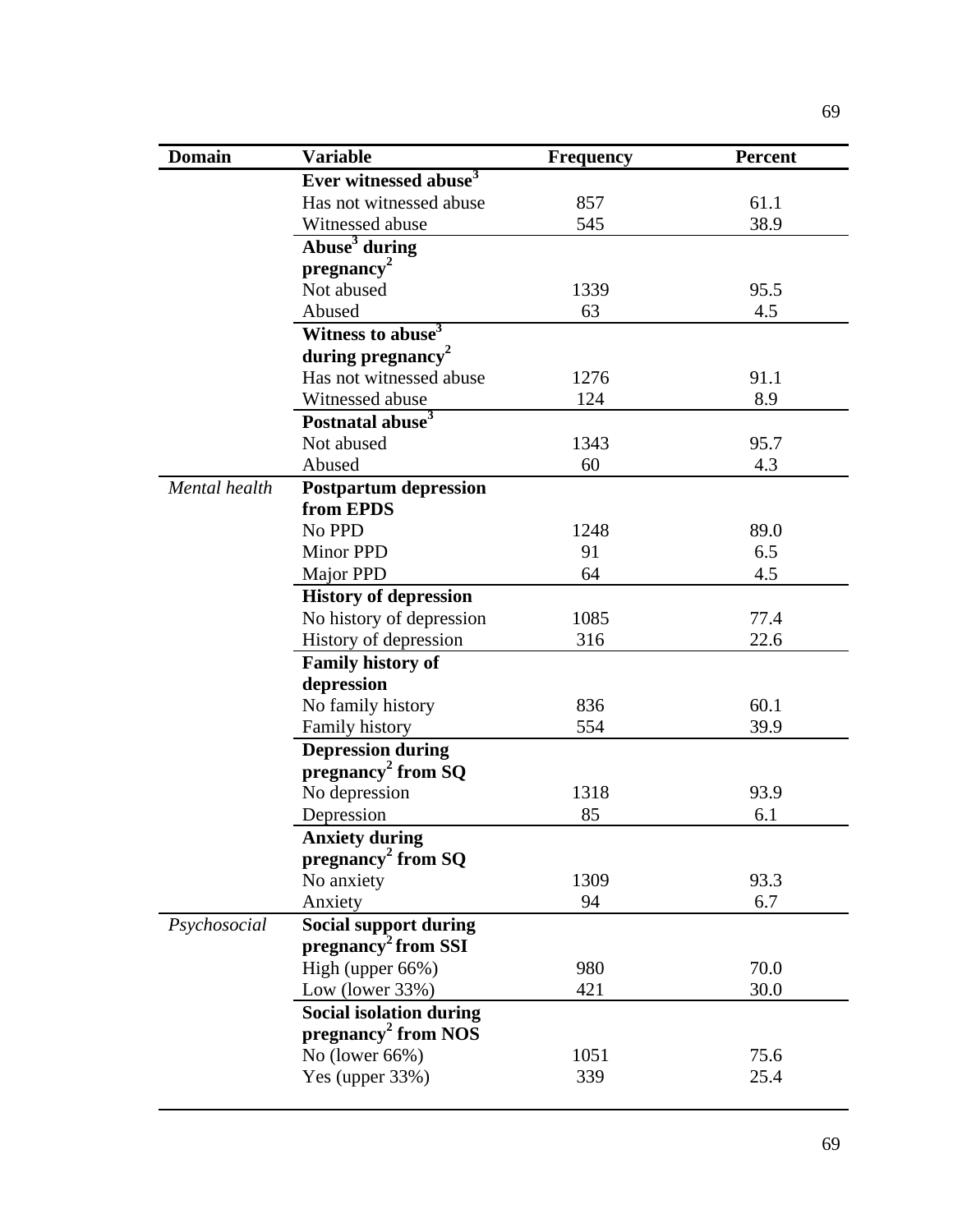| <b>Domain</b> | <b>Variable</b>                                      | <b>Frequency</b> | <b>Percent</b> |
|---------------|------------------------------------------------------|------------------|----------------|
|               | <b>Prenatal parenting</b><br>self-efficacy from PES  |                  |                |
|               | High (upper $66\%$ )                                 | 944              | 67.3           |
|               | Low (lower $33\%$ )                                  | 458              | 32.7           |
|               | <b>Postnatal parenting</b><br>self-efficacy from PES |                  |                |
|               | High (upper $66\%$ )                                 | 912              | 65.1           |
|               | Low (lower $33\%$ )                                  | 490              | 34.9           |

 $SD =$  standard deviation, Min = minimum, Max = maximum, PPD = postpartum depression, EPDS = Edinburgh Postnatal Depression Scale (15), SQ = Kellner Symptom Questionnaire (97), SSI = Social Support Index (98), NOS = Network Orientation Scale  $(99)$ , PES= Parental Expectations Survey (100), <sup>1</sup> having a stable partner was defined as currently being married or common law,  $2\pi$  refers to index pregnancy,  $3\pi$  refers to all forms of abuse including physical, emotional, sexual, financial and neglect.

## **4.2 Effect of study group on postpartum depression**

Study group was not a significant predictor of postpartum depression as displayed

in Table 4.2. The additional support provided by a nurse (group 2) or by a nurse and

home visitor (group 3) did not have a significant impact on postpartum depression status

and therefore was not considered in subsequent analyses.

|                        | No PPD<br>$(EPDS \leq 9)$<br>$n = 1248$ | <b>Minor PPD</b><br><b>(EPDS 10-12)</b><br>$n = 91$ | <b>Major PPD</b><br>$(EPDS \geq 13)$<br>$n = 64$ |       | <b>Trend</b> |
|------------------------|-----------------------------------------|-----------------------------------------------------|--------------------------------------------------|-------|--------------|
|                        |                                         |                                                     |                                                  | p-    | p-           |
| <b>Risk Factor</b>     | $n$ (row $\%$ )                         | $n$ (row $\%$ )                                     | $n$ (row $\%$ )                                  | value | value        |
| Demographic:           |                                         |                                                     |                                                  |       |              |
| <b>Study group</b>     |                                         |                                                     |                                                  |       |              |
| Standard of care       | 452 (87.6)                              | 38(7.4)                                             | 26(5.0)                                          | 0.667 | 0.164        |
| <b>Nurse</b>           | 396 (88.8)                              | 29(6.5)                                             | 21(4.7)                                          |       |              |
| Nurse $+$ Home visitor | 400 (90.7)                              | 24(5.4)                                             | 17(3.9)                                          |       |              |

**Table 4.2 Study group by postpartum depression status**

 $PPD = postpartum depression, EPDS = Edinburgh Postnatal Depression Scale (15), p$ value from Pearson's Chi square test, \*p-value calculated from Fisher's exact test, Trend p-value from (exact 2-sided).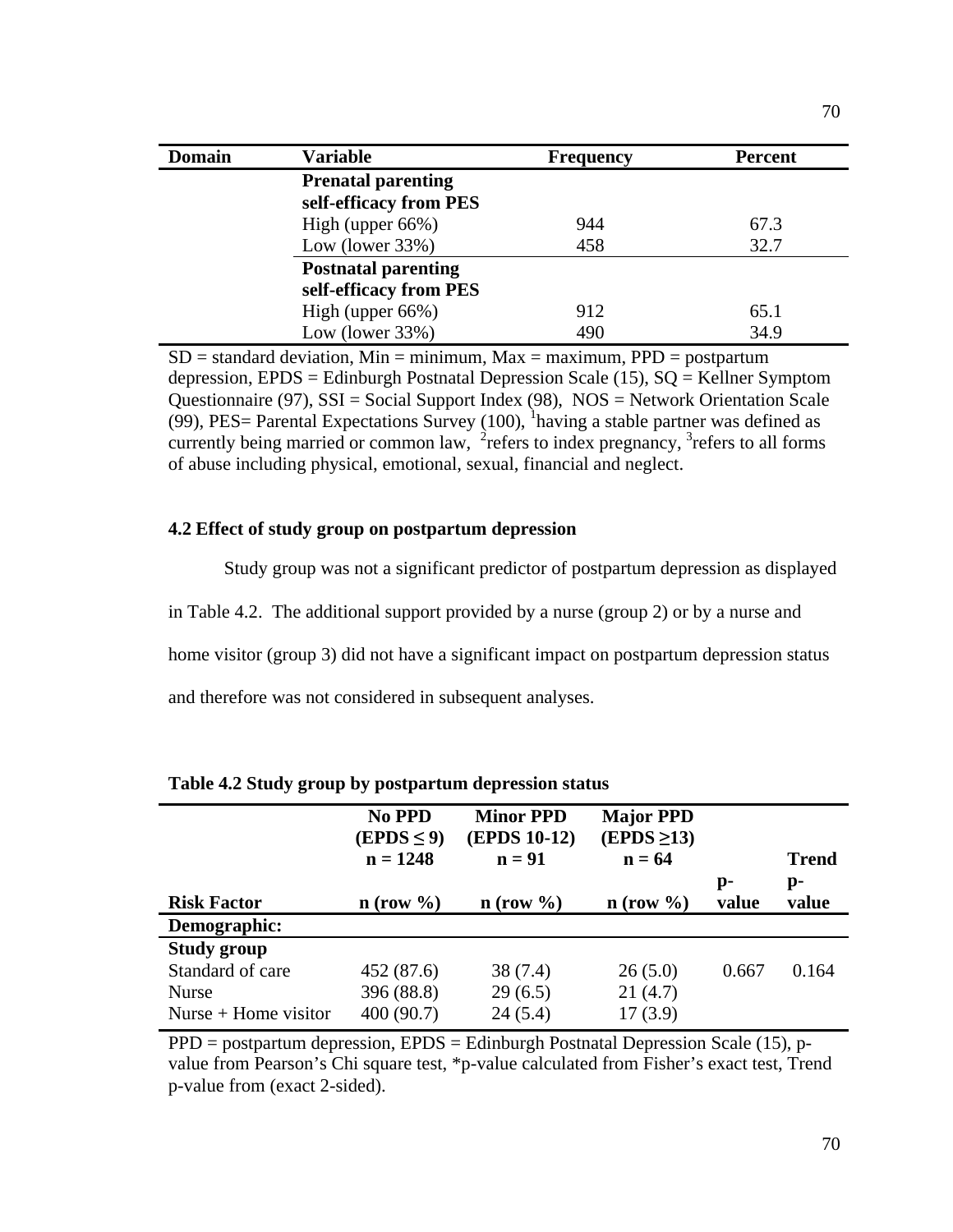## **4.3 Participant characteristics by postpartum depression status**

The frequency and percents for postpartum depression by each level of the demographic and obstetric variables (Table 4.3) and behavioural risk, mental health and psychosocial variables (Table 4.4) are presented. P-values for Pearson's chi-square test or Fisher's Exact test (where appropriate) and the linear-by-linear association chi-square test (exact two-sided) are also displayed.

# *4.3.1 Demographic*

Higher EPDS scores were associated with not having a stable partner, incomes less than \$40,000 per year, being born outside Canada, non-Caucasian ethnicity and lower education levels (p<0.05 trend).

### *4.3.2 Obstetric*

Higher EPDS scores were associated with having an unplanned pregnancy, having a female baby and not breastfeeding at three months postpartum ( $p<0.05$  trend).

Women whose labours were induced were more likely to be at risk (8.4%) but less likely to have postpartum depression (3.8%) than women whose labours were not induced (at risk 5.2%, PPD 5.1%) ( $p < 0.05$ ).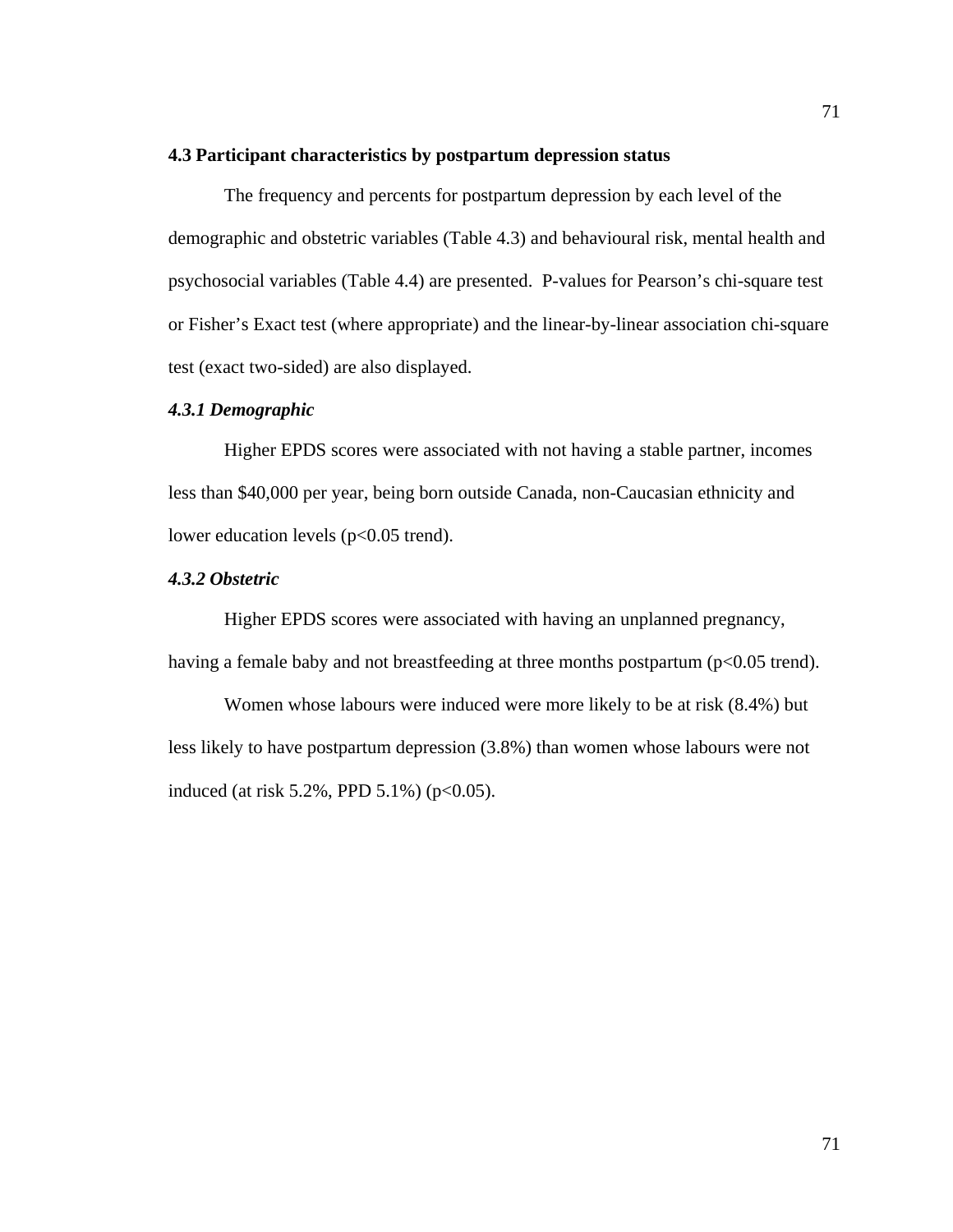|                             | No PPD<br>$(EPDS \leq 9)$<br>$n = 1248$ | <b>Minor PPD</b><br><b>(EPDS 10-12)</b><br>$n = 91$ | <b>Major PPD</b><br>$(EPDS \geq 13)$<br>$n = 64$ |               |               |
|-----------------------------|-----------------------------------------|-----------------------------------------------------|--------------------------------------------------|---------------|---------------|
|                             |                                         |                                                     |                                                  |               | <b>Trend</b>  |
| <b>Risk Factor</b>          | $n$ (row $\%$ )                         | $n$ (row $\%$ )                                     | $n$ (row $\%$ )                                  | $p-$<br>value | $p-$<br>value |
| Demographic:                |                                         |                                                     |                                                  |               |               |
| <b>Maternal</b> age         |                                         |                                                     |                                                  |               |               |
| Younger than 25             | 225(87.6)                               | 18(7.0)                                             | 14(5.5)                                          | 0.696         | 0.395         |
| 25 or older                 | 1021 (89.3)                             | 73 (6.4)                                            | 50(4.4)                                          |               |               |
| Marital status <sup>1</sup> |                                         |                                                     |                                                  |               |               |
| No stable partner           | 82 (82.0)                               | 11(11.0)                                            | 7(7.0)                                           | 0.069         | 0.039         |
| Stable partner              | 1165 (89.5)                             | 80(6.1)                                             | 57 (4.4)                                         |               |               |
| <b>Parity</b>               |                                         |                                                     |                                                  |               |               |
| No live births              | 687 (90.2)                              | 45(5.9)                                             | 30(3.9)                                          | 0.277         | 0.114         |
| $\geq$ 1 other live birth   | 561 (87.5)                              | 46(7.2)                                             | 34(5.3)                                          |               |               |
| <b>Maternal education</b>   |                                         |                                                     |                                                  |               |               |
| Less than high school       | 86 (80.4)                               | 9(8.4)                                              | 12(11.2)                                         | 0.011         | 0.003         |
| Completed high              | 215(88.1)                               | 19(7.8)                                             | 10(4.1)                                          |               |               |
| school                      |                                         |                                                     |                                                  |               |               |
| Some post secondary         | 922 (89.8)                              | 63(6.1)                                             | 42(4.1)                                          |               |               |
| <b>Total household</b>      |                                         |                                                     |                                                  |               |               |
| income                      |                                         |                                                     |                                                  |               |               |
| Less than $$40,000$ /yr     | 240 (84.8)                              | 20(7.1)                                             | 23(8.1)                                          | $0.002*$      | < 0.001       |
| At least \$40,000/yr        | 909 (90.9)                              | 58 (5.8)                                            | 33(3.3)                                          |               |               |
| <b>Country born</b>         |                                         |                                                     |                                                  |               |               |
| Canada                      | 963 (90.7)                              | 60(5.7)                                             | 39(3.7)                                          | 0.001         | < 0.001       |
| Other                       | 284 (83.5)                              | 31(9.1)                                             | 25(7.4)                                          |               |               |
| <b>Ethnicity</b>            |                                         |                                                     |                                                  |               |               |
| Caucasian                   | 960 (90.4)                              | 64(6.0)                                             | 38(3.6)                                          | 0.002         | < 0.001       |
| Other                       | 279 (84.0)                              | 27(8.1)                                             | 26(7.8)                                          |               |               |
| Obstetric:                  |                                         |                                                     |                                                  |               |               |
| <b>Planned pregnancy</b>    |                                         |                                                     |                                                  |               |               |
| Not planned                 | 353 (84.7)                              | 37(8.9)                                             | 27(6.5)                                          | 0.003         | 0.001         |
| Planned                     | 892 (90.8)                              | 53 $(5.4)$                                          | 37(3.8)                                          |               |               |
| <b>Induction of labour</b>  |                                         |                                                     |                                                  |               |               |
| Not induced                 | 742 (89.7)                              | 43(5.2)                                             | 42(5.1)                                          | 0.043         | 0.792         |
| Induced                     | 437 (87.8)                              | 42 (8.4)                                            | 19(3.8)                                          |               |               |
| <b>Mode of delivery</b>     |                                         |                                                     |                                                  |               |               |
| Vaginal                     | 985 (89.3)                              | 67(6.1)                                             | 51(4.6)                                          | 0.474         | 0.649         |
| Cesarean section            | 262 (87.6)                              | 24(8.0)                                             | 13(4.3)                                          |               |               |
|                             |                                         |                                                     |                                                  |               |               |

**Table 4.3 Demographic and obstetric characteristics by postpartum depression status**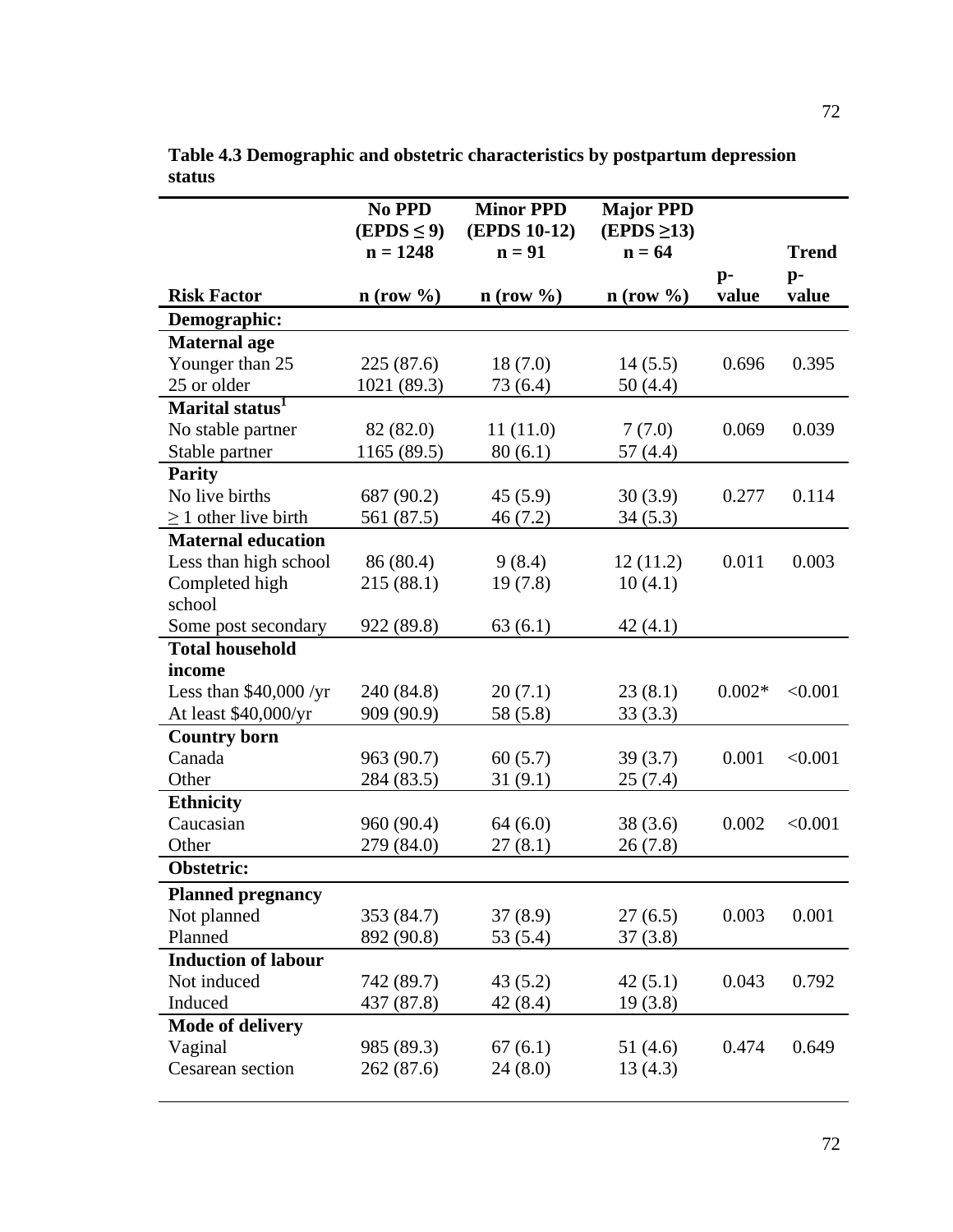|                             | No PPD<br>$(EPDS \leq 9)$ | <b>Minor PPD</b><br><b>(EPDS 10-12)</b> | <b>Major PPD</b><br>$(EPDS \geq 13)$ |                         |                         |
|-----------------------------|---------------------------|-----------------------------------------|--------------------------------------|-------------------------|-------------------------|
|                             | $n = 1248$                | $n = 91$                                | $n = 64$                             |                         | Trend                   |
| <b>Risk Factor</b>          | $n$ (row $\%$ )           | $n$ (row $\%$ )                         | $n$ (row $\%$ )                      | $\mathbf{p}$ -<br>value | $\mathbf{p}$ -<br>value |
| <b>Hospital stay length</b> |                           |                                         |                                      |                         |                         |
| 2 days or less              | 837 (90.5)                | 50 (5.4)                                | 38(4.1)                              | 0.053                   | 0.056                   |
| Longer than 2 days          | 407 (86.4)                | 40(8.5)                                 | 24(5.1)                              |                         |                         |
| Sex of baby                 |                           |                                         |                                      |                         |                         |
| Male                        | 614(87.1)                 | 54 (7.7)                                | 37(5.2)                              | 0.081                   | 0.042                   |
| Female                      | 634 (90.8)                | 37(5.3)                                 | 27(3.9)                              |                         |                         |
| <b>Number of babies</b>     |                           |                                         |                                      |                         |                         |
| Singleton                   | 1243 (89.0)               | 91(6.5)                                 | 62(4.4)                              | $0.057*$                | 0.051                   |
| Multiple Birth              | 5(71.4)                   | 0(0.0)                                  | 2(28.6)                              |                         |                         |
| <b>Breastfeeding status</b> |                           |                                         |                                      |                         |                         |
| at 3 months                 |                           |                                         |                                      |                         |                         |
| Still breastfeeding         | 955 (90.1)                | 68 (6.4)                                | 37(3.5)                              | 0.006                   | 0.004                   |
| No longer                   | 293 (85.7)                | 23(6.7)                                 | 26(7.6)                              |                         |                         |
| breastfeeding               |                           |                                         |                                      |                         |                         |

PPD = postpartum depression, EPDS = Edinburgh Postnatal Depression Scale (15), pvalue from Pearson's Chi square test, \*p-value calculated from Fisher's exact test, Trend p-value from (exact 2-sided),  $\frac{1}{2}$  having a stable partner was defined as currently being married or common law.

### *4.3.3 Behavioural risk*

Higher EPDS scores were associated with "at-risk" T-ACE classification

(modified), smoking during pregnancy, ever being abused or witnessing abuse, abuse

during pregnancy and postnatal abuse  $(p<0.05$  trend).

# *4.3.4 Mental health*

Higher EPDS scores were associated with having a history of depression, family

history of depression, depression during pregnancy and anxiety during pregnancy (p<0.05

trend). Women with a history of depression were more likely to have minor (10.8%) or

major postpartum depression (9.2%) than those without a history of depression (minor

PPD 5.3%, major PPD 3.2%) (Figure 4.1).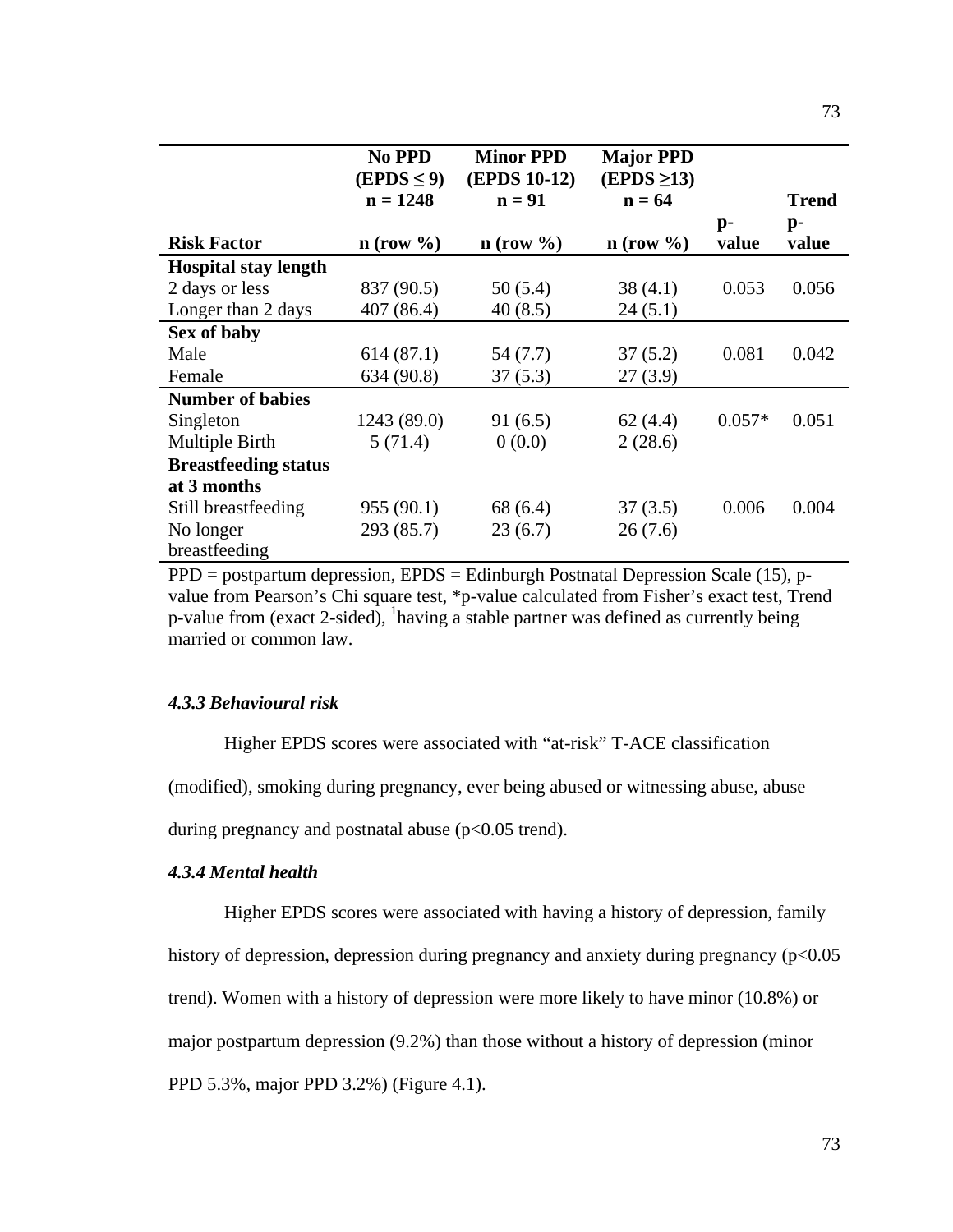

**Figure 4.1 History of depression by postpartum depression status.**

# *4.3.5 Psychosocial*

Higher EPDS scores were associated with poor social support during pregnancy, social isolation during pregnancy and low postnatal parenting self-efficacy (p<0.001 trend).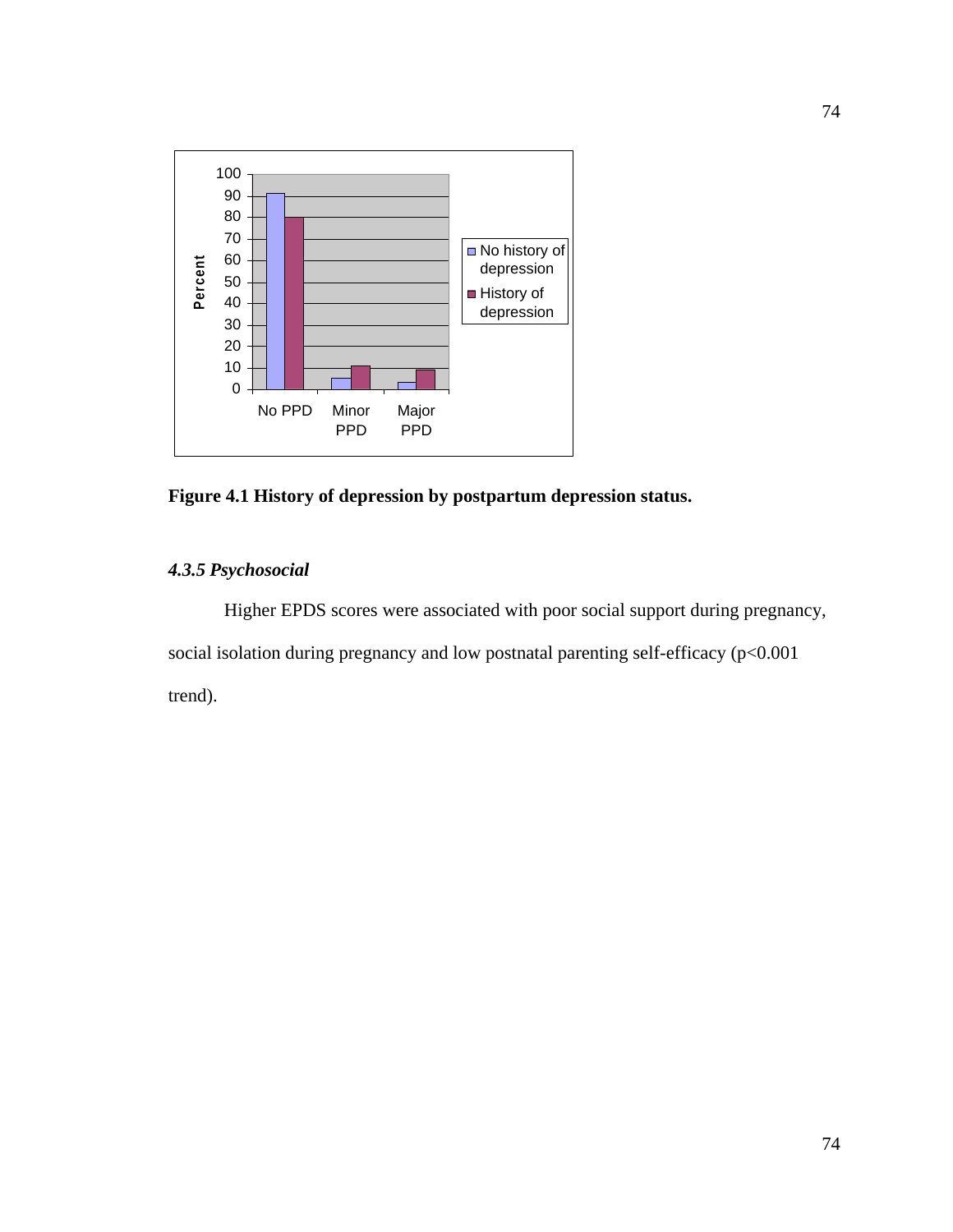| $n = 1248$<br>$n = 91$<br>$n = 64$<br><b>Trend</b><br>$p-$<br>p-<br><b>Risk Factor</b><br>$n$ (row $\%$ )<br>value<br>value<br>$n$ (row $\%$ )<br>$n$ (row $\%$ )<br><b>Behavioural risk:</b><br><b>Drank alcohol</b><br>during pregnancy <sup>1</sup><br>N <sub>o</sub><br>0.213<br>913 (89.6)<br>63(6.2)<br>43(4.2)<br>$0.427*$<br>26(7.0)<br>21(5.6)<br>Yes<br>327 (87.4)<br><b>Binge drank during</b><br>pregnancy <sup>1</sup><br>N <sub>o</sub><br>1163 (88.9)<br>59 $(4.5)$<br>$0.683*$<br>86(6.6)<br>1.000<br>Yes<br>78 (89.7)<br>4(4.6)<br>5(5.7)<br><b>T-ACE</b> classification<br>(modified)<br>Low risk<br>0.001<br>822 (90.8)<br>57(6.3)<br>26(2.9)<br>0.001<br>At risk<br>122(83.6)<br>13(8.9)<br>11(7.5)<br><b>Smoking during</b><br>pregnancy <sup>1</sup><br>N <sub>o</sub><br>1006 (89.7)<br>0.033<br>0.023<br>73(6.5)<br>45(3.8)<br>242 (86.1)<br>Yes<br>18(6.4)<br>21(7.5)<br><b>Illicit drug use</b><br>during pregnancy <sup>1</sup><br>N <sub>o</sub><br>1215 (89.1)<br>88 (6.5)<br>60(4.4)<br>$0.112*$<br>0.072<br>Yes<br>30(81.1)<br>3(8.1)<br>4(10.8)<br>History of abuse <sup>2</sup><br>Abused<br>852 (90.7)<br>52(5.5)<br>35(3.7)<br>0.013<br>0.004<br>Never abused<br>396 (85.5)<br>29(6.3)<br>38 (8.2)<br><b>Ever witnessed</b><br>abuse <sup>2</sup><br>Has not witnessed<br>777 (90.7)<br>49(5.7)<br>31(3.6)<br>0.035<br>0.011<br>abuse<br>Witnessed abuse<br>471 (86.4)<br>33(6.1)<br>41 $(7.5)$<br>Abuse <sup>2</sup> during<br>pregnancy <sup>1</sup><br>Not abused<br>< 0.001<br>< 0.001<br>1202 (89.8)<br>82(6.1)<br>55 $(4.1)$<br>Abused<br>45 (71.4)<br>9(14.3)<br>9(14.3)<br>Witness to abuse <sup>2</sup><br>during pregnancy <sup>1</sup><br>Not witnessed abuse<br>0.144<br>0.056<br>1142 (89.5)<br>80(6.3)<br>54 (4.2) | No PPD          | <b>Minor PPD</b>    | <b>Major PPD</b> |  |
|---------------------------------------------------------------------------------------------------------------------------------------------------------------------------------------------------------------------------------------------------------------------------------------------------------------------------------------------------------------------------------------------------------------------------------------------------------------------------------------------------------------------------------------------------------------------------------------------------------------------------------------------------------------------------------------------------------------------------------------------------------------------------------------------------------------------------------------------------------------------------------------------------------------------------------------------------------------------------------------------------------------------------------------------------------------------------------------------------------------------------------------------------------------------------------------------------------------------------------------------------------------------------------------------------------------------------------------------------------------------------------------------------------------------------------------------------------------------------------------------------------------------------------------------------------------------------------------------------------------------------------------------------------------------------------------------------------------------------------------------------------------------|-----------------|---------------------|------------------|--|
|                                                                                                                                                                                                                                                                                                                                                                                                                                                                                                                                                                                                                                                                                                                                                                                                                                                                                                                                                                                                                                                                                                                                                                                                                                                                                                                                                                                                                                                                                                                                                                                                                                                                                                                                                                     | $(EPDS \leq 9)$ | <b>(EPDS 10-12)</b> | $(EPDS \geq 13)$ |  |
|                                                                                                                                                                                                                                                                                                                                                                                                                                                                                                                                                                                                                                                                                                                                                                                                                                                                                                                                                                                                                                                                                                                                                                                                                                                                                                                                                                                                                                                                                                                                                                                                                                                                                                                                                                     |                 |                     |                  |  |
|                                                                                                                                                                                                                                                                                                                                                                                                                                                                                                                                                                                                                                                                                                                                                                                                                                                                                                                                                                                                                                                                                                                                                                                                                                                                                                                                                                                                                                                                                                                                                                                                                                                                                                                                                                     |                 |                     |                  |  |
|                                                                                                                                                                                                                                                                                                                                                                                                                                                                                                                                                                                                                                                                                                                                                                                                                                                                                                                                                                                                                                                                                                                                                                                                                                                                                                                                                                                                                                                                                                                                                                                                                                                                                                                                                                     |                 |                     |                  |  |
|                                                                                                                                                                                                                                                                                                                                                                                                                                                                                                                                                                                                                                                                                                                                                                                                                                                                                                                                                                                                                                                                                                                                                                                                                                                                                                                                                                                                                                                                                                                                                                                                                                                                                                                                                                     |                 |                     |                  |  |
|                                                                                                                                                                                                                                                                                                                                                                                                                                                                                                                                                                                                                                                                                                                                                                                                                                                                                                                                                                                                                                                                                                                                                                                                                                                                                                                                                                                                                                                                                                                                                                                                                                                                                                                                                                     |                 |                     |                  |  |
|                                                                                                                                                                                                                                                                                                                                                                                                                                                                                                                                                                                                                                                                                                                                                                                                                                                                                                                                                                                                                                                                                                                                                                                                                                                                                                                                                                                                                                                                                                                                                                                                                                                                                                                                                                     |                 |                     |                  |  |
|                                                                                                                                                                                                                                                                                                                                                                                                                                                                                                                                                                                                                                                                                                                                                                                                                                                                                                                                                                                                                                                                                                                                                                                                                                                                                                                                                                                                                                                                                                                                                                                                                                                                                                                                                                     |                 |                     |                  |  |
|                                                                                                                                                                                                                                                                                                                                                                                                                                                                                                                                                                                                                                                                                                                                                                                                                                                                                                                                                                                                                                                                                                                                                                                                                                                                                                                                                                                                                                                                                                                                                                                                                                                                                                                                                                     |                 |                     |                  |  |
|                                                                                                                                                                                                                                                                                                                                                                                                                                                                                                                                                                                                                                                                                                                                                                                                                                                                                                                                                                                                                                                                                                                                                                                                                                                                                                                                                                                                                                                                                                                                                                                                                                                                                                                                                                     |                 |                     |                  |  |
|                                                                                                                                                                                                                                                                                                                                                                                                                                                                                                                                                                                                                                                                                                                                                                                                                                                                                                                                                                                                                                                                                                                                                                                                                                                                                                                                                                                                                                                                                                                                                                                                                                                                                                                                                                     |                 |                     |                  |  |
|                                                                                                                                                                                                                                                                                                                                                                                                                                                                                                                                                                                                                                                                                                                                                                                                                                                                                                                                                                                                                                                                                                                                                                                                                                                                                                                                                                                                                                                                                                                                                                                                                                                                                                                                                                     |                 |                     |                  |  |
|                                                                                                                                                                                                                                                                                                                                                                                                                                                                                                                                                                                                                                                                                                                                                                                                                                                                                                                                                                                                                                                                                                                                                                                                                                                                                                                                                                                                                                                                                                                                                                                                                                                                                                                                                                     |                 |                     |                  |  |
|                                                                                                                                                                                                                                                                                                                                                                                                                                                                                                                                                                                                                                                                                                                                                                                                                                                                                                                                                                                                                                                                                                                                                                                                                                                                                                                                                                                                                                                                                                                                                                                                                                                                                                                                                                     |                 |                     |                  |  |
|                                                                                                                                                                                                                                                                                                                                                                                                                                                                                                                                                                                                                                                                                                                                                                                                                                                                                                                                                                                                                                                                                                                                                                                                                                                                                                                                                                                                                                                                                                                                                                                                                                                                                                                                                                     |                 |                     |                  |  |
|                                                                                                                                                                                                                                                                                                                                                                                                                                                                                                                                                                                                                                                                                                                                                                                                                                                                                                                                                                                                                                                                                                                                                                                                                                                                                                                                                                                                                                                                                                                                                                                                                                                                                                                                                                     |                 |                     |                  |  |
|                                                                                                                                                                                                                                                                                                                                                                                                                                                                                                                                                                                                                                                                                                                                                                                                                                                                                                                                                                                                                                                                                                                                                                                                                                                                                                                                                                                                                                                                                                                                                                                                                                                                                                                                                                     |                 |                     |                  |  |
|                                                                                                                                                                                                                                                                                                                                                                                                                                                                                                                                                                                                                                                                                                                                                                                                                                                                                                                                                                                                                                                                                                                                                                                                                                                                                                                                                                                                                                                                                                                                                                                                                                                                                                                                                                     |                 |                     |                  |  |
|                                                                                                                                                                                                                                                                                                                                                                                                                                                                                                                                                                                                                                                                                                                                                                                                                                                                                                                                                                                                                                                                                                                                                                                                                                                                                                                                                                                                                                                                                                                                                                                                                                                                                                                                                                     |                 |                     |                  |  |
|                                                                                                                                                                                                                                                                                                                                                                                                                                                                                                                                                                                                                                                                                                                                                                                                                                                                                                                                                                                                                                                                                                                                                                                                                                                                                                                                                                                                                                                                                                                                                                                                                                                                                                                                                                     |                 |                     |                  |  |
|                                                                                                                                                                                                                                                                                                                                                                                                                                                                                                                                                                                                                                                                                                                                                                                                                                                                                                                                                                                                                                                                                                                                                                                                                                                                                                                                                                                                                                                                                                                                                                                                                                                                                                                                                                     |                 |                     |                  |  |
|                                                                                                                                                                                                                                                                                                                                                                                                                                                                                                                                                                                                                                                                                                                                                                                                                                                                                                                                                                                                                                                                                                                                                                                                                                                                                                                                                                                                                                                                                                                                                                                                                                                                                                                                                                     |                 |                     |                  |  |
|                                                                                                                                                                                                                                                                                                                                                                                                                                                                                                                                                                                                                                                                                                                                                                                                                                                                                                                                                                                                                                                                                                                                                                                                                                                                                                                                                                                                                                                                                                                                                                                                                                                                                                                                                                     |                 |                     |                  |  |
|                                                                                                                                                                                                                                                                                                                                                                                                                                                                                                                                                                                                                                                                                                                                                                                                                                                                                                                                                                                                                                                                                                                                                                                                                                                                                                                                                                                                                                                                                                                                                                                                                                                                                                                                                                     |                 |                     |                  |  |
|                                                                                                                                                                                                                                                                                                                                                                                                                                                                                                                                                                                                                                                                                                                                                                                                                                                                                                                                                                                                                                                                                                                                                                                                                                                                                                                                                                                                                                                                                                                                                                                                                                                                                                                                                                     |                 |                     |                  |  |
|                                                                                                                                                                                                                                                                                                                                                                                                                                                                                                                                                                                                                                                                                                                                                                                                                                                                                                                                                                                                                                                                                                                                                                                                                                                                                                                                                                                                                                                                                                                                                                                                                                                                                                                                                                     |                 |                     |                  |  |
|                                                                                                                                                                                                                                                                                                                                                                                                                                                                                                                                                                                                                                                                                                                                                                                                                                                                                                                                                                                                                                                                                                                                                                                                                                                                                                                                                                                                                                                                                                                                                                                                                                                                                                                                                                     |                 |                     |                  |  |
|                                                                                                                                                                                                                                                                                                                                                                                                                                                                                                                                                                                                                                                                                                                                                                                                                                                                                                                                                                                                                                                                                                                                                                                                                                                                                                                                                                                                                                                                                                                                                                                                                                                                                                                                                                     |                 |                     |                  |  |
|                                                                                                                                                                                                                                                                                                                                                                                                                                                                                                                                                                                                                                                                                                                                                                                                                                                                                                                                                                                                                                                                                                                                                                                                                                                                                                                                                                                                                                                                                                                                                                                                                                                                                                                                                                     |                 |                     |                  |  |
|                                                                                                                                                                                                                                                                                                                                                                                                                                                                                                                                                                                                                                                                                                                                                                                                                                                                                                                                                                                                                                                                                                                                                                                                                                                                                                                                                                                                                                                                                                                                                                                                                                                                                                                                                                     |                 |                     |                  |  |
|                                                                                                                                                                                                                                                                                                                                                                                                                                                                                                                                                                                                                                                                                                                                                                                                                                                                                                                                                                                                                                                                                                                                                                                                                                                                                                                                                                                                                                                                                                                                                                                                                                                                                                                                                                     |                 |                     |                  |  |
|                                                                                                                                                                                                                                                                                                                                                                                                                                                                                                                                                                                                                                                                                                                                                                                                                                                                                                                                                                                                                                                                                                                                                                                                                                                                                                                                                                                                                                                                                                                                                                                                                                                                                                                                                                     |                 |                     |                  |  |
|                                                                                                                                                                                                                                                                                                                                                                                                                                                                                                                                                                                                                                                                                                                                                                                                                                                                                                                                                                                                                                                                                                                                                                                                                                                                                                                                                                                                                                                                                                                                                                                                                                                                                                                                                                     |                 |                     |                  |  |
|                                                                                                                                                                                                                                                                                                                                                                                                                                                                                                                                                                                                                                                                                                                                                                                                                                                                                                                                                                                                                                                                                                                                                                                                                                                                                                                                                                                                                                                                                                                                                                                                                                                                                                                                                                     |                 |                     |                  |  |
|                                                                                                                                                                                                                                                                                                                                                                                                                                                                                                                                                                                                                                                                                                                                                                                                                                                                                                                                                                                                                                                                                                                                                                                                                                                                                                                                                                                                                                                                                                                                                                                                                                                                                                                                                                     |                 |                     |                  |  |
|                                                                                                                                                                                                                                                                                                                                                                                                                                                                                                                                                                                                                                                                                                                                                                                                                                                                                                                                                                                                                                                                                                                                                                                                                                                                                                                                                                                                                                                                                                                                                                                                                                                                                                                                                                     |                 |                     |                  |  |
|                                                                                                                                                                                                                                                                                                                                                                                                                                                                                                                                                                                                                                                                                                                                                                                                                                                                                                                                                                                                                                                                                                                                                                                                                                                                                                                                                                                                                                                                                                                                                                                                                                                                                                                                                                     |                 |                     |                  |  |
|                                                                                                                                                                                                                                                                                                                                                                                                                                                                                                                                                                                                                                                                                                                                                                                                                                                                                                                                                                                                                                                                                                                                                                                                                                                                                                                                                                                                                                                                                                                                                                                                                                                                                                                                                                     |                 |                     |                  |  |
|                                                                                                                                                                                                                                                                                                                                                                                                                                                                                                                                                                                                                                                                                                                                                                                                                                                                                                                                                                                                                                                                                                                                                                                                                                                                                                                                                                                                                                                                                                                                                                                                                                                                                                                                                                     |                 |                     |                  |  |
|                                                                                                                                                                                                                                                                                                                                                                                                                                                                                                                                                                                                                                                                                                                                                                                                                                                                                                                                                                                                                                                                                                                                                                                                                                                                                                                                                                                                                                                                                                                                                                                                                                                                                                                                                                     |                 |                     |                  |  |
| Witnessed abuse<br>104(83.9)<br>11(8.9)<br>9(7.3)                                                                                                                                                                                                                                                                                                                                                                                                                                                                                                                                                                                                                                                                                                                                                                                                                                                                                                                                                                                                                                                                                                                                                                                                                                                                                                                                                                                                                                                                                                                                                                                                                                                                                                                   |                 |                     |                  |  |

**Table 4.4 Behavioural risk, mental health and psychosocial characteristics by postpartum depression status**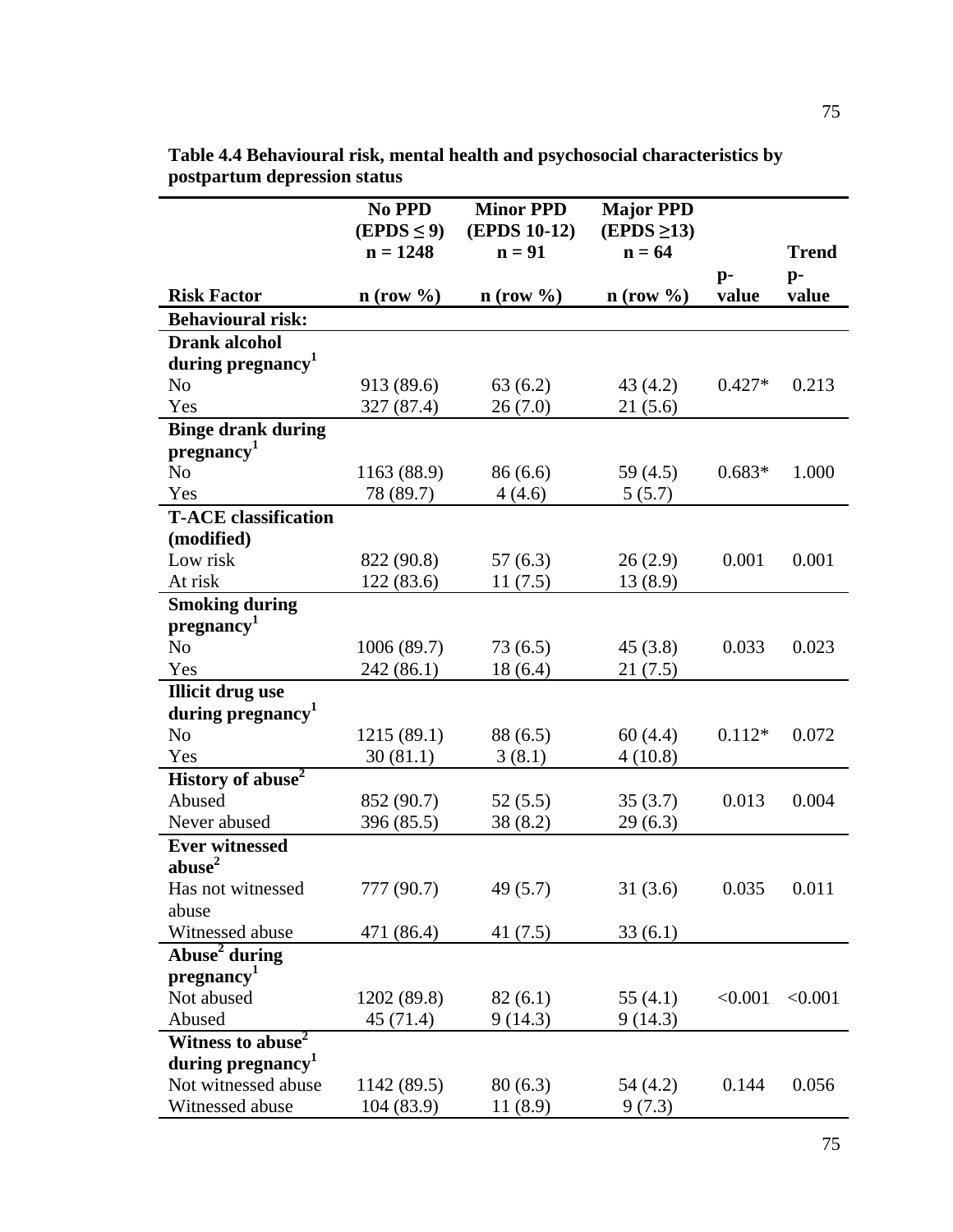|                                                               | No PPD<br>$(EPDS \leq 9)$<br>$n = 1248$ | <b>Minor PPD</b><br>(EPDS 10-12)<br>$n = 91$ | <b>Major PPD</b><br>$(EPDS \geq 13)$<br>$n = 64$ | $p-$    | <b>Trend</b><br>$p-$ |
|---------------------------------------------------------------|-----------------------------------------|----------------------------------------------|--------------------------------------------------|---------|----------------------|
| <b>Risk Factor</b>                                            | $n$ (row $\%$ )                         | $n$ (row $\%$ )                              | $n$ (row $\%$ )                                  | value   | value                |
| Postnatal abuse <sup>2</sup>                                  |                                         |                                              |                                                  |         |                      |
| Not abused                                                    | 1211 (90.2)                             | 82(6.1)                                      | 50(3.7)                                          | < 0.001 | < 0.001              |
| Abused                                                        | 37(61.7)                                | 9(15.0)                                      | 14(23.3)                                         |         |                      |
| <b>Mental health:</b>                                         |                                         |                                              |                                                  |         |                      |
| <b>History of</b>                                             |                                         |                                              |                                                  |         |                      |
| depression                                                    |                                         |                                              |                                                  |         |                      |
| No history of                                                 | 993 (91.5)                              | 57(5.3)                                      | 35(3.2)                                          | < 0.001 | < 0.001              |
| depression                                                    |                                         |                                              |                                                  |         |                      |
| History of depression                                         | 253(80.1)                               | 34 (10.8)                                    | 29(9.2)                                          |         |                      |
| <b>Family history of</b>                                      |                                         |                                              |                                                  |         |                      |
| depression                                                    |                                         |                                              |                                                  |         |                      |
| No family history                                             | 759 (90.8)                              | 46(5.5)                                      | 31(3.7)                                          | 0.039   | 0.014                |
| Family history                                                | 479 (86.5)                              | 43(7.8)                                      | 32(5.8)                                          |         |                      |
| <b>Depression during</b>                                      |                                         |                                              |                                                  |         |                      |
| pregnancy <sup>1</sup> from $SQ$                              |                                         |                                              |                                                  |         |                      |
| No depression                                                 | 1189 (90.2)                             | 79 (6.0)                                     | 50(3.8)                                          | < 0.001 | < 0.001              |
| Depression                                                    | 59 (69.4)                               | 12(14.1)                                     | 14(16.5)                                         |         |                      |
| <b>Anxiety during</b>                                         |                                         |                                              |                                                  |         |                      |
| pregnancy <sup>1</sup> from $SQ$                              |                                         |                                              |                                                  |         |                      |
| No anxiety                                                    | 1177 (89.9)                             | 78 (6.0)                                     | 54(4.1)                                          | < 0.001 | < 0.001              |
| Anxiety                                                       | 71 (75.5)                               | 13 (13.8)                                    | 10(10.6)                                         |         |                      |
| <b>Psychosocial:</b>                                          |                                         |                                              |                                                  |         |                      |
| <b>Social support</b>                                         |                                         |                                              |                                                  |         |                      |
| during pregnancy <sup>1</sup><br>from SSI                     |                                         |                                              |                                                  |         |                      |
| High (upper 66%)                                              | 888 (90.6)                              | 59(6.0)                                      | 33(3.4)                                          | 0.002   | 0.001                |
| Low (lower 33%)                                               | 358 (85.0)                              | 32(7.6)                                      | 31(7.4)                                          |         |                      |
| <b>Social isolation</b>                                       |                                         |                                              |                                                  |         |                      |
| during pregnancy                                              |                                         |                                              |                                                  |         |                      |
| from NOS                                                      |                                         |                                              |                                                  |         |                      |
| No (lower $66\%$ )                                            | 961 (91.4)                              | 57 (5.4)                                     | 33(3.1)                                          | < 0.001 | < 0.001              |
| Yes (upper 33%)                                               | 275 (81.1)                              | 33 (9.7)                                     | 31(9.1)                                          |         |                      |
| <b>Prenatal parenting</b><br>self-efficacy from<br><b>PES</b> |                                         |                                              |                                                  |         |                      |
| High (upper 66%)                                              | 850 (90.0)                              | 51 (5.4)                                     | 43(4.6)                                          | 0.060   | 0.276                |
| Low (lower $33\%$ )                                           | 398 (86.9)                              | 40(8.7)                                      | 20(4.4)                                          |         |                      |
|                                                               |                                         |                                              |                                                  |         |                      |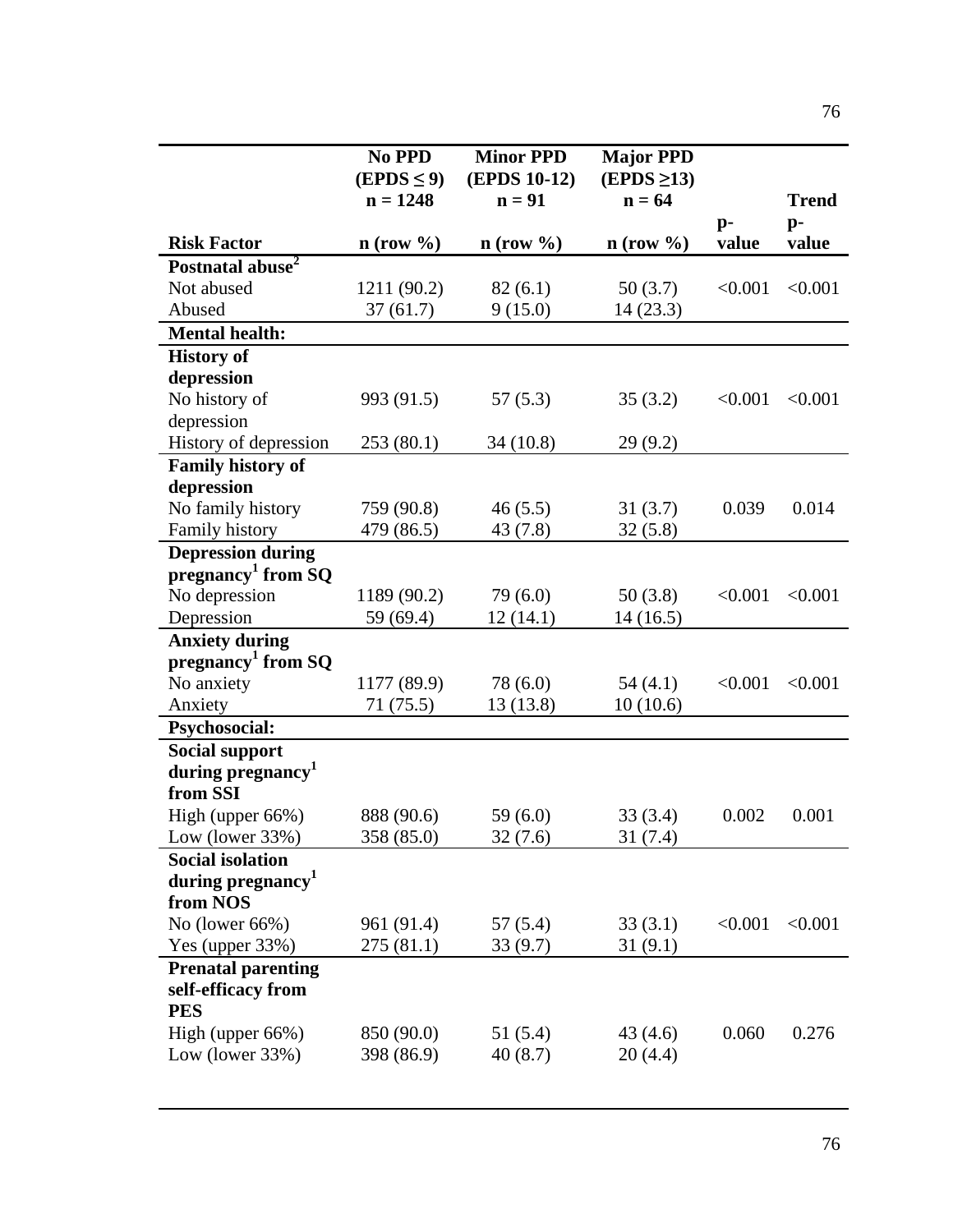|                            | <b>No PPD</b><br>$(EPDS \leq 9)$<br>$n = 1248$ | <b>Minor PPD</b><br><b>(EPDS 10-12)</b><br>$n = 91$ | <b>Major PPD</b><br>$(EPDS \geq 13)$<br>$n = 64$ | p-         | <b>Trend</b><br>p- |
|----------------------------|------------------------------------------------|-----------------------------------------------------|--------------------------------------------------|------------|--------------------|
| <b>Risk Factor</b>         | $n$ (row $\%$ )                                | $n$ (row $\%$ )                                     | $n$ (row $\%$ )                                  | value      | value              |
| <b>Postnatal parenting</b> |                                                |                                                     |                                                  |            |                    |
| self-efficacy from         |                                                |                                                     |                                                  |            |                    |
| <b>PES</b>                 |                                                |                                                     |                                                  |            |                    |
| High (upper $66\%$ )       | 834 (91.4)                                     | 47(5.2)                                             | 31(3.4)                                          | ${<}0.001$ | < 0.001            |
| Low (lower $33\%$ )        | 414 (84.5)                                     | 44 (9.0)                                            | 32(6.5)                                          |            |                    |

 $PPD = postpartum depression, EPDS = Edinburgh Postnatal Depression Scale (15), p$ value from Pearson's Chi square test, \*p-value calculated from Fisher's exact test, Trend p-value from (exact 2-sided), SQ = Kellner Symptom Questionnaire (97), SSI = Social Support Index (98), NOS = Network Orientation Scale (99), PES= Parental Expectations Survey (100), <sup>1</sup> refers to index pregnancy,  ${}^{2}$  refers to all forms of abuse including physical, emotional, sexual, financial and neglect.

From this bivariate analysis, women with minor postpartum depression (EPDS

scores of 10-12) do appear to be a distinct group from both those without postpartum

depression (EPDS  $\leq$  9) and those with major postpartum depression (EPDS  $\geq$  13).

Generally, the risk categories were associated with increasing postpartum depression

scores.

Each subsequent section of the results chapter addressed one of the objectives of

this project.

# **4.4 History of depression and major postpartum depression (EPDS "13) Objective 1**

*To quantify the risk a history of depression poses for major postpartum depression as defined by a score of 13 or greater on the Edinburgh Postnatal Depression Scale (EPDS) (15) in a community sample of medically low risk pregnant women.*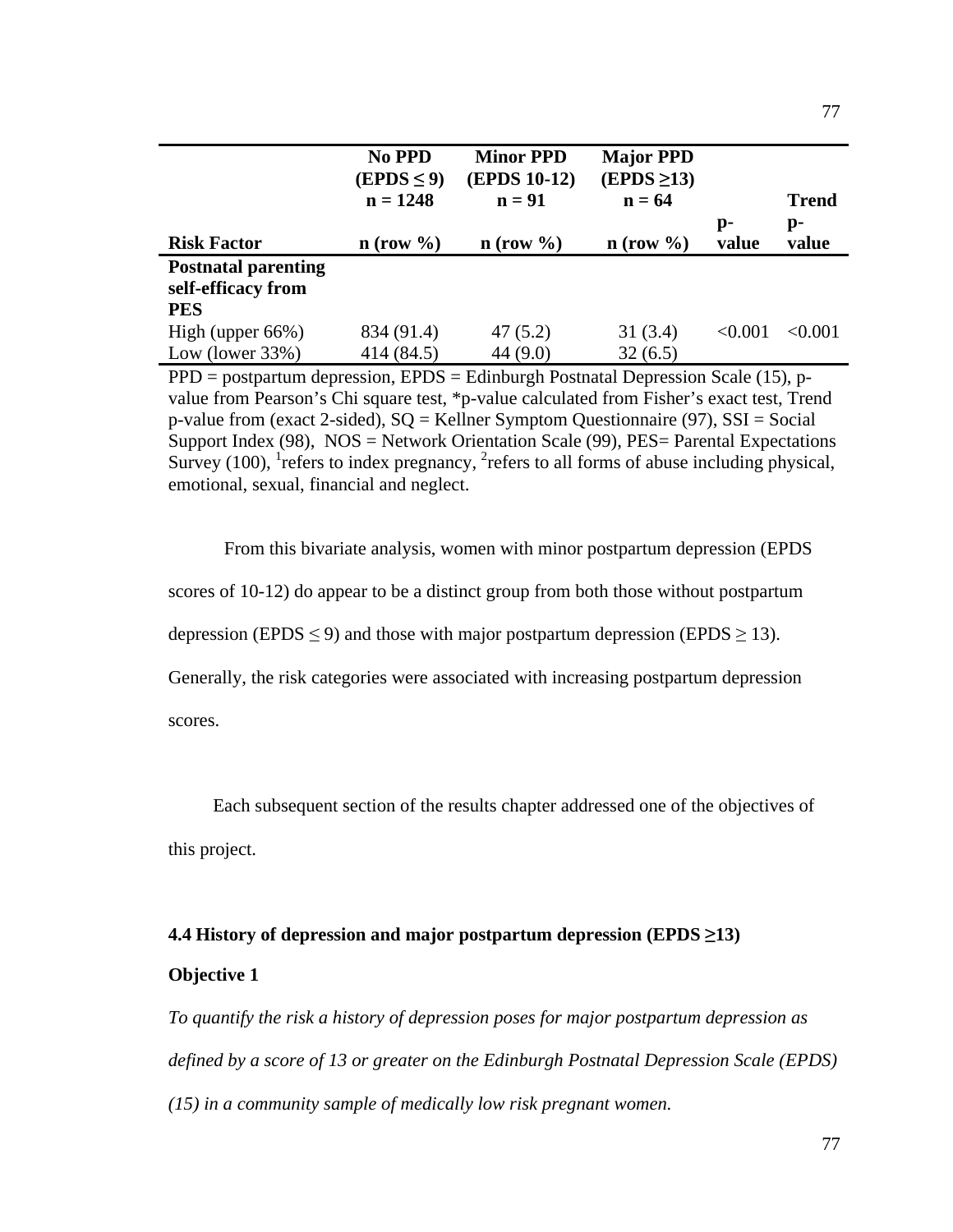## *4.4.1 Bivariate analysis*

Table 4.5 provides the frequency and percents of women with and without major postpartum depression for those with and without a history of depression. A p-value for Pearson's chi-square test, the relative risk of postpartum depression associated with a history of depression and exact 95% confidence interval are also presented.

A history of depression was significantly associated with major postpartum depression ( $p<0.001$ ). Women with a history of depression were more likely to have major postpartum depression (9.18%) than those without a history of depression (3.23%). Among women with a history of depression, the risk of major postpartum depression was 2.84 (95% CI: 1.77-4.58) times the risk of major postpartum depression for women without a history of depression.

|                    | No PPD          | <b>Major PPD</b> |                    |         |
|--------------------|-----------------|------------------|--------------------|---------|
|                    | (EPDS<13)       | $(EPDS \geq 13)$ |                    |         |
|                    | $n=1339$        | $n=64$           |                    |         |
| <b>Risk Factor</b> |                 |                  |                    |         |
|                    | $n$ (row $\%$ ) | $n$ (row $\%$ )  | <b>RR (95% CI)</b> | p-value |
| <b>History of</b>  |                 |                  |                    |         |
| <b>Depression</b>  |                 |                  |                    |         |
| Yes                | 287 (90.8)      | 29(9.2)          | $2.8(1.8-4.6)$     | < 0.001 |
| N <sub>o</sub>     | 1050 (96.8)     | 35(3.2)          |                    |         |

**Table 4.5 History of depression and major postpartum depression**

PPD = postpartum depression, EPDS = Edinburgh Postnatal Depression Scale,

 $RR =$  relative risk,  $CI =$  confidence interval, p-value from Pearson's Chi-square test.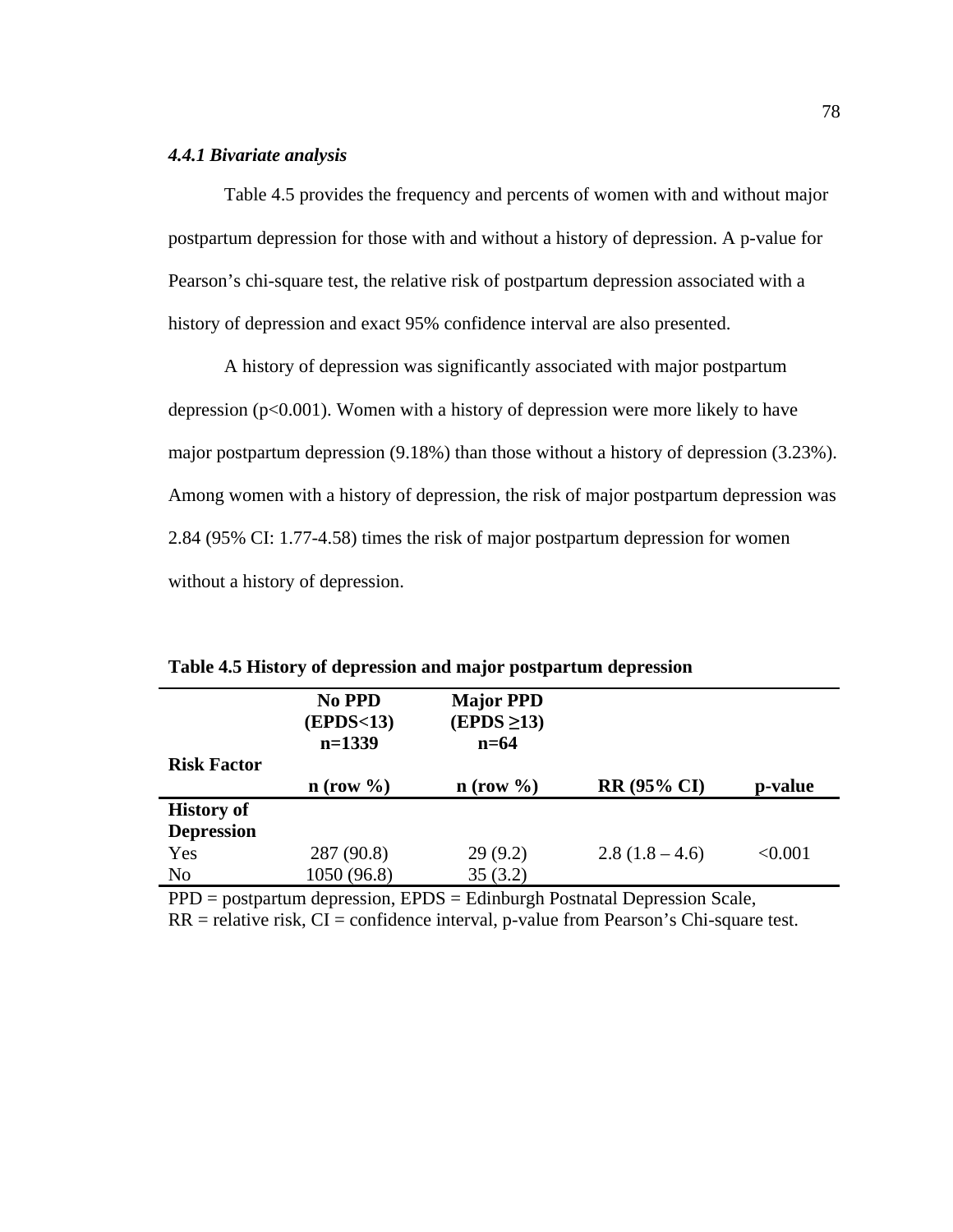# **4.5** Pre and perinatal risk factors and major postpartum depression (EPDS  $\geq$  13) **Objective 2**

*To quantify the risk of major postpartum depression associated with pre and perinatal risk factors.*

## *4.5.1 Bivariate analysis*

The results of the Pearson chi-square or Fisher's exact tests (where appropriate) for the demographic and obstetric variables (Table 4.6) and behavioural risk, mental health and psychosocial variables (Table 4.7) are summarized. Relative risks and exact 95% confidence intervals associated with each variable are also presented.

### 4.5.1.1 Demographic

Women with less education, incomes less than \$40,000 per year, born outside of Canada and of non-Caucasian ethnicity were more likely to have major postpartum depression ( $p \le 0.005$ ). Women who had not completed high school were 2.74 (95% CI: 1.49 – 5.05) times more likely to have major postpartum depression than women who had completed some post secondary. Likewise, the risk of major postpartum depression was increased by 2.46 (95% CI: 1.47-4.12) for women with an income less than \$40,000 per year, 2.00 (95% CI: 1.23 – 3.26) for women born outside of Canada and 2.19 (95% CI: 1.35 -3.55) for non-Caucasian women compared to women with incomes greater than \$40,000, Canadian born and Caucasian women respectively.

## 4.5.1.2 Obstetric

Major postpartum depression was associated with having an unplanned pregnancy  $(p<0.05)$ , a multiple birth ( $p=0.002$ ) and not breastfeeding at three months postpartum  $(p=0.001)$ .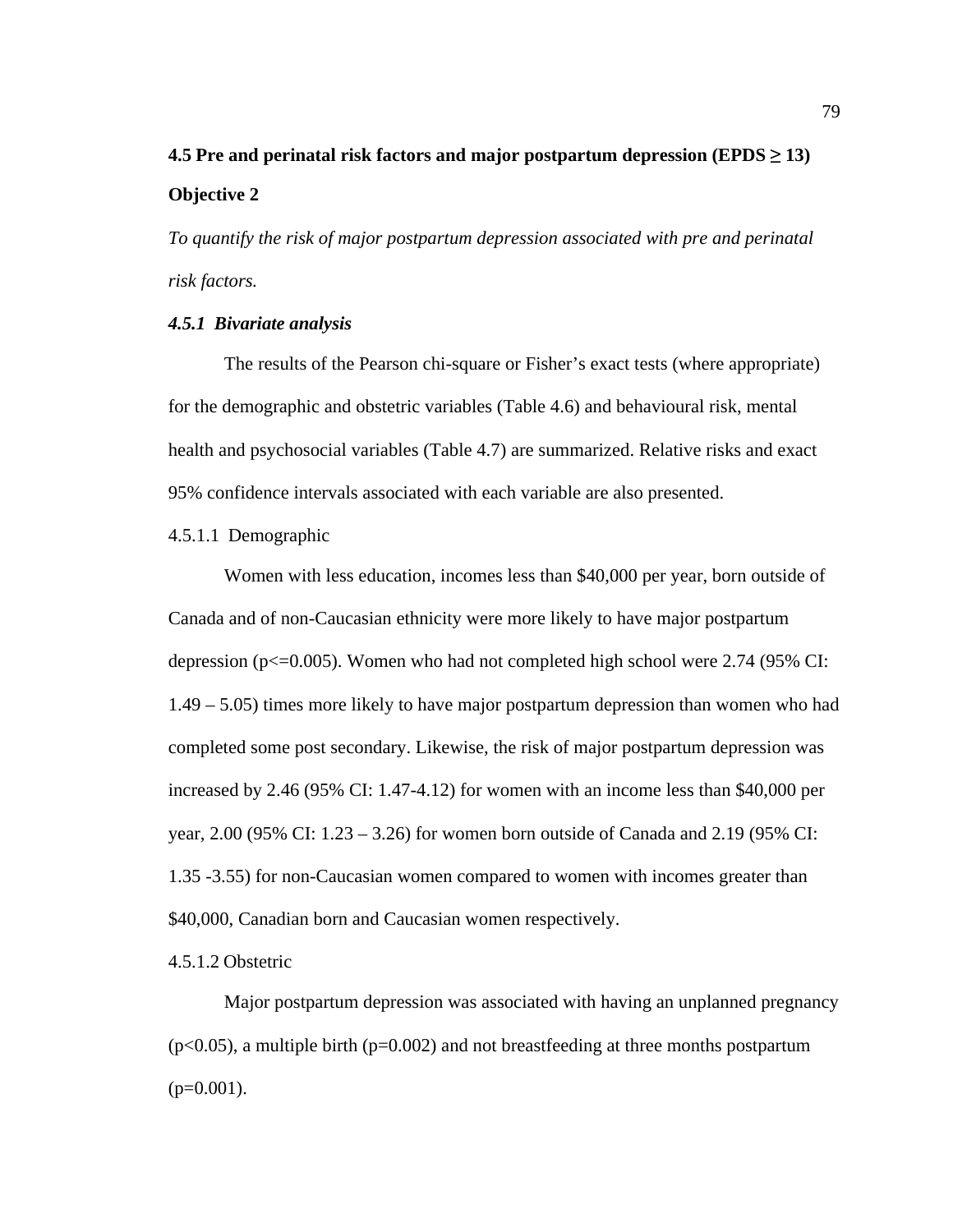Women with unplanned pregnancies were  $1.72$  (95% CI:  $1.06 - 2.78$ ) times more likely to have major postpartum depression than women with planned pregnancies. Women with multiple births were 6.43 (95% CI: 1.94 – 21.28) times more likely to have major postpartum depression than women who had singleton births, although this result is based on a very small sample of women who had multiple births (n=7) and therefore should be interpreted with caution. The risk of major postpartum depression among women who were not breastfeeding at three months postpartum was 2.18 (95% CI: 1.34 – 3.54) times the risk for women who were breastfeeding.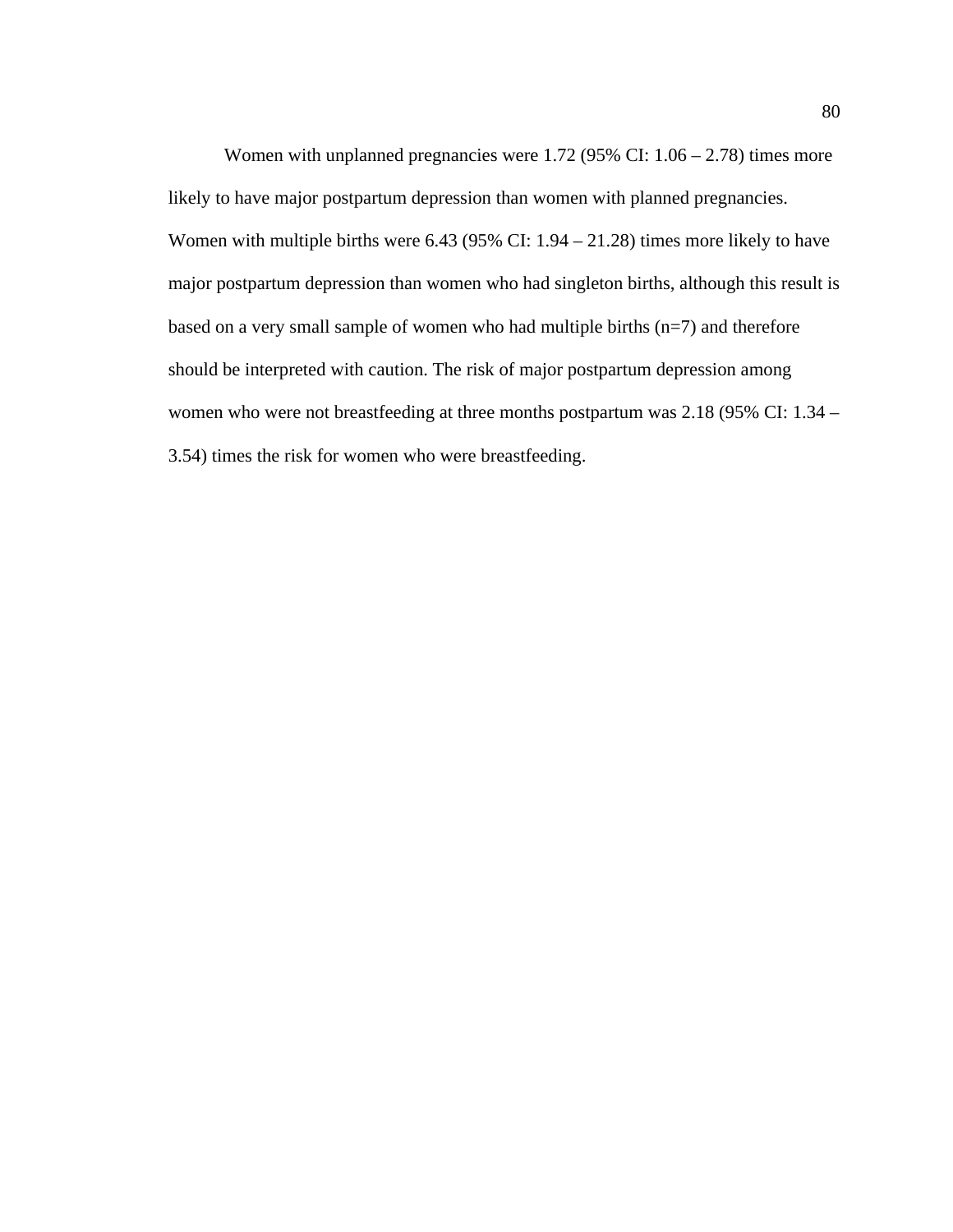|                              | No PPD<br>(EPDS < 13)<br>$n = 1339$ | <b>Major PPD</b><br>$(EPDS \geq 13)$<br>$n = 64$ |                     |         |
|------------------------------|-------------------------------------|--------------------------------------------------|---------------------|---------|
| <b>Risk Factor</b>           | $n$ (row $\%$ )                     | $n$ (row $\%$ )                                  | <b>RR (95% CI)</b>  | p-value |
| Demographic:                 |                                     |                                                  |                     |         |
| <b>Maternal</b> age          |                                     |                                                  |                     |         |
| Younger than 25              | 243 (94.5)                          | 14(5.5)                                          | $1.25(0.70-2.22)$   | 0.455   |
| 25 or older                  | 1094 (95.6)                         | 50(4.4)                                          | $1.00$ (ref)        |         |
| Marital status <sup>1</sup>  |                                     |                                                  |                     |         |
| No stable partner            | 93 (93.0)                           | 7(7.0)                                           | $1.60(0.75 - 3.41)$ | 0.226   |
| Stable partner               | 1245 (95.6)                         | 57(4.4)                                          | $1.00$ (ref)        |         |
| <b>Parity</b>                |                                     |                                                  |                     |         |
| No live births               | 732 (96.1)                          | 30(3.9)                                          | $1.35(0.83 - 2.18)$ | 0.221   |
| $\geq$ 1 previous live birth | 607 (94.7)                          | 34(5.3)                                          | $1.00$ (ref)        |         |
| <b>Maternal education</b>    |                                     |                                                  |                     |         |
| Less than high school        | 95 (88.8)                           | 12(11.2)                                         | $2.74(1.49 - 5.05)$ | 0.004   |
| Completed high school        | 234 (95.9)                          | 10(4.1)                                          | $1.00(0.51 - 1.97)$ |         |
| Some post secondary          | 985 (95.9)                          | 42(4.1)                                          | $1.00$ (ref)        |         |
| <b>Total household</b>       |                                     |                                                  |                     |         |
| income                       |                                     |                                                  |                     |         |
| Less than \$40 000/year      | 260 (91.9)                          | 23(8.1)                                          | $2.46(1.47 - 4.12)$ | < 0.001 |
| At least \$40 000/year       | 967 (96.7)                          | 33(3.3)                                          | $1.00$ (ref)        |         |
| <b>Country mother was</b>    |                                     |                                                  |                     |         |
| born                         |                                     |                                                  |                     |         |
| Other                        | 315 (92.7)                          | 25(7.3)                                          | $2.00(1.23 - 3.26)$ | 0.005   |
| Canada                       | 1023 (96.3)                         | 39(3.7)                                          | $1.00$ (ref)        |         |
| <b>Maternal ethnicity</b>    |                                     |                                                  |                     |         |
| Other                        | 306 (92.2)                          | 26(7.8)                                          | $2.19(1.35 - 3.55)$ | 0.001   |
| Caucasian                    | 1024 (96.4)                         | 38(3.6)                                          | $1.00$ (ref)        |         |
| Obstetric:                   |                                     |                                                  |                     |         |
| <b>Planned pregnancy</b>     |                                     |                                                  |                     |         |
| Not planned                  | 390 (93.5)                          | 27(6.5)                                          | $1.72(1.06 - 2.78)$ | 0.027   |
| Planned                      | 945 (96.2)                          | 37(3.8)                                          | $1.00$ (ref)        |         |
| <b>Induction of labour</b>   |                                     |                                                  |                     |         |
| Induced                      | 479 (96.2)                          | 19(3.8)                                          | 0.75                | 0.288   |
| Not induced                  | 785 (94.9)                          | 42(5.1)                                          | $1.00$ (ref)        |         |
| <b>Mode of delivery</b>      |                                     |                                                  |                     |         |
| <b>Cesarean Section</b>      | 286 (95.7)                          | 13(4.3)                                          | $0.94(0.52 - 1.71)$ | 0.839   |
| Vaginal                      | 1052 (95.4)                         | 51(4.6)                                          | $1.00$ (ref)        |         |
|                              |                                     |                                                  |                     |         |

**Table 4.6 Demographic and obstetric risk factors and major postpartum depression**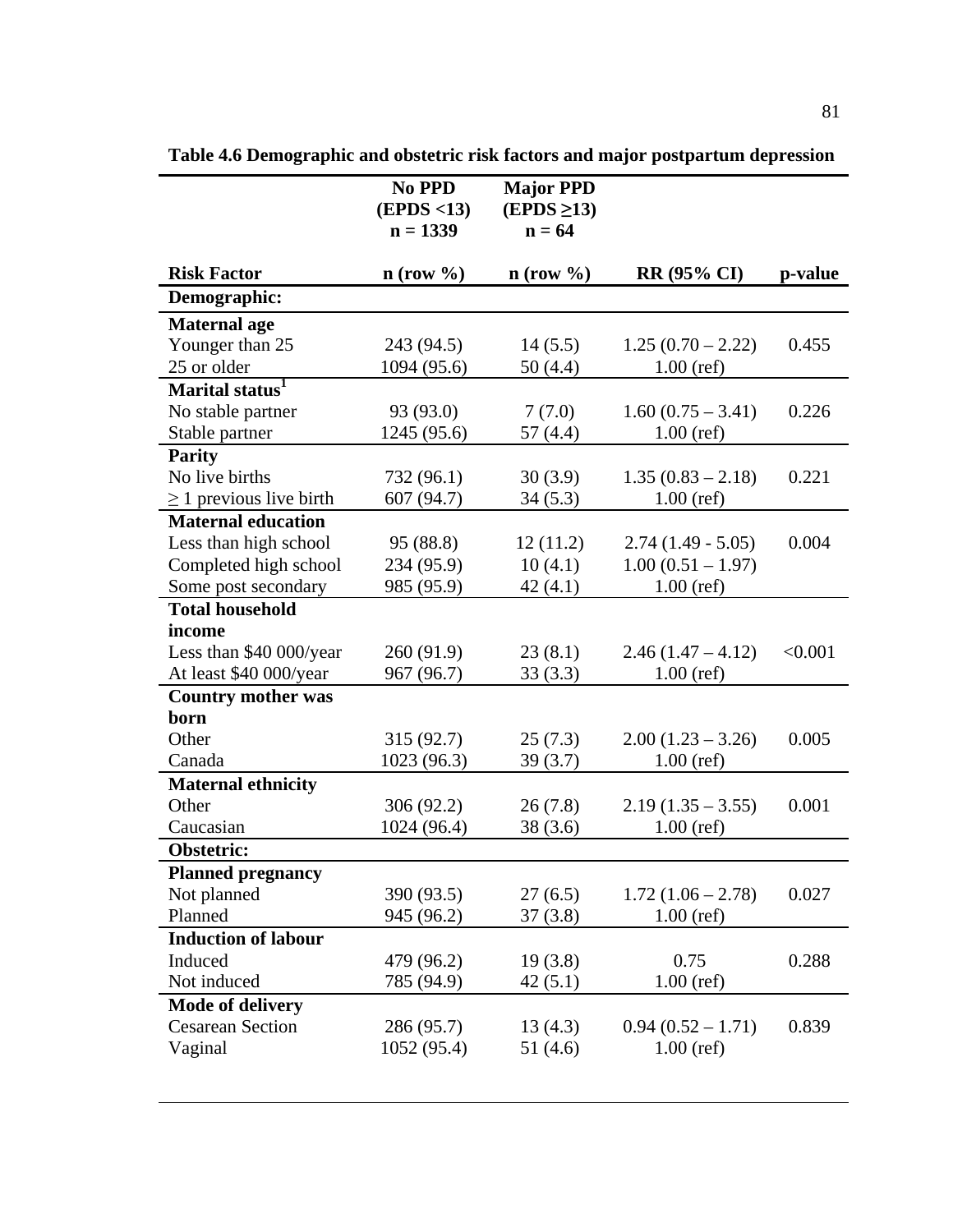|                                    | No PPD                    | <b>Major PPD</b>             |                      |          |
|------------------------------------|---------------------------|------------------------------|----------------------|----------|
|                                    | (EPDS < 13)<br>$n = 1339$ | $(EPDS \geq 13)$<br>$n = 64$ |                      |          |
|                                    |                           |                              |                      |          |
| <b>Risk Factor</b>                 | $\mathbf{n}$ (row %)      | $n$ (row $\%$ )              | <b>RR (95% CI)</b>   | p-value  |
| <b>Gestational age</b>             |                           |                              |                      |          |
| Premature $(<$ 37 weeks)           | 54 (93.1)                 | 4(6.9)                       | $1.54(0.58-4.09)$    | $0.335*$ |
| Not premature $(\geq)37$           | 1279 (95.5)               | 60(4.5)                      | $1.00$ (ref)         |          |
| weeks)                             |                           |                              |                      |          |
| <b>Birth weight</b>                |                           |                              |                      |          |
| LBW $\left( < 2500 \right)$ grams) | 64 (92.8)                 | 5(7.2)                       | $1.64(0.68 - 3.95)$  | $0.240*$ |
| Not LBW $(\geq 2500$               | 1273 (95.6)               | 59 (4.4)                     | $1.00$ (ref)         |          |
| grams)                             |                           |                              |                      |          |
| Sex of baby                        |                           |                              |                      |          |
| Male                               | 668 (94.8)                | 37(5.2)                      | $0.74(0.45 - 1.20)$  | 0.215    |
| Female                             | 671 (96.1)                | 27(3.8)                      | $1.00$ (ref)         |          |
| <b>Number of babies</b>            |                           |                              |                      |          |
| Multiple birth                     | 5(71.4)                   | 2(28.6)                      | $6.43(1.94 - 21.28)$ | $0.037*$ |
| Singleton                          | 1334 (95.6)               | 62(4.4)                      | $1.00$ (ref)         |          |
| <b>Hospital stay length</b>        |                           |                              |                      |          |
| Longer than 2 days                 | 447 (94.9)                | 24(5.1)                      | $1.24(0.75-2.04)$    | 0.397    |
| 2 days or less                     | 887 (95.9)                | 38(4.1)                      | $1.00$ (ref)         |          |
| <b>Breastfeeding status</b>        |                           |                              |                      |          |
| at 3 months                        |                           |                              |                      |          |
| No longer breastfeeding            | 316 (92.4)                | 26(7.6)                      | $2.18(1.34 - 3.54)$  | 0.001    |
| Still breastfeeding                | 1023 (96.5)               | 37(3.5)                      | $1.00$ (ref)         |          |

 $PPD =$  postpartum depression,  $EPDS =$  Edinburgh Postnatal Depression Scale (15),  $RR =$ relative risk,  $CI =$  confidence interval, p-value from Pearson's Chi square test, \*p-value calculated from Fisher's exact test, <sup>1</sup>having a stable partner was defined as currently being married or common law,  $LBW = low$  birth weight.

# 4.5.1.3 Behavioural risk

Women who were classified as "at risk" by the T-ACE screen (modified), abused

during pregnancy or abused postpartum were more likely to have major postpartum

depression (p<0.001). Women who smoked during pregnancy, had ever been abused or

witnessed abuse were also more likely to have postpartum depression  $(p<0.05)$ .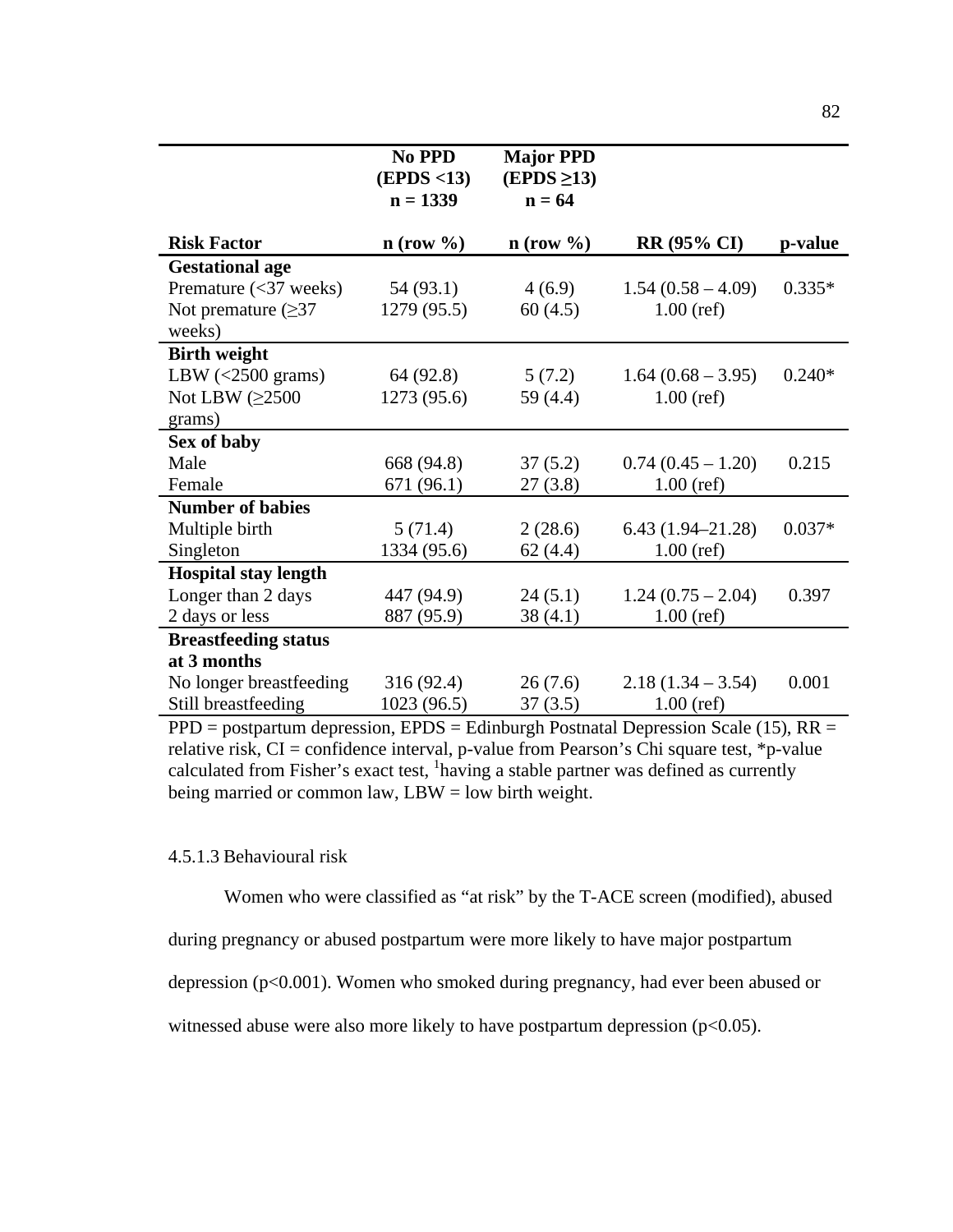Specifically, the risk of major postpartum depression was increased by 3.10 (95% CI:  $1.63 - 5.89$ ) for women classified as "at risk" by the T-ACE (modified), 3.48 (95%) CI:  $1.80 - 6.71$  for women who were abused during pregnancy and  $6.27$  (95% CI: 3.68 – 10.68) for women who were abused in the postpartum period as compared to women classified as "low risk", women who were not abused during pregnancy and women who were not abused in the postpartum period respectively. Women who smoked were 1.95  $(95\% \text{ CI: } 1.18 - 3.23)$  times more likely to have major postpartum depression than nonsmokers. An increased risk of major postpartum depression of  $1.68$  (95% CI:  $1.04 - 2.71$ ) was found for women who had been abused compared to women who had never been abused. Similarly, the risk of major postpartum depression for women who witnessed abuse was 1.67 (95% CI:  $1.04 - 2.70$ ) times the risk for women who had never witnessed abuse.

## 4.5.1.4 Mental health

Depression and anxiety during pregnancy were both significantly associated with major postpartum depression  $(p<0.01)$ .

Women with high scores on the depression subscale were 4.34 (95% CI: 2.50 – 7.53) times more likely to have major postpartum depression than women with low scores. Similarly, women with high scores on the anxiety subscale were 2.58 (95% CI: 1.36 – 4.90) times more likely to have major postpartum depression that women with low scores.

### 4.5.1.5 Psychosocial

Women who reported low social support, being socially isolated or low postnatal parenting self-efficacy were more likely to have major postpartum depression  $(p<0.01)$ .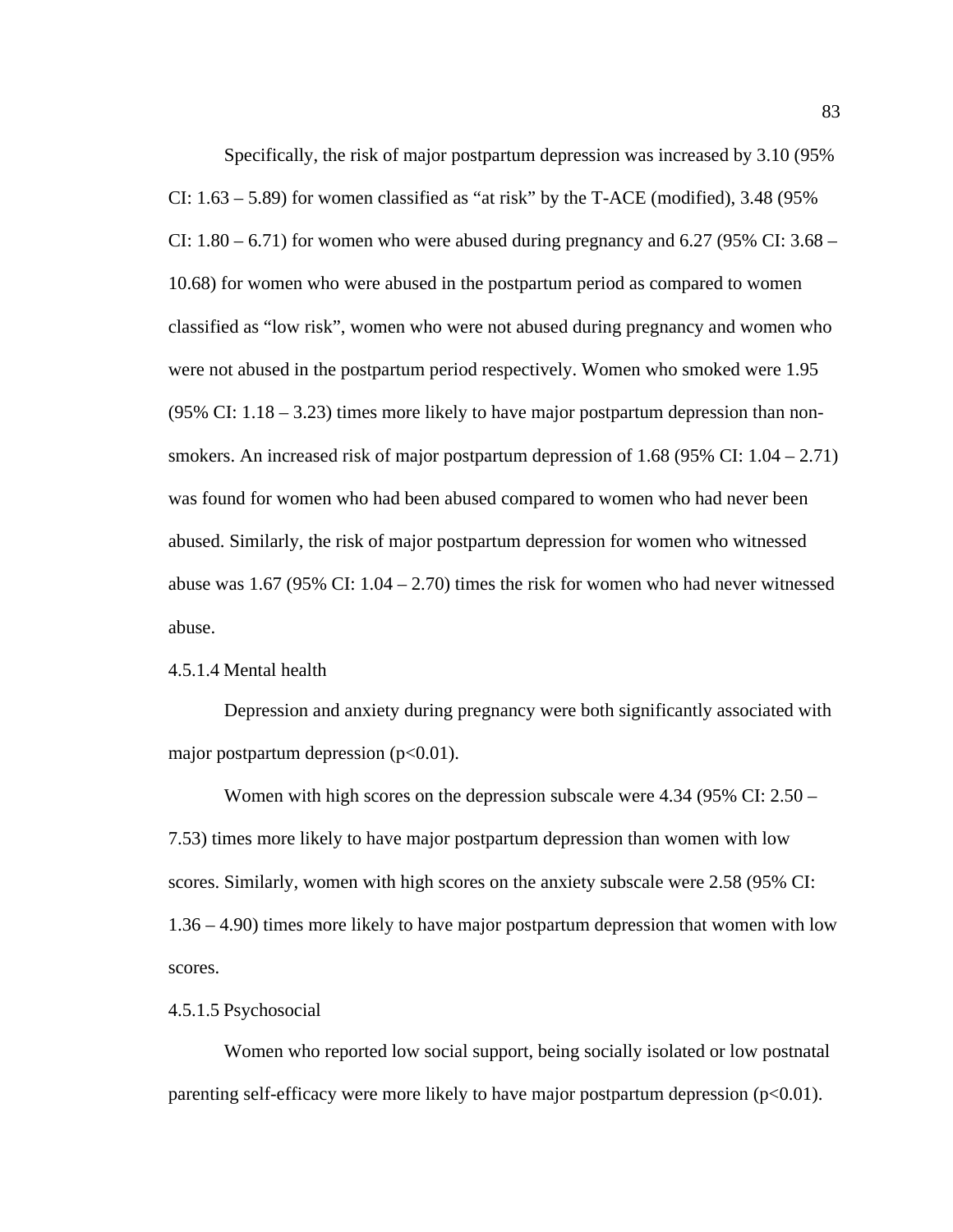The increased risk of major postpartum depression was 2.19 (95% CI: 1.36 – 3.52) for women with low social support, 2.91 (95% CI: 1.81 – 4.68) for socially isolated women and  $1.92$  (95% CI:  $1.19 - 3.11$ ) for women with low postnatal parenting selfefficacy as compared to women with high social support, non socially isolated women and women with higher postnatal parenting self-efficacy respectively.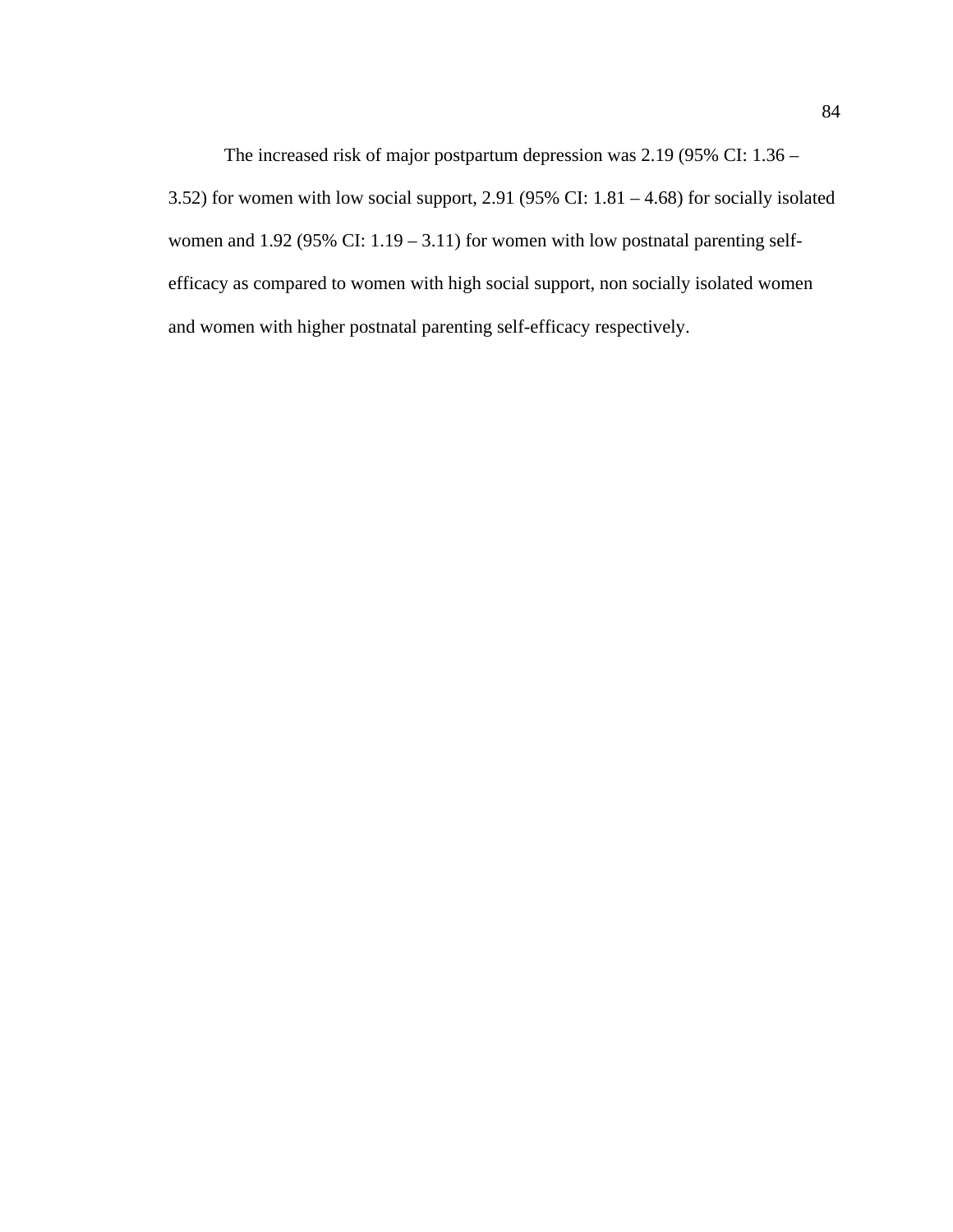|                                                     | No PPD<br>(EPDS < 13)<br>$n = 1339$ | <b>Major PPD</b><br>$(EPDS \geq 13)$<br>$n = 64$ |                     |          |
|-----------------------------------------------------|-------------------------------------|--------------------------------------------------|---------------------|----------|
| <b>Risk Factor</b>                                  | $n$ (row $\%$ )                     | $n$ (row %)                                      | <b>RR (95% CI)</b>  | p-value  |
| <b>Behavioural Risk:</b>                            |                                     |                                                  |                     |          |
| <b>Alcohol consumption</b>                          |                                     |                                                  |                     |          |
| during pregnancy <sup>1</sup>                       |                                     |                                                  |                     |          |
| Yes                                                 | 353 (94.4)                          | 21(5.6)                                          | $1.33(0.80 - 2.21)$ | 0.270    |
| N <sub>o</sub>                                      | 976 (95.8)                          | 43(4.2)                                          | $1.00$ (ref)        |          |
| <b>Binge drank during</b><br>pregnancy <sup>1</sup> |                                     |                                                  |                     |          |
| Yes                                                 | 82 (94.2)                           | 5(5.8)                                           | $1.27(0.52 - 3.09)$ | $0.592*$ |
| N <sub>o</sub>                                      | 1249 (95.5)                         | 59 (4.5)                                         | $1.00$ (ref)        |          |
| <b>T-ACE</b> classification<br>(modified)           |                                     |                                                  |                     |          |
| At risk                                             | 133(91.1)                           | 13(8.9)                                          | $3.10(1.63 - 5.89)$ | < 0.001  |
| Low risk                                            | 879 (97.1)                          | 26(2.9)                                          | $1.00$ (ref)        |          |
| <b>Smoking during</b><br>pregnancy <sup>1</sup>     |                                     |                                                  |                     |          |
| Yes                                                 | 260 (92.5)                          | 21(7.5)                                          | $1.95(1.18 - 3.23)$ | 0.009    |
| No                                                  | 1079 (96.2)                         | 45(3.8)                                          | $1.00$ (ref)        |          |
| <b>Illicit drug use during</b>                      |                                     |                                                  |                     |          |
| pregnancy <sup>1</sup>                              |                                     |                                                  |                     |          |
| Yes                                                 | 33(89.2)                            | 4(10.8)                                          | $2.46(0.94 - 6.40)$ | $0.085*$ |
| N <sub>0</sub>                                      | 1303 (95.6)                         | 60(4.4)                                          | $1.00$ (ref)        |          |
| History of abuse <sup>2</sup>                       |                                     |                                                  |                     |          |
| Abused                                              | 434 (93.7)                          | 29(6.3)                                          | $1.68(1.04 - 2.71)$ | 0.032    |
| Never abused                                        | 904 (96.3)                          | 35(3.7)                                          | $1.00$ (ref)        |          |
| Ever witnessed abuse <sup>2</sup>                   |                                     |                                                  |                     |          |
| Witnessed abuse                                     | 512 (93.9)                          | 33(6.1)                                          | $1.67(1.04-2.70)$   | 0.033    |
| Has not witnessed                                   | 826 (96.4)                          | 31(3.6)                                          | $1.00$ (ref)        |          |
| abuse                                               |                                     |                                                  |                     |          |
| Abuse <sup>2</sup> during<br>pregnancy <sup>1</sup> |                                     |                                                  |                     |          |
| Abused                                              | 54 (85.7)                           | 9(14.3)                                          | $3.48(1.80 - 6.71)$ | < 0.001  |
| Not abused                                          | 1284 (95.9)                         | 55 (4.1)                                         | $1.00$ (ref)        |          |
| Witnessed abuse <sup>2</sup>                        |                                     |                                                  |                     |          |
| during pregnancy <sup>1</sup>                       |                                     |                                                  |                     |          |
| Witnessed abuse                                     | 115(92.7)                           | 9(7.3)                                           | $1.72(0.87 - 3.39)$ | 0.121    |
| Has not witnessed                                   | 1222 (95.8)                         | 54 (4.2)                                         | $1.00$ (ref)        |          |
| abuse                                               |                                     |                                                  |                     |          |

**Table 4.7 Behavioural risk, mental health and psychosocial risk factors and major postpartum depression**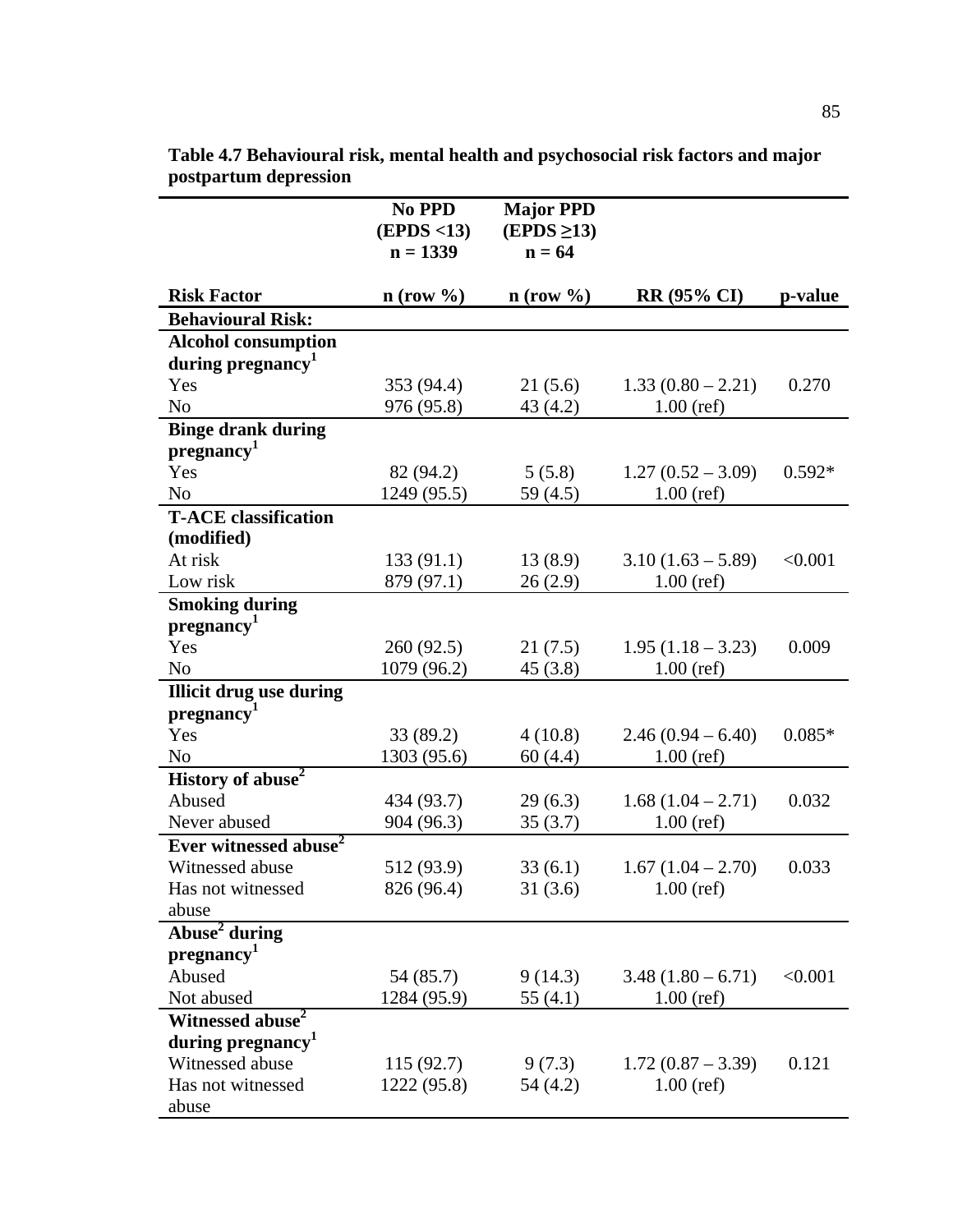|                                              | No PPD<br>(EPDS < 13) | <b>Major PPD</b><br>$(EPDS \geq 13)$ |                     |         |
|----------------------------------------------|-----------------------|--------------------------------------|---------------------|---------|
|                                              | $n = 1339$            | $n = 64$                             |                     |         |
| <b>Risk Factor</b>                           | $n$ (row $\%$ )       | $n$ (row $\%$ )                      | <b>RR (95% CI)</b>  | p-value |
| Postnatal abuse <sup>2</sup>                 |                       |                                      |                     |         |
| Abused                                       | 46(76.7)              | 14(23.3)                             | $6.27(3.68-10.68)$  | < 0.001 |
| Not abused                                   | 1293 (96.3)           | 50(3.7)                              | $1.00$ (ref)        |         |
| <b>Mental health:</b>                        |                       |                                      |                     |         |
| <b>Family history of</b>                     |                       |                                      |                     |         |
| depression                                   |                       |                                      |                     |         |
| Family history                               | 522 (94.2)            | 32(5.8)                              | $1.56(0.96 - 2.52)$ | 0.070   |
| No family history                            | 805 (96.3)            | 31(3.7)                              | $1.00$ (ref)        |         |
| <b>Depression during</b>                     |                       |                                      |                     |         |
| pregnancy <sup>1</sup> from $SQ$             |                       |                                      |                     |         |
| Depression                                   | 71 (83.5)             | 14(16.5)                             | $4.34(2.50 - 7.53)$ | < 0.001 |
| No depression                                | 1268 (96.2)           | 50(3.8)                              | $1.00$ (ref)        |         |
| <b>Anxiety during</b>                        |                       |                                      |                     |         |
| pregnancy <sup>1</sup> from SQ               |                       |                                      |                     |         |
| <b>Anxious</b>                               | 84 (89.4)             | 10(10.6)                             | $2.58(1.36 - 4.90)$ | 0.003   |
| Not anxious                                  | 1255 (95.9)           | 54(4.1)                              | $1.00$ (ref)        |         |
| Psychosocial:                                |                       |                                      |                     |         |
| <b>Social support during</b>                 |                       |                                      |                     |         |
| pregnancy <sup>1</sup> from SSI              |                       |                                      |                     |         |
| Low (lower $33\%$ )                          | 390 (92.6)            | 31(7.4)                              | $2.19(1.36 - 3.52)$ | 0.001   |
| High (upper 66%)                             | 947 (96.6)            | 33(3.4)                              | $1.00$ (ref)        |         |
| <b>Social Isolation during</b>               |                       |                                      |                     |         |
| $pregnancy1$ from NOS                        |                       |                                      |                     |         |
| Yes (upper 33%)                              | 308 (90.9)            | 31(9.1)                              | $2.91(1.81 - 4.68)$ | < 0.001 |
| No (lower 66%)                               | 1018 (96.9)           | 33(3.1)                              | $1.00$ (ref)        |         |
| Prenatal parenting<br>self-efficacy from PES |                       |                                      |                     |         |
| Low (lower $33\%$ )                          | 438 (95.6)            | 20(4.4)                              | $0.96(0.57 - 1.61)$ | 0.873   |
| High (upper 66%)                             | 901 (95.4)            | 43(4.6)                              | $1.00$ (ref)        |         |
| <b>Postnatal parenting</b>                   |                       |                                      |                     |         |
| self-efficacy from PES                       |                       |                                      |                     |         |
| Low (lower $33\%$ )                          | 458 (93.5)            | 32(6.5)                              | $1.92(1.19 - 3.11)$ | 0.007   |
| High (upper 66%)                             | 881 (96.6)            | 31(3.4)                              | $1.00$ (ref)        |         |

 $PPD = postpartum depression, EPDS = Edinburgh Postnatal Depression Scale (15), RR =$ relative risk, CI = confidence interval, p-value from Pearson's Chi square test, \*p-value calculated from Fisher's exact test,  $SQ = Symptom$  Questionnaire (97), SSI = Social Support Index (98), NOS = Network Orientation Scale (99), PES = Parental Expectations Scale (100), <sup>1</sup> refers to index pregnancy,  ${}^{2}$  refers to all forms of abuse including physical, emotional, sexual, financial and neglect.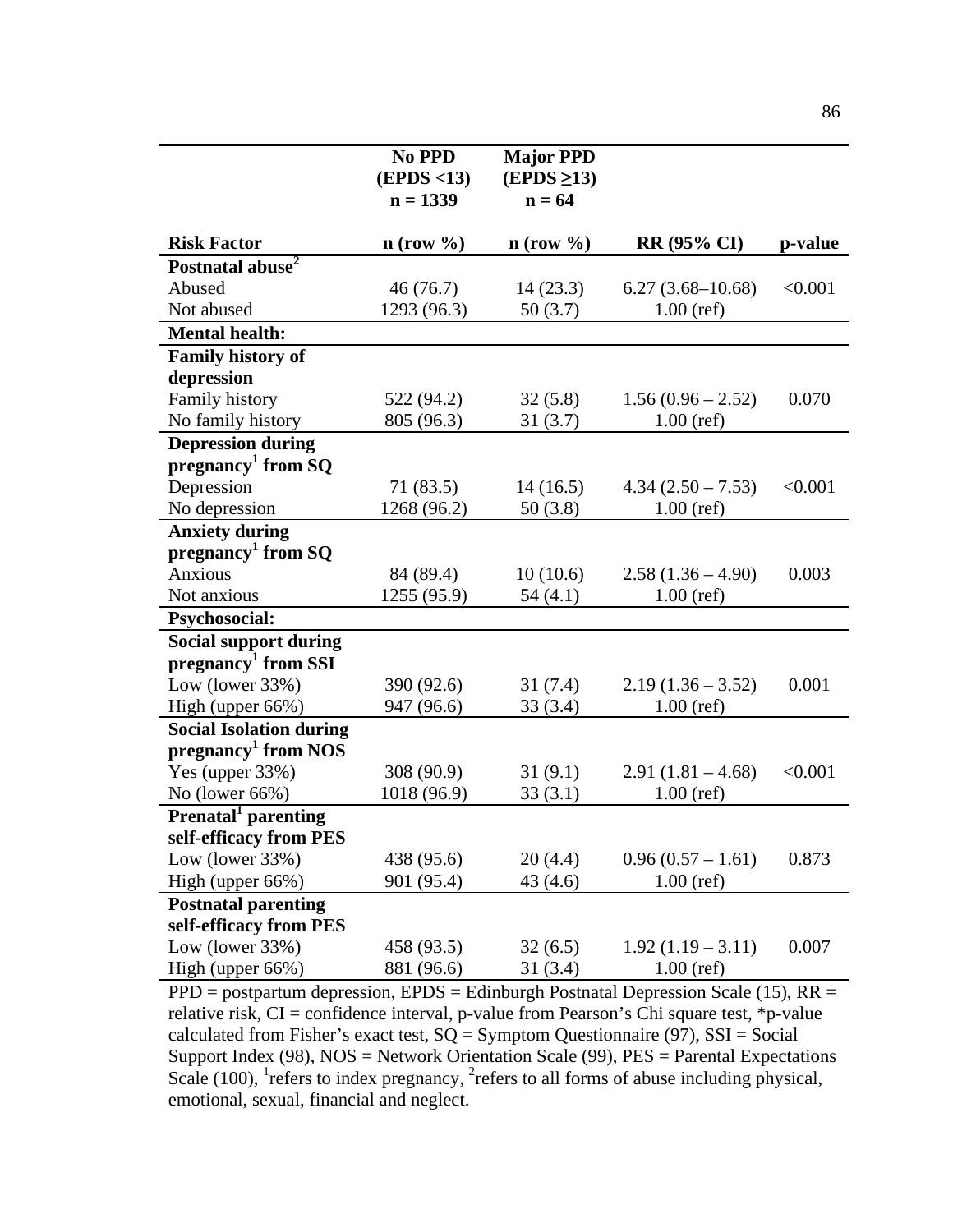# **4.6 Pre and perinatal risk factors that distinguish women with major postpartum** depression (EPDS  $\geq$ 13) from women without postpartum depression (EPDS  $\lt$ 13)

## **Objective 3**

*To develop a model of the association between a history of depression and postpartum depression after adjustment for demographic, obstetric, behavioural risk, mental health and psychosocial risk factors that distinguishes women with major postpartum depression (EPDS*  $\geq$ *13) from those without postpartum depression (EPDS <13).* 

# *4.6.1 Classical stratified analysis: assessment of potential effect modifiers and confounders of relationship between a history of depression and major postpartum depression*

None of the variables were found to modify the relationship between a history of depression and major postpartum depression based on a significant result from the Mantel-Haenszel test of homogeneity. As well, based on an absolute difference of 0.7 between the crude and Mantel-Haenszel relative risks being significant, none of the variables were confounders. The results of the trivariate analysis are included in Appendix E.

Since the trivariate analysis did not provide any statistical evidence to support including any of the variables as confounders or effect modifiers of the primary relationship in the regression modelling process, those variables that were determined to be statistically significant from the bivariate analysis were considered for the logistic regression model.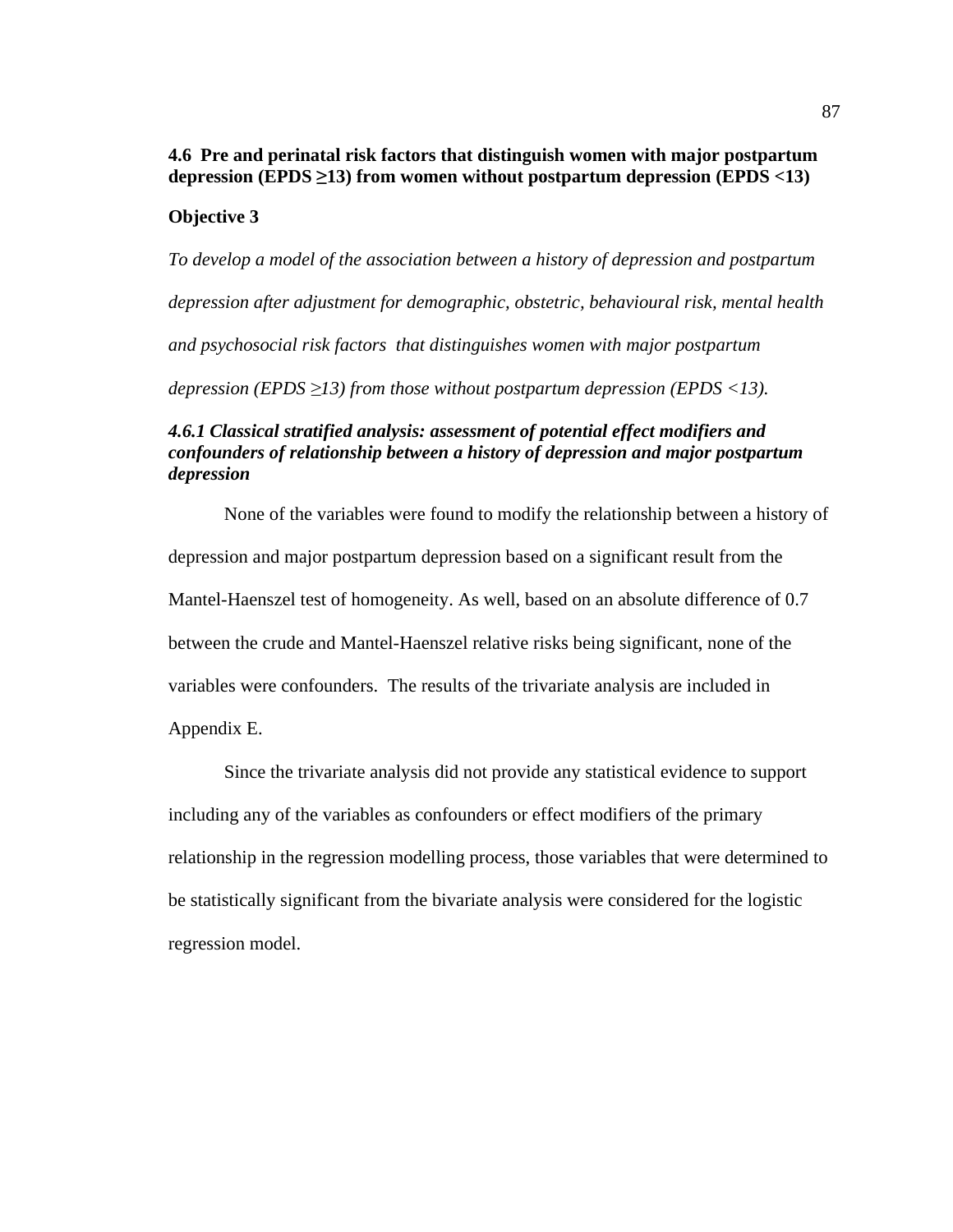# *4.6.2 Multivariate analysis: development of logistic regression model of pre and perinatal risk factors that distinguish women with major postpartum depression from women without postpartum depression*

The adjusted odds ratios for the independent predictors for the final logistic regression model that compares those women with major postpartum depression to those without postpartum depression are presented in Table 4.8.

The 17 independent predictors considered for inclusion in the model based on p<0.05 in the bivariate analysis were history of depression, income, ethnicity, planned pregnancy, induction of labour, multiple birth, breastfeeding status at three months postpartum, T-ACE classification (modified), smoking during pregnancy, lifetime abuse, abuse during pregnancy, postnatal abuse, depression during pregnancy, anxiety during pregnancy, social support, social isolation and postnatal parenting expectations. The independent predictors history of depression, T-ACE classification (modified), breastfeeding status at three months postpartum and postnatal parenting expectations remained significant and therefore were retained in the model. All interaction terms tested were non-significant  $(p>0.05)$ .

**Table 4.8 Multivariate model of pre and perinatal risk factors that distinguish women with major postpartum depression from women without postpartum depression**

| <b>Variable</b>                          | $OR^*$ | $(95 \% CI)$    | p-value |
|------------------------------------------|--------|-----------------|---------|
| History of depression                    | 2.25   | $(1.15 - 4.43)$ | 0.019   |
| Not breastfeeding at 3 months postpartum | 2.40   | $(1.22 - 4.73)$ | 0.012   |
| At-risk T-ACE classification (modified)  | 2.66   | $(1.29 - 5.48)$ | 0.008   |
| Low postnatal parenting self-efficacy    | 4.37   | $(2.16 - 8.87)$ | < 0.001 |

 $OR^*$ = adjusted odds ratio, CI= confidence interval, p-value from Pearson's Chi square test, McFadden's (pseudo)  $R^2 = 0.1293$ .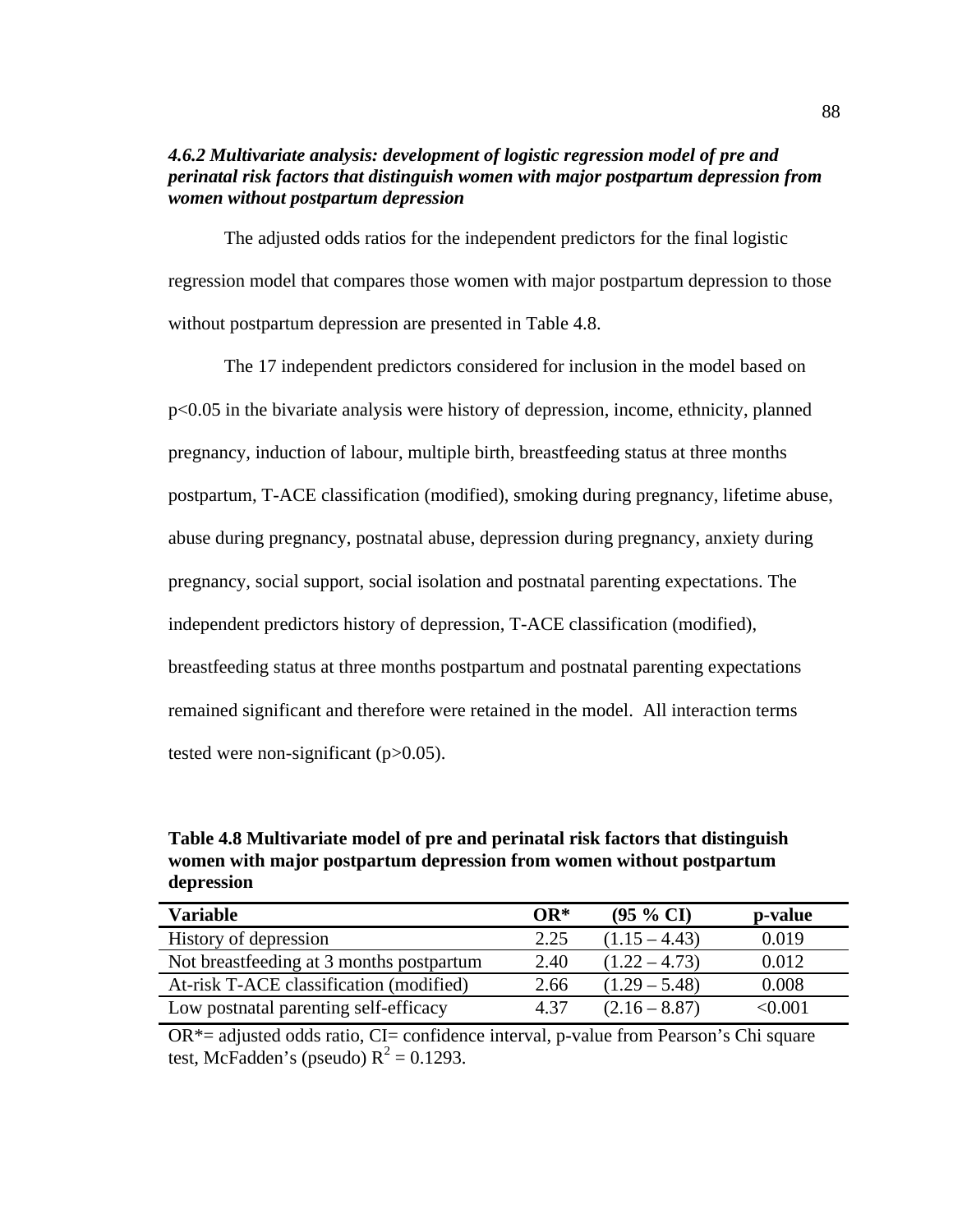An alternate model for comparing women with major postpartum depression to those without was also created because inclusion of the modified T-ACE variable made the variables ethnicity, income and social isolation non-significant even though these variables were found to be strong predictors from the bivariate analysis and through development of the model. It was hypothesized that these variables may be important predictors of major postpartum depression among those women that do not drink alcohol.

The modelling process was repeated considering the same independent variables in the same order except that T-ACE (modified) variable was not included. The independent predictors that remained significant were a history of depression, ethnicity, breastfeeding status at three months postpartum, postpartum abuse and social isolation and their adjusted odds ratios are presented in Table 4.9. All interaction terms tested were non-significant.

**Table 4.9 Alternate multivariate model of pre and perinatal risk factors that distinguish women with major postpartum depression from women without postpartum depression**

| <b>Variable</b>                          | $OR^*$ | $(95\% \text{ CI})$ | p-value        |
|------------------------------------------|--------|---------------------|----------------|
| <b>History of Depression</b>             | 2.36   | $(1.36 - 4.11)$     | 0.002          |
| Non-Caucasian                            | 2.22   | $(1.25 - 3.96)$     | 0.007          |
| Not Breastfeeding at 3 months postpartum | 2.00   | $(1.16 - 3.46)$     | 0.013          |
| Postpartum abuse                         | 5.04   | $(2.45 - 10.37)$    | $< \!\! 0.001$ |
| Socially isolated                        | 1.84   | $(1.04 - 3.25)$     | 0.035          |

 $OR^*$ = adjusted odds ratio, CI= confidence interval, p-value from Pearson's Chi square test, McFadden's (pseudo)  $R^2 = 0.1206$ .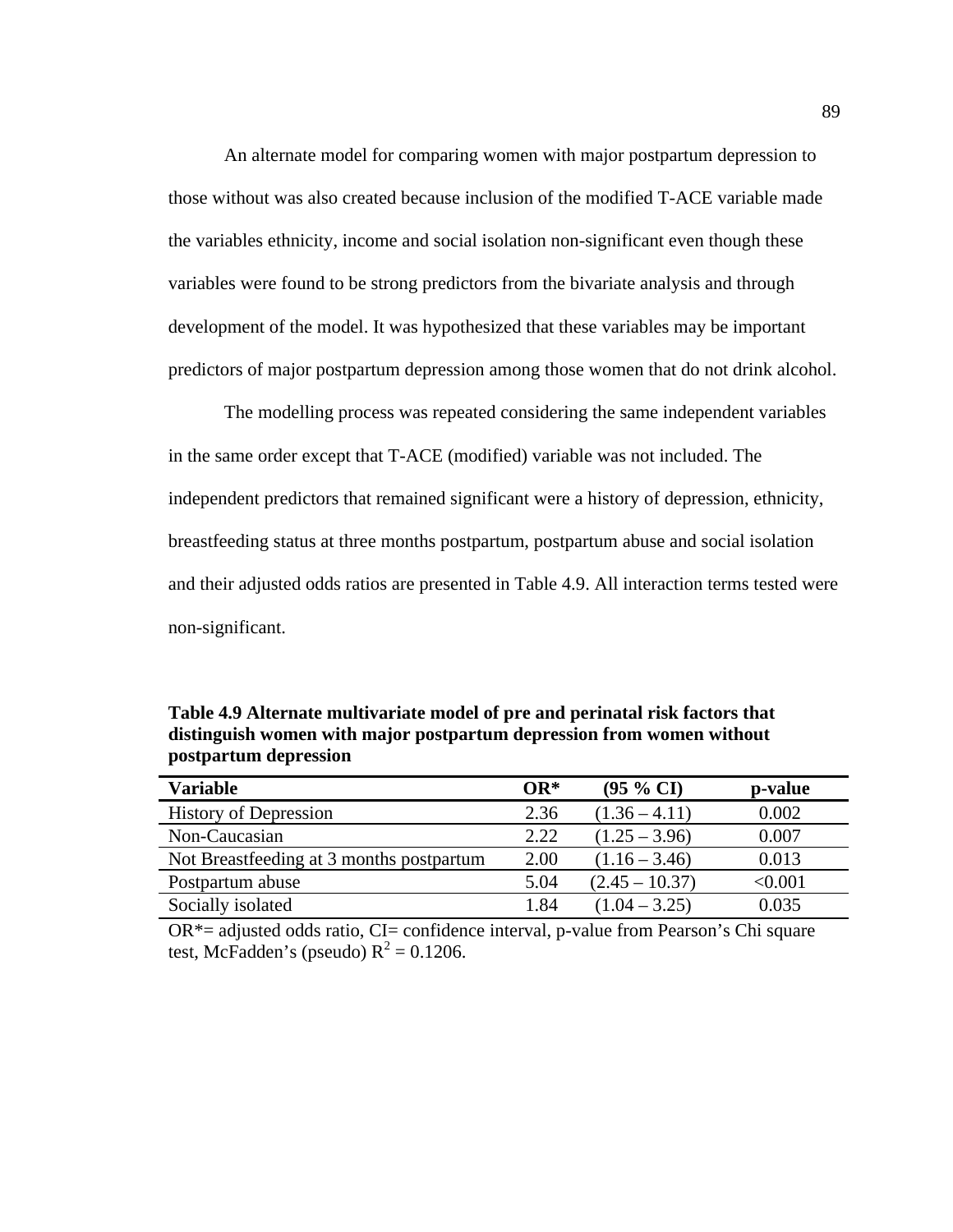# **4.7 Pre and perinatal risk factors that distinguish women with minor postpartum depression (EPDS 10-12) from women without postpartum depression (EPDS !9)**

## **Objective 4**

*To develop a model of the association between pre and perinatal factors and postpartum depression that distinguishes women with minor postpartum depression (EPDS 10-12) from those without postpartum depression (EPDS <9).* 

# *4.7.1 Bivariate analysis: pre and perinatal risk factors and minor postpartum depression*

The results of the bivariate analysis for the demographic and obstetric variables are summarized in Table 4.10 and the behavioural risk, mental health and psychosocial variables in Table 4.11.

### 4.7.1.1 Demographic

Marital status and the country the mother was born were both significantly associated with minor postpartum depression  $(p<0.05)$ . Specifically, the risk of minor postpartum depression was increased by 1.84 (95% CI:1.01 – 3.33) for women who did not have a stable partner and  $1.68$  (95% CI:  $1.11 - 2.54$ ) for women who were born in a country other than Canada as compared to women in stable relationships and Canadian born women respectively.

### 4.7.1.2 Obstetric

Women with unplanned pregnancies, induced labours and hospital stay lengths of greater than two days were more likely to have minor postpartum depression  $(p<0.005)$ . Women with unplanned pregnancies were 1.69 (95% CI:  $1.13 - 2.53$ ) times more likely to have minor postpartum depression than women with planned pregnancies. Women with induced labours were 1.60 (95% CI;  $1.06 - 2.41$ ) times more likely to have minor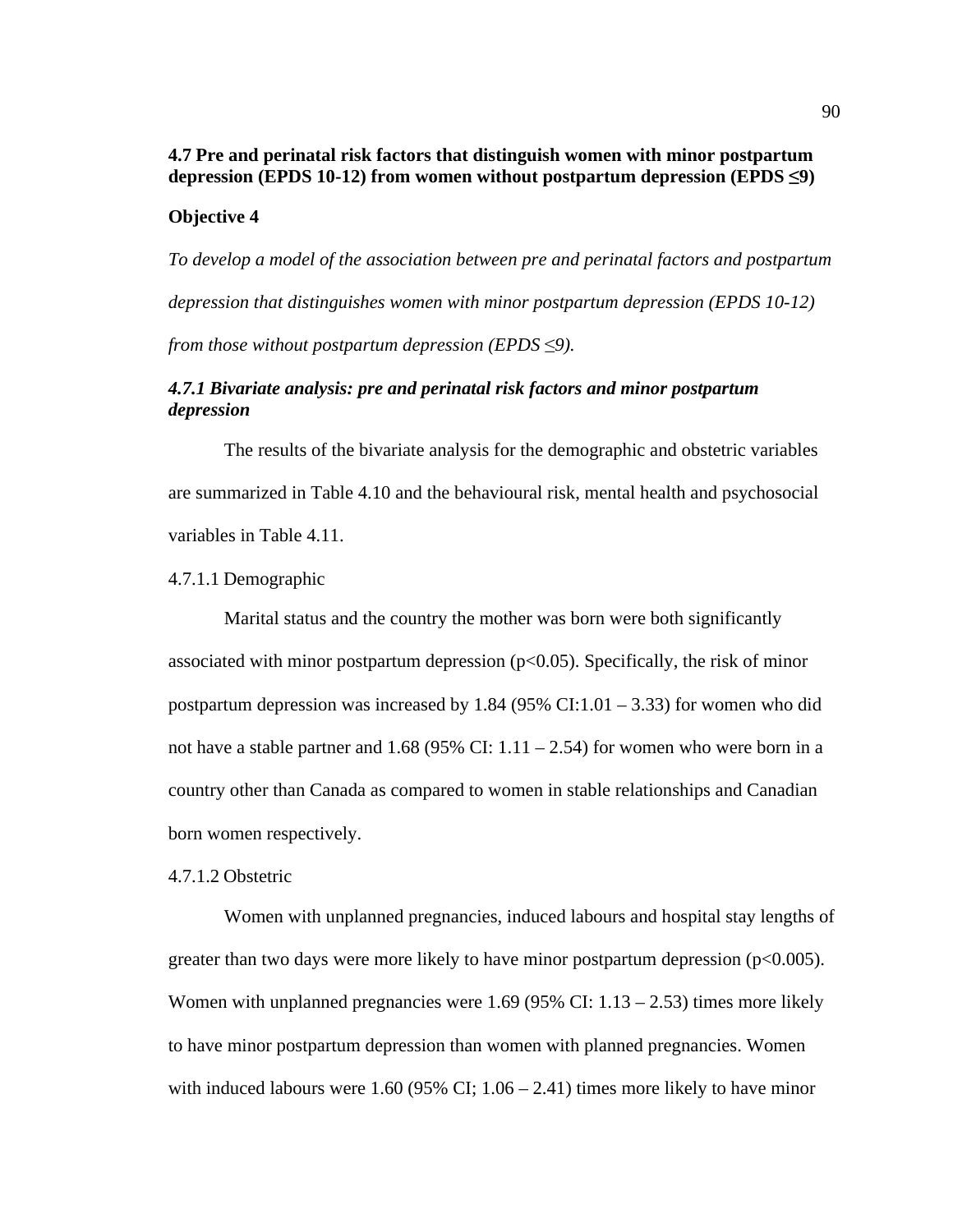postpartum depression than women whose labours were not induced. Likewise, the risk of minor postpartum depression was increased by 1.59 (95% CI: 1.06 – 2.37) for women who stayed in the hospital longer than two days when their baby was first born as compared to shorter hospital stays.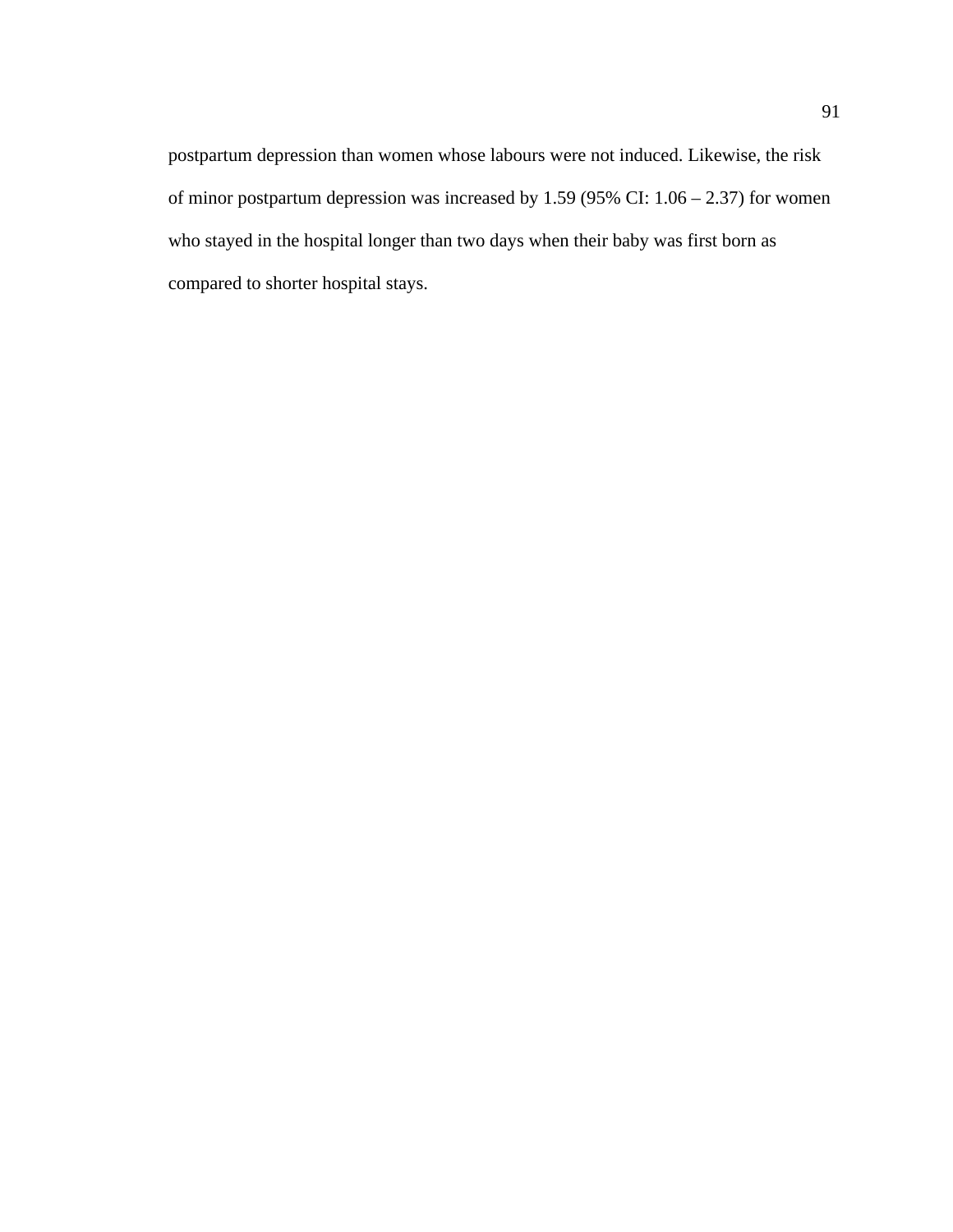|                             | No PPD<br>$(EPDS \leq 9)$<br>$n = 1339$ | <b>Minor PPD</b><br>(EPDS 10-12)<br>$n = 64$ |                     |         |
|-----------------------------|-----------------------------------------|----------------------------------------------|---------------------|---------|
| <b>Risk Factor</b>          | $n$ (row $\%$ )                         | $n$ (row $\%$ )                              | <b>RR (95% CI)</b>  | p-value |
| Demographic:                |                                         |                                              |                     |         |
| <b>Maternal</b> age         |                                         |                                              |                     |         |
| Younger than 25             | 225(92.6)                               | 18(7.4)                                      | $1.11(0.68 - 1.82)$ | 0.681   |
| 25 or older                 | 1021 (93.3)                             | 73 (6.7)                                     | $1.00$ (ref)        |         |
| Marital status <sup>1</sup> |                                         |                                              |                     |         |
| No stable partner           | 82 (88.2)                               | 11(11.8)                                     | $1.84(1.01 - 3.33)$ | 0.046   |
| Stable partner              | 1165 (93.6)                             | 80(6.4)                                      | $1.00$ (ref)        |         |
| <b>Parity</b>               |                                         |                                              |                     |         |
| No live births              | 687 (93.9)                              | 45(6.2)                                      | $1.23(0.83 - 1.83)$ | 0.300   |
| $\geq$ 1 other live birth   | 561 (92.4)                              | 46(7.6)                                      | $1.00$ (ref)        |         |
| <b>Maternal education</b>   |                                         |                                              |                     |         |
| Less than high school       | 86 (90.5)                               | 9(9.5)                                       | $1.48(0.76 - 2.88)$ | 0.386   |
| Completed high school       | 215 (91.9)                              | 19(8.1)                                      | $1.27(0.78-2.08)$   |         |
| Some post secondary         | 922 (93.6)                              | 63(6.4)                                      | $1.00$ (ref)        |         |
| <b>Total household</b>      |                                         |                                              |                     |         |
| income                      |                                         |                                              |                     |         |
| Less than \$40 000/year     | 240 (92.3)                              | 20(7.69)                                     | $1.28(0.79-2.09)$   | 0.320   |
| At least \$40 000/year      | 909 (94.0)                              | 58 (6.0)                                     | $1.00$ (ref)        |         |
| <b>Country born</b>         |                                         |                                              |                     |         |
| Other                       | 284 (90.2)                              | 31(9.8)                                      | $1.68(1.11 - 2.54)$ | 0.014   |
| Canada                      | 963 (94.1)                              | 60(5.9)                                      | $1.00$ (ref)        |         |
| <b>Ethnicity</b>            |                                         |                                              |                     |         |
| Other                       | 279 (91.2)                              | 27(8.8)                                      | $1.41(0.92 - 2.17)$ | 0.118   |
| Caucasian                   | 960 (93.8)                              | 64(6.2)                                      | $1.00$ (ref)        |         |
| Obstetric:                  |                                         |                                              |                     |         |
| <b>Planned pregnancy</b>    |                                         |                                              |                     |         |
| Not planned                 | 353 (90.5)                              | 37(9.5)                                      | $1.69(1.13 - 2.53)$ | 0.010   |
| Planned                     | 892 (94.4)                              | 53(5.6)                                      | $1.00$ (ref)        |         |
| <b>Induction of labour</b>  |                                         |                                              |                     |         |
| Induced                     | 437 (91.2)                              | 42(8.8)                                      | $1.60(1.06 - 2.41)$ | 0.023   |
| Not induced                 | 742 (94.5)                              | 43 (5.5)                                     | $1.00$ (ref)        |         |
| <b>Mode of delivery</b>     |                                         |                                              |                     |         |
| <b>Cesarean Section</b>     | 262 (91.6)                              | 24(8.4)                                      | $1.32(0.84 - 2.06)$ | 0.228   |
| Vaginal                     | 985 (93.6)                              | 67(6.4)                                      | $1.00$ (ref)        |         |
|                             |                                         |                                              |                     |         |

**Table 4.10 Demographic and obstetric risk factors and minor postpartum depression**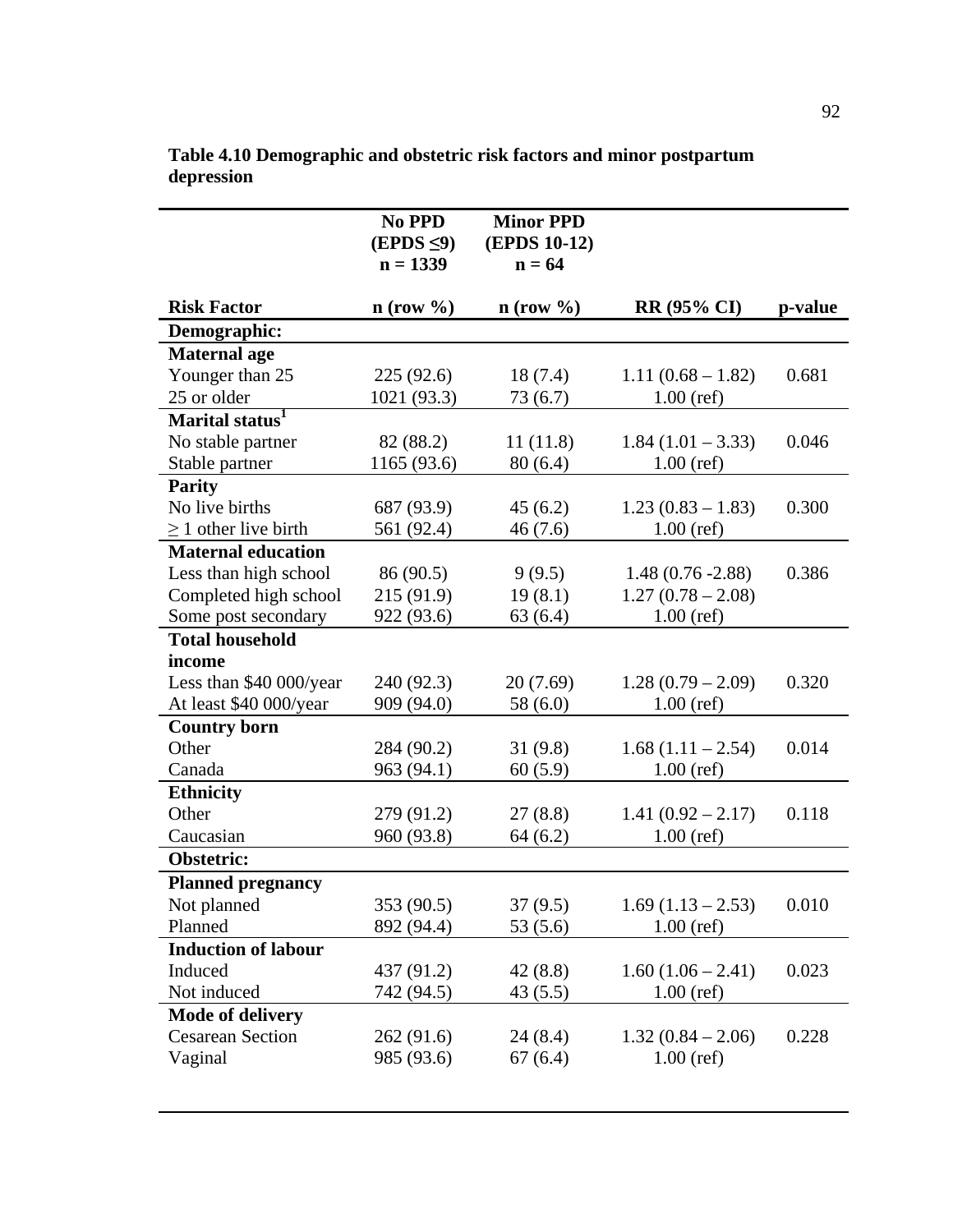|                                    | No PPD<br>$(EPDS \leq 9)$ | <b>Minor PPD</b><br><b>(EPDS 10-12)</b> |                     |         |
|------------------------------------|---------------------------|-----------------------------------------|---------------------|---------|
|                                    | $n = 1339$                | $n = 64$                                |                     |         |
|                                    |                           |                                         |                     |         |
| <b>Risk Factor</b>                 | $n$ (row %)               | $n$ (row %)                             | <b>RR</b> (95% CI)  | p-value |
| <b>Gestational age</b>             |                           |                                         |                     |         |
| Premature $(<$ 37 weeks)           | 50(92.6)                  | 4(7.4)                                  | $1.11(0.42 - 2.93)$ | 0.779*  |
| Not premature ( $\geq$ 37          | 1194 (93.4)               | 85 (6.65)                               | $1.00$ (ref)        |         |
| weeks)                             |                           |                                         |                     |         |
| <b>Birth weight</b>                |                           |                                         |                     |         |
| LBW $\left( < 2500 \right)$ grams) | 58 (90.6)                 | 6(9.4)                                  | $1.42(0.65 - 3.13)$ | 0.387   |
| Not LBW $(\geq 2500$               | 1189 (93.4)               | 84 (6.6)                                | $1.00$ (ref)        |         |
| grams)                             |                           |                                         |                     |         |
| Sex of baby                        |                           |                                         |                     |         |
| Female                             | 634 (94.5)                | 37(5.5)                                 | $0.68(0.46-1.02)$   | 0.062   |
| Male                               | 614 (91.9)                | 54(8.1)                                 | $1.00$ (ref)        |         |
| <b>Number of babies</b>            |                           |                                         |                     |         |
| Multiple birth                     | 5(100.0)                  | 0(0.0)                                  | $0$ (-- --)         | 1.000*  |
| Singleton                          | 1243 (93.2)               | 91(6.8)                                 | $1.00$ (ref)        |         |
| <b>Hospital stay length</b>        |                           |                                         |                     |         |
| Longer than 2 days                 | 407(91.0)                 | 40(9.0)                                 | $1.59(1.06 - 2.37)$ | 0.023   |
| 2 days or less                     | 837 (94.4)                | 50(5.6)                                 | $1.00$ (ref)        |         |
| <b>Breastfeeding status</b>        |                           |                                         |                     |         |
| at 3 months                        |                           |                                         |                     |         |
| No longer breastfeeding            | 293 (92.7)                | 23(7.3)                                 | $1.09(0.69 - 1.73)$ | 0.697   |
| Still breastfeeding                | 955 (93.4)                | 68 (6.6)                                | $1.00$ (ref)        |         |

PPD = postpartum depression, EPDS = Edinburgh Postnatal Depression Scale (15), RR = relative risk,  $CI =$  confidence interval, p-value from Pearson's Chi square test, \*p-value calculated from Fisher's exact test, <sup>1</sup>having a stable partner was defined as currently being married or common law,  $LBW = low$  birth weight

## 4.7.1.3 Behavioural risk

Abuse was significantly associated with minor postpartum depression as women who had ever been abused, were abused during pregnancy or in the postpartum period were more likely to have minor postpartum depression (p<0.05). This increased risk of minor postpartum depression was  $1.52$  (95% CI:  $1.02 - 2.28$ ) for ever being abused, 2.61 (95% CI: 1.39 – 4.91) for women who were abused during pregnancy and 3.09 (95% CI: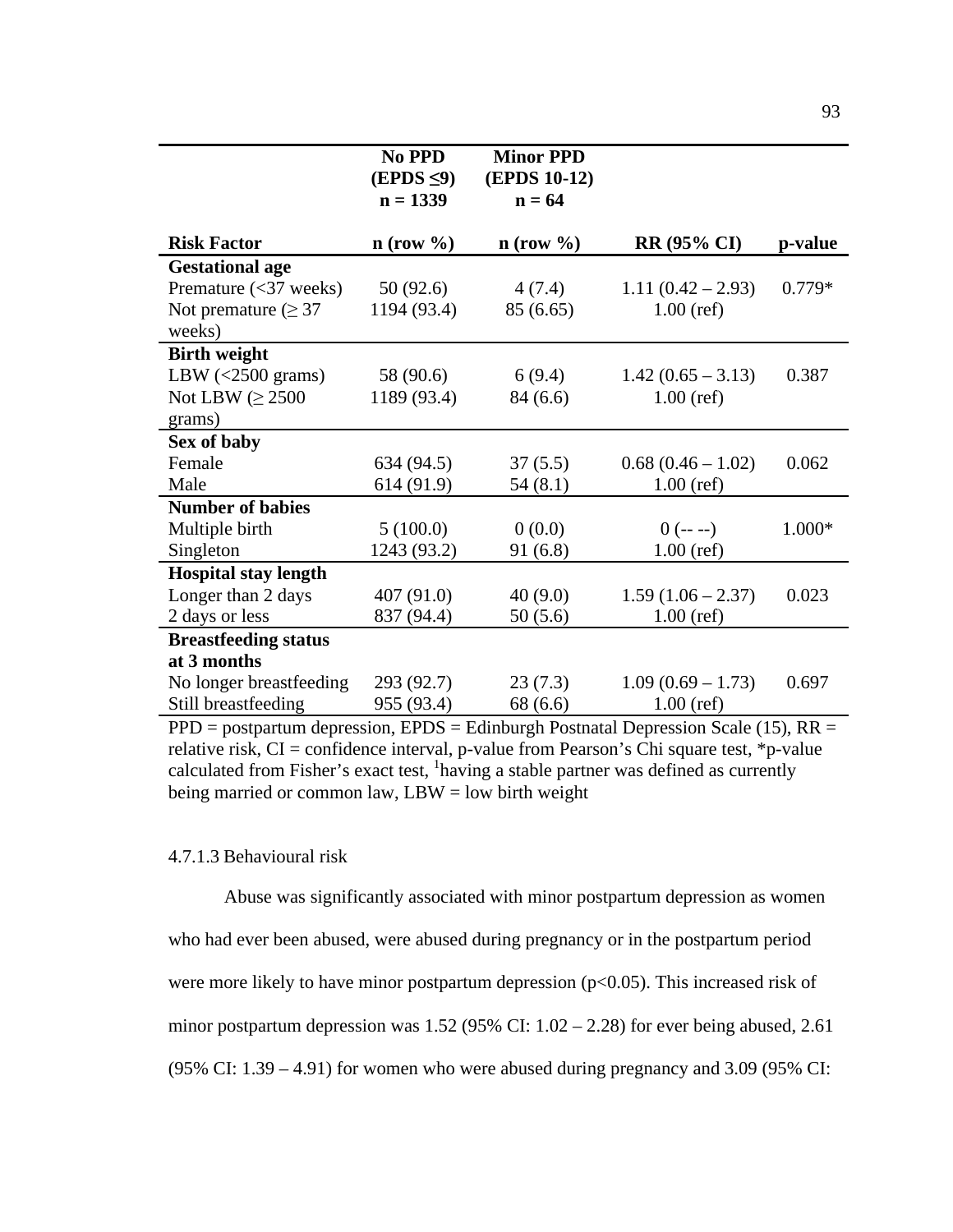1.66 – 5.75) for women who were abused in the postpartum period as compared to women who had never been abused, women who were not abused during pregnancy and women who were not abused in the postpartum period respectively.

4.7.1.4 Mental health

Women with a history of depression, depression or anxiety during pregnancy were more likely to be at risk of minor postpartum depression ( $p \le 0.001$ ).

Specifically, women with a history of depression were  $2.18$  (95% CI:  $1.46 - 3.27$ ) times more likely to have minor postpartum depression than women without a history of depression. Women with high scores on the depression subscale during pregnancy were 2.71 (95% CI: 1.55 – 4.74) times more likely to have minor postpartum depression than women with low scores. Similarly, women with high scores on the anxiety subscale during pregnancy were  $2.49$  (1.45 – 4.29) times more likely to have minor postpartum depression than women with low scores.

### 4.7.1.5 Psychosocial

Women who reported being socially isolated or low prenatal or postnatal parenting self-efficacy were more likely to have minor postpartum depression  $(p<0.05)$ . The increased risk was  $1.91$  (95% CI:  $1.27 - 2.88$ ) for socially isolated women, 1.61  $(95\% \text{ CI: } 1.08 - 2.40)$  for women with low prenatal parenting self-efficacy and 1.80 (95% CI: 1.21 – 2.67) for women with low postnatal parenting self-efficacy as compared to non-socially isolated women, and women with higher prenatal and postnatal parenting self-efficacy respectively.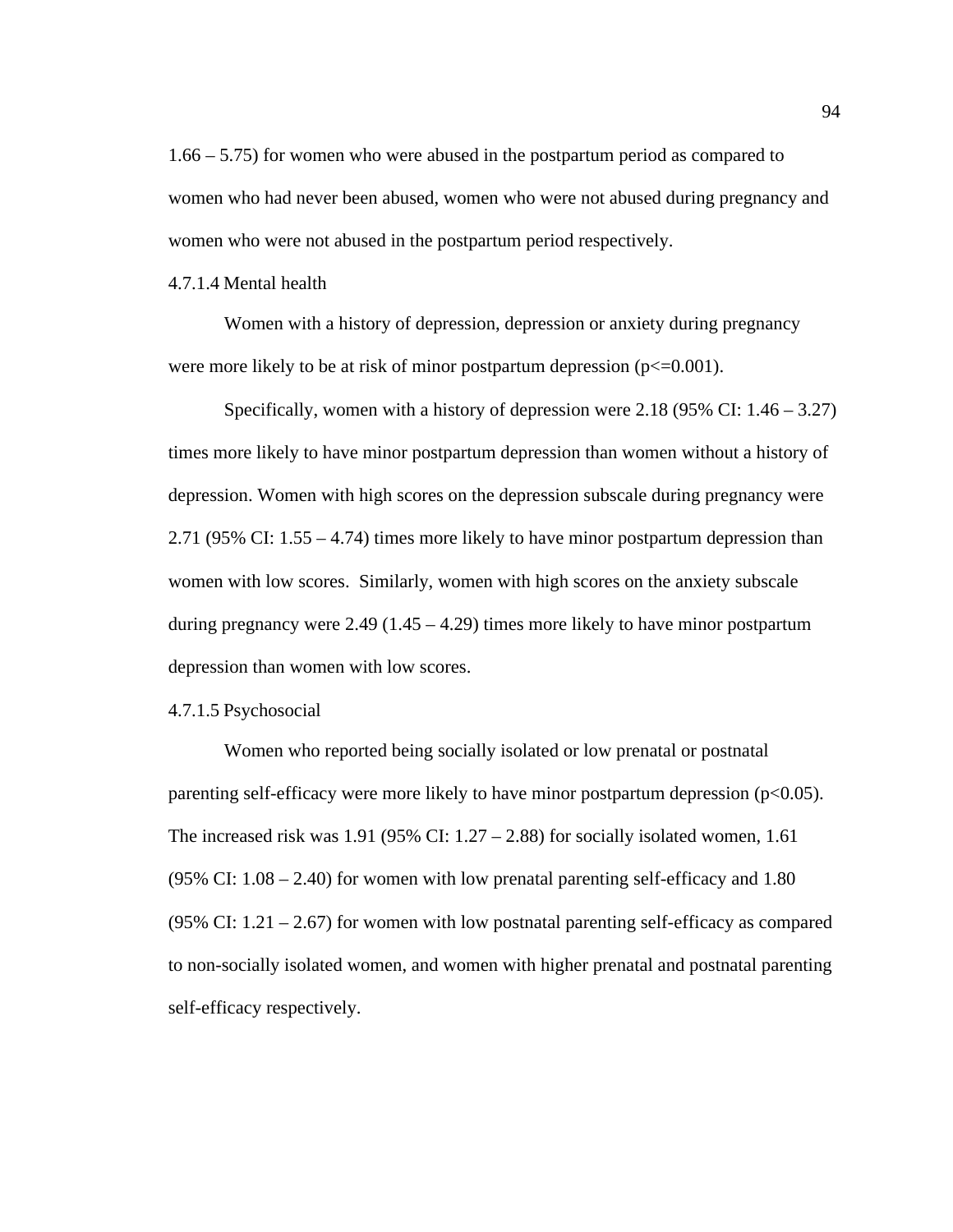|                                                       | No PPD<br>$(EPDS \leq 9)$<br>$n = 1339$ | <b>Mild PPD</b><br><b>(EPDS 10-12)</b><br>$n = 64$ |                     |          |
|-------------------------------------------------------|-----------------------------------------|----------------------------------------------------|---------------------|----------|
| <b>Risk Factor</b>                                    | $n$ (row $\%$ )                         | $n$ (row %)                                        | <b>RR (95% CI)</b>  | p-value  |
| <b>Behavioural risk:</b>                              |                                         |                                                    |                     |          |
| <b>Drank alcohol during</b><br>pregnancy <sup>1</sup> |                                         |                                                    |                     |          |
| Yes                                                   | 327 (92.6)                              | 26(7.4)                                            | $1.14(0.73 - 1.77)$ | 0.558    |
| N <sub>o</sub>                                        | 913 (93.5)                              | 63(6.5)                                            | $1.00$ (ref)        |          |
| <b>Binge drank during</b>                             |                                         |                                                    |                     |          |
| pregnancy <sup>1</sup>                                |                                         |                                                    |                     |          |
| Yes                                                   | 78 (95.1)                               | 4(4.9)                                             | $0.71(0.27-1.88)$   | $0.650*$ |
| N <sub>o</sub>                                        | 1163 (93.1)                             | 86(6.9)                                            | $1.00$ (ref)        |          |
| <b>T-ACE</b> classification                           |                                         |                                                    |                     |          |
| (modified)                                            |                                         |                                                    |                     |          |
| At-risk                                               | 122(91.7)                               | 11(8.3)                                            | $1.28(0.69 - 2.37)$ | 0.443    |
| Low-risk                                              | 822 (93.5)                              | 57(6.5)                                            | $1.00$ (ref)        |          |
| <b>Smoking during</b><br>pregnancy <sup>1</sup>       |                                         |                                                    |                     |          |
| Yes                                                   | 242 (93.1)                              | 18(6.9)                                            | $1.02(0.62 - 1.68)$ | 0.928    |
| N <sub>0</sub>                                        | 1006 (93.2)                             | 73 (6.8)                                           | $1.00$ (ref)        |          |
| <b>Illicit drug use during</b>                        |                                         |                                                    |                     |          |
| pregnancy <sup>1</sup>                                |                                         |                                                    |                     |          |
| Yes                                                   | 30(90.9)                                | 3(9.1)                                             | $1.35(0.45 - 4.03)$ | $0.488*$ |
| N <sub>o</sub>                                        | 1215 (93.3)                             | 88 (6.7)                                           | $1.00$ (ref)        |          |
| History of abuse <sup>2</sup>                         |                                         |                                                    |                     |          |
| Abused                                                | 396 (91.2)                              | 38(8.8)                                            | $1.52(1.02 - 2.28)$ | 0.040    |
| Never abused                                          | 852 (94.3)                              | 52(5.7)                                            | $1.00$ (ref)        |          |
| Ever witnessed abuse <sup>2</sup>                     |                                         |                                                    |                     |          |
| Witnessed abuse                                       | 471 (92.0)                              | 41 $(8.0)$                                         | $1.35(0.90 - 2.01)$ | 0.141    |
| Has not witnessed                                     | 777 (94.1)                              | 49 (5.9)                                           | $1.00$ (ref)        |          |
| abuse                                                 |                                         |                                                    |                     |          |
| Abuse <sup>2</sup> during                             |                                         |                                                    |                     |          |
| pregnancy <sup>1</sup>                                |                                         |                                                    |                     |          |
| Abused                                                | 45 (83.3)                               | 9(16.7)                                            | $2.61(1.39-4.91)$   | 0.003    |
| Not abused                                            | 1202 (93.6)                             | 82(6.4)                                            | $1.00$ (ref)        |          |
| Witness to abuse <sup>2</sup>                         |                                         |                                                    |                     |          |
| during pregnancy <sup>1</sup>                         |                                         |                                                    |                     |          |
| Witnessed abuse                                       | 104(90.4)                               | 11(9.6)                                            | $1.46(0.80 - 2.66)$ | 0.219    |
| Not witnessed abuse                                   | 1142 (93.5)                             | 80(6.5)                                            | $1.00$ (ref)        |          |

**Table 4.11 Behavioural risk, mental health and psychosocial factors and minor postpartum depression**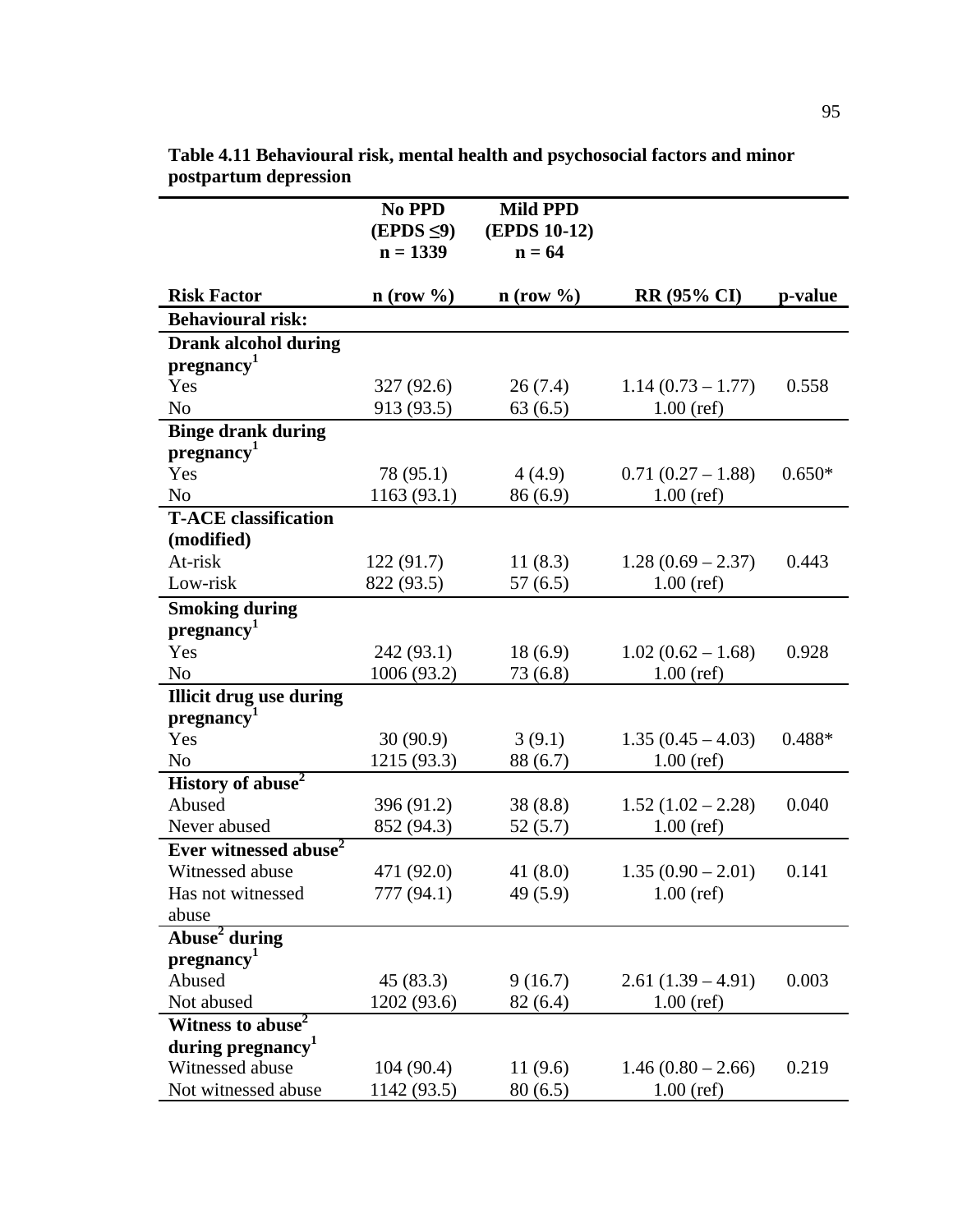| Postnatal abuse <sup>2</sup>     |             |          |                     |         |
|----------------------------------|-------------|----------|---------------------|---------|
| Abused                           | 37(80.4)    | 9(19.6)  | $3.09(1.66 - 5.75)$ | < 0.001 |
| Not abused                       | 1211 (93.7) | 82(6.3)  | $1.00$ (ref)        |         |
| <b>Mental health:</b>            |             |          |                     |         |
| <b>History of depression</b>     |             |          |                     |         |
| History of depression            | 253 (88.2)  | 34(11.8) | $2.18(1.46 - 3.27)$ | < 0.001 |
| No history                       | 993 (94.6)  | 57(5.4)  | $1.00$ (ref)        |         |
| <b>Family history of</b>         |             |          |                     |         |
| depression                       |             |          |                     |         |
| Family history                   | 479 (91.8)  | 43(8.2)  | $1.44(0.97 - 2.15)$ | 0.073   |
| No family history                | 759 (94.3)  | 46(5.7)  | $1.00$ (ref)        |         |
| <b>Depression during</b>         |             |          |                     |         |
| pregnancy <sup>1</sup> from $SQ$ |             |          |                     |         |
| Depression                       | 59(83.1)    | 12(16.9) | $2.71(1.55 - 4.74)$ | < 0.001 |
| No depression                    | 1189 (93.8) | 79 (6.2) | $1.00$ (ref)        |         |
| <b>Anxiety during</b>            |             |          |                     |         |
| pregnancy <sup>1</sup> from SQ   |             |          |                     |         |
| Anxious                          | 71(84.5)    | 13(15.5) | $2.49(1.45 - 4.29)$ | 0.001   |
| Not anxious                      | 1177 (93.8) | 78 (6.2) | $1.00$ (ref)        |         |
| Psychosocial:                    |             |          |                     |         |
| <b>Social support during</b>     |             |          |                     |         |
| pregnancy <sup>1</sup> from SSI  |             |          |                     |         |
| Low (lower 33%)                  | 358 (91.8)  | 32(8.2)  | $1.32(0.87 - 1.99)$ | 0.192   |
| High (upper 66%)                 | 888 (93.8)  | 59(6.2)  | $1.00$ (ref)        |         |
| <b>Social Isolation during</b>   |             |          |                     |         |
| pregnancy <sup>1</sup> from NOS  |             |          |                     |         |
| Yes (upper $33\%$ )              | 275 (89.3)  | 33(10.7) | $1.91(1.27 - 2.88)$ | 0.002   |
| No (lower 66%)                   | 961 (94.4)  | 57(5.6)  | $1.00$ (ref)        |         |
| Prenatal <sup>1</sup> parenting  |             |          |                     |         |
| self-efficacy from PES           |             |          |                     |         |
| Low (lower $33\%$ )              | 398 (90.9)  | 40(9.1)  | $1.61(1.08 - 2.40)$ | 0.018   |
| High (upper 66%)                 | 850 (94.3)  | 51(5.7)  | $1.00$ (ref)        |         |
| <b>Postnatal parenting</b>       |             |          |                     |         |
| self-efficacy from PES           |             |          |                     |         |
| Low (lower $33\%$ )              | 414 (90.4)  | 44 (9.6) | $1.80(1.21 - 2.67)$ | 0.003   |
| High (upper 66%)                 | 834 (94.7)  | 47(5.3)  | $1.00$ (ref)        |         |

 $PPD =$  postpartum depression,  $EPDS =$  Edinburgh Postnatal Depression Scale (15),  $RR =$ relative risk, CI = confidence interval, p-value from Pearson's Chi square test, \*p-value calculated from Fisher's exact test,  $SQ = Symptom$  Questionnaire (97), SSI = Social Support Index (98), NOS = Network Orientation Scale (99), PES = Parental Expectations Scale (100), <sup>1</sup> refers to index pregnancy,  ${}^{2}$  refers to all forms of abuse including physical, emotional, sexual, financial and neglect.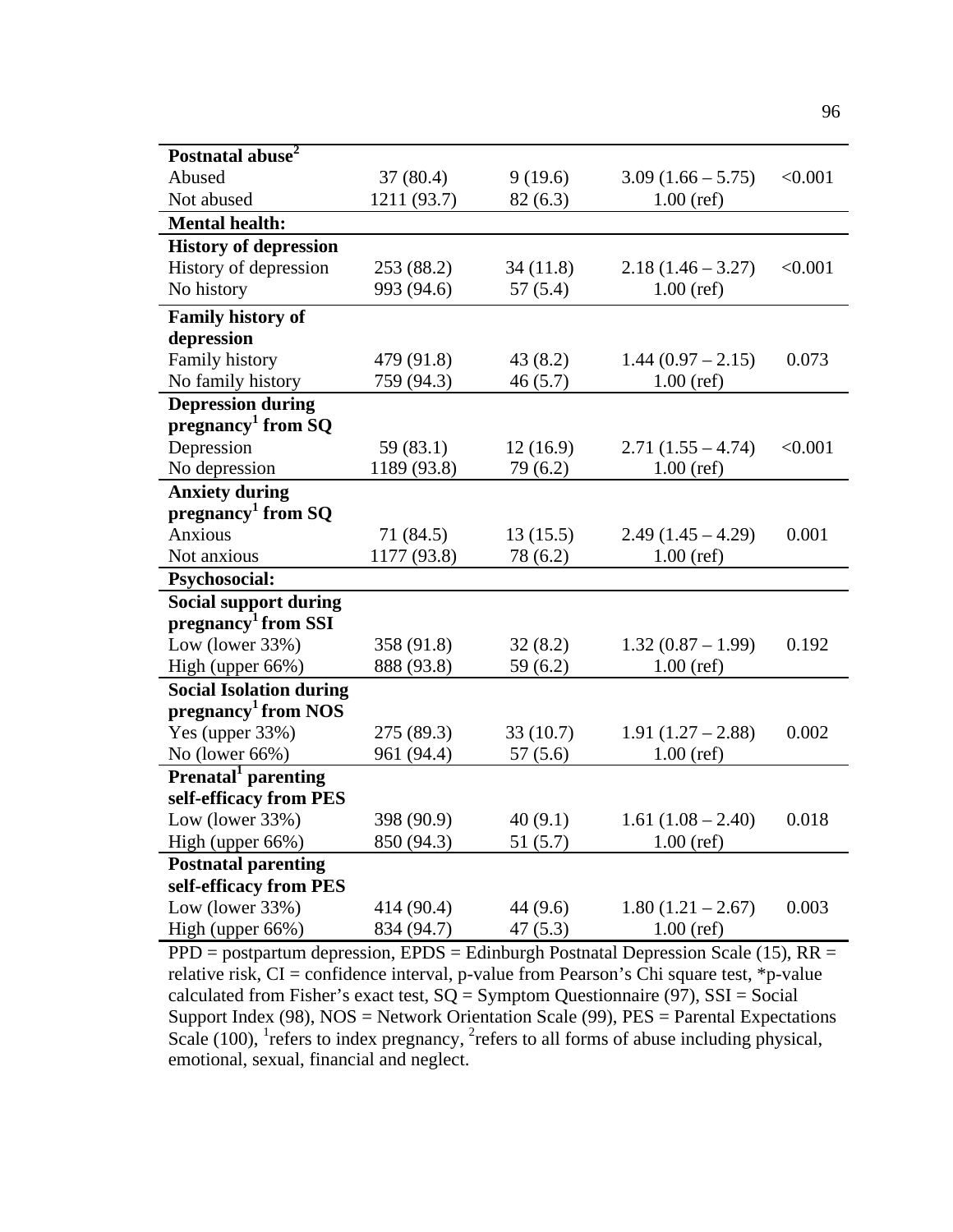# *4.7.2 Multivariate analysis: development of regression model of pre and perinatal risk factors that distinguish women with minor postpartum depression from women without postpartum depression*

The 14 variables history of depression, marital status, country the mother was born, planned pregnancy, induction of labour, hospital stay length, lifetime abuse, abuse during pregnancy, abuse postpartum, depression during pregnancy, anxiety during pregnancy, social isolation, and prenatal and postnatal parenting expectations were significant at the bivariate level and were therefore considered for the modelling process.

The adjusted odds ratios and exact 95% confidence intervals for the independent predictors retained in the final model for minor postpartum depression are presented in

Table 4.12.

The final model included history of depression, country the mother was born,

abuse during pregnancy, anxiety during pregnancy and postnatal parenting expectations.

Again, all interaction terms tested were non-significant.

**Table 4.12 Multivariate model of pre and perinatal risk factors that distinguish women with minor postpartum depression from women without postpartum depression**

| <b>Variable</b>                       | $OR^*$ | $(95\% \text{ CI})$ | p-value |
|---------------------------------------|--------|---------------------|---------|
| History of depression                 | 2.16   | $(1.34 - 3.46)$     | 0.002   |
| Mother born outside Canada            | 1.92   | $(1.19 - 3.08)$     | 0.007   |
| Abuse during pregnancy                | 2.35   | $(1.07 - 5.16)$     | 0.034   |
| Anxious during pregnancy              | 2.00   | $(1.02 - 3.91)$     | 0.043   |
| Low postnatal parenting self-efficacy | 1.63   | $(1.05 - 2.52)$     | 0.030   |

 $OR^*$ = adjusted odds ratio, CI= confidence interval, p-value from Pearson's Chi square test, McFadden's (pseudo)  $R^2$ =0.0523.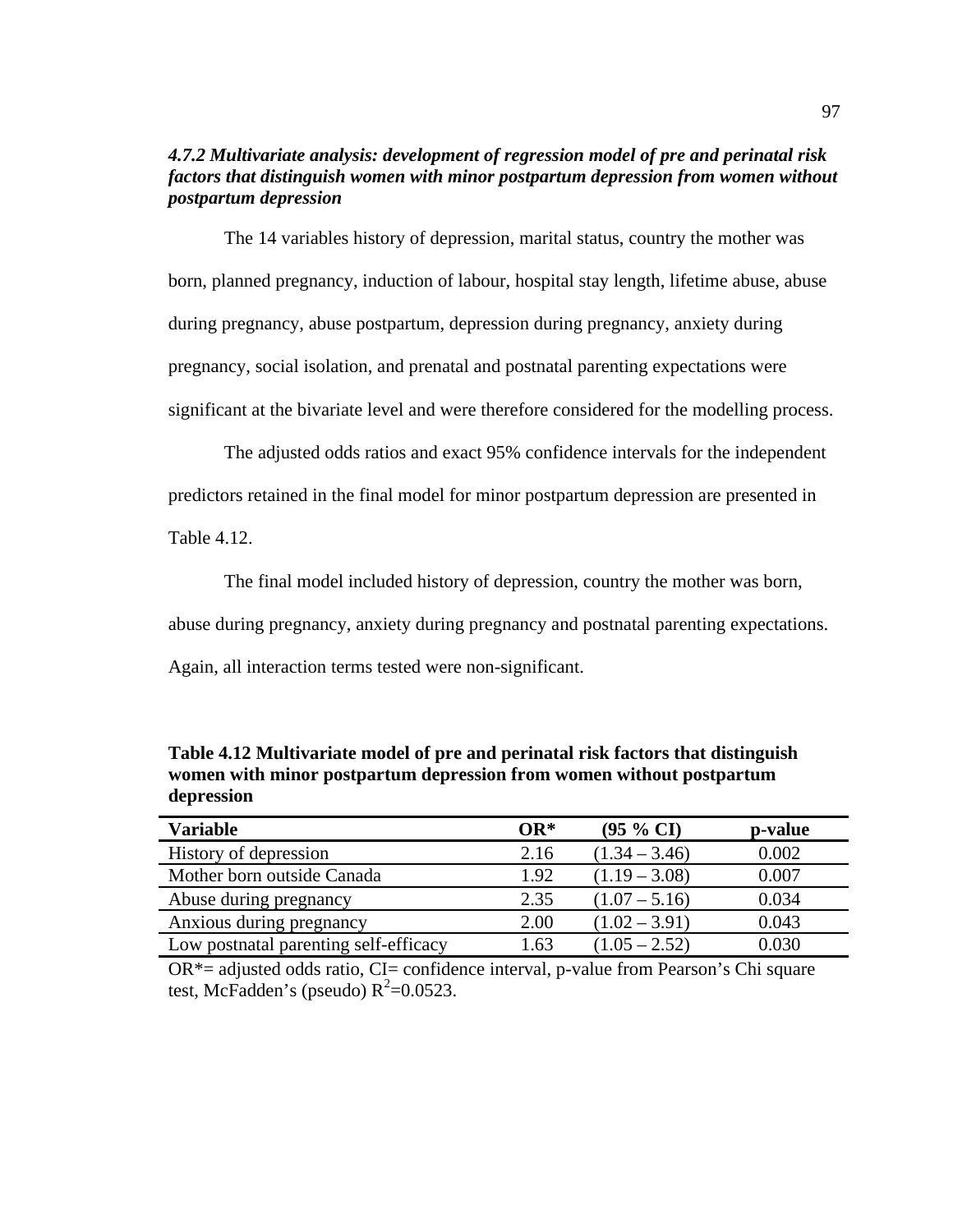# **4.8 Pre and perinatal risk factors that distinguish women with major postpartum depression (EPDS >=13) from women with minor postpartum depression (EPDS 10- 12)**

## **Objective 5**

*To develop a model of the association between pre and perinatal risk factors and postpartum depression that distinguishes women with major postpartum depression (EPDS scores of*  $\geq$  *13) from those with minor postpartum depression (EPDS scores 10-12).*

# *4.8.1 Bivariate analysis: pre and perinatal risk factors and major postpartum depression compared to minor postpartum depression*

The results of the bivariate analysis for the obstetric and demographic predictors are summarized in Table 4.13 and for the behavioural risk, mental health and psychosocial predictors in Table 4.14.

## 4.8.1.1 Obstetric

Postpartum depression was more common among women whose labours were not induced and who were no longer breastfeeding at three months postpartum ( $p<0.05$ ). The risk of major postpartum depression was decreased by  $0.63$  (95% CI:  $0.41 - 0.97$ ) for women whose labours were induced compared to women with non-induced labours. Women who were no longer breastfeeding at three months postpartum were 1.51 (95% CI:  $1.04 - 2.18$ ) times more likely to have major postpartum depression than women who were still breastfeeding.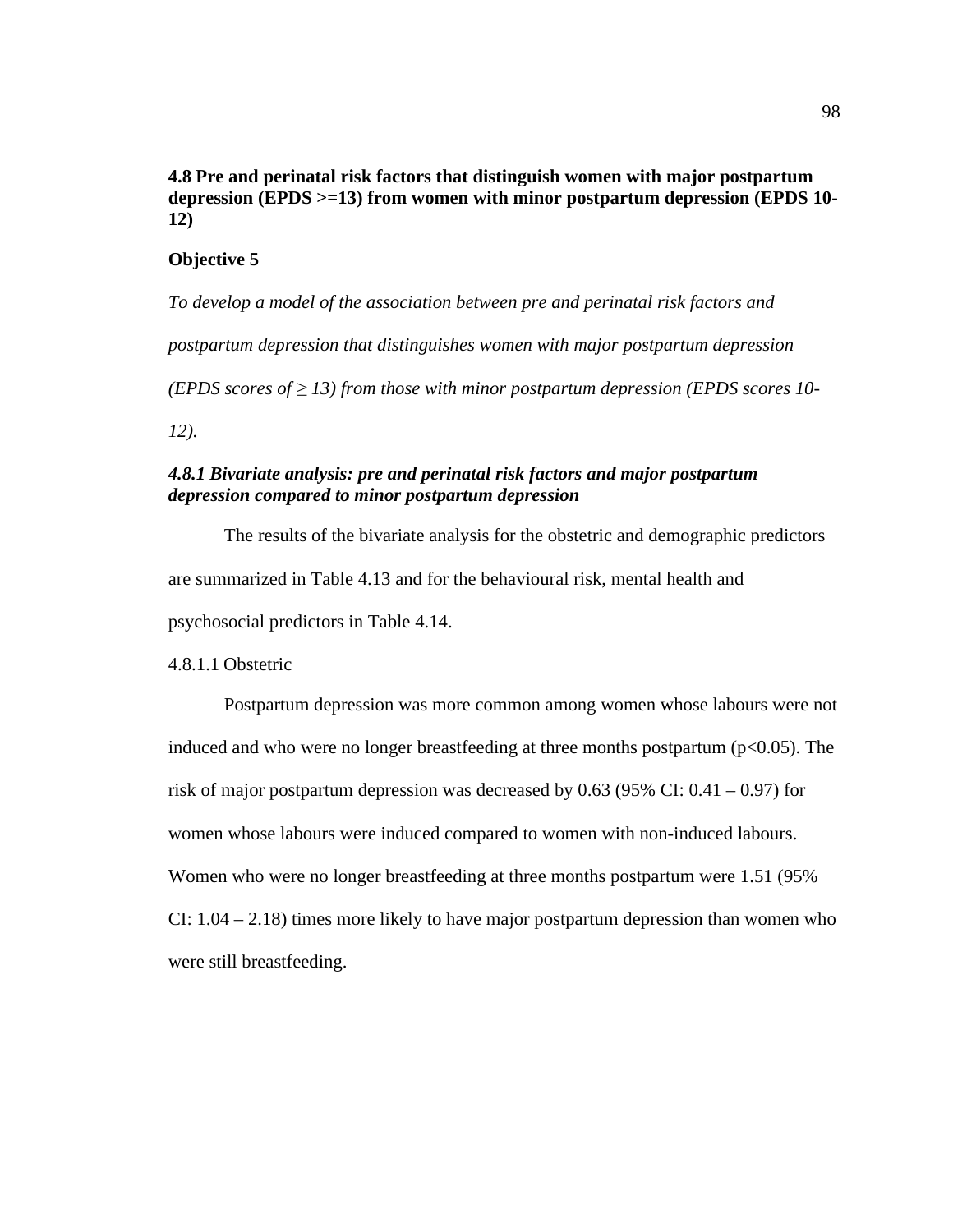|                             | <b>Minor PPD</b><br><b>(EPDS 10-12)</b><br>$n = 1339$ | <b>Major PPD</b><br>$(EPDS>=13)$<br>$n = 64$ |                     |         |
|-----------------------------|-------------------------------------------------------|----------------------------------------------|---------------------|---------|
| <b>Risk Factor</b>          | $n$ (row $\%$ )                                       | $n$ (row $\%$ )                              | <b>RR (95% CI)</b>  | p-value |
| Demographic:                |                                                       |                                              |                     |         |
| <b>Maternal</b> age         |                                                       |                                              |                     |         |
| Younger than 25             | 18(56.3)                                              | 14(43.7)                                     | $1.08(0.69 - 1.68)$ | 0.751   |
| 25 or older                 | 73 (59.4)                                             | 50(40.6)                                     | $1.0$ (ref)         |         |
| Marital status <sup>1</sup> |                                                       |                                              |                     |         |
| No stable partner           | 11(61.1)                                              | 7(38.9)                                      | $0.93(0.51 - 1.72)$ | 0.826   |
| Stable partner              | 80 (58.4)                                             | 57(41.6)                                     | $1.0$ (ref)         |         |
| <b>Parity</b>               |                                                       |                                              |                     |         |
| No live births              | 45(60.0)                                              | 30(40.0)                                     | $106(0.73-1.55)$    | 0.752   |
| $\geq$ 1 other live birth   | 46(57.5)                                              | 34 (42.5)                                    | $1.0$ (ref)         |         |
| <b>Maternal education</b>   |                                                       |                                              |                     |         |
| Less than high school       | 9(42.9)                                               | 12(57.1)                                     | $1.43(0.92 - 2.21)$ | 0.246   |
| Completed high school       | 19(65.5)                                              | 10(34.5)                                     | $0.86(0.50 - 1.50)$ |         |
| Some post secondary         | 63(60.0)                                              | 42 (40.0)                                    | $1.0$ (ref)         |         |
| <b>Total household</b>      |                                                       |                                              |                     |         |
| income                      | 20(46.5)                                              | 23(53.5)                                     | $1.47(1.00 - 2.18)$ | 0.059   |
| Less than \$40 000/year     | 58 (63.7)                                             | 33(36.3)                                     | $1.0$ (ref)         |         |
| At least \$40 000/year      |                                                       |                                              |                     |         |
| <b>Country born</b>         |                                                       |                                              |                     |         |
| Other                       | 31(55.4)                                              | 25(44.6)                                     | $1.13(0.77 - 1.66)$ | 0.524   |
| Canada                      | 60(60.6)                                              | 39 (39.4)                                    | $1.0$ (ref)         |         |
| <b>Ethnicity</b>            |                                                       |                                              |                     |         |
| Other                       | 27(50.9)                                              | 26(49.1)                                     | $1.32(0.91 - 1.91)$ | 0.157   |
| Caucasian                   | 64(62.8)                                              | 38 (37.2)                                    | $1.0$ (ref)         |         |
| <b>Obstetric:</b>           |                                                       |                                              |                     |         |
| <b>Planned pregnancy</b>    |                                                       |                                              |                     |         |
| Not planned                 | 37(57.8)                                              | 27 (42.2)                                    | $1.03(0.70 - 1.50)$ | 0.894   |
| Planned                     | 53 (58.9)                                             | 37 (41.1)                                    | $1.0$ (ref)         |         |
| <b>Induction of labour</b>  |                                                       |                                              |                     |         |
| Induced                     | 42 (68.9)                                             | 19(31.1)                                     | $0.63(0.41-0.97)$   | 0.027   |
| Not induced                 | 43 (50.6)                                             | 42 (49.4)                                    | $1.0$ (ref)         |         |
| Mode of delivery            |                                                       |                                              |                     |         |
| Cesarean section            | 24(64.9)                                              | 13(35.1)                                     | $0.81(0.50 - 1.32)$ | 0.383   |
| Vaginal                     | 67(56.8)                                              | 51 (43.2)                                    | $1.0$ (ref)         |         |
|                             |                                                       |                                              |                     |         |

**Table 4.13 Demographic and obstetric risk factors and major postpartum depression compared to minor postpartum depression**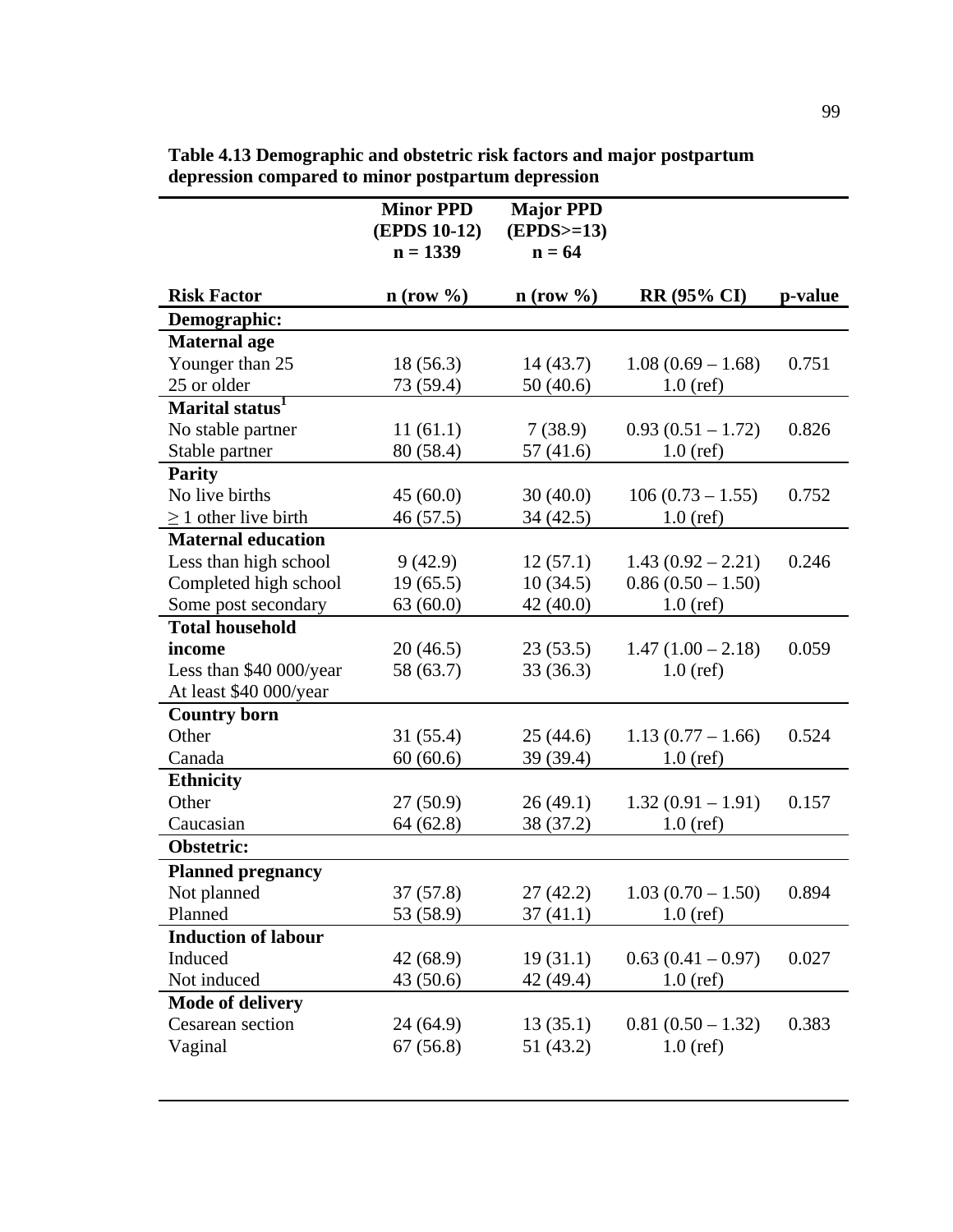|                              | <b>Minor PPD</b><br><b>(EPDS 10-12)</b> | <b>Major PPD</b><br>$(EPDS>=13)$ |                     |          |
|------------------------------|-----------------------------------------|----------------------------------|---------------------|----------|
|                              | $n = 1339$                              | $n = 64$                         |                     |          |
| <b>Risk Factor</b>           | $n$ (row %)                             | $\mathbf{n}$ (row %)             | <b>RR (95% CI)</b>  | p-value  |
| <b>Gestational age</b>       |                                         |                                  |                     |          |
| Premature $(<$ 37 weeks)     | 4(50.0)                                 | 4(50.0)                          | $1.21(0.59 - 2.48)$ | $0.720*$ |
| Not premature ( $\geq$ 37    | 85 (58.6)                               | 60(41.4)                         | $1.0$ (ref)         |          |
| weeks)                       |                                         |                                  |                     |          |
| <b>Birth weight</b>          |                                         |                                  |                     |          |
| LBW $(< 2500 \text{ grams})$ | 6(54.5)                                 | 5(45.5)                          | $1.10(0.56 - 2.17)$ | 1.000*   |
| Not LBW ( $\geq$ 2500        | 84 (58.7)                               | 59(41.3)                         | $1.0$ (ref)         |          |
| grams)                       |                                         |                                  |                     |          |
| Sex of baby                  |                                         |                                  |                     |          |
| Female                       | 37(57.8)                                | 27(42.2)                         | $1.04(0.71-1.52)$   | 0.849    |
| Male                         | 54 (59.3)                               | 37(40.7)                         | $1.0$ (ref)         |          |
| <b>Number of babies</b>      |                                         |                                  |                     |          |
| Multiple birth               | 0(0.0)                                  | 2(100.0)                         | $2.47(2.04-2.99)$   | $0.169*$ |
| Singleton                    | 91(59.5)                                | 62(40.5)                         | $1.0$ (ref)         |          |
| <b>Hospital stay length</b>  |                                         |                                  |                     |          |
| Longer than 2 days           | 40(62.5)                                | 24(37.5)                         | $0.87(0.58-1.29)$   | 0.482    |
| 2 days or less               | 50(56.8)                                | 38 (43.2)                        | $1.0$ (ref)         |          |
| <b>Breastfeeding status</b>  |                                         |                                  |                     |          |
| at 3 months                  |                                         |                                  |                     |          |
| No longer breastfeeding      | 23 (46.9)                               | 26(53.1)                         | $1.51(1.04 - 2.18)$ | 0.036    |
| Still breastfeeding          | 68 (64.8)                               | 37(35.2)                         | $1.0$ (ref)         |          |

 $PPD = postpartum depression, EPDS = Edinburgh Postnatal Depression Scale (15), RR =$ relative risk,  $CI =$  confidence interval, p-value from Pearson's Chi square test, \*p-value calculated from Fisher's exact test, <sup>1</sup>having a stable partner was defined as currently being married or common law,  $LBW = low$  birth weight.

## 4.8.1.2 Behavioural risk

The risk of major postpartum depression was increased for women who were

classified as "at risk" by the T-ACE screen (modified) or abused postpartum ( $p<0.05$ ).

Specifically, the risk of major postpartum depression was increased by 1.73 (95% CI:

1.06 – 2.81) for women classified as "at risk" by the T-ACE (modified) and 1.61 (95%

CI: 1.08 – 2.38) for women who were abused during pregnancy and as compared to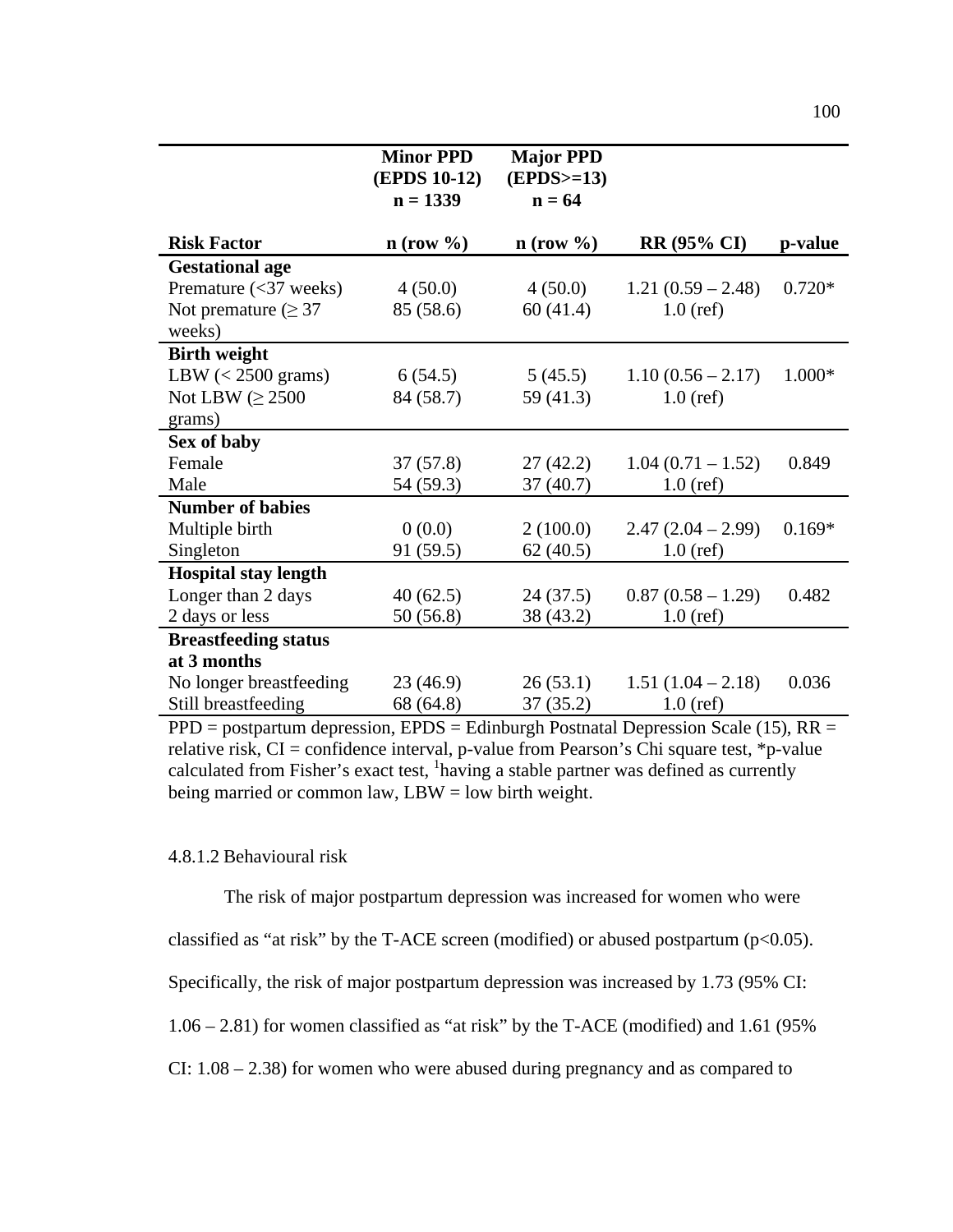women classified as "low risk" and women who were not abused in the postpartum period respectively.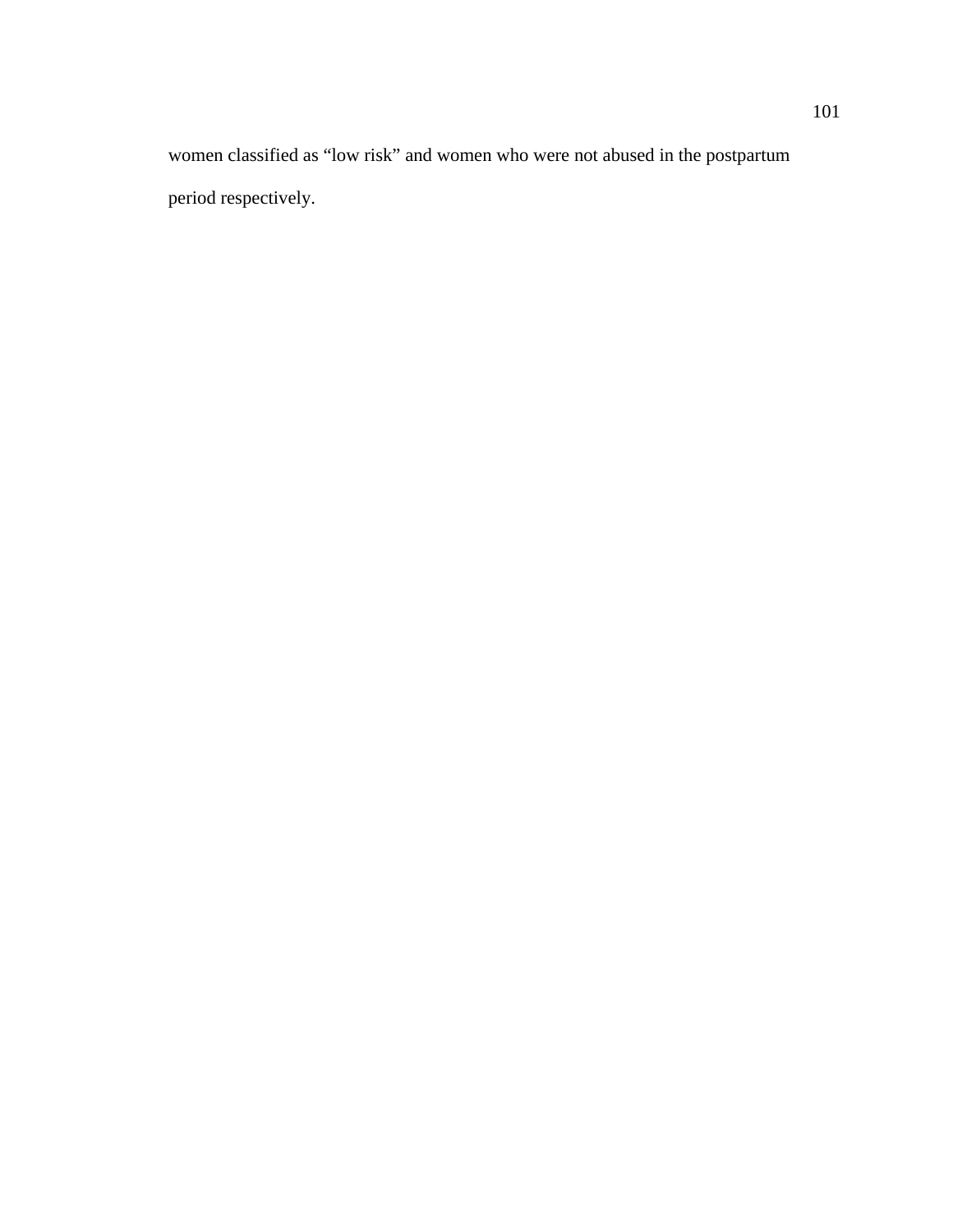|                                   | <b>Minor PPD</b><br><b>(EPDS 10-12)</b><br>$n = 1339$ | <b>Major PPD</b><br>$(EPDS>=13)$<br>$n = 64$ |                              |          |
|-----------------------------------|-------------------------------------------------------|----------------------------------------------|------------------------------|----------|
|                                   |                                                       |                                              |                              |          |
| <b>Risk Factor</b>                | $n$ (row %)                                           | $n$ (row $\%$ )                              | <b>RR</b> (95% CI)           | p-value  |
| <b>Behavioural Risk:</b>          |                                                       |                                              |                              |          |
| <b>Alcohol consumption</b>        |                                                       |                                              |                              |          |
| during pregnancy <sup>1</sup>     |                                                       |                                              |                              |          |
| Yes                               | 26(55.3)                                              |                                              | $21(44.7)$ $1.10(0.74-1.63)$ | 0.634    |
| No                                | 63(59.4)                                              | 43(40.6)                                     | $1.0$ (ref)                  |          |
| <b>Binge drank during</b>         |                                                       |                                              |                              |          |
| pregnancy <sup>1</sup>            |                                                       |                                              |                              |          |
| Yes                               | 4(44.4)                                               | 5(55.6)                                      | $1.37(0.74-2.53)$            | $0.491*$ |
| N <sub>0</sub>                    | 86 (59.3)                                             | 59 (40.7)                                    | $1.0$ (ref)                  |          |
| <b>T-ACE</b> classification       |                                                       |                                              |                              |          |
| (modified)                        |                                                       |                                              |                              |          |
| At risk                           | 11(45.8)                                              |                                              | $13(54.2)$ $1.73(1.06-2.81)$ | 0.041    |
| Low risk                          | 57 (68.7)                                             | 26(31.3)                                     | $1.0$ (ref)                  |          |
| <b>Smoking during</b>             |                                                       |                                              |                              |          |
| pregnancy <sup>1</sup>            |                                                       |                                              |                              |          |
| Yes                               | 18(46.2)                                              | 21(53.8)                                     | $1.45(1.00-2.11)$            | 0.066    |
| No                                | 73 (62.9)                                             | 43(37.1)                                     | $1.0$ (ref)                  |          |
| Drug use during                   |                                                       |                                              |                              |          |
| Pregnancy <sup>1</sup>            |                                                       |                                              |                              |          |
| Yes                               | 3(42.9)                                               | 4(57.1)                                      | $1.41(0.72 - 2.76)$          | $0.448*$ |
| N <sub>o</sub>                    | 88 (59.5)                                             | 60(40.5)                                     | $1.0$ (ref)                  |          |
| History of abuse <sup>2</sup>     |                                                       |                                              |                              |          |
| Abused                            | 38(56.7)                                              | 29 (43.3)                                    | $1/08$ (0.74 - 1.57)         | 0.703    |
| Never abused                      | 52 (59.8)                                             | 35(40.2)                                     | $1.0$ (ref)                  |          |
| Ever witnessed abuse <sup>2</sup> |                                                       |                                              |                              |          |
| Witnessed abuse                   | 41 $(55.4)$                                           | 33(44.6)                                     | $1.15(0.79 - 1.67)$          | 0.462    |
| Has not witnessed                 | 49(61.3)                                              | 31(38.7)                                     | $1.0$ (ref)                  |          |
| abuse                             |                                                       |                                              |                              |          |
| Abuse <sup>2</sup> during         |                                                       |                                              |                              |          |
| pregnancy <sup>1</sup>            |                                                       |                                              |                              |          |
| Abused                            | 9(50.0)                                               | 9(50.0)                                      | $1.25(0.75-2.06)$            | 0.425    |
| Not abused                        | 82 (59.8)                                             | 55 (40.2)                                    | $1.0$ (ref)                  |          |
| Witness to abuse <sup>2</sup>     |                                                       |                                              |                              |          |
| during pregnancy <sup>1</sup>     |                                                       |                                              |                              |          |
| Witnessed abuse                   | 11(55.0)                                              | 9(45.0)                                      | $1.12(0.66 - 1.89)$          | 0.690    |
| Has not witnessed                 | 80 (59.7)                                             | 54 (40.3)                                    | $1.0$ (ref)                  |          |
| abuse                             |                                                       |                                              |                              |          |

**Table 4.14 Behavioural risk, mental health and psychosocial risk factors and major postpartum depression compared to minor postpartum depression**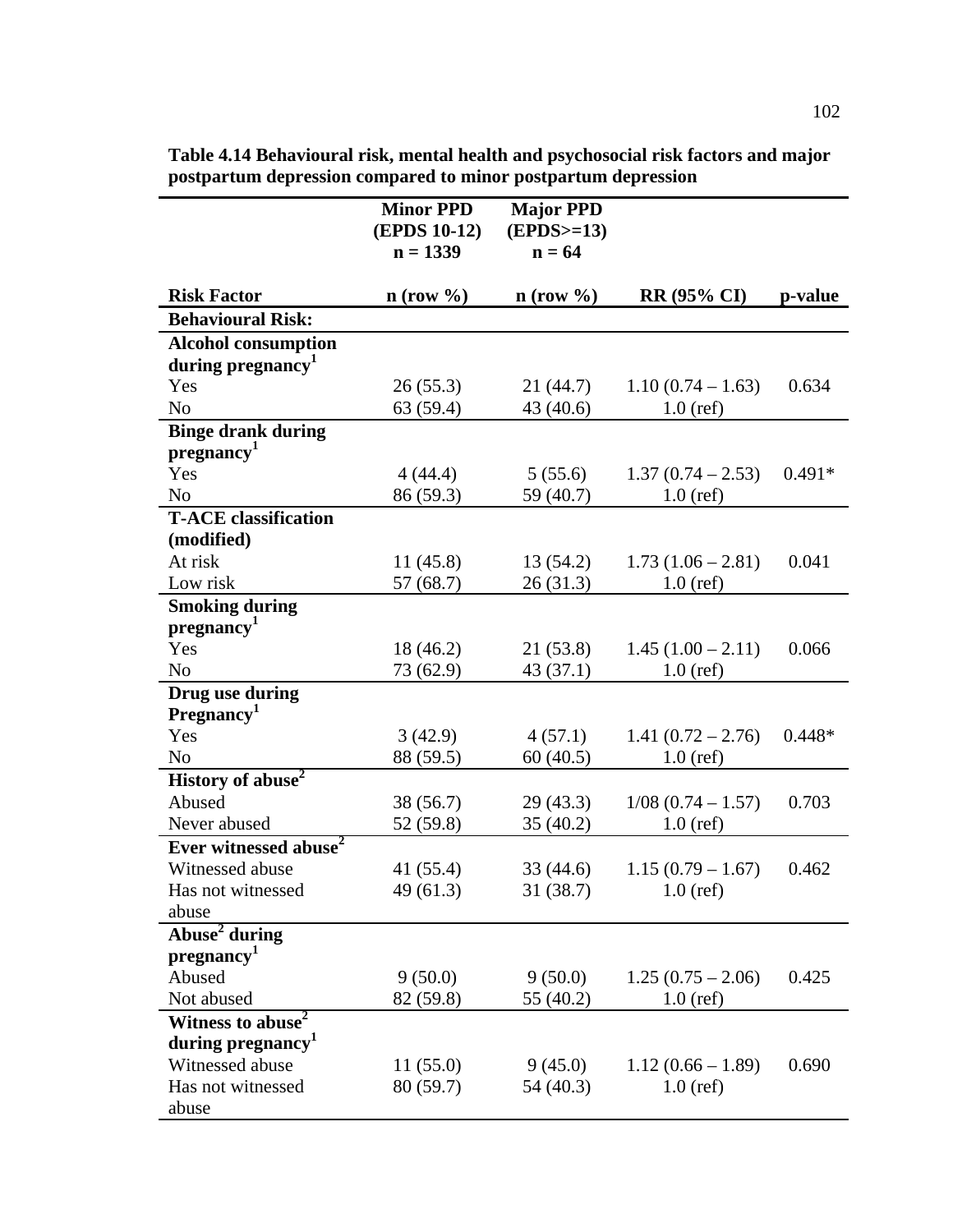|                                                     | <b>Minor PPD</b><br><b>(EPDS 10-12)</b><br>$n = 1339$ | <b>Major PPD</b><br>$(EPDS>=13)$<br>$n = 64$ |                     |         |
|-----------------------------------------------------|-------------------------------------------------------|----------------------------------------------|---------------------|---------|
| <b>Risk Factor</b>                                  | $n$ (row $\%$ )                                       | $n$ (row $\%$ )                              | <b>RR</b> (95% CI)  | p-value |
| Postnatal abuse <sup>2</sup>                        |                                                       |                                              |                     |         |
| Abused                                              | 9(39.1)                                               | 14(60.9)                                     | $1.61(1.08 - 2.38)$ | 0.039   |
| Not abused                                          | 82(62.1)                                              | 50 (37.9)                                    | $1.0$ (ref)         |         |
| <b>Mental health:</b>                               |                                                       |                                              |                     |         |
| <b>History of depression</b>                        |                                                       |                                              |                     |         |
| History of depression                               | 34(54.0)                                              | 29(46.0)                                     | $1.21(0.83 - 1.76)$ | 0.321   |
| No history                                          | 57(62.0)                                              | 35(38.0)                                     | $1.0$ (ref)         |         |
| <b>Family history of</b>                            |                                                       |                                              |                     |         |
| depression                                          |                                                       |                                              |                     |         |
| Family history                                      | 43 (57.3)                                             | 32(42.7)                                     | $1.06(0.73 - 1.55)$ | 0.763   |
| No family history                                   | 46 (59.7)                                             | 31(40.3)                                     | $1.0$ (ref)         |         |
| <b>Depression during</b>                            |                                                       |                                              |                     |         |
| pregnancy <sup>1</sup> from SQ                      |                                                       |                                              |                     |         |
| Depression                                          | 12(46.2)                                              | 14(53.8)                                     | $1.39(0.92 - 2.11)$ | 0.154   |
| No depression                                       | 79 (61.2)                                             | 50 (38.8)                                    | $1.0$ (ref)         |         |
| <b>Anxiety during</b>                               |                                                       |                                              |                     |         |
| pregnancy <sup>1</sup> from SQ                      |                                                       |                                              |                     |         |
| Anxious                                             | 13(56.5)                                              | 10(43.5)                                     | $1.06(0.64 - 1.77)$ | 0.817   |
| Not anxious                                         | 78 (59.1)                                             | 54 (40.9)                                    | $1.0$ (ref)         |         |
| <b>Psychosocial:</b>                                |                                                       |                                              |                     |         |
| <b>Social support during</b>                        |                                                       |                                              |                     |         |
| pregnancy <sup>1</sup> from SSI                     | 32(50.8)                                              | 31(49.2)                                     | $1.37(0.95 - 1.99)$ | 0.098   |
| Low (lower $33\%$ )                                 | 59 (64.1)                                             | 33 (35.9)                                    | $1.0$ (ref)         |         |
| High (upper 66%)                                    |                                                       |                                              |                     |         |
| <b>Social Isolation during</b>                      |                                                       |                                              |                     |         |
| pregnancy <sup>1</sup> from NOS                     | 33(51.6)                                              | 31(48.4)                                     | $1.32(0.91 - 1.91)$ | 0.144   |
| Yes (upper 33%)<br>No (lower 66%)                   | 57(63.3)                                              | 33 (36.7)                                    | $1.0$ (ref)         |         |
|                                                     |                                                       |                                              |                     |         |
| <b>Prenatal parenting</b><br>self-efficacy from PES |                                                       |                                              |                     |         |
| Low (lower $33\%$ )                                 | 40(66.7)                                              | 20(33.3)                                     | $0.73(0.48 - 1.11)$ | 0.127   |
| High (upper 66%)                                    | 51 (54.3)                                             | 43 (45.7)                                    | $1.0$ (ref)         |         |
| <b>Postnatal parenting</b>                          |                                                       |                                              |                     |         |
| self-efficacy from PES                              |                                                       |                                              |                     |         |
| Low (lower $33\%$ )                                 | 44 (57.9)                                             | 32(42.1)                                     | $1.06(0.72 - 1.55)$ | 0.766   |
| High (upper 66%)                                    | 47(60.3)                                              | 31(39.7)                                     | $1.0$ (ref)         |         |

 $PPD =$  postpartum depression,  $EPDS =$  Edinburgh Postnatal Depression Scale (15),  $RR =$ relative risk, CI = confidence interval, p-value from Pearson's Chi square test, \*p-value calculated from Fisher's exact test,  $SQ = Symptom$  Questionnaire (97),  $SSI = Social$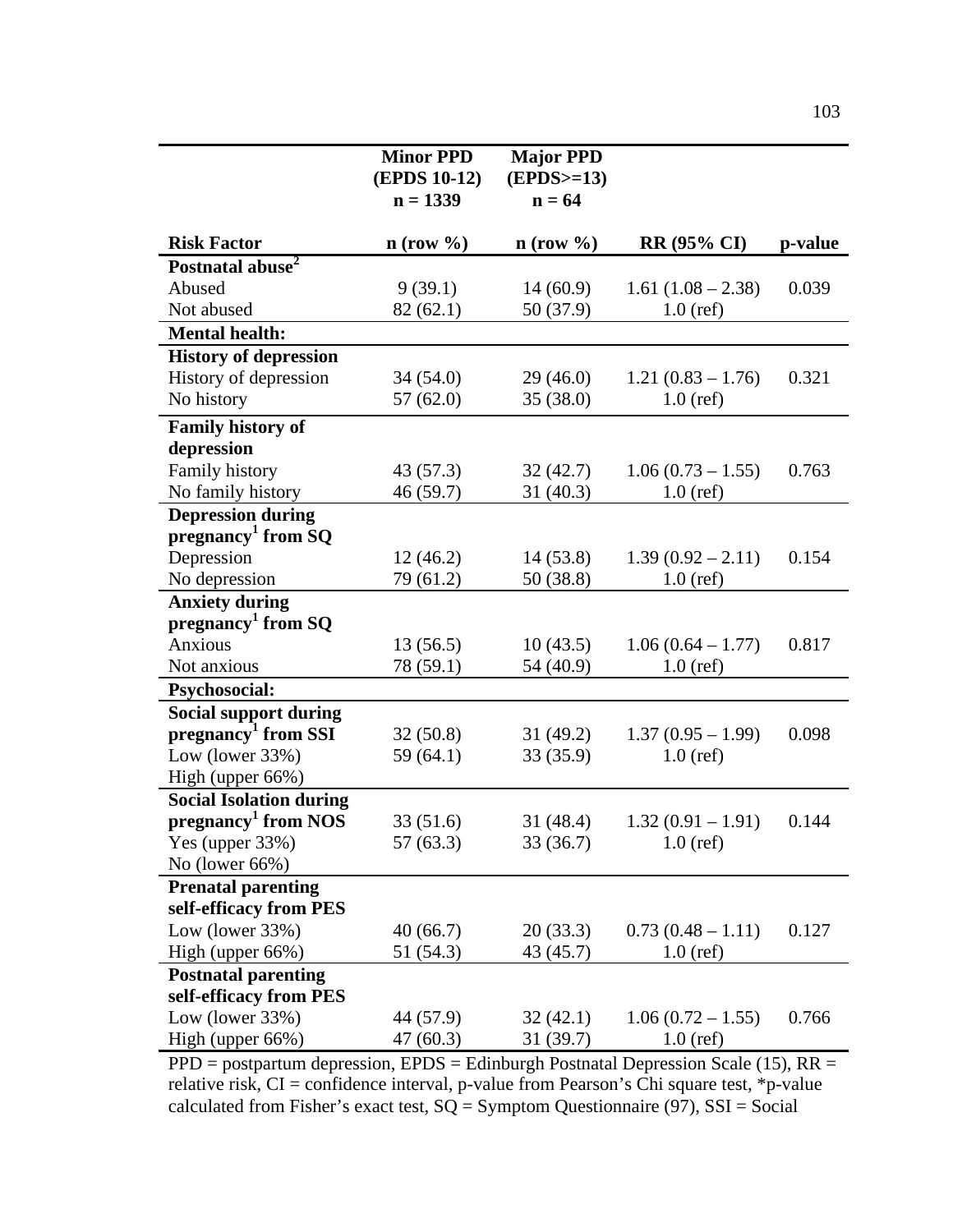Support Index (98), NOS = Network Orientation Scale (99), PES = Parental Expectations Scale (100), <sup>1</sup> refers to index pregnancy,  ${}^{2}$  refers to all forms of abuse including physical, emotional, sexual, financial and neglect.

# *4.8.2 Multivariate Analysis: development of regression model of pre and perinatal risk factors that distinguish women with major postpartum depression from women with minor postpartum depression*

Variables considered for the model comparing women with major postpartum

depression to women with minor postpartum depression included induction of labour,

breastfeeding status at three months postpartum, T-ACE classification (modified) and

postnatal abuse.

Adjusted odds ratios and exact 95% confidence intervals for the independent

predictors retained in the final model are presented in Table 4.15.

The final model includes breastfeeding status at three months postpartum and

postnatal abuse. Again, all interaction terms tested were non-significant and therefore

were not included in the final model.

**Table 4.15 Multivariate model of pre and perinatal risk factors that distinguish women with major postpartum depression from women with minor postpartum depression**

| Variable                                 | OR*  | $(95\% \text{ CI})$ | p-value |
|------------------------------------------|------|---------------------|---------|
| Not Breastfeeding at 3 months postpartum | 2.02 | $(1.01 - 4.07)$     | 0.048   |
| Postnatal Abuse                          | 2.51 | $(1.00 - 6.32)$     | 0.050   |

 $OR^*$ = adjusted odds ratio, CI= confidence interval, p-value from Pearson's Chi square test, McFadden's (pseudo)  $R^2 = 0.0398$ .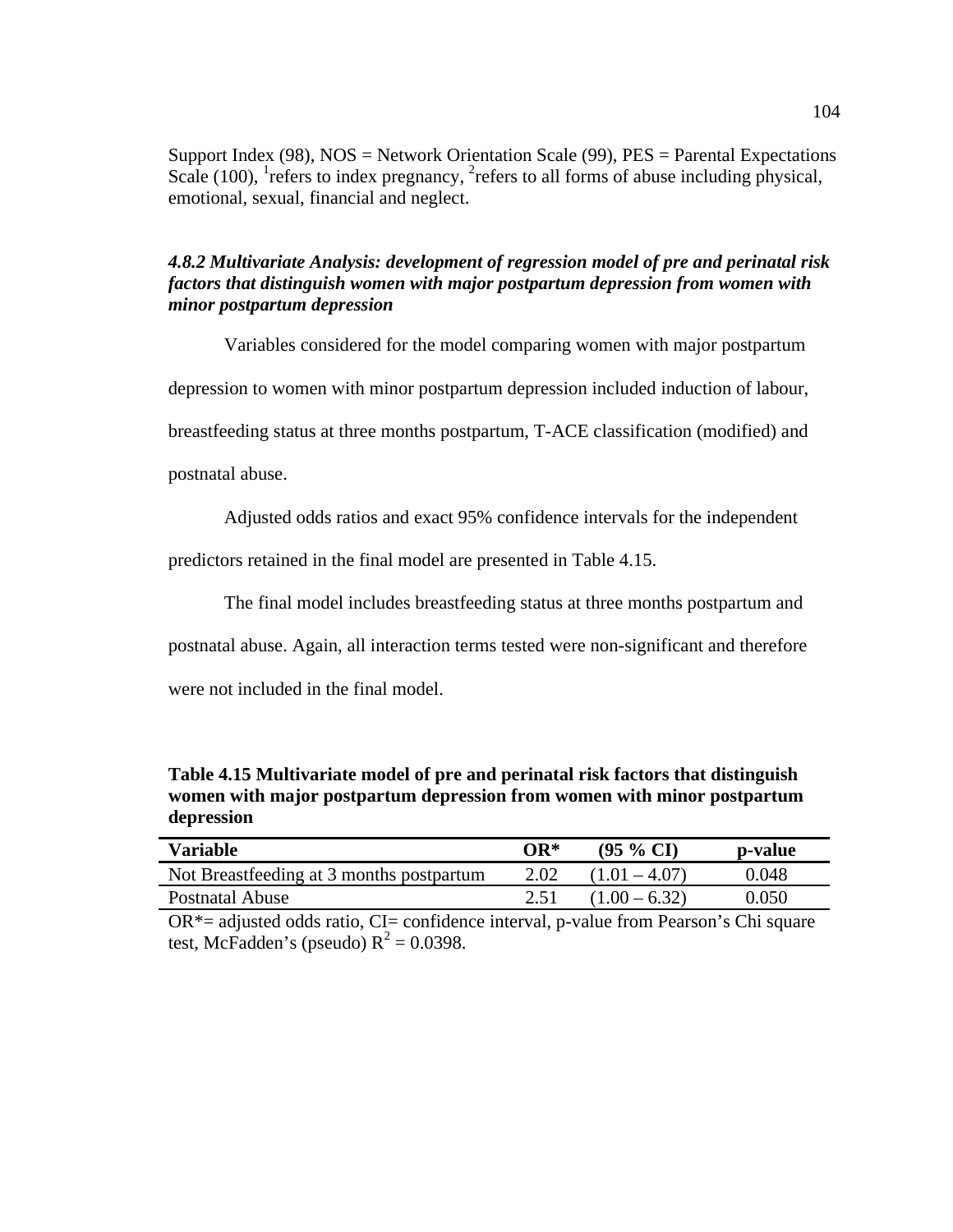# **4.9 Summary of Multivariate Results**

The risk factors that remained significant in all models are summarized in Table

4.16.

| Table 4.16 Summary table of multivariate models |  |  |  |  |
|-------------------------------------------------|--|--|--|--|
|-------------------------------------------------|--|--|--|--|

| <b>Model</b>                   | <b>Variable</b>               | $OR^*$ | (95% CI)         |
|--------------------------------|-------------------------------|--------|------------------|
| Major PPD (EPDS $\geq$ 13) vs. | History of depression         | 2.25   | $(1.15-4.43)$    |
| no PPD (EPDS $<$ 13)           | Not breastfeeding at 3 months | 2.40   | $(1.22 - 4.73)$  |
|                                | postpartum                    |        |                  |
|                                | At-risk T-ACE (modified)      | 2.66   | $(1.29 - 5.48)$  |
|                                | Low postnatal parenting self- | 4.37   | $(2.16 - 8.87)$  |
|                                | efficacy                      |        |                  |
| <b>Alternate Model</b>         | <b>History of Depression</b>  | 2.36   | $(1.36 - 4.11)$  |
| Major PPD (EPDS $\geq$ 13) vs. | Non-Caucasian                 | 2.22   | $(1.25 - 3.96)$  |
| no PPD (EPDS $<$ 13)           | Not breastfeeding at 3 months | 2.00   | $(1.16-3.46)$    |
|                                | postpartum                    |        |                  |
|                                | Postpartum abuse              | 5.04   | $(2.45 - 10.37)$ |
|                                | Socially isolated             | 1.84   | $(1.04 - 3.25)$  |
| Minor PPD (EPDS 10-12)         | <b>History of Depression</b>  | 2.16   | $(1.34 - 3.46)$  |
| vs. no PPD (EPDS $<$ 10)       | Mother born outside Canada    | 1.92   | $(1.19-3.08)$    |
|                                | Abuse during pregnancy        | 2.35   | $(1.07 - 5.16)$  |
|                                | Anxious during pregnancy      | 2.00   | $(1.02 - 3.19)$  |
|                                | Low postnatal parenting self- | 1.63   | $(1.05 - 2.52)$  |
|                                | efficacy                      |        |                  |
| Major PPD (EPDS $\geq$ 13) vs. | Not breastfeeding at 3 months | 2.02   | $(1.01-4.07)$    |
| Minor PPD (EPDS 10-12)         | postpartum                    |        |                  |
|                                | Postnatal abuse               | 2.51   | $(1.00-6.32)$    |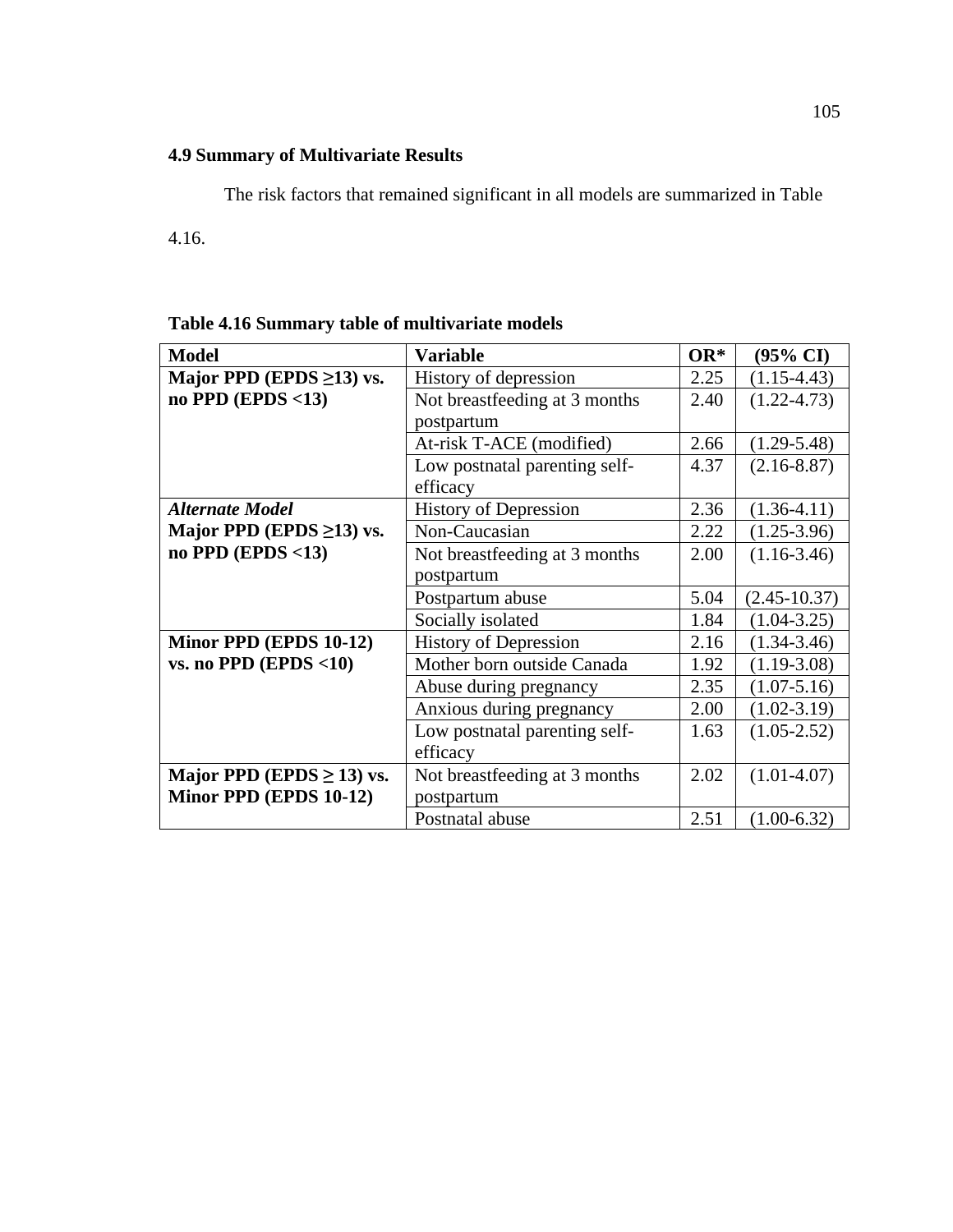#### **Chapter Five:Discussion**

#### **5.1 Major Findings**

The risk factors associated with major postpartum depression from the multivariate analyses included a history of depression, non-Caucasian ethnicity, not breastfeeding at three months postpartum, at-risk T-ACE classification (modified), postpartum abuse, social isolation and low postnatal parenting self-efficacy.

Risk factors associated with minor postpartum depression from the multivariate analysis included a history of depression, the mother being born outside Canada, abuse during pregnancy, anxiety during pregnancy, and low postnatal parenting self-efficacy.

The risk factors that differentiated women with major postpartum depression from women with minor postpartum depression from the multivariate analysis included postpartum abuse and not breastfeeding at three months postpartum.

#### **5.2 Study population characteristics**

The prevalence of major postpartum depression three months after delivery was 4.5%. Specifically, 4.5% is the point prevalence which refers to the number of persons with a disease or attribute at a specified point in time (102). This is much lower than the generally reported prevalence of 10-15% (1).

The lower rate of postpartum depression could be due to using a cut-point of 13 or greater on the EPDS which identified cases of major depression only (14). Frequently in postpartum depression studies, it is unclear as to whether researchers are referring to major depression alone or to both major and minor depression which has contributed to the widely varying prevalence estimates across studies (105). Using a cut-point of 10 on the EPDS, we would have obtained a prevalence of 11% which is comparable to the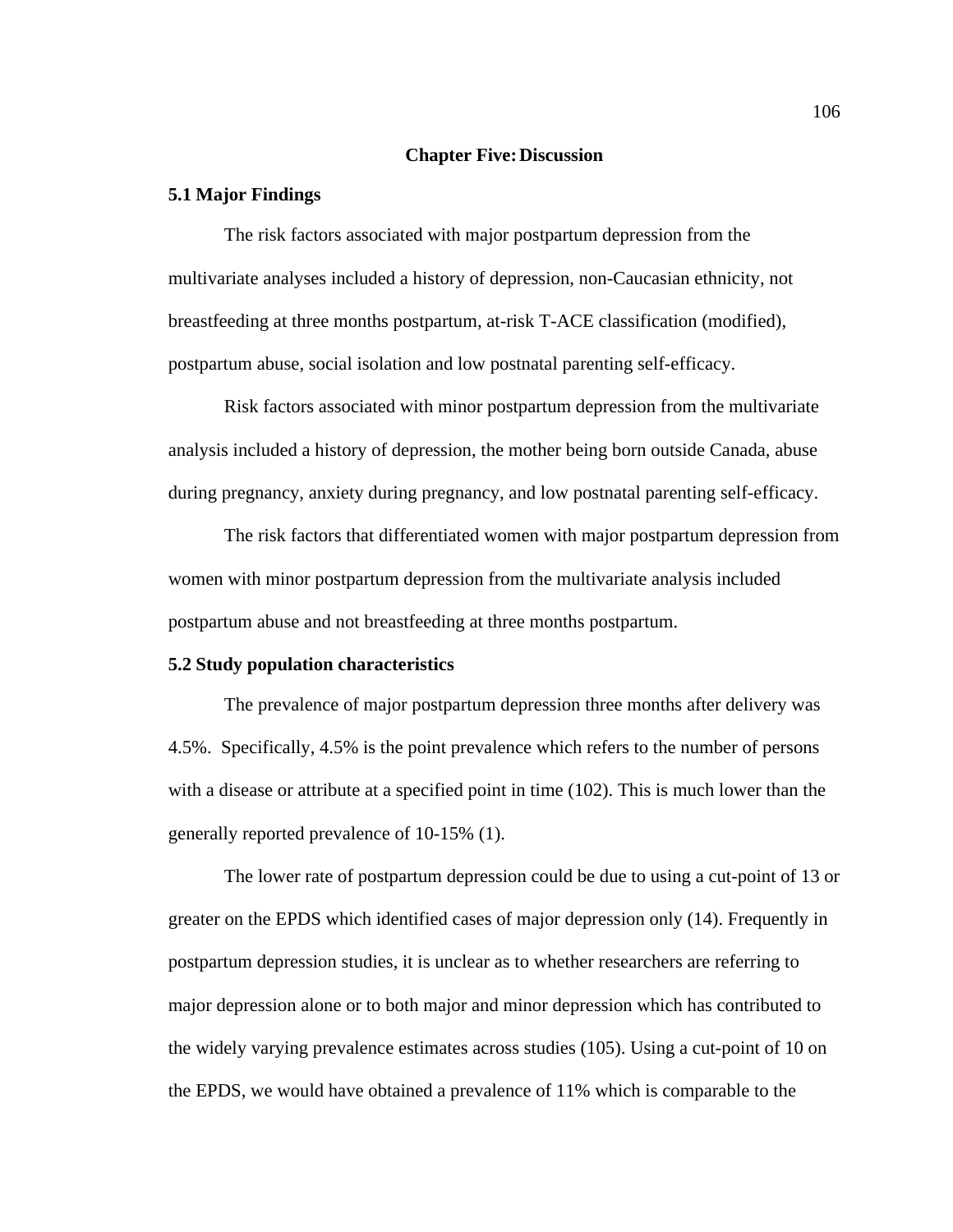expected prevalence of 10-15% from other studies (1). This cut point would include women with minor depression where the sensitivity of the EPDS is lower (14). To reduce the risk of over estimates of depression in this cohort, women were classified as depressed if they scored 13 or greater on the EPDS where the sensitivity of the instrument is higher (14) to be confident that our model was identifying women at the highest risk of postpartum depression.

While the prevalence of postpartum depression was lower than originally anticipated in the study sample, the overall sample size of the study was large  $(n=1500)$ women) and therefore even with a lower prevalence, it was still possible to assess the study objectives.

The data collected from these women allowed for examination of the impact of the T-ACE screen on risk of postpartum depression. Originally, 45% of the study sample was classified as "at risk" based on the author's scoring directions (106). However, given the habit of alcohol abstinence among many women of non-Caucasian ethnicity and the recruitment of patients from community settings which did not specifically target women at risk of addiction, this seemed like an inappropriately high proportion of the population whose alcohol consumption would classify them as "at risk". After further examination, it was discovered that many women had answered "two drinks" to the first question which asked "How many drinks does it take you to feel high" which immediately put them in the at-risk category. It was hypothesized that women were misinterpreting the word "high" and consequently, it was decided to drop the first question and calculate their alcohol risk based on the other three questions which classified 13.9% of the women as at-risk. This finding emphasizes the need to carefully examine findings from a screening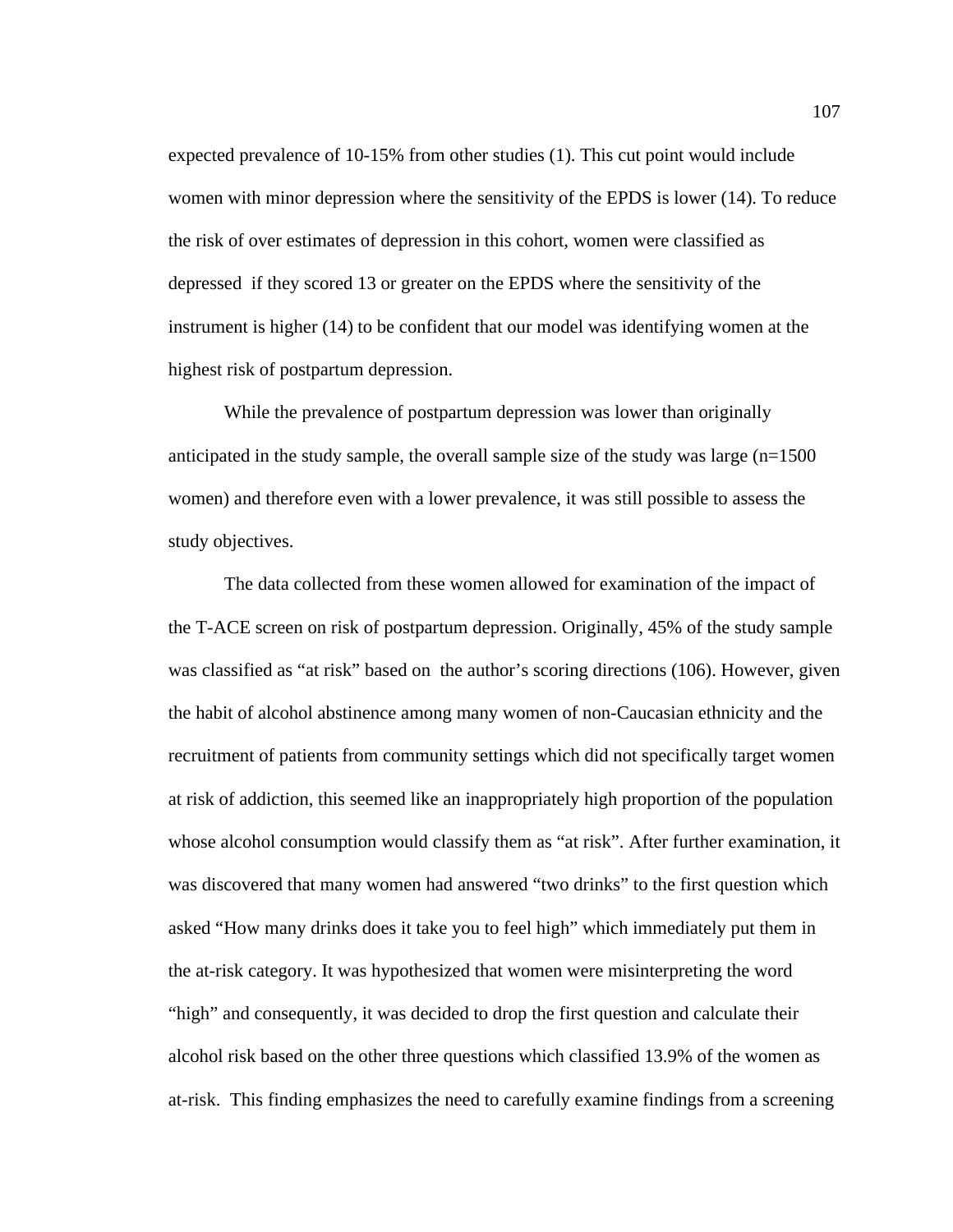tool in relationship to what is known about the study sample to ensure that the findings are meaningful and relevant in the current context.

## **5.3 Comparing women with major postpartum depression to women without postpartum depression**

Variables that remained significant in the multivariate model when comparing women with and without major postpartum depression included a history of depression, at risk T-ACE classification (modified), not breastfeeding at three months postpartum and low self-reported postnatal parenting competence. It is well supported by the literature that a history of depression increases the risk for postpartum depression (1, 2, 12, 81, 107). The large sample size of this study permitted a multivariate analysis of the risk associated with a history of depression adjusting for risk factors from many domains (demographic, obstetric, behavioural risk, mental health and psychosocial) and therefore expands on current knowledge by identifying a set of independent predictors that in combination with a history of depression characterize women at the greatest risk of postpartum depression.

Studies reporting an association between alcohol consumption and depression have been reported (108-110), with some investigators noting that this association was particularly true for women (111-113). No studies looking specifically at alcohol consumption as a risk factor for depression in the postpartum period were found although a recently published prospective study of 595 women selected based on alcohol or marijuana use examined antenatal risk factors associated with postnatal co-morbid alcohol use and depressive symptoms at 8 weeks postpartum (114). Binge drinking (four or more drinks per occasion) during each trimester  $[1<sup>st</sup>$  trimester (OR 4.9, 95% CI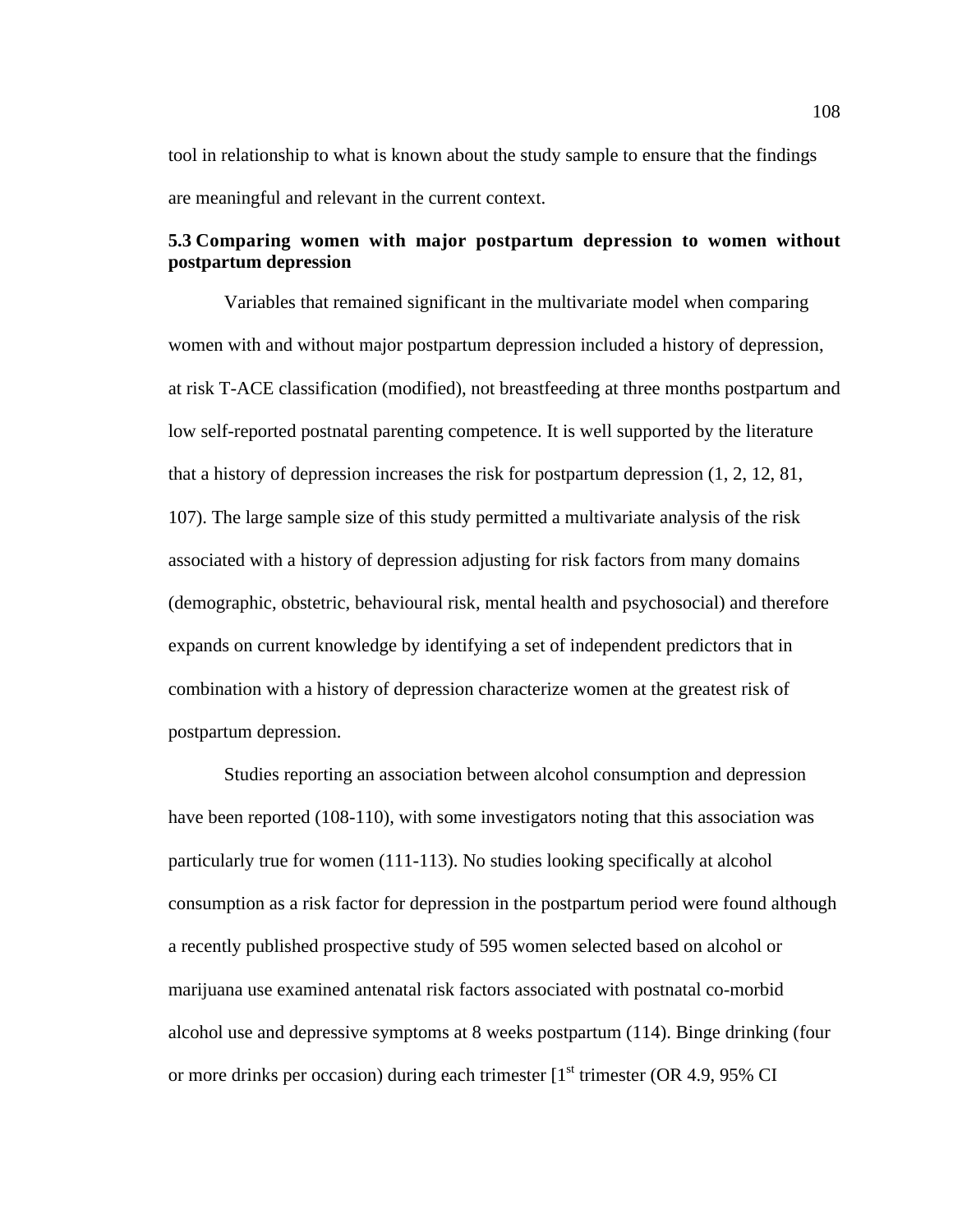2.8–8.7),  $2<sup>nd</sup>$  (3.5, 1.3–9.3),  $3<sup>rd</sup>$  (10.1, 3.7–27.8) increased the risk of postpartum comorbid depressive symptoms and alcohol use while average daily alcohol volume was not a significant predictor (114). Turnbull and Gomburg also found an association between depression and binge drinking, but not between depression and daily drinking among women (111), although this study was not specific to postpartum women. In this analysis the modified T-ACE (measuring annoyance with someone criticising their drinking, feeling need to cut-down, and having an "eye-opener" or drink first thing in the morning) was a strong predictor of postpartum depression because it is identifying women who typically consume high quantities of alcohol and the questions were related to general habits and not specifically about alcohol use during pregnancy. Our study extends the current findings by providing support that women's typical drinking patterns (not during the pregnancy period) as identified by the modified T-ACE are strongly associated with postpartum depression.

Two recent cross-sectional studies, have reported a negative association between breastfeeding and postpartum depression (115, 116). Specifically, in a study of 526 Canadian women, women with EPDS scores of 12 or greater were less likely to be breastfeeding at six weeks postpartum (OR 2.78, 95% CI 1.17-6.62) (115) while among 1058 Icelandic women, exclusive breastfeeding mothers (not supplementing with formula) had lower mean scores on the EPDS compared to mothers who were not exclusively breastfeeding  $(5.9 \text{ (SD=4.6)}$  and  $7.1 \text{ (SD=4.9)}$  p $<0.001)$   $(116)$ . Both studies' authors were unable to comment on the direction of this relationship given their cross sectional designs. The majority of previous studies support an inverse relationship between breastfeeding and postpartum depression (117-120), strongest earlier in the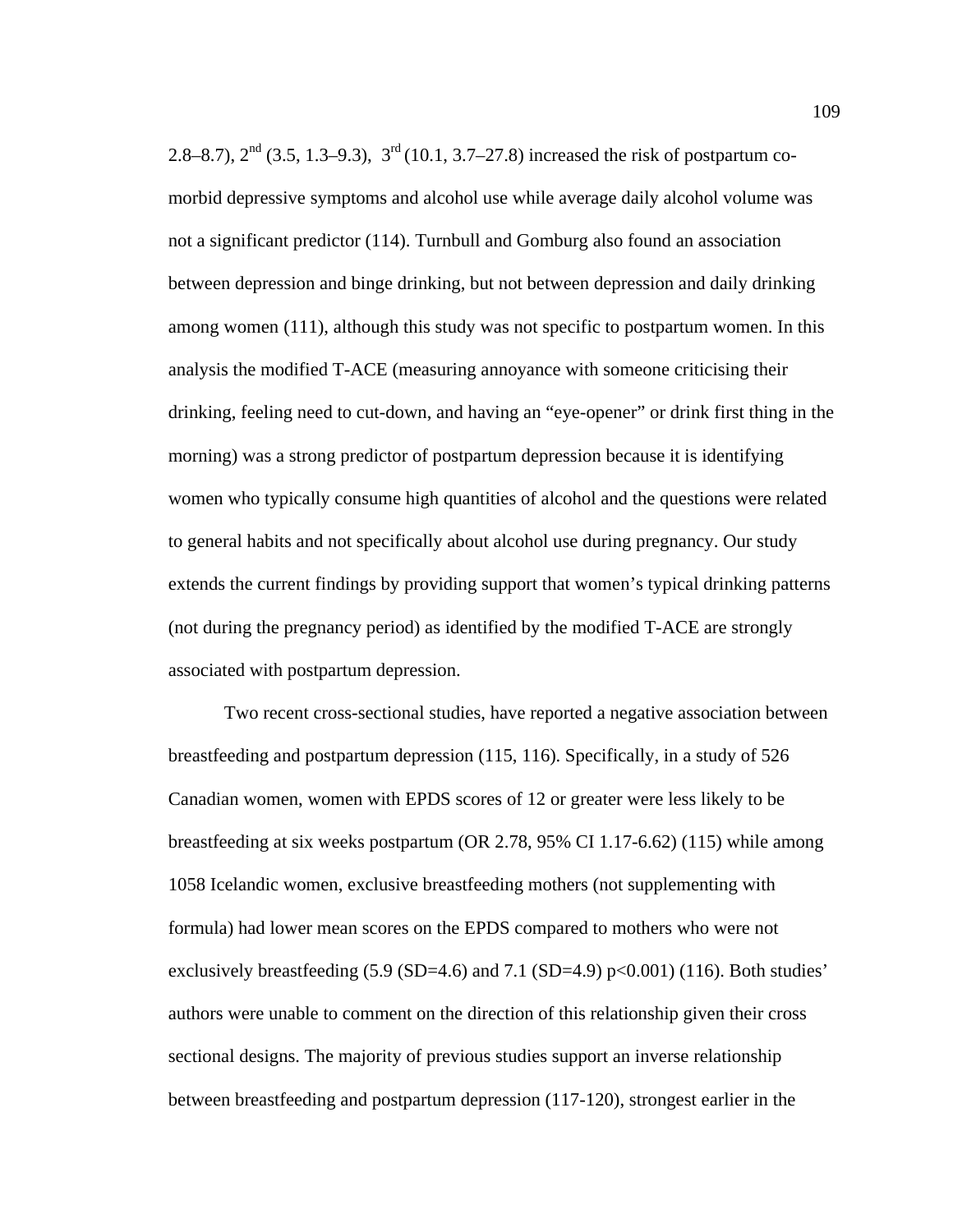postpartum period (121), although a few do not (122-124). The studies that do not report an inverse relationship, collected their data later in the postpartum period (124) or collapsed their data across the entire postpartum measurement period (122, 123).

This study adds support that breastfeeding is associated with postpartum depression although we are unable to determine the direction of this relationship. The direction of this association should be examined in future studies since breastfeeding status may be a non-invasive way to identify women who may be at elevated risk for postpartum depression. It is likely that women who choose not to engage in breastfeeding or who want to breastfeed but are unable to, constitute two groups of women vulnerable to developing postpartum depression and the support required by each may be quite different.

Low postnatal parenting self-efficacy was associated with postpartum depression. No studies have been identified that examined the relationship between parenting selfefficacy and postpartum depression however, given the importance of parenting on child development outcomes, there may be opportunities to develop specific interventions that would optimize developmental outcomes in the presence of postpartum depression.

Interestingly, during the modeling process, by adding in the modified T-ACE variable, the demographic variables income and ethnicity became non-significant although they were strong predictors at the bivariate level. While this data suggests that the modified T-ACE identifies women at risk of postpartum depression, it also suggests that understanding the study population and the objective of the model development is critical to effective modeling. The opportunity, and need, to develop more than one model may be based on the intended application of the model. For example, the ability to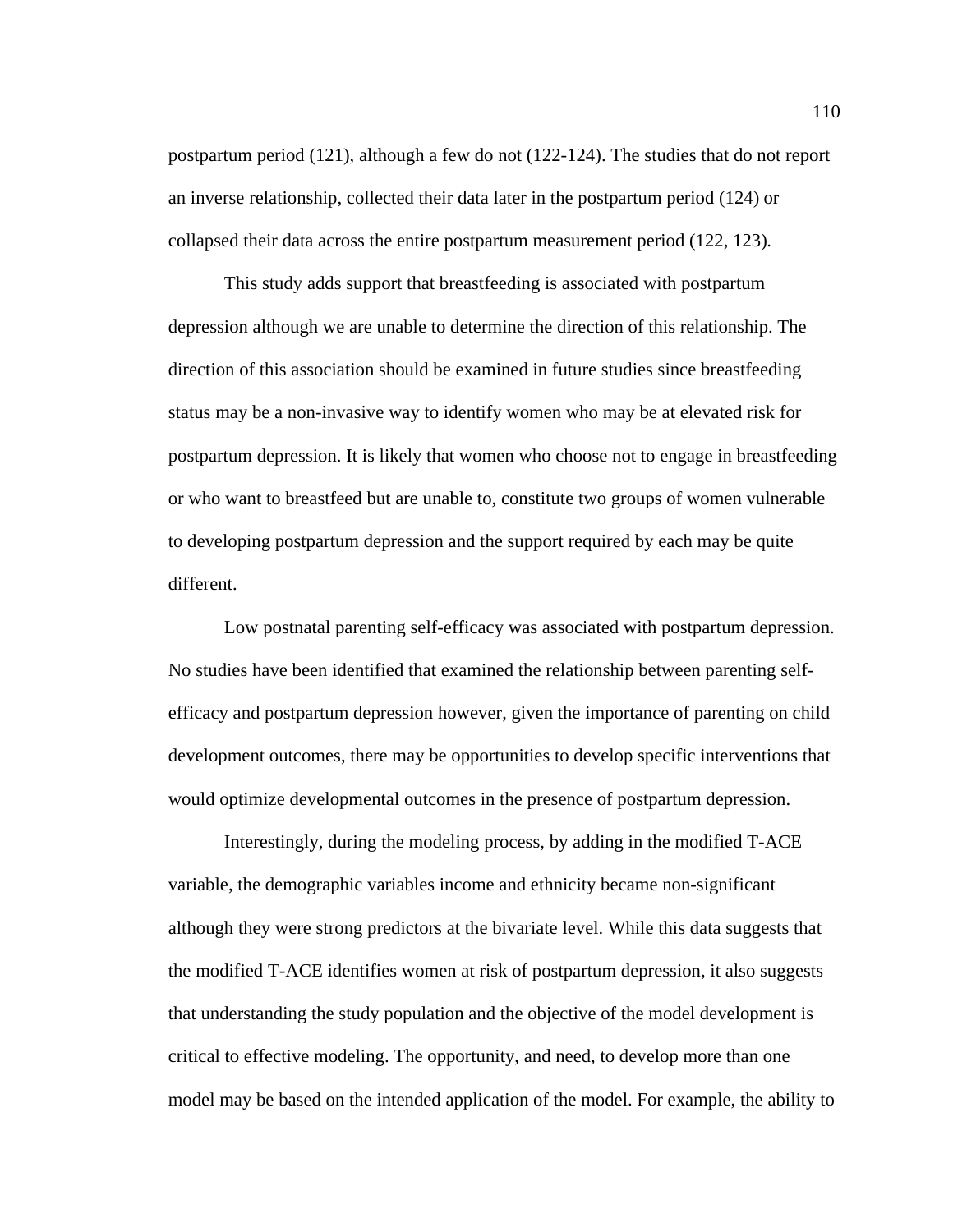identify women at risk based on income and ethnicity may be more valuable to health care providers than the T-ACE screen. Further, it is noted that the T-ACE screen as used in this analysis was modified and has not been validated. In consideration of the above mentioned points and given that our study sample included a proportion of women whose cultural values included alcohol abstinence, an alternative model was developed that did not include the modified T-ACE variable. The variables that remained significant in this alternative model were a history of depression, non-Caucasian ethnicity, not breastfeeding at three months postpartum, postpartum abuse and feeling socially isolated.

A history of depression and not-breastfeeding at three months postpartum were significant in both models, suggesting that these are strong predictors independent of all other variables.

Non-Caucasian ethnicity was a significant predictor of post partum depression in the alternate model. During the modelling process, both of the demographic variables ethnicity and maternal country of birth were significant predictors. However, as these were highly correlated, ethnicity was chosen over country of birth due to a greater strength of association with postpartum depression to avoid multicollinearity. In reviewing the literature, no studies have examined the relationship between ethnicity and postpartum depression, although a recent population-based prospective study of 594 Canadian mothers (35) did examine maternal country of birth as a risk factor for depressive symptoms at eight weeks postpartum. These investigators noted that women born outside of Canada were more likely to develop depressive symptoms at eight weeks postpartum (OR 2.65 95% CI 1.45-4.85), which is in agreement with our findings (35). Given that both variables were statistically significant at both the bivariate and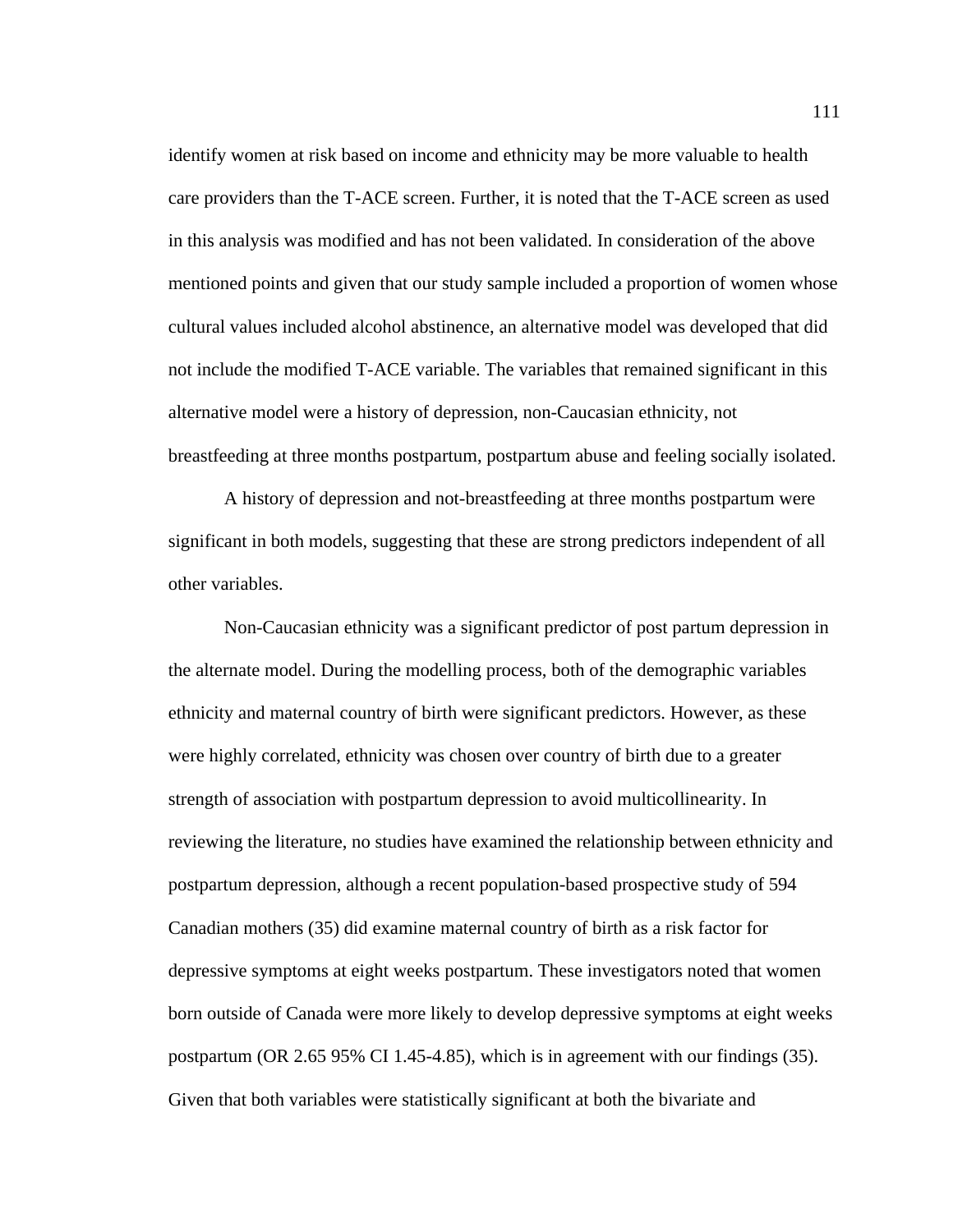multivariate levels, health care providers may chose to enquire about either variable to assist in identification of women at risk.

Social isolation during pregnancy was significantly associated with postpartum depression. The relationship between social isolation and postpartum depression has not been widely studied and only one study was found which examined this relationship. A large community-based prospective study of 5091 Danish women found that perceived social isolation remained a significant predictor of postpartum depression in their multivariate model and was associated with an odds ratio of 3.6 (95% CI 1.9-7.0) after adjustment for covariates (85). The broader construct of social support (compared to isolation) has been extensively studied using prospective designs and lack of social support has been identified as a key risk factor for postpartum depression (2, 11, 35, 84, 85). Recent prospective studies suggest not having any relatives in the city , an absence of close friends or someone to talk to (86), lack of perceived support from members of the women's primary group and lack of support regarding pregnancy itself (125) may be most associated with postpartum depression. Our study, had the opportunity to consider both social isolation and social support and found that social isolation remained significant in the multivariate model while social support did not, perhaps indicating that social isolation is a specific aspect of social support that best predicts which women will develop postpartum depression.

Postpartum abuse was another factor found to be significant in the alternative model. Although studies have reported an association between depression and abuse in the general population of women (126, 127) and a history of emotional abuse as an adult and postpartum depression (128), only one study specifically examining postnatal abuse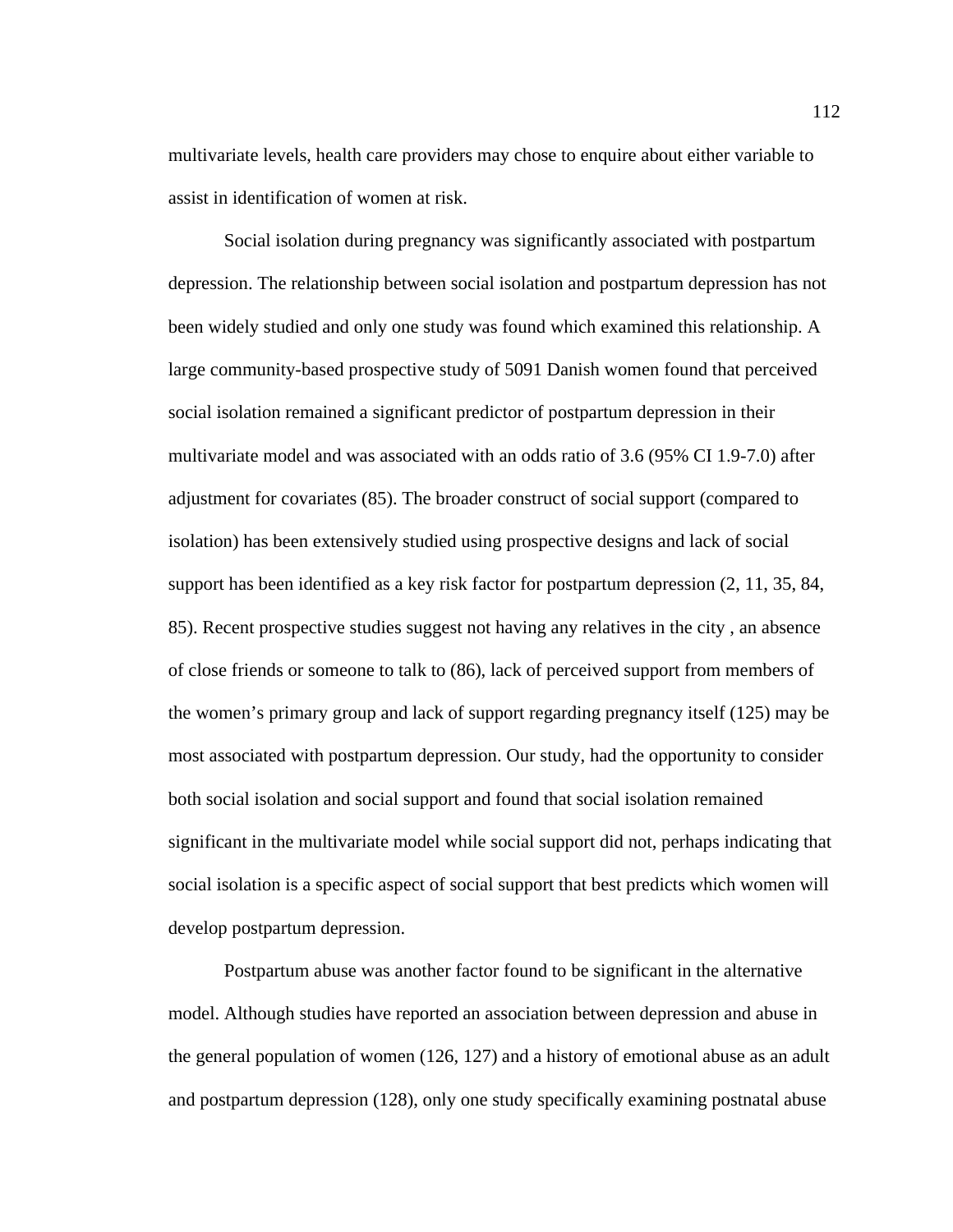as a covariate of postpartum depression was found (129). Records and Rice did not find an association between postpartum abuse and postpartum depression after adjustment for initial depression, although their findings are based on a very small sample of 28 women as 61 women (66%) were lost to follow up (129) and therefore should be interpreted with caution.

In this study, postnatal abuse was the strongest predictor in the alternate model (RR 5.04 95% CI 2.45-10.37) after adjustment for other covariates and therefore further studies should continue to explore this relationship to confirm if postnatal abuse is a key risk factor for postpartum depression. Previous abuse is a strong risk factor for postpartum abuse (130) so while postpartum abuse may have been the strongest predictor of the abuse variables, clinically, asking women about previous abuse or abuse during pregnancy may be helpful for identifying women at risk given that these variables were significant at the bivariate level.

These sets of identified risk factors suggest two groups of vulnerable women and both models have implications for clinical practice. This analysis underscores that often more than one model is needed to identify different vulnerable populations.

## **5.4 Comparing women with minor postpartum depression to women without postpartum depression**

Women with minor postpartum depression in this study represent a population of women with EDPS scores that are thought to reflect sub-clinical depression and they are therefore an important group to identify, monitor and provide with appropriate support and treatment to decrease symptom severity and potentially prevent the onset of major postpartum depression.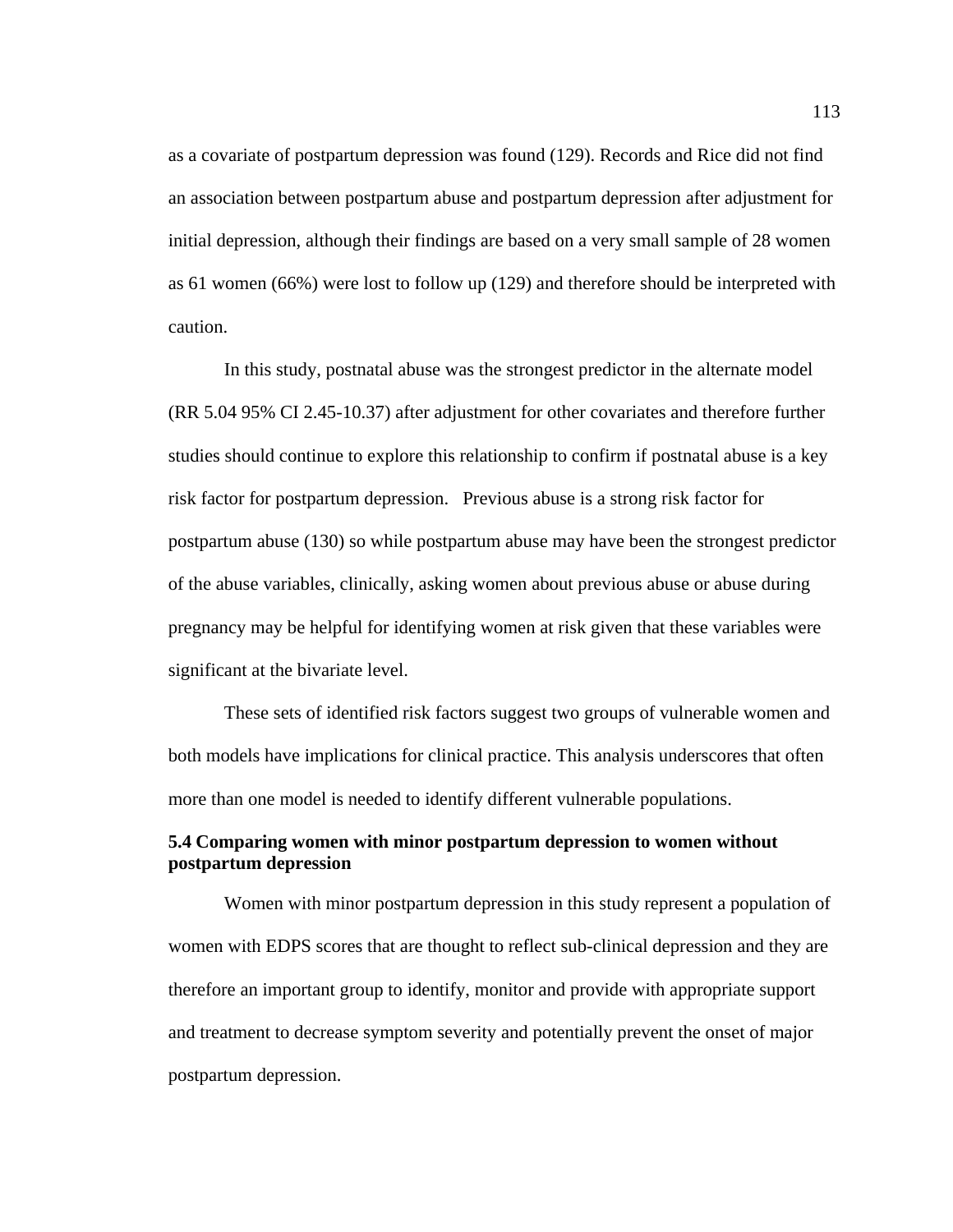The variables that remained significant in the model comparing women with minor postpartum depression to women without postpartum depression included a history of depression, the mother being born outside Canada, abuse during pregnancy, anxiety during pregnancy and low self reported postnatal parenting competence. A history of depression and low self reported postnatal parenting competence are variables that were identified as risk factors for major post partum depression and have been discussed. Similarly, being born outside Canada remained significant and therefore suggests that women who immigrate to Canada from other countries are at an increased risk of depressive symptoms as is supported by the literature (35).

Abuse during pregnancy identified women at risk of minor postpartum depression, and as previously mentioned, a link between abuse and depression has been shown (126, 127) as has a link between emotional abuse as an adult and postpartum depression (128). However, no studies were found that examined the relationship between abuse during pregnancy and postpartum depression. Our findings suggest that while abuse during pregnancy is associated with increased depressive symptoms postpartum, abuse occurring in the postpartum period is more strongly associated with clinical major postpartum depression as explained in the previous model.

Recent prospective studies have found an association between anxiety and an increased risk of postpartum depression (81, 131). Johnstone et al. found in a sample of 424 Australian women, that women with a past history of anxiety were more likely to have postpartum depression (OR 4.2, 95% CI 1.77-9.85) (81) while Heron et al. found among a community sample of 8323 women in England, antenatal anxiety predicted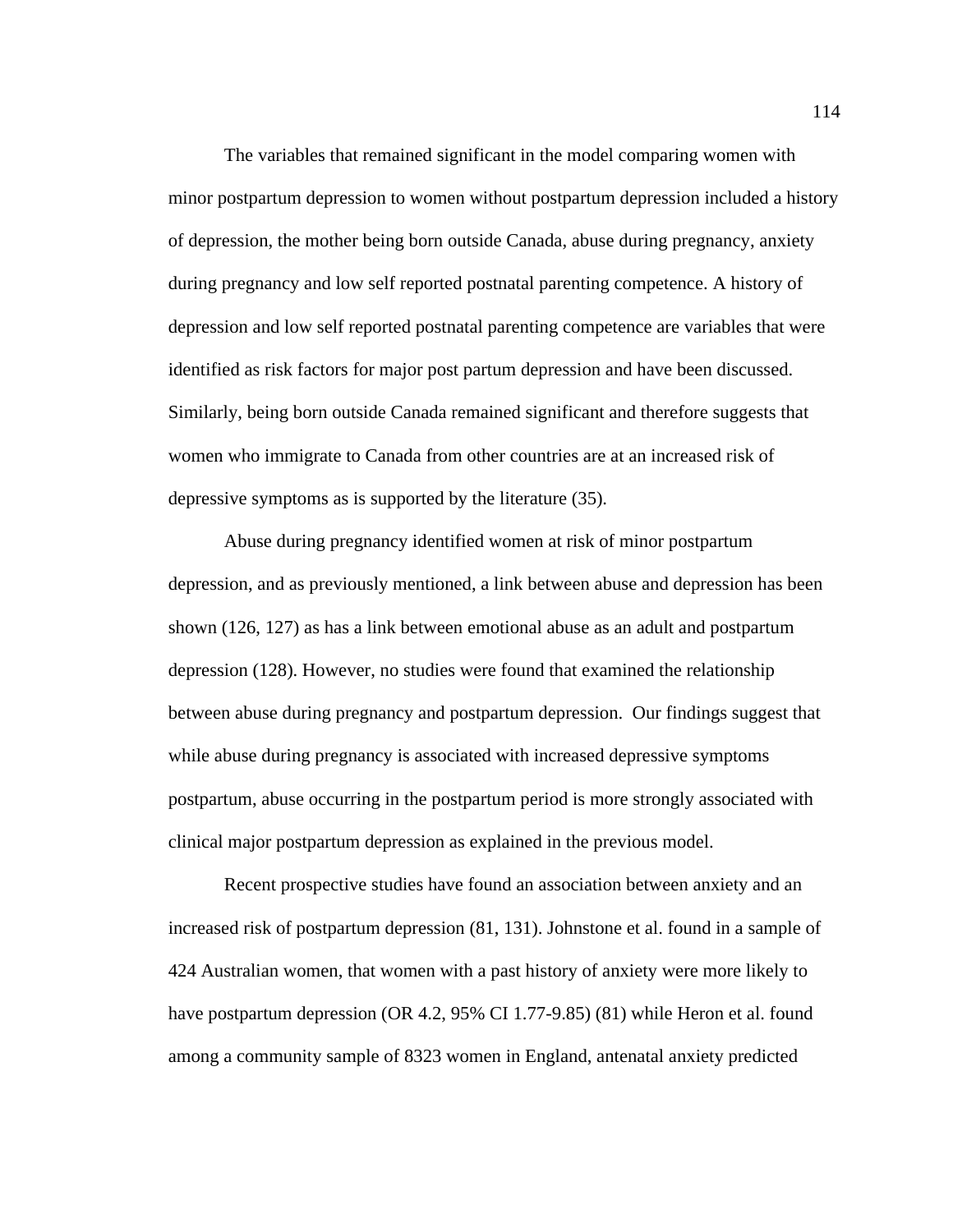postnatal depression at eight weeks and eight months, even after controlling for antenatal depression (OR 3.22, 95% CI 2.28-4.55) (131).

This study contributes new findings which suggest some differences between women with minor postpartum depression (EPDS 10-12) and women with major postpartum depression (EPDS >=13). Anxiety was not significant when comparing those with major postpartum depression to those without, while it was an important predictor in the model comparing women with minor postpartum depression to women without postpartum depression. This suggests that while anxiety during pregnancy may increase psychological distress and therefore may indicate less severe postpartum depression, it may not be independently associated with major postpartum depression.

To our knowledge, no previous studies have attempted to develop a model of the risk factors that distinguish women with minor postpartum depression from women without postpartum depression. Therefore, these novel findings may have implications for clinical practice with respect to identification of women in the prenatal period who are at risk of either minor or more severe postpartum depression.

# **5.5 Comparing women with major postpartum depression to women with minor postpartum depression**

The variables that remained significant at the bivariate level when comparing women with major postpartum depression to women with minor postpartum depression represent the factors that differentiate women with sub-clinical depression from women with major postpartum depression. Very few factors remained significant at the bivariate level and therefore indicate that women with minor postpartum depression and women with major postpartum depression are very similar, with many of the same underlying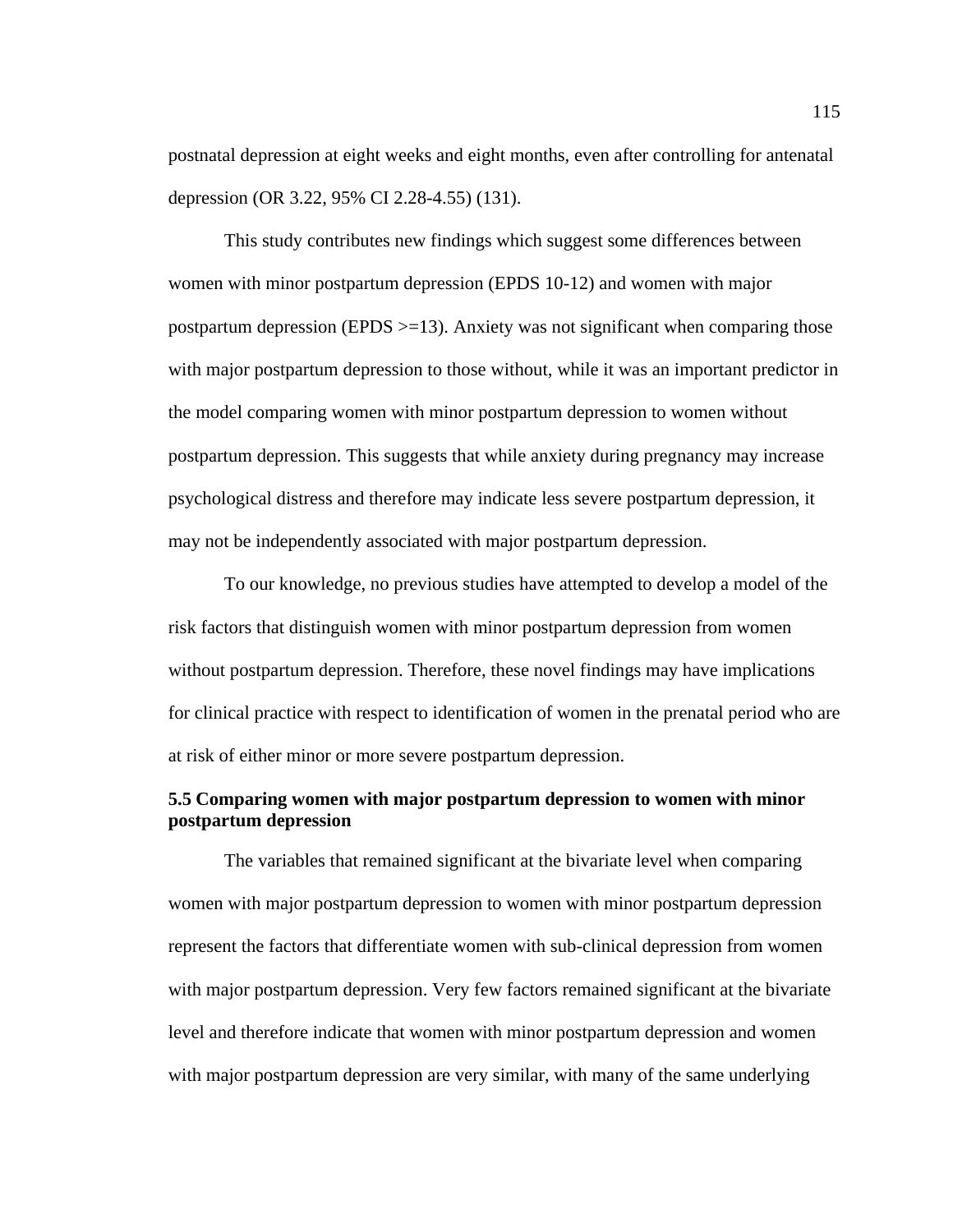risk factors. Specifically, the only variables that remained significant in the multivariate model were breastfeeding status at three months postpartum and postnatal abuse, both of which were measured at the same time as postpartum depression status and therefore it may be more appropriate to consider these variables as correlates not as risk factors. This finding suggests that women with minor postpartum depression and women with major postpartum depression may be similar in their predisposition to depressive symptoms in the postpartum period, but that stressful events, such as not being able to breastfeeding or experiencing abuse postpartum may provide enough psychological distress to lead to the development of more severe depression.

To our knowledge, no previous studies have attempted to develop a model of risk factors that distinguish women with major postpartum depression from women with minor postpartum depression. While these findings suggest that women with minor postpartum depression are similar to women with major postpartum depression, future studies should examine the role of factors that contribute to a stressful or unstable postpartum environment in the development of more serious depression.

## **5.6 Limitations**

This study was based on analysis of data from the Community Perinatal Care study, which limited the scope of data collection specifically pertinent to postpartum depression. Consequently, data on variables which have been noted by others to influence postpartum depression, such as having an instrumental delivery, not having an infant of the desired gender, vulnerable personality styles, specific types of social support, language barriers and timing of immigration were not collected.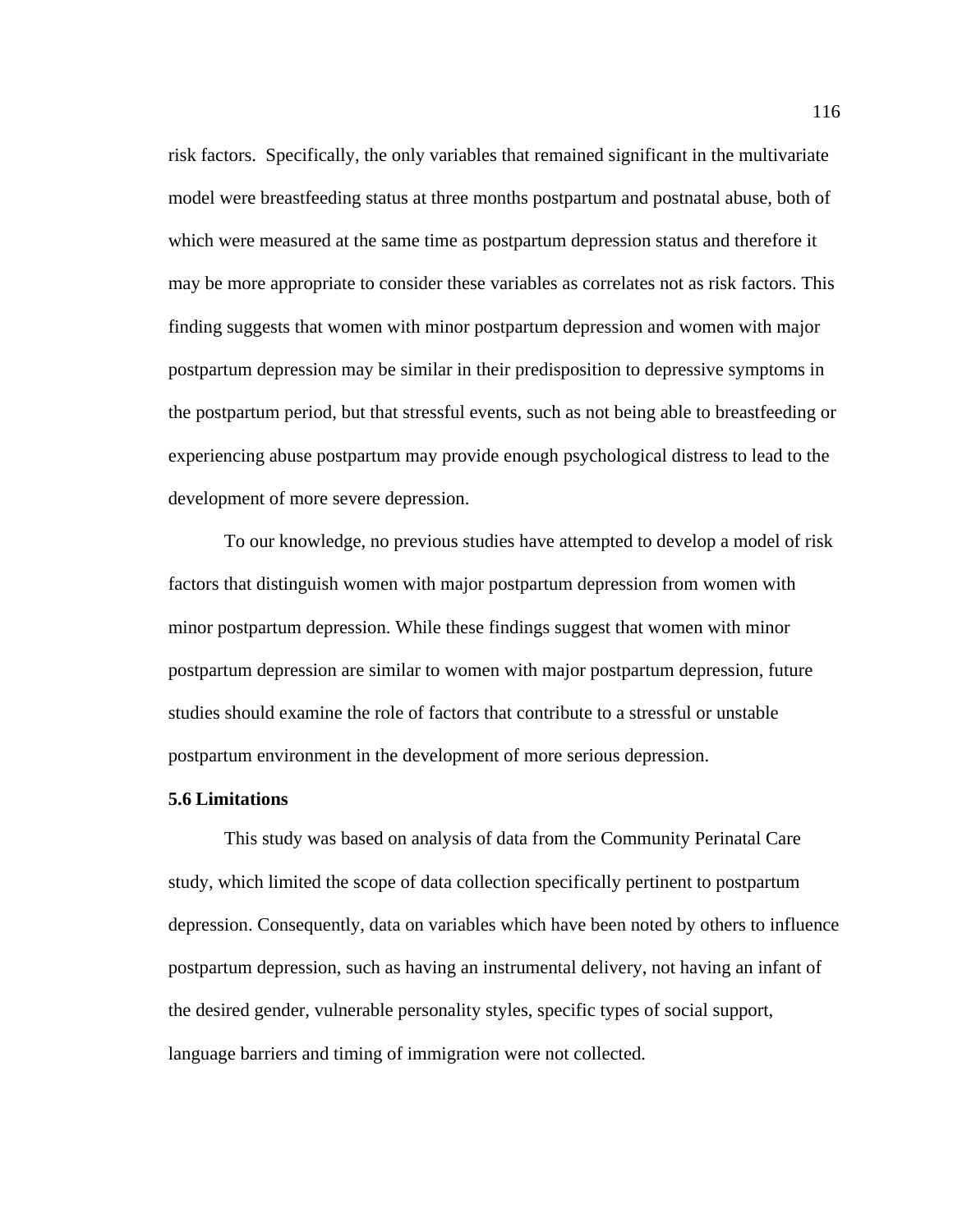The outcome variable, postpartum depression was assessed based on maternal self report on the Edinburgh Postnatal Depression Scale (15), which has been determined to be a valid method of data collection in this population (132), however, it would have been ideal to confirm cases with elevated EPDS scores using a standard diagnostic interview such as the Schedule for Affective Disorders and Schizophrenia (SADS) (133). Mothers who were identified as depressed based only on their questionnaire responses may not meet diagnostic criteria for clinical depression, which would have lead to overreporting. Likewise, mothers with borderline EPDS scores may have met diagnostic criteria in a clinical interview and exclusion of these cases would result in underreporting. However, given the objectives of the primary study, and the large sample size, it was not feasible to complete clinical interviews to confirm postpartum depression status. The EPDS is the most widely used and most appropriate self-report instrument for identifying symptoms of postpartum depression according to the American Psychological Association (APA) providing some confidence and comparability of the findings (132). The EPDS was designed specifically for a postpartum population and therefore does not include questions about changes in sleep and energy, disturbance of which are normal in the postpartum period.

The Postpartum Depression Screening Scale (PDSS) is another instrument that could have be used (134), however the length of this tool (35 items) combined with the recency of development render it less comparable to other literature and less amenable to phone interview. (134). Other alternative screening instruments that have been used for community screening of depression include the Beck Depression Inventory (BDI) (135), the Hamilton Depression Rating Scale (136) and the Zung Depression Rating Scale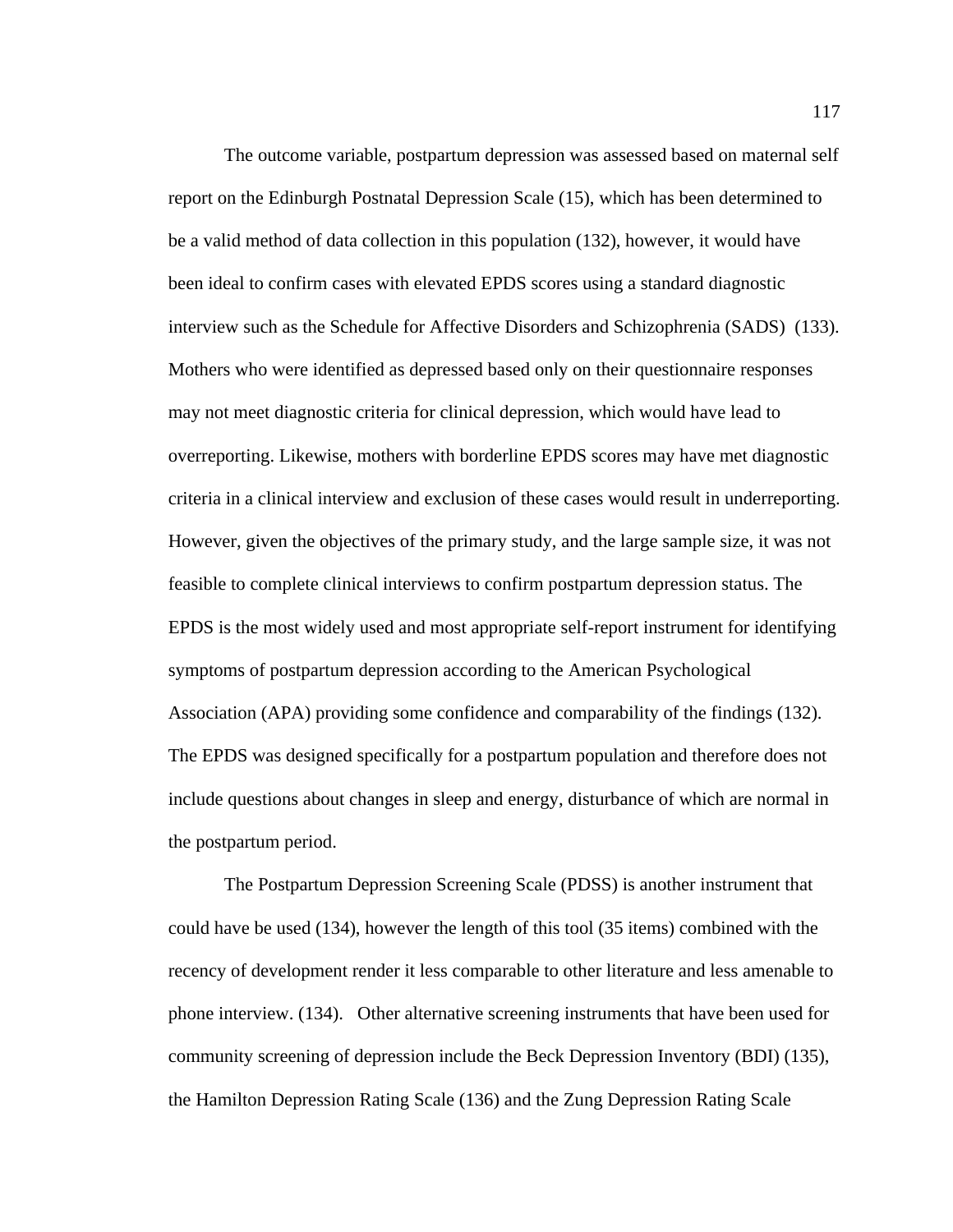(137). While these instruments have been used to screen for depression in postpartum women, their use has not been specifically validated for a postpartum population.

Another limitation of this study was the use of the Kellner Symptom Questionnaire (SQ) (97) for identifying depression and anxiety symptoms during pregnancy. The SQ is a self report instrument which ideally would have been accompanied by a clinical interview for improved the accuracy of classifying participants with depression and anxiety disorder. The SQ was chosen for the CPC study because it efficiently assesses four domains (depression, anxiety, somatic and anger-hostility) and can be administered at no cost.

The instruments used to collect information for the psychosocial variables; the Social Support Index (SSI) for social support, the Network Orientation Scale (NOS) for social isolation and the Parenting Expectation Scale (PES) for prenatal and postnatal parenting self-efficacy do not have guidelines for cut-points and therefore were dichotomized into the upper 66 percent of scores and the lower 33 percent of scores. While this allows for comparisons to be made within our study sample, it makes comparisons to other studies more challenging.

The longitudinal design of this study resulted in some loss to follow-up which may have influenced the prevalence of postpartum depression as those women most at risk of postpartum depression may have differentially dropped out of the study. Data from women who participated in the study but eventually dropped out or who were unreachable and therefore did not complete the third interview at three months postpartum was examined to determine if the proportion with a history of depression or who were depressed during pregnancy was different compared to women who completed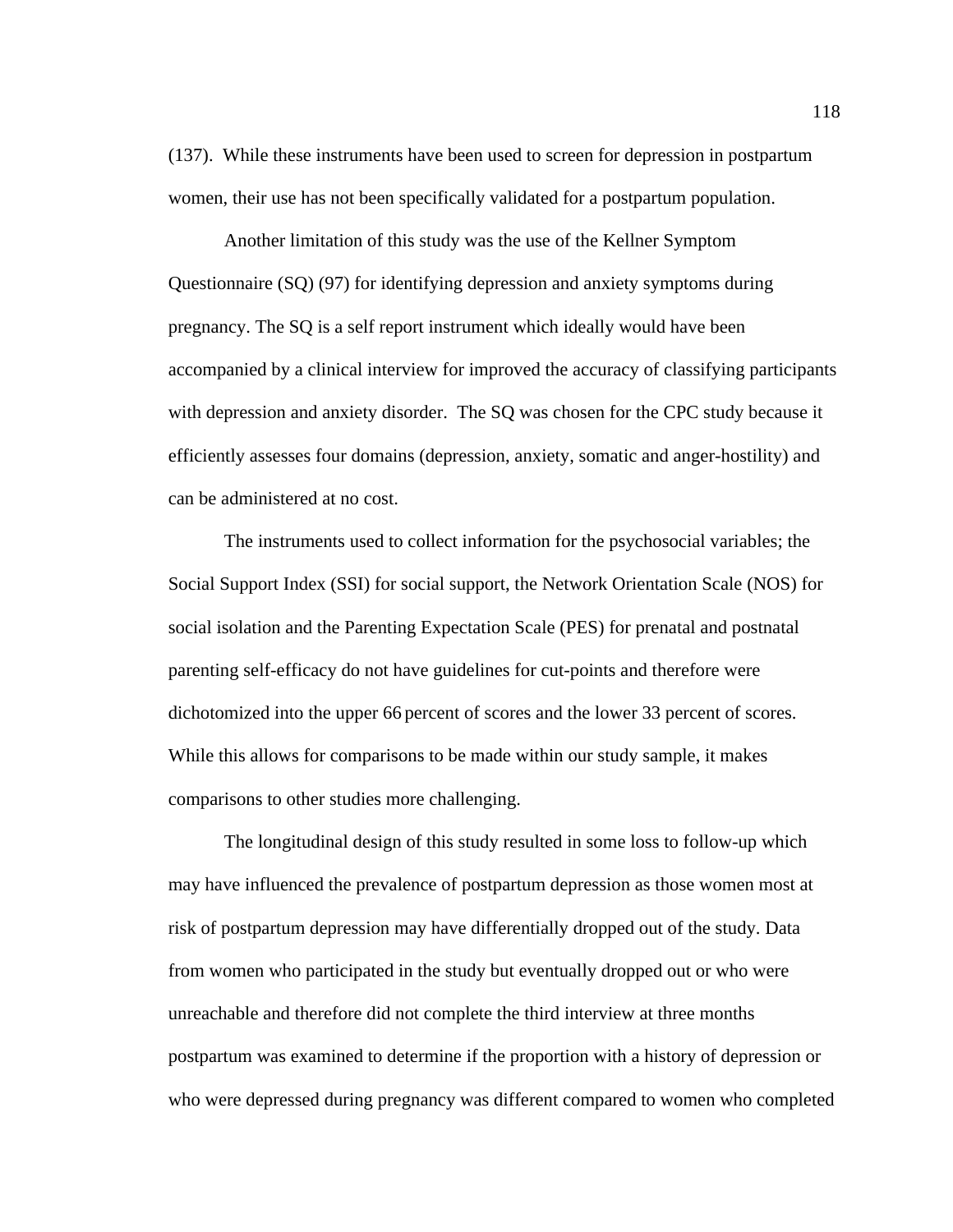the study. Women who were unreachable or who dropped out of the study were more likely to report a history of depression compared to women who completed the CPC Study  $(33\% \text{ vs. } 23\%; \text{ p} < 0.001)$ . However, we found no difference in the proportion who were classified as depressed during pregnancy when comparing women who completed the study to women who did not  $(6.5\% \text{ vs. } 7.5\%; \text{ p=0.517})$ . While women who were lost to follow up were more likely to have a history of depression, they were not more likely to be depressed during pregnancy and therefore while there is the potential that women lost to follow up may have contributed to our low prevalence estimate for postpartum depression of 4.5%, it is also possible that our prevalence estimate represents the population prevalence.

### **5.7 Strengths**

The prospective design of this study was a major strength. Prospective longitudinal research designs permit examination of causal relationships between risk factors and an outcome since the temporal association (exposure preceding outcome) is met. Prospective studies provide the strongest evidence of causal relationships between exposures and outcomes although the other causal criteria (strength of the association, consistency, specificity, biological gradient and biological plausibility) still have to be considered. In this study, prospective data collection allowed for temporal association to be met for variables collected during pregnancy, although not for the variables collected in the postpartum. A prospective design is also less subject to recall bias than a retrospective design, since participants are being asked questions about their present state, not about events in the past.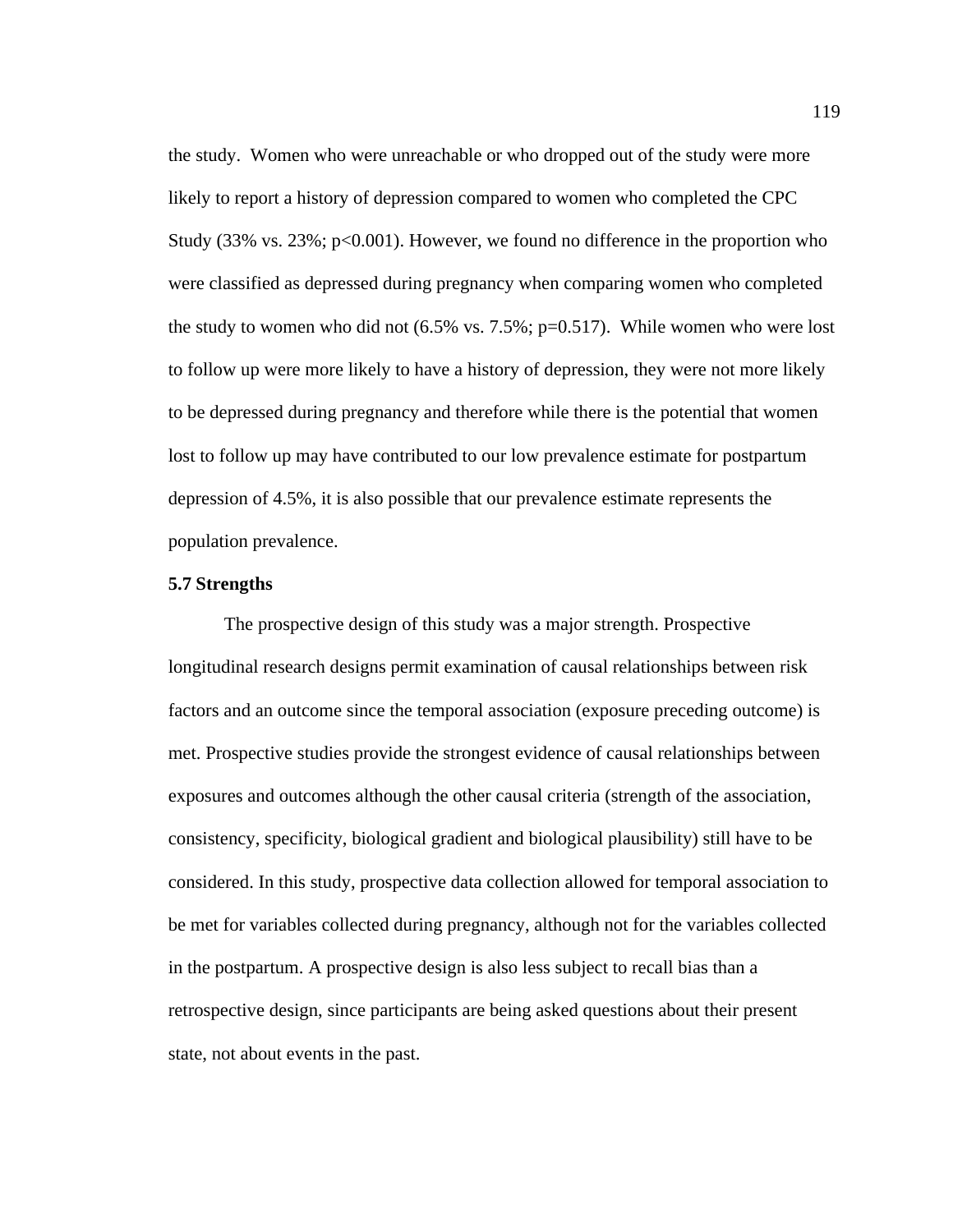Another strength of this study was the large sample size  $(n=1500$  women) which allows for the examination of numerous potential risk factors, and allows for multivariate analysis. Multivariate analysis is important to assess the individual effects and interactions among risk factors to understand the relative contribution of each. Understanding the relative contribution of risk factors is important for the design of targeted screening or intervention programs.

## **5.8 Recommendations**

The EPDS is an effective and well validated screening tool for identifying women currently suffering from postpartum depression and therefore its use in this setting should be continued (15). Further, the EPDS has been translated into many languages including Arabic, Mandarin, Czech, Dutch, French, German, Greek, Hebrew, Hindi, Icelandic, Japanese, Maltese, Norwegian, Portuguese, Punjabi, Slovenian, Spanish, Swedish, Urdu, and Vietnamese and remains valid and reliable across cultures making universal adoption of this tool in clinical practice very feasible, even among an ethnically diverse patient population (138). In addition, the use of the EPDS could be expanded to the antenatal period to identify women with symptoms of depression during pregnancy as the EPDS has also been validated in the antenatal period (139).

There is also the potential for identification of and early intervention for women at risk of postpartum depression by screening women for risk during pregnancy or the early postpartum period. This would allow for the identification of those women at risk or at sub-clinical stages of depression who would benefit from monitoring and or an individualized intervention in both the antenatal and early postpartum periods. Prior to adoption of a screening protocol, sufficient resources for support and treatment programs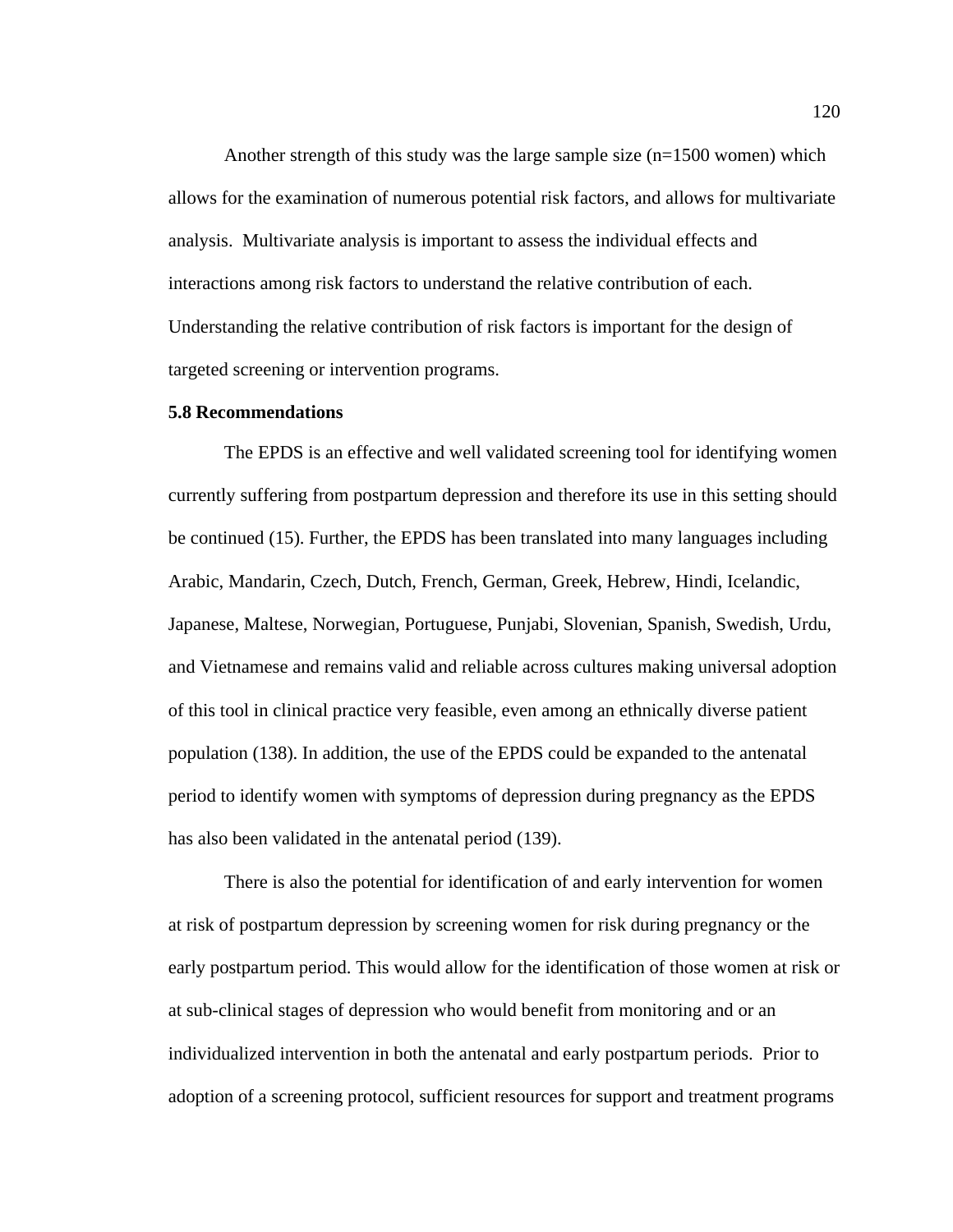would have to be assured, as health care providers would experience an increased workload associated with identifying women with psychosocial morbidity.

Researchers have attempted to develop antenatal screening tools to identify women at risk of postpartum depression covering well established risk factors for depression including a past history of depression, recent life stressors, quality of partner relationship, past or current history of abuse or neglect, social support, self esteem and personality traits (85, 140-142). However to date, none have been able to demonstrate adequate sensitivity (the test's ability to detect the condition when it is present), specificity (the test's ability to correctly identify the absence of a condition) or positive predictive values (the proportion of individuals with a positive result correctly predicted)  $(143)$ .

The failure of these screening instruments to accurately detect women who go on to develop postpartum depression may be due to the limited understanding of the effects of risk factors in combination. While these screening tools have including the risk factors with the strongest associations with postpartum depression in isolation, they have not been able to base their prediction on the *combination of risk factors* with the strongest association with postpartum depression. It is hoped that by designing a screening instrument comprised of the set of risk factors that best predict women at the greatest risk, the sensitivity and specificity will be improved from past instruments. Further, it has been suggested that improvements in the prediction of postpartum depression instruments will likely be the result of including postpartum factors as well as antenatal factors (144). The results of this study support this finding, as women at risk of the most severe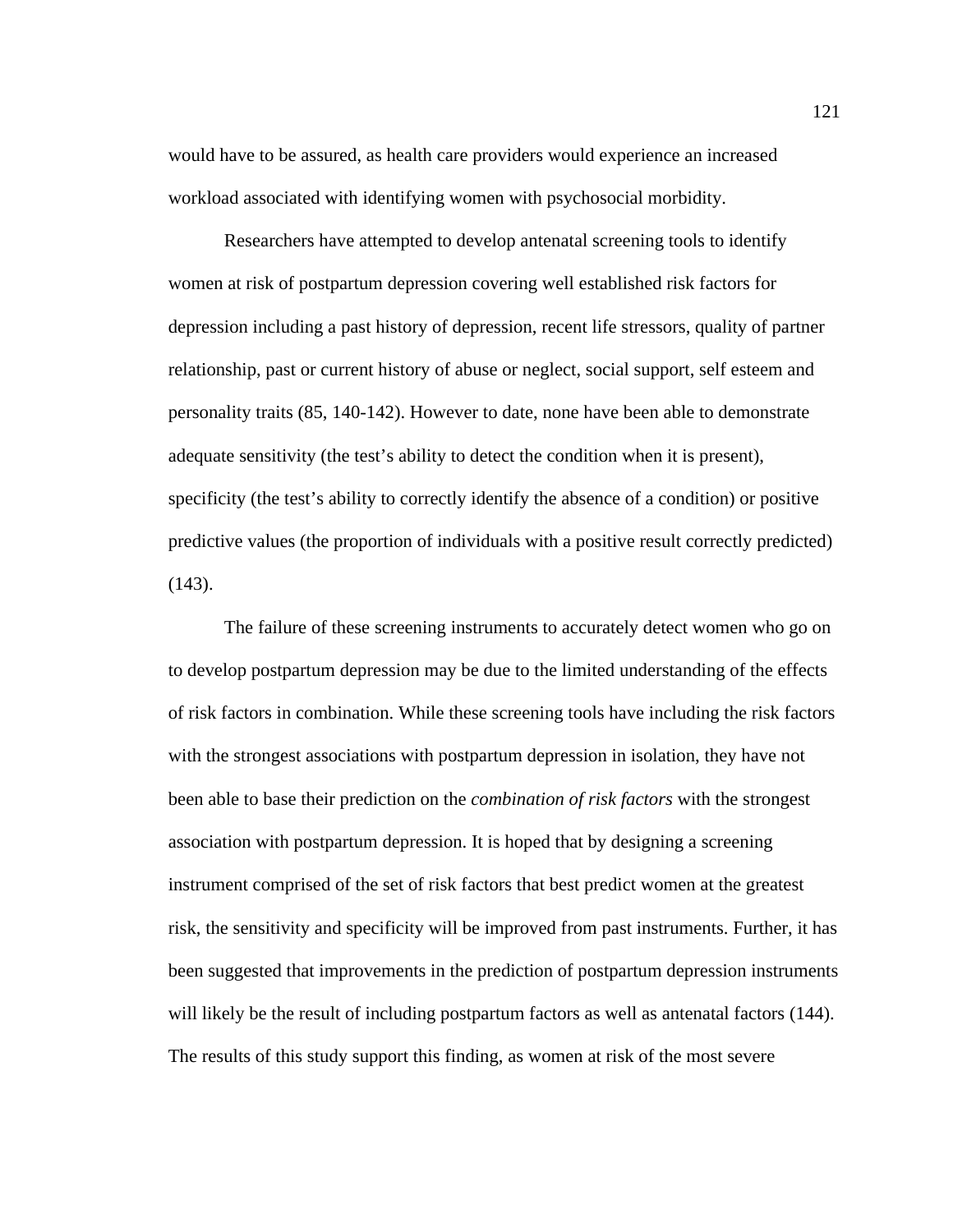depression were distinguished from women with minor postpartum depression only by the postpartum factors postnatal abuse and not breastfeeding at three months postpartum.

The models proposed from this analysis offer novel findings of the sets of pre and perinatal risk factors that describe women most at risk of postpartum depression and therefore provide a starting point for the development of a perinatal screening protocol. Further research on the potential for screening using these risk factors should be conducted to determine if such a program could identify women at risk and effectively monitor and intervene to reduce the incidence and severity of postpartum depression.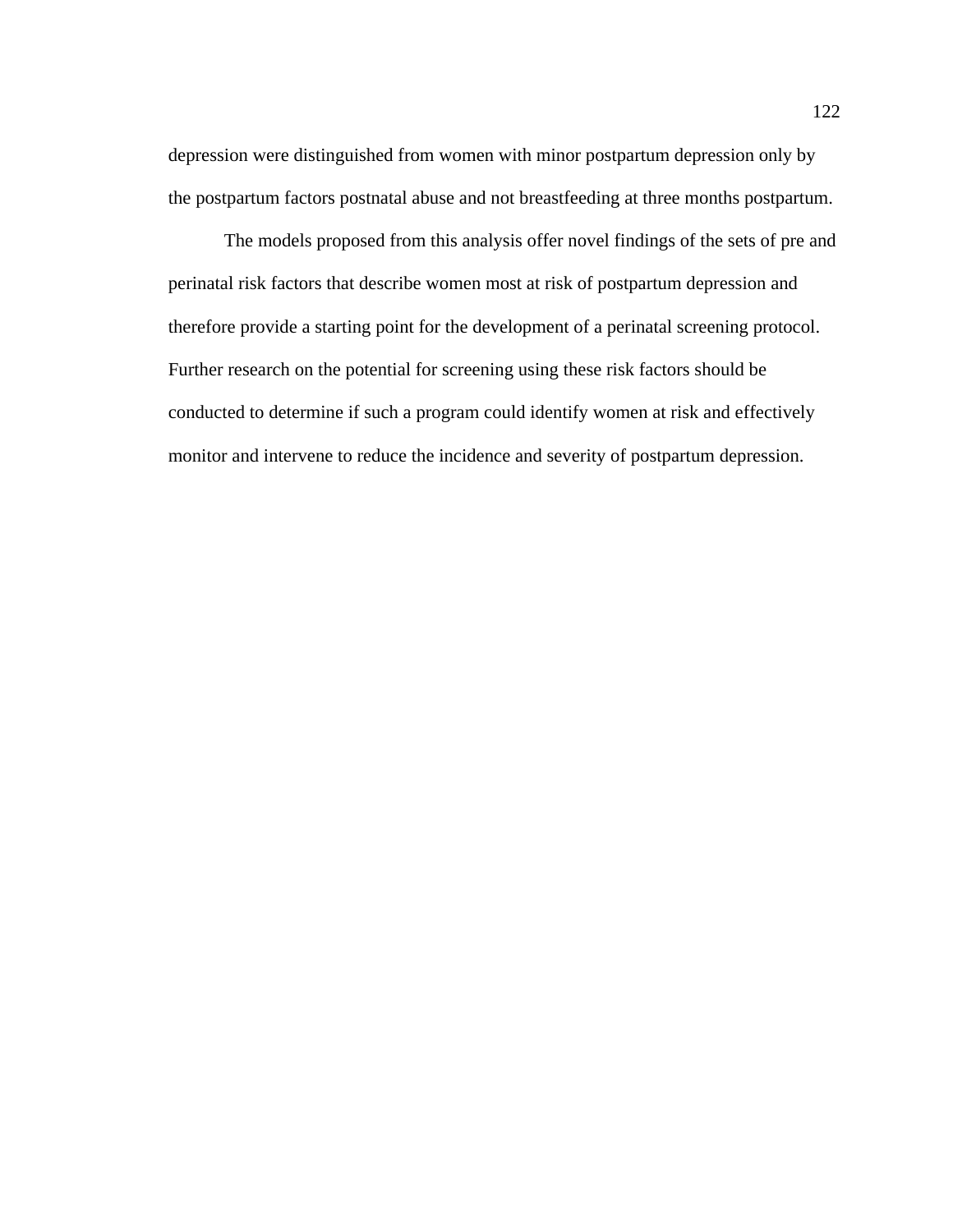### **REFERENCES**

- 1. O'Hara M, Swain A. Rates and risk of postpartum depression a meta-analysis. Int Rev Psychiatry 1996;8:37-54.
- 2. Robertson E, Grace S, Wallington T, Stewart DE. Antenatal risk factors for postpartum depression: a synthesis of recent literature. General Hospital Psychiatry 2004;26(4):289-95.
- 3. Mills E, Finchilescu G, Lea S. Postnatal depression an examination of psychosocial factors. S Afr Med J 1995;85:99-105.
- 4. Beck C. The lived experience of postpartum depression: a phenomenological study. Nurs Res 1992;41:166-170.
- 5. Grace SL, Evindar A, Stewart DE. The effect of postpartum depression on child cognitive development and behavior: a review and critical analysis of the literature. Archives of Women's Mental Health 2003;6(4):263-74.
- 6. O'Hara MW, Neunaber DJ, Zekoski EM. Prospective study of postpartum depression: prevalence, course, and predictive factors. Journal of Abnormal Psychology 1984;93(2):158-71.
- 7. Burke L. The impact of maternal depression on familial relationships. International Review of Psychiatry 2003;15(3):243-55.
- 8. Whisman MA, Uebelacker LA, Weinstock LM. Psychopathology and marital satisfaction: the importance of evaluating both partners. Journal of Consulting & Clinical Psychology 2004;72(5):830-8.
- 9. Bloch M, Daly RC, Rubinow DR. Endocrine factors in the etiology of postpartum depression. Comprehensive Psychiatry 2003;44(3):234-46.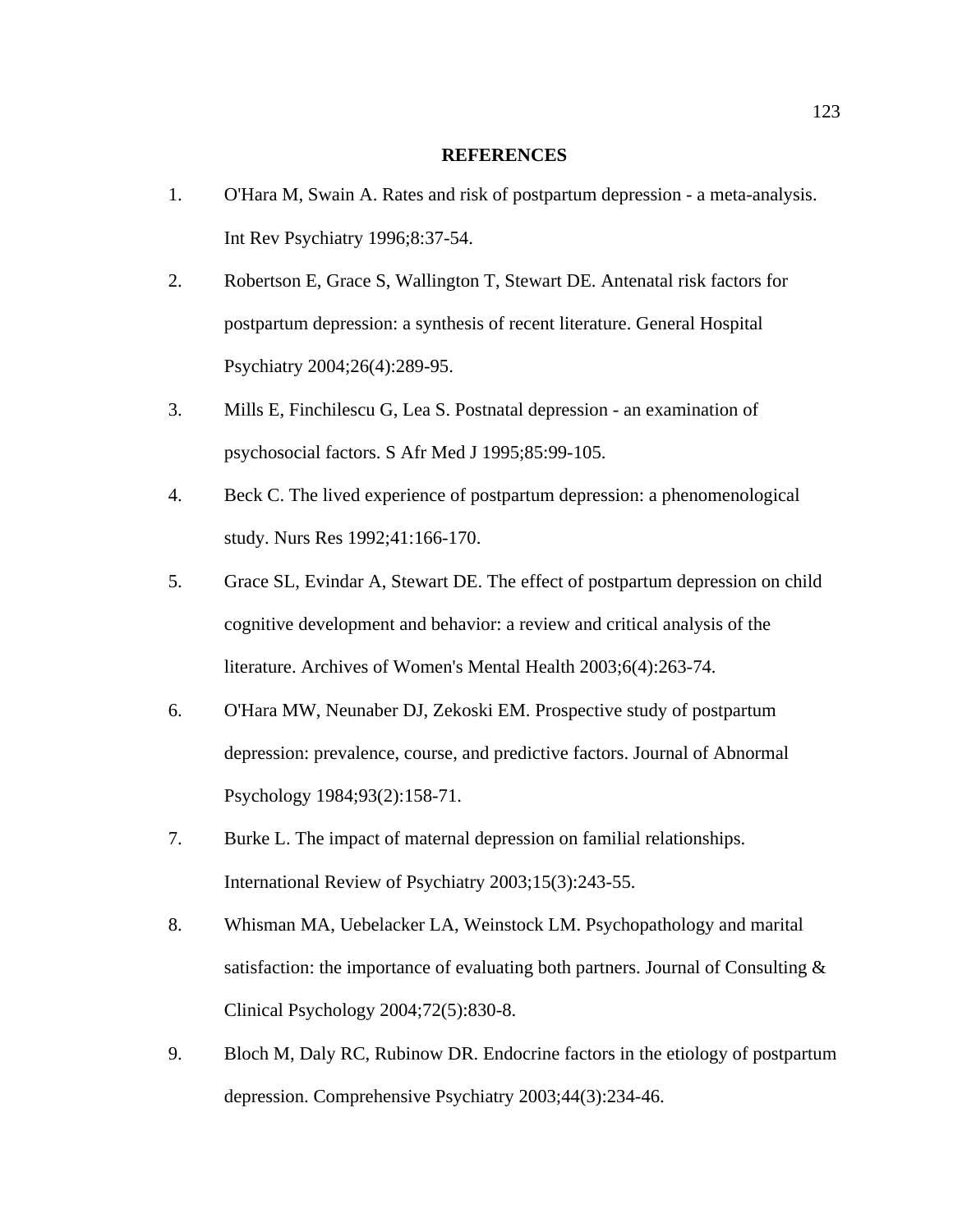- 10. Harris B. Biological and hormonal aspects of postpartum depressed mood. British Journal of Psychiatry 1994;164(3):288-92.
- 11. Boyce PM. Risk factors for postnatal depression: a review and risk factors in Australian populations. Archives of Women's Mental Health 2003;6 Suppl 2:S43- 50.
- 12. Beck CT. Predictors of postpartum depression: an update. Nursing Research 2001;50(5):275-85.
- 13. Dimitrovsky L, Perez-Hishberg M, Itskowitz R. Depression during and following pregnancy: quality of family relationships. J Psychol 1986;12:213-218.
- 14. Gaynes B, Gavin N, Meltzer-Brody S, Lohr K, Swinson T, Gartlehner G, et al. Perinatal Depression: Prevalence, screening accuracy, and screening outcomes: Agency for Healthcare Research and Quality; 2005 February 2005. Report No.: 119.
- 15. Cox JL, Holden JM, Sagovsky R. Detection of postnatal depression. Development of the 10-item Edinburgh Postnatal Depression Scale. British Journal of Psychiatry 1987;150:782-6.
- 16. Gold LH. Postpartum disorders in primary care: diagnosis and treatment. Primary Care; Clinics in Office Practice 2002;29(1):27-41.
- 17. Clay EC, Seehusen DA. A review of postpartum depression for the primary care physician. Southern Medical Journal 2004;97(2):157-61.
- 18. American Psychiatric Association. Practice Guidelines for the treatment of patients with major depressive disorder. Washington: American Psychiatric Publishing Inc; 2000.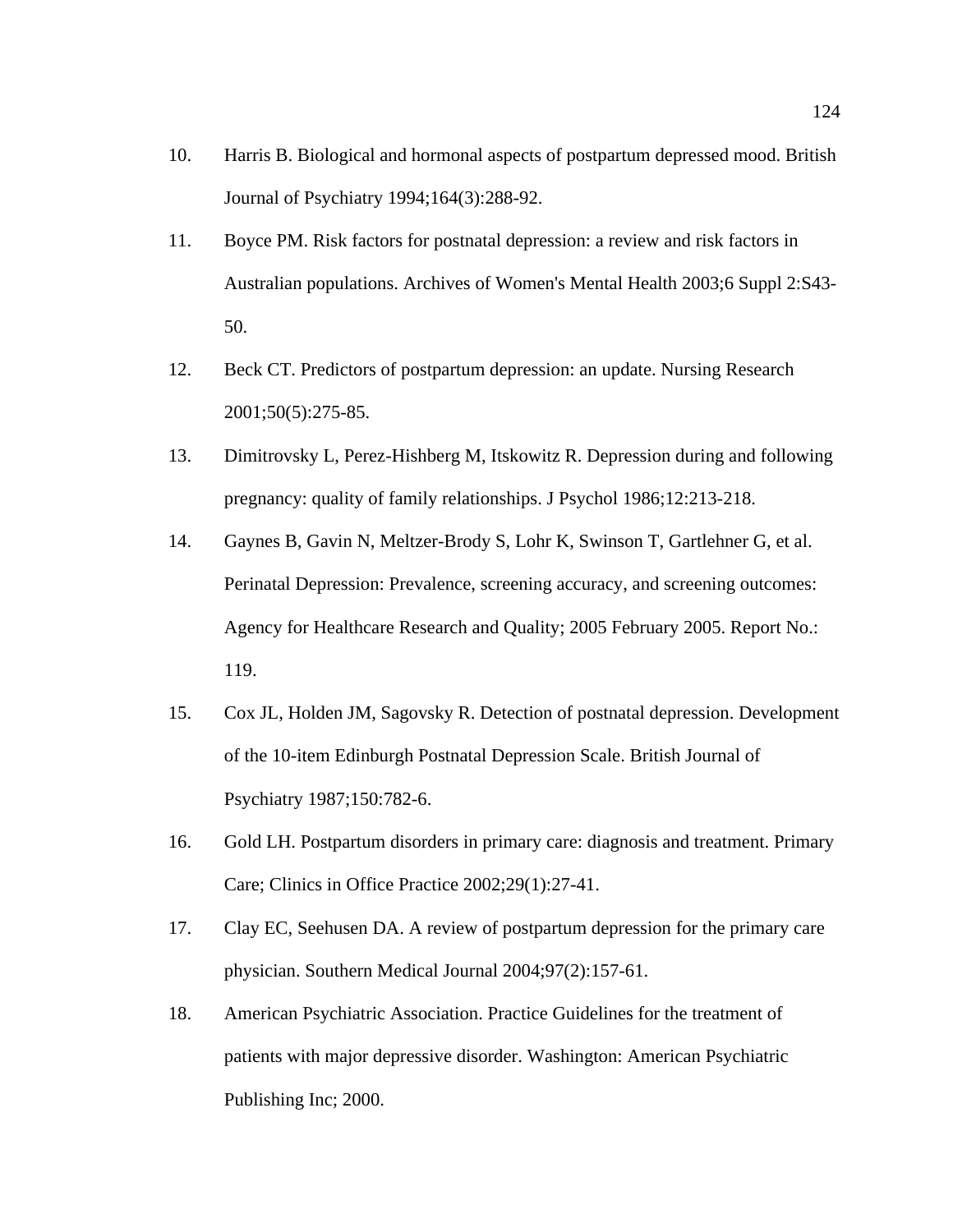- 19. Cantwell R, Cox JL. Psychiatric disorders in pregnancy and the puerperium. Current Obstetrics & Gynaecology 2006;16:14-20.
- 20. Cox JL, Murray D, Chapman G. A controlled study of the onset, duration and prevalence of postnatal depression. British Journal of Psychiatry 1993;163:27-31.
- 21. Kendell R, Chalmers J, Platz C. Epidemiology of puerperal psychosis. Br J Psychiatry 1987;150:662-673.
- 22. Brockington IF, Cernik KF, Schofield EM, Downing AR, Francis AF, Keelan C. Puerperal Psychosis. Phenomena and diagnosis. Archives of General Psychiatry 1981;38(7):829-33.
- 23. Pitt B. "Atypical" depression following childbirth. British Journal of Psychiatry 1968;114(516):1325-35.
- 24. American Psychiatric Association. Diagnostic and Statistical Manual of Mental Disorders. 4 ed. Washington: American Psychiatric Publishing Inc; 1994.
- 25. Hostetter A, Stowe Z. Postpartum mood disorders. Identification and treatment. In: Lewis-Hall F, Williams T, Panetta J, Herrera J, editors. Psychiatric illness in women. Emerging treatments and research. Washington: American Psychiatric Publishing Inc; 2002.
- 26. Robinson G, Stewart D. Postpartum Disorders. Stotland: American Psychiatric Press Inc.; 2001.
- 27. Mental illness during the perinatal period: Major Depression. Reproductive Mental Health Guideline 4 2003 [cited 2006 January 14]; Available from: http://www.bcrmh.com/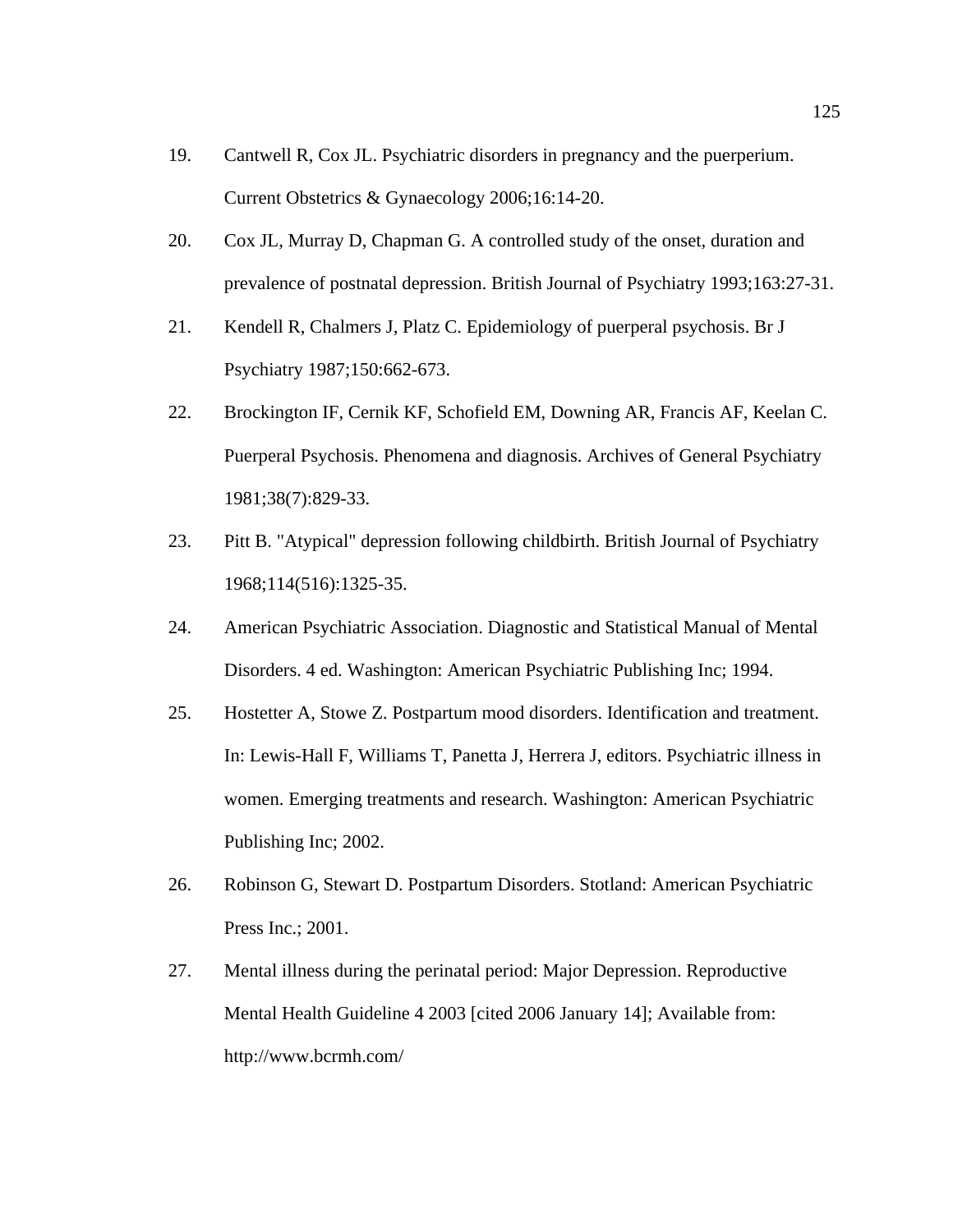- 28. Hollon SD, DeRubeis RJ, Evans MD, Wiemer MJ, Garvey MJ, Grove WM, et al. Cognitive therapy and pharmacotherapy for depression singly and in combination. Archives of General Psychiatry 1992;49:774-781.
- 29. Stuart S, O'Hara MW. Interpersonal psychotherapy for postpartum depression: a treatment program. The Journal of Psychotherapy Practice and Research 1995;4:18-29.
- 30. Chen CH, Tseng YF, Chou FH, Wang SY. Effects of support group intervention in postnatally distressed women. A controlled study in Taiwan. Journal of Psychosomatic Research 2000;49(6):395-9.
- 31. Meager I, Milgrom J. Group treatment for postpartum depression: a pilot study. Australian & New Zealand Journal of Psychiatry 1996;30(6):852-60.
- 32. Wisner KL, Perel JM, Findling RL. Antidepressant treatment during breastfeeding. American Journal of Psychiatry 1996;153(9):1132-7.
- 33. Rabheru K. The use of electroconvulsive therapy in special patient populations. Can J Psychiatry 2001;46:710–719.
- 34. Lee J, Rubin A. Breastfeeding and anesthesia. Anesthesia 1993;48:616-625.
- 35. Dennis CL, Janssen PA, Singer J. Identifying women at-risk for postpartum depression in the immediate postpartum period. Acta Psychiatrica Scandinavica 2004;110(5):338-46.
- 36. Nott PN. Extent, timing and persistence of emotional disorders following childbirth. British Journal of Psychiatry 1987;151:523-7.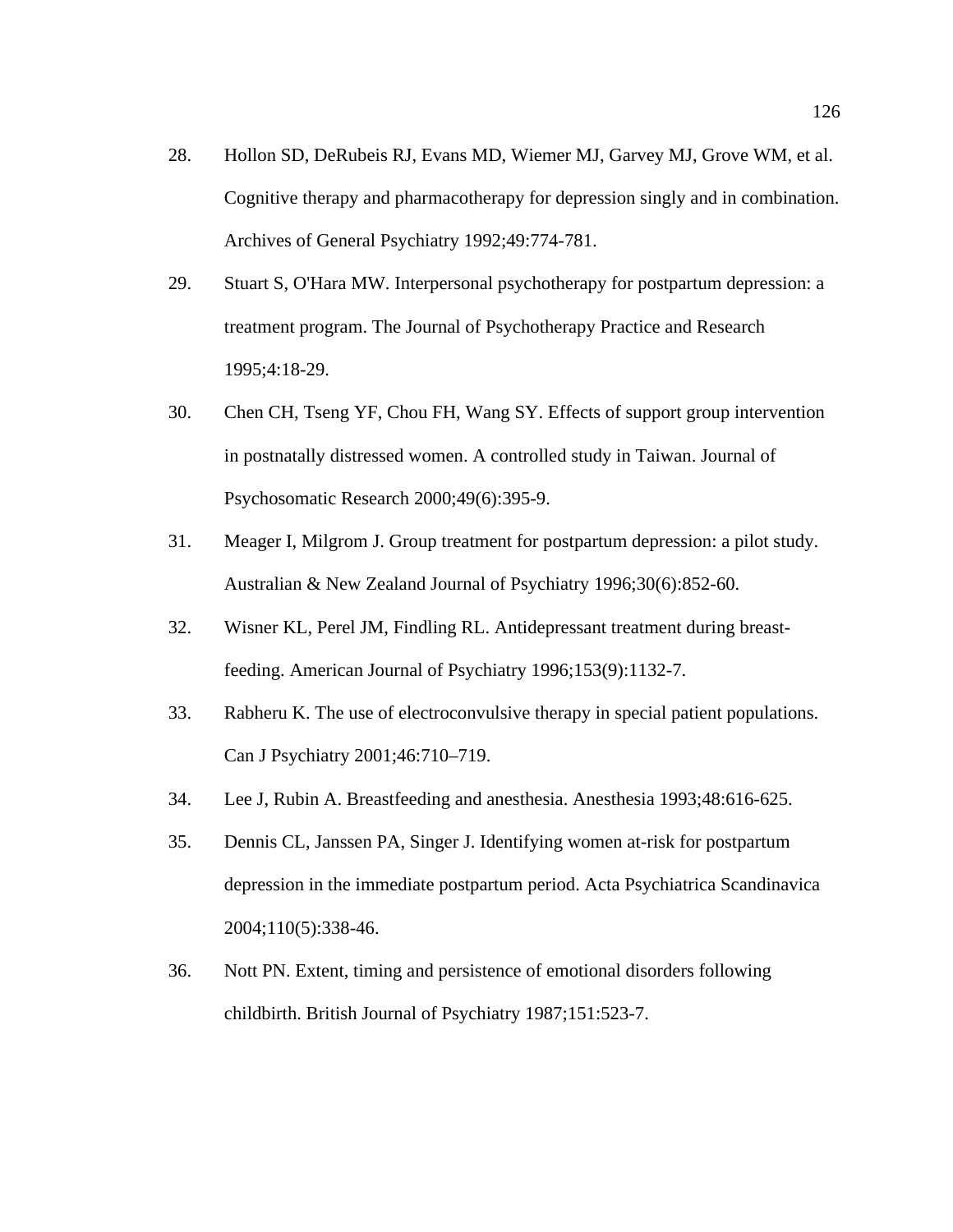- 37. Goldberg DP, Cooper B, Eastwood MR, Kedward HB, Shepherd M. A standardized psychiatric interview for use in community surveys. British Journal of Preventive & Social Medicine 1970;24(1):18-23.
- 38. Whiffen VE, Gotlib IH. Infants of postpartum depressed mothers: temperament and cognitive status. Journal of Abnormal Psychology 1989;98(3):274-9.
- 39. Benazon NR, Coyne JC. Living with a depressed spouse. Journal of Family Psychology 2000;14(1):71-9.
- 40. Coyne JC, Thompson R, Palmer SC. Marital quality, coping with conflict, marital complaints, and affection in couples with a depressed wife. Journal of Family Psychology 2002;16(1):26-37.
- 41. Goodman JH. Paternal postpartum depression, its relationship to maternal postpartum depression, and its implications for family health. Journal of Advanced Nursing 2004;45:26-35.
- 42. Beck C. Maternal depression and child behavior problems: a meta-analysis. J Adv Nurs 1999;29:623–629.
- 43. Murray L. The impact of postnatal depression on infant development. Journal of Child Psychology & Psychiatry & Allied Disciplines 1992;33(3):543-61.
- 44. Rutter M, Quinton D. Parental psychiatric disorder: effects on children. Psychological Medicine 1984;14(4):853-80.
- 45. Righetti-Veltema M, Conne-Perreard E, Bousquet A, Manzano J. Postpartum depression and mother-infant relationship at 3 months old. Journal of Affective Disorders 2002;70(3):291-306.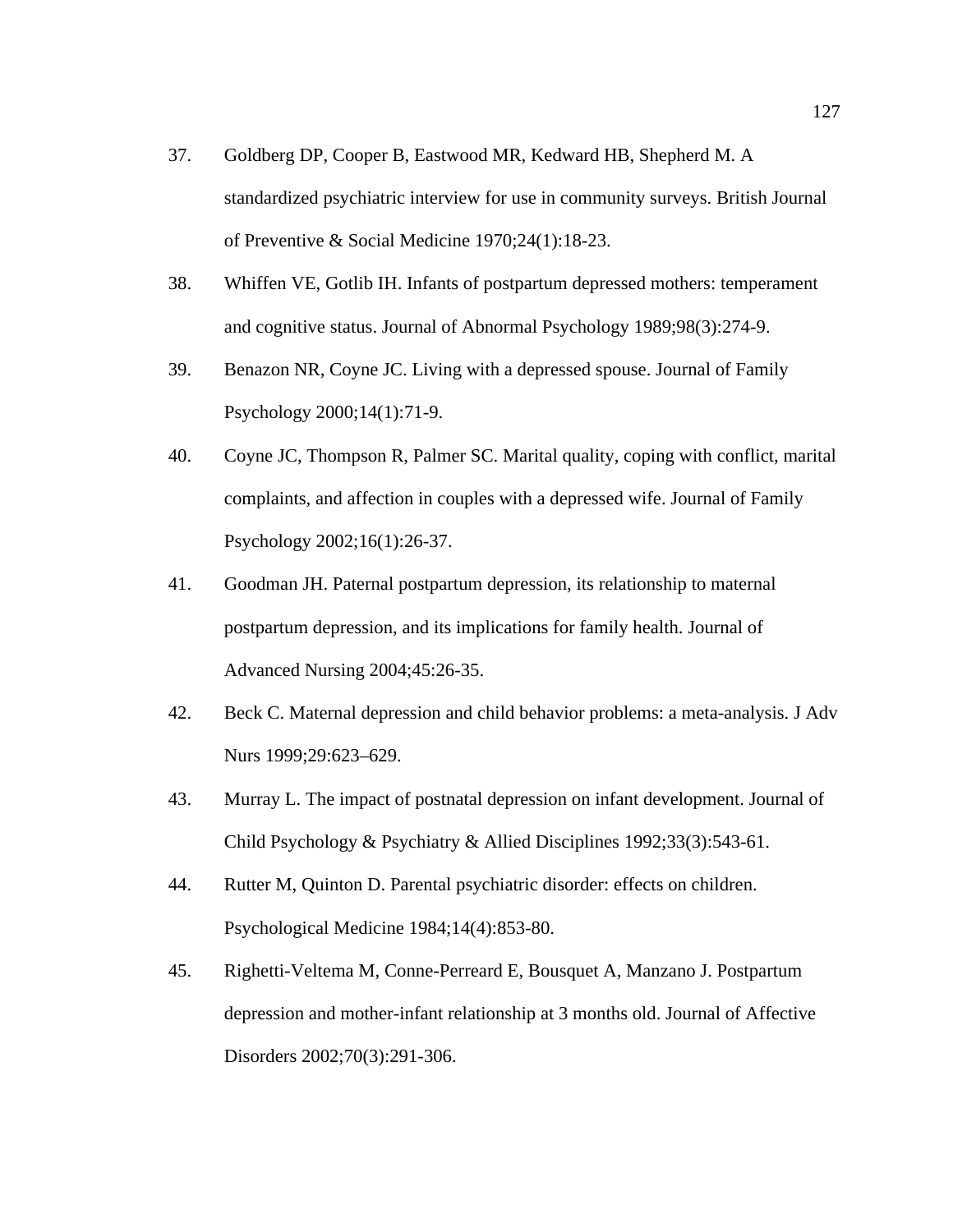- 46. Stein A, Gath DH, Bucher J, Bond A, Day A, Cooper PJ. The relationship between post-natal depression and mother-child interaction. British Journal of Psychiatry 1991;158:46-52.
- 47. Uddenberg N, Englesson I. Prognosis of postpartum mental disturbance: a prospective study of primiparous women and their four year old children. Acta Psychiatrica Scandinavica 1978;58:201-212.
- 48. Zajicek E, de Salis W. Depression in mother's of young children: Family Research Unit. Child Abuse and Neglect 1979;3:833-835.
- 49. Ghodsian M, Zajicek E, Wolkind S. A longitudinal study of maternal depression and child behavior problems. Journal of Child Psychology and Psychiatry 1984;25:91-109.
- 50. Wrate RM, Rooney AC, Thomas PF, Cox JL. Postnatal depression and child development. A three-year follow-up study. British Journal of Psychiatry 1985;146:622-7.
- 51. Williams H, Carmichael A. Depression in mothers in a multi-ethnic urban industrial municipality in Melbourne. Aetiological factors and effects on infants and preschool children. Journal of Child Psychology & Psychiatry & Allied Disciplines 1985;26(2):277-88.
- 52. Caplan HL, Cogill SR, Alexandra H, Robson KM, Katz R, Kumar R. Maternal depression and the emotional development of the child. British Journal of Psychiatry 1989;154:818-22.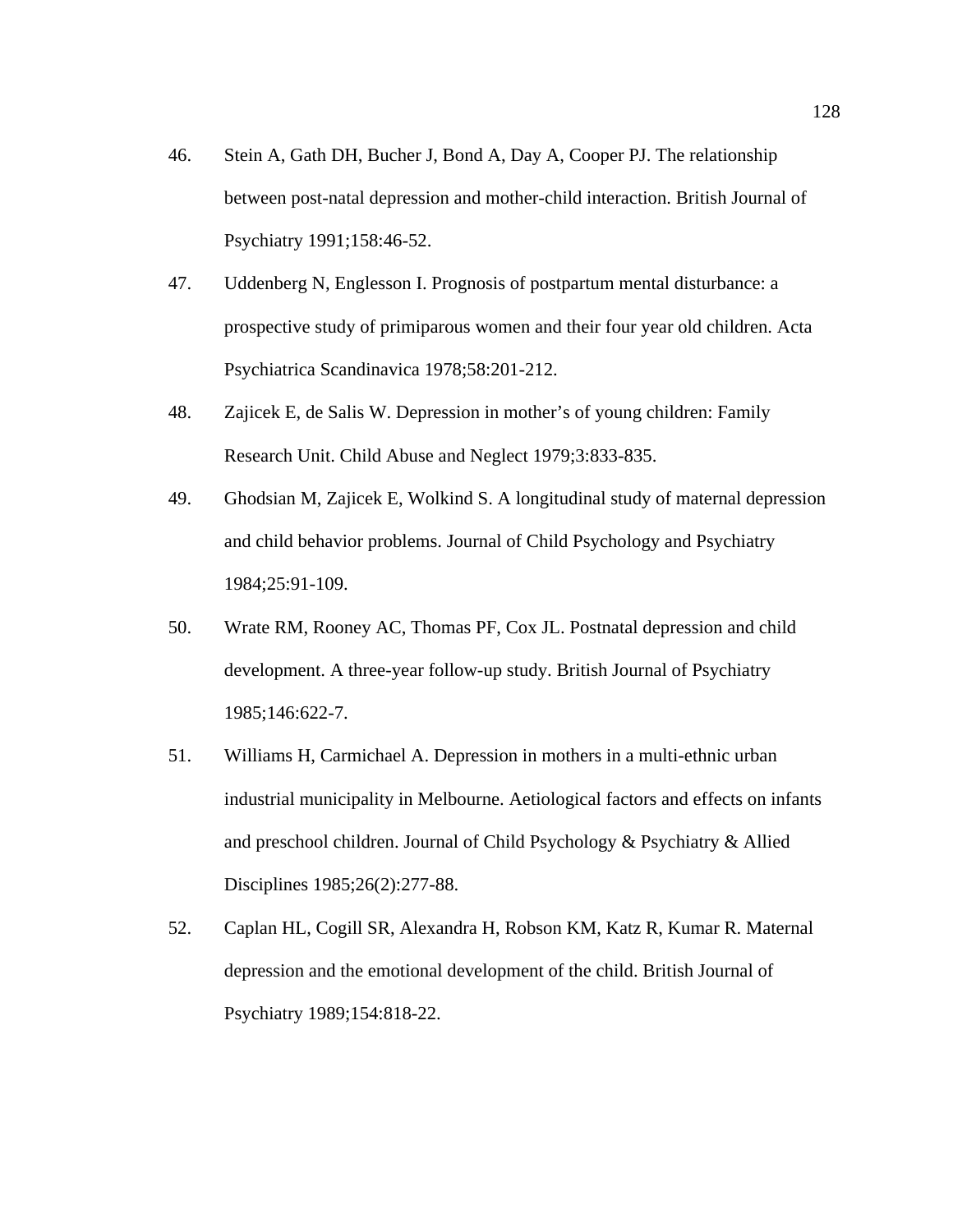- 53. Murray L, Kempton C, Woolgar M, Hooper R. Depressed mothers' speech to their infants and its relation to infant gender and cognitive development. Journal of Child Psychology & Psychiatry & Allied Disciplines 1993;34(7):1083-101.
- 54. Hay DF, Kumar R. Interpreting the effects of mothers' postnatal depression on children's intelligence: a critique and re-analysis. Child Psychiatry & Human Development 1995;25(3):165-81.
- 55. Sharp D, Hay DF, Pawlby S, Schmucker G, Allen H, Kumar R. The impact of postnatal depression on boys' intellectual development. Journal of Child Psychology & Psychiatry & Allied Disciplines 1995;36(8):1315-36.
- 56. Murray L, Fiori-Cowley A, Hooper R, Cooper P. The impact of postnatal depression and associated adversity on early mother-infant interactions and later infant outcome. Child Development 1996;67(5):2512-26.
- 57. Murray L, Hipwell A, Hooper R, Stein A, Cooper P. The cognitive development of 5-year-old children of postnatally depressed mothers. Journal of Child Psychology & Psychiatry & Allied Disciplines 1996;37(8):927-35.
- 58. Sinclair D, Murray L. Effects of postnatal depression on children's adjustment to school: Teacher's reports. British Journal of Psychiatry 1998;172:58-63.
- 59. Brennan PA, Hammen C, Andersen MJ, Bor W, Najman JM, Williams GM. Chronicity, severity, and timing of maternal depressive symptoms: relationships with child outcomes at age 5. Developmental Psychology 2000;36(6):759-66.
- 60. Kurstjens S, Wolke D. Effects of maternal depression on cognitive development of children over the first 7 years of life. Journal of Child Psychology & Psychiatry & Allied Disciplines 2001;42(5):623-36.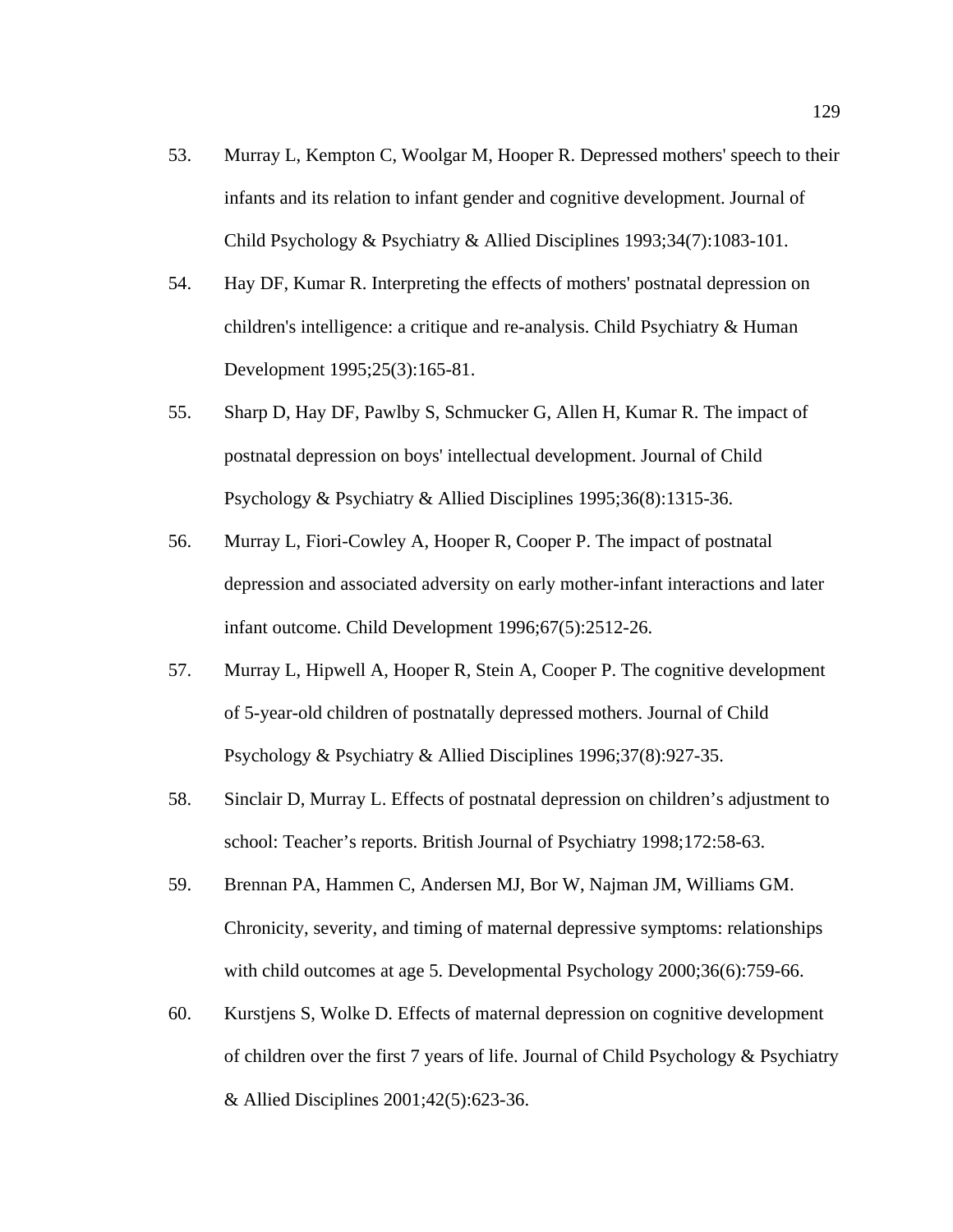- 61. Righetti-Veltema M, Bousquet A, Manzano J. Impact of postpartum depression symptoms on mother and her 18-month-old infant. European Child & Adolescent Psychiatry 2003;12:75-83.
- 62. Murray L, Sinclair D, Cooper P, Ducournau P, Turner P, Stein A. The socioemotional development of 5-year-old children of postnatally depressed mothers. Journal of Child Psychology & Psychiatry & Allied Disciplines 1999;40(8):1259-71.
- 63. Philipps LH, O'Hara MW. Prospective study of postpartum depression: 4 1/2-year follow-up of women and children. Journal of Abnormal Psychology 1991;100(2):151-5.
- 64. Cicchetti D, Rogosch FA, Toth SL. Maternal depressive disorder and contextual risk: contributions to the development of attachment insecurity and behavior problems in toddlerhood. Development & Psychopathology 1998;10(2):283-300.
- 65. Downey G, Coyne JC. Children of depressed parents: an integrative review. Psychological Bulletin 1990;108(1):50-76.
- 66. Beardslee WR, Keller MB, Seifer R, Lavori PW, Staley J, Podorefsky D, et al. Prediction of adolescent affective disorder: effects of prior parental affective disorders and child psychopathology. Journal of the American Academy of Child & Adolescent Psychiatry 1996;35(3):279-88.
- 67. Spitzer RL, Endicott J, Robins E. Research diagnostic criteria: rationale and reliability. Archives of General Psychiatry 1978;35(6):773-82.
- 68. Orvaschel H, Walsh-Allis G, Ye WJ. Psychopathology in children of parents with recurrent depression. Journal of Abnormal Child Psychology 1988;16(1):17-28.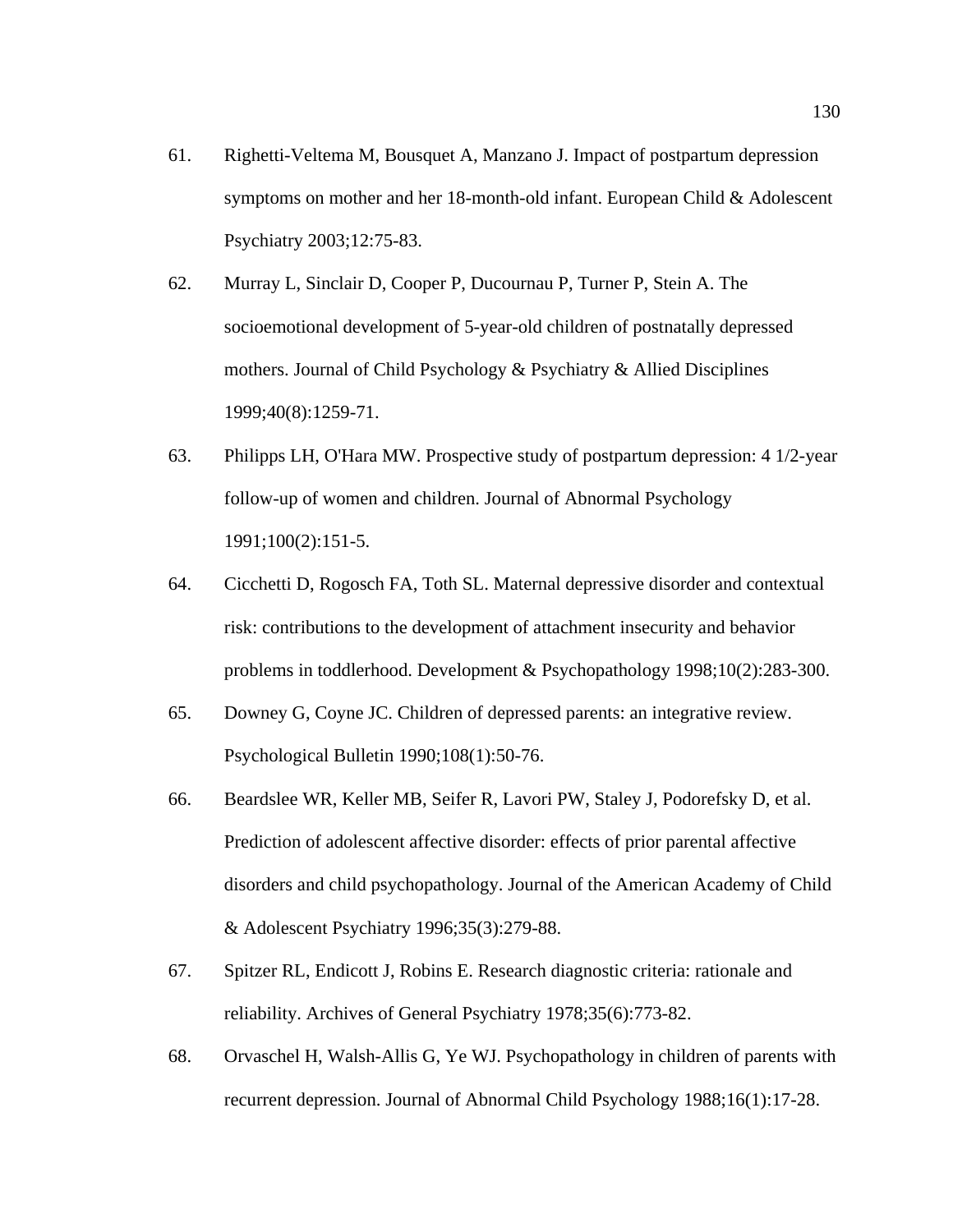- 69. Weissman MM, Fendrich M, Warner V, Wickramaratne P. Incidence of psychiatric disorder in offspring at high and low risk for depression. Journal of the American Academy of Child & Adolescent Psychiatry 1992;31(4):640-8.
- 70. Studd J, Panay N. Hormones and depression in women. Climacteric 2004;7(4):338-46.
- 71. Glover V. Do biochemical factors play a part in postnatal depression? Progress in Neuro-Psychopharmacology & Biological Psychiatry 1992;16(5):605-15.
- 72. Bloch M, Schmidt PJ, Danaceau M, Murphy J, Nieman L, Rubinow DR. Effects of gonadal steroids in women with a history of postpartum depression. American Journal of Psychiatry 2000;157(6):924-30.
- 73. Harris B, Fung H, Johns S, Kologlu M, Bhatti R, McGregor AM, et al. Transient postpartum thyroid dysfunction and postnatal depression. Journal of Affective Disorders 1989;17:243-249.
- 74. Pop VJM, de Rooy HAM, Vader HL, van der Heide D, van Son MM, Komproe IH, et al. Postpartum thyroid dysfunction and depression in an unselected population. New England Journal of Medicine 1991;324:1815-1816.
- 75. Pop VJM, de Rooy HAM, Vader HL, van der Heide D, van Son MM, Komproe IH. Microsomal antibodies during gestation in relation to postpartum thyroid dysfunction and depression. Acta Endocrinologica 1993;129:26-30.
- 76. Harris B, Othman S, Davies JA, Weppner GJ, Richards CJ, Newcombe RG. Association between postpartum thyroid dysfunction and thyroid antibodies and depression. British Medical Journal 1992;305:152-156.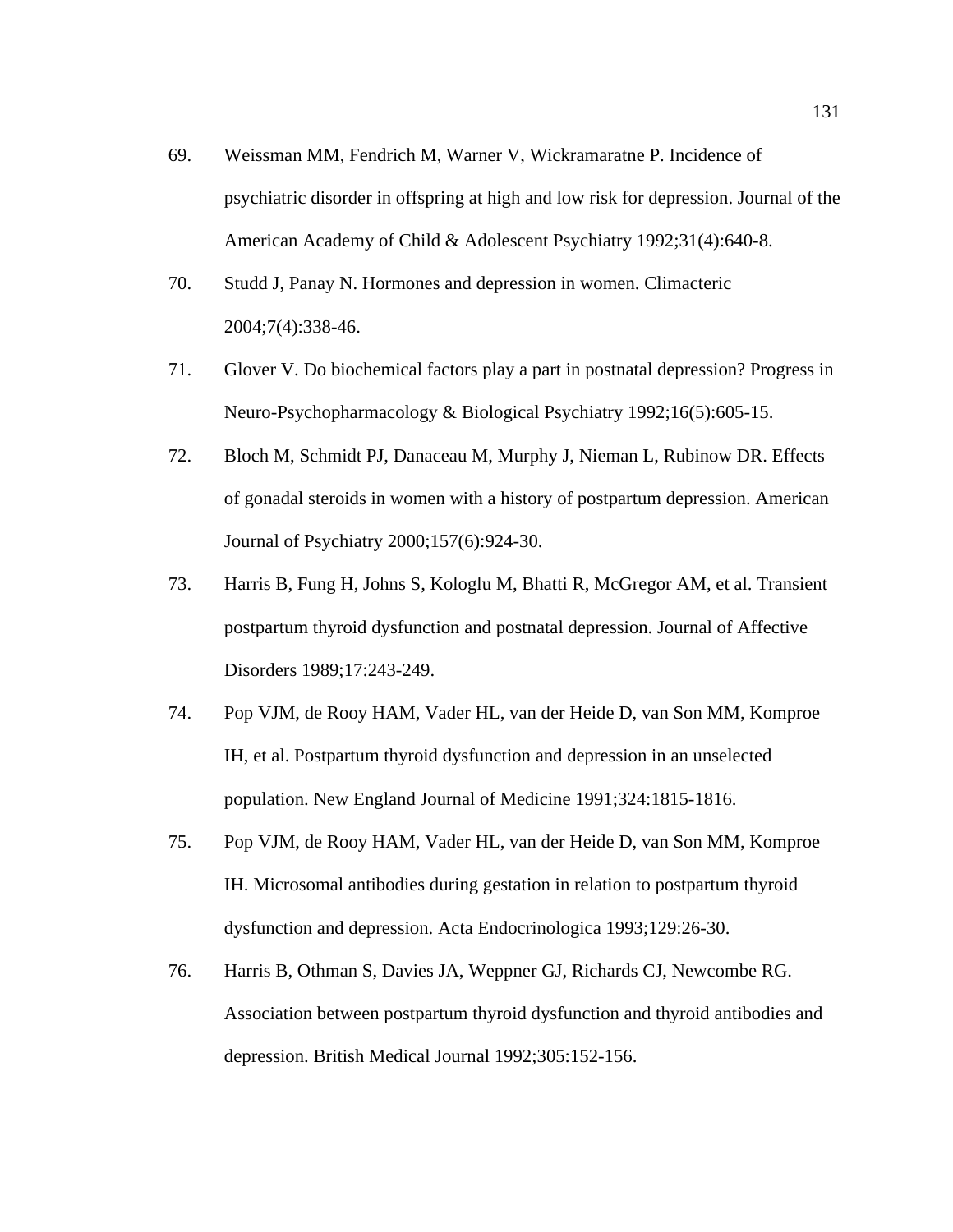- 77. Kent GN, Stuckey BGA, Allen JR, Lambert T, Gee V. Postpartum thyroid dysfunction: clinical assessment and relationship to psychiatric affective morbidity. Clinical Endocrinology 1999;51:429-438.
- 78. Friedman H. Magnitude of experimental effect and a table for its rapid estimation. Psychological Bulletin 1968;70:245-251.
- 79. Cohen J. Statistical power analysis for the behavioral sciences. 2nd ed. Hillsdale: Lawrence Earlbaum Associates; 1988.
- 80. Watson J, Elliott S, Rugg A, Brough D. Psychiatric disorder in pregnancy and the first postnatal year. BR J Psychiatry 1984;144:453-462.
- 81. Johnstone SJ, Boyce PM, Hickey AR, Morris-Yatees AD, Harris MG. Obstetric risk factors for postnatal depression in urban and rural community samples. Australian & New Zealand Journal of Psychiatry 2001;35(1):69-74.
- 82. Neter E, Collins N, Lobel M, Dunkel-Schetter C. Psychosocial predictors of postpartum depressed mood in socioeconomically disadvantaged women. Womens Health 1995;1:51-75.
- 83. Seguin L, Potvin L, St Dennis M, Loiselle J. Depressive symptoms in the late postpartum among low socioeconomic status women. Birth 1999;26:157-163.
- 84. Wikipedia contributors W. Social support. In: Wikipedia, The Free Encyclopedia; 2006. [cited 2006 January 7]; Available from: http://en.wikipedia.org/wiki/Social\_support/
- 85. Forman DN, Videbech P, Hedegaard M, Salvig JD, Secher NJ. Postpartum depression: identification of women at risk. Br J Obstet Gynaecol 2000;107:1210- 1217.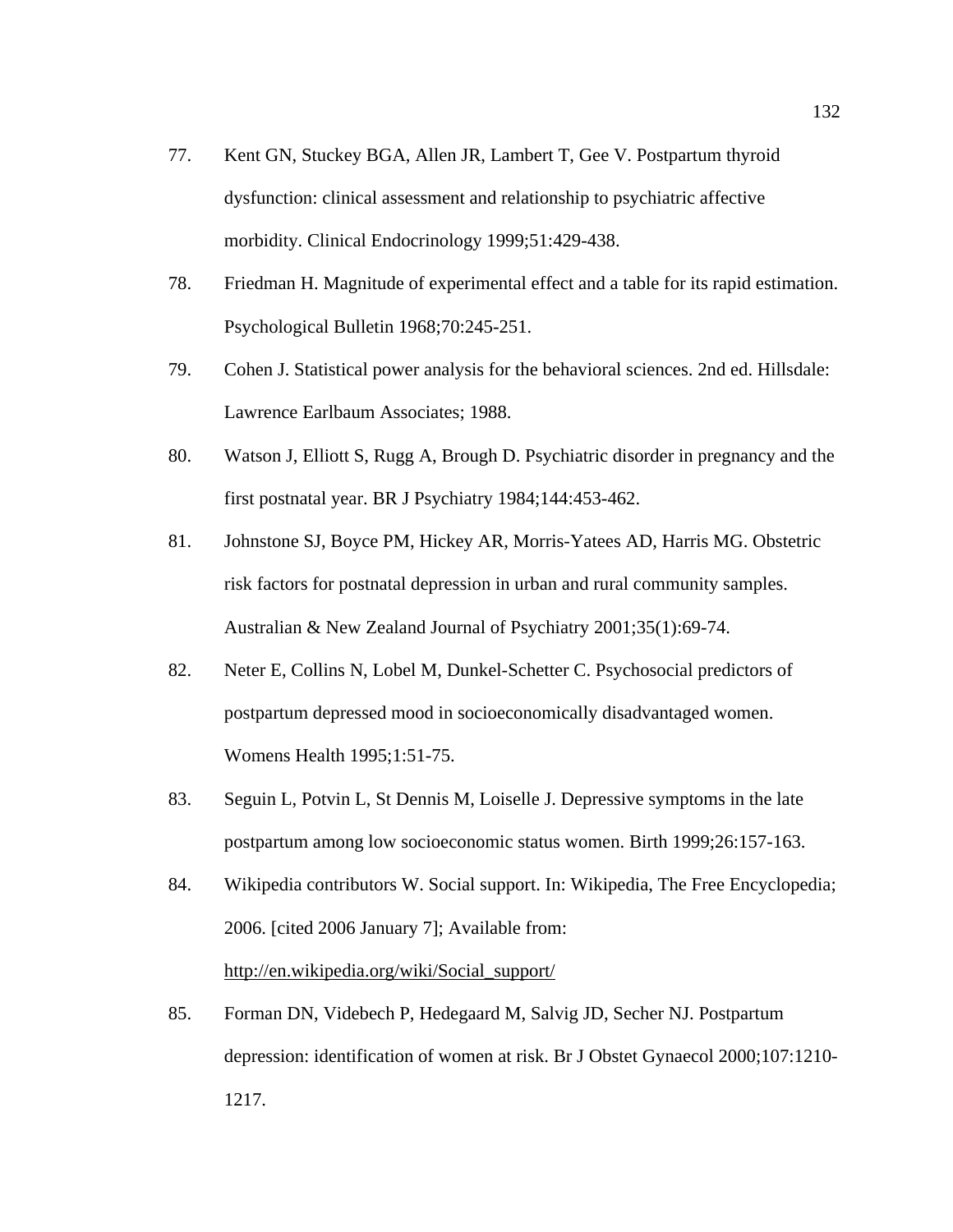- 86. Small R, Lumley J, Yelland J. Cross-cultural experiences of maternal depression: Associations and contributing factors for Vietnamese, Turkish and Filipino immigrant women in Victoria, Australia. Ethnicity & Health 2003;8:189-206.
- 87. Boyce P, Hickey A. Psychosocial risk factors to major depression after childbirth. Social Psychiatry & Psychiatric Epidemiology 2005;40(8):605-12.
- 88. Ozdermir H, Ergin N, Selimoglu K, Bilgel N. Postnatal depressive mood in Turkish women. Psychology Health and Medicine 2004;10:96-107.
- 89. Chee CY, Lee DT, Chong YS, Tan LK, Ng TP, Fones CS. Confinement and other psychosocial factors in perinatal depression: a transcultural study in Singapore. Journal of Affective Disorders 2005;89:157-166.
- 90. Lee DTS, Yip ASK, Leung TYS, Chung TKH. Ethnoepidemiology of postnatal depression: Prospective multivariate study of sociocultural risk factors in a Chinese population in Hong Kong. British Journal of Psychiatry 2004;184:34-40.
- 91. Verkerk G, Denollet J, Van Heck G, Van Son M, Pop V. Personality factors as determinants of depression in postpartum women: a prospective 1-year follow-up study. Psychosomatic Medicine 2005;67(4):632-637.
- 92. Gelder M, Mayou R, Geddes J. Affective disorders. In: Psychiatry. Oxford: Oxford University Press; 1999. p. 127-155.
- 93. Reproductive Mental Health Best Practice Guidelines: British Columbia Reproductive Care Program; 2003.
- 94. Interventions for Postpartum Depression. Toronto: Registered Nurses' Association of Ontario.; 2005.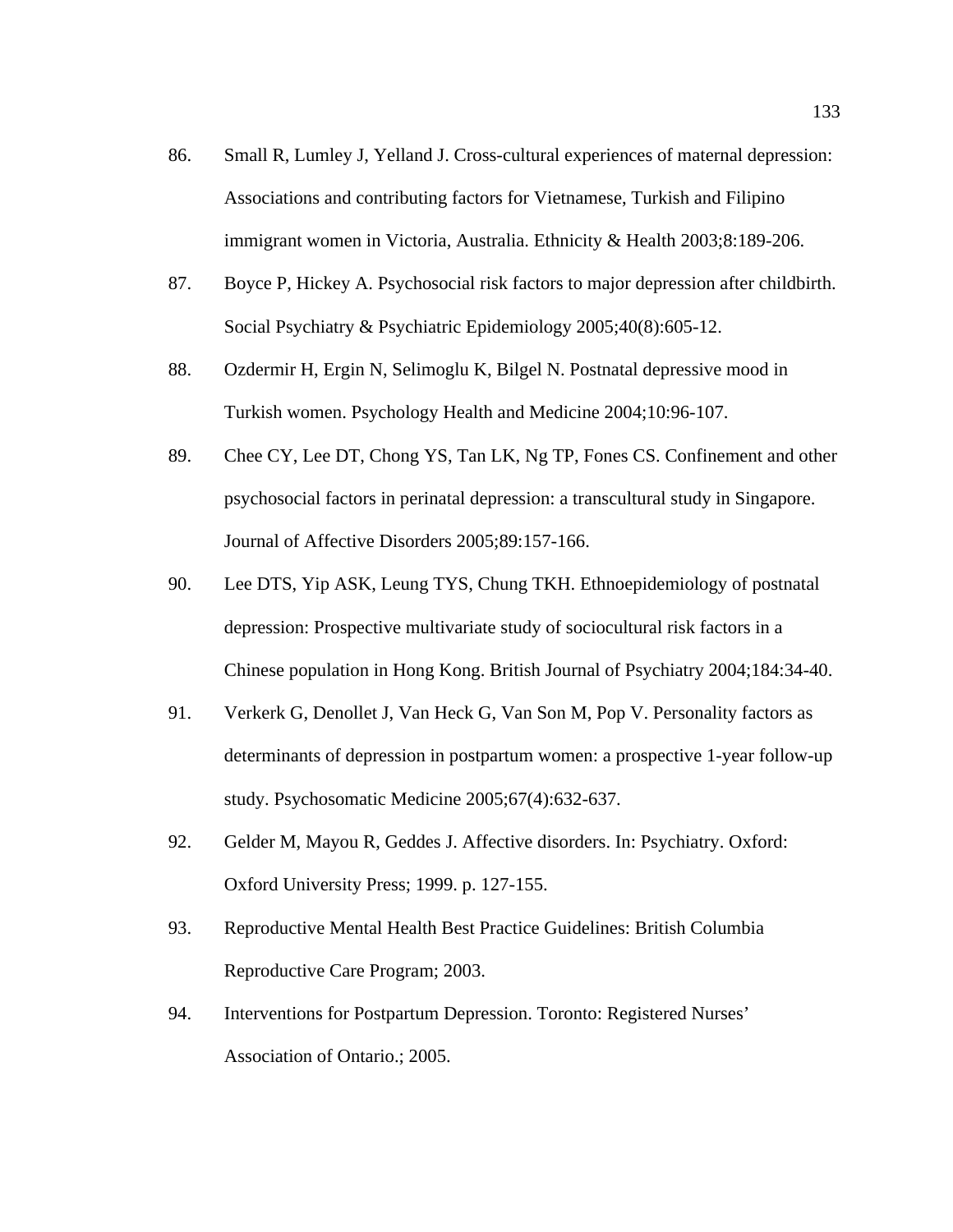- 95. Scottish Intercollegiate Guidelines Network. Postnatal depression and puerperal psychosis. A national clinical guideline. Edinburgh; 2002.
- 96. Wasil B. Current practice and knowledge of postpartum depression: Alberta physicians' survey. Calgary: The University of Calgary; 2004.
- 97. Kellner R. A symptom questionnaire. J Clin Psychiatry 1987;48:268-274.
- 98. McCubbin H, Patterson J, Glynn T. Social Support Index (SSI). In: McCubbin H, Thompson A, editors. Family Assessment for Research and Practice. Madison: University of Wisconsin, Madison; 1982.
- 99. Vaux A. Factor structure of the Network Orientation Scale. Psychological Reports 1985;57:1181-1182.
- 100. Reece S. The parental expectations survey: a measure of perceived self-efficacy. Clinical Nursing Research 1992;1:336-346.
- 101. StataCorp. Stata statistical software: release 8.0. College Station: Stata Corporation; 2003.
- 102. Last J. A dictionary of epidemiology. 4th ed. New York: Oxford University Press, Inc.; 2001.
- 103. Sackett D, Hayes R, Tugwell P, Guyatt G. Clinical Epidemiology: a basic science for clinical medicine. Hamilton: Lippincott Williams & Wilkins; 1991.
- 104. Health Canada. Canadian Perinatal Health Report. Ottawa; 2003.
- 105. Gavin N, Gaynes B, Lohr K, Meltzer-Brody S, Gartlehner G, Swinson T. Perinatal depression: A systematic review of prevalence and incidence. Obstetrics & Gynecology 2005;106(5):1071-1083.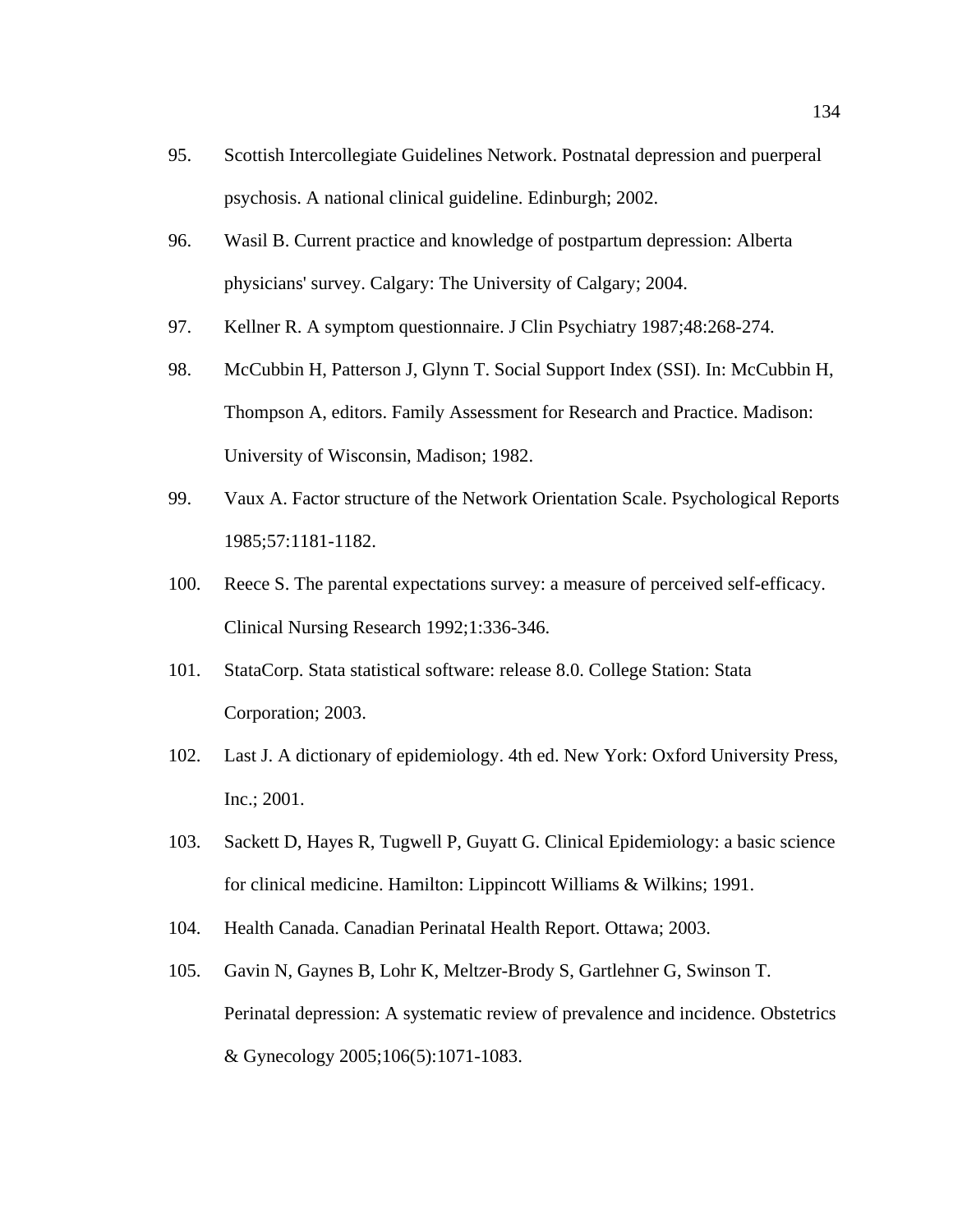- 106. Sokol R. Finding the risk drinker in your clinical practice. In: Robinson G, Armstrong R, editors. Alcohol and Child/Family Health: Proceedings of a Conference with Particular Reference to the Prevention of Alcohol-Related Birth Defects. Vancouver; 1988.
- 107. Josefsson A, Angelsioo L, Berg G, Ekstrom CM, Gunnervik C, Nordin C, et al. Obstetric, somatic, and demographic risk factors for postpartum depressive symptoms. Obstetrics & Gynecology 2002;99(2):223-8.
- 108. Schuckit M. Alcoholic patients with secondary depression. American Journal of Psychiatry 1983;140:711-714.
- 109. Hartka E, Johnstone B, Leino V. A meta-analysis of depressive symptomatology and alcohol consumption over time. British Journal of Addiction 1991;86:1283- 1298.
- 110. Swendsen J, Merikangas K, Canino G. The comorbidity of alcoholism with anxiety and depressive disorders in four geographic communities. Comprehensive Psychiatry 1998;39:176-184.
- 111. Turnbull J, Gomberg E. Impact of depressive symptomatology on alcohol problems in women. Alcohol Clin Exp Res 1988;12:374-381.
- 112. Wang J, Patten S. Alcohol consumption and major depression: findings from a follow-up study. Can J Psychiatry 2001;46:632-638.
- 113. Gilman S, Abraham H. A longitudenal study of the order of onset of alcohol dependence and major depression. Drug and Alcohol Dependence 2001;63:277- 286.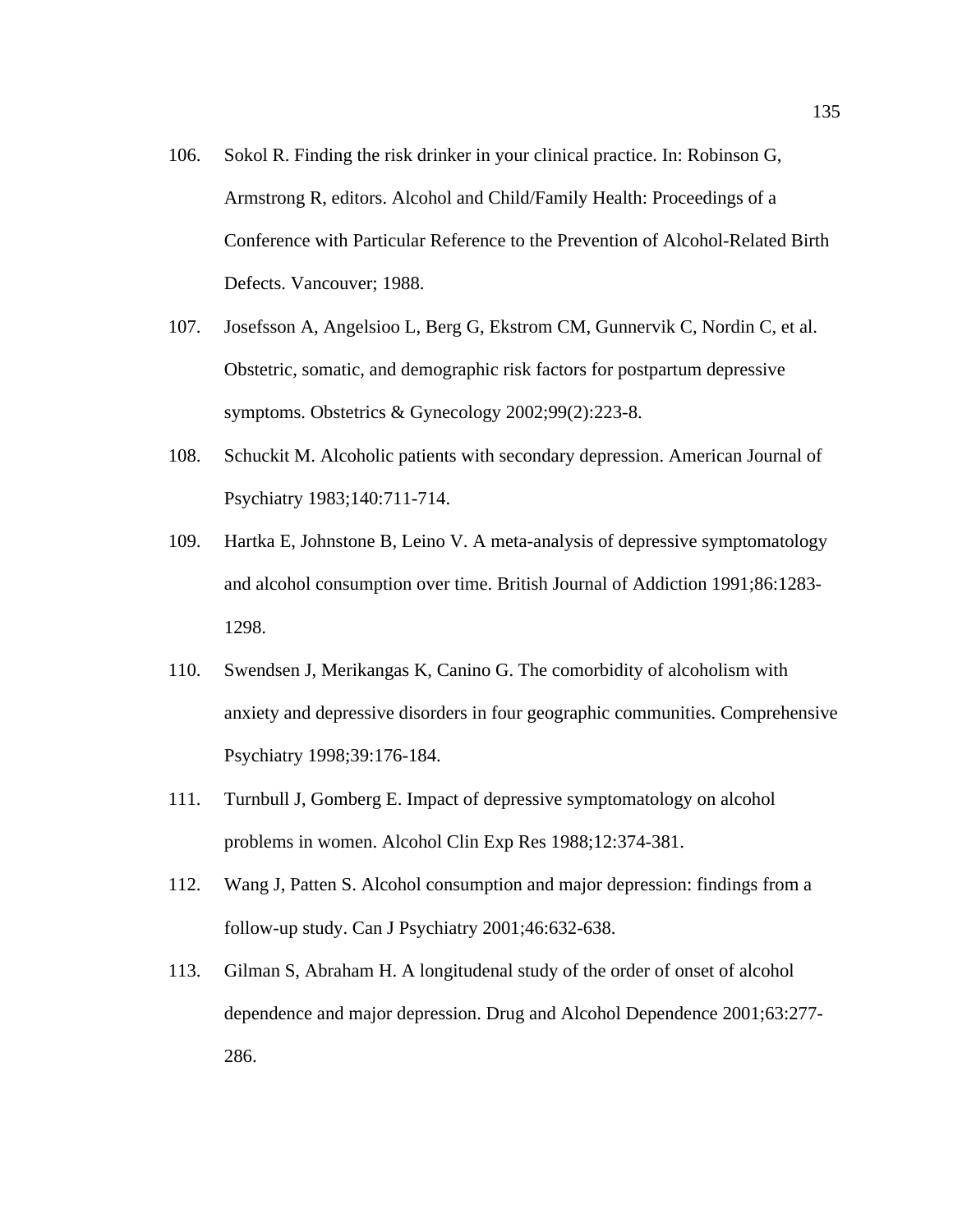- 114. Homish G, Cornelius J, Richardson G, Day N. Antenatal risk factors with postpartum comorbid alcohol use and depressive symptomatology. Alcoholism: Clinical and Experimental Research 2004;28(8):1242-1248.
- 115. Dunn S, Davies B, McCleary L, Edwards N, Gaboury I. The relationship between vulnerability factors and breastfeeding outcome. J Obstet Gynecol Neonatal Nursing 2006;35:87-97.
- 116. Thome M, Alder E, Ramel A. A population-based study of exclusive breastfeeding in Icelandic women: is there a relationship with depressive symptoms and parenting stress? International Journal of Nursing Studies 2006;43:11-20.
- 117. Misri S, Sinclair D, Kuan A. Breast-feeding and postpartum depression: is there a relationship? Can J Psychiatry 1997;42:1061-1065.
- 118. Bick D, MacArthur C, Lancashire R. What influences the uptake and early cessation of breast feeding? Midwifery 1998;14:242-247.
- 119. Eberhard-Gran M, Eskild A, Tambs K, Samuelson SO, Opjordsmoen S. Depression in postpartum women and non-postpartum women: prevalence and risk factors. Acta Psychiatrica Scandinavica 2002;106:426-433.
- 120. Cooper P, Murray L, Stein A. Psychosocial factors associated with the early termination of breast-feeding. J Psychosom Res 1993;37:171-176.
- 121. Hatton D, Harrison-Hohner J, Coste S, Dorato V, Curet L, McCarron D. Symptoms of postpartum depression and breastfeeding. Journal of Human Lactation 2005;21:444-446.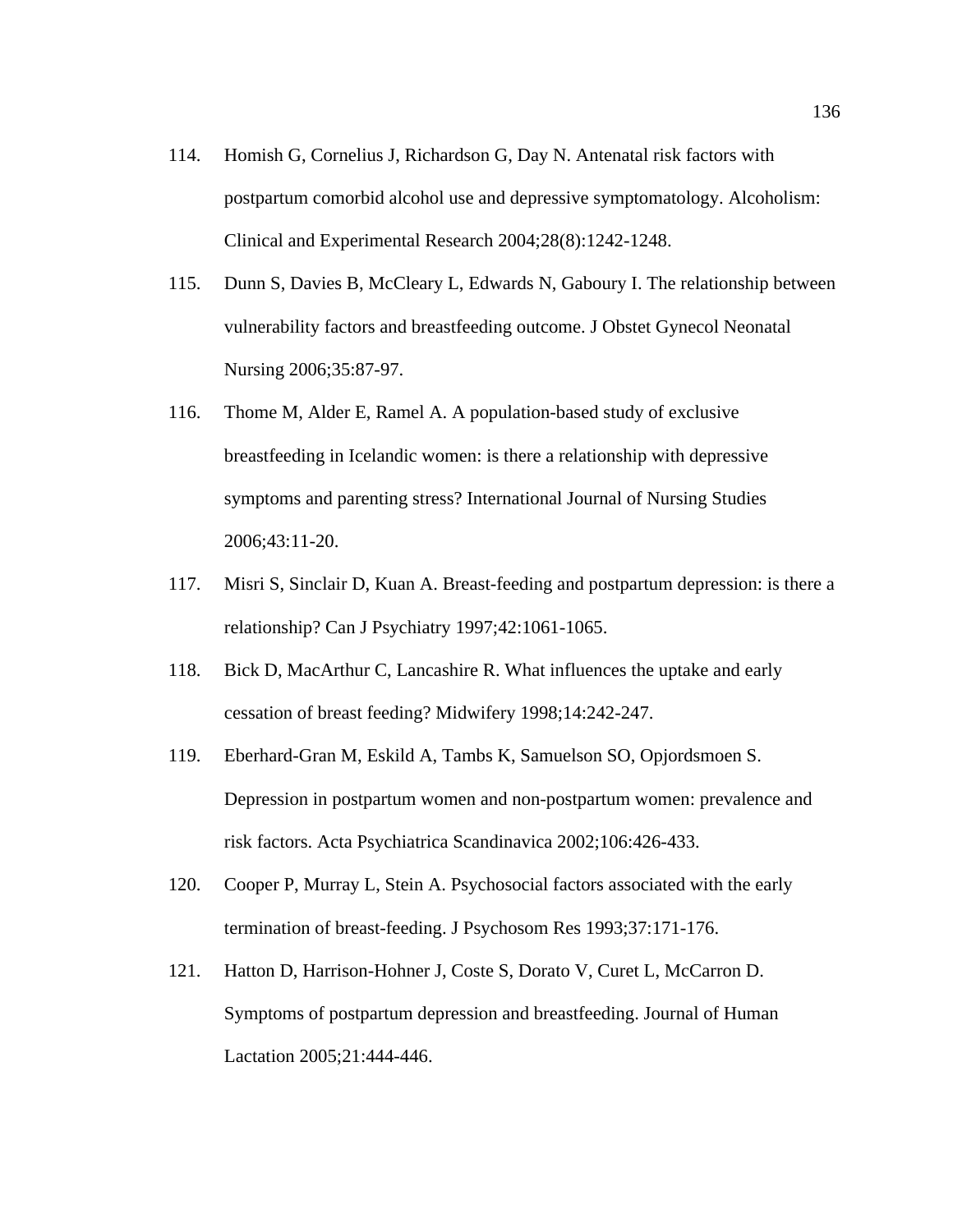- 122. Lucas A, Pizarro E, Granada M. Postpartum thyroid dysfunction and postpartum depression: are they two linked disorders? Clin Endocrinol 2001;55:809-814.
- 123. Pop V, Essed G, de Geus C. Prevalence of post partum depression -- or is it postpuerperium depression? Acta Obstet Gynecol Scand 1993;72:354-358.
- 124. Alder E, Bancroft J. The relationship between breastfeeding persistence, sexuality and mood in postpartum women. Psychol Med 1988;18:389-396.
- 125. Brugha T, Sharp H, Cooper S. The Leicester 500 Project. Social support and the development of postnatal depressive symptoms, a prospective cohort survey. Psychol Med 1998;28:63-79.
- 126. Brown J, Cohen P, Johnson J, Smailes E. Childhood abuse and neglect: Specificity of effects on adolescent and young adult depression and suicidality. Journal of the American Academy of Child & Adolescent Psychiatry 1999;38:1490-1496.
- 127. Sackett L, Saunder D. The impact of different forms of psychological abuse on battered women. Violence and Victimology 1999;14:105-117.
- 128. Cohen M, Schei B, Ansara D, Gallop R, Stuckles N, Stewart D. A history of personal violence and postpartum depression: is there a link? Arch Womens Ment Health 2002;4:83-92.
- 129. Records K, Rice M. A comparative study of postpartum depression in abused and non-abused women. Archives of Psychiatric Nursing 2005;19:281-290.
- 130. Martin S, Mackie L, Kupper L, Buescher P, Moracco K. Physical abuse of women before, during and after pregnancy. JAMA 2001;285:1581-1584.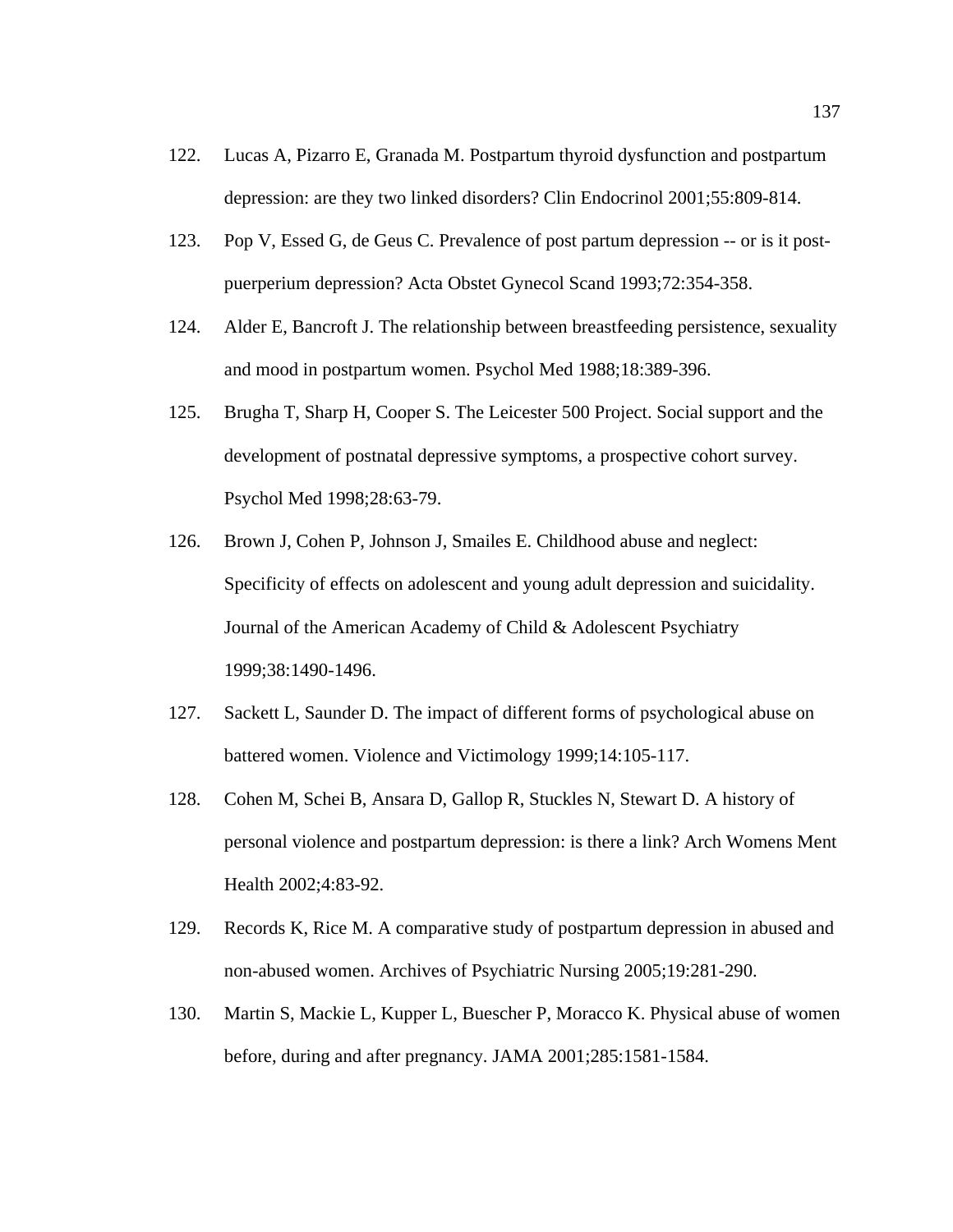- 131. Heron J, O'Connor T, Evans J, Golding J, Glover V. The course of anxiety and depression throughout pregnancy and the postpartum in a community sample. J Affect Disord 2004;80:65-73.
- 132. American P, Association. Handbook of Psychiatric Measures. Washington: American Psychiatric Association; 2000.
- 133. Endicott J, Spitzer RL. A diagnostic interview: the schedule for affective disorders and schizophrenia. Archives of General Psychiatry 1978;35(7):837-44.
- 134. Beck CT, Gable RK. Further validation of the Postpartum Depression Screening Scale. Nursing Research 2001;50(3):155-154.
- 135. Beck AT, Ward CH, Mendelson M, Mock J, Erbaugh J. An inventory for measuring depression. Archives of General Psychiatry 1961;4:561-571.
- 136. Hamilton M. Rating depressive patients. J Clin Psychiatry 1980;41(12):21-24.
- 137. Zung W. A self-rating depression scale. Arch Gen Psychiatry 1965;12:63-70.
- 138. Cox J, Holden J. Perinatal mental health: A guide to the Edinburgh Postnatal Depression Scale (EPDS). London: Gaskell; 2003.
- 139. Murray D, Cox JL. Screening for depression during pregnancy with the Edinburgh Depression Scale (EPDS). J Reprod Infant Psychol 1990;8:99-107.
- 140. Cooper PJ, Murray L, Hooper R, West A. The development and validation of a predictive index for postpartum depression. Psychol Med 1996;36:627-634.
- 141. Webster J, Linnane JWJ, Dibley LM, Pritchard M. Improving antenatal recognition of women at risk for postnatal depression. Australian & New Zealand Journal of Obstetrics and Gynaecology 2000;10:409-412.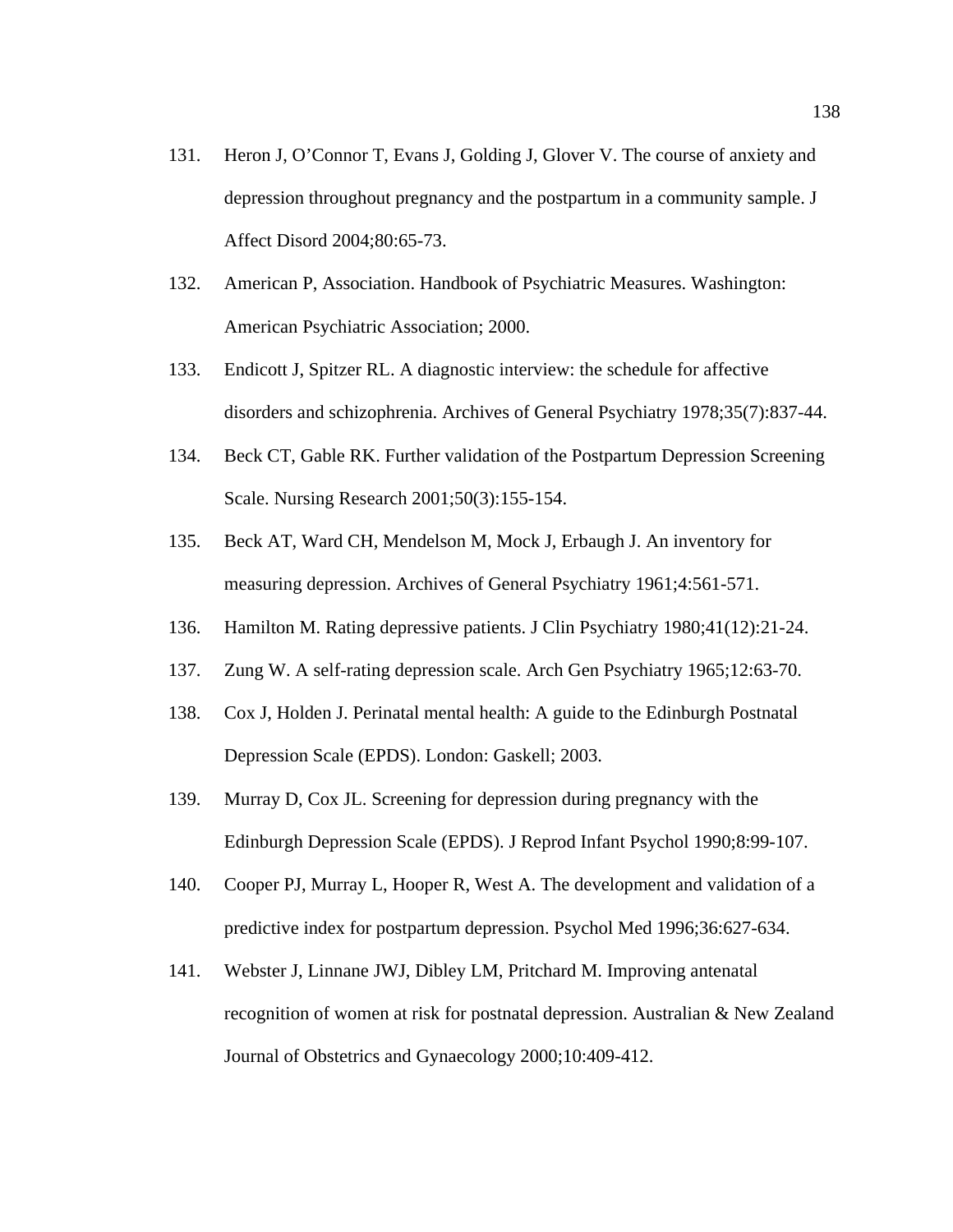- 142. Stamp GE, Williams AS, Crowther CA. Predicting postnatal depression among pregnant women. Birth 1996;23:218-223.
- 143. Austin M-P, Lumley J. Antenatal screening for women at risk of post-natal depression. Acta Psychiatrica Scandinavica 2002;106:1-8.
- 144. Cooper, PJ, Murray, L. Fortnightly review: postpartum depression. British Medical Journal 1998;316:1884-1886.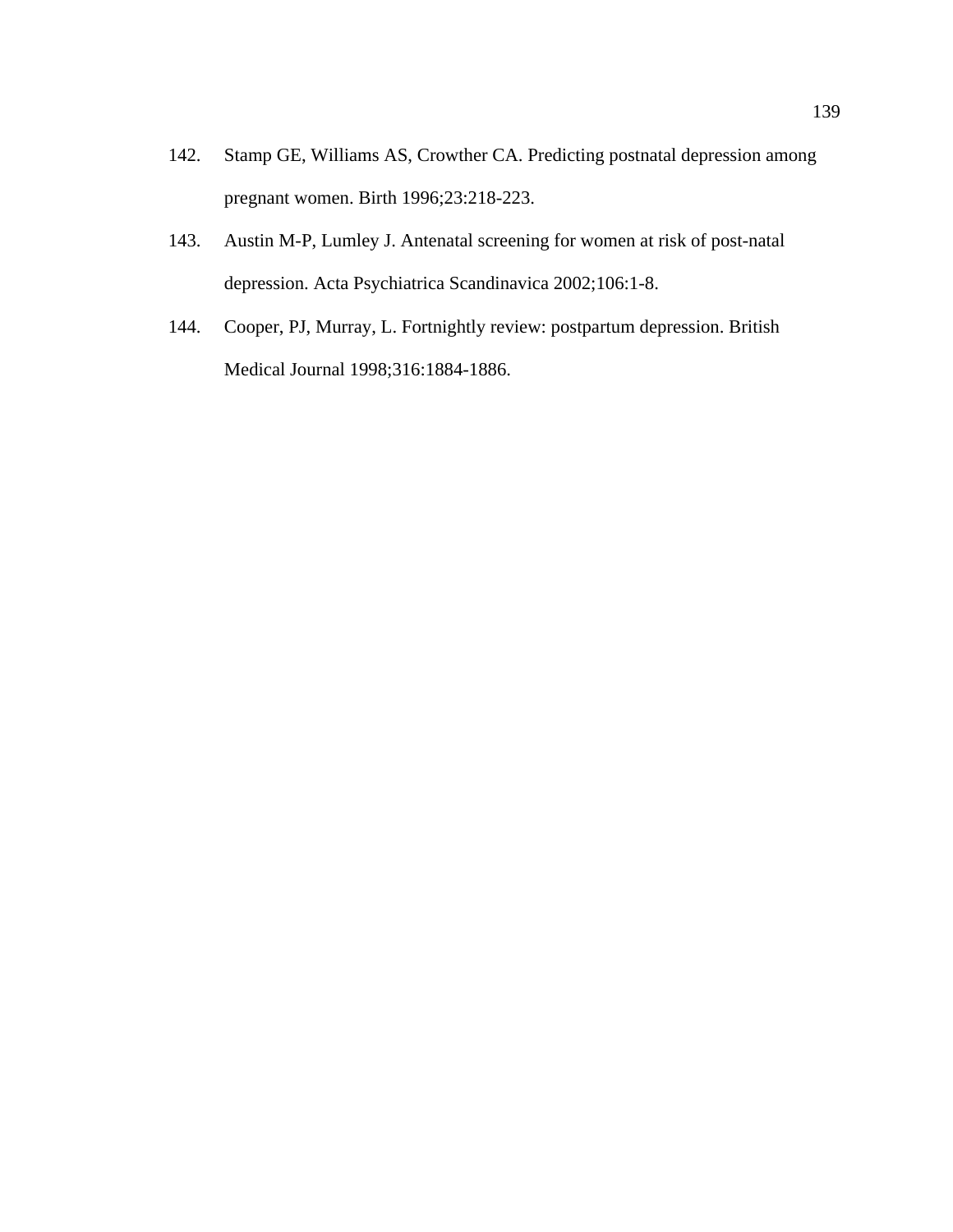### **APPENDIX A: DSM-IV criteria for major depression**

A. Five (or more) of the following symptoms have been present during the same 2-week period and represent a change from previous functioning; at least one of the symptoms is either (1) depressed mood or (2) loss of interest or pleasure.

(1) depressed mood most of the day, nearly every day, as indicated by either subjective report (e.g., feels sad or empty) or observation made by others (e.g., appears tearful). Note: In children and adolescents, can be irritable mood.

(2) markedly diminished interest or pleasure in all, or almost all, activities most of the day, nearly every day (as indicated by either subjective account or observation made by others)

(3) significant weight loss when not dieting or weight gain (e.g., a change of more than 5% of body weight in a month), or decrease or increase in appetite nearly every day. Note: In children, consider failure to make expected weight gains.

(4) insomnia or hypersomnia nearly every day

(5) psychomotor agitation or retardation nearly every day (observable by others, not merely subjective feelings of restlessness or being slowed down)

(6) fatigue or loss of energy nearly every day

(7) feelings of worthlessness or excessive or inappropriate guilt (which may be delusional) nearly every day (not merely self-reproach or guilt about being sick)

(8) diminished ability to think or concentrate, or indecisiveness, nearly every day (either by subjective account or as observed by others)

(9) recurrent thoughts of death (not just fear of dying), recurrent suicidal ideation without a specific plan, or a suicide attempt or a specific plan for committing suicide

B. The symptoms do not meet criteria for a Mixed Episode.

C. The symptoms cause clinically significant distress or impairment in social, occupational, or other important areas of functioning.

D. The symptoms are not due to the direct physiological effects of a substance (e.g., a drug of abuse, a medication) or a general medical condition (e.g., hypothyroidism).

E. The symptoms are not better accounted for by Bereavement, i.e., after the loss of a loved one, the symptoms persist for longer than 2 months or are characterized by marked functional impairment, morbid preoccupation with worthlessness, suicidal ideation, psychotic symptoms, or psychomotor retardation.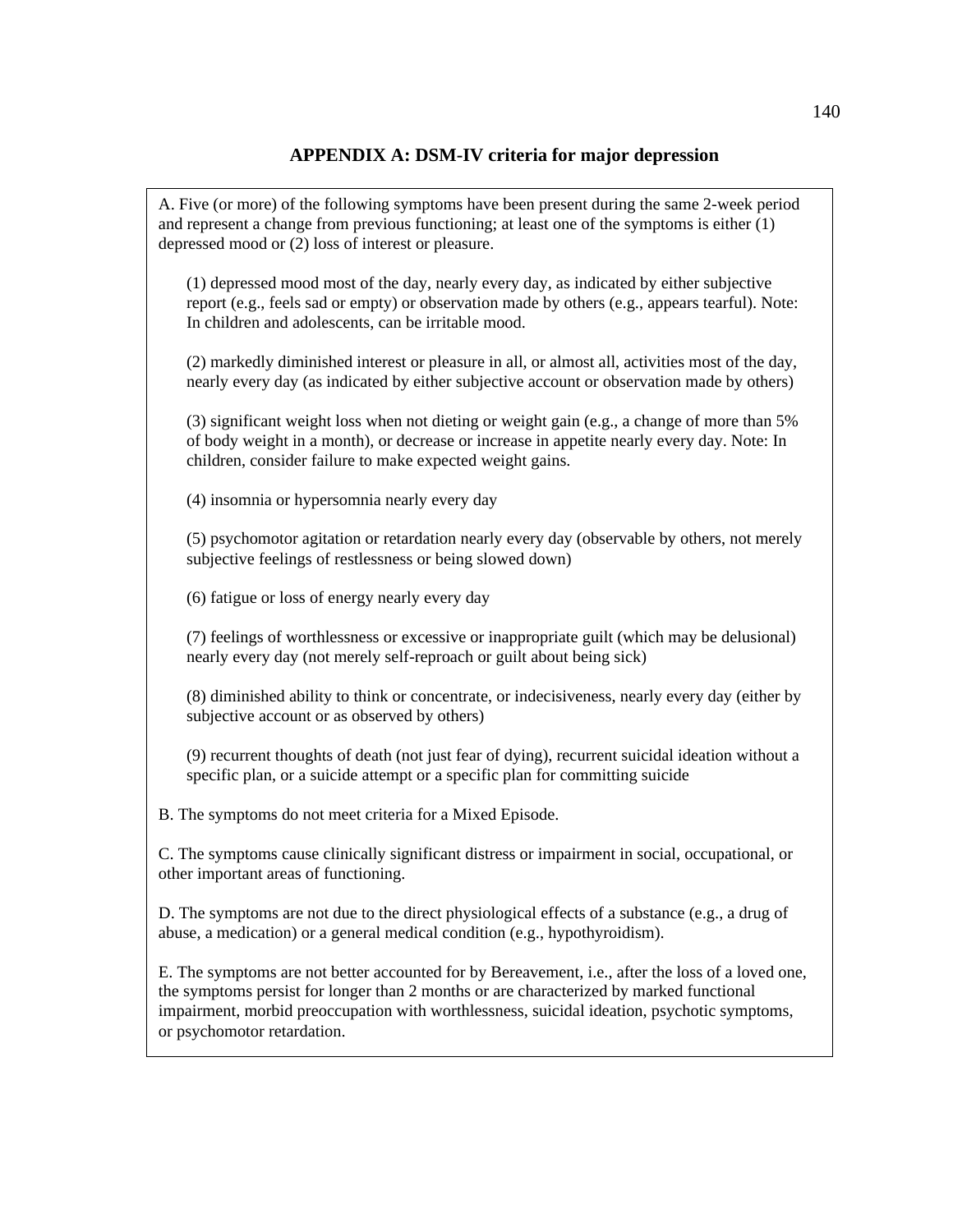| <b>Authors</b>  | <b>Study Design</b>                                                                                                                       | <b>Maternal Depression</b>                                                                                                                                                                                                               | <b>Child Cognitive</b>                                                                                                                                                                                                                                                                                                                         | <b>Results</b>                                                                                                                                                                                                                                                                                                                                                                                                                                                                                                                                                                                                                                                                                                                                                                                                                                                                                                                                                                                                                                                                    | <b>Limitations</b>                                                                                                                                                                                                                                                                                                                                                                                                         |
|-----------------|-------------------------------------------------------------------------------------------------------------------------------------------|------------------------------------------------------------------------------------------------------------------------------------------------------------------------------------------------------------------------------------------|------------------------------------------------------------------------------------------------------------------------------------------------------------------------------------------------------------------------------------------------------------------------------------------------------------------------------------------------|-----------------------------------------------------------------------------------------------------------------------------------------------------------------------------------------------------------------------------------------------------------------------------------------------------------------------------------------------------------------------------------------------------------------------------------------------------------------------------------------------------------------------------------------------------------------------------------------------------------------------------------------------------------------------------------------------------------------------------------------------------------------------------------------------------------------------------------------------------------------------------------------------------------------------------------------------------------------------------------------------------------------------------------------------------------------------------------|----------------------------------------------------------------------------------------------------------------------------------------------------------------------------------------------------------------------------------------------------------------------------------------------------------------------------------------------------------------------------------------------------------------------------|
|                 |                                                                                                                                           | <b>Measures and timing of</b>                                                                                                                                                                                                            | <b>Outcome Measure and</b>                                                                                                                                                                                                                                                                                                                     |                                                                                                                                                                                                                                                                                                                                                                                                                                                                                                                                                                                                                                                                                                                                                                                                                                                                                                                                                                                                                                                                                   |                                                                                                                                                                                                                                                                                                                                                                                                                            |
|                 | <b>Sample Size</b>                                                                                                                        | <b>Assessment</b>                                                                                                                                                                                                                        | <b>Age of Children</b>                                                                                                                                                                                                                                                                                                                         |                                                                                                                                                                                                                                                                                                                                                                                                                                                                                                                                                                                                                                                                                                                                                                                                                                                                                                                                                                                                                                                                                   |                                                                                                                                                                                                                                                                                                                                                                                                                            |
| Murray,<br>1992 | <b>Nested Case</b><br>Control<br>Analysis from<br>Prospective<br>Cohort<br><b>56 PPD</b><br>mother infant<br>pairs<br>42 control<br>pairs | 1. Edinburgh Postnatal<br><b>Depression Scale</b><br>(EPDS; Cox et al., 1987)<br>$(6 \text{ and } 12 \text{ mo})$<br>2. Schedule for<br>Affective Disorders,<br><b>Lifetime Version</b><br>(SADS-L; Endicott &<br>Spitzer, 1978) (18 mo) | 1. Bayley's Scales of<br><b>Infant Mental</b><br>Development (Bayley,<br>1969) (18 mo)<br>2. Reynell Scales of<br>Language Development<br>(Huntley, 1985) (18 mo)<br>3. Strange Situation<br>Procedure (Ainsworth &<br>Wittig, 1969) (18 mo)<br>4. Piaget's Object<br>Concept Task (Wishart<br>and Bower, $1984$ ) (9 and<br>$18 \text{ mo}$ ) | • Infants of mothers with PPD were more likely<br>to fail the object concept task at 9 mo and 18<br>mo than controls $(p<0.04)$ .<br>• Infants of mothers with PPD were more likely<br>to be insecurely attached to their mothers at 18<br>months as well ( $p<0.0003$ ).<br>• PPD had no effect on Bayley's scores or<br>Reynell scores at 18 months.<br>• Overall there was a tendency for girls to<br>outperform boys ( $p<0.06$ ) and for infants of<br>parents with marital friction $(p<0.1)$ to perform<br>less well on cognitive tasks.<br>• Girls were also less likely to be insecure than<br>boys $(p<0.02)$ .<br>• Maternal PPD was only associated with poorer<br>Bayley's scales among those children of lower<br>socioeconomic status (p<0.003).<br>• Children of lower socioeconomic status<br>families performed more poorly on the<br>Bayley's than children of higher<br>socioeconomic status ( $p<0.02$ ).<br>• Similar results were found for the Reynell, as<br>higher parental socioeconomic status was<br>related to better outcome $(p<0.009)$ and girls | The use of a sample<br>from Cambridge is<br>not representative of<br>the general population<br>as the socioeconomic<br>status and level of<br>education are higher.<br>This particularly<br>becomes a problem<br>during the repeated<br>assessments using the<br>1 cohort for the 4<br>Murray studies, as<br>this limits the<br>variability in the<br>sample, which is not<br>representative of the<br>general population. |
|                 |                                                                                                                                           |                                                                                                                                                                                                                                          |                                                                                                                                                                                                                                                                                                                                                | scored better than boys (P<0.0004).                                                                                                                                                                                                                                                                                                                                                                                                                                                                                                                                                                                                                                                                                                                                                                                                                                                                                                                                                                                                                                               |                                                                                                                                                                                                                                                                                                                                                                                                                            |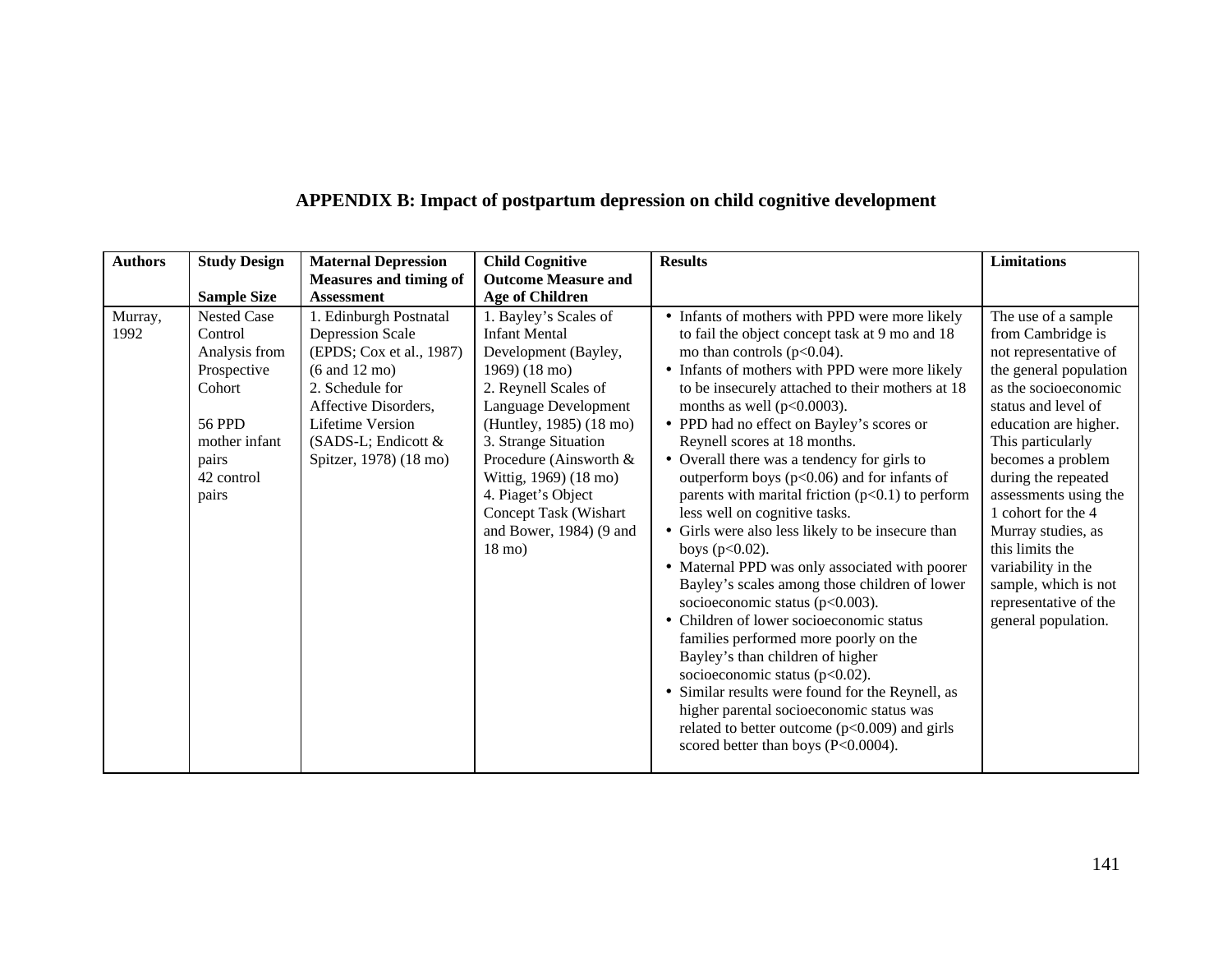| <b>Authors</b>                                     | <b>Study Design</b>                                                                                                                       | <b>Maternal Depression</b>                                                                        | <b>Child Cognitive</b>                                                                                                                                                                | <b>Results</b>                                                                                                                                                                                                                                                                                                                                                                                                                                                                                                                                                                                                                                                                                                                                                                                                                                                                                                                                                                                                                                                                                                                                                                                                                                                                                    | <b>Limitations</b> |
|----------------------------------------------------|-------------------------------------------------------------------------------------------------------------------------------------------|---------------------------------------------------------------------------------------------------|---------------------------------------------------------------------------------------------------------------------------------------------------------------------------------------|---------------------------------------------------------------------------------------------------------------------------------------------------------------------------------------------------------------------------------------------------------------------------------------------------------------------------------------------------------------------------------------------------------------------------------------------------------------------------------------------------------------------------------------------------------------------------------------------------------------------------------------------------------------------------------------------------------------------------------------------------------------------------------------------------------------------------------------------------------------------------------------------------------------------------------------------------------------------------------------------------------------------------------------------------------------------------------------------------------------------------------------------------------------------------------------------------------------------------------------------------------------------------------------------------|--------------------|
|                                                    |                                                                                                                                           | <b>Measures and timing of</b>                                                                     | <b>Outcome Measure and</b>                                                                                                                                                            |                                                                                                                                                                                                                                                                                                                                                                                                                                                                                                                                                                                                                                                                                                                                                                                                                                                                                                                                                                                                                                                                                                                                                                                                                                                                                                   |                    |
|                                                    | <b>Sample Size</b>                                                                                                                        | <b>Assessment</b>                                                                                 | <b>Age of Children</b>                                                                                                                                                                |                                                                                                                                                                                                                                                                                                                                                                                                                                                                                                                                                                                                                                                                                                                                                                                                                                                                                                                                                                                                                                                                                                                                                                                                                                                                                                   |                    |
| Murray,<br>Kempton,<br>Woolgar,<br>Hooper,<br>1993 | <b>Nested Case</b><br>Control<br>Analysis from<br>Prospective<br>Cohort<br><b>56 PPD</b><br>mother infant<br>pairs<br>42 control<br>pairs | 1. EPDS (Cox et al.,<br>1987) (6 and 12 mo)<br>2. SADS-L (Endicott $\&$<br>Spitzer, 1978) (18 mo) | 1. Piaget's Object<br>Concept Task (Wishart<br>and Bower, 1984) (9<br>and $18 \text{ mo}$ )<br>2. Bayley's Scales of<br><b>Infant Mental</b><br>Development (Bayley,<br>1969) (18 mo) | • Postpartum depressed mothers expressed more<br>negative emotion than either the women with a<br>history of depression or the control women<br>$(p<0.005)$ .<br>• No association between maternal depression,<br>infant gender, maternal socioeconomic status<br>or education level and success on the object<br>concept task at 9 months was noted.<br>• At 18 months, maternal depression $(p<0.05)$ ,<br>socioeconomic status ( $p<0.05$ ) and child<br>gender $(p<0.03)$ were all significant predictors<br>of child success on the object concept task.<br>Specifically, children of non depressed<br>mothers had greater success than children of<br>postpartum depressed mothers, girls had<br>greater success than boys, and children of<br>lower socioeconomic status families had<br>greater success than children from higher<br>socioeconomic status families.<br>• Higher scores on the Bayley's at 18 months,<br>were predicted by depression, gender (girls<br>performed better than boys) and the interaction<br>between depression and gender $(p<0.04)$ .<br>• Multivariate analyses revealed that the quality<br>of early maternal communication with the<br>infant in large part mediated any association<br>between depression, infant cognitive<br>development and gender. |                    |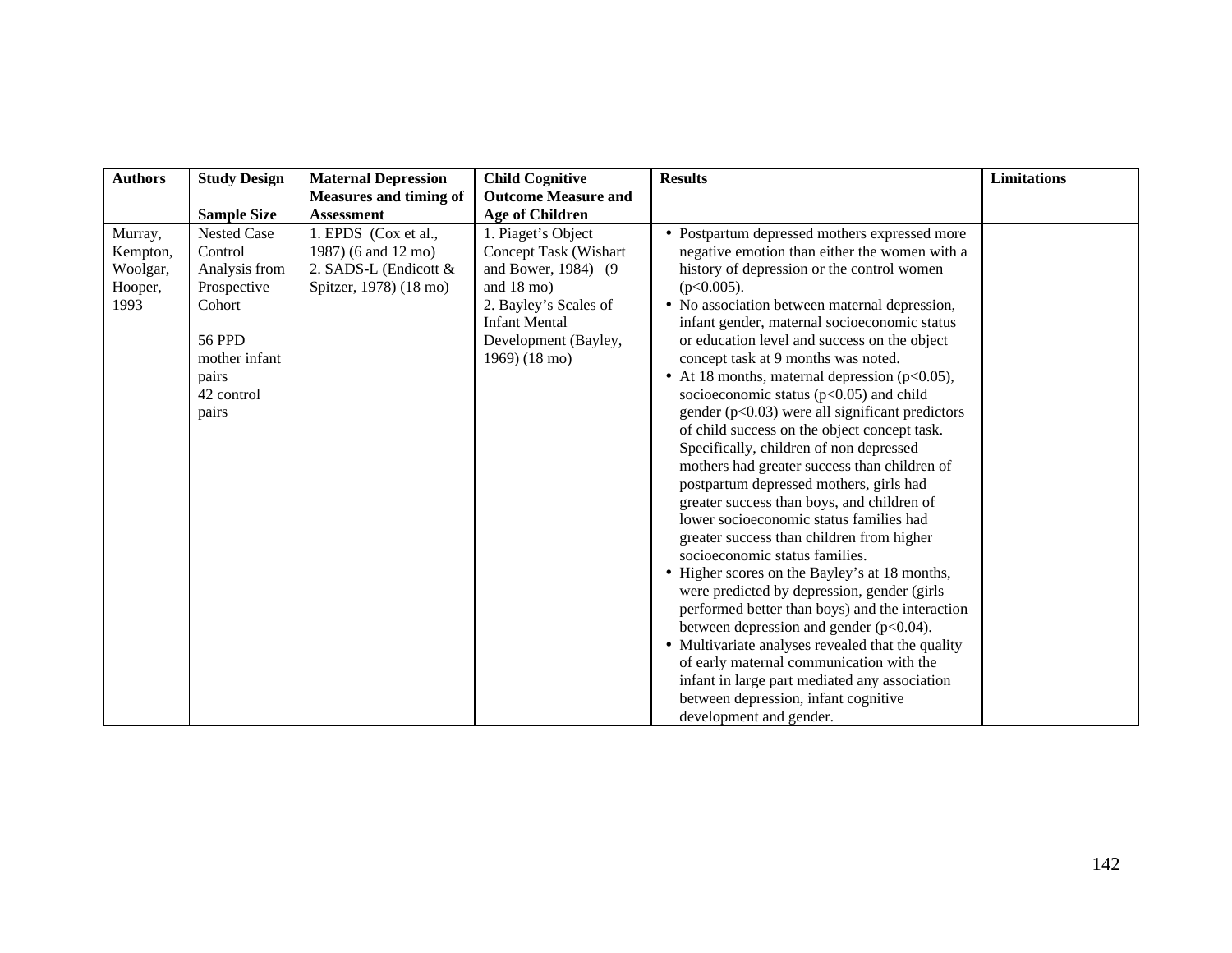| <b>Authors</b>                                               | <b>Study Design</b>                                                                                                                       | <b>Maternal Depression</b><br><b>Measures and timing of</b>                                              | <b>Child Cognitive</b><br><b>Outcome Measure and</b>                                                                                                              | <b>Results</b>                                                                                                                                                                                                                                                                                                                                                                                                                                                                                                                                                                                                                                                                                                                                                                                                          | <b>Limitations</b>  |
|--------------------------------------------------------------|-------------------------------------------------------------------------------------------------------------------------------------------|----------------------------------------------------------------------------------------------------------|-------------------------------------------------------------------------------------------------------------------------------------------------------------------|-------------------------------------------------------------------------------------------------------------------------------------------------------------------------------------------------------------------------------------------------------------------------------------------------------------------------------------------------------------------------------------------------------------------------------------------------------------------------------------------------------------------------------------------------------------------------------------------------------------------------------------------------------------------------------------------------------------------------------------------------------------------------------------------------------------------------|---------------------|
|                                                              | <b>Sample Size</b>                                                                                                                        | <b>Assessment</b>                                                                                        | <b>Age of Children</b>                                                                                                                                            |                                                                                                                                                                                                                                                                                                                                                                                                                                                                                                                                                                                                                                                                                                                                                                                                                         |                     |
| Murray,<br>Fiori-<br>Cowley,<br>Hooper,<br>Cooper,<br>1996a  | <b>Nested Case</b><br>Control<br>Analysis from<br>Prospective<br>Cohort<br><b>56 PPD</b><br>mother infant<br>pairs<br>42 control<br>pairs | 1. EPDS (Cox et al.,<br>1987) (6 and 12 mo)<br>2. SADS-L (Endicott &<br>Spitzer, 1978) (18 mo)           | 1. Bayley's Scales of<br><b>Infant Mental</b><br>Development (Bayley,<br>1969) (18 mo)<br>2. Strange Situation<br>Procedure (Ainsworth &<br>Wittig, 1969) (18 mo) | • Depressed mothers were less sensitive to their<br>infants $(p<0.01)$ , less affirming of their infants<br>$(p<0.05)$ and more negating toward infant<br>experience $(p<0.01)$ than non-depressed<br>mothers.<br>• These disturbances were found to be<br>associated with poorer child cognitive<br>outcomes at the 18 month assessments,<br>particularly among boys. Boys of postpartum<br>depressed mothers performed significantly<br>worse on the BSID mental scale than control<br>boys $(p<0.05)$ .<br>• Infant attachment was associated with<br>postpartum depression of the mother<br>$(p<0.005)$ .                                                                                                                                                                                                           |                     |
| Murray,<br>Hipwell,<br>Hooper,<br>Stein,<br>Cooper,<br>1996b | Nested Case<br>Control<br>Analysis from<br>Prospective<br>Cohort<br><b>56 PPD</b><br>mother infant<br>pairs<br>42 control<br>pairs        | 1. EPDS (Cox et al.,<br>1987) (6 and 12 mo)<br>2. SADS-L (Endicott &<br>Spitzer, 1978) (18 mo, 5<br>yrs) | 1. McCarthy Scales of<br>Children's Abilities<br>(McCarthy, 1972) (5 yrs)                                                                                         | • No relationship was found between postnatal<br>depression and maternal depression at any<br>time during the child's life and the child's<br>cognitive performance at 5 years of age.<br>• Child cognitive performance at 5 years of age<br>was also not related to the length of child<br>exposure or the recentcy of exposure to<br>maternal depression.<br>• As well, even among vulnerable groups such<br>as children from lower socioeconomic status<br>families or boys again there was no evidence<br>that postpartum depression had an adverse<br>effect on child cognitive development.<br>• However, a significant difference in General<br>Cognitive Index (CGI) from the McCarthy<br>scales for upper-middle socioeconomic status<br>as compared to lower socioeconomic status<br>was found ( $p<0.005$ ). |                     |
| Hay,                                                         | Prospective 4-                                                                                                                            | 1. Semi-structured                                                                                       | 1. McCarthy Scales of                                                                                                                                             | • Maternal depression during the first year of                                                                                                                                                                                                                                                                                                                                                                                                                                                                                                                                                                                                                                                                                                                                                                          | The small number of |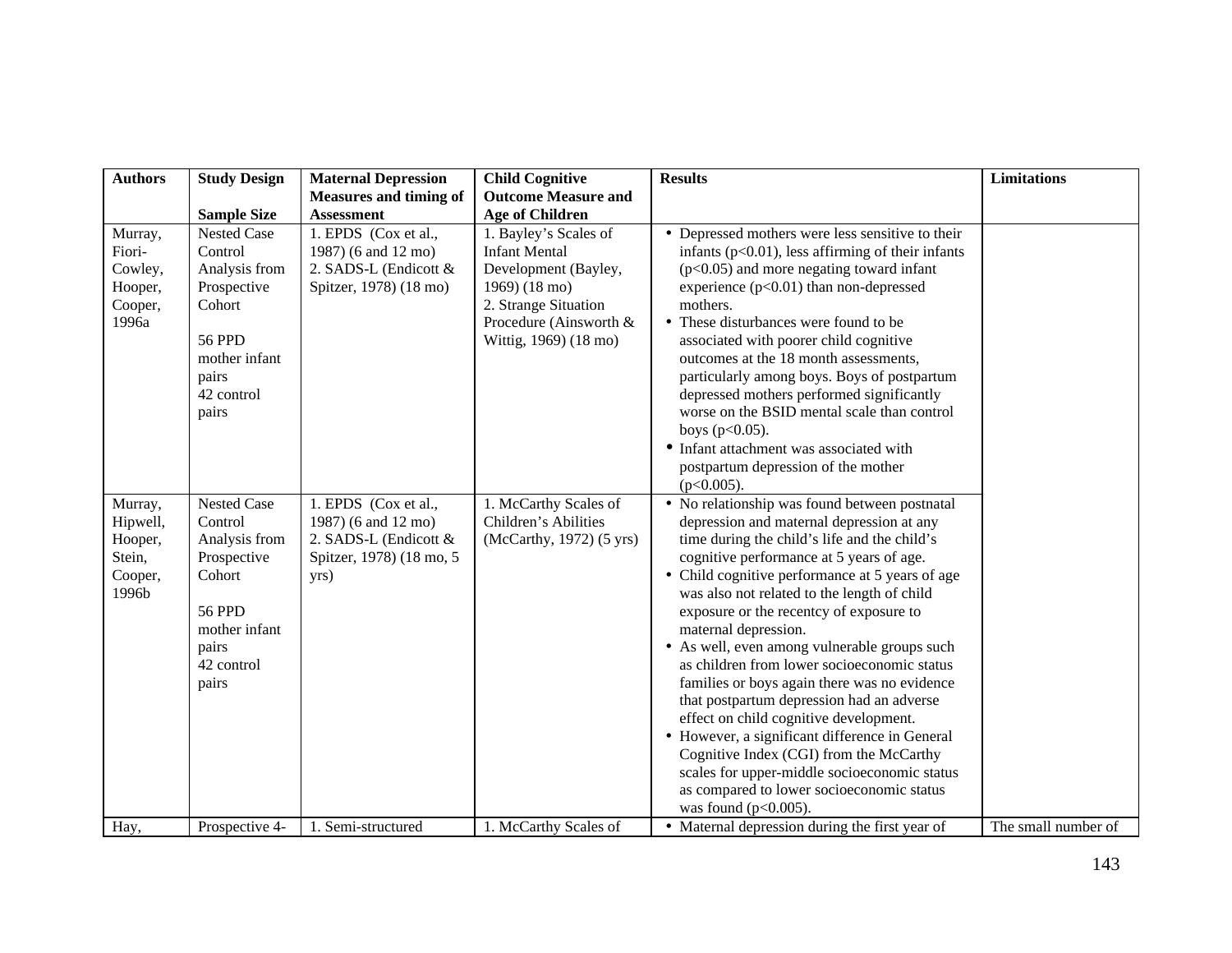| <b>Authors</b>       | <b>Study Design</b>                                                                               | <b>Maternal Depression</b>                                                                            | <b>Child Cognitive</b>                               | <b>Results</b>                                                                                                                                                                                                                                                                                                                                                                                                                                                                                                                                                                                                                                                                                                                                                                                                                                                                                                                                                                                                                                                                                                                                                 | <b>Limitations</b>                                                                                                                                                                                                                                                                                                         |
|----------------------|---------------------------------------------------------------------------------------------------|-------------------------------------------------------------------------------------------------------|------------------------------------------------------|----------------------------------------------------------------------------------------------------------------------------------------------------------------------------------------------------------------------------------------------------------------------------------------------------------------------------------------------------------------------------------------------------------------------------------------------------------------------------------------------------------------------------------------------------------------------------------------------------------------------------------------------------------------------------------------------------------------------------------------------------------------------------------------------------------------------------------------------------------------------------------------------------------------------------------------------------------------------------------------------------------------------------------------------------------------------------------------------------------------------------------------------------------------|----------------------------------------------------------------------------------------------------------------------------------------------------------------------------------------------------------------------------------------------------------------------------------------------------------------------------|
|                      | <b>Sample Size</b>                                                                                | <b>Measures and timing of</b><br><b>Assessment</b>                                                    | <b>Outcome Measure and</b><br><b>Age of Children</b> |                                                                                                                                                                                                                                                                                                                                                                                                                                                                                                                                                                                                                                                                                                                                                                                                                                                                                                                                                                                                                                                                                                                                                                |                                                                                                                                                                                                                                                                                                                            |
| Kumar,<br>1995       | year follow-up<br><b>22 PPD</b><br>mother infant<br>pairs<br>71 control<br>mother infant<br>pairs | Interview examined<br>using DSM-IV criteria<br>(3 months pregnant, 3<br>mo postpartum, 1 yr, 4<br>yr) | Children's Abilities<br>(McCarthy, 1972) (4 yrs)     | life predicted poorer child cognitive<br>development.<br>• Children with postpartum depressed mothers<br>had significantly lower mean general cognitive<br>index (GCI) scores from the McCarthy Scales<br>(McCarthy, 1972) than children with non-<br>depressed mothers $(p<0.003)$ .<br>• Proposed mediators child gender, maternal<br>smoking, obstetrical complications, lower<br>socioeconomic status of the family and the<br>degree of marital conflict did not account for<br>the influence of maternal depression on child<br>cognitive ability.<br>• Low birth weight was found to affect child<br>cognitive ability score even for children of non<br>depressed mothers, however the impact of<br>postpartum depression was still significant<br>when the low birth weight babies were<br>removed from the sample $(p<0.009)$ .<br>• Maternal education was found to be a<br>protective effect of the relationship between<br>postpartum depression and child cognitive<br>development, as the difference between the<br>children of depressed and non-depressed<br>mothers was only significant when the mother<br>had less education ( $p<0.02$ ). | cases in this sample<br>limits the power of<br>their study to detect a<br>difference. This is<br>especially true when<br>stratifying on a third<br>variable and may<br>explain why many of<br>the proposed effect<br>modifiers (child<br>gender, low SES,<br>maternal smoking etc)<br>were not found to be<br>significant. |
| Brennan,             | Prospective 5-                                                                                    | 1.7 depression items of                                                                               | 1. Peabody Picture                                   | • Severity of maternal depression significantly                                                                                                                                                                                                                                                                                                                                                                                                                                                                                                                                                                                                                                                                                                                                                                                                                                                                                                                                                                                                                                                                                                                | Use of the delusions-                                                                                                                                                                                                                                                                                                      |
| Hammen,<br>Anderson, | year follow up                                                                                    | the Delusions-<br>Symptoms-States                                                                     | Vocabulary Test Revised<br>(Dunn & Dunn, 1981) (5)   | predicted child cognitive functioning $(p<0.01)$<br>with the higher the maternal depression                                                                                                                                                                                                                                                                                                                                                                                                                                                                                                                                                                                                                                                                                                                                                                                                                                                                                                                                                                                                                                                                    | Symptom-States<br>Inventory for                                                                                                                                                                                                                                                                                            |
| Bor,                 | 3767 mother                                                                                       | Inventory (Bedford &                                                                                  | yrs)                                                 | severity score the lower the Peabody                                                                                                                                                                                                                                                                                                                                                                                                                                                                                                                                                                                                                                                                                                                                                                                                                                                                                                                                                                                                                                                                                                                           | determining maternal                                                                                                                                                                                                                                                                                                       |
| Najman,              | child pairs                                                                                       | Foulds, 1978) (during                                                                                 |                                                      | vocabulary score in their child.                                                                                                                                                                                                                                                                                                                                                                                                                                                                                                                                                                                                                                                                                                                                                                                                                                                                                                                                                                                                                                                                                                                               | depression status.                                                                                                                                                                                                                                                                                                         |
| Williams,            |                                                                                                   | pregnancy, 3-4 days                                                                                   |                                                      | • Similarly, chronicity of depression predicted                                                                                                                                                                                                                                                                                                                                                                                                                                                                                                                                                                                                                                                                                                                                                                                                                                                                                                                                                                                                                                                                                                                | May have missed                                                                                                                                                                                                                                                                                                            |
| 2000                 |                                                                                                   | postpartum, 6 mo, 5 yrs)                                                                              |                                                      | Peabody vocabulary score (p<0.01).                                                                                                                                                                                                                                                                                                                                                                                                                                                                                                                                                                                                                                                                                                                                                                                                                                                                                                                                                                                                                                                                                                                             | cases of depression                                                                                                                                                                                                                                                                                                        |
|                      |                                                                                                   |                                                                                                       |                                                      | • While the results of both of these analyses                                                                                                                                                                                                                                                                                                                                                                                                                                                                                                                                                                                                                                                                                                                                                                                                                                                                                                                                                                                                                                                                                                                  | due to lack of                                                                                                                                                                                                                                                                                                             |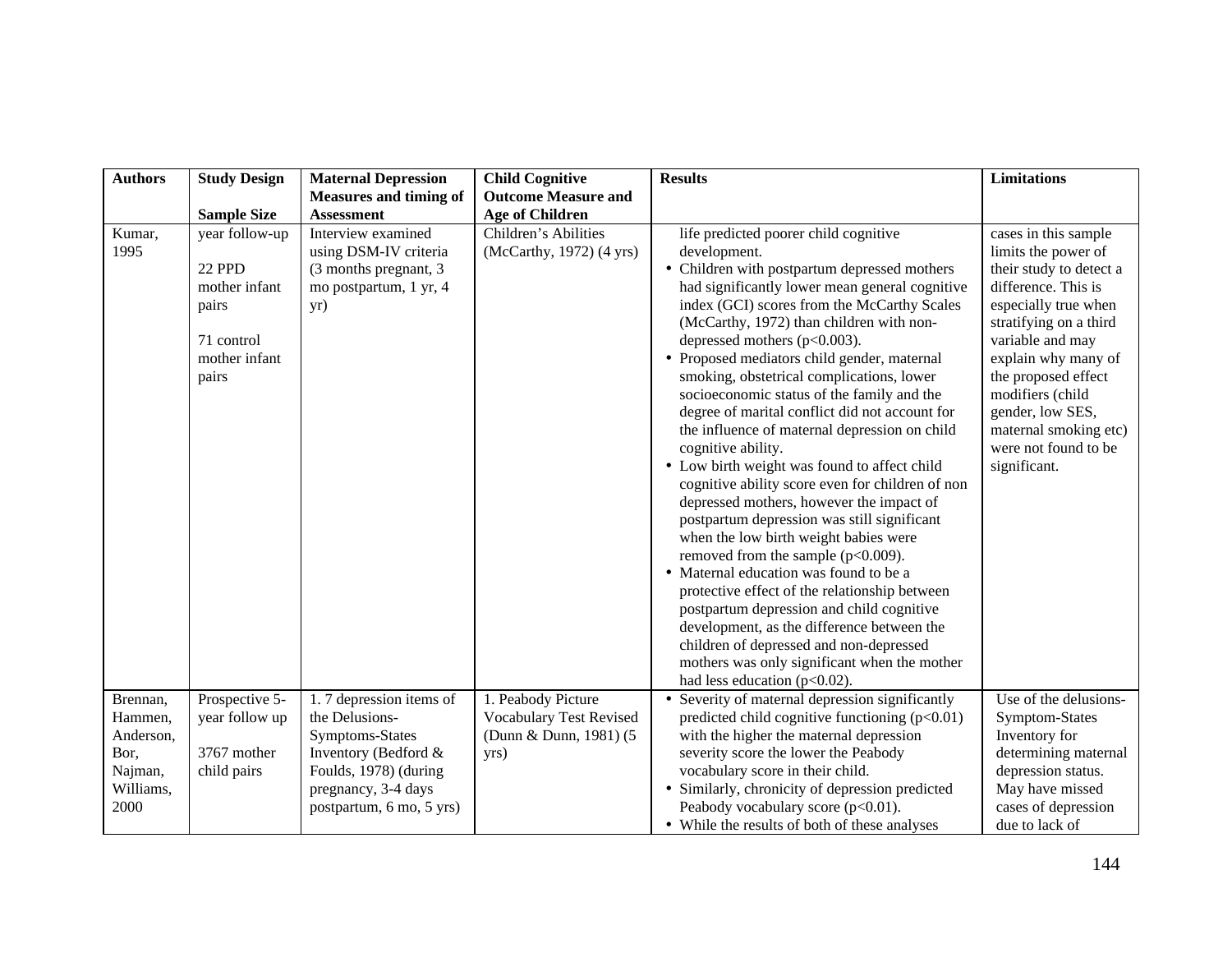| <b>Authors</b>                                         | <b>Study Design</b>                                                                                                                                 | <b>Maternal Depression</b>                                                                                                                                   | <b>Child Cognitive</b>                                                                                                                                                                                                                                                          | <b>Results</b>                                                                                                                                                                                                                                                                                                                                                                                                                                                                                                                                                                                                                                                                                                                                   | <b>Limitations</b>                                                                                                                                 |
|--------------------------------------------------------|-----------------------------------------------------------------------------------------------------------------------------------------------------|--------------------------------------------------------------------------------------------------------------------------------------------------------------|---------------------------------------------------------------------------------------------------------------------------------------------------------------------------------------------------------------------------------------------------------------------------------|--------------------------------------------------------------------------------------------------------------------------------------------------------------------------------------------------------------------------------------------------------------------------------------------------------------------------------------------------------------------------------------------------------------------------------------------------------------------------------------------------------------------------------------------------------------------------------------------------------------------------------------------------------------------------------------------------------------------------------------------------|----------------------------------------------------------------------------------------------------------------------------------------------------|
|                                                        |                                                                                                                                                     | <b>Measures and timing of</b>                                                                                                                                | <b>Outcome Measure and</b>                                                                                                                                                                                                                                                      |                                                                                                                                                                                                                                                                                                                                                                                                                                                                                                                                                                                                                                                                                                                                                  |                                                                                                                                                    |
|                                                        | <b>Sample Size</b>                                                                                                                                  | <b>Assessment</b>                                                                                                                                            | <b>Age of Children</b>                                                                                                                                                                                                                                                          |                                                                                                                                                                                                                                                                                                                                                                                                                                                                                                                                                                                                                                                                                                                                                  |                                                                                                                                                    |
|                                                        |                                                                                                                                                     |                                                                                                                                                              |                                                                                                                                                                                                                                                                                 | show statistical significance, the percentage of<br>variance in Peabody test scores explained by<br>maternal depression was close to 0 and should<br>be interpreted with caution.<br>• Timing of maternal depression was not<br>associated with Peabody vocabulary score.                                                                                                                                                                                                                                                                                                                                                                                                                                                                        | screening between 6<br>months and 5 years.<br>Chronicity measure<br>may reflect recurrent<br>depression and not<br>chronic depression.             |
| Kurstjens,<br>Wolke,<br>2001                           | Retrospective<br>Case Control<br>92 PPD<br>mother infant<br>pairs<br>721 control<br>mother infant<br>pairs                                          | 1. SADS-L (Endicott &<br>Spitzer, 1978) (6 yr 3<br>mo)<br>2. Standardized<br>Diagnostic Interview<br>using DSM-IV criteria<br>$(6 \text{ yr } 3 \text{ mo})$ | 1. Griffiths Scales of<br>Babies Abilities (Brandt,<br>1983) (20 mo)<br>2. Columbia Mental<br>Maturity Scales (CMM;<br>Burgemeister, Blum &<br>Lorge, 1972) (4 yr 8 mo)<br>3. Kaufman Assessment<br>Battery for Children (K-<br>ABC; Kaufman &<br>Kaufman, 1983) (6 yr 3<br>mo) | • PPD was not found to have any adverse effects<br>on cognitive development of children at 20<br>months, 4 years 8 months or 6 years 3 months.<br>As well, there were no significant interactions<br>by sex, socioeconomic status or birth risk,<br>severity of depression, timing of onset,<br>duration, or chronicity of depression.<br>• However, significant interactions were found<br>for socioeconomic status and gender with<br>chronicity of maternal depression. For<br>example, low socioeconomic boys or boys<br>born at neonatal risk of chronically depressed<br>mothers had lower Achievement scores (AS)<br>of the K-ABC at 6 years 3 months than<br>children of mothers with less severe<br>depression or controls $(p<0.05)$ . | Retrospective<br>determination of<br>depression during the<br>past 7 years is highly<br>subject to recall bias.                                    |
| Righetti-<br>Veltema,<br>Bousquet,<br>Manzano,<br>2003 | Prospective<br>Matched Case<br>Control<br>119 socio-<br>economically<br>disadvantaged<br>families<br>35 PPD<br>mother infant<br>pairs<br>35 age and | 1. EPDS (Cox et al.,<br>1987) (3 mo, 18 mo)                                                                                                                  | 1. Denver<br>Developmental Screen<br>(Frankenberg & Dodds,<br>1967) (18 mo)<br>2. Bayley's Scales of<br><b>Infant Behavior</b><br>Development (Bayley,<br>1969) (18 mo)<br>3. Strange Situation<br>Procedure (Ainsworth &<br>Wittig, 1969) (18 mo)<br>4. Piaget's Object        | • The infants of postpartum depressed mothers<br>were more likely to fail the Object concept<br>task (42.9% vs. 77.1%, p=0.001) and were<br>more likely to be insecurely attached to their<br>mothers (31.4% vs. 11.4%, p<0.05) than the<br>control infants.<br>• No differences on outcomes from the Denver<br>Developmental Screen and BSID were found.                                                                                                                                                                                                                                                                                                                                                                                        | Depression status<br>determined based<br>solely on the EPDS, a<br>self report measure<br>instead of being<br>confirmed by a<br>clinical interview. |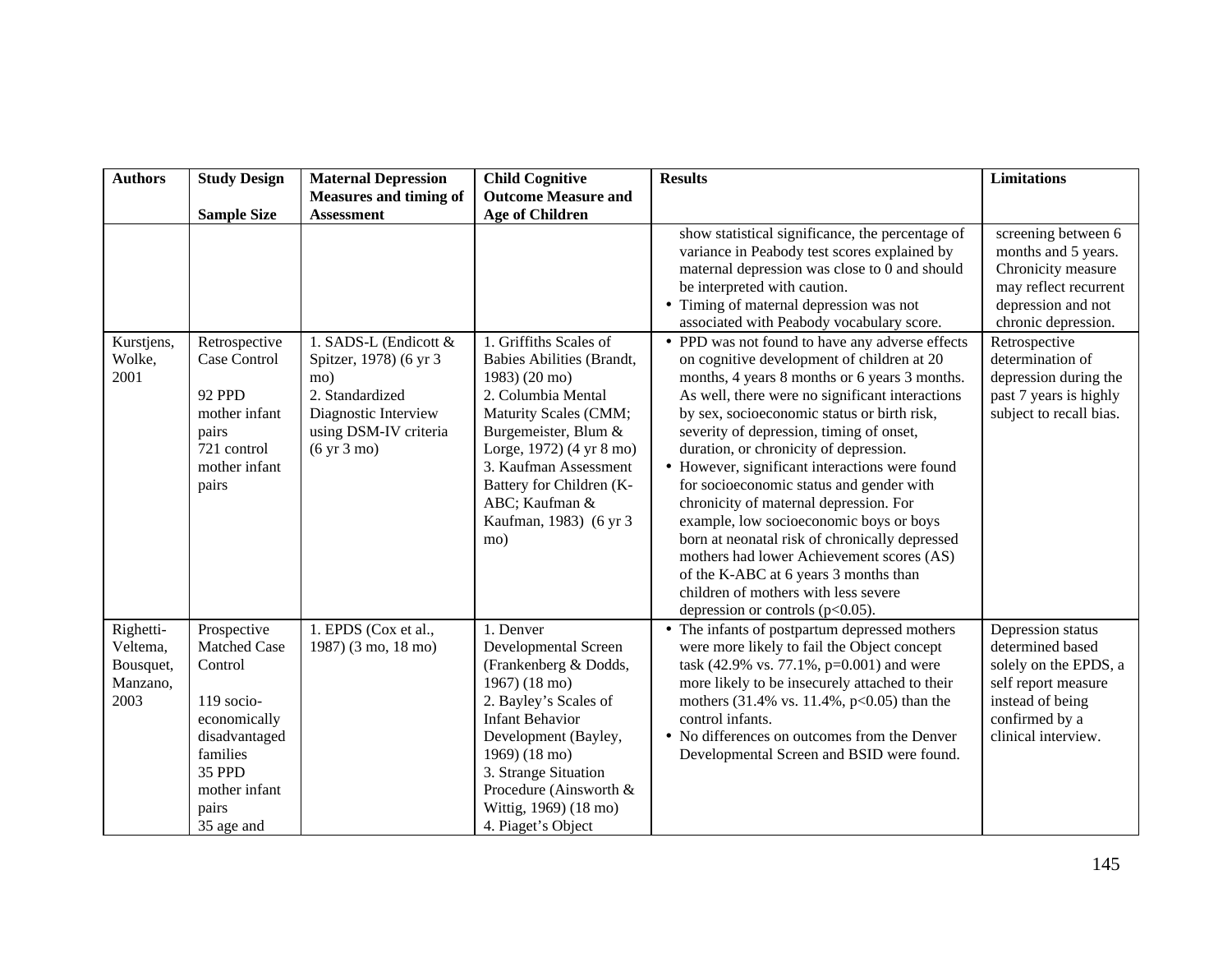| <b>Authors</b> | <b>Study Design</b><br><b>Sample Size</b> | <b>Maternal Depression</b><br><b>Measures and timing of</b><br>Assessment | <b>Child Cognitive</b><br><b>Outcome Measure and</b><br>Age of Children | <b>Results</b> | Limitations |
|----------------|-------------------------------------------|---------------------------------------------------------------------------|-------------------------------------------------------------------------|----------------|-------------|
|                | parity matched<br>control pairs           |                                                                           | Concept Task (Wishart<br>and Bower, 1984) (18)<br>mo)                   |                |             |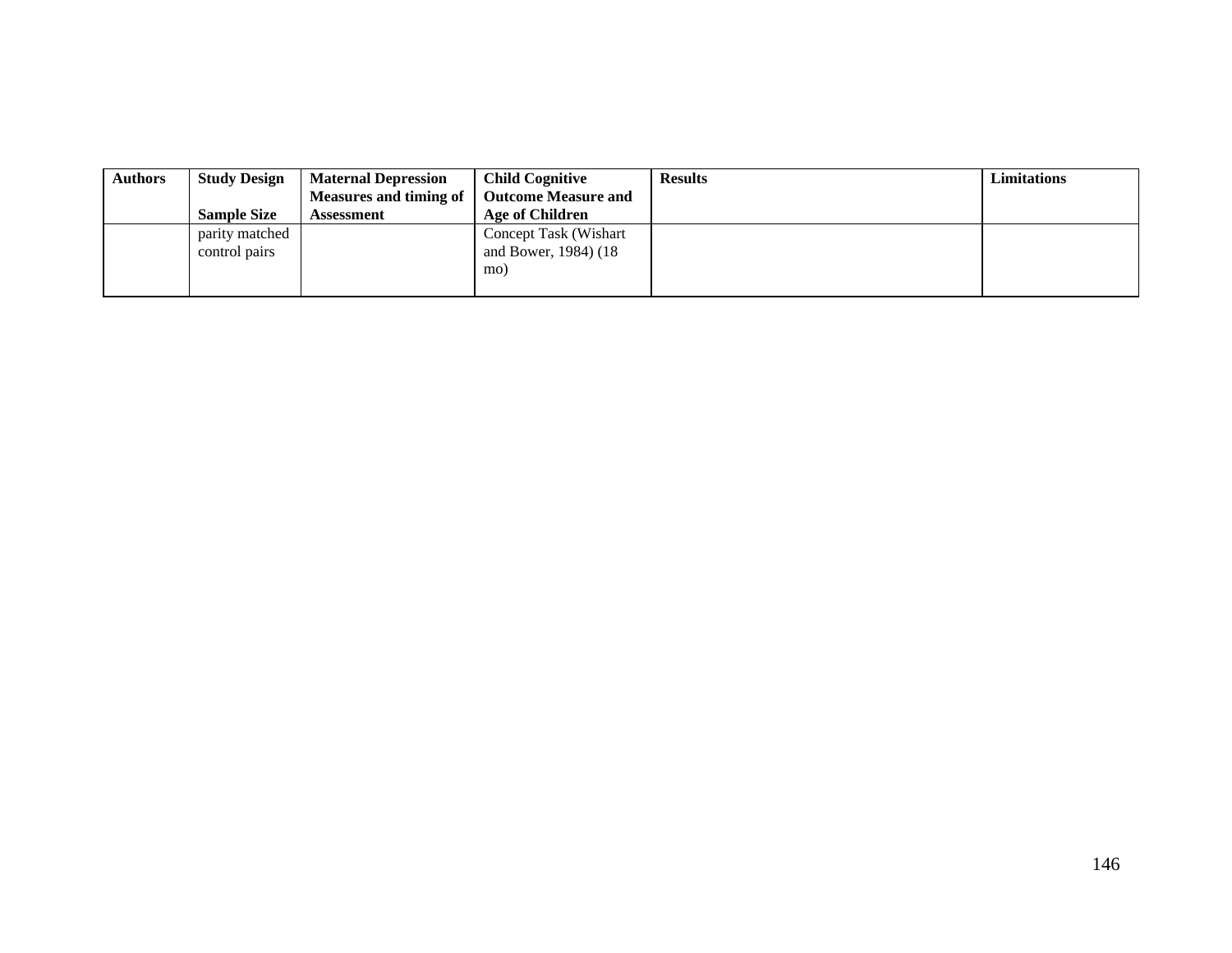| APPENDIX C: Impact of postpartum depression on child behavioural development |
|------------------------------------------------------------------------------|
|------------------------------------------------------------------------------|

| <b>Authors</b>       | <b>Study</b>                  | <b>Maternal Depression</b>                  | <b>Child Behaviour</b>                     | <b>Results</b>                                                                               | <b>Limitations</b>                   |
|----------------------|-------------------------------|---------------------------------------------|--------------------------------------------|----------------------------------------------------------------------------------------------|--------------------------------------|
|                      | <b>Design</b>                 | <b>Measures and timing</b>                  | <b>Outcome Measure and</b>                 |                                                                                              |                                      |
|                      |                               | of Assessment                               | <b>Age of Children</b>                     |                                                                                              |                                      |
|                      | <b>Sample Size</b>            |                                             |                                            |                                                                                              |                                      |
| Murray,<br>Sinclair, | <b>Nested Case</b><br>Control | 1. EPDS (Cox et al.,<br>1987) (6 and 12 mo) | 1. Videotaped mother-<br>child interaction | • Half (50.9%) of the children with postpartum<br>depressed mothers scored above the cut-off | Child behaviour<br>based on maternal |
| Cooper,              | Analysis                      | 2. SADS-L (Endicott                         | 2. Rutter A2                               | used to define clinically significant levels of                                              | report and depressed                 |
| Ducournau,           | from                          | and Spitzer, 1978) (18                      | questionnaire (Rutter et                   | disturbance at home (scores $> 12$ ) based on                                                | mothers may be more                  |
| Turner,              | Prospective                   | $mo$ , $5 yrs$ )                            | al., 1970)                                 | maternal report compared to only 15% of                                                      | likely to perceive                   |
| Stein, 1999          | Cohort                        |                                             | 3. Child behaviour at                      | control children $(p<0.001)$ .                                                               | their children as                    |
|                      |                               |                                             | school during free play                    | • The aspects of child behaviour at school that                                              | having greater                       |
|                      | 55 depressed                  |                                             | (Sylva, Roy, & Painter,                    | were related to postpartum depression were the                                               | behaviour problems.                  |
|                      | mother                        |                                             | 1980)                                      | occurrence of low-level physical play (cases:                                                |                                      |
|                      | infant pairs                  |                                             |                                            | 31%, control: $8\%$ , $p<0.1$ ), the occurrence of                                           |                                      |
|                      | 39 control                    |                                             |                                            | creative play (cases: 14%, controls: 42%,                                                    |                                      |
|                      | pairs                         |                                             |                                            | $p<0.05$ ) and the quality of responsiveness in                                              |                                      |
|                      |                               |                                             |                                            | social interactions with case children being                                                 |                                      |
|                      |                               |                                             |                                            | more likely to respond negatively (cases: 30%,                                               |                                      |
|                      |                               |                                             |                                            | controls: 0%, p=0.004).                                                                      |                                      |
|                      |                               |                                             |                                            | • The associations found remained even when                                                  |                                      |
|                      |                               |                                             |                                            | accounting for current maternal depression and<br>parental conflict.                         |                                      |
|                      |                               |                                             |                                            | • These associations occurred independently of                                               |                                      |
|                      |                               |                                             |                                            | child gender and family socioeconomic status                                                 |                                      |
|                      |                               |                                             |                                            | and were not explained by earlier impairments                                                |                                      |
|                      |                               |                                             |                                            | in cognitive functioning.                                                                    |                                      |
| Sinclair,            | <b>Nested Case</b>            | 1. Standardized                             | Teacher Report based on:                   | • Postpartum depression was not a significant                                                | Teacher report on                    |
| Murray,              | Control                       | Psychiatric Interview                       | 1. Adjustment to School                    | predictor of readiness for school, personal                                                  | child behaviour was                  |
| 1998                 | Analysis                      | (SPI; Goldberg et al.,                      | Questionnaire (ASQ;                        | maturity, prosocial behaviour, adaptability,                                                 | not compared to                      |
|                      | from                          | $1970)$ (2-3 mo)                            | Thompson, 1975)                            | emotional intensity or persistence.                                                          | maternal report,                     |
|                      | Prospective                   | 2. SADS-L (Endicott                         | 2. Prosocial Behaviour                     | • The factors found to have the greatest                                                     | therefore may have                   |
|                      | Cohort                        | and Spitzer, 1978) (18                      | Questionnaire (PBQ;                        | influences on children's adjustments to school                                               | reflected behaviour in               |
|                      |                               | $mo$ , $5 yrs$ )                            | Weir & Duveen, 1981),                      | were socioeconomic status and children's                                                     | school and is not                    |
|                      |                               |                                             |                                            |                                                                                              |                                      |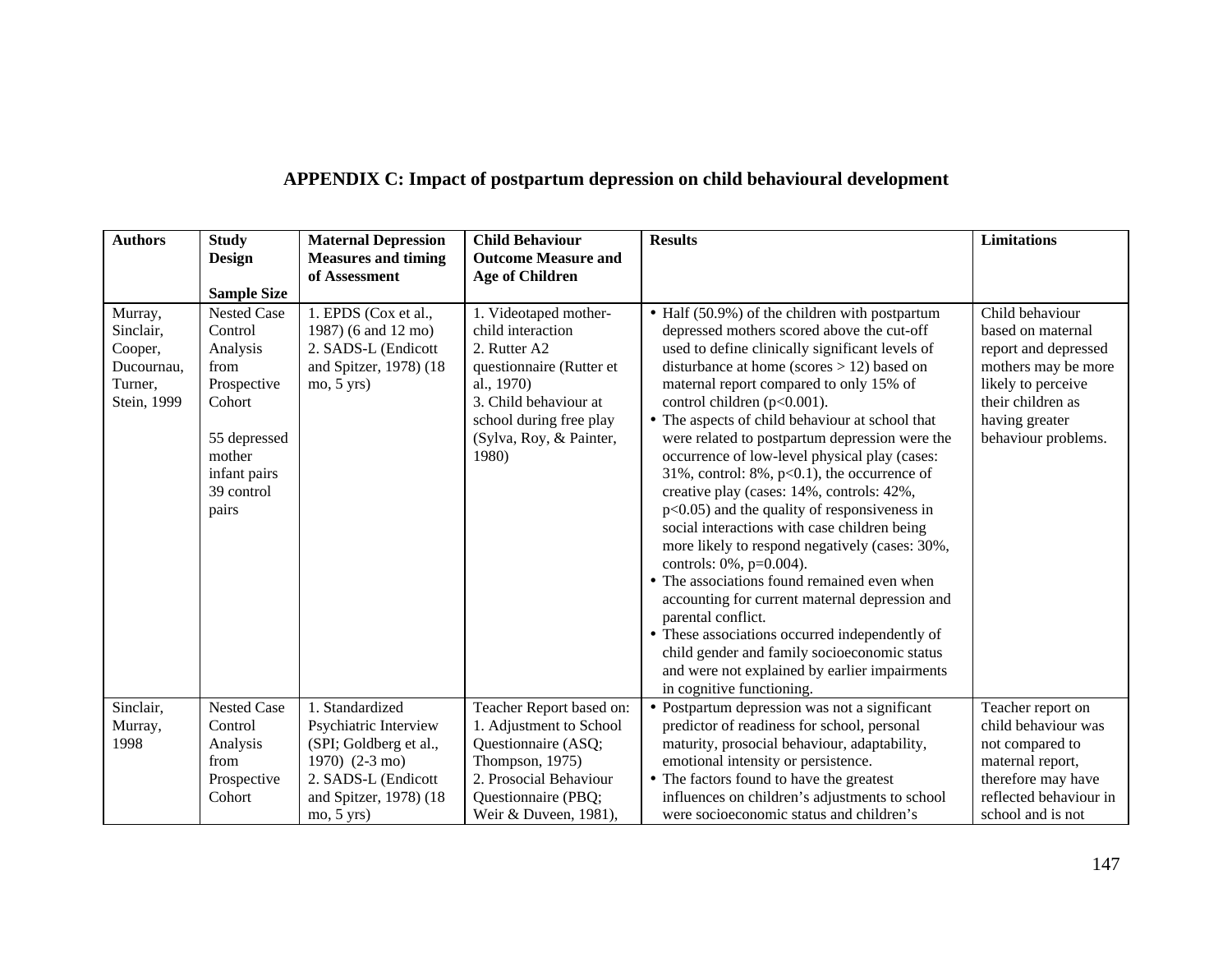| <b>Authors</b>               | <b>Study</b><br><b>Design</b>                                                                                           | <b>Maternal Depression</b><br><b>Measures and timing</b>                                                            | <b>Child Behaviour</b><br><b>Outcome Measure and</b>                                                                                                      | <b>Results</b>                                                                                                                                                                                                                                                                                                                                                                                                                                                                                                                                                                                                                                                                                                                                                                                                                                                                                                                                                                                 | <b>Limitations</b>                                                                                 |
|------------------------------|-------------------------------------------------------------------------------------------------------------------------|---------------------------------------------------------------------------------------------------------------------|-----------------------------------------------------------------------------------------------------------------------------------------------------------|------------------------------------------------------------------------------------------------------------------------------------------------------------------------------------------------------------------------------------------------------------------------------------------------------------------------------------------------------------------------------------------------------------------------------------------------------------------------------------------------------------------------------------------------------------------------------------------------------------------------------------------------------------------------------------------------------------------------------------------------------------------------------------------------------------------------------------------------------------------------------------------------------------------------------------------------------------------------------------------------|----------------------------------------------------------------------------------------------------|
|                              |                                                                                                                         | of Assessment                                                                                                       | <b>Age of Children</b>                                                                                                                                    |                                                                                                                                                                                                                                                                                                                                                                                                                                                                                                                                                                                                                                                                                                                                                                                                                                                                                                                                                                                                |                                                                                                    |
|                              | <b>Sample Size</b>                                                                                                      |                                                                                                                     |                                                                                                                                                           |                                                                                                                                                                                                                                                                                                                                                                                                                                                                                                                                                                                                                                                                                                                                                                                                                                                                                                                                                                                                |                                                                                                    |
|                              | 55 depressed<br>mother<br>infant pairs<br>39 control<br>pairs                                                           |                                                                                                                     | 3. Temperament<br>Assessment Battery for<br>Children (TABC; Martin,<br>1988)<br>4. Preschool Behaviour<br>Checklist (PBCL;<br>McGuire & Richman,<br>1988) | gender ( $R^2$ =0.14, p<0.002), specifically boys of<br>lower socioeconomic status adjusted more<br>poorly.<br>• Recent maternal depression was related to the<br>child's personal maturity (p<0.025) although<br>having a mother with postpartum depression<br>was not.<br>• Behaviour disturbance was related to<br>postpartum depression, as children exposed to<br>postpartum depression were more likely to<br>score above 12 on the PBCL (clinical cut off)<br>than control group children ( $p<0.0005$ ).<br>• As well, sex and social class modified the effect<br>of postpartum depression on child behaviour<br>disturbance. For example, boys with postpartum<br>depressed mothers had higher scores on the<br>activity and behaviour disturbance scales of the<br>Preschool Behaviour Checklist while girls were<br>similar control children. Similarly, boys from<br>lower socioeconomic status with postpartum<br>depressed mothers were the most easily<br>distracted children. | generalizable to<br>settings outside of<br>school.                                                 |
| Philipps,<br>O'Hara,<br>1991 | Prospective<br>4.5 year<br>follow-up<br><b>10 PPD</b><br>mother<br>infant pairs<br>60 control<br>mother<br>infant pairs | 1. SADS-L (Endicott<br>and Spitzer, 1978) $(2^{nd}$<br>trimester of pregnancy,<br>wks 1-9 postpartum,<br>$4.5$ yrs) | Maternal report on:<br>1. Child Behaviour<br>Checklist (CBCL;<br>Achenbach, 1992) (4.5<br>yrs)                                                            | • Postpartum depression was not associated with<br>child behaviour problems at 4.5 years of age.<br>• However, depression during the follow up<br>period was associated both with postpartum<br>depression ( $p<0.06$ ) and an increased risk of<br>child behavioural problems on both the<br>internalizing scale $(p<0.01$ and externalizing<br>scale ( $p<0.05$ ) of the CBCL.                                                                                                                                                                                                                                                                                                                                                                                                                                                                                                                                                                                                               | Very small number of<br>cases $(n=10)$ limits<br>power to detect a<br>different between<br>groups. |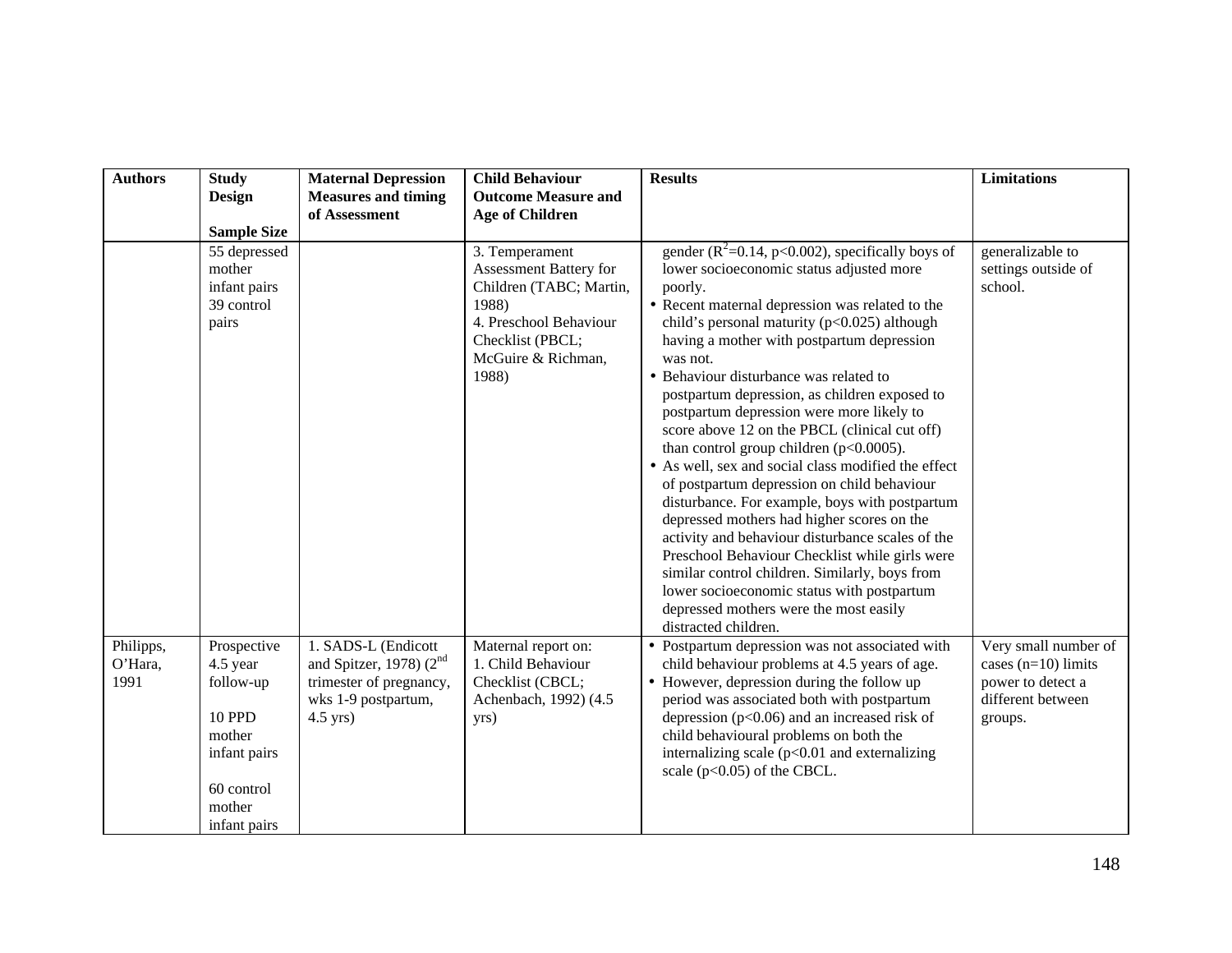| <b>Authors</b>                                                           | <b>Study</b>                                                                                                             | <b>Maternal Depression</b>                                                                                                                                          | <b>Child Behaviour</b>                                                                                                                                                                                             | <b>Results</b>                                                                                                                                                                                                                                                                                                                                                                                                                                                                                                                                                                                                                                                                                                                                                                                                                     | <b>Limitations</b>                                                                                                                                                                                                                                                                                                                                                                  |
|--------------------------------------------------------------------------|--------------------------------------------------------------------------------------------------------------------------|---------------------------------------------------------------------------------------------------------------------------------------------------------------------|--------------------------------------------------------------------------------------------------------------------------------------------------------------------------------------------------------------------|------------------------------------------------------------------------------------------------------------------------------------------------------------------------------------------------------------------------------------------------------------------------------------------------------------------------------------------------------------------------------------------------------------------------------------------------------------------------------------------------------------------------------------------------------------------------------------------------------------------------------------------------------------------------------------------------------------------------------------------------------------------------------------------------------------------------------------|-------------------------------------------------------------------------------------------------------------------------------------------------------------------------------------------------------------------------------------------------------------------------------------------------------------------------------------------------------------------------------------|
|                                                                          | <b>Design</b>                                                                                                            | <b>Measures and timing</b>                                                                                                                                          | <b>Outcome Measure and</b>                                                                                                                                                                                         |                                                                                                                                                                                                                                                                                                                                                                                                                                                                                                                                                                                                                                                                                                                                                                                                                                    |                                                                                                                                                                                                                                                                                                                                                                                     |
|                                                                          |                                                                                                                          | of Assessment                                                                                                                                                       | <b>Age of Children</b>                                                                                                                                                                                             |                                                                                                                                                                                                                                                                                                                                                                                                                                                                                                                                                                                                                                                                                                                                                                                                                                    |                                                                                                                                                                                                                                                                                                                                                                                     |
|                                                                          | <b>Sample Size</b>                                                                                                       |                                                                                                                                                                     |                                                                                                                                                                                                                    |                                                                                                                                                                                                                                                                                                                                                                                                                                                                                                                                                                                                                                                                                                                                                                                                                                    |                                                                                                                                                                                                                                                                                                                                                                                     |
| Brennan,<br>Hammen,<br>Anderson,<br>Bor,<br>Najman,<br>Williams,<br>2000 | Prospective<br>5-year<br>follow up<br>3767 mother<br>child pairs<br>completed<br>follow up<br>measures                   | 1.7 depression items of<br>the Delusions-<br>Symptoms-States<br>Inventory (Bedford &<br>Foulds, 1978) (during<br>pregnancy, 3-4 days<br>postpartum, 6 mo, 5<br>yrs) | <b>Maternal and Paternal</b><br>report on:<br>1. CBCL (Achenbach,<br>1992) (5 yrs)                                                                                                                                 | • Severity of maternal depression was<br>significantly related to child behaviour<br>problems $(p<0.001)$ as was chronicity of<br>maternal depression ( $p<0.001$ ). When<br>chronicity and severity of maternal depression<br>were examined together, there was a significant<br>interaction for child behaviour problems<br>$(p<0.05)$ .<br>• Timing of depression, based on data from<br>women with only 1 depressive episode, was<br>predictive of child behaviour both for moderate<br>depression $(p<0.05)$ and severe depression<br>$(p<0.01)$ . For example, children with mothers<br>who had their depressive episode closer to the<br>child's 5 year assessment were more likely to<br>have behavior problems than children who's<br>mothers had suffered depression only during<br>pregnancy or immediately postpartum. | As previously<br>mentioned, use of the<br>delusions-Symptom-<br>States Inventory for<br>determining maternal<br>depression status has<br>not been studied in<br>this population. May<br>have missed cases of<br>depression due to lack<br>of screening between<br>6 months and 5 years.<br>Chronicity measure<br>may reflect recurrent<br>depression and not<br>chronic depression. |
| Cicchetti,<br>Rogosch,<br>Toth, 1998                                     | Prospective<br>21 month<br>follow-up<br>104<br>depressed<br>mother child<br>pairs<br>52 control<br>mother child<br>pairs | 1. Diagnostic Interview<br>Schedule III-R (DIS-<br>III-R; Robins et al.,<br>1985) (21 mo)                                                                           | 1. Child attachment<br>assessed by maternal<br>report on Attachment Q-<br>Set version 3 (Waters et<br>al., 1995)<br>2. Child behaviour<br>assessed by maternal and<br>paternal report on CBCL<br>(Achenbach, 1992) | • Children with depressed mothers were found to<br>be significantly more likely to be insecurely<br>attached to their mother than children of non-<br>depressed mothers ( $p<0.004$ ).<br>• Maternal depression was significantly related to<br>total child behaviour problems $(p<0.05)$ .<br>• Multiple regression analysis revealed that<br>contextual risk actually mediates the<br>relationship between maternal depression and<br>increased child behavior problems.                                                                                                                                                                                                                                                                                                                                                         | Depression status was<br>assessed at 21 months<br>postpartum and<br>therefore doesn't<br>necessarily represent<br>postpartum<br>depression; therefore<br>it is not possible to<br>draw any conclusions<br>with regard to<br>postpartum<br>depression and child<br>behavior or<br>attachment insecurity.                                                                             |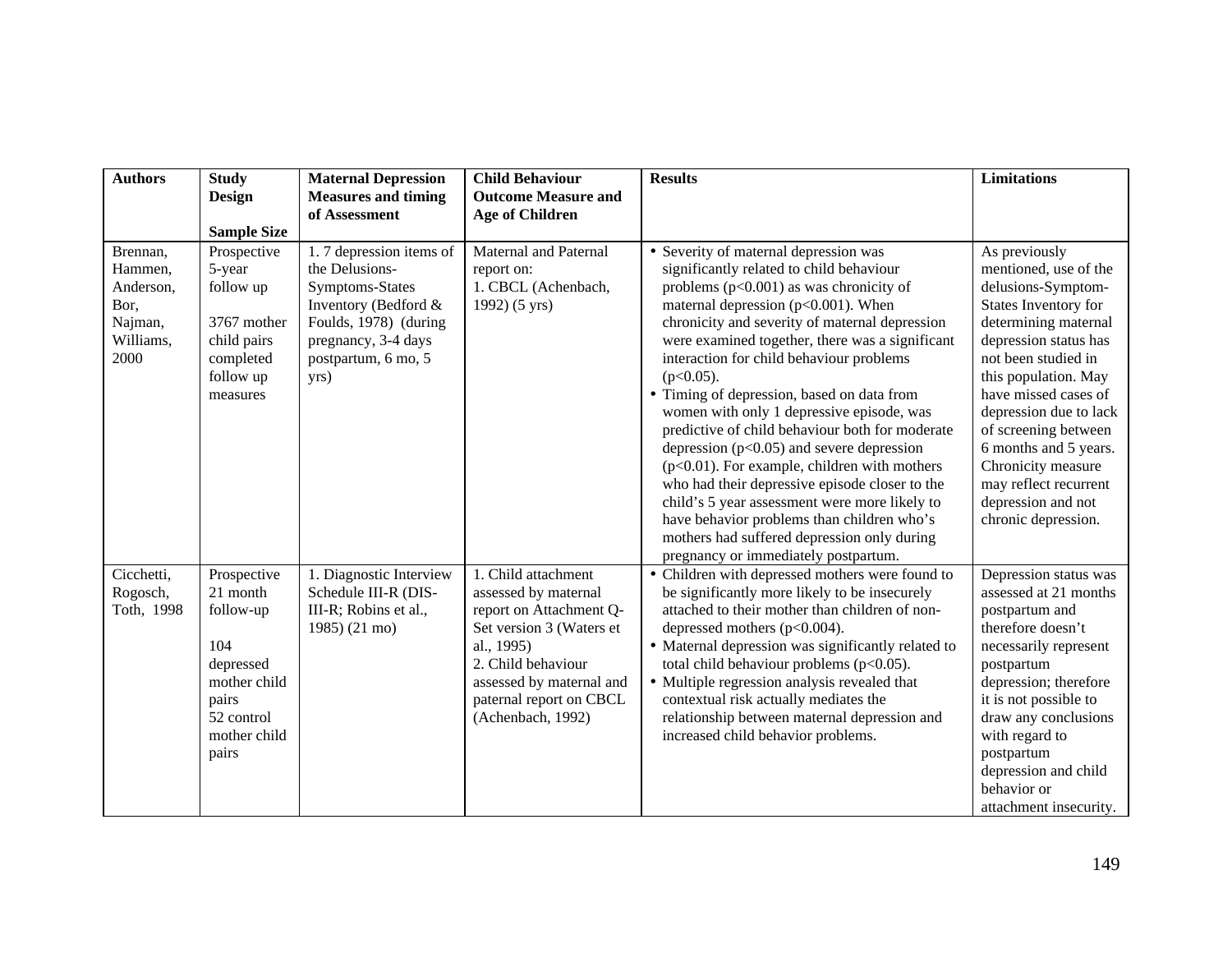#### **APPENDIX D: Ethics approval**



# **MEDICINE** | UNIVERSITY OF

#### 2006-03-13

Dr. S.C. Tough Department of Paediatrics Room 3013 Alberta Children's Hospital Calgary, Alberta

Dear Dr. Tough:

RE: Epidemiology of Postpartum Depression: A Prospective Study

**Grant ID: 18859** 

#### **MSc Student: Davey, Heather**

The above-noted proposal including the Research Proposal (Final Version, dated November 1, 2005) has been submitted for Committee review and found to be ethically acceptable.

Dr. Ross, one of the investigators for this study, is a member of the CHREB but did not participate in the review, was not present during discussion and did not vote on this protocol

Please note that this approval is subject to the following conditions:

(1) consent for access to personal identified health information in retrospective chart review is not required on grounds considered under Section 50 of the Health Information Act; a copy of the informed consent form must have been given to each research subject, if required for this study;

(2) a Progress Report must be submitted by 2007-03-13, containing the following information:

- the number of subjects recruited; i)
- a description of any protocol modification;  $\overline{ii}$
- any unusual and/or severe complications, adverse events or unanticipated problems involving risks to subjects iii) or others, withdrawal of subjects from the research, or complaints about the research;
- iv) a summary of any recent literature, finding, or other relevant information, especially information about risks associated with the research;
	- a copy of the current informed consent form;
- v) vi) the expected date of termination of this project.
- (3) a Final Report must be submitted at the termination of the project.

Please note that you have been named as a principal collaborator on this study because students are not permitted to serve as principal investigators. Please accept the Board's best wishes for success in your research.

Yours sincerely.

Glenys Godlovitoly, BA(Hons), LLB, PhD Associate Chair Conjoint Health Research Ethics Board

 $GG/sg$ 

c.c. Dr. T. Noseworthy (information) **Research Services** Office of Information & Privacy Commissioner

Ms. H. Davey (MSc Student)

×

 $\epsilon$ REATING THE FUTURE OF HEALTH  $\vert$  An innovative medical school committed to excellence and leadership in education, research and service to society.

OFFICE OF MEDICAL BIOETHICS

Room 93, Heritage Medical Research Bldg 3330 Hospital Drive NW Calgary, AB, Canada T2N 4N1 Telephone: (403) 220-7990 Fax: (403) 283-8524 Email: omb@ucalgary.ca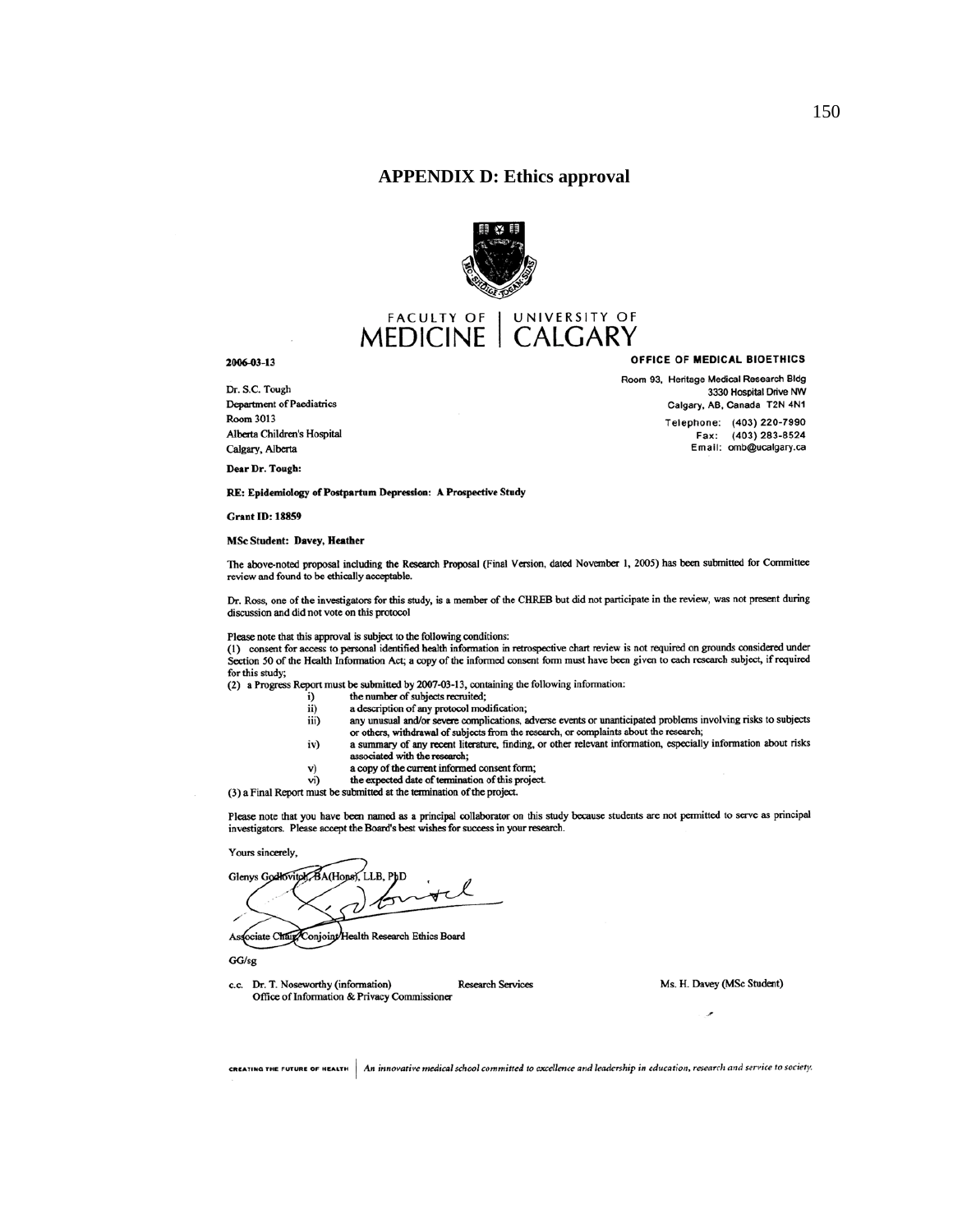## **APPENDIX E: Trivariate analysis**

History of depression and major postpartum depression stratified by demographic variables

|                                 |              | <b>OR</b> | 95 % CI          | $\mathbf n$ |
|---------------------------------|--------------|-----------|------------------|-------------|
| <b>CRUDE OR</b>                 |              | 2.84      | $(1.77 - 4.58)$  | 1401        |
| <b>Stratification variable</b>  |              |           |                  |             |
| <b>Study group</b>              |              |           |                  |             |
| Control                         |              | 3.05      | $(1.45 - 6.40)$  | 514         |
| <b>Nurse</b>                    |              | 2.54      | $(1.09 - 5.94)$  | 446         |
| Nurse $+$ home visitor          |              | 2.95      | $(1.17 - 7.46)$  | 441         |
|                                 | <b>MH OR</b> | 2.86      | $(1.77 - 4.61)$  | 1401        |
|                                 | p-value      | 0.947     |                  |             |
| Age category                    |              |           |                  |             |
| Younger than 25                 |              | 2.80      | $(1.00 - 7.80)$  | 257         |
| 25 or older                     |              | 2.83      | $(1.64 - 4.86)$  | 1142        |
|                                 | <b>MH OR</b> | 2.82      | $(1.74 - 4.56)$  | 1399        |
|                                 | p-value      | 0.986     |                  |             |
|                                 |              |           |                  |             |
| <b>Stable partner</b>           |              |           |                  |             |
| No stable partner               |              | 3.45      | $(0.70 - 16.95)$ | 100         |
| Stable partner                  |              | 2.72      | $(1.64 - 4.53)$  | 1300        |
|                                 | <b>MH OR</b> | 2.80      | $(1.72 - 4.52)$  | 1400        |
|                                 | p-value      | 0.780     |                  |             |
| <b>Parity</b>                   |              |           |                  |             |
| No live births                  |              | 2.17      | $(1.07 - 4.42)$  | 762         |
| Live births                     |              | 3.66      | $(1.92 - 6.99)$  | 639         |
|                                 | <b>MH OR</b> | 2.86      | $(1.78 - 4.32)$  | 1401        |
|                                 | p-value      | 0.285     |                  |             |
| <b>Maternal education level</b> |              |           |                  |             |
| Some high school or less        |              | 2.47      | $(0.84 - 7.24)$  | 105         |
| Graduated high school           |              | 4.60      | $(1.34 - 15.76)$ | 244         |
| Some post secondary             |              | 2.34      | $(1.28 - 4.28)$  | 1027        |
|                                 | <b>MH OR</b> | 2.77      | $(1.71 - 4.49)$  | 1376        |
|                                 | p-value      | 0.376     |                  |             |
|                                 |              |           |                  |             |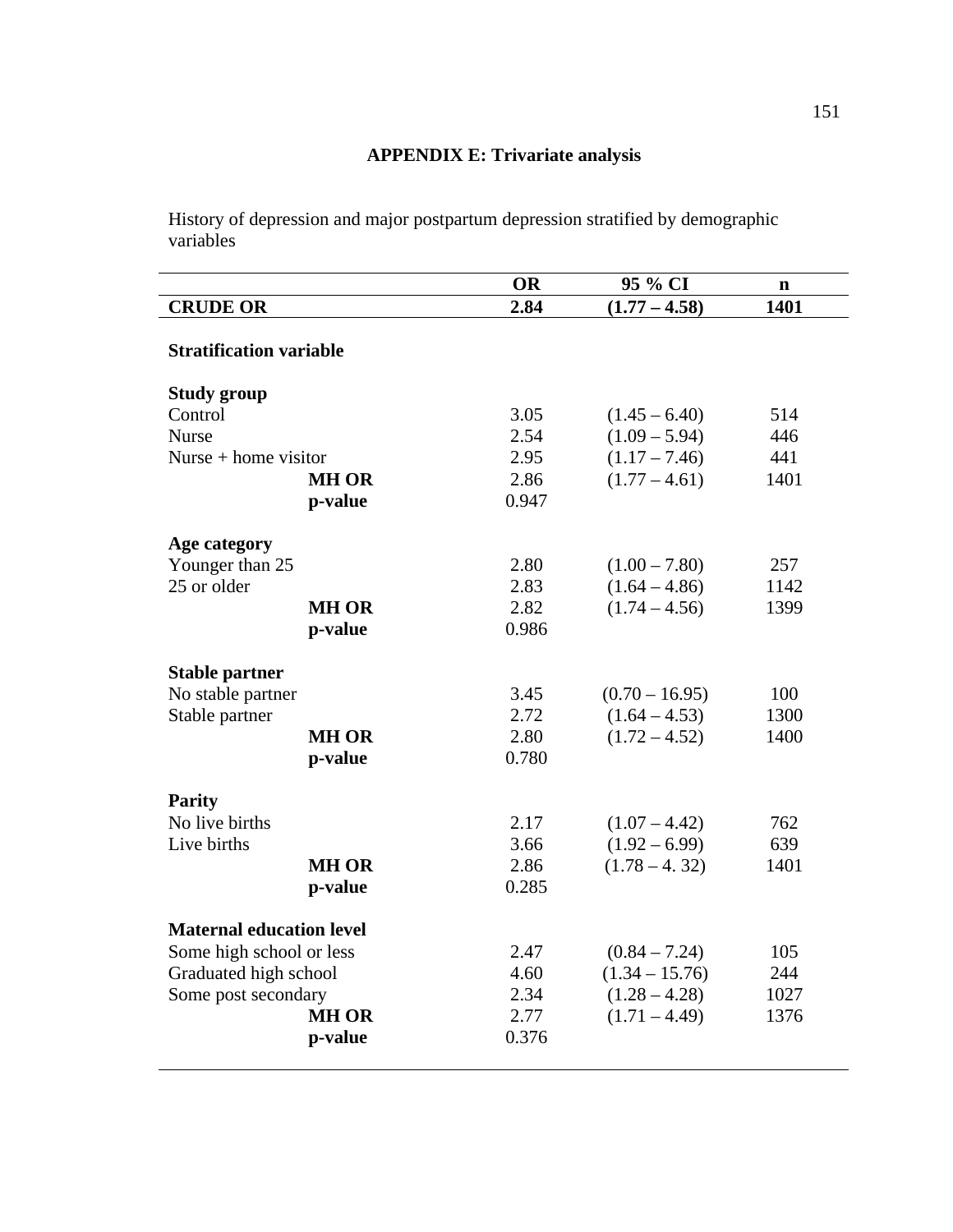|                               | <b>OR</b> | 95 % CI         | n    |
|-------------------------------|-----------|-----------------|------|
| <b>CRUDE OR</b>               | 2.84      | $(1.77 - 4.58)$ | 1401 |
|                               |           |                 |      |
| <b>Total household income</b> |           |                 |      |
| Less than \$40,000/year       | 2.20      | $(1.01 - 4.78)$ | 282  |
| At least \$40,000/year        | 3.21      | $(1.65 - 6.26)$ | 1000 |
| <b>MH OR</b>                  | 2.72      | $(1.64 - 4.50)$ | 1282 |
| p-value                       | 0.468     |                 |      |
| Country mother was born       |           |                 |      |
| Other                         | 3.02      | $(1.41 - 6.48)$ | 338  |
| Canada                        | 3.20      | $(1.73 - 5.90)$ | 1062 |
| <b>MH OR</b>                  | 3.14      | $(1.94 - 5.07)$ | 1400 |
| p-value                       | 0.911     |                 |      |
| <b>Maternal ethnicity</b>     |           |                 |      |
| Other                         | 2.65      | $(1.26 - 5.56)$ | 330  |
| Caucasian                     | 3.25      | $(1.75 - 6.04)$ | 1062 |
| <b>MH OR</b>                  | 3.00      | $(1.87 - 4.84)$ | 1392 |
| p-value                       | 0.679     |                 |      |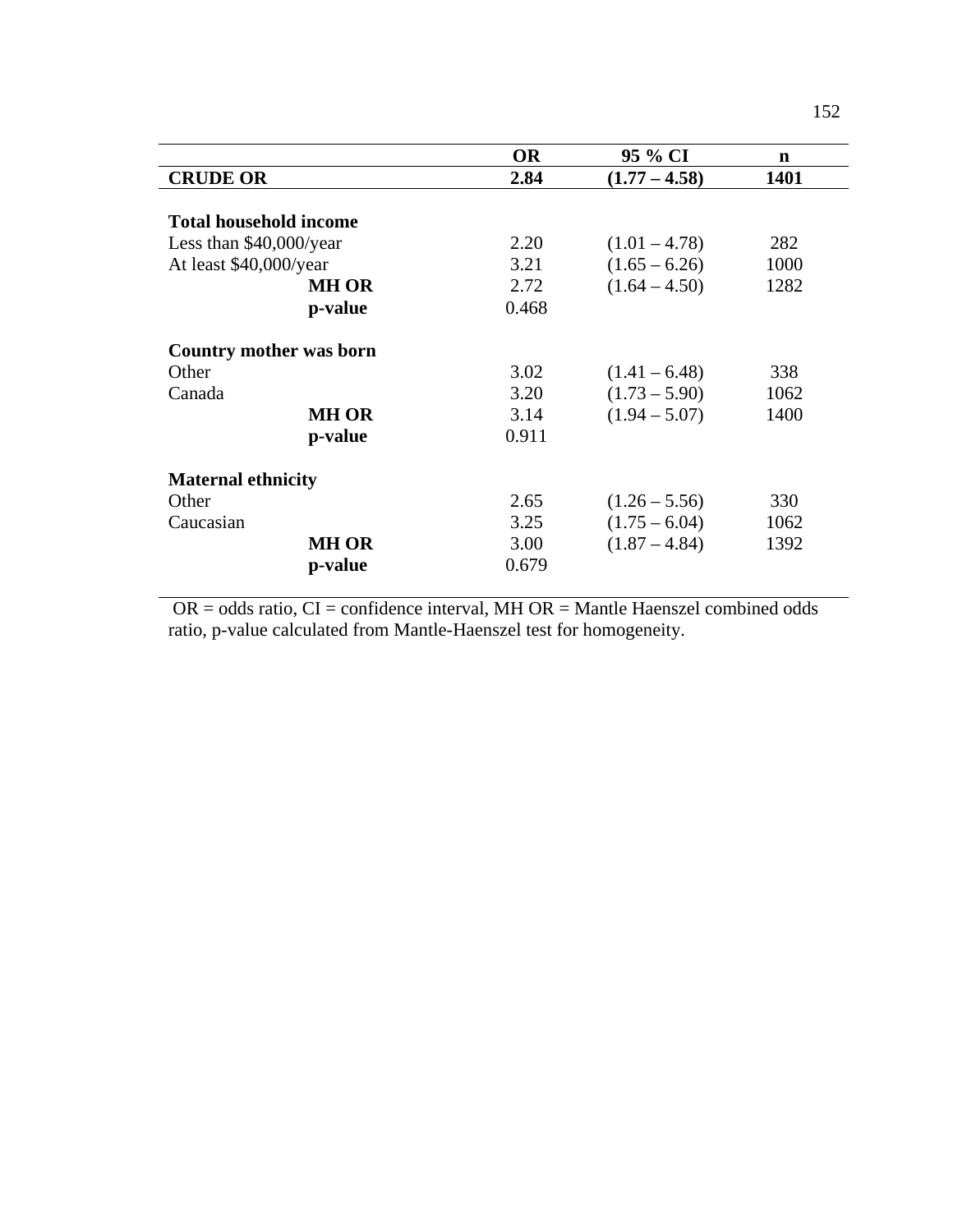|                                      |              | <b>OR</b>    | 95 % CI          | $\mathbf n$ |
|--------------------------------------|--------------|--------------|------------------|-------------|
| <b>CRUDE OR</b>                      |              | 2.84         | $(1.77 - 4.58)$  | 1401        |
| <b>Stratification Variable</b>       |              |              |                  |             |
| <b>Planned pregnancy</b>             |              |              |                  |             |
| Not planned                          |              | 4.24         | $(2.00 - 8.90)$  | 416         |
| Planned                              |              | 1.91         | $(0.98 - 3.74)$  | 982         |
|                                      | <b>MH OR</b> | 2.76         | $(1.69 - 4.51)$  | 1398        |
|                                      | p-value      | 0.121        |                  |             |
| <b>Induction of labour</b>           |              |              |                  |             |
| Induced                              |              | 1.72         | $(0.69 - 4.27)$  | 497         |
| Not induced                          |              | 4.03         | $(2.25 - 7.22)$  | 826         |
|                                      | <b>MH OR</b> | 3.07         | $(1.90 - 4.97)$  | 1323        |
|                                      | p-value      | 0.121        |                  |             |
|                                      |              |              |                  |             |
| <b>Mode of delivery</b><br>C-Section |              | 1.06         | $(0.30 - 3.74)$  | 299         |
| Vaginally                            |              | 3.54         | $(2.08 - 6.02)$  | 1101        |
|                                      | <b>MH OR</b> | 2.85         | $(1.77 - 4.59)$  | 1400        |
|                                      | p-value      | 0.083        |                  |             |
|                                      |              |              |                  |             |
| Length of hospital stay              |              |              |                  |             |
| Greater than 2 days                  |              | 2.02         | $(0.91 - 4.48)$  | 471         |
| 2 days or less                       |              | 3.89         | $(2.10 - 7.22)$  | 923         |
|                                      | <b>MH OR</b> | 3.02         | $(1.87 - 4.90)$  | 1394        |
|                                      | p-value      | 0.202        |                  |             |
| <b>Gestational age</b>               |              |              |                  |             |
| Premature                            |              | 0.88         | $(0.10 - 7.81)$  | 58          |
| Not premature                        |              | 3.06         | $(1.88 - 5.00)$  | 1337        |
|                                      | <b>MH OR</b> | 2.84         | $(1.77 - 4.58)$  | 1395        |
|                                      | p-value      | 0.272        |                  |             |
|                                      |              |              |                  |             |
| <b>Birth weight</b>                  |              |              | $(0.84 - 25.20)$ | 69          |
| Low<br>Not low                       |              | 4.59<br>2.73 | $(1.66 - 4.49)$  | 1330        |
|                                      | <b>MH OR</b> | 2.84         | $(1.77 - 4.58)$  | 1399        |
|                                      | p-value      | 0.566        |                  |             |
|                                      |              |              |                  |             |

History of depression and major postpartum depression stratified by obstetric variables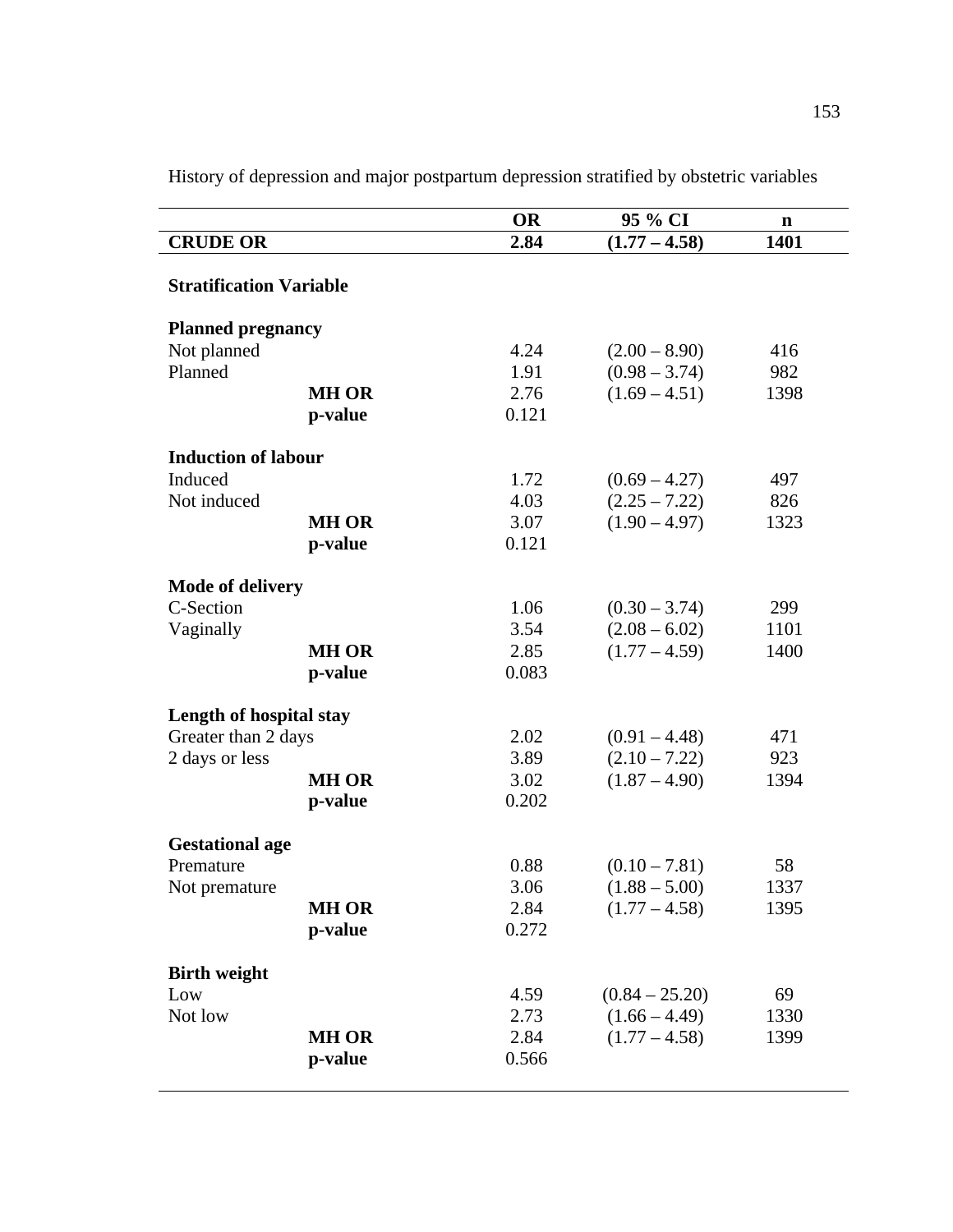|                                         | <b>OR</b> | 95 % CI         | n    |
|-----------------------------------------|-----------|-----------------|------|
| <b>CRUDE OR</b>                         | 2.84      | $(1.77 - 4.58)$ | 1401 |
|                                         |           |                 |      |
| Sex of baby                             |           |                 |      |
| Male                                    | 2.24      | $(1.19 - 4.22)$ | 703  |
| Female                                  | 3.87      | $(1.86 - 8.05)$ | 698  |
| <b>MH OR</b>                            | 2.82      | $(1.75 - 4.53)$ | 1401 |
| p-value                                 | 0.269     |                 |      |
| <b>Breastfeeding status at 3 months</b> |           |                 |      |
| No longer breastfeeding                 | 2.76      | $(1.33 - 5.73)$ | 342  |
| Still breastfeeding                     | 2.82      | $(1.50 - 5.31)$ | 1058 |
| MH OR                                   | 2.79      | $(1.73 - 4.51)$ | 1400 |
| p-value                                 | 0.964     |                 |      |
| <b>Number of babies</b>                 |           |                 |      |
| Multiple                                |           |                 | 7    |
| Singleton                               | 3.01      | $(1.86 - 4.88)$ | 1394 |
| <b>MH OR</b>                            | 2.90      | $(1.79 - 4.68)$ | 1401 |
| p-value                                 | 0.879     |                 |      |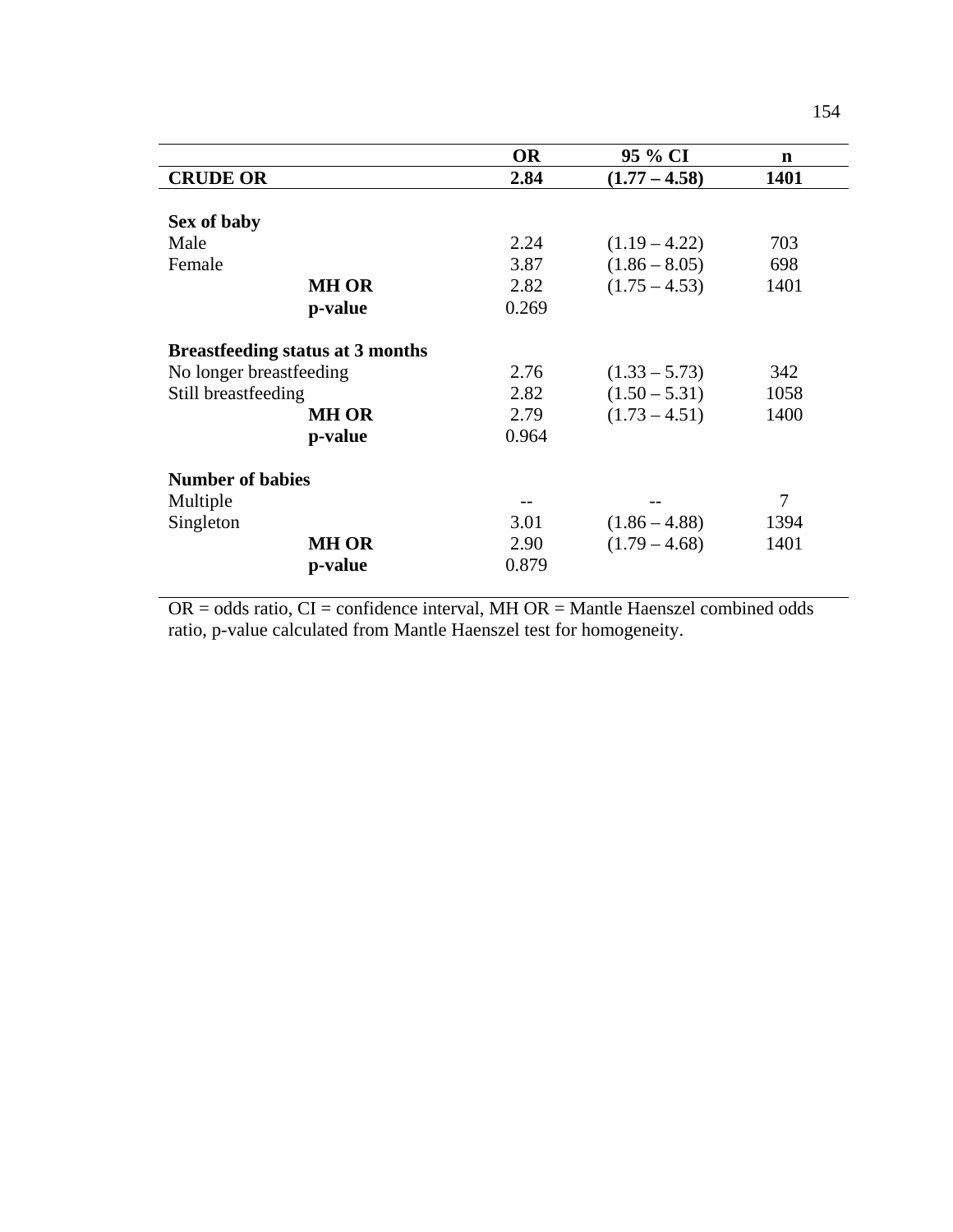|                                     |                                        | <b>OR</b>     | 95 % CI          | $\mathbf n$ |
|-------------------------------------|----------------------------------------|---------------|------------------|-------------|
| <b>CRUDE OR</b>                     |                                        | 2.84          | $(1.77 - 4.58)$  | 1401        |
| <b>Stratification variable</b>      |                                        |               |                  |             |
|                                     | Drank alcohol during pregnancy         |               |                  |             |
| Yes                                 |                                        | 1.69          | $(0.73 - 3.90)$  | 374         |
| N <sub>o</sub>                      |                                        | 3.60          | $(2.02 - 6.42)$  | 1017        |
|                                     | <b>MH OR</b>                           | 2.74          | $(1.71 - 4.37)$  | 1391        |
|                                     | p-value                                | 0.144         |                  |             |
| <b>Binge drank during pregnancy</b> |                                        |               |                  |             |
| Yes                                 |                                        | 0.50          | $(0.06 - 4.27)$  | 87          |
| N <sub>o</sub>                      |                                        | 3.24          | $(1.97 - 5.30)$  | 1306        |
|                                     | <b>MH OR</b>                           | 2.79          | $(1.74 - 4.45)$  | 1393        |
|                                     | p-value                                | 0.093         |                  |             |
|                                     |                                        |               |                  |             |
|                                     | <b>T-ACE</b> classification (modified) |               |                  |             |
| At risk                             |                                        | 1.82          | $(0.64 - 5.15)$  | 146         |
| Low risk                            | <b>MH OR</b>                           | 2.67          | $(1.25 - 5.72)$  | 905         |
|                                     | p-value                                | 2.31<br>0.560 | $(1.25 - 4.27)$  | 1051        |
|                                     |                                        |               |                  |             |
| <b>Smoking during pregnancy</b>     |                                        |               |                  |             |
| Yes                                 |                                        | 3.92          | $(1.57 - 9.80)$  | 280         |
| N <sub>0</sub>                      |                                        | 2.13          | $(1.15 - 3.96)$  | 1121        |
|                                     | <b>MH OR</b>                           | 2.68          | $(1.60 - 4.46)$  | 1401        |
|                                     | p-value                                | 0.276         |                  |             |
| Drug use during pregnancy           |                                        |               |                  |             |
| Yes                                 |                                        | 3.17          | $(0.36 - 27.72)$ | 37          |
| N <sub>o</sub>                      |                                        | 2.74          | $(1.67 - 4.49)$  | 1361        |
|                                     | <b>MH OR</b>                           | 2.77          | $(1.71 - 4.48)$  | 1398        |
|                                     | p-value                                | 0.898         |                  |             |
|                                     |                                        |               |                  |             |
| <b>Ever abused</b>                  |                                        |               |                  |             |
| Abused                              |                                        | 2.71          | $(1.29 - 5.69)$  | 463         |
| Not abused                          |                                        | 2.60          | $(1.28 - 5.28)$  | 937         |
|                                     | <b>MH OR</b>                           | 2.66          | $(1.58 - 4.47)$  | 1400        |
|                                     | p-value                                | 0.938         |                  |             |
|                                     |                                        |               |                  |             |

History of depression and major postpartum depression stratified by behavioural risk variables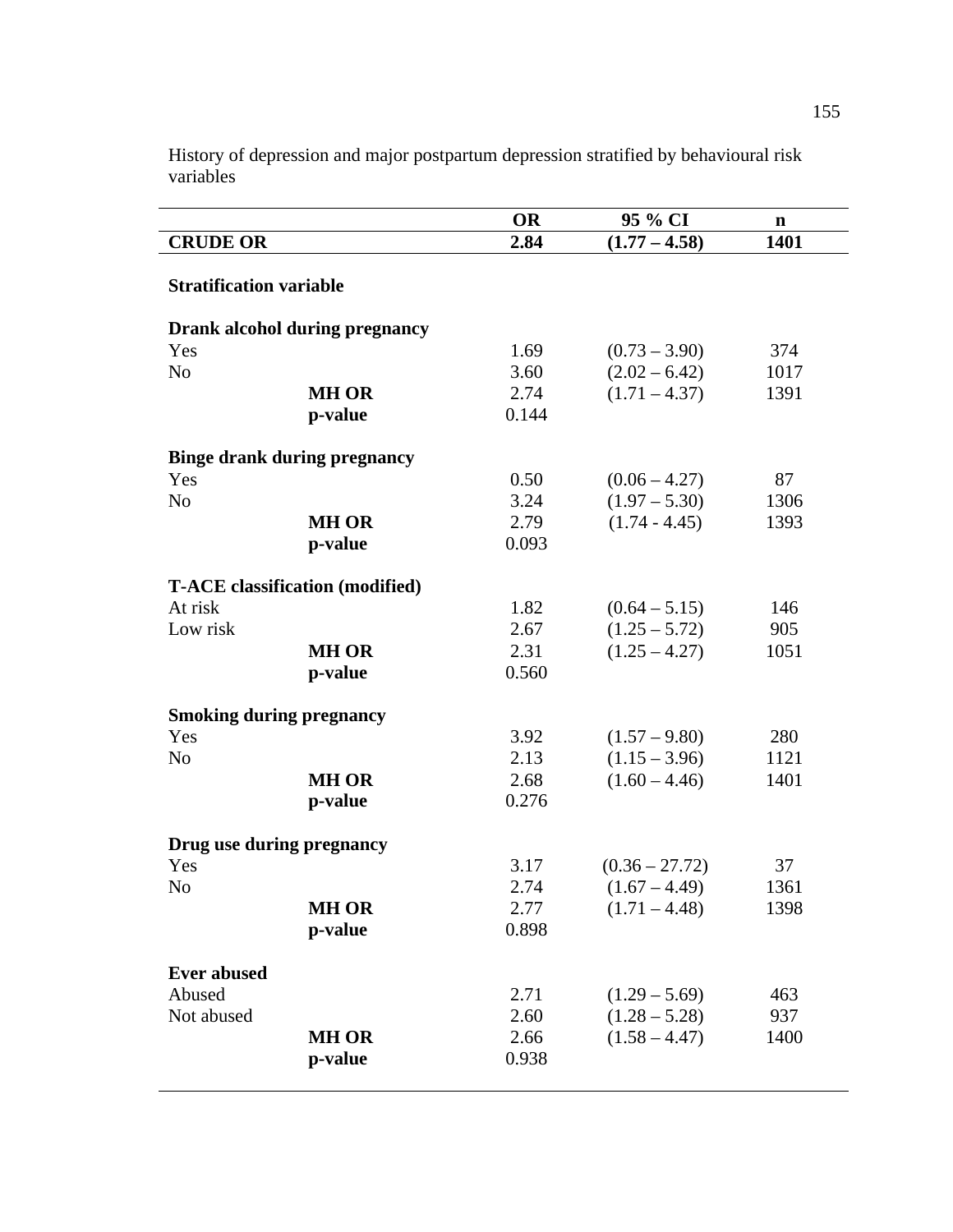|                                   | <b>OR</b> | 95 % CI         | $\mathbf n$ |
|-----------------------------------|-----------|-----------------|-------------|
| <b>CRUDE OR</b>                   | 2.84      | $(1.77 - 4.58)$ | 1401        |
|                                   |           |                 |             |
| <b>Ever witnessed abuse</b>       |           |                 |             |
| Witnessed abuse                   | 2.60      | $(1.34 - 5.04)$ | 545         |
| Has not witnessed abuse           | 2.72      | $(1.33 - 5.54)$ | 855         |
| <b>MH OR</b>                      | 2.64      | $(1.63 - 4.31)$ | 1400        |
| p-value                           | 0.931     |                 |             |
| <b>Abuse during pregnancy</b>     |           |                 |             |
| Abused                            | 2.20      | $(0.60 - 8.03)$ | 63          |
| Not abused                        | 2.65      | $(1.58 - 4.46)$ | 1337        |
| <b>MH OR</b>                      | 2.57      | $(1.59 - 4.17)$ | 1400        |
| p-value                           | 0.792     |                 |             |
| Witness to abuse during pregnancy |           |                 |             |
| Witnessed abuse                   | 2.44      | $(0.69 - 8.61)$ | 124         |
| Has not witnessed abuse           | 2.93      | $(1.74 - 4.93)$ | 1274        |
| <b>MH OR</b>                      | 2.85      | $(1.76 - 4.61)$ | 1398        |
|                                   |           |                 |             |
| p-value                           | 0.791     |                 |             |
| <b>Postpartum abuse</b>           |           |                 |             |
| Abused                            | 1.33      | $(0.53 - 3.38)$ | 60          |
| Not abused                        | 2.67      | $(1.55 - 4.61)$ | 1341        |
| <b>MH OR</b>                      | 2.23      | $(1.40 - 3.56)$ | 1401        |
| p-value                           | 0.2066    |                 |             |
|                                   |           |                 |             |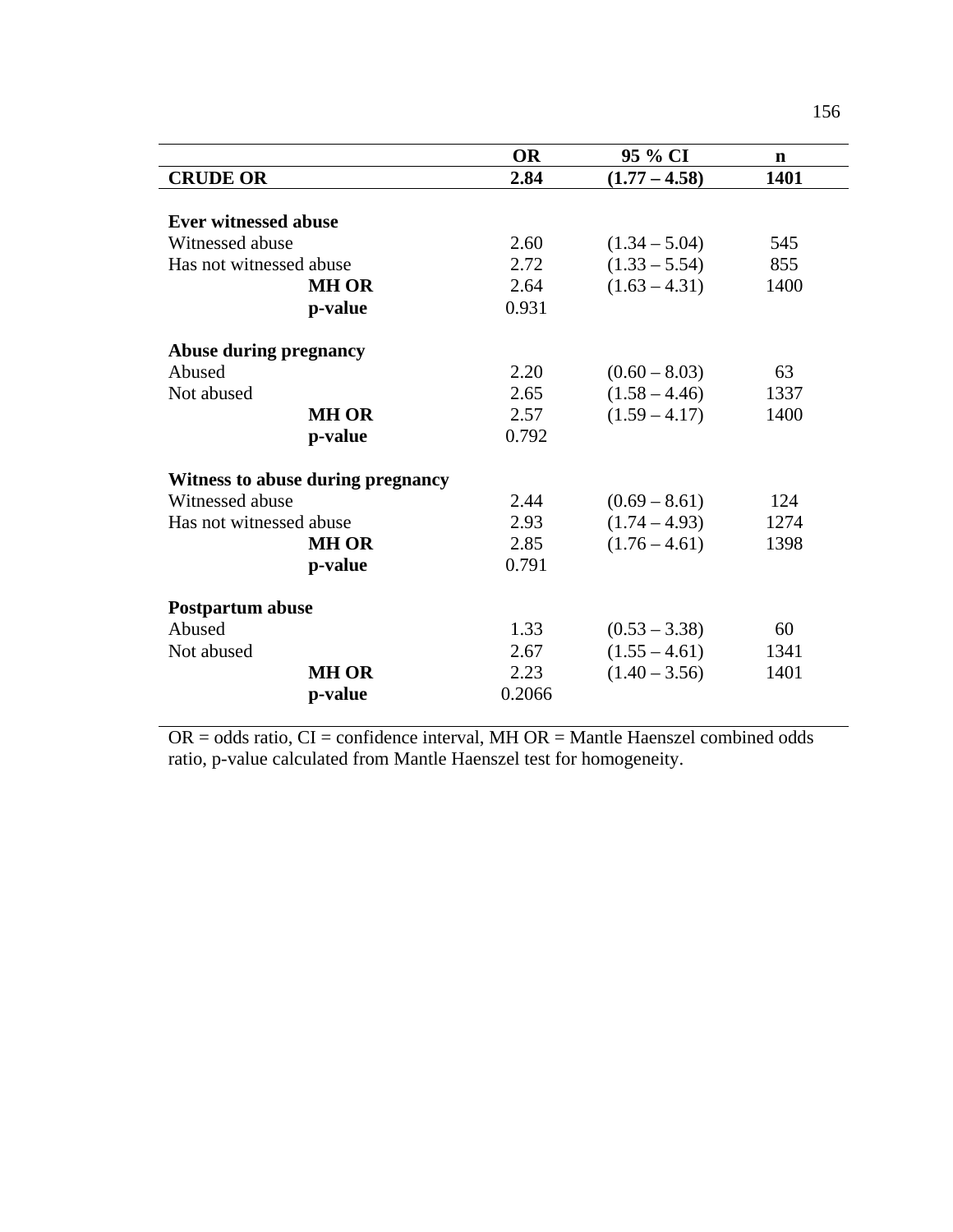|                                     |              | <b>OR</b> | 95 % CI          | $\mathbf n$ |
|-------------------------------------|--------------|-----------|------------------|-------------|
| <b>CRUDE OR</b>                     |              | 2.84      | $(1.77 - 4.58)$  | 1401        |
| <b>Stratification Variable</b>      |              |           |                  |             |
| <b>Family History of Depression</b> |              |           |                  |             |
| Yes                                 |              | 1.98      | $(1.01 - 3.90)$  | 554         |
| No                                  |              | 3.89      | $(1.89 - 8.01)$  | 835         |
|                                     | <b>MH OR</b> | 2.54      | $(1.55 - 4.18)$  | 1389        |
|                                     | p-value      | 0.172     |                  |             |
| <b>Depression during Pregnancy</b>  |              |           |                  |             |
| Depressed                           |              | 2.00      | $(0.60 - 6.62)$  | 85          |
| Not depressed                       |              | 2.27      | $(1.30 - 3.99)$  | 1316        |
|                                     | <b>MH OR</b> | 2.21      | $(1.33 - 3.69)$  | 1401        |
|                                     | p-value      | 0.848     |                  |             |
| <b>Anxiety Disorder during</b>      |              |           |                  |             |
| <b>Pregnancy</b>                    |              |           |                  |             |
| Anxiety                             |              | 3.37      | $(0.76 - 15.05)$ | 94          |
| No anxiety                          |              | 2.50      | $(1.47 - 4.25)$  | 1307        |
|                                     | <b>MH OR</b> | 2.62      | $(1.58 - 4.35)$  | 1401        |
|                                     | p-value      | 0.709     |                  |             |
|                                     |              |           |                  |             |

History of depression and major postpartum depression stratified by mental health variables